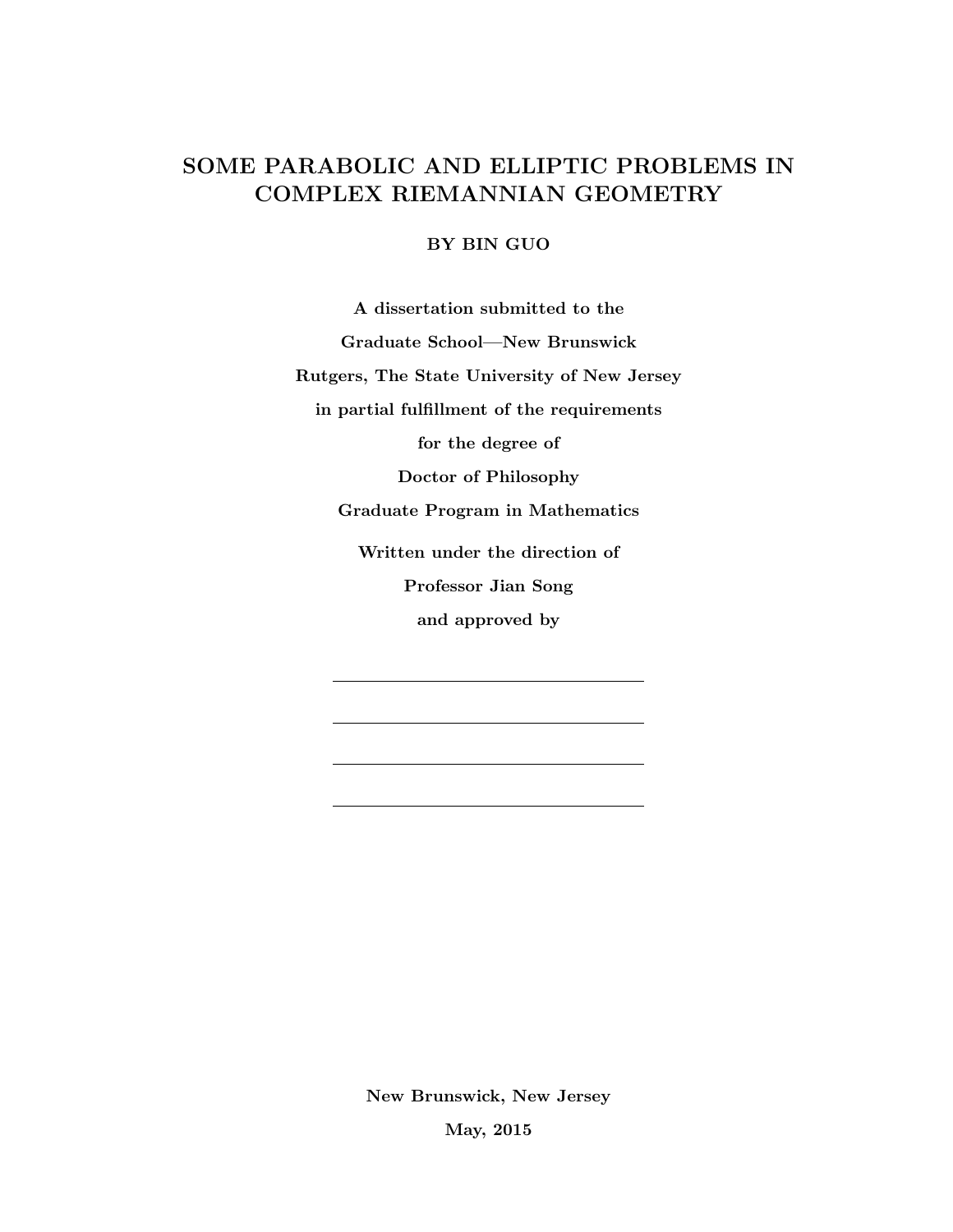## ABSTRACT OF THE DISSERTATION

# Some parabolic and elliptic problems in complex Riemannian geometry

# by Bin Guo Dissertation Director: Professor Jian Song

This dissertation consists of three parts, the first one is on the blow-up behavior of Kähler Ricci flow on  $\mathbb{CP}^n$  blown-up at one point, and the second one on the convergence of Kähler Ricci flow on minimal projective manifolds of general type, and the last one is on the existence of canonical conical Kähler metrics on toric manifolds.

In the first part, we consider the Ricci flow on  $\mathbb{CP}^n$  blown-up at one point starting with any rotationally symmetric Kähler metric. We show that if the total volume does not go to zero at the singular time, then any parabolic blow-up limit of the Ricci flow along the exceptional divisor is a non-compact complete shrinking Kähler Ricci soliton with rotational symmetry on  $\mathbb{C}^n$  blown-up at one point, hence the FIK soliton constructed in [36].

In the second part, we consider the Kähler Ricci flow on a smooth minimal model of general type, following the ideas of Song ([76, 77]), we show that if the Ricci curvature is uniformly bounded below along the Kähler-Ricci flow, then the diameter is uniformly bounded. As a corollary we show that under the Ricci curvature lower bound assumption, the Gromov-Hausdorff limit of the flow is homeomorphic to the canonical model of the manifold. Moreover, we will give a purely analytic proof of a recent result of Tosatti-Zhang ([102]) that if the canonical line bundle  $K_X$  is big and nef, but not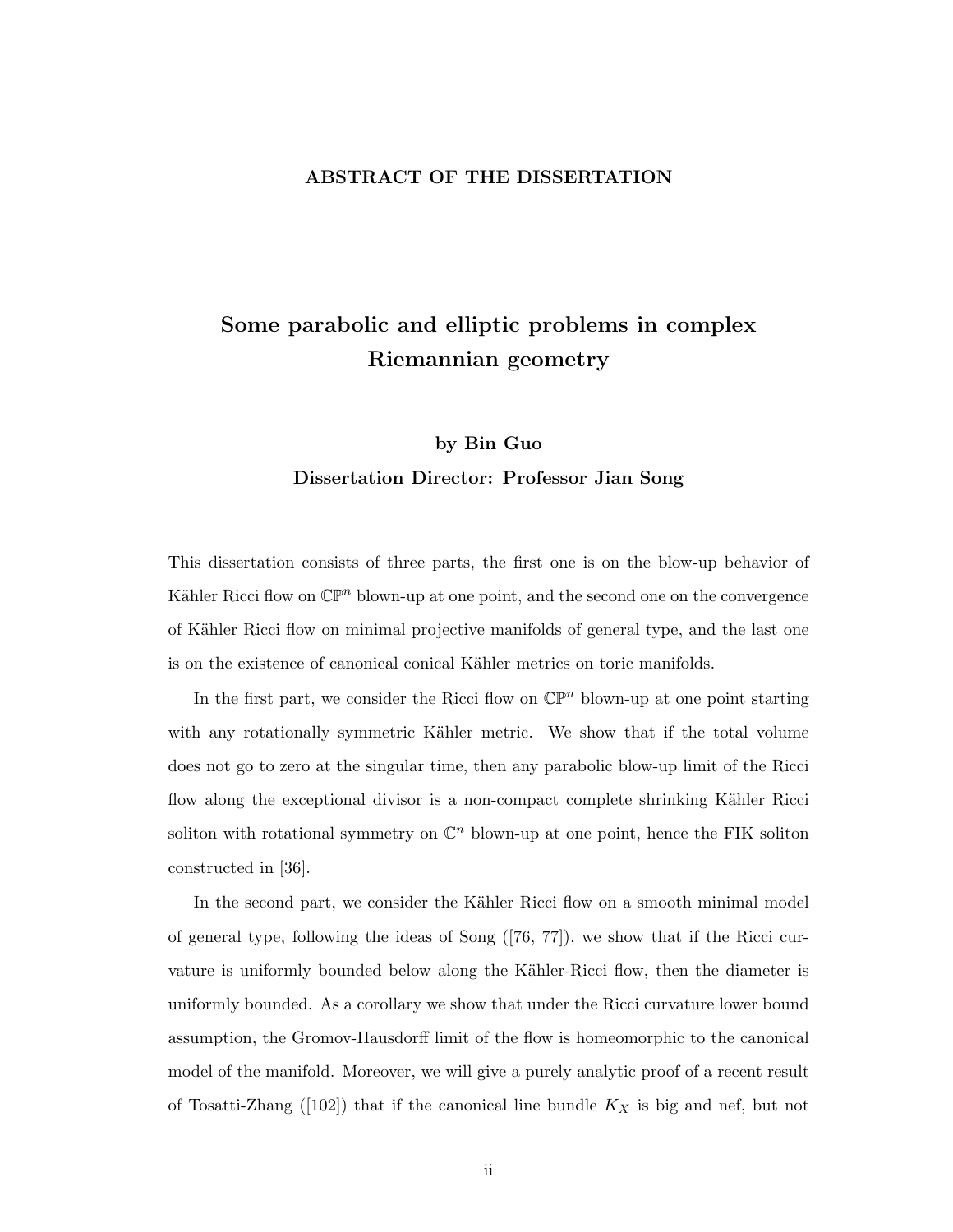ample, then the Ricci flow is of Type IIb.

In the last part, we give criterion for the existence of toric conical Kähler-Einstein and Kähler-Ricci soliton metrics on any toric manifold in relation to the greatest Ricci lower bound and Bakry-Emery-Ricci lower bound. It is shown that any two toric manifolds with the same dimension can be joined by a continuous path of toric manifolds with conical Kähler-Einstein metrics in the Gromov-Hausdorff topology.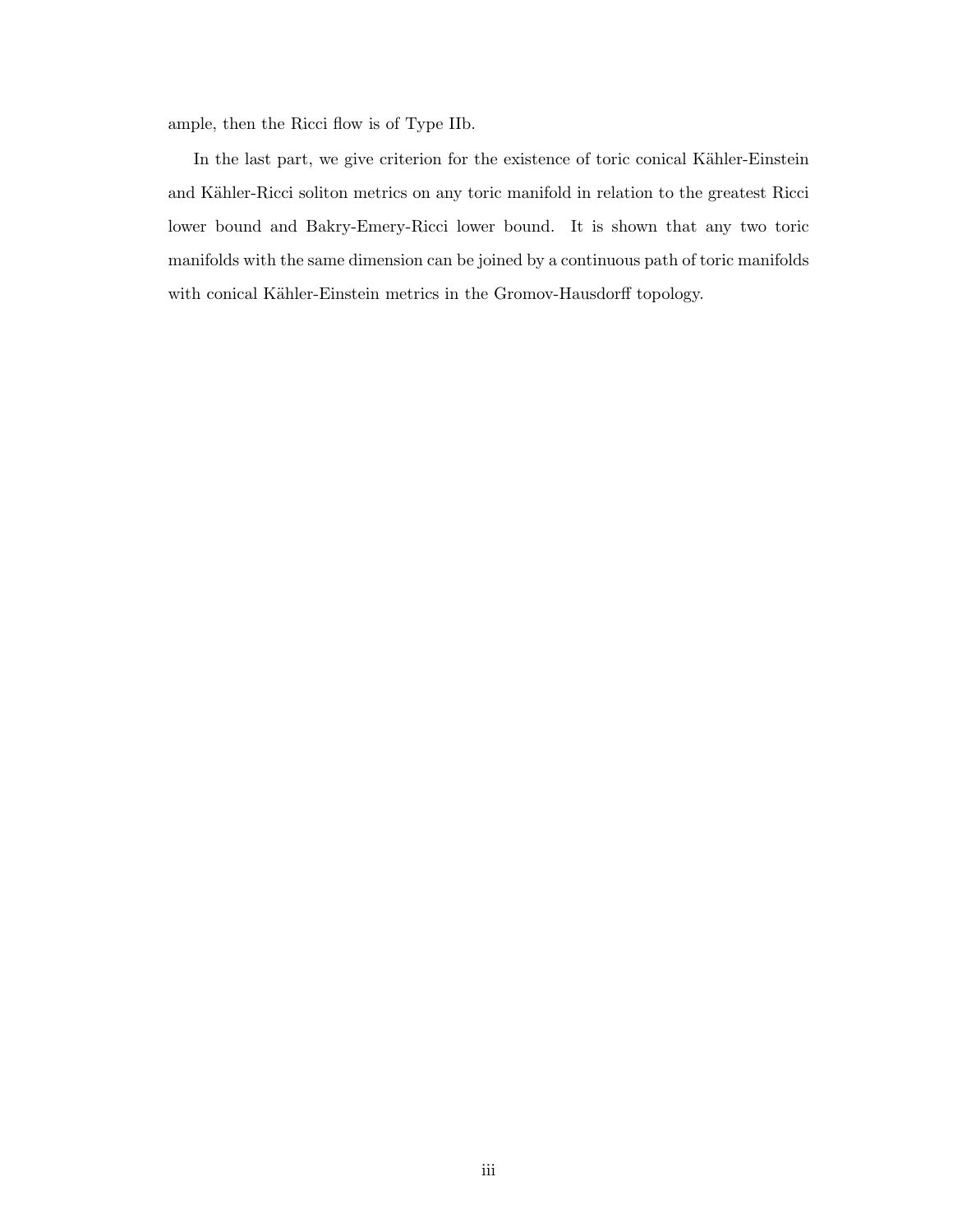# Acknowledgements

First of all, I would like to thank my advisor Professor Jian Song, for his enduring encouragement, support and guidance during my graduate study. I am very grateful to him for generously sharing with me his ideas and visions in mathematics, and the discussions with him greatly broaden my horizon in doing math. Before meeting him, for me math was just an isolated object with various equations and formulas; he taught me to view math as an integral part, and helped me clarify my confusions in reading papers and doing research. There is an old Chinese proverb saying that "Give a man a fish and you feed him for a day. Teach him how to fish and you feed him for a lifetime." I think Prof. Song is this kind of mentor. In addition to math, I will always remember his thinking and comments on life, society and history, his funny stories and jokes, and the words he often says: "Life is tough", but "Enjoy the life!"

Secondly I want to thank Professors Zheng-Chao Han, Sagun Chanillo and Xiaowei Wang for agreeing to serve on my thesis defense committee. I really appreciate Prof. Han's help and support during my stay at Rutgers. Besides the math I learned from him, he also encouraged and taught me how to get along and communicate with other graduate students, especially with non-Chinese ones. Not only a great mathematician, Prof. Chanillo is also a great teacher. His course "Harmonic Analysis" is one of the best ones I've taken during the past years. It helped me clarify many fundamental notions and theorems in analysis. The notes he randomly sent to me are of great help for my study and really stimulate my interest in analysis and geometry. Prof. Wang's enthusiasm for math and particular view of math really influenced me. I still remember the talk with him when we were in Paris, when he encouraged me to read Donaldson's book and papers, to "look into the essence of math problems". I also want to thank Professor Xiaochun Rong, from whose class I learned the deep and basic theorems in metric and Riemannian geometry, and also for many helpful discussions with him on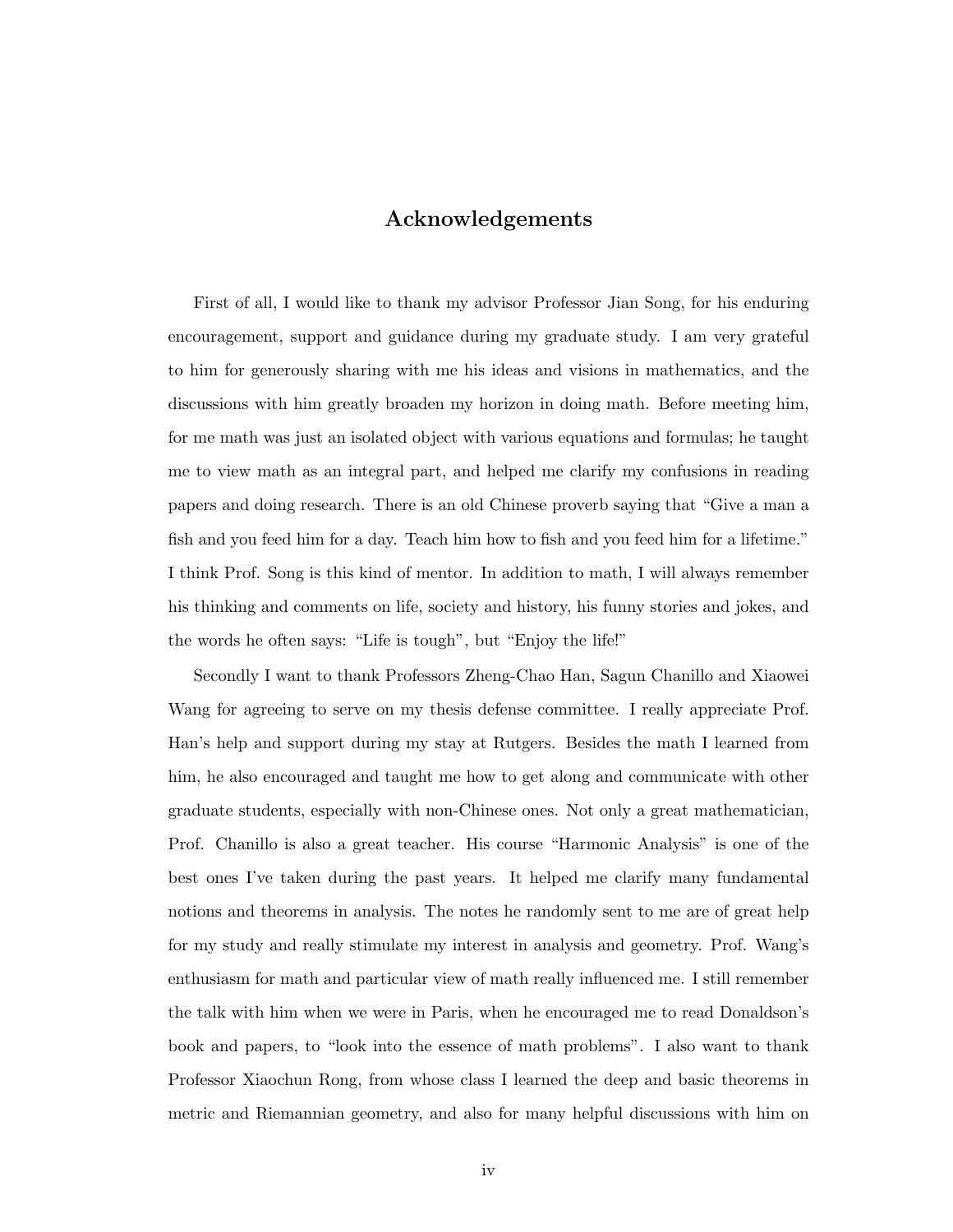geometry and analysis.

Thirdly I am grateful to the Department of Mathematics at Rutgers and my teachers at Rutgers, Professors Xiaojun Huang, Yanyan Li, Feng Luo and Charles Weibel, and my fellow graduate classmates and friends Ved Datar, Yuan Yuan, Ming Xiao, Jianguo Xiao, Liming Sun, Jinwei Yang, Xiaoshan Li, Bo Yang, Xinliang An, Tianling Jin, Hui Wang, Tian Yang, Fei Qi, Xin Fu, Moulik Kallupalam and Glen Willson, for whose hospitality and help during my stay at Rutgers. Special thanks goes to Ved Datar, my academic brother, from whom I learned a lot during our discussions, to Jinwei Yang, who drove me to go shopping every week during my first year and helped me go through many random difficulties, and to Liming Sun, for his help during the preparation of our wedding and many helpful discussions on PDEs and analysis.

I would also like to thank Professors Duong H. Phong, Jacob Sturm, Valentino Tosatti and Ben Weinkove for many enlightening and stimulating conversations in mathematics. I would also like to express my gratitude to Professor Haizhong Li, my former Master thesis advisor and the person introducing me to mathematics, for his encouragement and help over the years.

Lastly, I would like to thank my family members, my parents, my parents-in-law and my younger brother, whose love and support is the most important impetus for me to pursue the Ph.D. degree. Finally my thanks goes to my dear wife Ou Liu, for her accompany and comfort during my hard time, for her sharing of happiness and sadness with me, for giving me security when I am alone, and for her appearance in my life.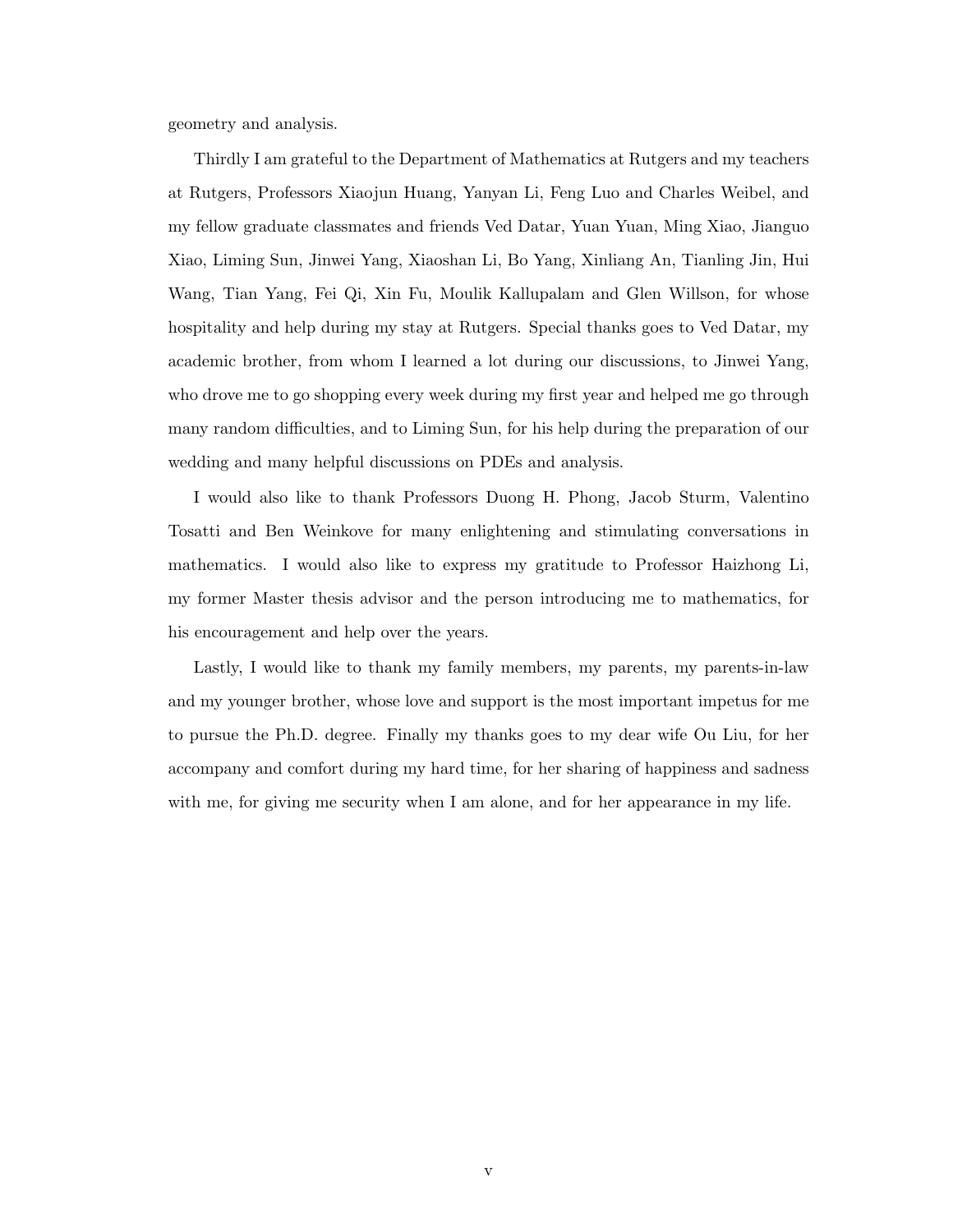# Dedication

This thesis is dedicated to my family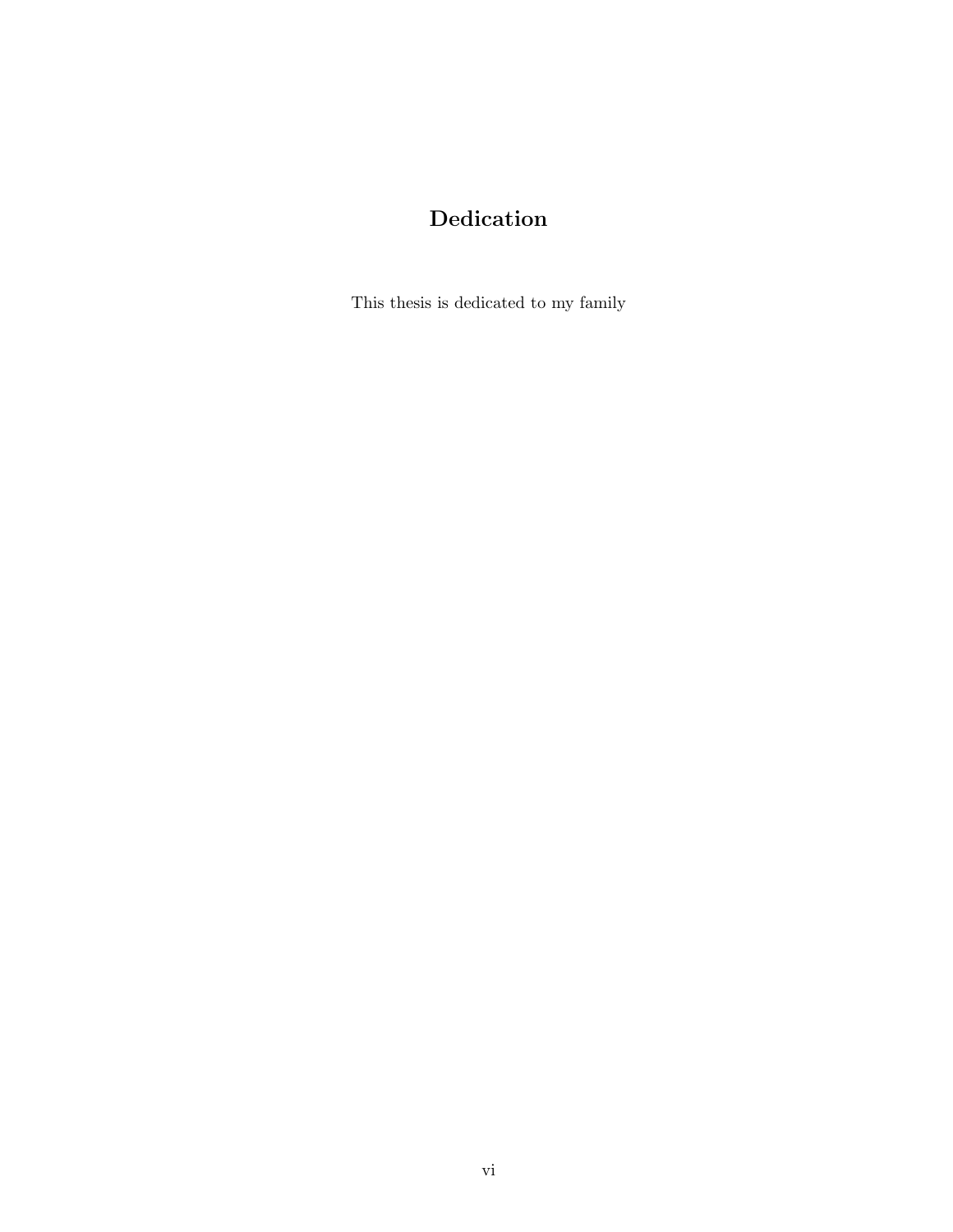# Table of Contents

| ii. |                                                                                      |                |  |  |
|-----|--------------------------------------------------------------------------------------|----------------|--|--|
|     |                                                                                      |                |  |  |
|     |                                                                                      |                |  |  |
| 1.  |                                                                                      | 1              |  |  |
|     |                                                                                      | $\mathbf{1}$   |  |  |
|     |                                                                                      | $\overline{5}$ |  |  |
|     |                                                                                      | 13             |  |  |
|     | 2.1.                                                                                 | 13             |  |  |
|     | Riemannian geometry and metric geometry $\ldots \ldots \ldots \ldots \ldots$<br>2.2. | 16             |  |  |
|     | 2.3.                                                                                 | 21             |  |  |
|     | Existence of uniform holomorphic coordinates<br>2.4.                                 | 24             |  |  |
| 3.  | Kähler Ricci flow with symmetry on $\mathbb{CP}^n \# \overline{\mathbb{CP}^n}$       | 34             |  |  |
|     |                                                                                      | 34             |  |  |
|     | 3.2.                                                                                 | 38             |  |  |
|     | 3.3. $U(n)$ -actions on Limiting space $X_{\infty}$                                  | 49             |  |  |
|     | 3.4.                                                                                 | 58             |  |  |
| 4.  | Kähler Ricci flow on projective manifolds                                            | 64             |  |  |
|     | 4.1.                                                                                 | 64             |  |  |
|     | 4.2.                                                                                 | 70             |  |  |
|     | 4.3.                                                                                 | 87             |  |  |
|     | 5. Canonical conical Kähler metrics on toric manifolds                               | 92             |  |  |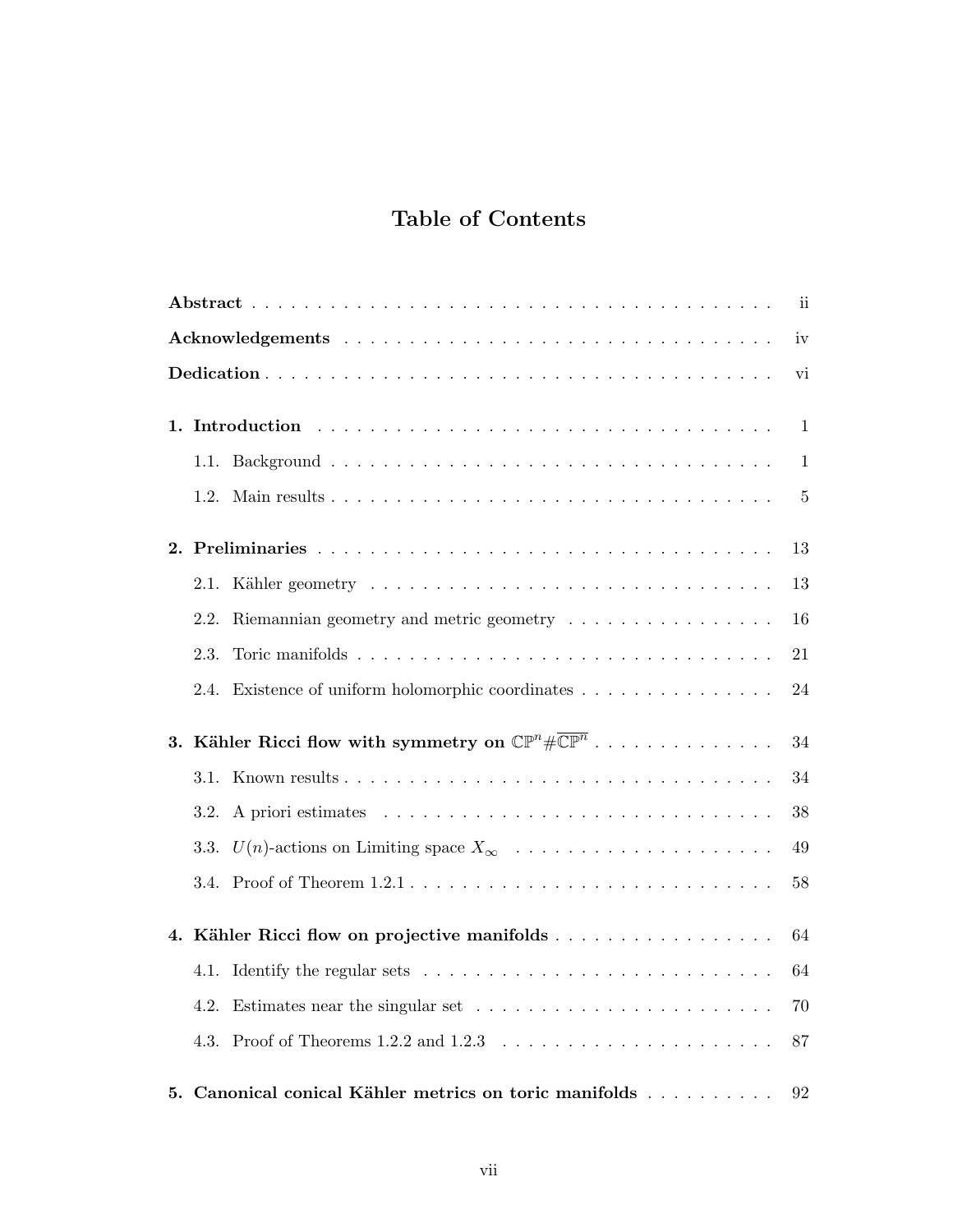|  |  | 5.3. Connectedness of the space of toric conical Kähler-Einstein metrics 110 |  |
|--|--|------------------------------------------------------------------------------|--|
|  |  |                                                                              |  |
|  |  |                                                                              |  |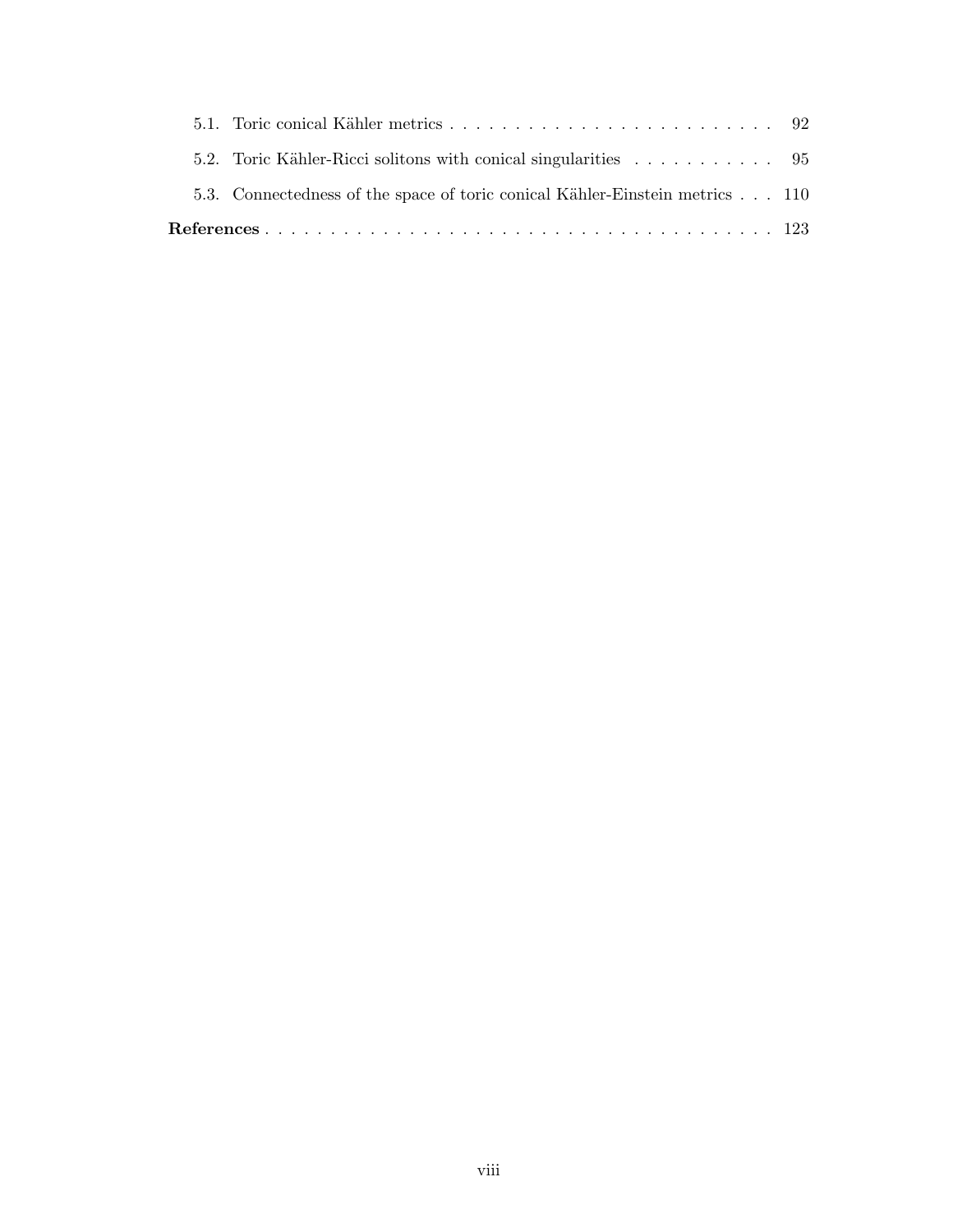# Chapter 1

# Introduction

### 1.1 Background

### 1.1.1 Kähler Ricci flow

On a compact Riemannian manifold  $(M, g_0)$ , the Ricci flow equation

$$
\frac{\partial}{\partial t}g = -2\text{Ric}(g), \quad g(0) = g_0,\tag{1.1}
$$

introduced by Hamilton ([46]), has been a useful tool in geometric analysis. It gives a canonical way to deform a metric along its Ricci curvatures. It is used by Hamilton ([46, 47]) to classify closed three manifolds with positive Ricci curvature and four manifolds with positive curvature operator. And he introduced the notion  $Ricci$  flow with surgery and laid out a program to prove the Poincaré conjecture and geometrization conjecture. Perelman ([64, 65, 66]) developed new techniques and completed Hamilton's program, hence proving the conjectures mentioned above.

In the complex setting, if the Ricci flow  $(1.1)$  starts at a Kähler metric, the evolving metrics remain to be Kähler ([13]), and the Ricci flow is called Kähler Ricci flow. Using this flow together with the parabolic version of Yau's estimates  $([107, 3])$ , Cao  $([13])$ proved the long-time existence of (1.1) and gave an alternative proof of the existence of K¨ahler Einstein metrics in the cases when the first Chern class is negative or zero. In the Fano case, the convergence of Kähler Ricci flow is related to some stability conditions ([67, 69, 70, 97, 25] etc). Perelman ([73]) proves that in a Fano manifold X, the normalized Kähler Ricci flow

$$
\frac{\partial}{\partial t}\omega = -\text{Ric}(\omega) + \omega, \quad \omega(0) = \omega_0 \tag{1.2}
$$

starting at a metric  $\omega_0 \in C_1(X)$ , has uniformly bounded diameter and scalar curvature.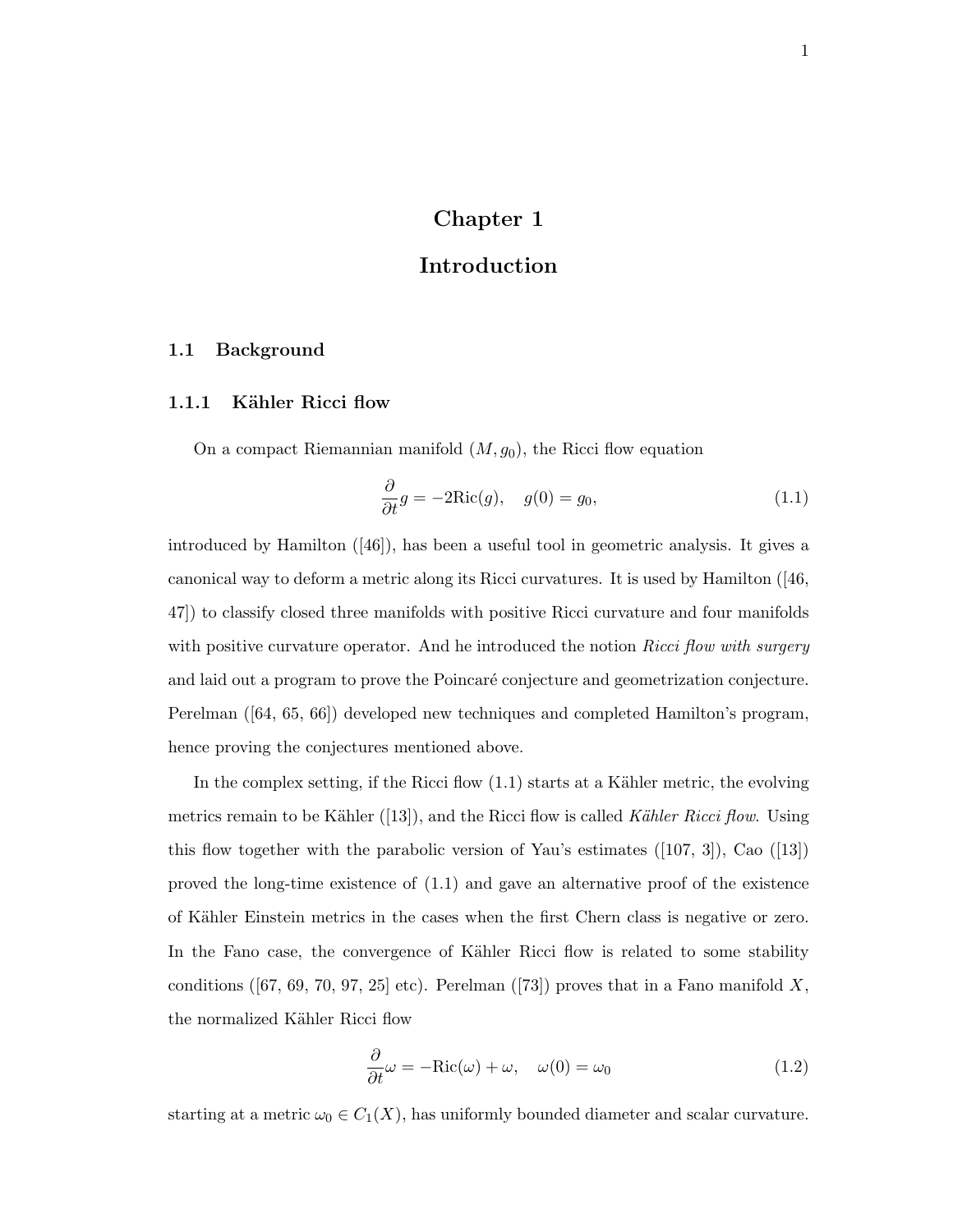He also proves that if X admits a Kähler Einstein metric, then the flow  $(1.2)$  converges to a Kähler Einstein metric (see [100] for the more general case when X admits a Kähler Ricci soliton). Recently, Chen and Wang ([25]) prove that on any Fano manifold, the Kähler Ricci flow (1.2) converges to a Kähler Ricci soliton with mild singularities on a Q-Fano normal variety (the three dimensional case is also proved by Tian and Zhang ([97])), hence proving the Hamilton-Tian conjecture.

However, most projective manifolds do not have definite or trivial first Chern class. Tsuji  $([104])$  applies the Kähler Ricci flow and proves the existence of a singular Kähler Einstein metric on a minimal projective manifold of general type. It is the first attempt to relate the Kähler Ricci flow and canonical metrics to the minimal model program. Since then much progress has been made in this direction. It is proved by Tian and Zhang in [98] (when  $K_X$  is nef, this is obtained by Tsuji [104]) that the maximal existence time for the unnormalized flow

$$
\frac{\partial}{\partial t}\omega = -\text{Ric}(\omega), \quad \omega(0) = \omega_0 \tag{1.3}
$$

is given by

$$
T = \sup\{t > 0 | [\omega_0] + tK_X \text{ is Kähler}\}. \tag{1.4}
$$

The regularity of the canonical singular Kähler Einstein metrics on minimal projective manifolds of general type was studied in [35, 110, 79]. The analytic minimal model program, introduced in [79, 80], aims to find the minimal model of an algebraic variety, by running the Kähler-Ricci flow. If the minimal projective manifold has positive Kodaira dimension and is not of general type, it admits an Iitaka fiberation over its canonical model. Song and Tian ([78, 79]) define on the canonical model a new family of generalized K¨ahler Einstein metrics twisted by a canonical form of Weil-Petersson type from the fiberation structure, and they prove that the normalized Kähler Ricci flow

$$
\frac{\partial}{\partial t}\omega = -\text{Ric}(\omega) - \omega \tag{1.5}
$$

converges to such a canonical metric in some weak sense if the canonical bundle is semiample. If  $K_X$  is not nef, the unnormalized Kähler Ricci flow  $(1.3)$  must be singular at some finite time  $T < \infty$  given in (1.4). At the singular time T, the flow either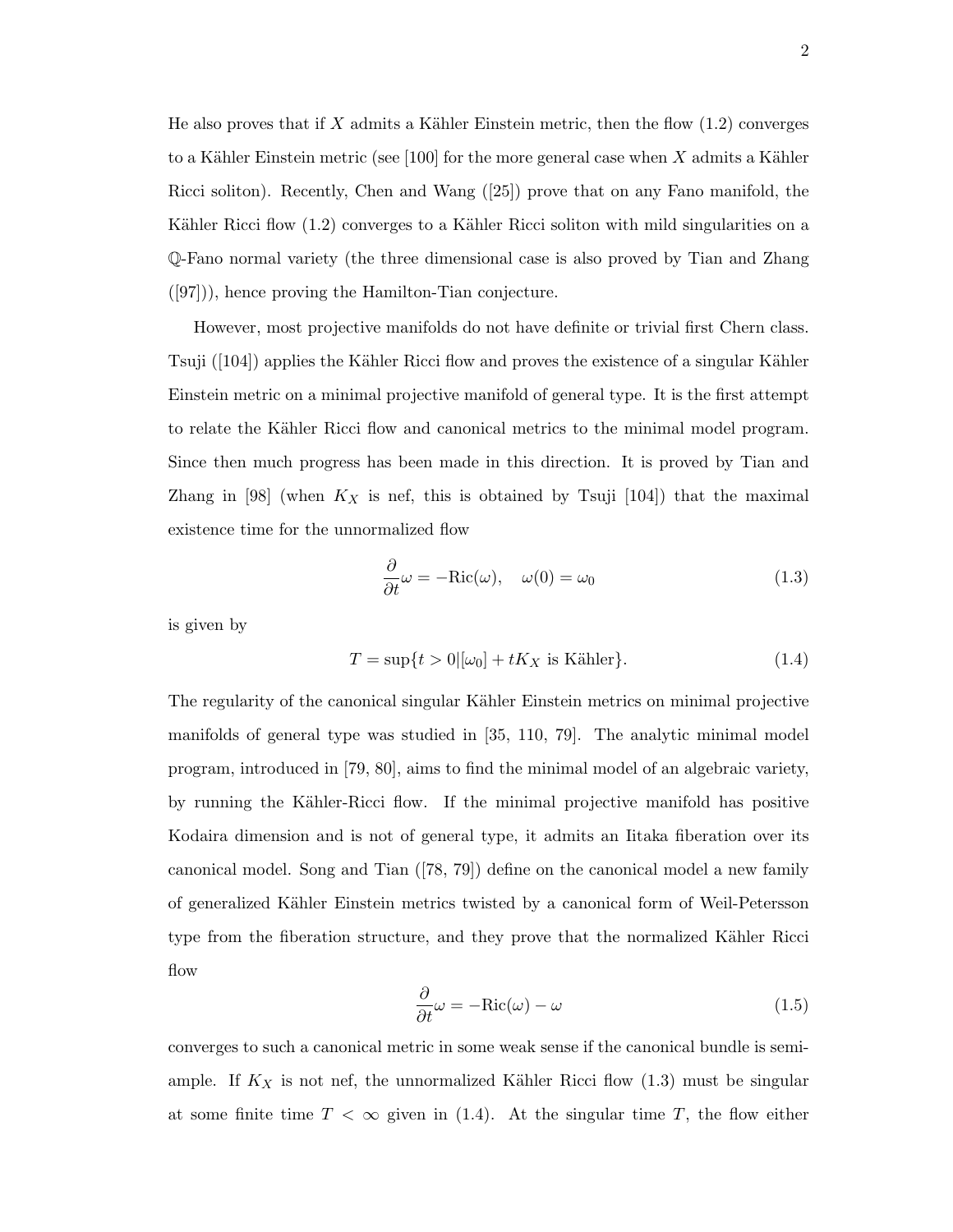develops singularities on a subvariety of  $X$  or  $X$  admits a Fano fiberation and the flow is expected to collapse along the fibers. The singularities can only appear where  $K_X$ is negative, and the flow might perform an analytic or geometric surgery equivalent to an algebraic surgery such as divisorial contraction or a flip, and replace  $X$  by a new projective variety  $X'$ . In [80], Song and Tian show the existence of weak solutions to the Kähler Ricci flow on singular projective varieties, and it is expected that the flow can flow through singularity and continue to exist on the possibly singular variety  $X'$ ([80]). In a series paper of Song and Weinkove ([83, 84, 85]), for a divisorial contraction map  $\pi : X \to Y$ , under some cohomology class assumptions, they show the flow (1.3) starting at  $X$  can flow through the singularity and uniquely extend to the manifold  $Y$ . When the flow collapses onto a new projective variety, it is expected ([80]) that the flow can also be continued, and we can repeat the above procedures until either the flow exists for all time or it collapses to a point. If the flow exits for all time, it should converge to a generalized Kähler Einstein metric on its canonical model or a Ricci flat metric after normalization, if we assume the abundance conjecture.

#### 1.1.2 Conical metrics on toric manifolds

The existence of Kähler-Einstein metrics has been a central problem in Kähler geometry since Yau's celebrated solution [107] to the Calabi conjecture. Constant scalar curvature metrics with conical singularities have been extensively studied in [63, 103, 60] for Riemann surfaces. In general, one considers a pair  $(X, D)$  for an ndimensional compact Kähler manifold and a smooth complex hypersurface  $D$  of  $X$ . A conical Kähler metric g on X with cone angle  $2\pi\beta$  along D is locally equivalent to the following model edge metric

$$
g = |z_1|^{-2(1-\beta)} dz_1 \otimes d\overline{z}_1 + \sum_{j=2}^n dz_j \otimes d\overline{z}_j
$$

if D is locally defined by  $z_1 = 0$ . Applications of conical Kähler metrics are proposed and applied to obtain various Chern number inequalities [90, 82]. Donaldson has developed the linear theory to study the existence of canonical conical Kähler metrics in [33]. It plays an essential role in the recent breakthrough of the Yau-Tian-Donalson conjecture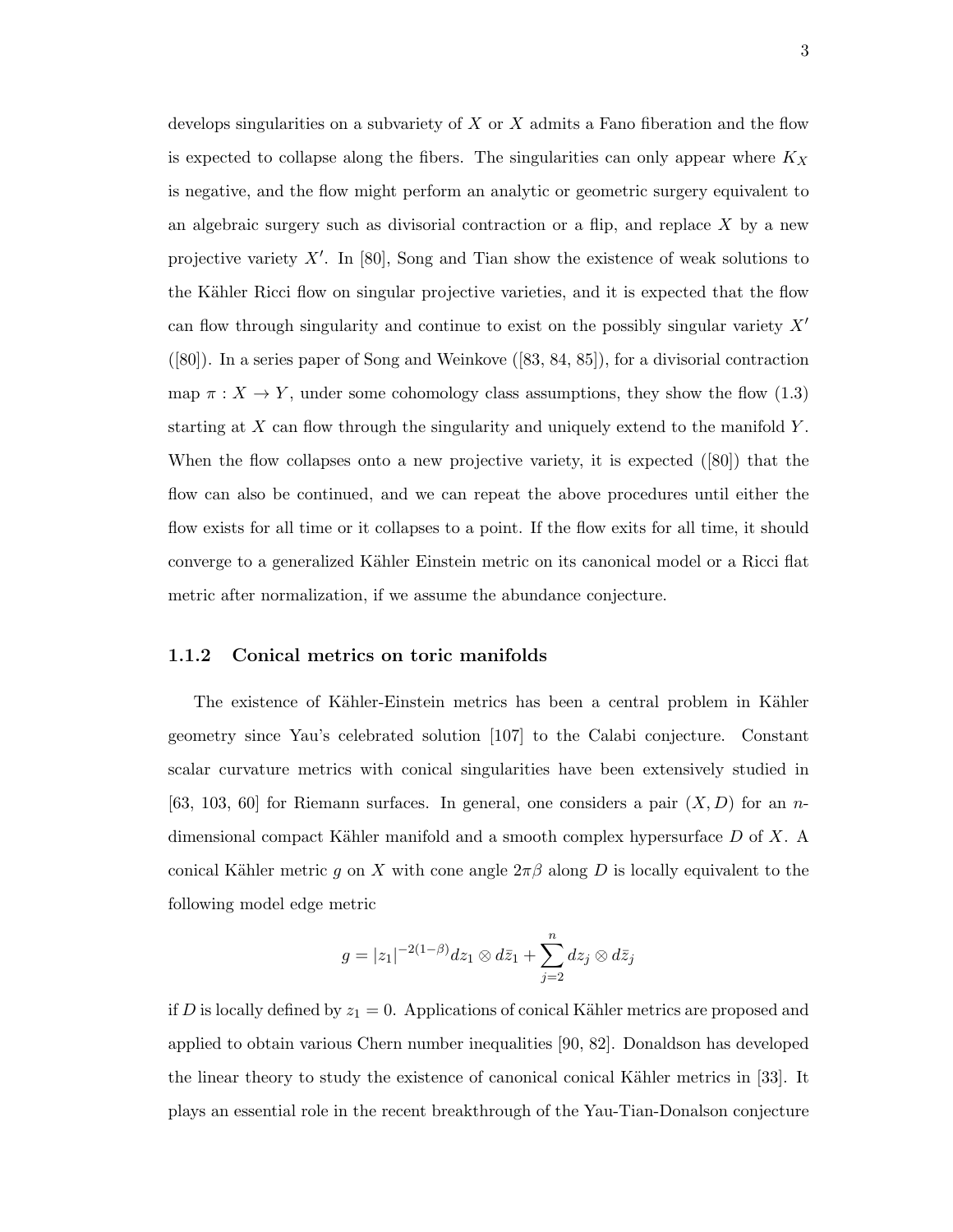$[88, 20, 92, 21, 22, 23]$ . Brendle  $[9]$  solves Yau's Monge-Ampère equations for conical Kähler metrics with cone angle  $2\pi\beta$  for  $\beta \in (0, 1/2)$  along a smooth divisor D. The general case is settled by Jeffres, Mazzeo and Rubinstein [49] for all  $\beta \in (0,1)$ . As an immediate consequence, there always exist conical Kähler-Einstein metrics with negative or zero constant scalar curvature with cone angle  $2\pi\beta$  along a smooth divisor D for  $\beta \in (0,1)$ . When X is a Fano manifold, Donaldson [33] proposes to study the conical Kähler-Einstein equation

$$
Ric(\omega) = \beta\omega + (1 - \beta)[D],\tag{1.6}
$$

where D is smooth simple divisor in the anticanonical class  $[-K_X]$  and  $\beta \in (0,1)$ .

The solvability of equation (1.6) is closely related to the following holomorphic invariant for Fano manifolds which is known as the greatest Ricci lower bound first introduced by Tian in [89].

**Definition 1.1.1.** Let X be a Fano manifold. The greatest Ricci lower bound  $R(X)$  is defined by

$$
R(X) = \sup \{ \beta \mid Ric(\omega) \ge \beta \omega, \text{ for some } \omega \in c_1(X) \cap \mathcal{K}(X) \},\tag{1.7}
$$

where  $\mathcal{K}(X)$  is the space of all Kähler metrics on X.

It is proved by Szekelyhidi in [86] that  $[0, R(X))$  is the maximal interval for the continuity method to solve the Kähler-Einstein equation on a Fano manifold  $X$ . In particular, it is independent of the choice for the initial Kähler metric when applying the continuity method. The invariant  $R(X)$  is explicitly calculated for  $\mathbb{P}^2$  blown up at one point by Szekelyhidi [86], and for all toric Fano manifolds by Li [56]. Recent results [58] show that  $R(X) = 1$  if and only if X is K semi-stable, and such a Fano manifold satisfies the Chern-Miyaoka inequality [82]. It is shown in [82, 59] that (1.6) cannot be solved for  $\beta > R(X)$ , answering a question of Donaldson [33] while it can always be solved for  $\beta \in (0, R(X))$  if one replace D by a smooth divisor in the pluri-anticanonical system of  $X$ .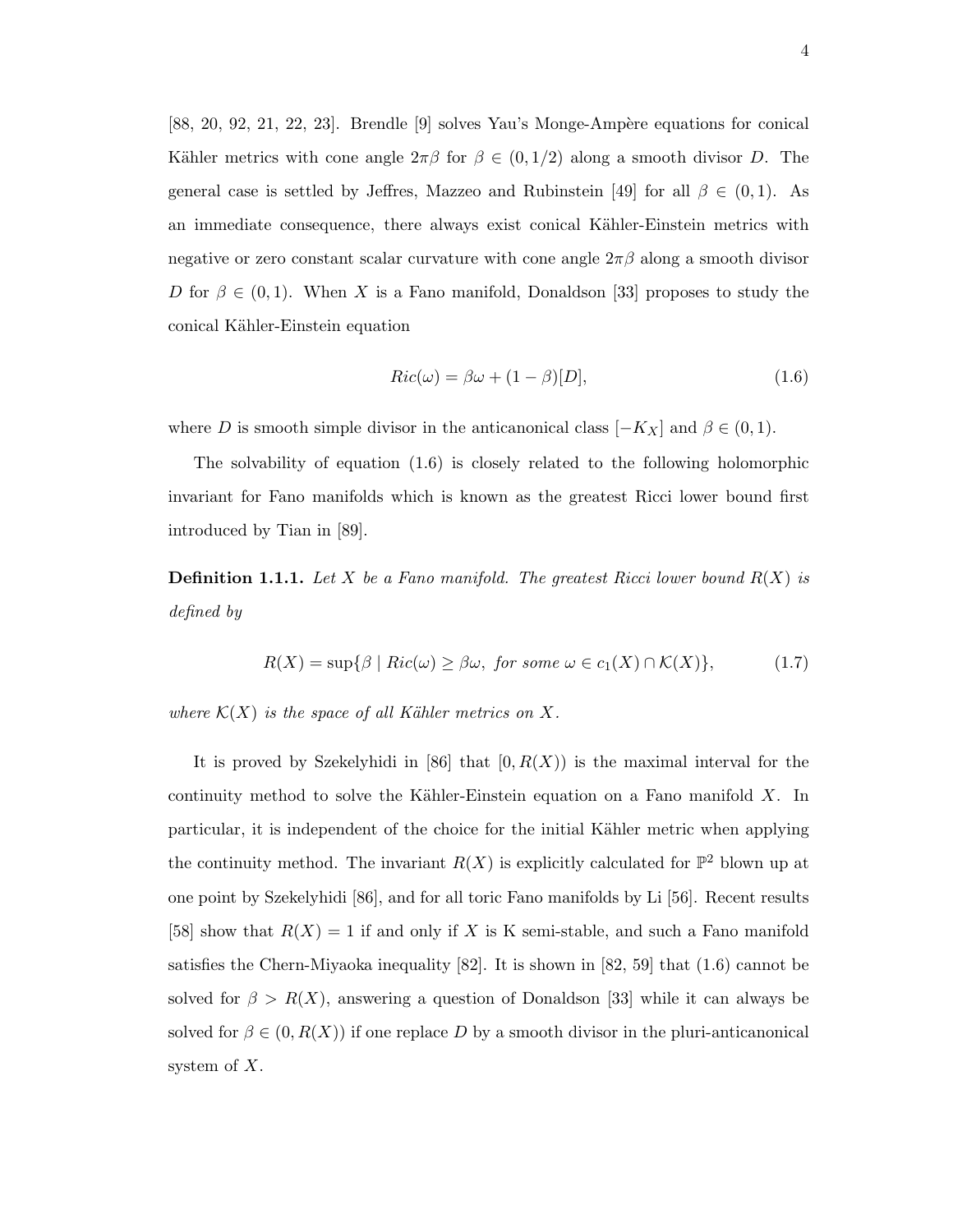### 1.2 Main results

#### 1.2.1 Blow up behavior of Kähler Ricci flow

We will study the unnormalized Kähler Ricci flow

$$
\frac{\partial}{\partial t}\omega = -\text{Ric}(\omega), \quad \omega(0) = \omega_0. \tag{1.8}
$$

on  $X = \mathbb{CP}^n \# \overline{\mathbb{CP}^n}$ ,  $\mathbb{CP}^n$  blown-un at one point, with the initial metric  $\omega_0$   $U(n)$ invariant. It is proved ([83]) that the flow (1.8) must develop finite time singularity and it either shrinks to a point, collapses to  $\mathbb{CP}^{n-1}$  or contracts an exceptional divisor, in the Gromov-Hausdorff topology.

When the flow shrinks to a point, the initial Kähler class is proportional to the first Chern class. Zhu  $(111)$  shows that the flow must develop Type I singularities and the rescaled Ricci flow converges in the Cheeger-Gromov-Hamilton sense to the unique compact shrinking Kähler Ricci soliton on X constructed in [14, 51, 105].

When the flow collapses to  $\mathbb{CP}^{n-1}$ , it is shown by Fong ([39]) that the flow must develop Type I singularities and the rescaled flow converges in Cheeger-Gromov-Hamilton sense to the ancient solution that splits isometrically as  $\mathbb{C}^{n-1}\times\mathbb{CP}^1$ .

When the flow does not collapse, Song ([75]) shows that the flow (1.8) must develop Type I singularities and the parabolic blow up of the Type I Ricci flow along the exceptional divisor converges to a complete non-flat shrinking Kähler Ricci soliton on a complete manifold *diffeomorphic* to  $\mathbb{C}^n$  blown-up at one point.

Our main goal is to show that in the non-collapsed case as done by Song ([75]), the blow-up limit of the Kähler Ricci flow is *biholomorphic* to  $\mathbb{C}^n$  blown-up at one point and the limit Kähler Ricci soliton is the FIK soliton constructed in [36] on  $\mathbb{C}^n$  blown-up at one point. The main theorem is

**Theorem 1.2.1** ([45]). Suppose  $\omega_0$  is a Kähler metric on  $X = \mathbb{CP}^n \# \overline{\mathbb{CP}^n}$  with Calabi symmetry and  $\omega_0 \in b_0[D_\infty] - a_0[D_0]$  with  $0 < a_0(n-1) < b_0(n+1)$ . Choose  $p \in$ D<sub>0</sub>, let  $(X_{\infty}, p_{\infty}, g_{\infty})$  be the Cheeger-Gromov-Hamilton limit of  $(X_{\infty}, p, g_j(t))$ , then  $(X_{\infty}, p_{\infty}, g_{\infty})$  is biholomorphic to  $\mathbb{C}^n$  blown up at one point and  $g_{\infty}$  is a complete,  $U(n)$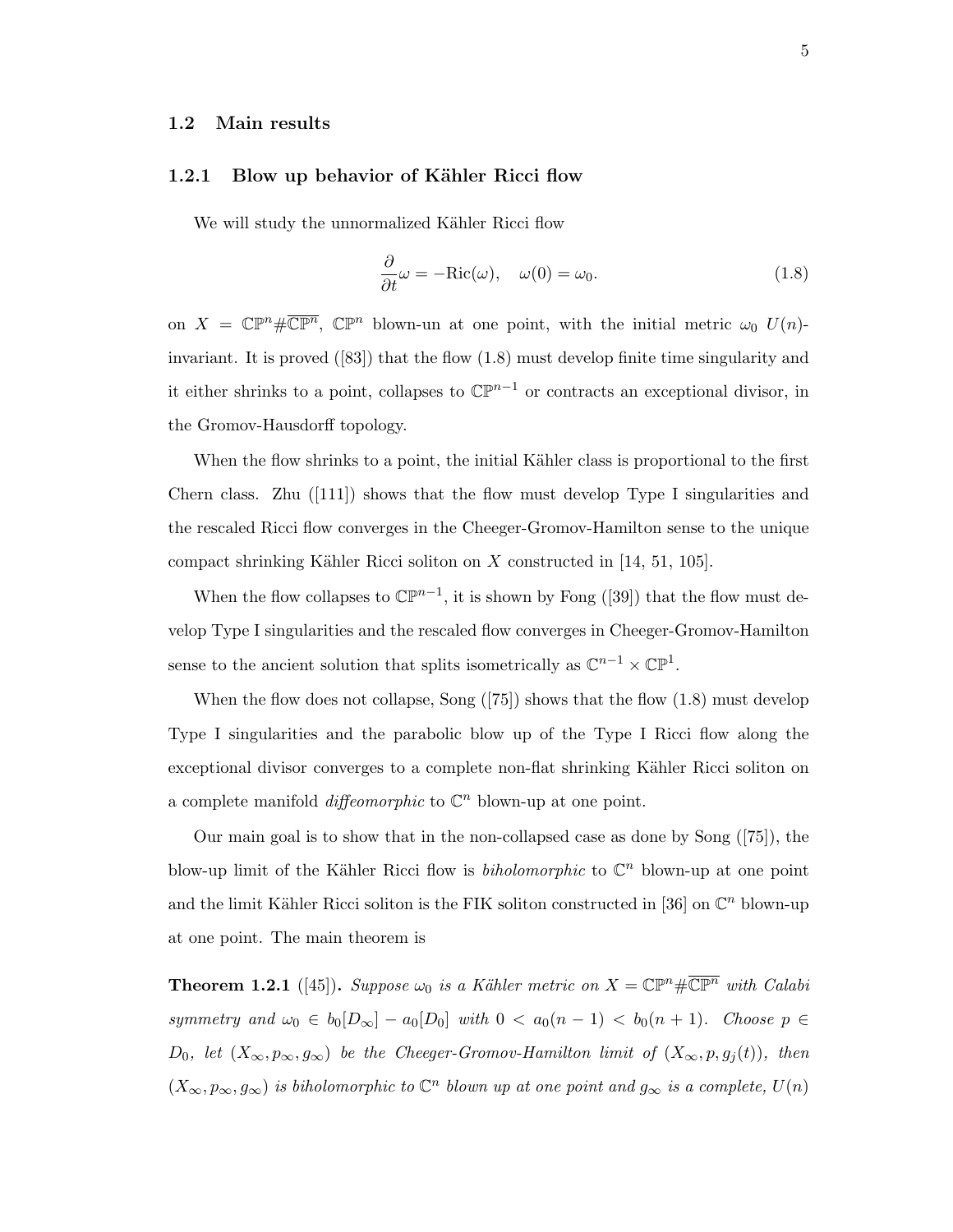symmetric Kähler Ricci soliton metric, hence is one of the FIK solitons constructed in  $|36|$ .

For the notions of  $D_0, D_\infty$  and  $g_j(t)$  and  $U(n)$ -invariant Kähler metrics, see Section 3.1. The proof of Theorem 1.2.1 will be given in Chapter 3.

### 1.2.2 Convergence of Kähler Ricci flow

Let X be a projective *n*-dimensional manifold with the canonical bundle  $K_X$  big and nef. We consider the Kähler-Ricci flow

$$
\frac{\partial \omega}{\partial t} = -\text{Ric}(\omega) - \omega, \quad \omega(0) = \omega_0,\tag{1.9}
$$

where  $\omega_0$  is a Kähler metric on X. It's well-known that the equation (1.9) is equivalent to the following complex Monge-Ampere equation

$$
\begin{cases}\n\frac{\partial \varphi}{\partial t} = \log \frac{(\chi + e^{-t}(\omega_0 - \chi) + i\partial \bar{\partial} \varphi)^n}{\Omega} - \varphi \\
\varphi(0) = 0,\n\end{cases}
$$
\n(1.10)

where  $\Omega$  is a smooth volume form,  $\chi = i\partial\bar{\partial}\log\Omega \in c_1(K_X) = -c_1(X)$ , and  $\omega(t) =$  $\chi + e^{-t}(\omega_0 - \chi) + i\partial\bar{\partial}\varphi$ . It's also well-known ([104, 98]) that the equation (1.10) has long time existence, if  $K_X$  is nef. Our first result is

**Theorem 1.2.2** ([44]). Let X be a projective manifold with  $K_X$  big and nef. If along the Kähler Ricci flow  $(1.9)$ , the Ricci curvature is uniformly bounded below for any  $t \geq 0$ , *i.e.*,

$$
Ric(\omega(t)) \ge -K\omega(t),
$$

for some  $K > 0$ , then there is a constant  $C > 0$  such that the diameter of  $(X, \omega(t))$ remain bounded, i.e.,

$$
diam(X, \omega(t)) \leq C.
$$

**Remark 1.2.1.** If we use Kawamata's theorem  $(50)$  that the nef and big canonical line bundle  $K_X$  is semi-ample, by [110, 81] the scalar curvature along the Kähler Ricci flow (1.9) is uniformly bounded, hence Ricci curvature lower bound implies that Ricci curvature is uniformly bounded on both sides. Then in the proof of Theorem 1.2.2, we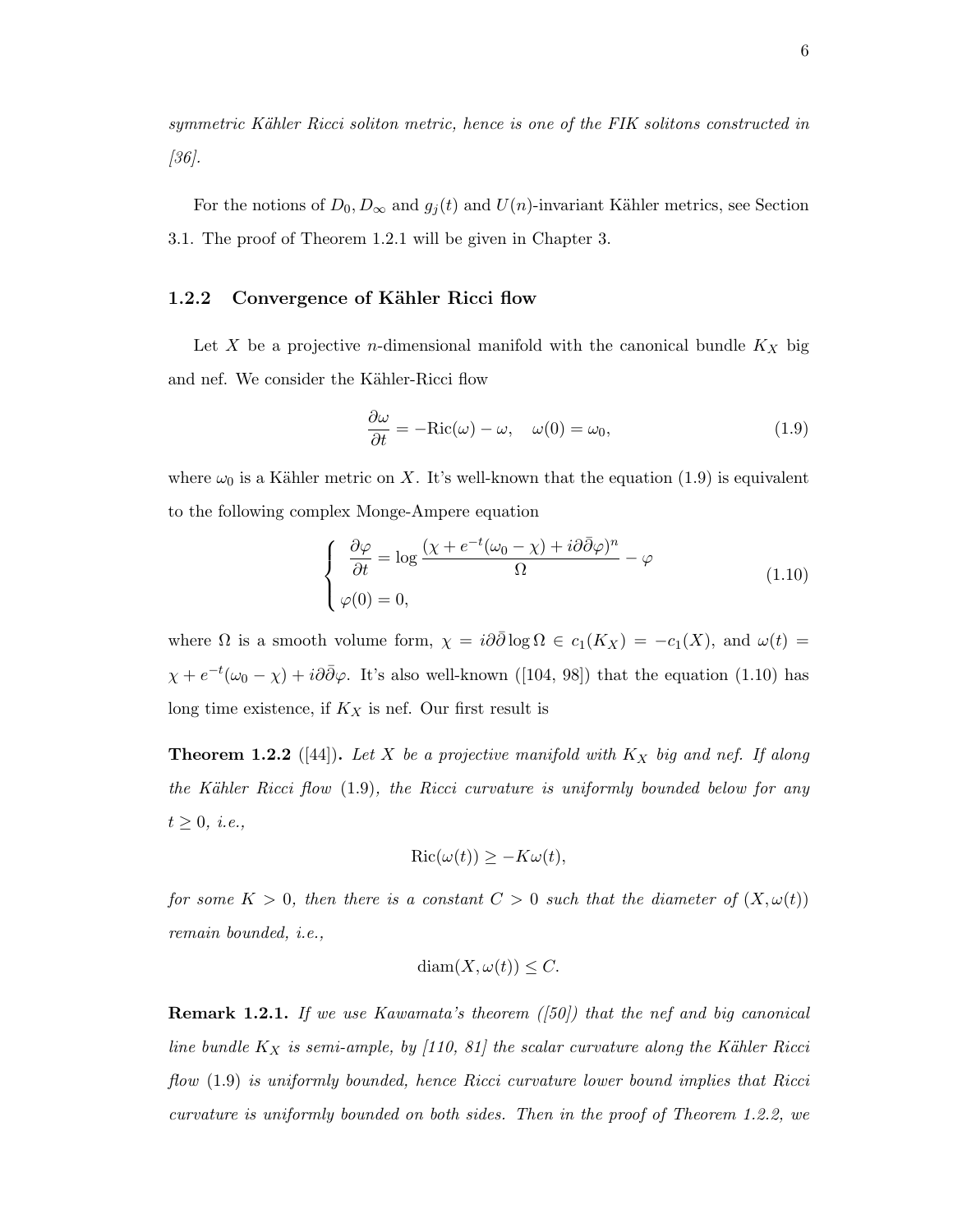can use Cheeger-Colding-Tian ([16] or see Theorem 2.2.8) theory to identify the regular sets. Moreover, if  $K_X$  is semi-ample and big, then the  $L^\infty$  bound of  $\varphi$  in (1.10) will simplify the proof. However, following Song's ([77]) recent analytic proof of base point freeness for nef and big  $K_X$ , our proof of Theorem 1.2.2 does not rely on Kawamata's theorem.

It is conjectured by Song-Tian in  $[80]$  that the Kähler Ricci flow  $(1.9)$  will converge to the the canonical model of  $X$  coupled with the unique Kähler Einstein current with bounded potential, in the Gromov-Hausdorff sense. Under the assumption that the Ricci curvature is uniformly bounded below, we can confirm this conjecture.

**Corollary 1.2.1** ([44]). Under the same assumptions as Theorem 1.2.2, then as  $t \to \infty$ ,

$$
(X,\omega(t)) \xrightarrow{d_{GH}} (X_{\infty},d_{\infty}),
$$

the limit space  $X_{\infty}$  is homeomorphic to the canonical model  $X_{can}$  of X. Moreover,  $(X_{\infty}, d_{\infty})$  is isometric to the metric completion of  $(X_{can}^{\circ}, g_{KE})$ , where  $g_{KE}$  is the unique Kähler-Einstein current with bounded local potentials and  $X_{can}^{\circ}$  is the regular part of  $X_{can}$ .

Consider the unnormalized Kähler Ricci flow

$$
\frac{\partial}{\partial t}\omega = -\text{Ric}(\omega), \quad \omega(0) = \omega_0,\tag{1.11}
$$

with long time existence. The flow  $(1.11)$  is said to be of Type III, if

$$
\sup_{X\times[0,\infty)}t|Rm|(x,t)<\infty,
$$

otherwise it is of Type IIb, here  $|Rm|(\omega(t))$  denotes the Riemann curvature of  $\omega(t)$ . It's well-known that Type III condition is equivalent to the curvature is uniformly bounded along the normalized Kähler Ricci flow (1.9). As a by-product of our proof of Theorem 1.2.2, we obtain a purely analytic proof of a recent result of Tosatti-Zhang ([102]), namely,

**Theorem 1.2.3** ([102]). Let X be a projective manifold with  $K_X$  big and nef, if the Kähler Ricci flow  $(1.9)$  is of type III, then the canonical line bundle  $K_X$  is ample.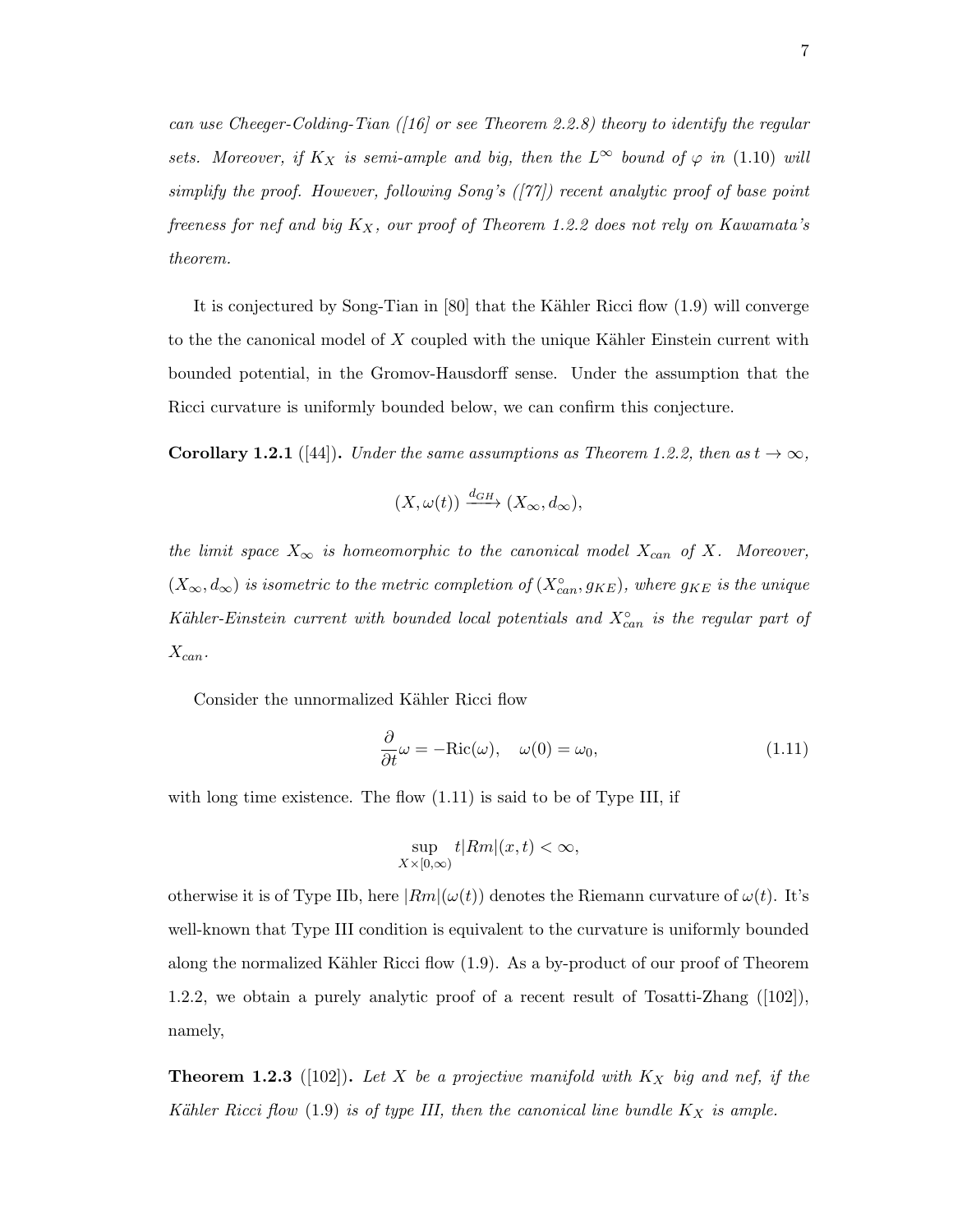#### 1.2.3 Existence of canonical conical Kähler metrics on toric manifolds

In the joint paper with Datar, Song and Wang ([29]), we give various generalizations of the greatest Ricci lower bound (1.7).

The Bakry-Emery-Ricci curvature on a Riemannian manifold  $(M, g)$  is defined by

$$
Ric_f(g) = Ric(g) + Hess f
$$

for a smooth real valued function f on M [4]. If  $(M, g, f)$  satisfies the equaiton  $Ric_f(g) = \lambda g$  for some  $\lambda \in \mathbb{R}$ , it is called a gradient Ricci soliton with the gradient vector field  $V = \nabla f$ . We can define the greatest Bakry-Emery-Ricci lower bound on Fano manifolds as an analogue of the greatest Ricci lower bound.

Definition 1.2.1. Let X be a Fano manifold. The greatest Bakry-Emery-Ricci lower bound  $R_{BE}(X)$  is defined by

$$
R_{BE}(X) = \sup \{ \beta \mid Ric(\omega) \ge \beta \omega + \mathcal{L}_{Re\xi}\omega, \text{ for some } \omega \in c_1(X) \cap \mathcal{K}(X) \text{ and } \xi \in H^0(X, TX) \}.
$$
  
where  $\mathcal{L}_{\xi}$  is the Lie derivative with respect to  $\xi$ .

Since X is Fano, it is simply connected and  $\mathcal{L}_{Re\xi}\omega = -i\partial\bar{\partial}f_{\xi}$  for some real-valued smooth function  $f_{\xi}$  with  $\nabla_{z_i} \nabla_{z_j} f_{\xi} = 0$  in holomorphic coordinates. This implies that  $Ric(\omega) \geq \beta \omega + \mathcal{L}_{Re\xi}\omega$  is equivalent to

$$
R_{ij} + \nabla_i \nabla_j f_{\xi} \ge \beta g_{ij}
$$

in real coordinates. Hence

$$
R_{BE}(X) = \sup \{ \beta \mid Ric(\omega) + i\partial \bar{\partial} f \ge \beta \omega, \ \omega \in c_1(X) \cap \mathcal{K}(X),
$$

$$
f \in C^{\infty}(X), \uparrow \bar{\partial} f \text{ is holomorphic } \}.
$$

One can relate  $R_{BE}(X)$  to the continuity method for solving the Kähler-Ricci soliton equation on X as introduced in [99] as analogue of  $R(X)$  and explicitly calculate the value of  $R_{BE}(X)$  for toric Fano manifolds. In fact, we conjecture that  $R_{BE}(X) = 1$  for any Fano manifold X.

We start with a few definitions. Let  $X$  be an n-dimensional toric manifold and  $L$ a Kähler class (or equivalently, an ample  $\mathbb R$  divisor) on X. In [32, 82], smooth toric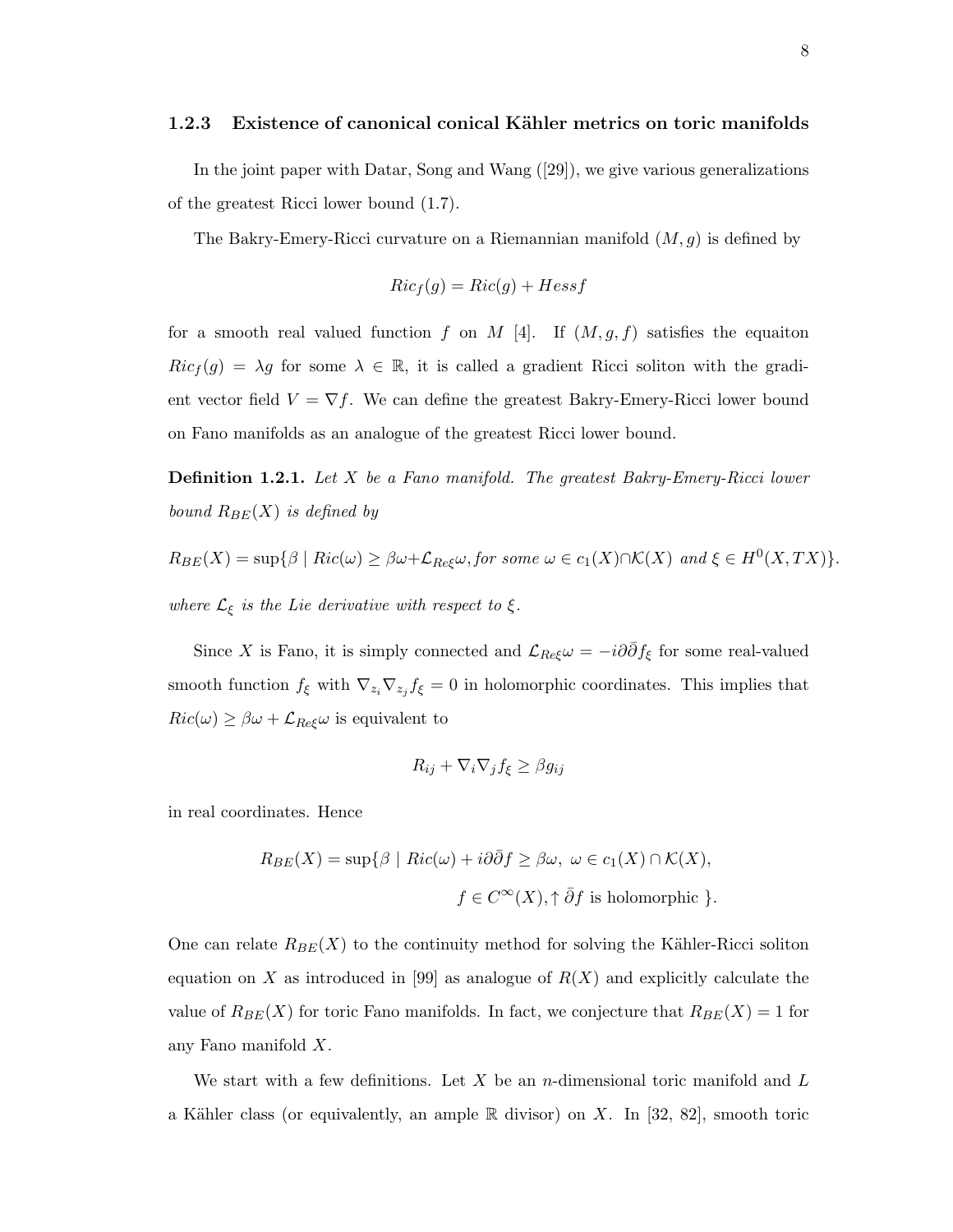conical Kähler metrics are defined and studied in detail. We let  $\mathcal{K}_c(X)$  be the set of all smooth toric conical Kähler metrics with each cone angle in  $(0, 2\pi]$ .

**Definition 1.2.2.** Let X be a toric manifold. Let  $\omega \in \mathcal{K}_c(X)$  be a smooth toric conical Kähler metric on  $X$ . We say

$$
Ric(\omega) > \alpha\omega
$$

if there exists  $\eta \in \mathcal{K}_c(X)$  with the same cone angle along an effective toric divisor D such that

$$
Ric(\omega) = \alpha\omega + \eta + [D].
$$

**Definition 1.2.3.** A smooth toric conical Kähler metric  $\omega \in \mathcal{K}_c(X)$  is called a conical Kähler-Ricci soliton metric if it satsifies

$$
Ric(\omega) = \alpha\omega + \mathcal{L}_{\xi}\omega + [D]
$$

for some holomorphic vector field  $\xi$  and effective toric divisor D. If  $\xi = 0$ , the metric is a smooth toric conical Kähler-Einstein metric.

Associated to any toric Kähler class, we define the following geometric invariants  $\mathcal{R}(X, L)$ ,  $\mathcal{R}_{BE}(X, L)$  and  $\mathcal{S}(X, L)$ .

**Definition 1.2.4.** Let X be a toric manifold and L be a Kähler class on X. Let  ${D_j}_{j=1}^N$  be the set of all prime toric divisors on X. Then we define

- 1.  $\mathcal{R}(X, L) = \sup \{ \alpha \mid Ric(\omega) > \alpha \omega \text{ for some } \omega \in c_1(L) \cap \mathcal{K}_c(X) \},$
- 2.  $\mathcal{R}_{BE}(X, L) = \sup \{ \alpha \mid Ric(\omega) + \mathcal{L}_{\xi} \omega > \alpha \omega \text{ for a } \omega \in c_1(L) \cap \mathcal{K}_c(X) \text{ and a toric } \xi \in$  $H^0(X,TX)\},\,$

3. 
$$
\mathcal{S}(X, L) = \sup \{ \alpha \mid \text{there exists } D = \sum_{j=1}^{N} a_j D_j \sim -K_X - \alpha L \text{ with } a_j \in [0, 1) \} .
$$

 $\mathcal{R}(X, L)$  and  $\mathcal{R}_{BE}(X, L)$  are natural generalizations of  $R(X)$  and  $R_{BE}(X)$  for log Fano manifolds with polarization L.  $\mathcal{S}(X, L)$  characterizes when  $(X, D)$  is log Fano as by definition  $K_X + D$  is klt and negative. In the special case that X is toric Fano and  $L = -K_X$ ,  $\mathcal{R}(X, -K_X)$  is the usual greatest Ricci lower bound studied in [86]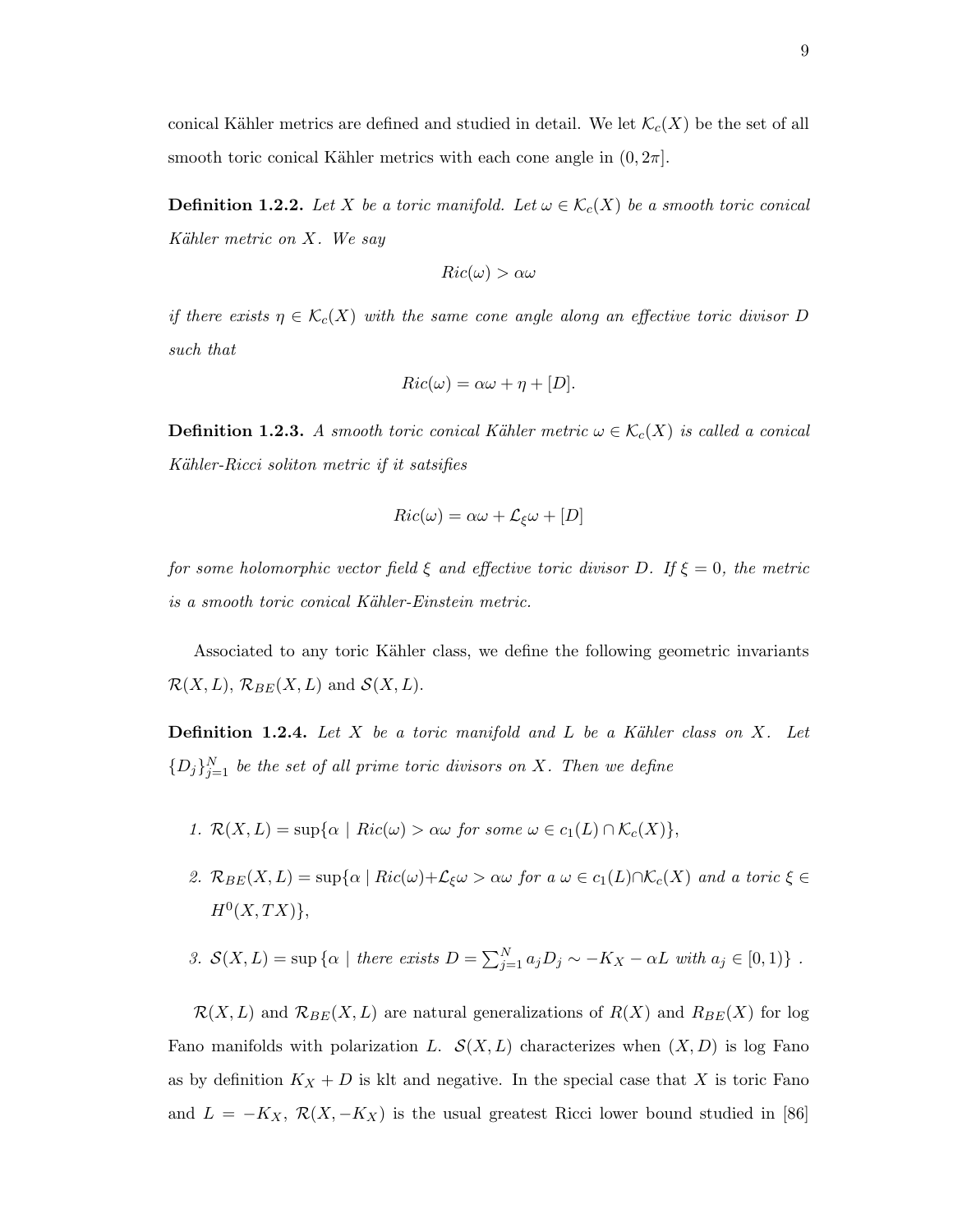and  $\mathcal{S}(X, -K_X) = 1$ . In fact, for any toric pair  $(X, L)$ ,  $\mathcal{R}(X, L)$  and  $\mathcal{S}(X, L)$  are both positive.

Any toric manifold  $X$  is induced by an integral Delzant polytope  $P$  and  $P$  determines a Kähler class on  $X$ . Without loss of generality, we let

$$
P = \{x \in \mathbb{R}^n \mid l_j(x) > 0, \ j = 1, ..., N\},\tag{1.12}
$$

where  $l_j(x) = v_j \cdot x + \lambda_j$ ,  $v_j$  is a prime integral integral vector in  $\mathbb{Z}^n$  and  $\lambda_j \in \mathbb{R}$  for all  $j = 1, ..., N$ . As a special case, when X is Fano, one can choose  $\lambda_j = 1$  for all j and the polytope gives the anti-canonical polarization of  $X$ . The existence of smooth toric Kähler-Einstein and Kähler-Ricci soliton metrics on toric Fano manifolds is completely settled by Wang-Zhu [105]. We generalize their results to toric conical Kähler-Einstein and Kähler-Ricci soliton metrics on any toric manifold.

**Theorem 1.2.4** ([29]). Let X be an n-dimensional toric Kähler manifold and L be the Kähler class on  $X$  induced by the Delzant polytope  $P$ . Then

- 1.  $\mathcal{R}_{BE}(X, L) = \mathcal{S}(X, L) > 0$  and  $\mathcal{R}_{BE}(X, L) = \sup \{ \alpha \mid \text{there exists } \tau \in P \text{ with } 1 - \alpha l_j(\tau) > 0, j = 1, ..., N \},$ (1.13)
- 2. For any  $\alpha \in (0, \mathcal{S}(X, L))$  and  $\tau \in P$  satisfying  $1 \alpha l_j(\tau) \geq 0$  for all j, there exists a unique  $\omega \in L \cap \mathcal{K}_c(X)$  solving the Kähler-Ricci soliton equation

$$
Ric(\omega) = \alpha\omega + \mathcal{L}_{\xi}\omega + [D].
$$
\n(1.14)

Moreover the divisor D and the vector field  $\xi$  are given by

$$
D = \sum_{j=1}^{N} (1 - \alpha l_j(\tau)) D_j, \quad \xi = \sum_{i=1}^{n} c_i z_i \frac{\partial}{\partial z_i}, \tag{1.15}
$$

where  $z_i$ 's are the standard coordinates on  $(\mathbb{C}^*)^n$  and  $c \in \mathbb{R}^n$  is uniquely given by

$$
\tau = \frac{\int_P x e^{cx} dx}{\int_P e^{cx} dx}.
$$
\n(1.16)

3. There does not exist a toric conical Kähler-Ricci soliton metric  $\omega \in L \cap \mathcal{K}_c(X)$ solving the soliton equation (1.14) for any  $\alpha > \mathcal{R}_{BE}(X, L)$ .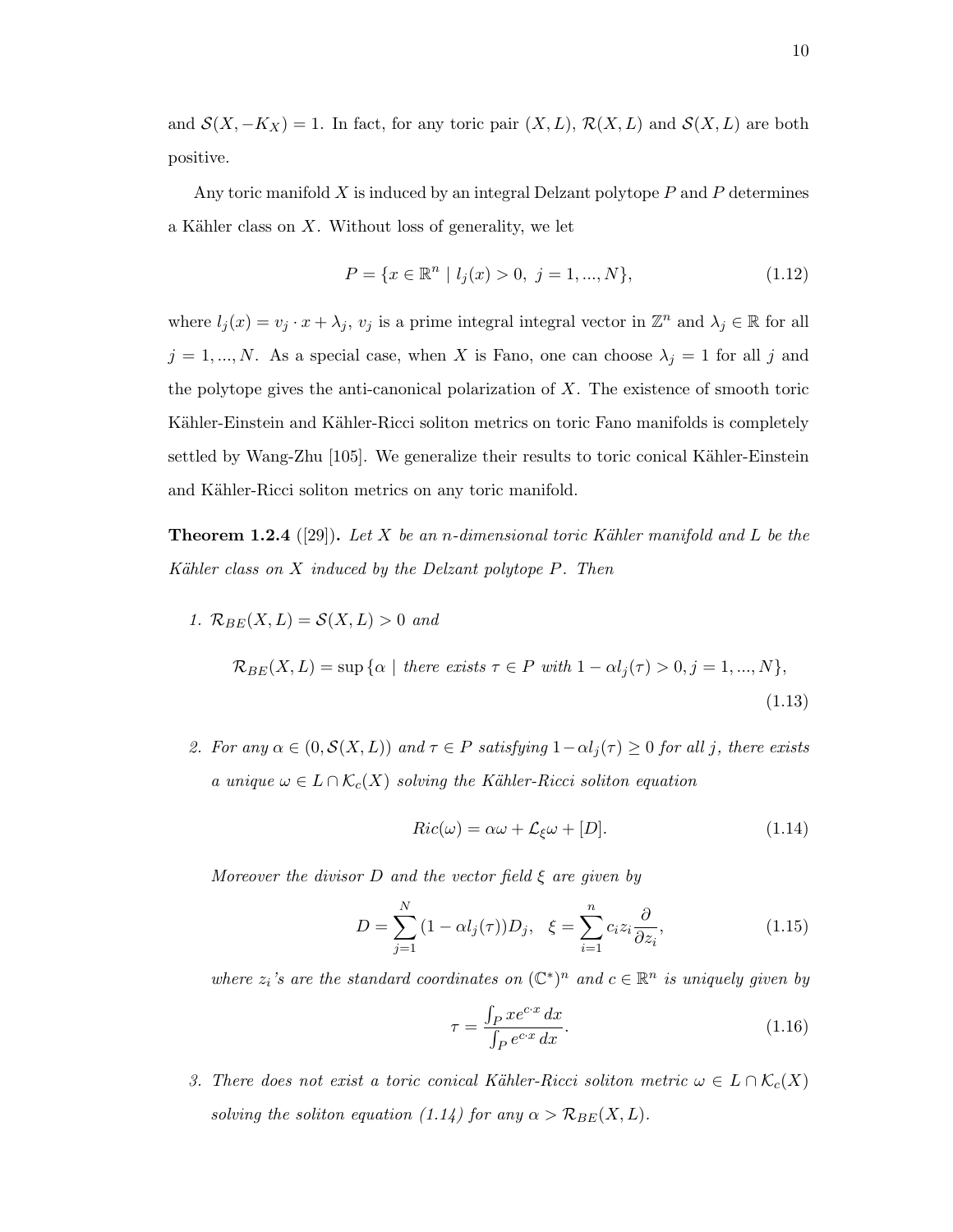The existence of toric conical Kähler-Ricci soliton metrics on log Fano toric varieties is derived in [6] and for general toric manifolds by allowing the cone angle in  $(0, \infty)$ [55]. Our result gives a complete classification for the existence of toric conical Kähler-Einstein and Kähler-Ricci soliton metrics using the invariants  $\mathcal{R}(X, L)$  and  $\mathcal{R}_{BE}(X, L)$ for any Kähler class. We are only interested in the toric conical Kähler metrics with cone angle in  $(0, 2\pi)$  since the smooth part is geodesic convex and various Riemannian geometric properties can be applied. In particular, it gives optimal regularity and a complete classification of smooth toric conical Kähler-Ricci soliton metrics for any toric pair  $(X, L)$ .

As a special case, we obtain an existence result for conical Kähler-Einstein metrics on toric manifolds and apply it to characterize the invariant  $\mathcal{R}(X, L)$  in terms of the polytope data.

**Theorem 1.2.5** ([29]). Let X be an n-dimensional toric Kähler manifold and L be the Kähler class on X induced by the Delzant polytope P. Let  $P_C$  be the barycenter of P. Then

1.  $\mathcal{R}(X,L) > 0$  and

$$
\mathcal{R}(X, L) = \sup \{ \alpha \mid 1 - \alpha l_j(P_C) > 0, \ j = 1, ..., N \}. \tag{1.17}
$$

2. For all  $\alpha \in (0, \mathcal{R}(X, L))$ , there exists a unique toric conical Kähler-Einstein metric  $\omega \in L \cap \mathcal{K}_c(X)$  solving

$$
Ric(\omega) = \alpha \omega + [D]. \tag{1.18}
$$

Moreover the divisor D is given by

$$
D = \sum_{j=1}^{N} (1 - \alpha l_j(P_c)) D_j.
$$
 (1.19)

3. There does not exist a toric conical Kähler-Einstein metric  $\omega \in L \cap \mathcal{K}_c(X)$  solving the equation (1.18) for any  $\alpha > \mathcal{R}(X, L)$ .

In the special case when X is Fano and  $L = -K_X$ ,  $l_j(0) = 1$  and so  $1 - \alpha l_j(P_C) =$  $(1-\alpha)l_j(\frac{-\alpha P_C}{1-\alpha})$ . By the theorem,  $\mathcal{R}(X,L)$  is the maximum of all  $\alpha$  such that  $\frac{-\alpha P_C}{1-\alpha}$ remains inside the polytope, generalizing the results in the smooth case in [86] and [56].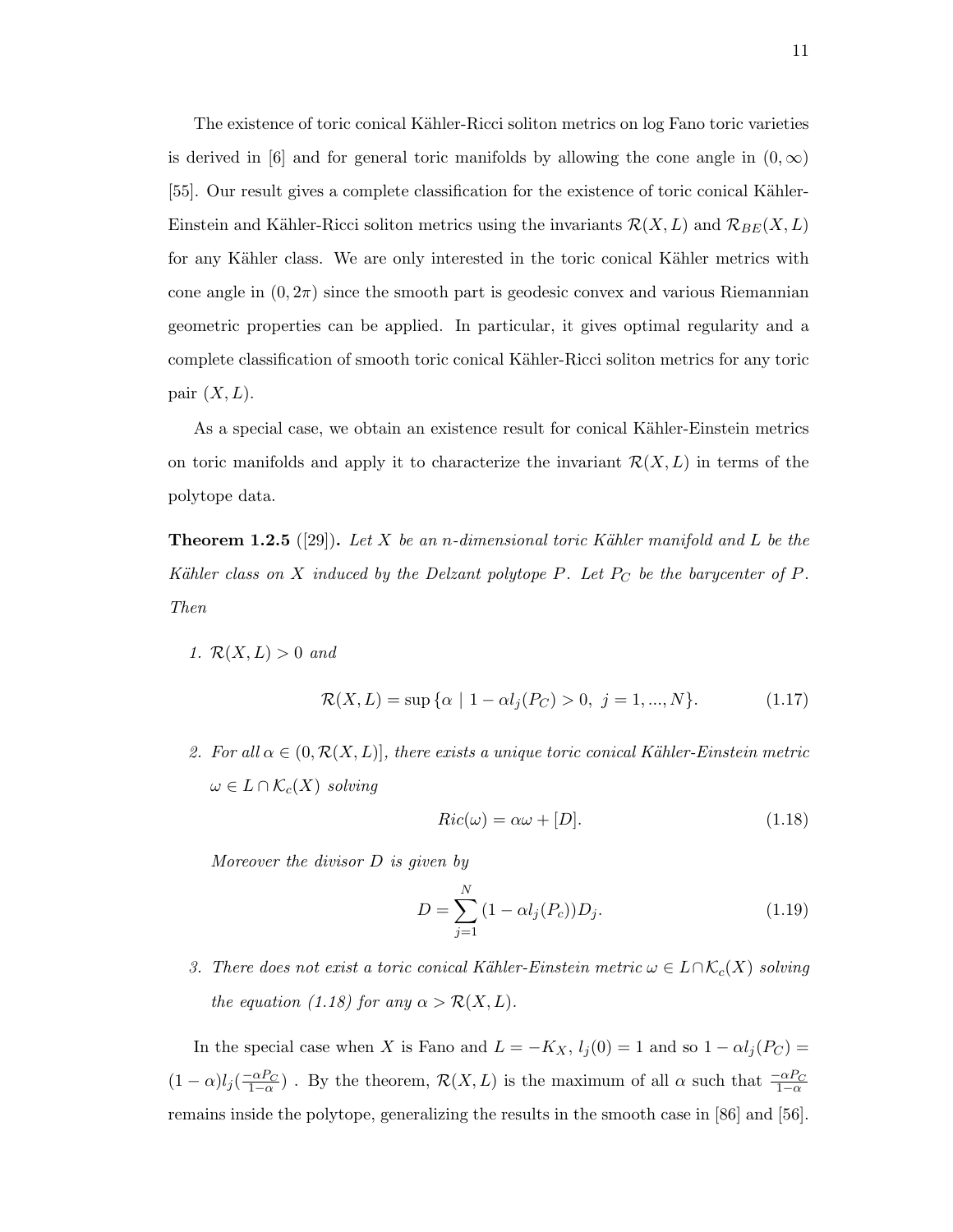Smooth Kähler-Einstein and Kähler-Ricci soliton metrics on Fano manifolds are unique, while the space of conical Kähler-Einstein and Kähler-Ricci soliton metrics is much bigger. One would ask under what assumptions the space of conical Kähler-Einstein metrics is connected. In other words, given two log Fano manifolds  $X_0$  and  $X_1$ , we ask when and how one can connect  $X_0$  and  $X_1$  by a family of conical Kähler-Einstein spaces in Gromov-Hausdorff topology. To answer this question in the toric case, we have

**Theorem 1.2.6** ([29]). Let  $X_0$  and  $X_1$  be two n-dimensional toric manifolds. Suppose  $\omega_0 \in \mathcal{K}_c(X_0)$  and  $\omega_1 \in \mathcal{K}_c(X_1)$  are two smooth toric conical Kähler-Einstein metrics on  $X_0$  and  $X_1$  respectively. Then, there exist a family  $\{(X_t, \omega_t)\}_{t \in [0,1]}$  of n-dimensional toric manifolds  $X_t$  with smooth toric conical Kähler-Einstein metrics  $\omega_t \in \mathcal{K}_c(X_t)$  for  $t \in [0,1]$ , such that

- 1.  $(X_t, \omega_t)$  is a continuous path in Gromov-Hausdorff topology for  $t \in [0, 1]$ ,
- 2.  $\omega_t$  is piecewise smooth in t on the complex torus  $(\mathbb{C}^*)^n$ .

Theorem 1.2.6 can be considered to be an analytic analogue of the weak factorization theorem for toric varieties in algebraic geometry (see Theorem 2.3.1). Combined with Theorem 1.2.5, it implies that any two toric manifolds of same dimension can be joined by a continuous path of conical Kähler-Einstein spaces in Gromov-Hausdorff topology. It is a natural question to ask if for any two birationally equivalent Fano manifolds, there exists a continuous path connecting them by Fano varieties coupled with conical Kähler-Einstein metrics, in Gromov-Hausdorff topology. This is related to the connectedness of moduli space of log Fano varieties coupled with conical K¨ahler-Einstein metrics.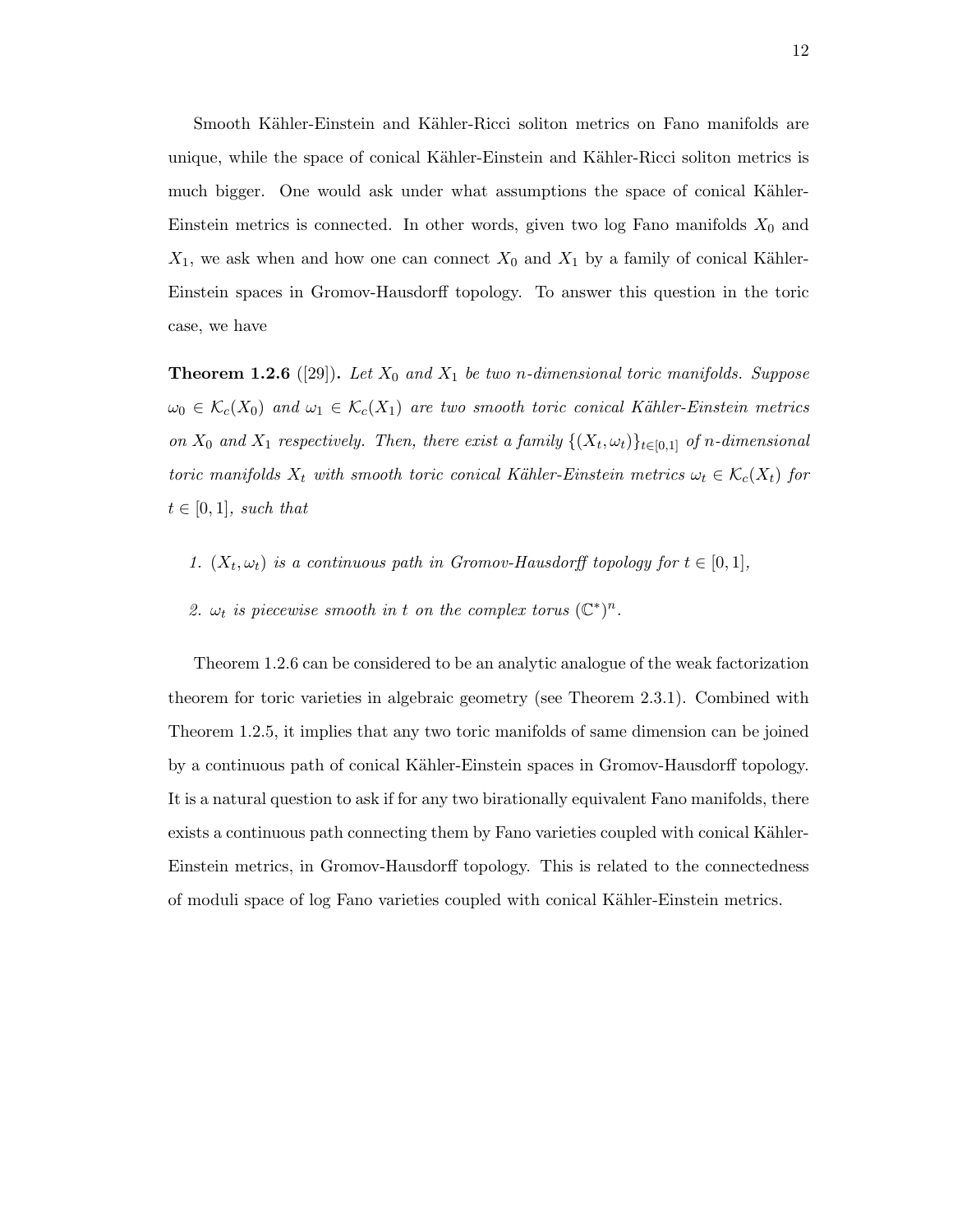# Chapter 2

# Preliminaries

In this chapter, we will collect some basic facts and definitions from Kähler geometry, Riemannian geometry and metric geometry. They are basically well-known and will be stated without proofs.

## 2.1 Kähler geometry

Let  $(X, \omega, J)$  be a compact complex manifold. The metric form  $\omega$  is called Kähler if it is closed, i.e.  $d\omega = 0$ , or in local coordinates  $(z_1, \ldots, z_n)$ ,

$$
\frac{\partial g_{i\bar{j}}}{\partial z_k}=\frac{\partial g_{k\bar{j}}}{\partial z_i},\quad \frac{\partial g_{i\bar{j}}}{\partial \bar{z}_k}=\frac{\partial g_{i\bar{k}}}{\partial \bar{z}_j},\quad \forall i,j,k,
$$

where  $g_{i\bar{j}}$  is the components of  $\omega$  in these coordinates, i.e.,

$$
\omega=\sqrt{-1}g_{i\bar{j}}dz_i\wedge d\bar{z}_j.
$$

The Kähler metric  $\omega$  lies in a cohomology class  $[\omega] \in H^{1,1}(X,\mathbb{C}) \cap H^2(X,\mathbb{R})$ . By the  $i\partial\bar{\partial}$ -lemma ([40]) for any other (1,1)-form  $\omega'$  in the same cohomology class as  $\omega$ , there exists a smooth real function  $\varphi$  such that

$$
\omega' = \omega + i\partial\bar{\partial}\varphi.
$$

Hence all the Kähler metrics in the Kähler class  $[\omega]$  can be written as the form  $\omega+i\partial\bar{\partial}\varphi$ for some  $\varphi \in PSH(X,\omega)$  where

$$
PSH(X,\omega) = \{ \varphi \in C^{\infty}(X,\mathbb{R}) | \omega + i\partial \bar{\partial} \varphi > 0 \}.
$$

The Riemannian curvature of  $\omega$  is equal to (in locally coordinates  $(z_1, \ldots, z_n)$ )

$$
R_{i\bar{j}k\bar{l}} = -\frac{\partial^2 g_{i\bar{j}}}{\partial z_k \partial \bar{z}_l} + g^{p\bar{q}} \frac{\partial g_{i\bar{q}}}{\partial z_k} \frac{\partial g_{p\bar{j}}}{\partial \bar{z}_l},
$$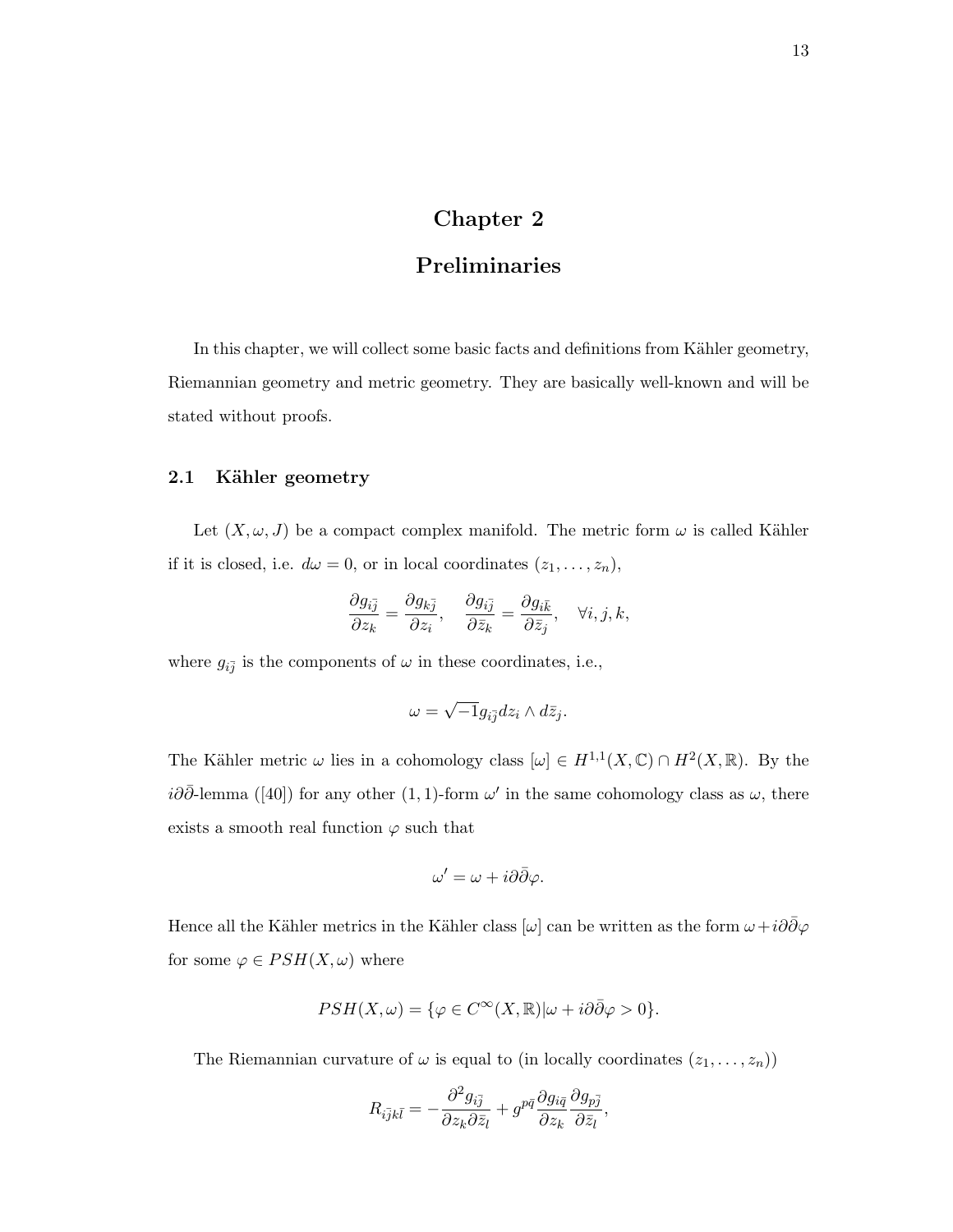and the Ricci curvature is

$$
R_{i\bar{j}} = g^{k\bar{l}} R_{i\bar{j}k\bar{l}} = -\frac{\partial^2}{\partial z_i \partial \bar{z}_j} \log \det g_{k\bar{l}},\tag{2.1}
$$

and the scalar curvature  $R = g^{i\bar{j}} R_{i\bar{j}}$ . Here and in the rest of the thesis, we denote  $g^{i\bar{j}}$ the inverse of  $g_{i\bar{j}}$ , i.e.,  $g^{i\bar{j}}g_{k\bar{j}} = \delta^i_k$ . The first and second Bianchi identities say that the indices with or without bar are all symmetric in the local components:  $R_{i\bar{j}k\bar{l}}, R_{i\bar{j}k\bar{l},p}$ and  $R_{i\bar{j}k\bar{l},\bar{p}}$ .

The Ricci form

$$
\operatorname{Ric}(\omega) = \frac{\sqrt{-1}}{2\pi} R_{i\overline{j}} dz_i \wedge d\overline{z}_j = \frac{1}{2\pi} i \partial \overline{\partial} \log \det g_{i\overline{j}}
$$

is a closed  $(1, 1)$ -form, and its cohomology class (denoted by  $C_1(X)$ ) is called the first Chern class of X.

A holomorphic line bundle L over the Kähler manifold  $X$  is a vector bundle over  $X$ with fiber C, and the transition functions  $h_{ij}$  over  $U_i \cap U_j$  are never zero holomorphic functions, where  $L|_{U_i} \cong U_i \times \mathbb{C}$  is a local trivialization of L, and  $X = \cup_i U_i$ . The transition functions satisfy

$$
h_{ij}h_{ji} = 1
$$
, on  $U_i \cap U_j \neq \emptyset$ ,

and

$$
h_{ij}h_{jk}h_{ki}=1, \quad \text{on } U_i \cap U_j \cap U_k \neq \emptyset.
$$

These equations implies that  $\{h_{ij}\}$  defines a 1 co-cycle hence a cohomology class the Cech group  $H^1(X, \mathcal{O}^*)$ .

A holomorphic section s of L is defined locally by  $s = s_i e_i$  on each  $U_i$ , where  $e_i$ is a local frame of L over  $U_i$  and  $s_i$  is a holomorphic function on  $U_i$ . s is globally defined iff  $s_i = h_{ij} s_j$  over  $U_i \cap U_j$ , since  $e_i h_{ij} = e_j$ . A Hermitian metric h on L is given by positive local functions  $\{h_i\}$  over  $U_i$  such that  $h_j = |h_{ij}|^2 h_i$  on  $U_i \cap U_j$ . Hence the  $(1,1)$ -form  $-(2\pi)^{-1}i\partial\bar{\partial}\log h_i$  is globally defined, noting that  $i\partial\bar{\partial}\log|h_{ij}|^2 = 0$ . Actually, this  $(1, 1)$ -form is called the curvature of the Hermitian metric h, and we will denote it by  $\text{Ric}(h)$ . It represents a cohomology class in the Dolbeault cohomology group  $H^{1,1}(X,\mathcal{O}) \cap H^2(X,\mathbb{Z})$ . It is not hard to see for all Hermtian metrics on L, their curvatures lie in the same cohomology class, and we will denote this class by  $C_1(L)$ .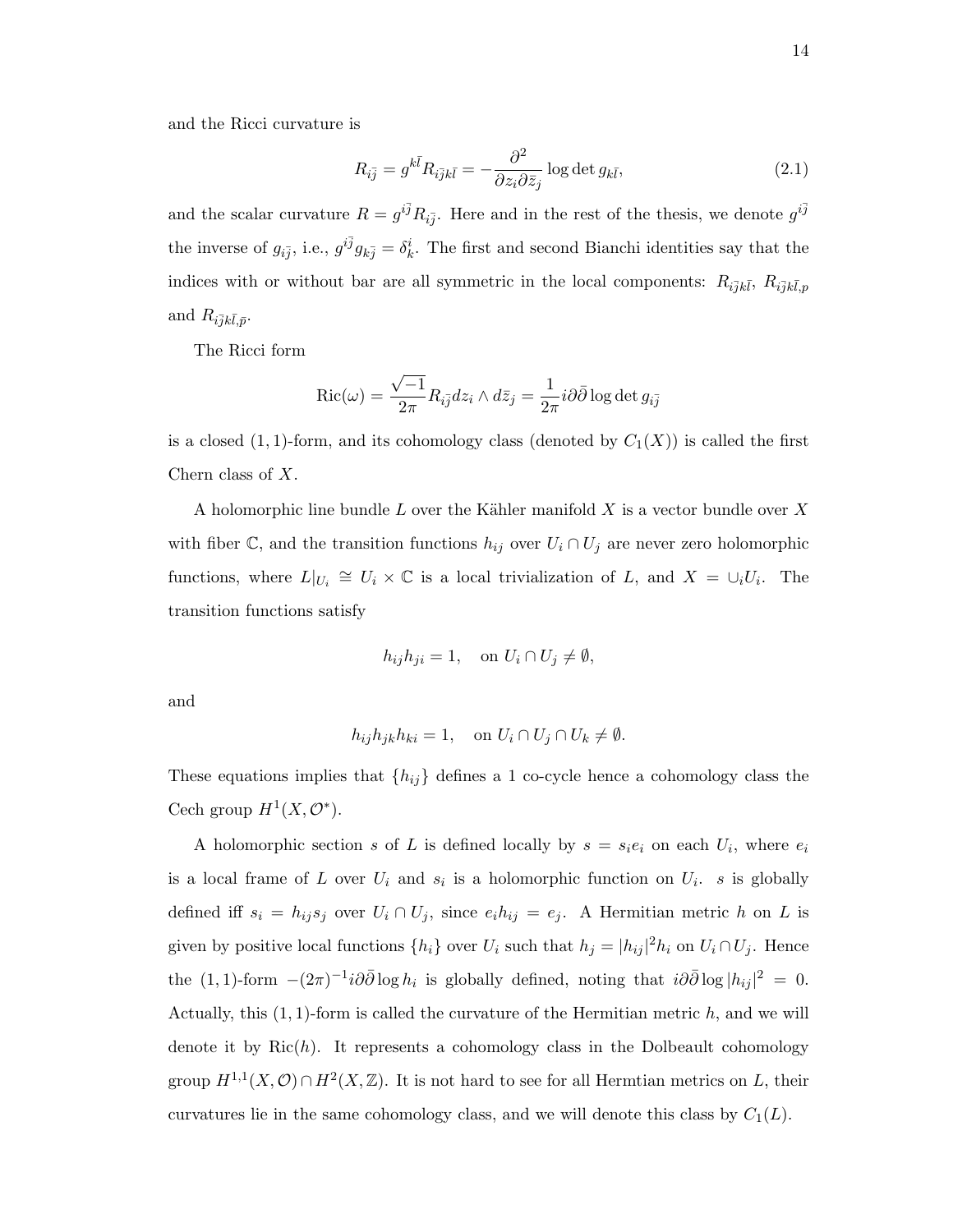The set of holomorphic sections of L is denoted by  $H^0(X, L)$ , and the norm of  $s \in H^0(X, L)$  with respect to a Hermtian metric h on L is defined by

$$
|s|^2_h := s_i \bar{s}_i h_i \quad \text{on } U_i,
$$

and it is each to check this norm is globally defined by the transition laws of  $s_i$  and  $h_i$ .

The canonical line bundle  $K_X$  of X is defined to the determinant line bundle of  $T_{(1,0)}^*M$ , and  $dz_1 \wedge \cdots \wedge dz_n$  is a local section of  $K_X$  on any local coordinates chart  $(z_1, \ldots, z_n)$ . The holomorphic sections of  $K_X$  are holomorphic *n*-forms. For any Kähler metric  $\omega$ ,  $\frac{1}{det}$  $\frac{1}{\det g_{i\bar{j}}}$  defines a Hermtian metric on  $K_X$ . And its associated curvature is given

$$
-(2\pi)^{-1}i\partial\bar{\partial}\log\frac{1}{\det g_{i\bar{j}}}=(2\pi)^{-1}i\partial\bar{\partial}\log\det g_{i\bar{j}}=-\mathrm{Ric}(\omega).
$$

Hence we see that  $-C_1(X) = C_1(K_X)$ , or  $C_1(X) = C_1(-K_X)$ , where  $-K_X$  is dual line bundle of  $K_X$ .

We recall a few notions about the line bundles.

**Definition 2.1.1.** Given a holomorphic line bundle L over a compact Kähler manifold X, then

- (1) L is called ample, if the linear system |kL| for some  $k \in \mathbb{N}$  gives an embedding of X to some projective space  $\mathbb{CP}^N$ , i.e.,  $kL = \mathcal{O}_{\mathbb{CP}^N}(1)$ . In this case, X is necessarily projective by definition. The Kodaira embedding theorem implies that this is equivalent to the existence of a Hermtian metric h on L with curvature  $Ric(h) > 0.$
- (2) L is called numerical effective (or nef) if for any irreducible curve  $C \subset X$ ,  $\int_C C_1(L) \ge 0.$
- (3) L is big, if the Kodaira dimension  $\kappa(L) = n$ , or (in the nef case) equivalently

$$
\int_X C_1(L)^n > 0.
$$

(4) L is called base point free, if for any point  $x \in X$ , there exist a section  $s \in$  $H^0(X, L)$  such that  $s(x) \neq 0$ .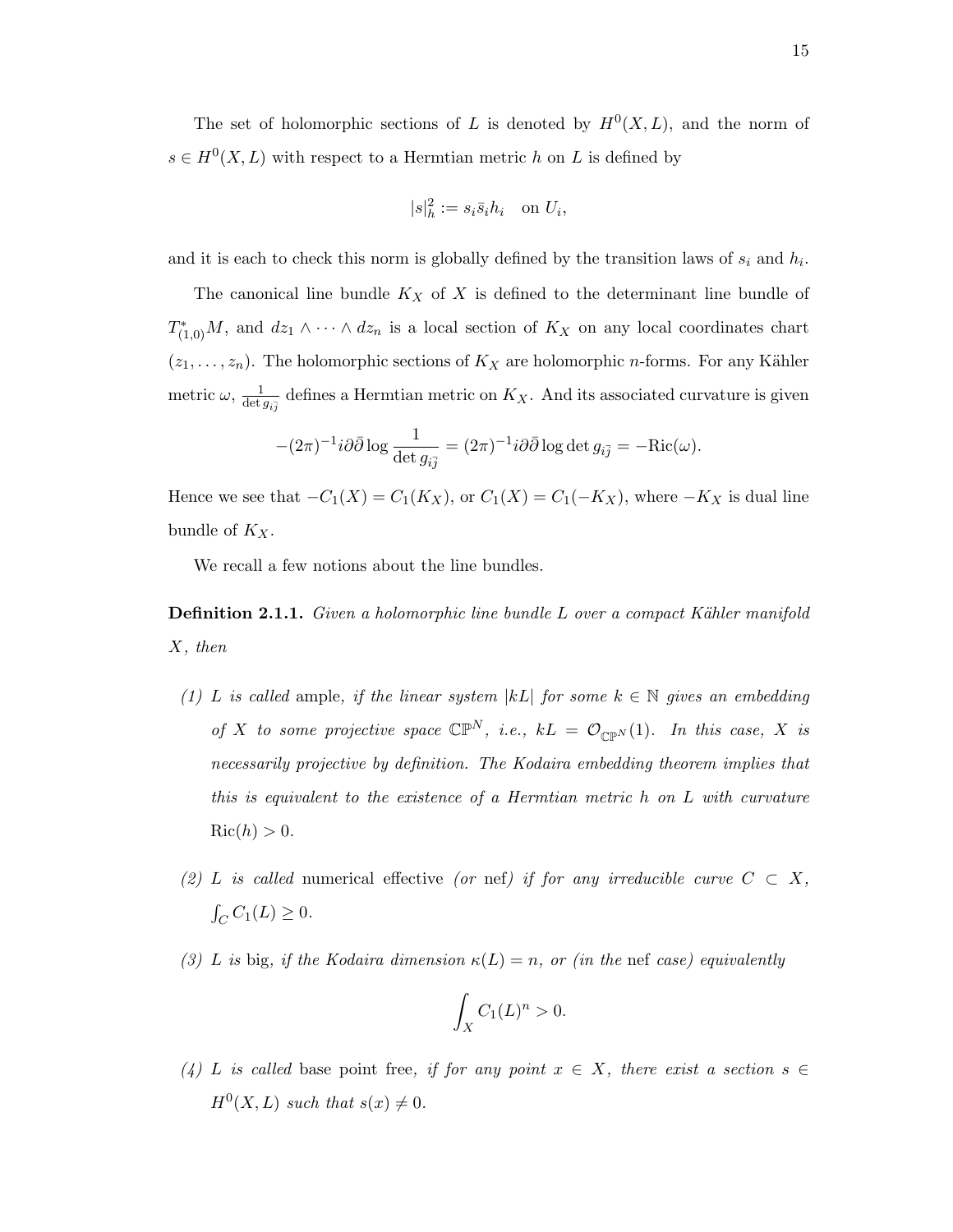When the canonical line bundle  $K_X$  of a Kähler manifold X is big and nef, then X is said to be a minimal manifold of general type. Kawamata's base point free theorem implies that  $K_X$  is semiample, in the sense that the linear system  $|kK_X|$  for some  $k \in \mathbb{N}$ gives a morphism of  $X$  to an ambient projective space.

We recall Hörmander's  $L^2$  existence theorem on pseudo convex domains in  $\mathbb{C}^n$ .

**Theorem 2.1.1** ([48]). Let  $\Omega \subset \mathbb{C}^n$  be an open set with  $C^2$  pseudo convex boundary. Let  $\varphi \in C^2(\bar{\Omega})$  be a strictly plurisubharmonic function in  $\omega$  satisfying i $\partial \bar{\partial} \varphi \geq c\omega_E$  for some  $c > 0$ . Then for any  $\sigma \in L^2_{(0,1)}(\Omega, e^{-\varphi})$  such that  $\bar{\partial}\sigma = 0$  and

$$
\int_{\Omega}|\tau|^2e^{-\varphi}<\infty,
$$

then we can find a function  $u \in L^2(\Omega, e^{-\varphi})$  solving the equation  $\bar{\partial}u = \tau$  and

$$
\int_{\Omega} |u|^2 e^{-\varphi} \omega_E^n \le \int_{\Omega} \frac{|\tau|^2}{c} e^{-\varphi} \omega_E^n.
$$

We can also reduce the  $C^2$  regularity of  $\varphi$  by smooth approximation. In particular, the following global version of  $L^2$  estimates due to Demailly ([30]) is very useful in our applications.

**Theorem 2.1.2.** Suppose X is an *n*-dimensional projective manifold equipped with a smooth Kähler metric  $\omega$ . Let L be a holomorphic line bundle over X equipped with a possibly singular hermitian metric h such that  $\text{Ric}(h) + \text{Ric}(\omega) \geq \delta \omega$  in the current sense for some  $\delta > 0$ . Then for any L-valued  $(0,1)$ -form  $\tau$  satisfying

$$
\bar{\partial}\tau=0,\quad \int_X|\tau|^2_{h,\omega}\omega^n<\infty,
$$

there exists a smooth section u of L such that  $\bar{\partial}u=\tau$  and

$$
\int_X |u|^2_{h,\omega} \omega^n \le \frac{1}{2\pi \delta} \int_X |\tau|^2_{h,\omega} \omega^n.
$$

## 2.2 Riemannian geometry and metric geometry

### 2.2.1 Riemannian geometry

Let  $(M, g)$  be a Riemannian manifold and  $p \in M$  be a point. The cut-locus of p is defined to be the points  $q \in M$  either q is a conjugate point of p or there exists at least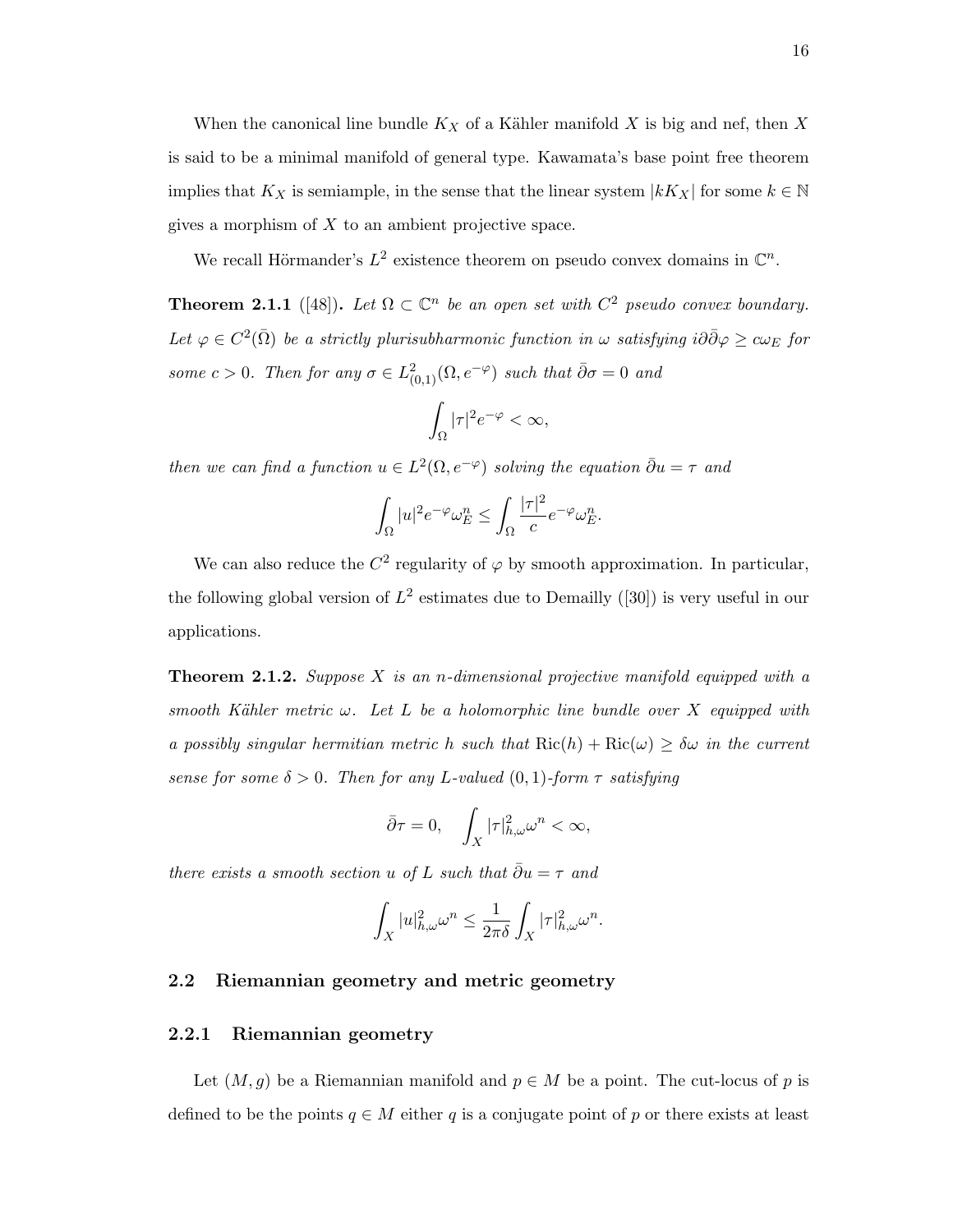two distinct minimal geodesics from  $p$  to  $q$ . It is known that the cut-locus has measure zero by an application of Sard's theorem. The exponential map  $\exp_p: T_pM \to M$ is local diffeomorphism in the interior of cut-locus. Denote  $\Omega = M\setminus\{$  the cut-locus of p}, then  $\exp_p^{-1}(\Omega)$  is a star-shaped domain in  $T_pM \cong \mathbb{R}^n$ . It is also well-known that the distance function  $d(x) = d(p, x)$  is smooth in  $\Omega \setminus \{p\}$ . The injectivity radius of p is defined to be

$$
i_p = inj_g(p) := \sup\{r > 0 \mid B(p, r) \subset \Omega\}
$$

where  $B(p,r)$  is the geodesic ball centered at p. And it is clear that  $\exp_p : B(0, i_p) \subset$  $T_pM \to B(p,i_p) \subset M$  is a diffeomorphism.

The space forms are simply connected manifolds with constant sectional curvature, which by the uniformization theorem are  $S<sup>n</sup>$ ,  $\mathbb{R}<sup>n</sup>$  and  $\mathbb{H}<sup>n</sup>$ , with curvatures normalized being 1, 0,  $-1$ , respectively. The metric with constant sectional curvature K is given by (see [17])

$$
dr^2 + \operatorname{sn}_K(r)^2 g_{S^{n-1}},
$$

where  $g_{S^{n-1}}$  is the standard metric on  $S^{n-1}$  with curvature 1, and

$$
\operatorname{sn}_K(r) = \begin{cases} \frac{1}{\sqrt{K}} \sin(\sqrt{K}r), & \text{if } K > 0 \\ r, & \text{if } K = 0 \\ \frac{1}{\sqrt{|K|}} \sinh(\sqrt{|K|}r), & \text{if } K < 0. \end{cases}
$$

**Theorem 2.2.1** (Hessian comparison ([17])). Let  $(M, g)$  be a complete Riemannian manifold with dimension n and  $p \in M$  be a fixed point. Suppose the sectional curvature of g satisfies

$$
\kappa \le \mathrm{sect}_{g} \le K
$$

for some  $\kappa, K \in \mathbb{R}$ , then the Hessian of  $r(x) = d(p, x)$  satisfies

$$
\operatorname{Hess}_{r_K}(r(x)) \le \operatorname{Hess}_r(x) \le \operatorname{Hess}_{r_K}(r(x)),
$$

at x where  $r(\cdot)$  is smooth, and  $r_K$  and  $r_K$  are the distance functions on the space forms with constant curvature  $\kappa, K$ , respectively.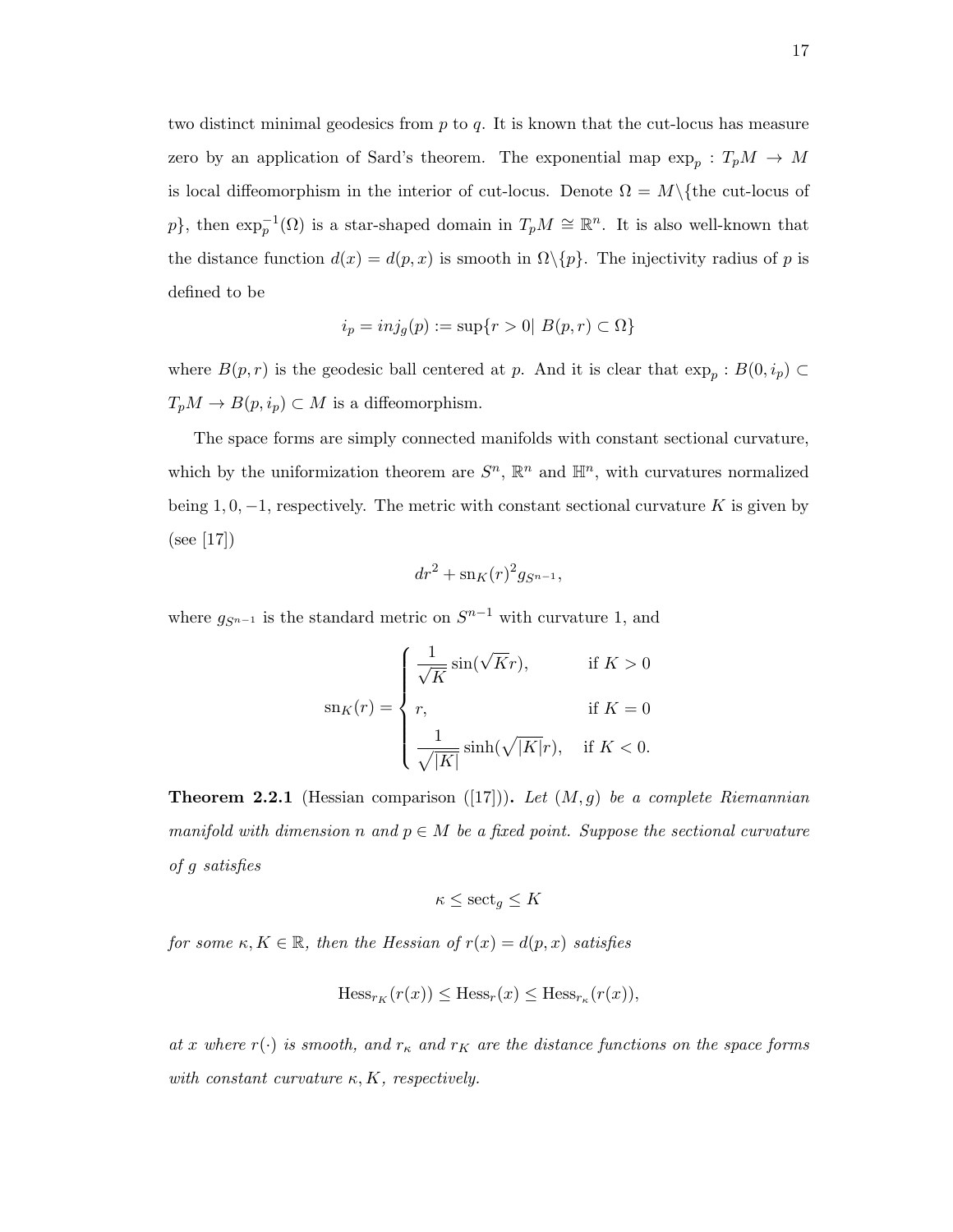**Theorem 2.2.2** (comparison for Jacobi fields). Let  $(M, g)$  be a complete Riemannian manifold with  $\kappa \leq \sec t_g \leq K$ . For a point  $p \in M$ ,  $\gamma(t)$  is a normal geodesic with initial point p, and we suppose along  $\gamma$  there is no conjugate point, then for any Jacobi field  $J(t)$  along  $\gamma$  with  $J(0) = 0$ , we have

$$
|J_K(t)| \le |J(t)| \le |J_\kappa(t)|,
$$

where  $J_{\kappa}(t)$  is a Jacobi field along a normal geodesic  $\gamma_{\kappa}(t) \subset S_{\kappa}^n$ , the space form with constant sectional curvature  $\kappa$ , such that

$$
J_{\kappa}(0) = 0, \quad |J'(0)| = |J'_{\kappa}(0)|, \quad \langle J'(0), \gamma'(0) \rangle = \langle J'_{\kappa}(0), \gamma'_{\kappa}(0) \rangle.
$$

And similar choice of the Jacobi field  $J_K(t)$  in  $S_K^n$ .

The Jacobi field  $J_K(t)$  on the space form  $S_K^n$  along a normal geodesic  $\gamma_K(t)$  with  $J_K(0) = 0$  has norm

$$
|J_K(t)| = \mathrm{sn}_K(t)|J'_K(0)|.
$$

And the Jacobi vector field  $J(t)$  along  $\gamma(t)$  with vanishing initial has the form

$$
J(t) = (d \exp_p)_{t\gamma'(0)} \Big( tJ'(0) \Big) = t (d \exp_p)_{t\gamma'(0)} \Big( J'(0) \Big).
$$

Take  $J'(0) = X_0 \in T_pM$  and by the comparison Theorem 2.2.2 we have for  $t > 0$  small,

$$
\frac{\mathrm{sn}_{K}(t)}{t}|X_{0}| \leq |(d\exp_{p})_{t\gamma'(0)}(X_{0})| \leq \frac{\mathrm{sn}_{\kappa}(t)}{t}|X_{0}|.\tag{2.2}
$$

In particular, when  $K = 0$ , (2.2) implies the exponential map  $\exp_p : T_pM \to M$  is distance non-increasing.

When we have only Ricci curvature lower bound, we have the Bonnet-Myers' theorem, Laplacian comparison theorem and Bishop-Gromov volume comparison theorem: **Theorem 2.2.3** (Bonnet-Myers' theorem). Suppose  $(M, g)$  is a complete Riemannian manifold with  $\text{Ric}(g) \ge (n-1)K > 0$ , then the diameter of  $(M, g)$  is bounded above by  $\frac{\pi}{\sqrt{K}}$ .

**Theorem 2.2.4** (Laplacian comparison). Let  $(M, g)$  be a complete Riemannian manifold with Ric  $\geq (n-1)K$  for some  $K \in \mathbb{R}$ ,  $r(x) = d(x, p)$  for some  $p \in M$ , then

$$
\Delta r(x) \leq \Delta_K r_K(r(x)),
$$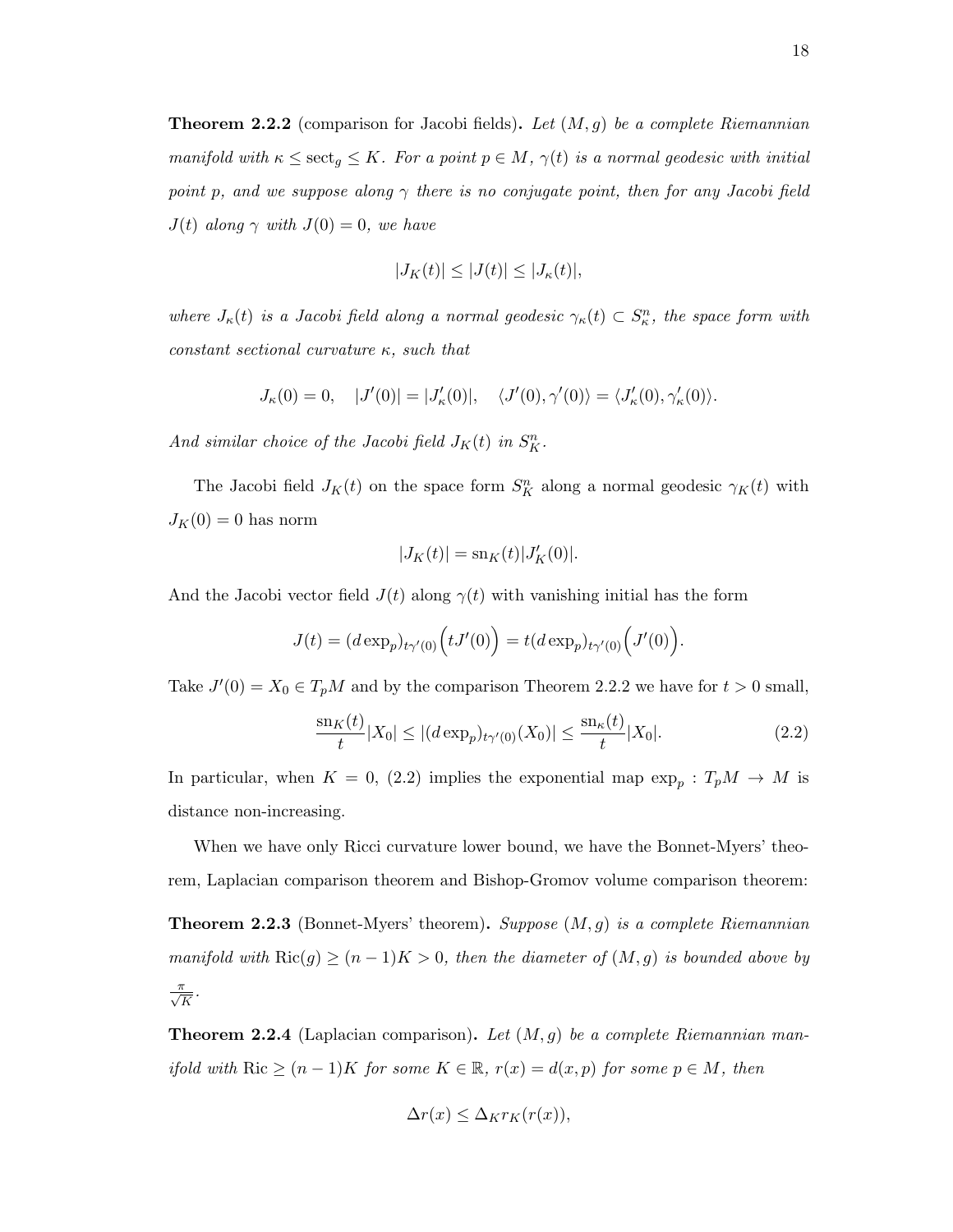smoothly when  $r(\cdot)$  is smooth at x and globally in the sense of distributions, where  $r_K$ is the distance function in the space form  $S_K^n$ .

**Theorem 2.2.5** (Volume comparison). Let  $(M, g)$  be a complete Riemannian manifold with Ric  $\geq (n-1)K$  for some  $K \in \mathbb{R}$ ,  $r(x) = d(x, p)$  for some  $p \in M$ , then the function

$$
r \mapsto \frac{Vol_g(B(p,r))}{Vol_K(B_K(r))}
$$

is non-increasing, where  $Vol_K(B_K(r))$  is the volume of geodesic ball of radius r in the space form  $S_K^n$ .

#### 2.2.2 Metric geometry

**Definition 2.2.1.** Given any two compact metrics spaces  $(X, d_X)$  and  $(Y, d_Y)$ , the Gromov-Hausdorff (GH) distance  $d_{GH}(X, Y)$  of  $X, Y$  is defined to be the infimum of all  $\epsilon > 0$  such that there is a map (continuous or not)  $f : X \rightarrow Y$  which is called  $\epsilon$ -Gromov-Hausdorff approximation ( $\epsilon$ -GHA) such that

- (1) f is  $\epsilon$ -onto, i.e., the image  $f(X)$  is  $\epsilon$ -dense in  $(Y, d_Y)$ ,
- (2) f is  $\epsilon$ -isometry, i.e., for any  $x_1, x_2 \in X$ ,

$$
|d_Y(f(x_1), f(x_2)) - d_X(x_1, x_2)| \le \epsilon.
$$

There are also other equivalent definitions of GH distance, for example,  $d_{GH}(X, Y)$ can also be defined as the infimum of  $\epsilon > 0$  over all compatible metrics on  $X \sqcup Y$  such that both components are  $\epsilon$ -dense. These two definitions may not be the same, but they are equivalent and hence do not affect our applications.

We say sequence of compact metric spaces  $(X_i, d_i)$  converges to  $(X_\infty, d_\infty)$  in GH topology, if  $d_{GH}(X_i, X_\infty) \to 0$  as  $i \to \infty$ .

One of the fundamental results in metric geometry is the Gromov pre-compactness theorem:

**Theorem 2.2.6** (Gromov pre-compactness). The set  $\mathcal{M}(n,\Lambda,D)$  of n dimensional compact Riemannian manifolds  $(M, g)$  such that

$$
Ric(g) \ge \Lambda, \quad \text{diam}(M, g) \le D
$$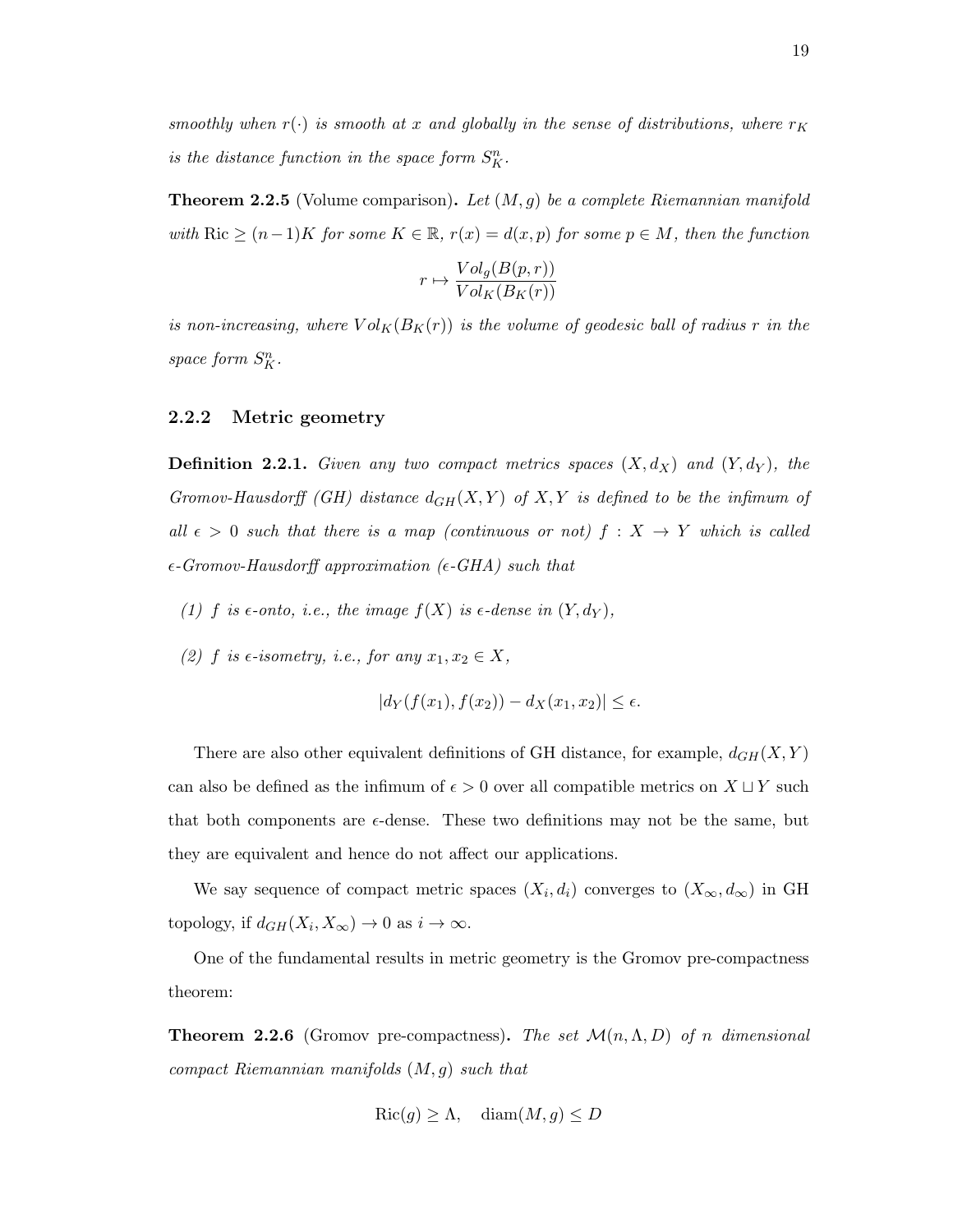is pre-compact in the GH topology.

In the case manifolds not having finite diameter, we consider the pointed -GH convergence. We say

$$
(X_i, d_i, p_i) \xrightarrow{p-GH} (X_{\infty}, d_{\infty}, p_{\infty}),
$$

if for any  $R > 0$ , the metric balls  $B_i(p_i, R) \xrightarrow{GH} B_\infty(p_\infty, R)$ . Hence by Gromov precompactness theorem, for any sequence of complete Riemannian manifolds  $(M_i^n, g_i, p_i)$ with  $\text{Ric}(g_i) \geq \Lambda$ , there exists a subsequence which converges in pointed GH sense.

In general the GH limit space of a sequence of metric spaces does not have good regularities. Under some geometric assumptions, Cheeger-Colding prove that the limit space does have some regularities:

**Theorem 2.2.7** ([15, 26]). Let  $(M_i^n, g_i, p_i)$  be a sequence of smooth Riemannian manifolds with

$$
Ric(g_i) \ge -(n-1), \quad Vol(B(p_i, 1)) \ge v_0 > 0,
$$

then any GH limit of  $(M_i, g_i, p_i)$ ,  $(M_\infty, d_\infty, p_\infty)$  satisfies

- (1) Volume converges,  $\lim_{i\to\infty} Vol_{g_i}(B(p_i,R)) = \mathcal{H}^n(B_\infty(p_\infty,R))$  for any  $R > 0$ , where  $\mathcal{H}^n$  is a suitable n-dimensional Hausdorff measure on  $(M_\infty, d_\infty)$ .
- (2)  $M_{\infty}$  has a regular-singular decomposition,  $M_{\infty} = \mathcal{R} \cup \mathcal{S}$ , where  $\mathcal{R}$  is defined to be the points whose tangent cones are  $\mathbb{R}^n$ , and  $\mathcal{S} = M_{\infty} \backslash \mathcal{R}$ .
- (3) The Hausdorff dimension of  $S \leq n-2$ .

Recall a tangent cone at  $q \in M_{\infty}$  is the GH limit of the spaces  $(M_{\infty}, r_i^{-2}d_{\infty}, q)$  for a sequence  $r_i \to 0$ . The tangent cone at a point  $q \in M_\infty$  may not be unique, and it depends on the choice of sequence  $r_i \rightarrow 0$ . We remark that by definition no tangent cone at  $q \in \mathcal{S}$  can be  $\mathbb{R}^n$ . And if a tangent cone at some point splits off a Euclidean factor  $\mathbb{R}^{n-1}$ , then it must be  $\mathbb{R}^n$ , hence the point is regular.

If we assume Ricci curvature uniformly bounded, instead of lower bound, then Cheeger-Colding-Tian theory says more about the regularity of the limit space.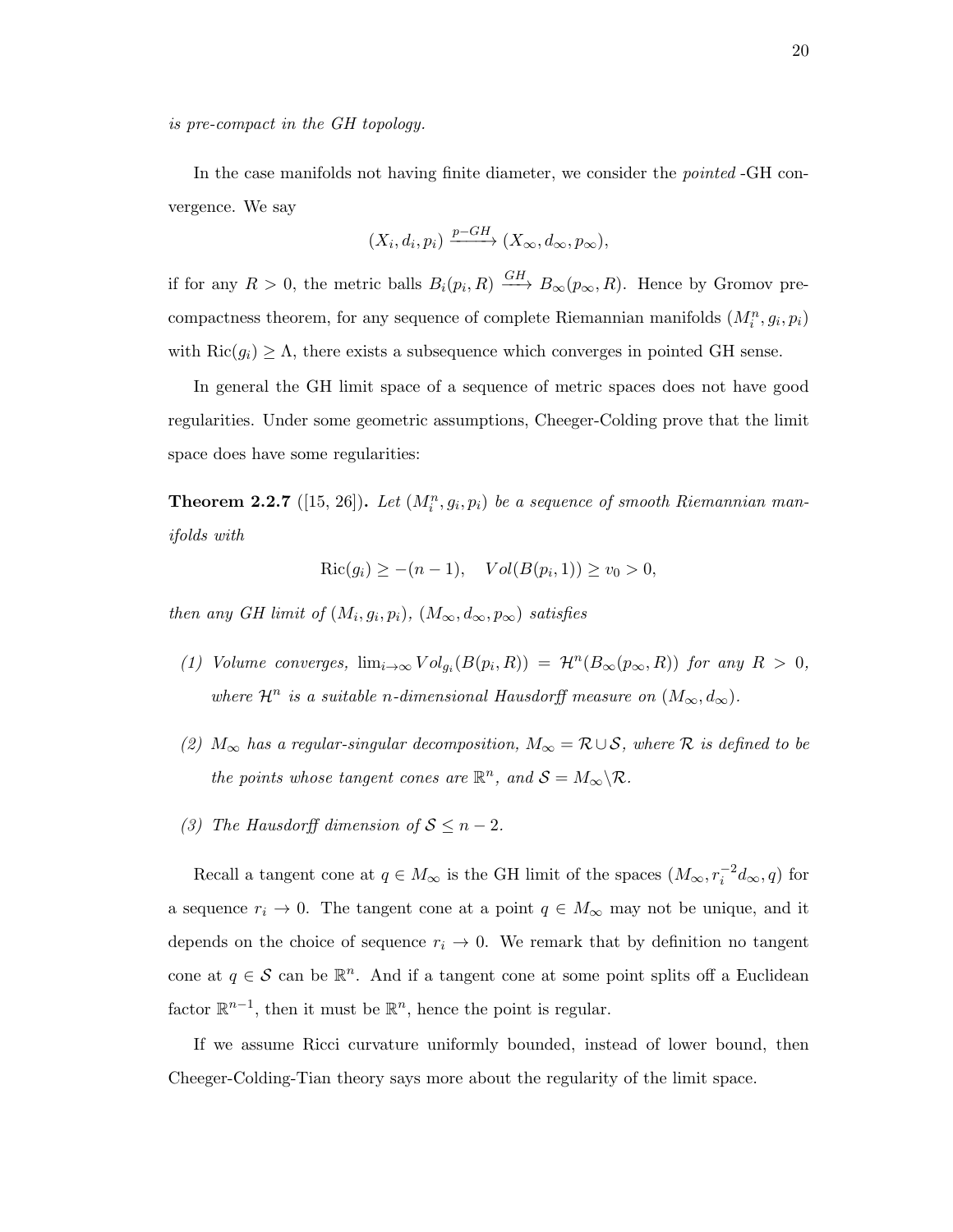**Theorem 2.2.8** ([16]). Suppose a sequence of Riemannian manifolds  $(M_i, g_i, p_i)$  converges in GH sense to  $(M_{\infty}, d_{\infty}, p_{\infty})$ . Suppose

$$
|\text{Ric}(g_i)| \le n - 1
$$
,  $Vol_{g_i}(B(p_i, 1)) \ge v_0 > 0$ ,

then we have

- (1) In the regular-singular decomposition  $M_{\infty} = \mathcal{R} \cup \mathcal{S}$ ,  $\mathcal{R}$  is an open  $C^{2,\alpha}$  manifold with a  $C^{1,\alpha}$  Riemannian metric compatible with the distance  $d_{\infty}$  on  $M_{\infty}$ . S is closed and of Hausdorff codimension  $\geq 2$ .
- (2) If  $(M_i, g_i)$  are Kähler, then S is of Hausdorff codimension  $\geq 4$ .

Recently the solution to the codimension 4 conjecture of Cheeger-Naber ([18]) implies that the Kähler condition in  $(2)$  above can be removed. And Colding-Naber  $(27)$ prove that the regular set  $\mathcal R$  is geodesically convex, in the sense that any minimal geodesic starting at a point in  $R$  will remain inside  $R$ .

### 2.3 Toric manifolds

In this section, let us collect some well-known facts of projective toric varieties.

**Definition 2.3.1.** A Kähler manifold  $(X, \omega)$  is called a toric manifold if it admits an effective Hamiltonian action of the compact torus  $(S^1)^n$ , which can be extended to a holomorphic action of the complex torus  $(\mathbb{C}^*)^n$  with an open dense orbit  $\cong (\mathbb{C}^*)^n$ .

Since the  $(S^1)^n$  action is Hamiltonian, the moment map  $\mu : X \to \mathbb{R}^n$  is defined to satisfy the equation

$$
\langle d\mu, V \rangle = i_{\tilde{V}}\omega,
$$

where  $V \in \mathbb{R}^n = Lie((S^1)^n)$  and  $\tilde{V}$  denotes the infinitesimal action of V on X. The Atiyah-Guillemin-Sternberg theorem implies that the image  $\mu(X)$  of this map is the closure of a Delzant polytope  $P \subset \mathbb{R}^n$ , whose definition is given below.

**Definition 2.3.2.** A convex polytope  $P \subset \mathbb{R}^n$  is called a Delzant polytope if a neighborhood of any vertex  $p \in P$  is  $SL(n, \mathbb{Z})$  equivalent to  $\{x_j \geq 0, j = 1, ..., n\} \subset \mathbb{R}^n$ . P is called an integral Delzant polytope if each vertex  $p \in P$  is a lattice point in  $\mathbb{Z}^n \subset \mathbb{R}^n$ .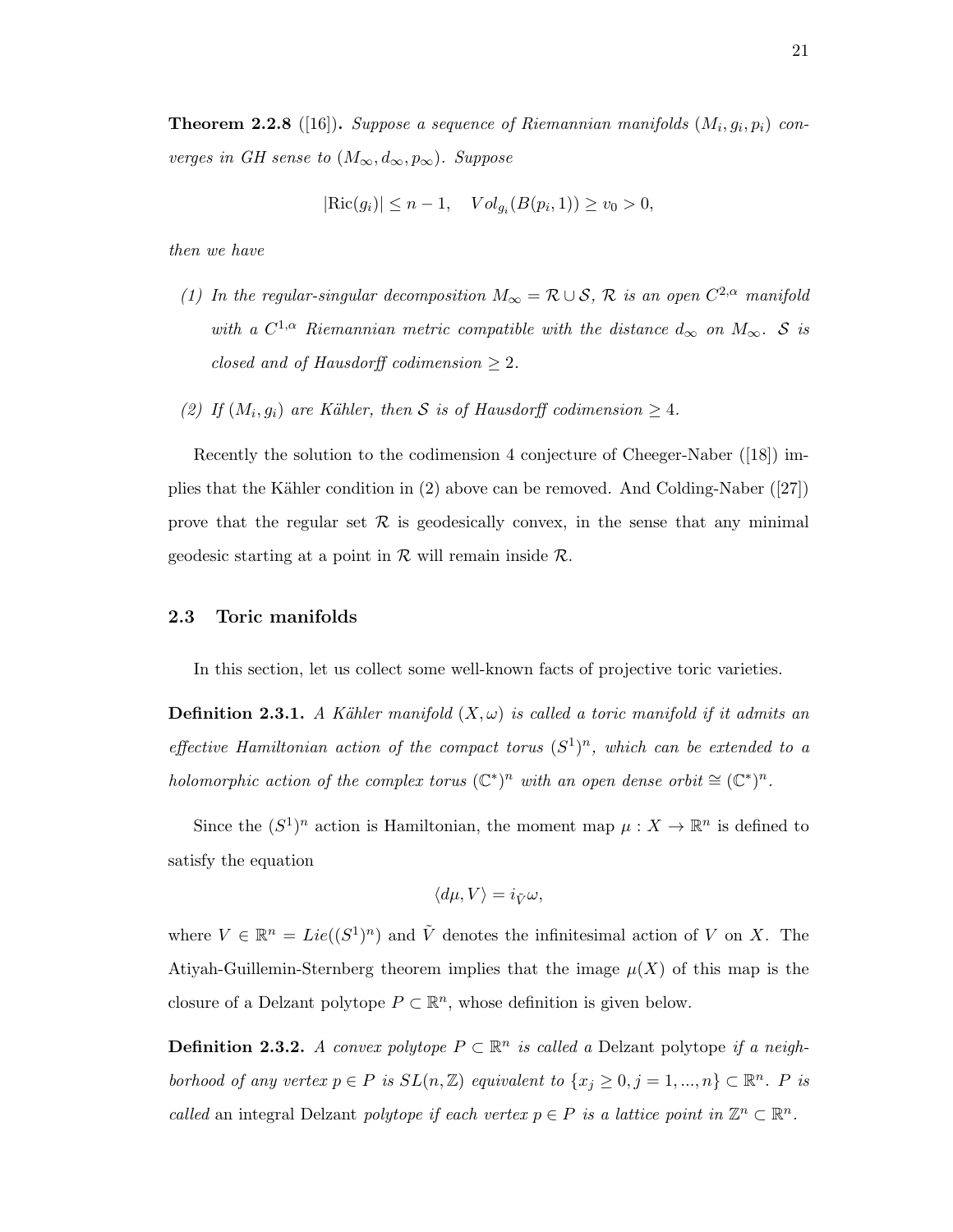Let P be an integral Delzant polytope in  $\mathbb{R}^n$  defined by

$$
P = \{x \in \mathbb{R}^n \mid l_j(x) > 0, j = 1, ..., N\},\tag{2.3}
$$

where

$$
l_j(x) = v_j \cdot x + \lambda_j
$$

and  $v_i$  is a primitive integral vector in  $\mathbb{Z}^n$  and  $\lambda_j \in \mathbb{Z}_+$  for all  $j = 1, ..., N$ . Let  $\Sigma_P$  be the fan consisting of the cones over the faces of the polar polytope

$$
\check{P} = \{ y \in \mathbb{R}^n \mid \langle y, x \rangle_{\mathbb{R}} \ge -1 \text{ for all } x \in P \}.
$$

Then  $\Sigma_P$  defines an *n*-dimensional smooth projective toric variety  $X_P$ . Its Picard group  $Pic(X)$  is generated by  $D_i$ 's, the toric divisors corresponding to the generators of edges  $e_i$ 's of the fan  $\Sigma_P$ . For any toric divisor  $D = \sum a_i D_i$ , it determines a rational convex polyhedron

$$
P_D = \{ \alpha \in \mathbb{R}^n \mid \langle \alpha, v_i \rangle \ge -a_i \text{ for all } i \} \subset \mathbb{R}^n ,
$$

and the space of global sections of the line bundle  $\mathcal{O}_X(D)$  is given by

$$
H^{0}(X, \mathcal{O}_{X}(D)) = \bigoplus_{\alpha \in P_{D} \cap \mathbb{Z}^{n}} \mathbb{C} \cdot \chi^{\alpha},\tag{2.4}
$$

where  $\chi$ 's are the characters  $Hom(T, \mathbb{C}^*)$ . In particular, we have

$$
\dim H^0(X, \mathcal{O}(kD)) = k^n \text{Vol}(P_D) + O(k^{n-1}),\tag{2.5}
$$

where  $Vol(P_D)$  denote the Euclidean volume of  $P_D \in \mathbb{R}^n$ . In particular, for the anticanonical divisor  $-K_{X_P} = \sum_i D_i$ , we have  $P_{-K_X} = \{ \alpha \in \mathbb{R}^n \mid \langle \alpha, v_i \rangle \ge -1 \text{ for all } i \},\$ hence  $Vol(P_{-K_X}) > 0$ . By (2.5), we conclude with the following well-known lemma.

**Lemma 2.3.1.** Let X be a smooth projective toric variety, then  $-K_X$  is big.

#### 2.3.1 Smooth toric Kähler metrics

A smooth toric Kähler metric  $\omega$  is invariant under the  $(S^1)^n$  action on the toric manifold. In the open dense  $(\mathbb{C}^*)^n$ , the metric  $\omega = i\partial\bar{\partial}\varphi$  for some smooth function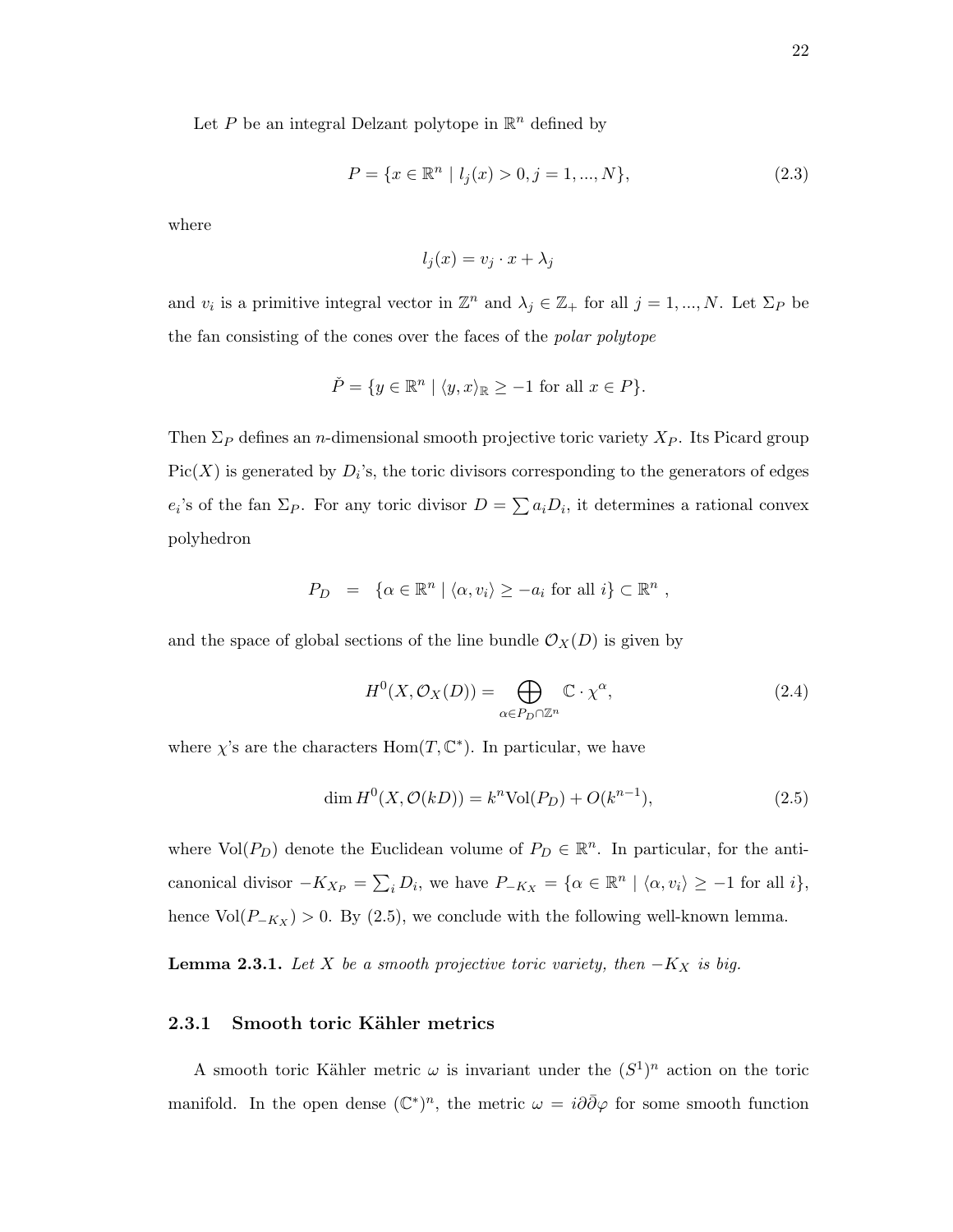$\varphi$  by the Poincare lemma. We may suppose the function  $\varphi$  is also invariant under  $(S^1)^n$  action, so  $\varphi(z)$  depends only on  $|z_1|, \ldots, |z_n|$ , where  $z_1, \ldots, z_n$  are the standard coordinates on  $(\mathbb{C}^*)^n$ . Introducing the logarithmic coordinates  $\rho_j = \log |z_j|^2$  and  $\theta_j =$  $arg(z_j)$ ,  $\varphi$  can be viewed as a function of  $(\rho_1, \ldots, \rho_n) \in \mathbb{R}^n$ , and under those coordinates,

$$
\omega = \frac{\partial^2 \varphi}{\partial \rho_i \partial \rho_j} d\rho_i \wedge d\theta_j.
$$
\n(2.6)

Since  $\omega$  is positive, a necessary condition for the choice of  $\varphi$  is  $\varphi$  is a strictly convex function on  $\mathbb{R}^n$ . It can be shown that the moment map when restricted to  $(\mathbb{C}^*)^n$  of the  $(S^1)^n$  action with Kähler metric  $\omega = i\partial\bar{\partial}\varphi$  is given by  $\nabla\varphi : \mathbb{R}^n \to \mathbb{R}^n$ , the gradient map of  $\varphi : \mathbb{R}^n \to \mathbb{R}$ . And the Atiyah-Guillemin-Sternberg theorem implies that the image of  $\nabla\varphi$  is an open convex polytope P, given by the form (2.3). Moreover, Guillemin shows that a convex function  $\varphi$  on  $\mathbb{R}^n$  defines a toric Kähler metric on X, if and only if it satisfies the Guillemin boundary condition:

$$
u(x) = \sum_{j} l_j(x) \log l_j(x) + f(x), \quad x \in P \tag{2.7}
$$

where  $f \in C^{\infty}(\overline{P})$  is chosen such that u is strictly convex, and

$$
u(x) = \sup_{\rho \in \mathbb{R}^n} x \cdot \rho - \varphi(\rho)
$$

is the Legendre transform of the convex function  $\varphi$ , which will be called *symplectic potential* of the metric  $i\partial\bar{\partial}\varphi$  in this thesis.

Finally we recall the following weak factorization theorem which was first proved in [106] (cf. also [1]) and reduces the proof of our main result to the case of a simple blow-up or blow-down of a smooth toric center.

**Theorem 2.3.1.** Let  $f : X \dashrightarrow Y$  be a toric birational map between two complete nonsingular toric varieties X and Y over  $\mathbb{C}$ , and let  $U \subset X$  be an open set where f is an isomorphism. Then f can be factored into a sequence of blow-ups and blow-downs with nonsingular irreducible toric centers disjoint from  $U$ , namely, there is a sequence of birational maps between complete nonsingular toric varities

$$
X = X_0 \xrightarrow{f_1} X_1 \xrightarrow{f_2} \cdots \xrightarrow{f_i} X_i \xrightarrow{f_{i+1}} \cdots \xrightarrow{f_n} X_n = Y,
$$

where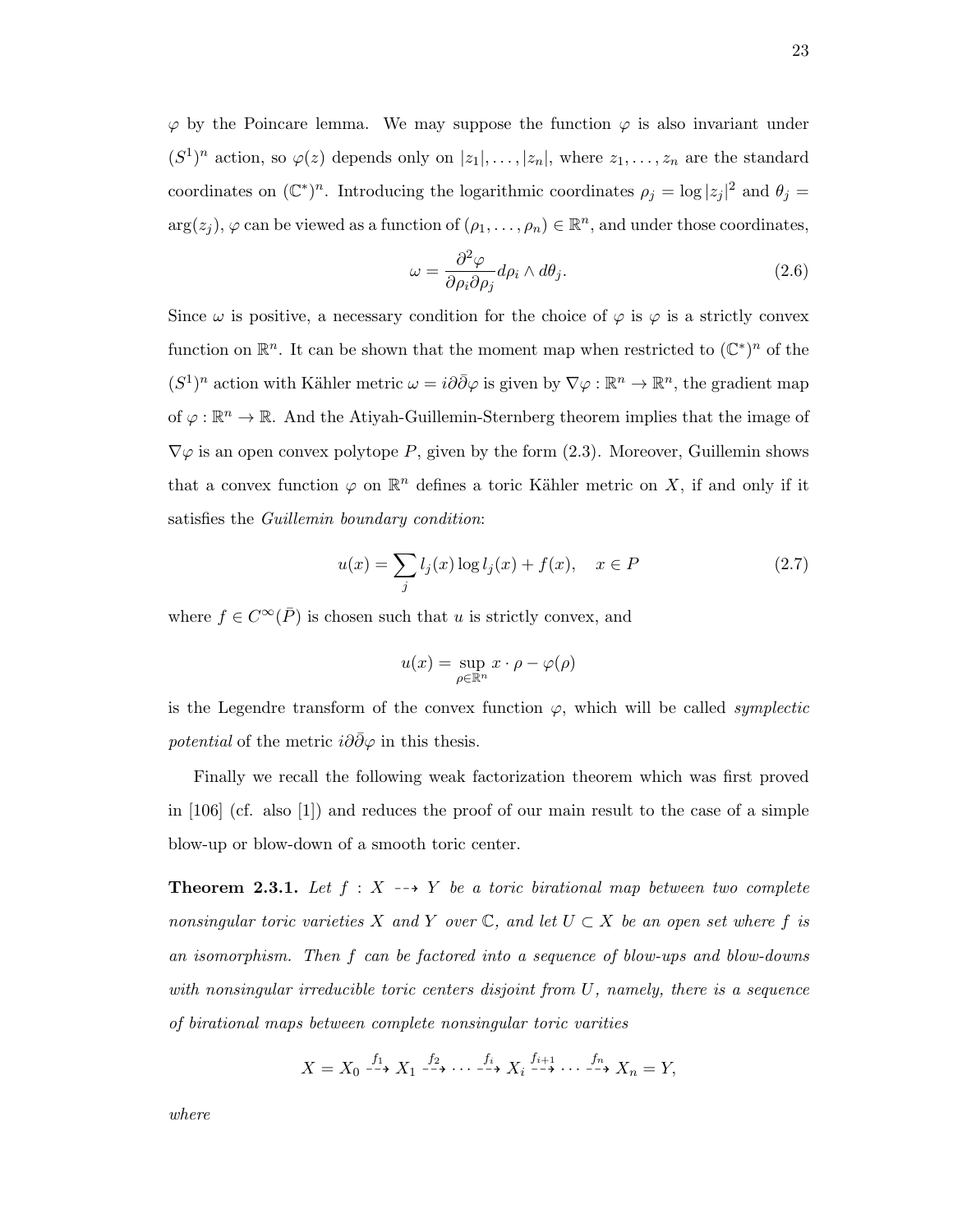- 1.  $f = f_n \circ f_{n-1} \circ \cdots \circ f_2 \circ f_1$ ,
- 2. f<sup>i</sup> is an isomorphism on U, and
- 3. either  $f_i: X_{i-1} \dashrightarrow X_i$  or  $f_i^{-1}: X_i \dashrightarrow X_{i-1}$  is a morphism obtained by blowing up a nonsingular irreducible toric center disjoint from U.

### 2.4 Existence of uniform holomorphic coordinates

In this section, we will show the following result, which will be used in proving Proposition 4.1.3:

**Proposition 2.4.1** ([74, 96]). Given a complete Kähler manifold  $(M, g)$ , suppose the sectional curvature and its derivatives are uniformly bounded, i.e.

$$
\sup_M |\nabla^k Rm| \le C(k)
$$

for  $k = 0, 1$  and the injectivity radius at a point p is bounded below by  $r_0 > 0$ , then there is a uniform  $\theta \in (0,1)$  such that on  $B(p,\theta r_0)$ , there exists a local holomorphic coordinates  $z_1, \ldots, z_n$  such that  $z(p) = 0$  and for the metric  $g_{i\bar{j}} = g(\frac{\partial}{\partial z})$  $\frac{\partial}{\partial z_i}, \frac{\partial}{\partial \bar z}$  $\frac{\partial}{\partial \bar{z}_j})$ 

$$
\frac{1}{10}\delta_{ij} \le g_{i\bar{j}} \le 10\delta_{ij}, \quad ||g_{i\bar{j}}||_{C^{1,\alpha}} \le 10,
$$

for some  $\alpha \in (0,1)$ .

This result is basically well-known, by combining the arguments from [74] and [96]. But we cannot find a complete proof of it in the literature, so we will give a full proof below. The proof is still due to [74] and [96].

## 2.4.1 An inequality of Siu-Yau ([74])

In their paper [74] Siu and Yau show an inequality, which says that if sectional curvature is nonpositive and bounded below, i.e.  $-A_1 \leq \sec t_g \leq 0$ , then for a system normal coordinates  $x_i$  at  $p \in M$ , let  $r = r_p(\cdot)$  be the distance function, and  $\gamma(t)$  is a normal geodesic starting from  $p$ , then we have

$$
|\nabla_t \nabla_t (t \frac{\partial}{\partial x_i})| \le 4A_1 t \exp(A_1 t^2). \tag{2.8}
$$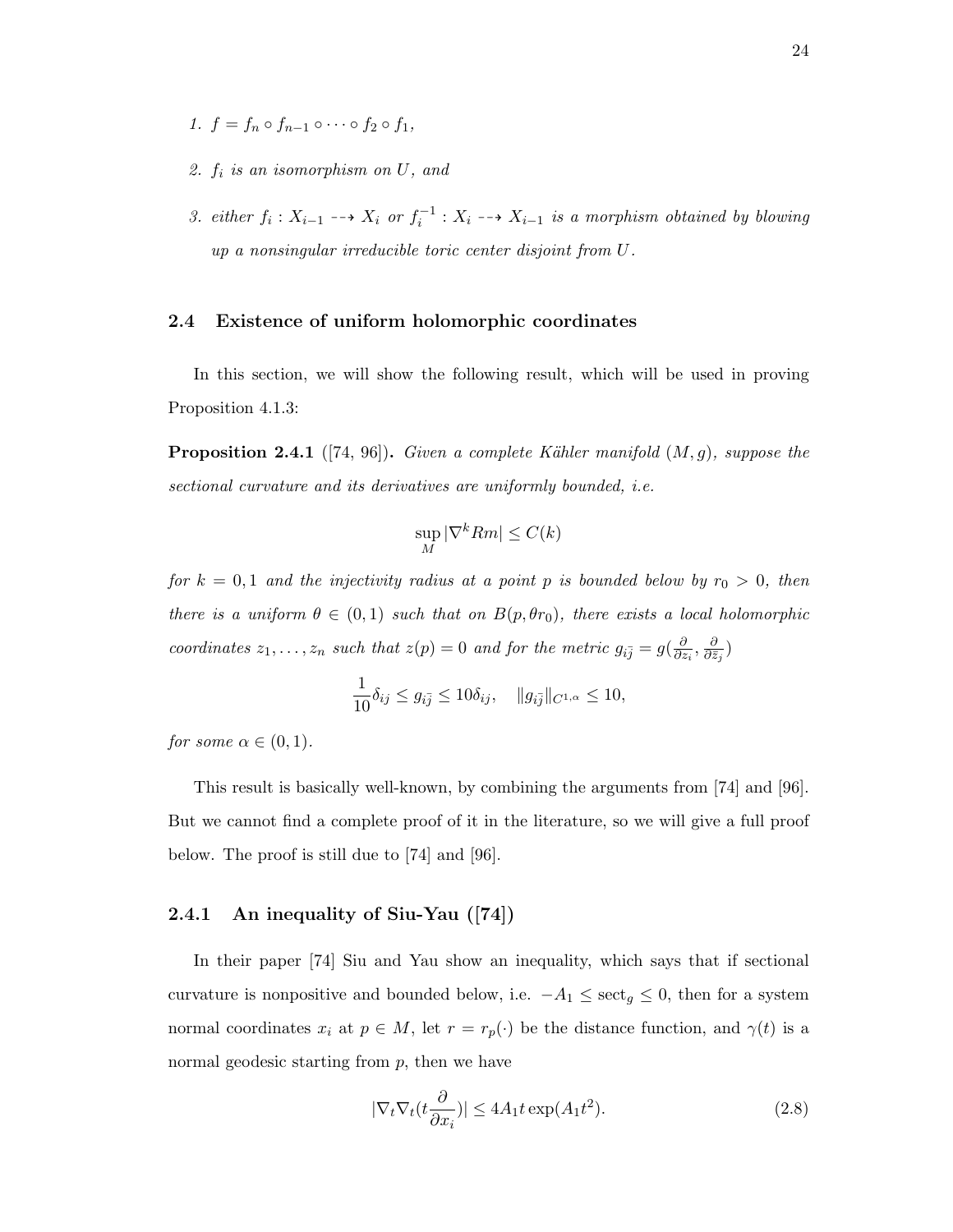By slightly modifying their arguments, we will first show that under more general assumption on sectional curvature, say,  $-A_1 \leq \sec t_g \leq A_2$ , then (2.8) still holds with the RHS replaced by  $4(A_1 + A_2)t \exp(A_1 t^2)$ .

It's well-known that  $J(t) = t \frac{\partial}{\partial x}$  $\frac{\partial}{\partial x_i}$  is a Jacobi field with vanishing initial along  $\gamma(t)$ , so

$$
\nabla_t \nabla_t (t \frac{\partial}{\partial x_i}) = J(t)'' = -R(J, \gamma')\gamma'
$$

by the Jacobi equation. We only need to estimate  $|R(J,\gamma')\gamma'|$ , which is equal to

$$
|R(J,\gamma')\gamma'| = \sup_{Z \in T_pM, |Z|=1} \langle R(J,\gamma')\gamma', Z \rangle = \sup_Z R(J,\gamma', Z, \gamma').
$$

On the other hand, the bi-linear form (in the following we will write  $\gamma' = e$ )

$$
Z \in T_pM \to L(Z):=-R(Z,\mathbf{e},Z,\mathbf{e})+A_2\langle Z,Z \rangle,
$$

is nonnegative definite, hence by Cauchy-Schwarz inequality  $L(Z, J) = -R(Z, \mathbf{e}, J, \mathbf{e}) +$  $A_2\langle Z,J\rangle$ 

$$
|L(Z,J)|^2 \le L(Z)L(J),
$$

which implies

$$
|-R(Z, \mathbf{e}, J, \mathbf{e}) + A_2 \langle Z, J \rangle|^2 \leq (-R(Z, \mathbf{e}, Z, \mathbf{e}) + A_2 \langle Z, Z \rangle)(-R(J, \mathbf{e}, J, \mathbf{e}) + A_2 \langle J, J \rangle)
$$
  
hence for  $|Z| = 1$ ,

$$
|-R(Z, \mathbf{e}, J, \mathbf{e}) + A_2 \langle Z, J \rangle|^2 \le (A_1 + A_2)^2 |J|^2.
$$

Therefore

$$
\sup_{Z,|Z|=1} |R(J, \mathbf{e}, Z, \mathbf{e})| \le 2A_2|J| + (A_1 + A_2)|J| \le 3(A_1 + A_2)|J|.
$$
 (2.9)

We are going to estimate the norm of  $J$ . We write the decomposition of  $J$  as

$$
J(t) = (\alpha + \beta t)\mathbf{e} + V.
$$

Since  $J(0) = 0$ , we see that  $\alpha = 0$  and  $V(0) = 0$ ,  $V \perp \mathbf{e}$ .

$$
|J(t)|^2 = \beta^2 t^2 + |V|^2,
$$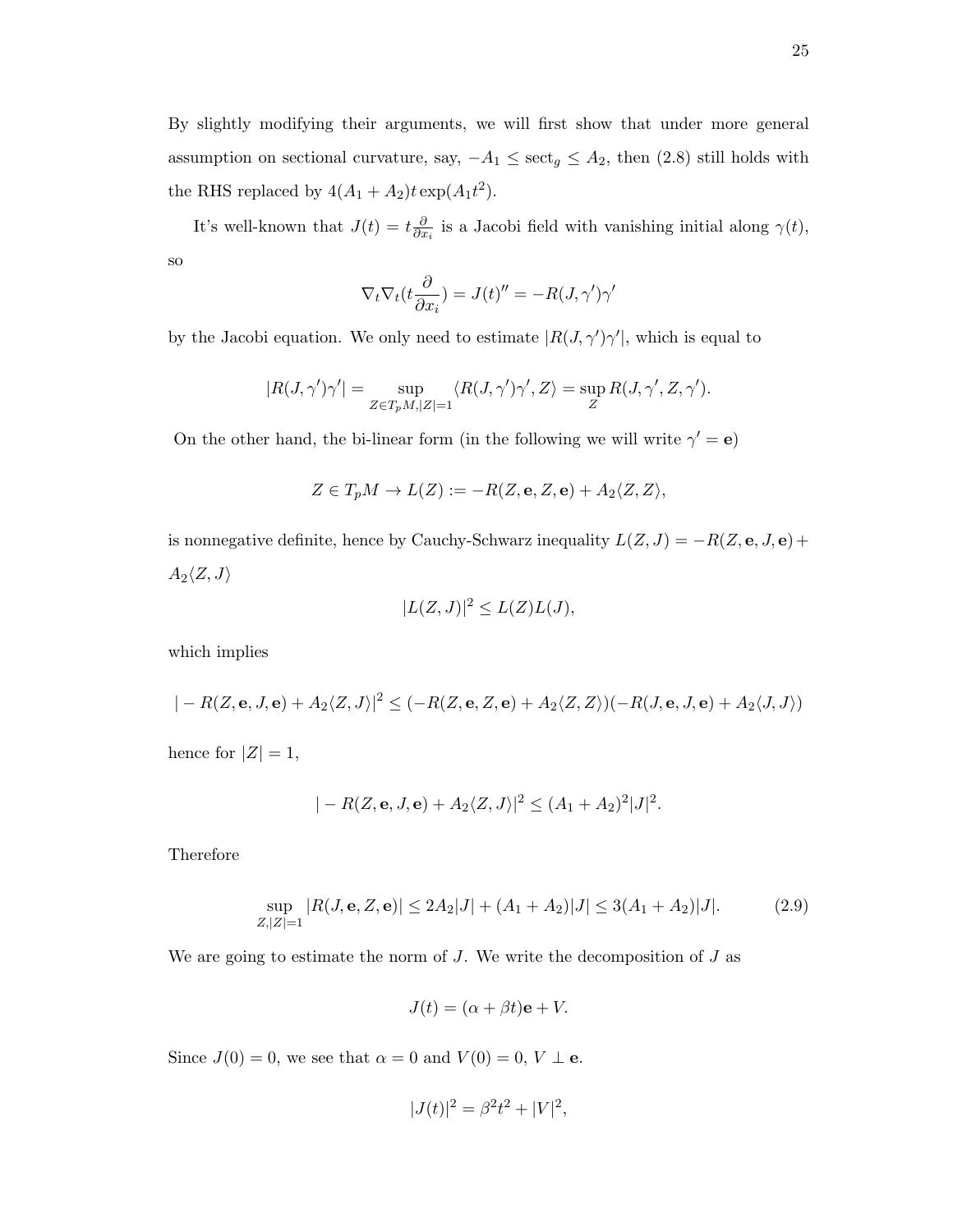and  $V$  is also a Jacobi field. Taking derivative on both sides

$$
\langle J(t), J'(t) \rangle = t\beta^2 + \langle V, V' \rangle.
$$

For any fixed  $t_0 > 0$  suitably small, since  $V \perp \mathbf{e}$  is a Jacobi field, we have by the second variational formula

$$
\langle V, V' \rangle (t_0) = \text{Hess } r_p(V, V)(t_0) = \int_0^{t_0} (|V'|^2 - R(V, \mathbf{e}, V, \mathbf{e})) dt = I_0^{t_0}(V),
$$

where  $I_0^{t_0}$  is the index along the normal geodesic. Now choose  $E(t) = \frac{t}{t_0} \overline{V}$ , where  $\overline{V}$  is the parallel transport of  $V(t_0)$  along the geodesic  $\gamma(t)$ , by index theorem ([17]) we have  $I_0^{t_0}(V) \leq I_0^{t_0}(E)$ , hence

$$
I_0^{t_0}(V) \leq \int_0^{t_0} \frac{|\bar{V}|^2}{t_0^2} - \frac{t^2 |\bar{V}|^2}{t_0^2} R\left(\frac{\bar{V}}{|\bar{V}|}, \mathbf{e}, \frac{\bar{V}}{|\bar{V}|}, \mathbf{e}\right) \leq \frac{|\bar{V}|^2}{t_0} + \frac{A_1}{3} t_0 |\bar{V}|^2,
$$

Hence

$$
\frac{1}{2}(|J|^2)'(t_0) = \langle J, J'\rangle(t_0) \le \beta^2 t_0 + |V(t_0)|^2 \Big(\frac{1}{t_0} + A_1 t_0\Big) \le |J(t_0)|^2 \Big(\frac{1}{t_0} + A_1 t_0\Big)
$$

since  $t_0$  is arbitrary

$$
\frac{d}{dt}\log|J(t)|^2 \le \frac{2}{t} + A_1 t.
$$

Integrate from  $s$  to  $t$ , we get

$$
\log \frac{|J(t)|^2}{|J(s)|^2} \le \log \frac{t^2}{s^2} + \frac{A_1}{2} (t^2 - s^2),
$$

that is,

$$
|J(t)|^2 \le \frac{|J(s)|^2}{s^2} t^2 \exp(A_1(t^2 - s^2)/2),
$$

since

$$
\frac{|J(s)|^2}{s^2} \to |\frac{\partial}{\partial x_i}|_{\gamma(0)}^2 = 1, \text{ as } s \to 0,
$$

so

$$
|J(t)|^2 \le t^2 \exp(A_1 t^2).
$$

Thus combined with (2.9), we get

$$
|R(J, \mathbf{e})\mathbf{e}|^2 \le 3(A_1 + A_2)^2 t^2 \exp(A_1 t^2 / 2).
$$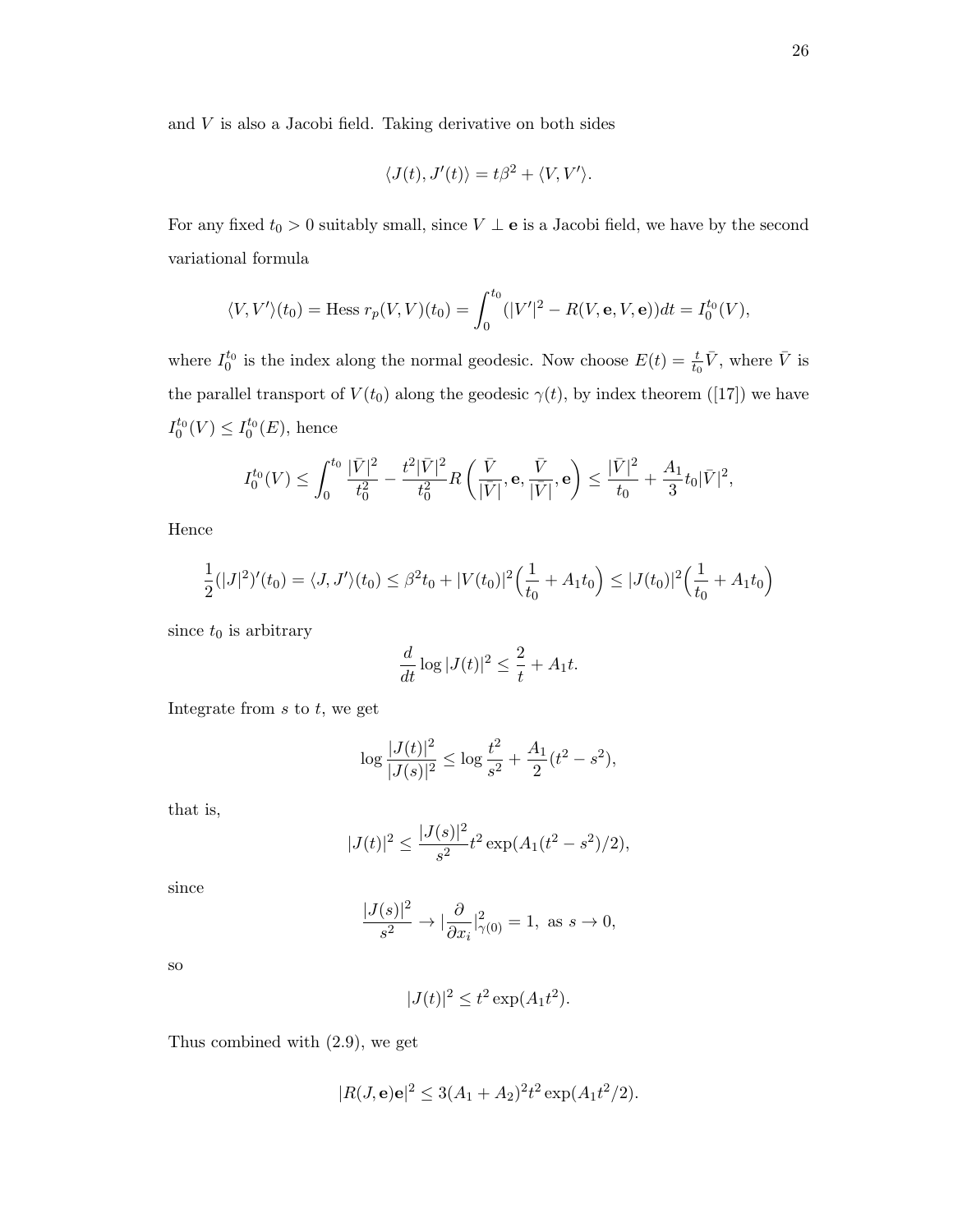### **2.4.2** Good closed  $(0, 1)$ -forms

From section 2.4.1, we know that if  $|\text{sect}| \leq C_0$  on a complete Kähler manifold, then at least for small radius we have at any point p, along a normal geodesic  $\gamma(t)$  starting from p, the local normal coordinates  $\{x_i\}$  satisfy

$$
|\nabla_t \nabla_t (t \frac{\partial}{\partial x_i})| \le C t \exp(C t^2), \quad \text{for } t \text{ small.} \tag{2.10}
$$

We will use C to denote a uniform constant depending only on  $C_0$ , n. We aim to construct local  $\bar{\partial}$ -closed (0, 1)-forms near any point p by  $L^2$  method. Without loss of generality, by rotating  $x_i$  by an  $SO(2n)$  action, we may assume the functions

$$
z_i := x_i + \sqrt{-1}x_{n+i}, \quad \forall i = 1, \dots, n
$$

are holomorphic at p, i.e.  $\bar{\partial}z_i(p) = 0$ , or  $\{\frac{\partial}{\partial z}\}$  $\frac{\partial}{\partial z_i}$ <sub>*i*</sub><sup>n</sup><sub>i</sub> =  $\left| \right|_p \in T_p^{1,0}M$  form a holomorphic basis for that bundle, or  $dz_i(p) \in T_{1,0}^*M$  form a basis. We formally define

$$
\frac{\partial}{\partial z_i} = \frac{1}{2} \left( \frac{\partial}{\partial x_i} - \sqrt{-1} \frac{\partial}{\partial x_{n+i}} \right), \quad \frac{\partial}{\partial \bar{z}_i} = \frac{1}{2} \left( \frac{\partial}{\partial x_i} + \sqrt{-1} \frac{\partial}{\partial x_{n+i}} \right)
$$

to be a first order differential operators, which coincide with  $\partial_i$ ,  $\bar{\partial}_i$  at the point p. We also define two projection operators

$$
P_{1,0}: T_{\mathbb{C}}M \to T^{1,0}M
$$
,  $P_{0,1}: T_{\mathbb{C}}M \to T^{0,1}M$ .

And for any  $X \in T_{\mathbb{C}}M = TM \otimes \mathbb{C}$ , since g is Kähler we have by a simple calculation

$$
|X|_g^2 = |X^{1,0}|_g^2 + |X^{0,1}|_g^2,\tag{2.11}
$$

where  $X^{1,0} = P_{1,0}(X)$  is the  $(1,0)$  component of the (complex-valued) vector X. Since the metric is Kähler, the associated Levi-Civita covariant derivative  $\nabla_g$  preserves the type of vector fields, hence

$$
\nabla P_{1,0} = P_{1,0} \nabla.
$$

Our first goal is to estimate  $|P_{0,1}\frac{\partial}{\partial z}|$  $\frac{\partial}{\partial z_i}$  along a given normal geodesic  $\gamma(t)$  with  $\gamma(0) = p$ . By  $(2.10)$  we have

$$
|\nabla_t \nabla_t (t \frac{\partial}{\partial z_i})| \le Ct \exp(Ct^2),
$$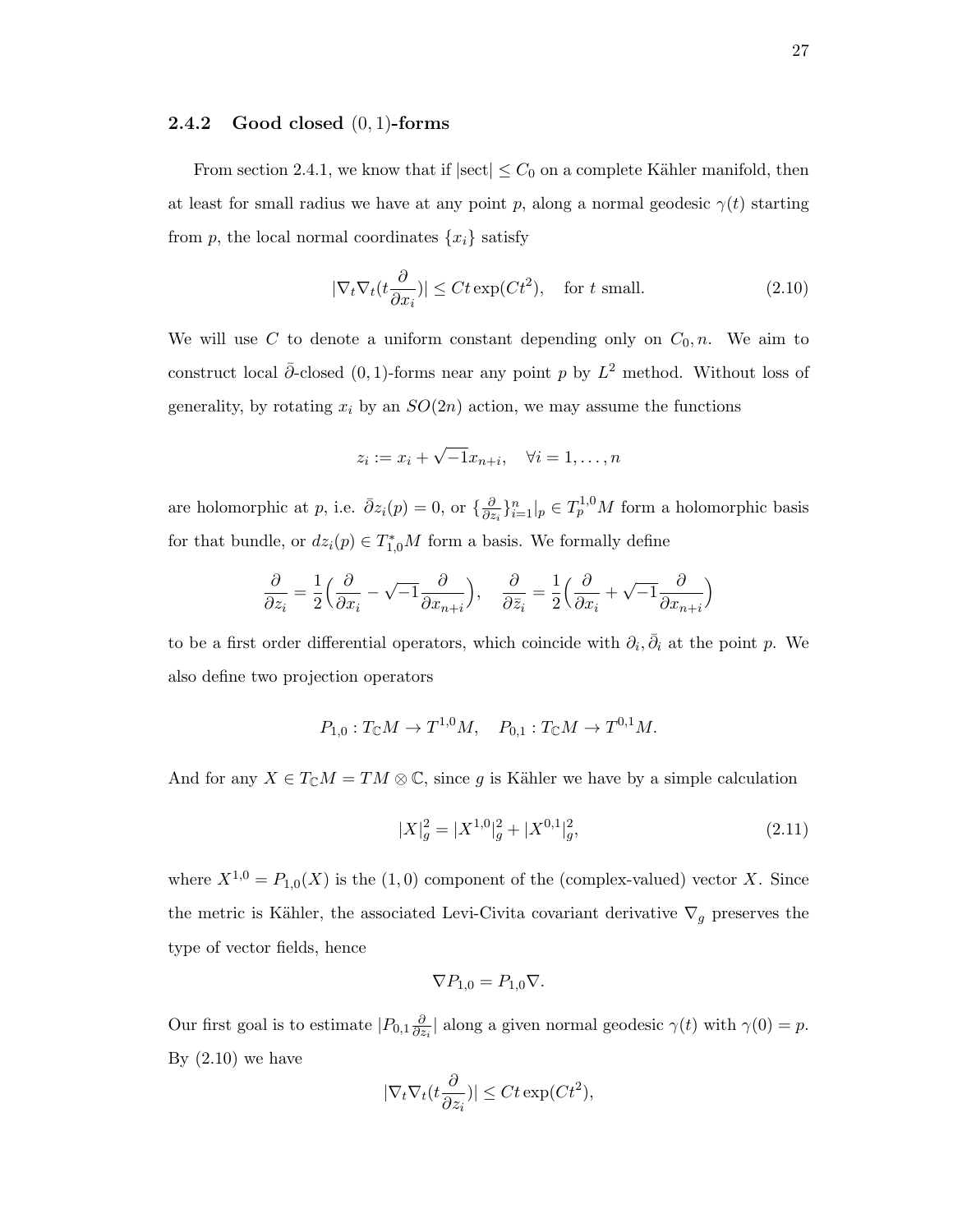and the (0, 1)-component of  $\nabla_t \nabla_t (t \frac{\partial}{\partial z})$  $\frac{\partial}{\partial z_i})$  is  $\nabla_t \nabla_t \Big( P_{0,1}(t\frac{\partial}{\partial z_i})$  $\left(\frac{\partial}{\partial z_i}\right)\right)$  since  $\nabla_t$  preserves the type of vector fields. By (2.11) we have

$$
|\nabla_t \nabla_t \left( P_{0,1}(t \frac{\partial}{\partial z_i}) \right)| \le C t \exp(C t^2). \tag{2.12}
$$

Choose an orthonormal basis of  $T_p^{0,1}M \{X_i\}$  and parallel transport them along  $\gamma(t)$  to get an orthonormal basis of  $T^{0,1}_{\gamma(t)}M$ , which we still denote by  $\{X_i\}$ . Since

$$
P_{0,1}(t\frac{\partial}{\partial z_i}) = \sum_{j=1}^n \langle P_{0,1}(t\frac{\partial}{\partial z_i}), X_j \rangle X_j.
$$

And

$$
|P_{0,1}(t\frac{\partial}{\partial z_i})|^2=\sum_{j=1}^n|\langle P_{0,1}(t\frac{\partial}{\partial z_i}),X_j\rangle|^2:=\sum_{j=1}^nf_j^2(t).
$$

(2.12) implies that

$$
|f_j''(t)| \le Ct \exp(Ct^2). \tag{2.13}
$$

And it's obvious that  $f_j(0) = 0$  and  $f'_j(0) = \langle 0 \cdot \nabla_0 P_{1,0}(\frac{\partial}{\partial z})$  $\frac{\partial}{\partial z_i}$ ) +  $P_{0,1}(\frac{\partial}{\partial z_i})$  $\frac{\partial}{\partial z_i}(0), X_j\rangle = 0$ since  $\frac{\partial}{\partial z_i}|_p \in T_p^{1,0}M$ . Therefore, we get

$$
|f_j(t)| \le Ct^3 \exp(Ct^2)
$$

by integrating (2.13) on both sides, therefore we get

$$
|P_{0,1}(t\frac{\partial}{\partial z_i})| \le Ct^3 \exp(Ct^2),
$$

for some different but uniform constant  $C > 0$ , or

$$
|P_{0,1}(\frac{\partial}{\partial z_i})| \le Ct^2 \exp(Ct^2). \tag{2.14}
$$

By taking conjugation we also have

$$
|P_{0,1}(\frac{\partial}{\partial \bar{z}_i})| \le Ct^2 \exp(Ct^2). \tag{2.15}
$$

Next we **claim** that  $|\bar{\partial}z_i| \leq Ct^2 \exp(Ct^2)$ . To see this, for any

$$
X = \sum_{j=1}^{n} \lambda_j \frac{\partial}{\partial z_j} + \mu_j \frac{\partial}{\partial \bar{z}_j} \in T_p^{\mathbb{C}} M,
$$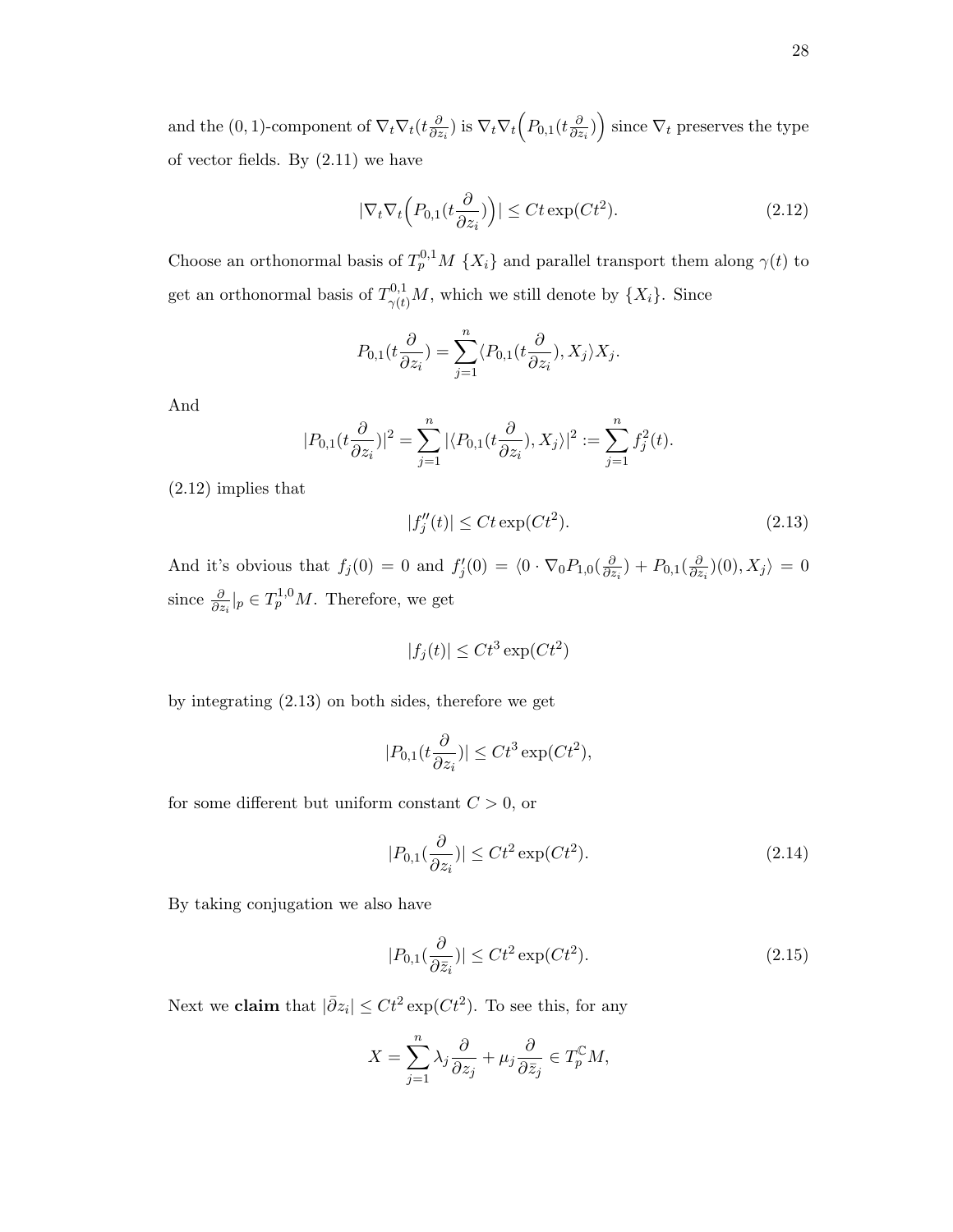since the sectional curvature is bounded above we can assume for  $t_0$  small enough but definite, we have from (2.2) that

$$
|(d \exp_p)_{t\gamma'(0)}(X)|_{\gamma(t)} = |X|_g(\gamma(t)) \ge \frac{1}{2}|X| = \frac{1}{2}\sqrt{\sum_j |\lambda_j|^2 + |\mu_j|^2}, \quad \text{for } t \le t_0.
$$

Then (we will use  $dz_i(\frac{\partial}{\partial \overline{z}})$  $\frac{\partial}{\partial \bar{z}_j}$  = 0 by the definition of those objects.)

$$
(\bar{\partial}z_i)(X) = dz_i(P_{0,1}(X))
$$
  
=  $dz_i(\lambda_j P_{0,1} \frac{\partial}{\partial z_j} + \mu_j P_{0,1} \frac{\partial}{\partial \bar{z}_j})$   
=  $dz_i(\lambda_j P_{0,1} \frac{\partial}{\partial z_j} + \mu_j \frac{\partial}{\partial \bar{z}_j} - \mu_j P_{0,1} \frac{\partial}{\partial \bar{z}_j})$   
=  $dz_i(\lambda_j P_{0,1} \frac{\partial}{\partial z_j} - \mu_j P_{0,1} \frac{\partial}{\partial \bar{z}_j})$ 

Thus for  $t \leq t_0$ , by  $(2.14)$  and  $(2.15)$  we have

$$
|\bar{\partial}z_i(X)| \leq \sum_j (|\lambda_j| + |\mu_j|)Ct^2 \exp(Ct^2)|dz_i| \leq Ct^2 \exp(Ct^2)|X|,
$$

where we use

$$
|dz_i(X)| = |\lambda_i| \le 2|X|, \text{ when } t \le t_0,
$$

so we have

$$
|\bar{\partial}z_i| \le Ct^2 \exp(Ct^2). \tag{2.16}
$$

#### 2.4.3 Proof of Proposition 2.4.1

Suppose  $(M, \omega)$  is a complete Kähler manifold with sectional curvature and its derivatives uniformly bounded. Without loss of generality we assume

$$
|\nabla^k \text{Rm}| \le 1, \quad \forall k = 0, 1
$$

and the injectivity radius at  $p$  is uniformly bounded below, by rescaling we may assume  $inj_g(p) \geq 1$ , hence  $\exp_p : B_1(0) \subset T_pM \to B_1(p)$  is a diffeomorphism map.

By the Hessian comparison (Theorem 2.2.1) we know that  $Hessr_p \geq Hessr_{\bar{p}}$  where  $r_{\bar{p}}$  is the distance function from a fixed point  $\bar{p} \in S_1^n$ , the simply connected space form with constant curvature  $+1$ . Then it's not hard to see (see [?]) that for the function  $\log r^2$  (here  $r = r_p$  the distance function from p) is a quasi-plurisubharmonic on  $B_1(p)$ ,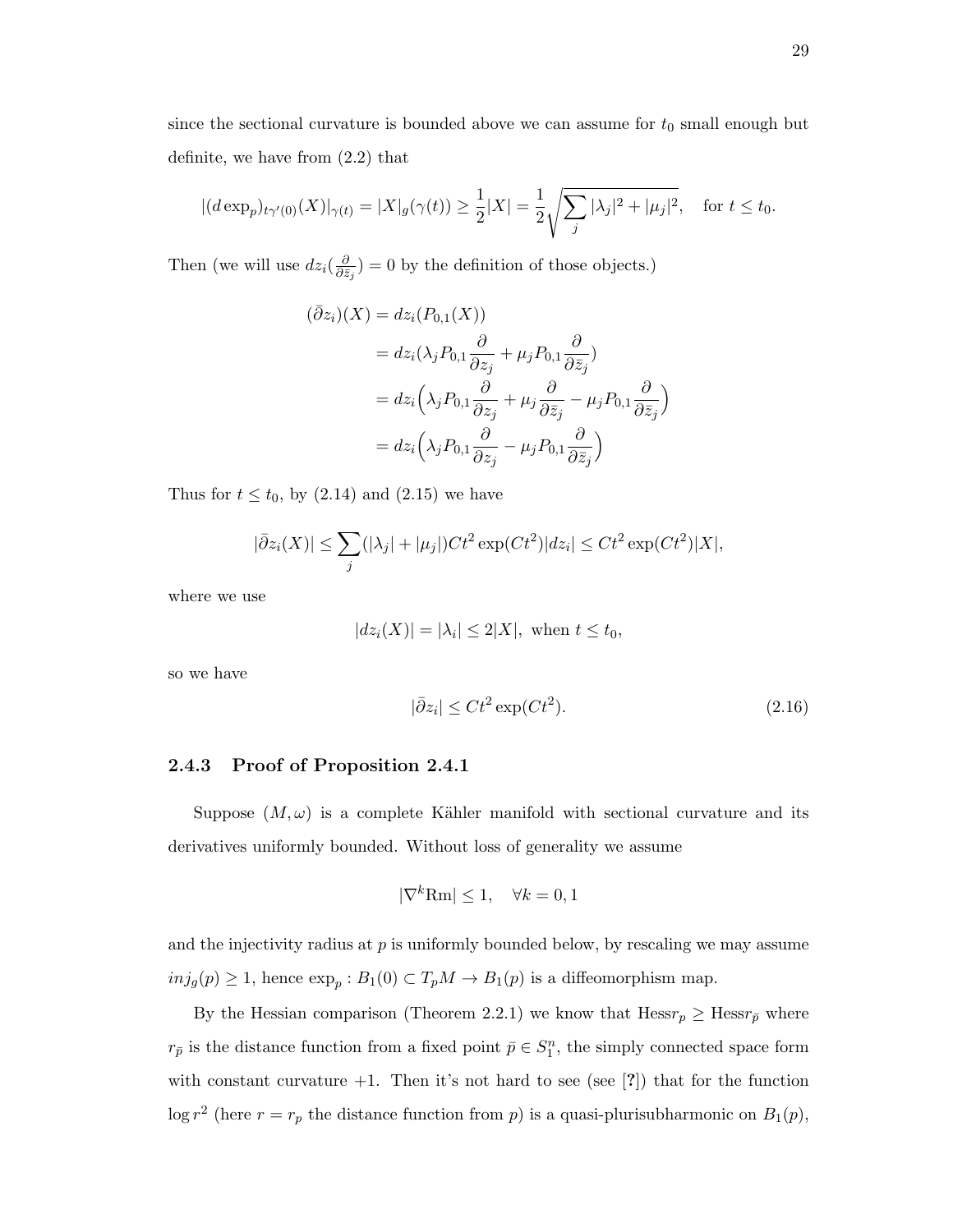and  $r^2$  is strictly plurisubharmonic (and this implies  $B_1(p)$  is pseudo convex), i.e. there exists a constant  $c > 0$  such that

$$
i\partial\bar{\partial}r^2 \geq c \,\omega, \text{ in } B_1(p).
$$

Here  $\omega$  is the Kähler form associated to the metric g. Now take a cut-off function  $\beta(r)$  which is 1 on  $[0, 1/2]$  and vanishes on  $[1, \infty)$ , consider  $\sigma_i := \overline{\partial}(\beta \cdot z_i)$ , a  $\overline{\partial}$ -closed  $(0, 1)$ -form on  $B_1(p)$ . Take

$$
\varphi = (n+1)\log r^2 + \chi(r^2)
$$

where  $\chi$  is a smooth rapidly increasing and strictly convex function on [0, 1]. We are going to solve the  $\bar{\partial}$ -equation

$$
\bar{\partial}u_i = \sigma_i = \bar{\partial}(\beta z_i), \text{ in } B_1(p) \tag{2.17}
$$

by Hormander's  $L^2$  estimates. Since

$$
i\partial\bar{\partial}\varphi + \text{Ric}(\omega) \geq i\partial\bar{\partial}(\log r^{2(n+1)} + \chi(r^2)) - (n-1)\omega \geq c_0\omega
$$
, in the current sense

on  $B_1(p)$  for a positive constant  $c_0 > 0$  if we choose  $\chi$  increasing very rapidly. We can directly check by (2.16) that the integral

$$
A_0 := \int_{B_1(p)} \frac{|\sigma_i|^2}{c_0} e^{-\varphi} \omega^n \le \int_{B_1(p)} \frac{2|\bar{\partial}\beta|^2 |z_i|^2 + 2|\beta|^2 |\bar{\partial} z_i|^2}{c_0} \frac{C}{r^{2(n+1)}} \omega^n < \infty
$$

since the pole order at p is  $2n-2$ , hence integrable. Thus Hormander's  $L^2$  estimate (Theorem 2.1.1) implies that equation (2.17) can be solved with

$$
\int_{B_1(p)} |u_i|^2 e^{-\varphi} \omega^n \le \frac{1}{c_0} \int_{B_1(p)} |\sigma_i|^2 e^{-\varphi} \omega^n = A_0 < \infty.
$$

Since the pole order of  $e^{-\varphi}$  at p is  $2n + 2$ , we see that  $u_i(p) = 0$  and  $du_i(p) = 0$ . Hence  $\beta_i := \beta z_i - u_i$  is a nontrivial holomorphic function on  $B_1(p)$  since  $d\beta_i(p) = dz_i(p) \neq 0$ . And the estimate above implies that

$$
\int_{B_1(p)} |\beta_i|^2 \omega^n \le B_0 < \infty.
$$

We claim that for small ball  $B_{r_0}(p)$ , the functions  $\{\beta_i\}_{i=1}^n$  form a holomorphic coordinates system. Since  $d\beta_i(p) = dz_i(p) \in (T_p^*M)^{1,0}$  we know that  $\beta_i$  do form coordinates near  $p$ , but we need a uniform small ball where this holds. To see this, define

$$
\alpha = d\beta_1 \wedge \cdots \wedge d\beta_n
$$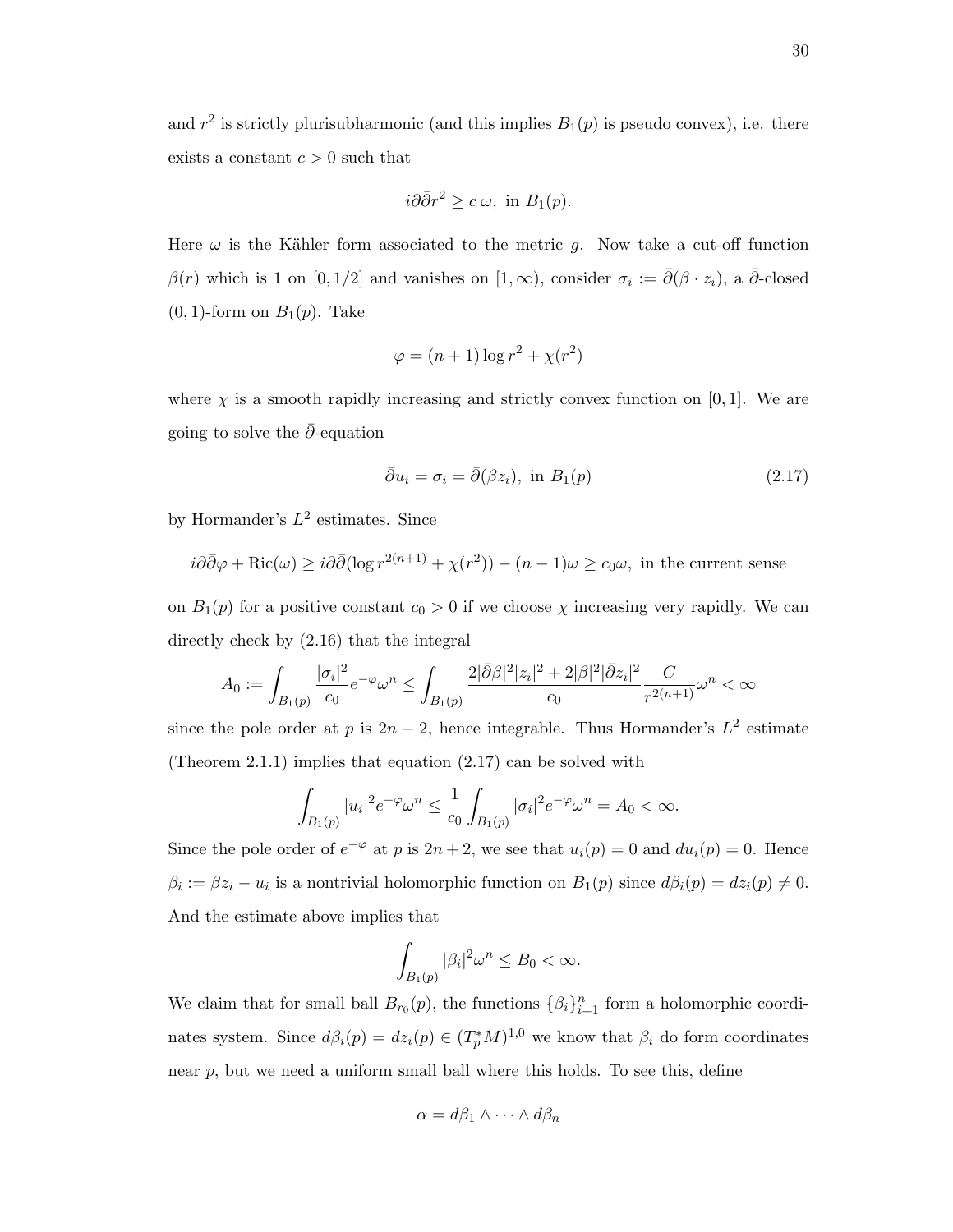to be a holomorphic *n*-form on  $B_1(p)$ , and clearly  $\alpha(p) \neq 0$  and  $|\alpha(p)|_{\omega} = 1$  by the choice of normal coordinates. We are going to see that  $|\alpha| \neq 0$  on a definite small ball around p and this will prove that  $\beta_i$ 's form local holomorphic coordinates.

Observing that the Sobolev constant on the ball  $(B_1(p), \omega)$  is uniformly bounded, and by direct calculations, for the holomorphic function  $\beta_i$  we have

$$
\Delta |\nabla \beta_i|^2 = \text{Ric}(\nabla \beta_i, \bar{\nabla} \beta_i) + |\nabla \nabla \beta_i|^2 \ge -(n-1)|\nabla \beta_i|^2 + |\nabla \nabla \beta_i|^2.
$$

Combined with the Kato's inequality that  $|\nabla |\nabla \beta_i|| \leq \frac{|\nabla \nabla \beta_i| + |\nabla \bar{\nabla} \beta_i|}{2} = \frac{|\nabla \nabla \beta_i|}{2}$  $\frac{\sqrt{p_i}}{2}$ , we have

$$
\Delta|\nabla \beta_i| \geq -\frac{n-1}{2}|\nabla \beta_i|
$$

Hence the Moser iteration implies that

$$
\sup_{B_{1/2}(p)} |\nabla \beta_i| \le C \Big( \int_{B_{3/4}(p)} |\nabla \beta_i|^2 \omega^n \Big)^{1/2}.
$$

By the inverse Poincare estimate for harmonic functions, i.e. take a cut-off function  $\phi$ supported on  $B_{4/5}$  and 1 on  $B_{3/4}$ , then apply IBP to

$$
\int_{B_{3/4}} \phi^2 |\nabla \beta_i|^2
$$

and Holder inequality gives the desired upper bound

$$
\int_{B_{3/4}} |\nabla \beta_i|^2 \omega^n \le C \int_{B_{4/5}} |\beta_i|^2 \omega^n \le C.
$$

Hence we get gradient bound for holomorphic functions  $\beta_i$ .

$$
\sup_{B_{1/2}} |\nabla \beta_i| \le C. \tag{2.18}
$$

On the other hand, for a holomorphic function  $f := \beta_i$ , we have the following equation

$$
\Delta |\nabla \nabla f|^2 = f_{mk} R_{i\bar{m}j\bar{k}} \overline{f_{ij}} + f_{ijk} \overline{f_{ijk}} + f_{ij\bar{k}} \overline{f_{ijk}} + f_m R_{i\bar{m},j} \overline{f_{ij}}
$$

$$
+ 2f_{mj} R_{i\bar{m}} \overline{f_{ij}} + f_{ij} \overline{f_{mk} R_{i\bar{m}j\bar{k}}} + f_{ij} \overline{f_m R_{i\bar{m},j}},
$$

by the Kato's inequality

$$
2|\nabla|\nabla\nabla f||^2 \le |\nabla\nabla\nabla f|^2 + |\nabla\nabla\nabla f|^2,
$$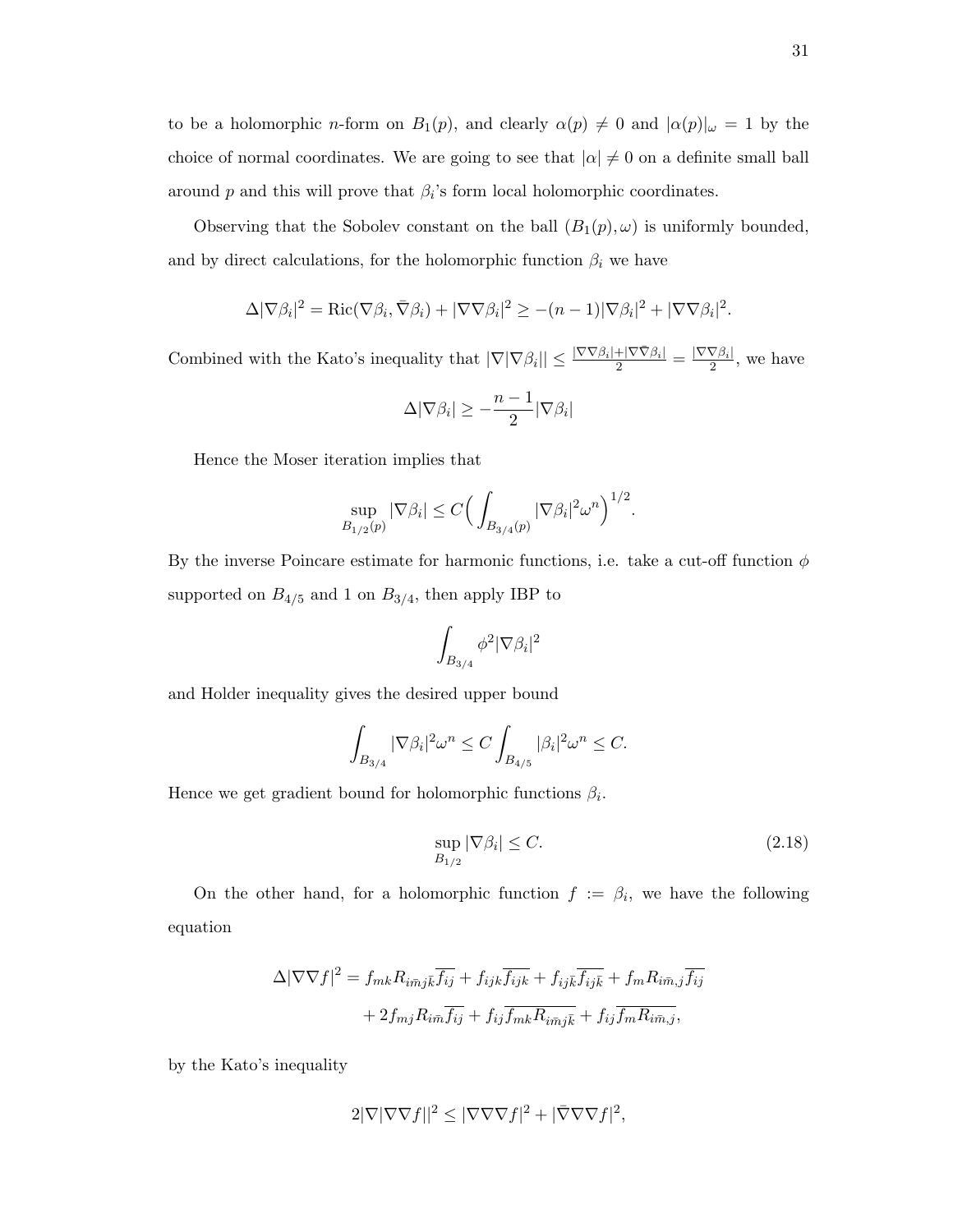$$
\Delta|\nabla\nabla f|\geq -C|\nabla\nabla f|-|\nabla f|.
$$

Hence on  $B_{1/2}$  we have  $\Delta |\nabla \nabla f| \geq -|\nabla \nabla f| - 1$  (modulo the constants multiples) and by Moser iteration, we have

$$
\sup_{B_{1/8}} |\nabla \nabla f| \le C \Big(\int_{B_{1/4}} |\nabla \nabla f|^2\Big)^{1/2}.
$$

Similar to what we did before, let  $\phi$  be a cut-off function supported at  $B_{1/2}$  and equals to 1 on  $B_{1/4}$ , we have

$$
\int_{B_{1/4}} |\nabla \nabla f|^2 \le \int \phi^2 |\nabla \nabla f|^2 = -\int 2\phi \phi_j f_i \overline{f_{ij}} - \phi^2 \text{Ric}(\nabla f, \nabla f)
$$

which is less than

$$
2\Big(\int \phi^2 |\nabla \nabla f|^2\Big)^{1/2} \Big(\int |\nabla \phi|^2 |\nabla f|^2\Big)^{1/2} + C \int_{B_{1/2}} |\nabla f|^2
$$

by Holder inequality and then Schwartz inequality implies the bound

$$
\int_{B_{1/4}} |\nabla \nabla f|^2 \le C \int_{B_{1/2}} |\nabla f|^2 \le C,
$$

hence we get the desired bound

$$
\sup_{B_{1/8}} |\nabla \nabla \beta_i| = \sup_{B_{1/8}} |\nabla \nabla f| \le C. \tag{2.19}
$$

Combined with the estimates (2.18) and (2.19) we get that

$$
\sup_{B_{1/8}} |\nabla |\alpha|_{\omega}| \leq C,
$$

and since  $|\alpha|_{\omega}(p) = 1$  thus on the ball  $B_{1/2C}(p)$ ,

$$
|\alpha|_{\omega} \ge 1/2,
$$

and this gives a positive lower bound of  $|\alpha|_{\omega}$  and hence  $\{\beta_i\}$  form a holomorphic coordinates system on the ball  $B_{1/2C}(p)$ , moreover, it's clear that all such functions  $\beta_i$ are uniformly bounded on the ball  $B_{1/2}$  since  $|\beta_i|^2$  is a subharmonic function and the mean value inequality would give the upper bound. So under these coordinates  $\{\beta_i\}$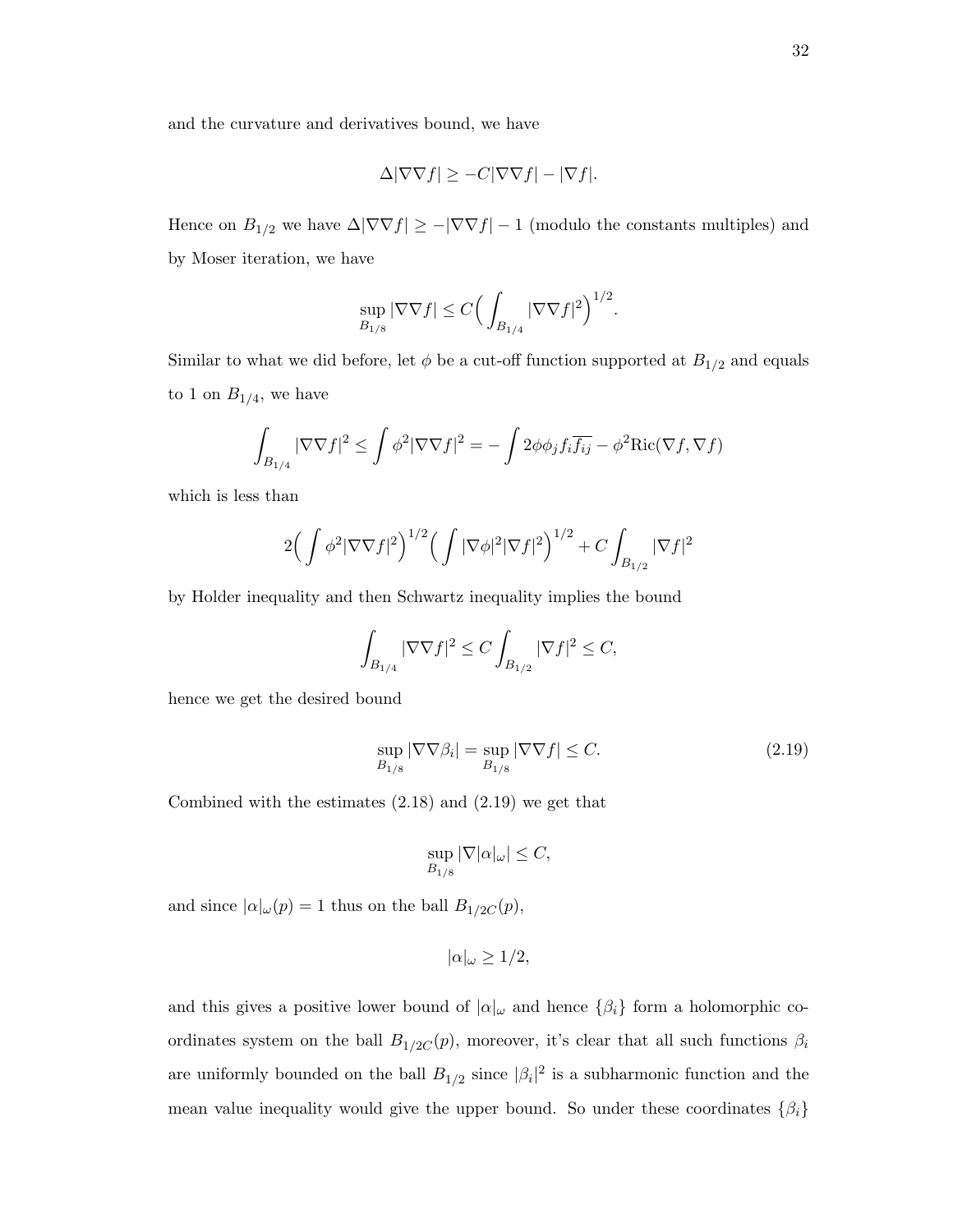on  $B_{1/2C}(p)$ , we have for  $g_{i\bar{j}} = g(\nabla \beta_i, \bar{\nabla} \beta_j)$ , (noting that  $g_{i\bar{j}}(p) = \delta_{ij}$  by the choice of normal coordinates)

$$
g_{i\bar{j}} \sim \delta_{ij}, \quad ||g_{i\bar{j}}||_{C^1(B_{1/2C})} \leq C.
$$

Moreover, by the expression of Ricci curvature (2.1), we get

$$
R_{i\bar{j}}=-\Delta_g g_{i\bar{j}}+g^{p\bar{q}}g^{k\bar{l}}\frac{\partial g_{i\bar{l}}}{\partial \beta_k}\frac{\partial g_{p\bar{j}}}{\partial \bar{\beta}_l}
$$

which is an elliptic equation and elliptic regularity implies that  $C^{1,\alpha}$  of  $g_{i\bar{j}}$  in the small ball  $B_{1/4C}(p)$ (in fact, we can get  $C^{2,\alpha}$  bound of the metric  $g_{i\bar{j}}$ ).

In particular this implies that the Euclidean metric under those coordinates

$$
\omega_E = \sum_i \sqrt{-1} d\beta_i \wedge d\bar{\beta}_i
$$

is uniformly equivalent to  $\omega$  in the ball  $B_{1/2C}$ . We can also get higher order estimates of  $g_{i\bar{j}}$  under those coordinates if the higher order derivative of the sectional curvature is also bounded. But the above is already enough for our applications. $\Box$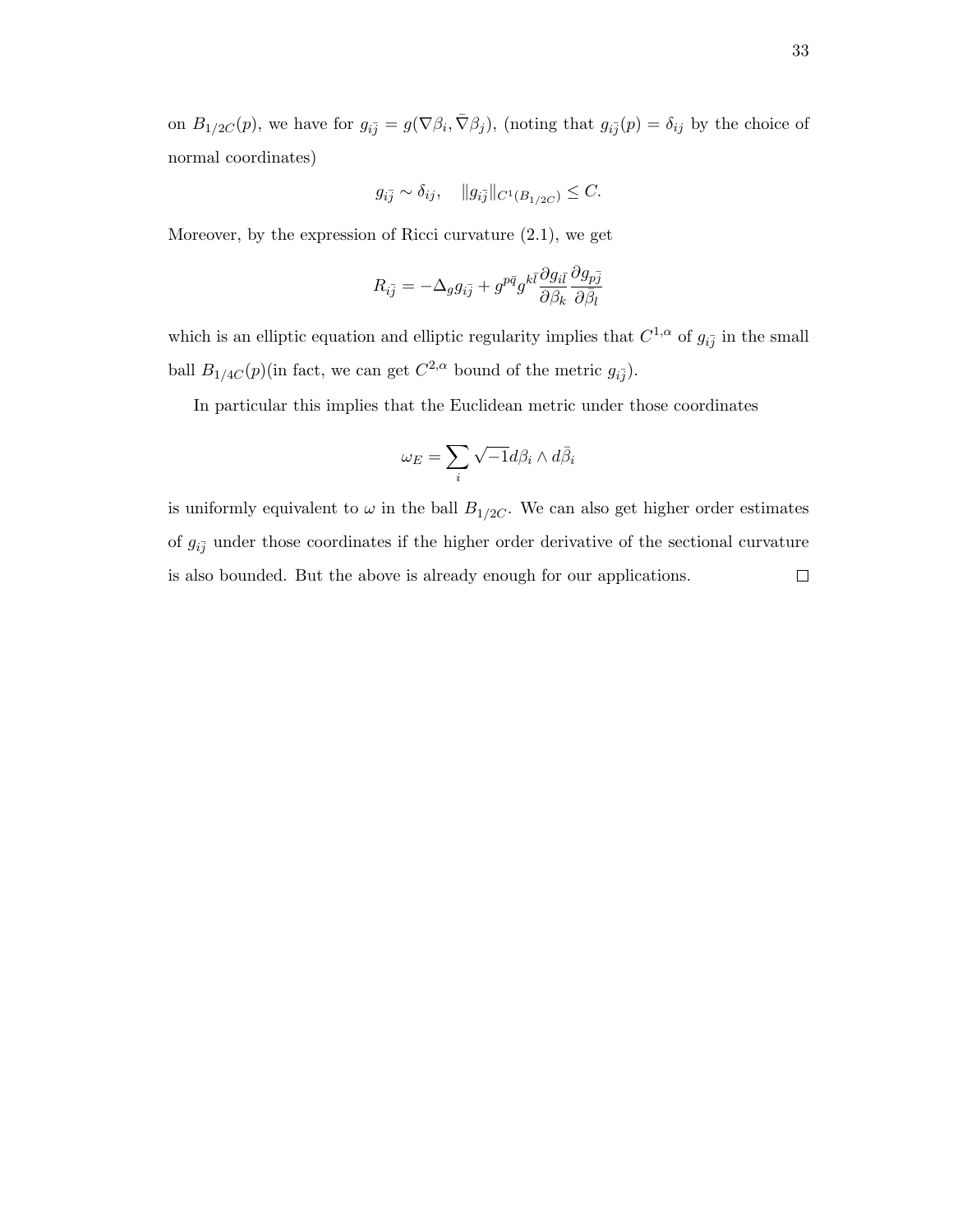# Chapter 3

# Kähler Ricci flow with symmetry on  $\mathbb{CP}^n\#\overline{\mathbb{CP}^n}$

This chapter is from the joint work [45] with Jian Song.

#### 3.1 Known results

In this section, we collect some backgrounds and known results about the flow (1.8).

#### 3.1.1 Calabi symmetry

Let X be  $\mathbb{CP}^n$  blown-up at one point and it is a  $\mathbb{CP}^1$  bundle over  $\mathbb{CP}^{n-1}$  given by

$$
X = \mathbb{P}(\mathcal{O}_{\mathbb{C}\mathbb{P}^{n-1}} \oplus \mathcal{O}_{\mathbb{C}\mathbb{P}^{n-1}}(-1)).
$$
\n(3.1)

Let  $D_0$  be the exceptional divisor of X defined by the image of the section  $(1,0)$  of  $\mathcal{O}_{\mathbb{C}\mathbb{P}^{n-1}}\oplus\mathcal{O}_{\mathbb{C}\mathbb{P}^{n-1}}(-1)$  and  $D_{\infty}$  be the divisor defined by the image of the section  $(0,1)$  of  $\mathcal{O}_{\mathbb{C}\mathbb{P}^{n-1}}\oplus \mathcal{O}_{\mathbb{C}\mathbb{P}^{n-1}}(-1)$ . Both divisors  $D_0$  and  $D_{\infty}$  are complex hypersurfaces isomorphic to  $\mathbb{CP}^{n-1}$ . The Kähler cone on X is given by

$$
\mathcal{K} = \{-a[D_0] + b[D_\infty] \mid 0 < a < b\}.
$$

Let  $z = (z_1, \ldots, z_n)$  be the standard complex coordinates on  $\mathbb{C}^n$ . Let  $\rho = \log |z|^2 =$  $\log(|z_1|^2 + \cdots + |z_n|^2).$ 

**Definition 3.1.1.** A smooth convex function  $u = u(\rho)$  for  $\rho \in (-\infty, \infty)$  is said to satisfy the Calabi symmetry conditions, if

- (1)  $u''(\rho) > 0, u'(\rho) > 0$  for  $\rho \in (-\infty, \infty)$ ,
- (2) There exist  $0 < a < b$  and smooth functions  $U_0, U_\infty : [0, \infty) \to \mathbb{R}$  such that

$$
U_0'(0) > 0, \quad U_\infty'(0) > 0,
$$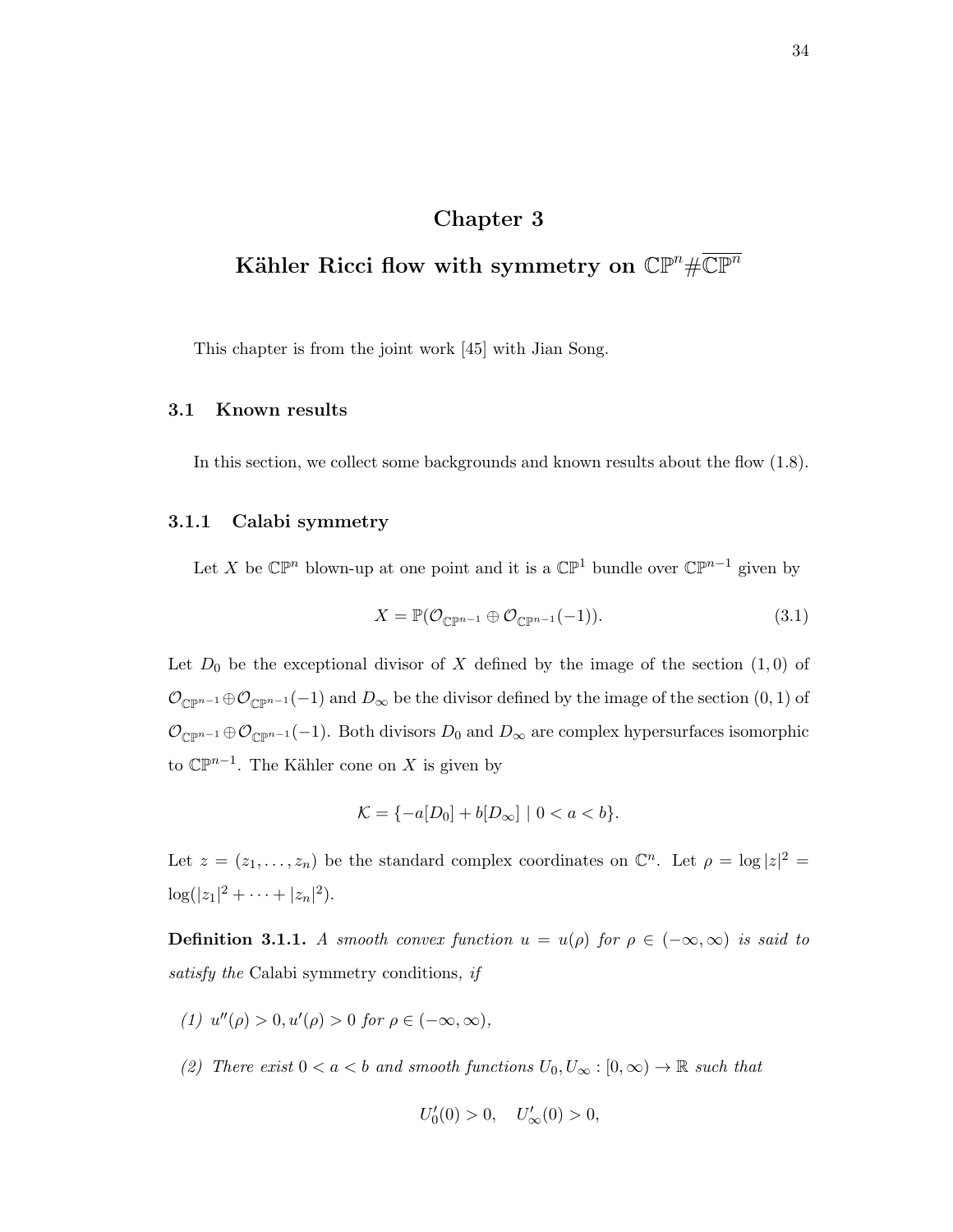$$
u(\rho) = a\rho + U_0(e^{\rho}) \quad near \ \rho = -\infty,
$$
  

$$
u(\rho) = b\rho + U_{\infty}(e^{-\rho}) \quad near \ \rho = +\infty.
$$

It is known ([11]) that a metric  $\omega = i\partial\bar{\partial}u$  which defines a smooth Kähler metric on  $\mathbb{C}^n \setminus \{0\}$  extends to a Kähler metric on  $X = \mathbb{CP}^n \# \overline{\mathbb{CP}^n}$  if and only if u satisfies the Calabi symmetry condition, and it defines a Kähler metric in the class  $-a[D_0] + b[D_\infty]$ .

On  $\mathbb{C}^n\backslash\{0\}$ , the Kähler metric  $\omega = i\partial\bar{\partial}u$  is given by

$$
\omega = \sqrt{-1}g_{i\overline{j}}dz_i \wedge d\overline{z}_j = \left(e^{-\rho}u'\delta_{ij} + e^{-2\rho}\overline{z}_iz_j(u'' - u')\right)\sqrt{-1}dz_i \wedge d\overline{z}_j.
$$
 (3.2)

This metric  $\omega$  is invariant under the standard unitary  $U(n)$ -actions on  $\mathbb{C}^n$ , hence also invariant under the induced  $U(n)$ -actions on X, i.e.  $U(n) \subset \text{Isom}(X, \omega)$ , the isometry group of  $\omega$ .

On 
$$
\mathbb{C}^n \setminus \{0\}
$$
,  $\det(g_{i\overline{j}}) = e^{-n\rho}(u')^{n-1}u''$  and the Ricci potential of  $\omega = i\partial\overline{\partial}u$  is  
\n
$$
v = -\log \det g_{i\overline{j}} = n\rho - (n-1)\log u' - \log u'',
$$

and Ricci curvature tensor of  $\omega$  is given by

$$
R_{i\bar{j}} = e^{-\rho}v'\delta_{ij} + e^{-2\rho}\bar{z}_iz_j(v'' - v').
$$

It is known  $([83])$  that the Calabi symmetry is preserved by the Kähler Ricci flow  $(1.8)$ , in other words, the evolving Kähler metrics  $\omega(t)$  of (1.8) is invariant under  $U(n)$ -action if the initial metric  $\omega_0$  is  $U(n)$ -invariant. In [83] it is shown that (1.8) can be reduced to the following parabolic equation for  $u = u(\rho, t)$ 

$$
\frac{\partial}{\partial t}u(\rho, t) = \log u''(\rho, t) + (n - 1)\log u'(\rho, t) - n\rho,
$$
\n(3.3)

where the evolving metrics  $\omega(t)$  are given by  $\omega(t) = i\partial\bar{\partial}u(\rho, t)$ . If the initial Kähler metric  $\omega(0) \in -a_0[D_0] + b_0[D_\infty]$ , then the evolving Kähler class is given by

 $\omega(t) \in -a_t[D_0] + b_t[D_\infty], \text{ with } a_t = a_0 - (n-1)t, \ b_t = b_0 - (n+1)t.$ 

We will identify the zero divisor  $D_0 \subset X$  as the exceptional divisor  $E \cong \mathbb{CP}^{n-1}$  in  $\mathbb{C}^n$  blown-up at the origin, and  $\mathbb{C}^n \subset \mathbb{CP}^n$ . Under the rotationally symmetric metric  $g = \omega = i\partial\bar{\partial}u$ , the distance from a point  $z \in \mathbb{C}^n \setminus \{0\}$  to E is given by

$$
d_g(z,E) = \frac{1}{2} \int_{-\infty}^{\log |z|^2} \sqrt{u''(\rho)} d\rho.
$$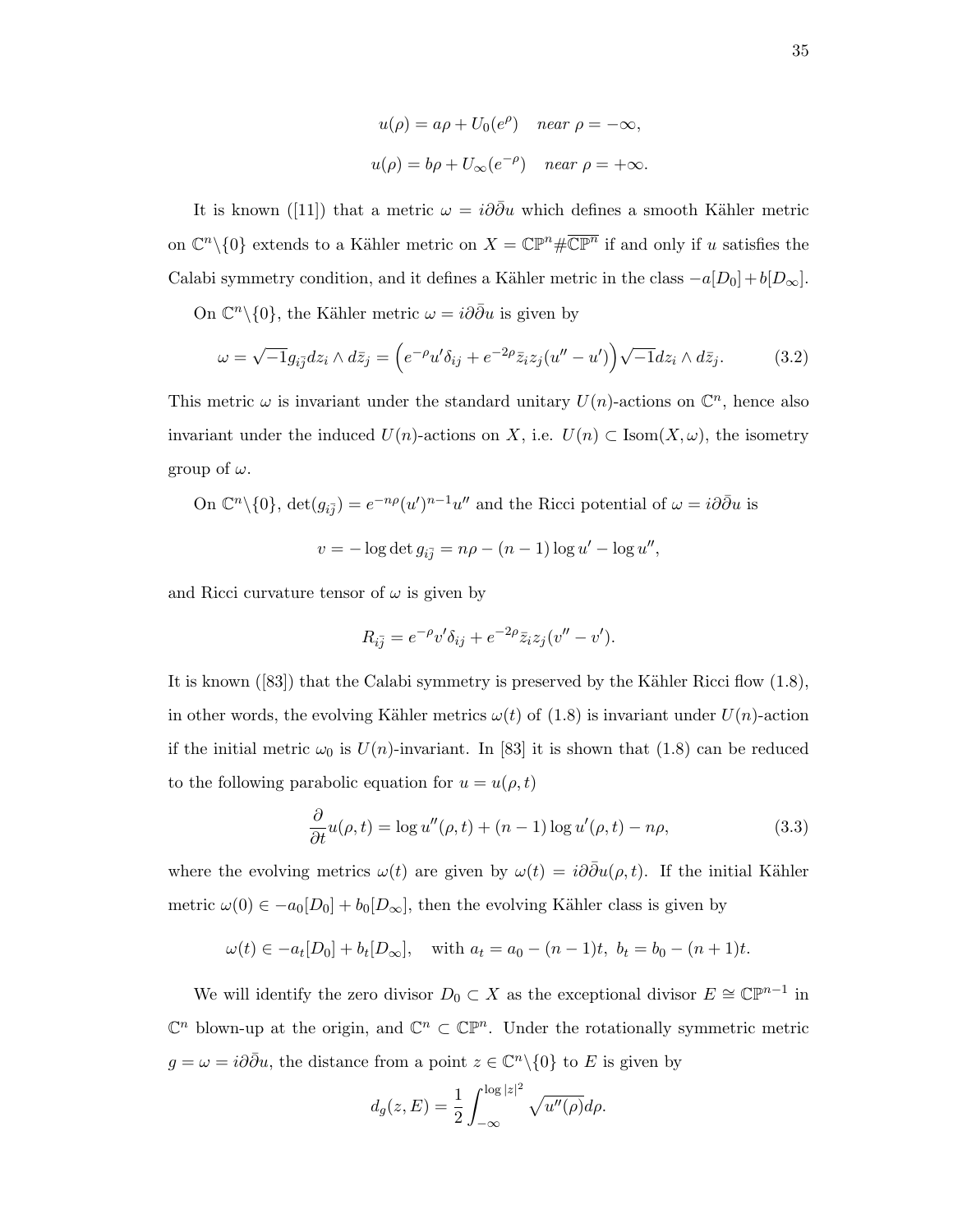The Calabi symmetry condition (2) above implies this distance is finite.

We define the tubular neighborhood  $B_g(E, R)$  of E (in the following we also call  $B_g(E, R)$  as metric balls centered at E) as

$$
B_g(E, R) := \{ q \in X | d_g(q, E) < R \},
$$

which (for R small) can be identified as  $\pi^{-1}(B)$  for some Euclidean ball  $B \subset \mathbb{C}^n$  centered at 0 and  $\pi : \widetilde{\mathbb{C}^n} \to \mathbb{C}^n$  is the blown-up map of  $\mathbb{C}^n$  at 0. The volume of  $B_g(E, R)$  with respect to the metric  $\omega = i \partial \bar{\partial} u$  is given by

$$
\int_{B(E,R)} \omega^n = C(n) \int_{-\infty}^{\rho_R} (u'(\rho))^{n-1} u''(\rho) d\rho,
$$
\n(3.4)

for some constant  $C(n)$  depending only on the dimension and  $\rho_R$  is the unique constant determined by the equation

$$
R = \frac{1}{2} \int_{-\infty}^{\rho_R} \sqrt{u''(\rho)} d\rho,
$$
\n(3.5)

i.e., a point  $z \in \mathbb{C}^n \backslash \{0\}$  with  $\log |z|^2$  satisfies  $z \in \partial B_g(E, R)$ .

We recall the following formulas of gradient and Laplacian of a rotationally symmetric function, which follow from direct calculations so we omit the proof.

**Lemma 3.1.1.** Suppose f is a  $U(n)$ -invariant function on X, then with respect to the metric  $\omega = i\partial\bar{\partial}u$ , we have

$$
|\nabla f|_{\omega}^{2} = \frac{(f')^{2}}{u''}, \quad \Delta_{\omega} f = (n-1)\frac{f'}{u'} + \frac{f''}{u''},
$$

where as usual for the function f,  $f' = \frac{\partial}{\partial \rho} f$ ,  $f'' = \frac{\partial^2 f}{\partial \rho^2}$ .

#### 3.1.2 Type I solutions

Recall the Ricci flow  $(1.8)$  is said to have Type I singularity if

$$
\sup_{(x,t)\in X\times[0,T)}(T-t)|Rm|(x,t)<\infty,
$$

where  $T$  is the singular time.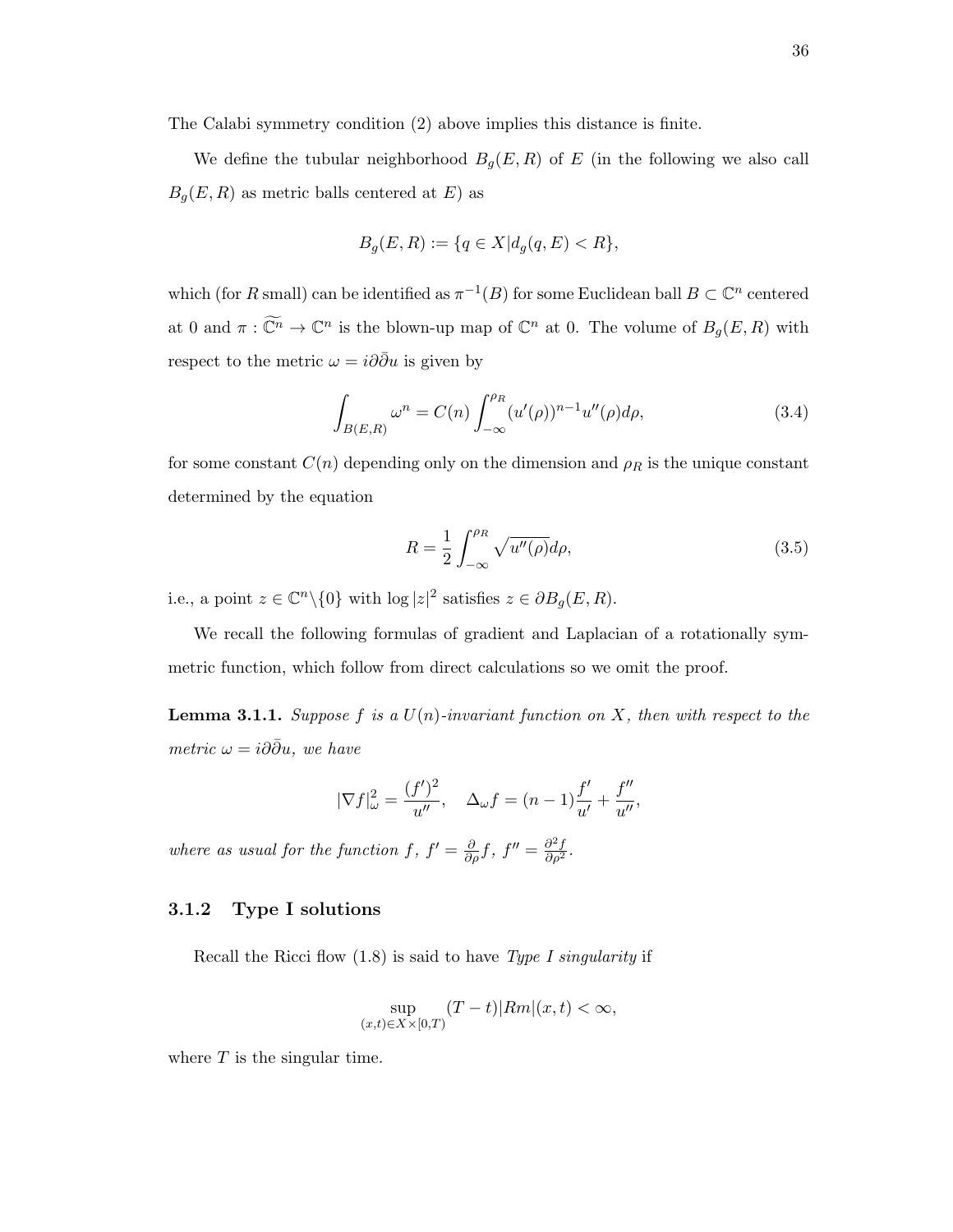**Theorem 3.1.1** ([75, 39, 111]). Let X be  $\mathbb{CP}^n$  blown-up at one point. Then the Kähler Ricci flow (1.8) on X must develop Type I singularities for any  $U(n)$  invariant initial Kähler metric.

Let  $g(t)$  be the solution on  $[0, T)$ . For any  $t_j \to T$ , we consider the rescaled flows  $(X, g_j(t))$  defined on  $\left[-\frac{t_j}{T-}\right]$  $\frac{\iota_j}{T-t_j}, 1)$  by

$$
g_j(t) = \frac{1}{T - t_j} g(t_j + t(T - t_j)).
$$

Then one and only one of the following must occur.

- (1) ([75]) If  $\liminf_{t\to T} (T-t)^{-1}Vol(X,g(t)) = \infty$ , then  $(X,g_j(t),p)$  sub-converges in  $C^{\infty}$  Cheeger-Gromov-Hamilton (CGH) sense to a complete shrinking non-flat gradient Kähler Ricci soliton on a complete Kähler manifold diffeomorphic to  $\widetilde{\mathbb{C}^n}$ , for any fixed point  $p \in E$ , the exceptional divisor.
- (2) ([39]) If  $\liminf_{t\to T} (T-t)^{-1}Vol(X,g(t)) \in (0,\infty)$ , then  $(X,g_j(t),p_j)$  sub-converges in  $C^{\infty}$ -CGH sense to  $(\mathbb{C}^{n-1}\times\mathbb{CP}^1, g_{\mathbb{C}^{n-1}}\oplus (-t)g_{FS})$ , where  $g_{\mathbb{C}^{n-1}}$  is the standard  $\mathit{flat}$  metric on  $\mathbb{C}^{n-1}$  and  $g_{FS}$  is the Fubini-Study metric on  $\mathbb{CP}^1$  for any sequence of points  $p_i$ .
- (3) ([111]) If  $\liminf_{t\to T} (T-t)^{-1}Vol(X,g(t)) = 0$ , then  $(X,g_j(t))$  converges in  $C^{\infty}$ .  $CGH$  sense to the unique compact shrinking Kähler Ricci soliton on  $\mathbb{CP}^n$  blown-up at one point.

Our main result in this paper is to show the limit Kähler Ricci soliton in case  $(1)$  is in fact one of the FIK solitons constructed in [36], and the limit space is biholomorphic to  $\widetilde{\mathbb{C}^n}$ .

Suppose the initial  $U(n)$ -invariant Kähler metric lies in the class  $-a_0[D_0] + b_0[D_\infty]$ . It is proved ([83]) that the condition in case (1) above that  $\liminf_{t\to T} (T-t)^{-1}Vol(X, g(t)) =$  $\infty$  is equivalent to the inequality

$$
0 < a_0(n+1) < b_0(n-1).
$$

And the Kähler Ricci flow  $(1.8)$  will contract the exceptional divisor  $D_0$  at the singular time

$$
T = \frac{a_0}{n - 1}.\tag{3.6}
$$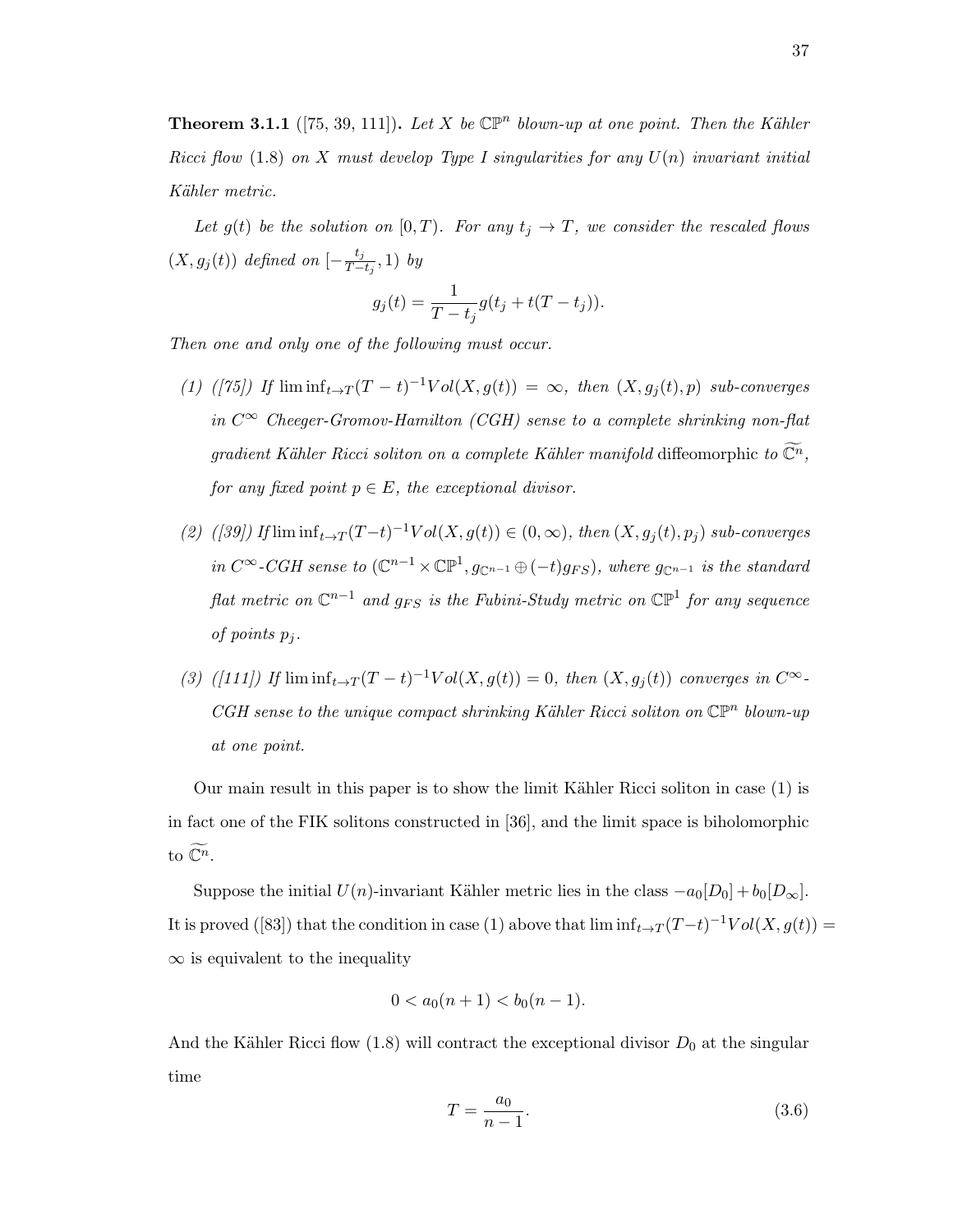Throughout this paper we will assume  $0 < a_0(n+1) < b_0(n-1)$ .

#### 3.1.3 Cheeger-Gromov convergence

Let  $g_j := g_j(0) = \frac{1}{T-t_j} g(t_j)$  and  $X_j = X, p_j = p \in D_0 = E$  be a fixed point, then from case (1) in Theorem 3.1.1, we know the pointed manifolds  $(X_j, p_j, g_j)$  converge in  $C^\infty$ Cheeger-Gromov (CG) sense to a complete Kähler manifolds  $(X_\infty, p_\infty, g_\infty)$  and  $g_\infty$ is a nontrivial complete Kähler Ricci soliton. Recall the CG convergence means that there exists a sequence of increasing relatively compact exhaustion  $\{U_j\}$  of  $X_{\infty}$ , and diffeomorphisms (onto its image)  $\phi_j : U_j \to X_j$  satisfying  $\phi_j(p_\infty) = p_j$  and

$$
\phi_j^* g_j \xrightarrow{C_{loc}^{\infty}} g_{\infty}, \quad \phi_j^* J_j \xrightarrow{C_{loc}^{\infty}} J_{\infty}, \tag{3.7}
$$

where  $J_j, J_\infty$  are the complex structures on  $X_j, X_\infty$ , respectively, compatible with the Kähler metrics  $g_j, g_{\infty}$ .

Since the restriction of the metrics  $g_j$  to E are  $(n-1)g_{FS}$  where  $g_{FS}$  is the Fubini-Study metric on  $\mathbb{CP}^{n-1}$ , we have

**Lemma 3.1.2** (see also [75]). The diameter of  $(E, g_j|_E)$  is  $D_n = \alpha_n(n-1)^{1/2}$ , hence uniformly bounded. Here  $\alpha_n =$  the diameter of  $(\mathbb{CP}^{n-1}, g_{FS})$ .

#### 3.2 A priori estimates

As we mentioned before, we will assume the initial Kähler metric lies in  $-a_0[D_0]$  +  $b_0[D_\infty]$  with  $0 < a_0(n+1) < b_0(n-1)$ . The evolution equations for the evolving metrics  $\omega(t) = i\partial\bar{\partial}u(\rho, t)$  for  $\rho \in (-\infty, \infty)$  and  $t \in [0, T)$ , where T is given in (3.6), are given by ([83, 75])

$$
\frac{\partial}{\partial t}u' = \frac{u'''}{u''} + (n-1)\frac{u''}{u'} - n,\tag{3.8}
$$

$$
\frac{\partial}{\partial t}u'' = \frac{u^{(4)}}{u''} - \frac{(u''')^2}{(u'')^2} + (n-1)\frac{u'''}{u'} - (n-1)\frac{(u'')^2}{(u')^2},
$$
\n(3.9)

$$
\frac{\partial}{\partial t}u'' = \frac{u^{(5)}}{u''} - \frac{3u'''u^{(4)}}{(u'')^2} + \frac{2(u''')^3}{(u'')^3} + (n-1)\frac{u^{(4)}}{u'}
$$
  

$$
-3(n-1)\frac{u''u'''}{(u')^2} + 2(n-1)\frac{(u'')^3}{(u')^3}.
$$
 (3.10)

Along the flow  $(1.8)$  or  $(3.3)$ , we have (see  $([83, 75])$ )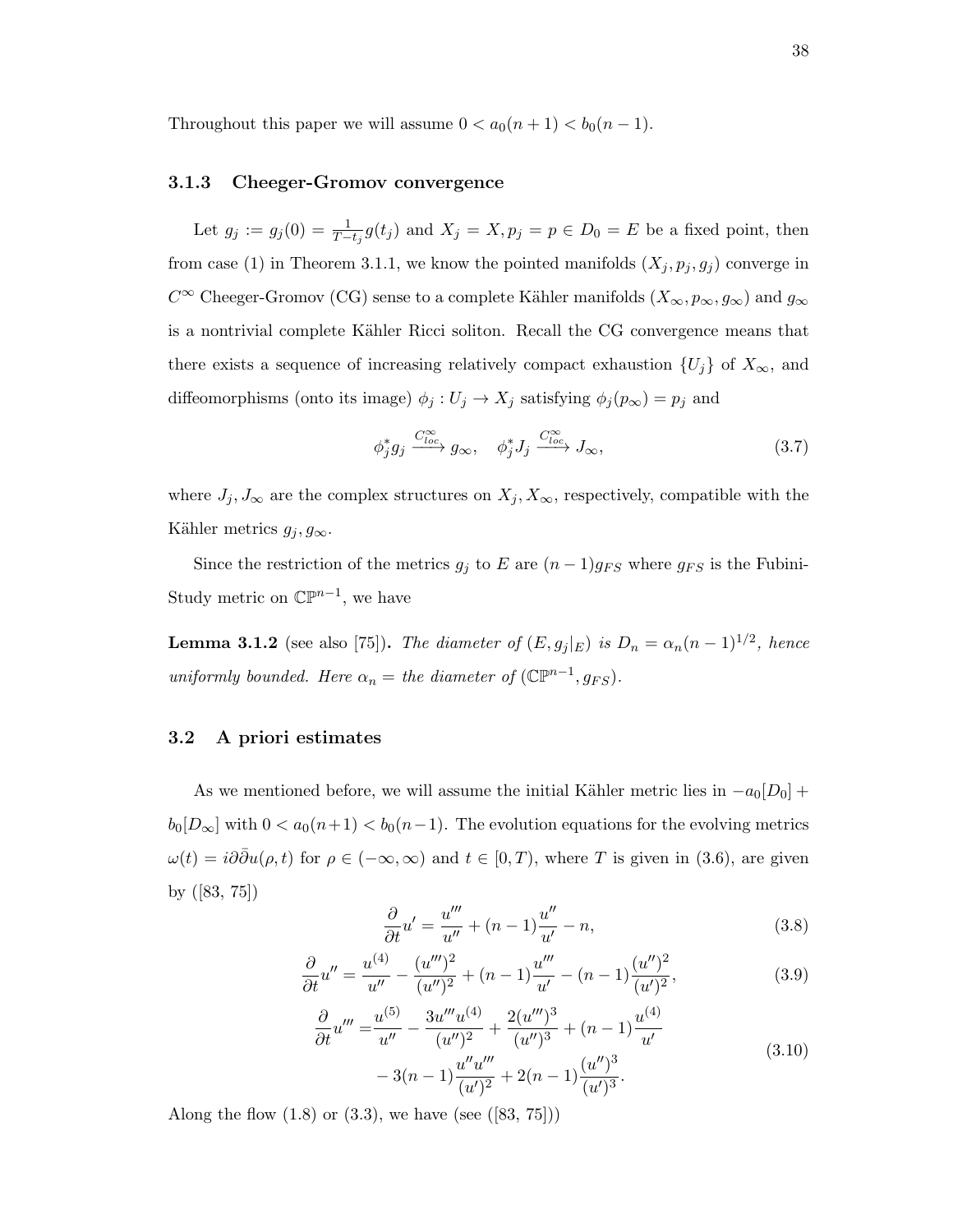**Lemma 3.2.1.** There exists  $C > 0$  such that for all  $t \in [0, T)$  and  $\rho \in (-\infty, \infty)$  such that

$$
(n-1)(T-t) = a_t \le u' \le C,
$$
\n(3.11)

and

$$
0 \le \frac{u''}{u'} \le C, \quad -C \le \frac{u'''}{u''} \le C. \tag{3.12}
$$

**Lemma 3.2.2.** There exists a constant  $C > 0$  such that

$$
C^{-1}(u'-a_t)(b_t-u') \le u'' \le C(u'-a_t)(b_t-u'). \tag{3.13}
$$

Proof. The proof of the second inequality is given in Lemma 4.5 of [83], and the first inequality can be proved following the same argument as in [83]. For readers' convenience we include the proof below.

Consider the quantity  $H = \log u'' - \log(u' - a_t) - \log(b_t - u')$ , using the evolution equations  $(3.8)$  and  $(3.9)$ 

$$
\frac{\partial H}{\partial t} = \frac{1}{u''} \left( \frac{u^{(4)}}{u''} - \frac{(u''')^2}{(u'')^2} + (n-1) \frac{u'''}{u'} - (n-1) \frac{(u'')^2}{(u')^2} \right) \n- \frac{1}{u' - a_t} \left( \frac{u'''}{u''} + (n-1) \frac{u''}{u'} - 1 \right) - \frac{1}{b_t - u'} \left( -\frac{u'''}{u''} - (n-1) \frac{u''}{u'} - 1 \right).
$$
\n(3.14)

It can be checked by Calabi symmetry condition that for each fixed  $t \in [0, T)$ 

$$
\lim_{\rho \to \pm \infty} \frac{u''(\rho, t)}{(b_t - u'(\rho, t))(u'(\rho, t) - a_t)} = \frac{1}{b_t - a_t},
$$

which is uniformly bounded above and below in our case.

For any  $T' \in (0,T)$ , suppose the minimum of H on  $X \times [0,T']$  is obtained at some  $(\rho_0, t_0)$ , then at this point we have  $\frac{\partial}{\partial t}H \leq 0$ ,  $H' = 0$ , and  $H'' \geq 0$ , i.e.

$$
\frac{u'''}{u''} - \frac{u''}{u' - a_t} + \frac{u''}{b_t - u'} = 0,
$$
\n(3.15)

$$
\frac{u^{(4)}}{u''} - \frac{(u''')^2}{(u'')^2} - \frac{u'''}{u' - a_t} + \frac{(u'')^2}{(u' - a_t)^2} + \frac{u'''}{b_t - u'} + \frac{(u'')^2}{(b_t - u')^2} \ge 0,
$$
\n(3.16)

combining with (3.14), (3.15) and (3.16) we have at  $(\rho_0, t_0)$ ,

$$
-u''\left(\frac{1}{(u'-a_t)^2} + \frac{1}{(b_t-u')^2}\right) - (n-1)\frac{u''}{(u')^2} + \frac{1}{u'-a_t} + \frac{1}{b_t-u'} \le 0. \tag{3.17}
$$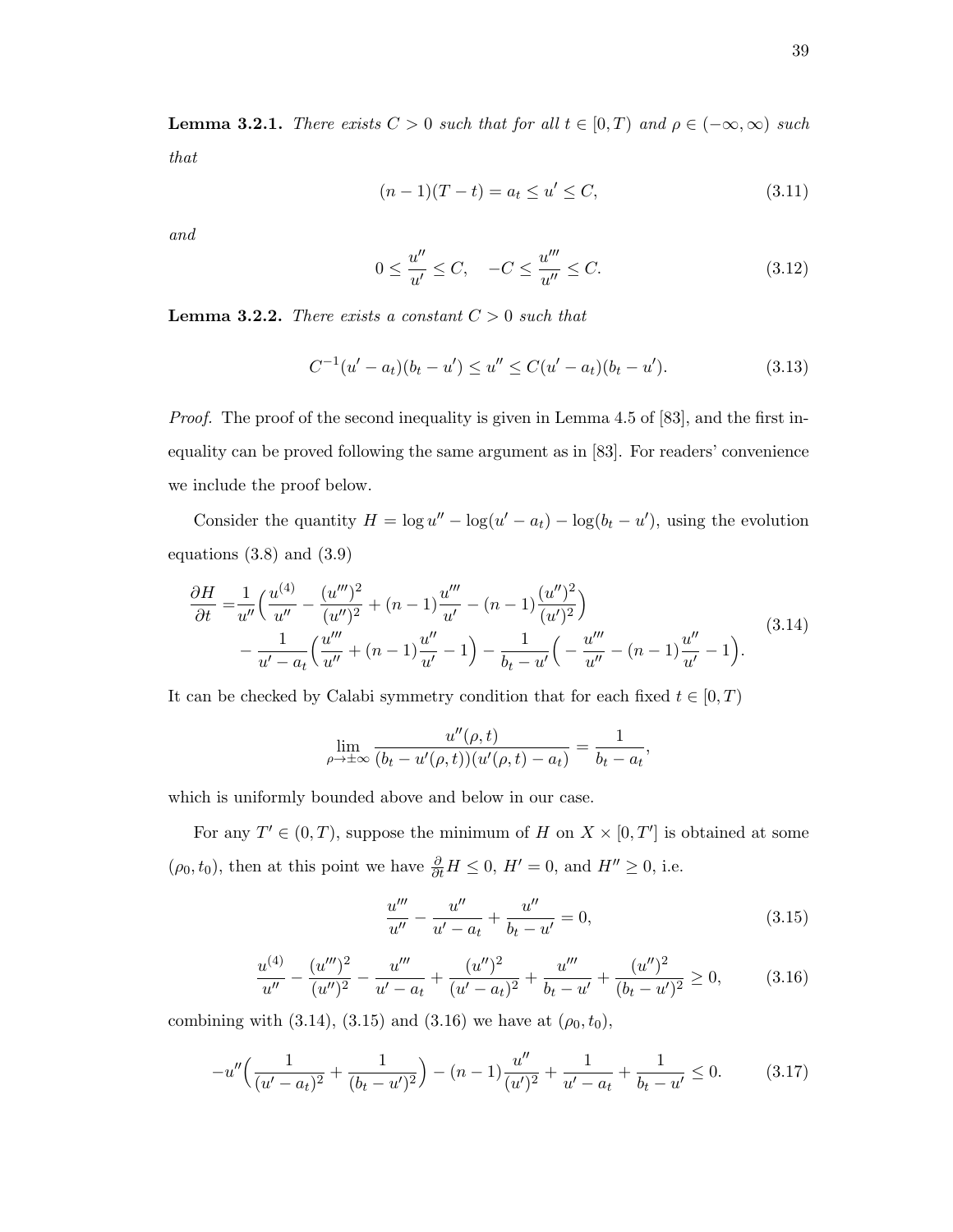Hence

$$
\frac{u''}{(b_t-u')(u'-a_t)} + \frac{(n-1)u''(b_t-u')(u'-a_t)}{(u')^2((u'-a_t)^2 + (b_t-u')^2)} \ge \frac{b_t-a_t}{(b_t-u')^2 + (u'-a_t)^2}.
$$

We observe that

$$
\frac{(b_t - u')(u' - a_t)}{(u')^2((u' - a_t)^2 + (b_t - u')^2)} \leq \frac{1}{(b_t - u')(u' - a_t)},
$$

and

$$
(u'-a_t)^2 + (b_t - u')^2 \le 2(b_t - a_t)^2,
$$

hence at  $(\rho_0, t_0)$ ,

$$
\frac{u''}{(u'-a_t)(b_t-u')} \ge \frac{1}{2n(b_t-a_t)} \ge C^{-1},
$$

as  $b_t - a_t$  is uniformly bounded above. The maximum principle implies the minimum of H on  $X \times [0, T']$  is uniformly bounded below independent of the choice of T', hence we conclude that  $\inf_{X\times[0,T)} H \geq -C$ . And we finish the proof the first inequality in (3.13).

Recall that the Cheeger-Gromov limit  $(X_{\infty}, g_{\infty}, p_{\infty})$  of  $(X_j, g_j, p)$  is a complete Kähler Ricci soliton. Hence by a theorem of Cao-Zhou (Theorem 1.2 in [?]), there exists a constant  $C_0 > 0$  such that the volume of geodesic balls  $B_{g_{\infty}}(p_{\infty}, R)$  satisfies

$$
Vol_{g_{\infty}}(B_{g_{\infty}}(p_{\infty}, R)) \leq C_0 R^{2n}.
$$
\n(3.18)

And Perelman's non-collapsing implies there exists a  $\kappa > 0$  for any  $q \in X_{\infty}$ , the volume  $Vol_{g_{\infty}}(B_{g_{\infty}}(q,r_0)) \geq \kappa r_0^{2n}$ , for any  $r_0^2 \leq \frac{1}{C}$  $\frac{1}{C}$ , where C is the constant in Type I condition. In particular, we have  $Vol_{g_{\infty}}(B_{g_{\infty}}(p_{\infty}, R)) \to \infty$  as  $R \to \infty$ .

**Lemma 3.2.3.** For any  $R > 0$ , there exist constants  $c(n, R) > 0$  and  $C(n, R) = O(R^2)$ such that for  $j \geq 1$  large enough, then in the metric balls  $B_{g_j}(E_j, R)$ , we have

$$
(n-1)(T-t_j) = a_{t_j} \le u'(\rho, t_j) \le C(n, R)(T-t_j), \quad u''(\rho, t_j) \le C(n, R)(T-t_j). \tag{3.19}
$$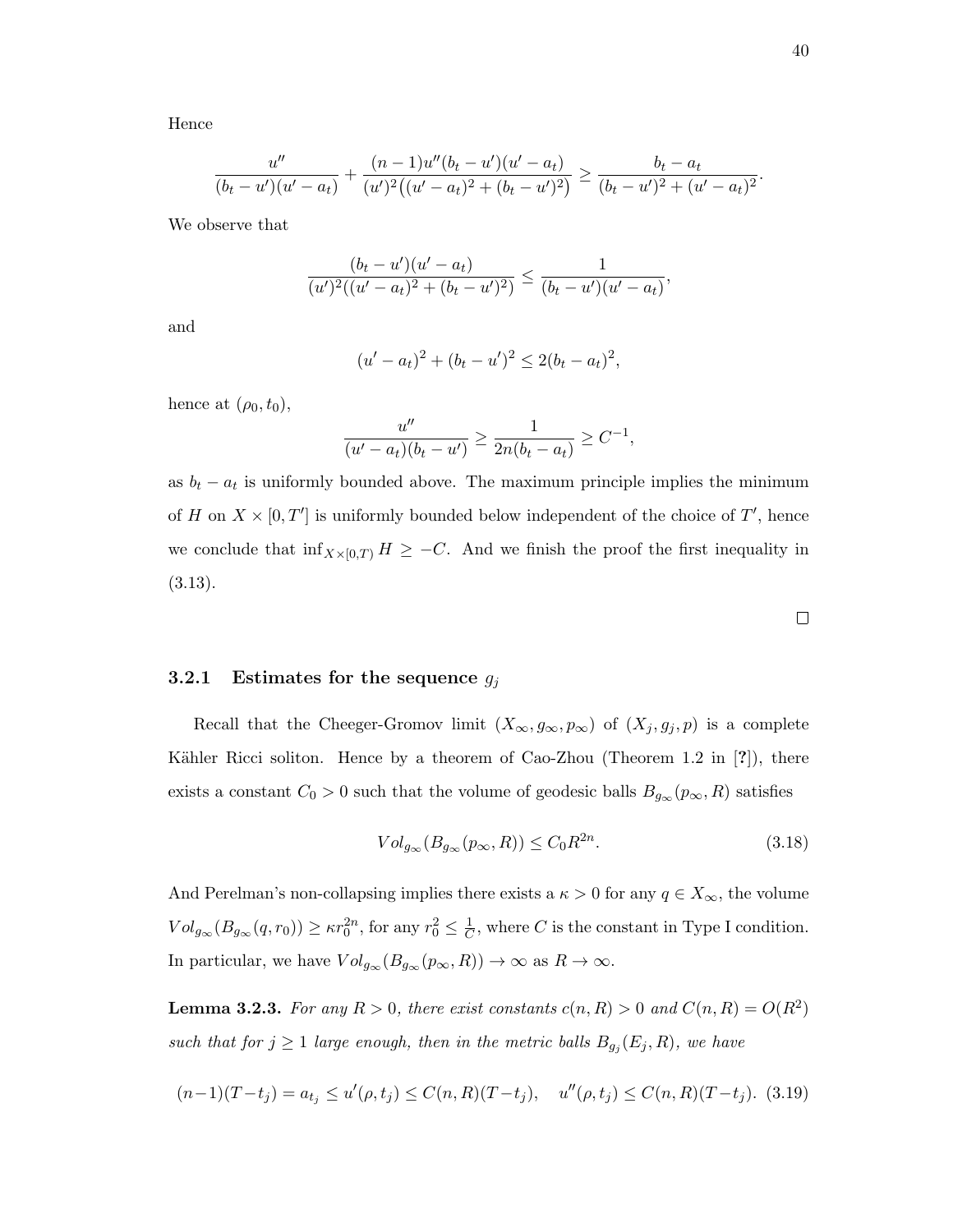Moreover, on  $\partial B_{g_j}(E_j, R)$ , for j large enough, we have

$$
c(n, R)(T - t_j) + (n - 1)(T - t_j) \le u'(\rho_{j, R}, t_j) \le C(n, R)(T - t_j),
$$
  
\n
$$
c(n, R)(T - t_j) \le u''(\rho_{j, R}, t_j) \le C(n, R)(T - t_j)
$$
\n(3.20)

and  $c(n, R) \rightarrow +\infty$  as  $R \rightarrow \infty$ ,  $\rho_{j,R}$  is defined in (3.5), corresponding to points in  $\partial B_{g_j}(E_j,R).$ 

*Proof.* For any fixed  $R > 0$ , by the  $C^{\infty}$ -CG convergence (3.7) we have

$$
Vol_{g_j}(B_{g_j}(p_j, R)) \to Vol_{g_{\infty}}(B_{g_{\infty}}(p_{\infty}, R)), \text{ as } j \to \infty,
$$

in particular, we have both  $Vol_{g_j}(B_{g_j}(p_j, R))$  and  $Vol_{g_j}(B_{g_j}(p_j, R+D_n))$  are uniformly bounded above and below, for j large enough, where  $D_n$  is the diameter of  $E_j$  given by Lemma 3.1.2. Noting that

$$
B_{g_j}(p_j, R) \subset B_{g_j}(E_j, R) \subset B_{g_j}(p_j, R + D_n),
$$

hence there are two constants  $c_1 = c_1(n, R)$  and  $C_1 = C_1(n, R)$ 

$$
c_1(n, R) \le Vol_{g_j}(B_{g_j}(E_j, R)) \le C_1(n, R), \tag{3.21}
$$

By (3.18), it is easy to see that when j is large enough, we can choose  $C_1(n, R)$  =  $O(R^{2n})$ . Moreover, by the volume formula (3.4)

$$
Vol_{g_j}(B_{g_j}(E_j, R)) = \frac{C(n)}{(T - t_j)^n} \int_{-\infty}^{\rho_{j,R}} (u'(\rho, t_j), t_j)^{n-1} u''(\rho, t_j) d\rho
$$
  
= 
$$
\frac{C(n)}{n(T - t_j)^n} ((u'(\rho_{j,R}, t_j))^n - a_{t_j}^n),
$$
 (3.22)

where  $a_{t_j} = (n-1)(T-t_j)$ , and  $\rho_{j,R}$  is a constant determined by the equation (3.5) with  $u''$  replaced by  $\frac{u''(\rho,t_j)}{T-t}$  $\frac{\Gamma(\rho,t_j)}{T-t_j}$  i.e. a point  $z \in \mathbb{C}^n \setminus \{0\}$  with  $\log|z|^2 = \rho_{j,R}$  lies in  $\partial B_{g_j}(E_j,R)$ . Combining (3.21) and (3.22), there are constants  $c_2(n, R)$  and  $C_2(n, R)$  such that

$$
c_2(n,R) + (n-1) \le \frac{u'(\rho_{j,R}, t_j)}{T - t_j} \le C_2(n,R). \tag{3.23}
$$

Combining with the fact that  $u'(\rho, t_j)$  is increasing in  $\rho$  and Lemmas 3.2.1 and 3.2.2, if  $j$  is large enough,  $(3.19)$  and  $(3.20)$  hold.  $\Box$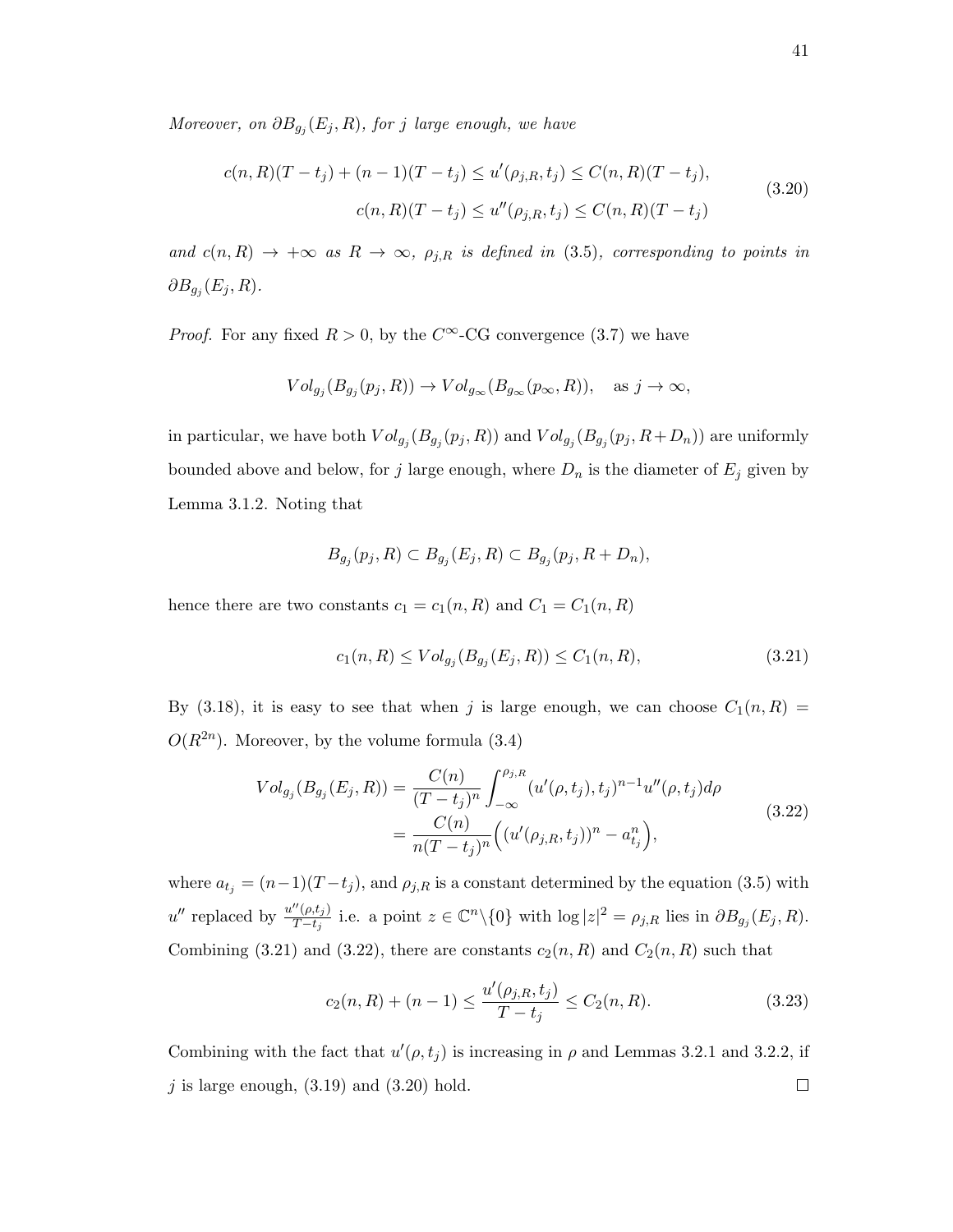# **3.2.2**  $X_j$  as  $\mathbb{CP}^1$ -bundle over  $\mathbb{CP}^{n-1}$

Recall the manifold  $X_j$  can be viewed as a  $\mathbb{CP}^1$ -bundle over  $\mathbb{CP}^{n-1}$  (see (3.1)). Let

$$
F_j: X_j \to \mathbb{C}\mathbb{P}^{n-1}
$$

be the holomorphic bundle map.

**Lemma 3.2.4.** The holomorphic maps  $F_j : (X_j, \omega_j) \to (\mathbb{CP}^{n-1}, \omega_{FS})$  have uniformly bounded derivatives. And the derivatives  $dF_j: TX_j \to T\mathbb{CP}^{n-1}$  have full rank  $n-1$ everywhere. Here we refer to the "operator norm" of the derivatives.

Proof. Note that  $F_j^* \omega_{FS} = i\partial \bar{\partial} \rho = i\partial \bar{\partial} \log |z|^2$ . As a map  $F_j : (X_j, \omega_j) \to (\mathbb{C} \mathbb{P}^{n-1}, \omega_{FS}),$ its energy density  $e(F_j) := tr_{\omega_j} f_j^* \omega_{FS} = \Delta_{\omega_j} \rho$  is equal to

$$
\frac{(T-t_j)(n-1)}{u'(\rho,t_j)}\leq 1,
$$

hence the differential of maps  $F_j$ ,  $dF_j: TX_j \to T\mathbb{C}\mathbb{P}^{n-1}$  is uniformly bounded.

Moreover, by (3.19), in the balls  $B_{g_j}(E_j, R)$ ,

$$
e(F_j) \ge \frac{(n-1)}{C(n, R)}.\tag{3.24}
$$

By the symmetry of  $F_j$  and  $\omega_j$ , it is not hard to see the  $(n-1)$ -many nonzero eigenvalues of  $\omega_j^{-1} \cdot F_j^* \omega_{FS}$  are bounded below by  $\frac{1}{C(n,R)}$  in  $B_{g_j}(E_j, R)$ . And this implies that the rank of the differential map  $dF_j: TX_j \to T\mathbb{CP}^{n-1}$  is  $n-1$ .  $\Box$ 

**Lemma 3.2.5.** There exists a constant  $C = C(n) > 0$ , such that for any  $j \ge 1$ ,

$$
|\nabla \nabla F_j|_{g_j}^2 \le C.
$$

Hence we have uniform  $C^2$  bound of the maps  $F_j$ .

*Proof.* Since  $F_j$  is holomorphic and  $\omega_j$  and  $\omega_{FS}$  are Kähler metrics,  $F_j : X_j \to \mathbb{C}\mathbb{P}^{n-1}$ is also a harmonic map. Hence by the Bochner formula

$$
\Delta e(F_j) = |\nabla \nabla F_j|^2 + \text{Ric}_{\omega_j}(\nabla F_j, \overline{\nabla F_j}) - (R_{\omega_{FS}})_{\beta \bar{\gamma}\delta}^{\alpha} \overline{(F_j)_{i}^{\alpha}} (F_j)_{i}^{\delta} (F_j)_{k}^{\beta} \overline{(F_j)_{k}^{\gamma}}.
$$
 (3.25)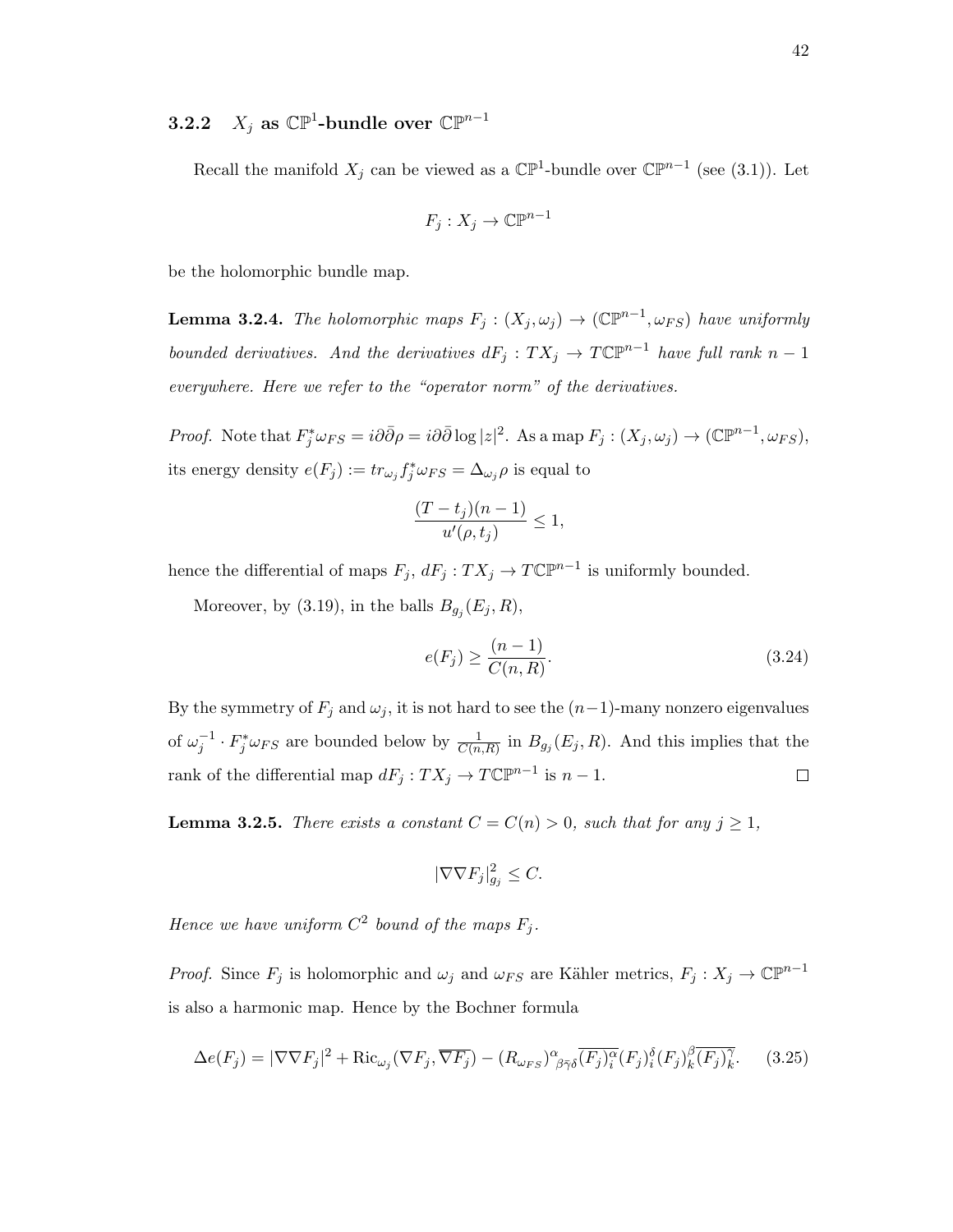On the other hand, by direct calculations we have

$$
\Delta_{\omega_j} e(F_j) = -\frac{(n-1)^2 (T-t_j)^2 u''}{(u')^3} - \frac{(n-1)(T-t_j)^2 u'''}{u''(u')^2} \n\le -\frac{(n-1)(T-t_j)^2 u'''}{u''(u')^2} \le C(n),
$$
\n(3.26)

where in the last inequality we use Lemma 3.2.1. Combining  $(3.25)$ ,  $(3.26)$  and the Type I condition  $|\text{Ric}_{\omega_j}| \leq C$ , we have

$$
|\nabla \nabla F_j|^2 \le C(n) + Ce(F_j) + Ce(F_j)^2 \le C(n).
$$

Therefore, the maps  $F_j: X_j \to \mathbb{CP}^{n-1}$  have uniform second order estimates.  $\Box$ 

 ${\bf Remark~3.2.1.}$  Actually, the harmonicity of the maps  $F_j$  implies  $F_j$  satisfy uniform  $C^k$ estimates, for any  $k \in \mathbb{Z}$ . But the second order estimate is enough for our applications.

The target manifold of  $F_j$  is the compact  $(\mathbb{CP}^{n-1}, \omega_{FS})$ , and by Lemmas 3.2.4 and 3.2.5, the maps  $F_j: X_j \to \mathbb{C}\mathbb{P}^{n-1}$  have uniformly bounded  $C^1$ ,  $C^2$  bounds, hence  $F_j$ converge in  $C^{1,\alpha}$  topology to a limit map  $F_{\infty}: X_{\infty} \to \mathbb{C}\mathbb{P}^{n-1}$ , where by definition  $X_j \to X_\infty$  in the C<sup>∞</sup>-CG sense with the Riemannian metrics and complex structures converging smoothly. Since  $F_j$  are holomorphic with the given complex structures, the limit map  $F_{\infty}: X_{\infty} \to \mathbb{CP}^{n-1}$  is also holomorphic with respect to the limit complex structure  $J_{\infty}$  on  $X_{\infty}$ . And the  $C^{1,\alpha}$  convergence and Lemma 3.2.4 imply that the differential map  $dF_{\infty}: TX_{\infty} \to T\mathbb{CP}^{n-1}$  has full rank  $n-1$  at any point, hence implicit function theorem implies that the fibers of  $F_{\infty}$  are smooth complete Riemann surfaces.

We remark that the convergence of  $F_j \to F_\infty$  is in the Cheeger-Gromov sense, that is, the maps  $\phi_j^* F_j$  converge to  $F_\infty$  in uniform  $C^{1,\alpha}_{loc}$  topology on any compact subset of  $X_{\infty}$ , where  $\phi_j: U_j \to X_j$  is the diffeomorphism we chose in Section 3.1.3 realizing the  $C^{\infty}$ -Cheeger-Gromov convergence.

#### 3.2.3 Holomorphic vector fields

Let  $V = \sum_i z_i \frac{\partial}{\partial z_i}$  $\frac{\partial}{\partial z_i}$  be a holomorphic vector field on  $\mathbb{C}^n\setminus\{0\}$ , which extends to a holomorphic vector field on  $X$ , and vanishes on the exceptional divisor  $E$ . Clearly  $V$  is tangential to the fibers of  $F_j : X_j \to \mathbb{C}\mathbb{P}^{n-1}$ .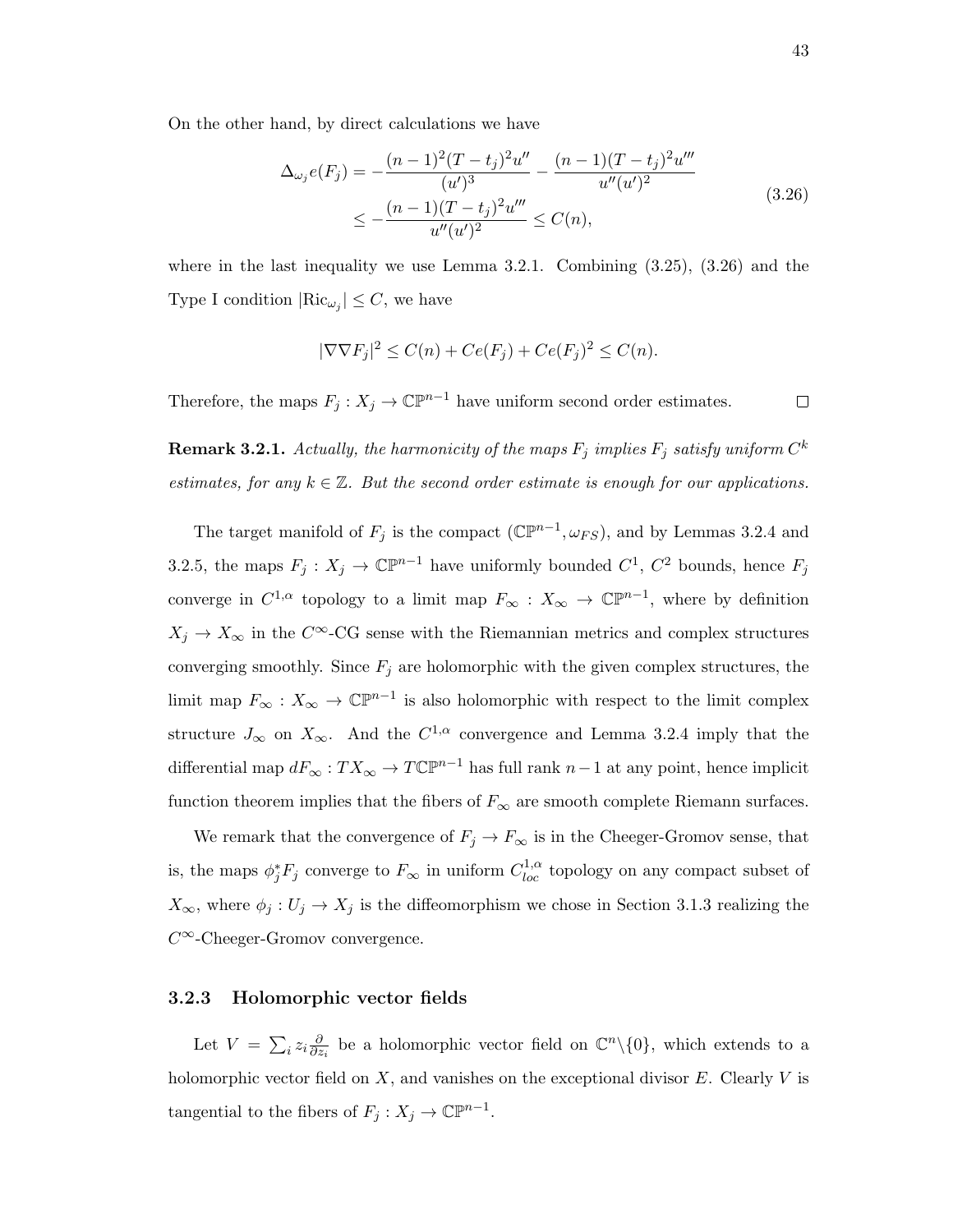**Lemma 3.2.6.** With respect to a Kähler metric  $\omega = i\partial\bar{\partial}u$  with Calabi symmetry, the imaginary part Im(V) of V is a Killing vector field. Moreover, Im(V) is also Killing with respect to the restriction of the metric on each fiber of  $F_j : X_j \to \mathbb{C}\mathbb{P}^{n-1}$ .

*Proof.* This is by direct calculation. Observe that  $Vu = u'$  and

$$
L_V \omega = d(\iota_V i \partial \bar{\partial} u) = d(-i \bar{\partial} (u')) = -i \partial \bar{\partial} u',
$$

taking conjugate on both sides we have  $L_{\bar{V}}\omega = -i\partial\bar{\partial}u'$ , hence we have  $L_{V-\bar{V}}\omega = 0$  and this implies the imaginary part of  $V$ , Im $(V)$ , is a Killing vector field with respect to the metric  $\omega$ , i.e.

$$
L_{\text{Im}(V)}\omega = 0.\t\t(3.27)
$$

On the other hand, for any fiber  $F_p$  of  $F_j: X_j \to \mathbb{C}\mathbb{P}^{n-1}$ , we denote the restriction of the metric  $\omega$  on this fiber by  $\omega$ <sub>|</sub> and  $i : F_p \to X$  the inclusion map of the fiber in X. Using the fact that Im(V) is tangential to  $F_p$  and  $L_{Im(V)}\omega = 0$  when pulled back by the map  $i$ , we have

$$
L_{\text{Im}(V)}(\omega_{\vert})=0,
$$

hence Im(V) is also a Killing vector field on  $(F_p, \omega_$ ).

 $\Box$ 

Remark 3.2.2. We remark that the equation (3.27) only involves the first order derivatives of V.

**Lemma 3.2.7.** For any  $R > 0$ , there exist  $c(n, R) > 0$  which goes to  $\infty$  as  $R \to \infty$ and  $C(n, R) > 0$ , such that if j is large enough, then on the boundary  $\partial B_{g_j}(E_j, R)$ ,

$$
|V|_{g_j}^2 \ge c(n, R),
$$

and

$$
\sup_{B_{g_j}(E_j,R)} |V|^2_{g_j} \le C(n,R).
$$

*Proof.* Applying the expansion formula (3.2) of the metric  $g_j$  we have

$$
|V|_{g_j}^2 = \frac{u''(\rho, t_j)}{T - t_j},
$$
\n(3.28)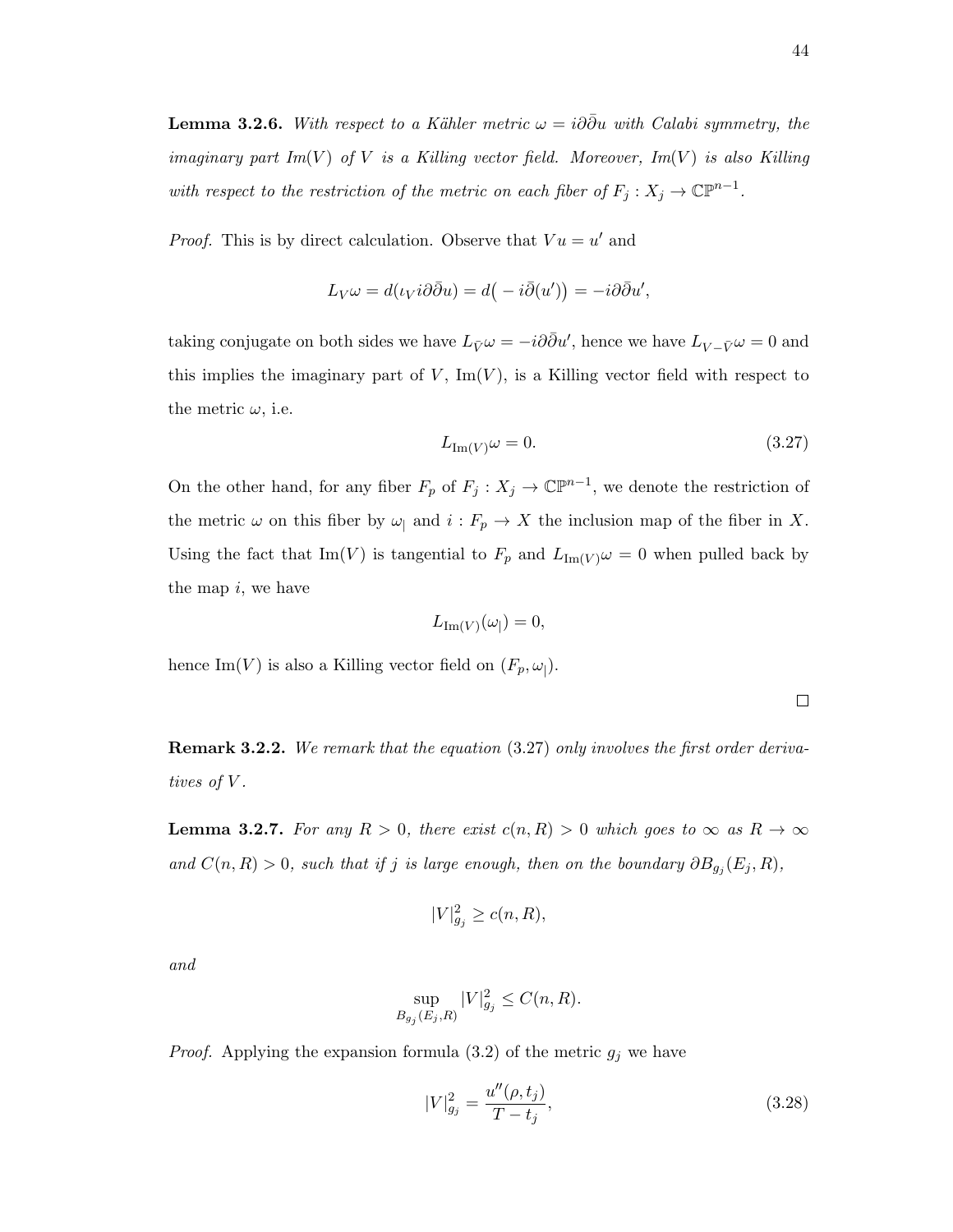so by Lemma 3.2.3, we have

$$
|V|_{g_j}^2 \le C(n, R) = O(R^2), \quad \text{in } B_{g_j}(E_j, R) \tag{3.29}
$$

and

on 
$$
\partial B_{g_j}(E_j, R)
$$
,  $|V|^2_{g_j} \ge c(n, R) \to \infty$ , as  $R \to \infty$ . (3.30)

In particular, in  $B_{g_j}(E_j, R)$  V is a nontrivial holomorphic vector field which vanishes exactly at  $E_j$ .  $\Box$ 

We will calculate the derivatives of V with respect to  $g_i$ .

**Lemma 3.2.8.** There exists a constant  $C = C(n) > 0$  such that  $|\nabla_j V|^2_{g_j} \leq C$  for any j, where  $\nabla_j V$  denote the covariant derivative of V with respect to the metric  $g_j$ .

*Proof.* We will write  $V = V^i \frac{\partial}{\partial z}$  $\frac{\partial}{\partial z_i}$  for  $V^i = z_i$ , then  $|\nabla V|^2 = V^i_{,k}V^i_{,k}$ , where

$$
V^i_{,k} = \frac{\partial}{\partial z_k} V^i + \Gamma^i_{kl} V^l
$$

is the covariant derivative of V and  $\Gamma_{kl}^i = g^{i\bar{p}} \frac{\partial}{\partial z}$  $\frac{\partial}{\partial z_l} g_{k\bar{p}}$  is the Levi-Civita connection of a Kähler metric g. Use the expansion formula (3.2) (multiplied by  $(T - t_j)^{-1}$ ) of the metric  $g_j$ , we have

$$
V_{,k}^{i} = \frac{u''}{u'} \delta_{ik} + \left(\frac{u'''}{u''} - \frac{u''}{u'}\right) z_i \overline{z}_k e^{-\rho},
$$

observe that when restricted to the exceptional divisor  $E = (\rho = -\infty)$  the matrix  $(V^i_k)$ is of the form (hence has rank 1)

$$
\nabla V|_E = \text{diag}(1, 0, \dots, 0). \tag{3.31}
$$

We calculate the norm of  $\nabla V$ :

$$
|\nabla V|_{g_j}^2 = n \left(\frac{u''}{u'}\right)^2 + 2\frac{u''}{u'} \left(\frac{u'''}{u''} - \frac{u''}{u'}\right) + \left(\frac{u'''}{u''} - \frac{u''}{u'}\right)^2
$$
  
=  $(n-1) \left(\frac{u''}{u'}\right)^2 + \left(\frac{u'''}{u''}\right)^2$ . (3.32)

Hence Lemma 3.2.8 follows from the estimates in Lemma 3.2.1.

So we have uniform  $C^1$  bounds of V with respect to  $g_j$ . Next we would derive the  $C^2$  bounds of V with respect to the metrics  $g_j$  on any metric balls  $B_{g_j}(E_j, R)$ .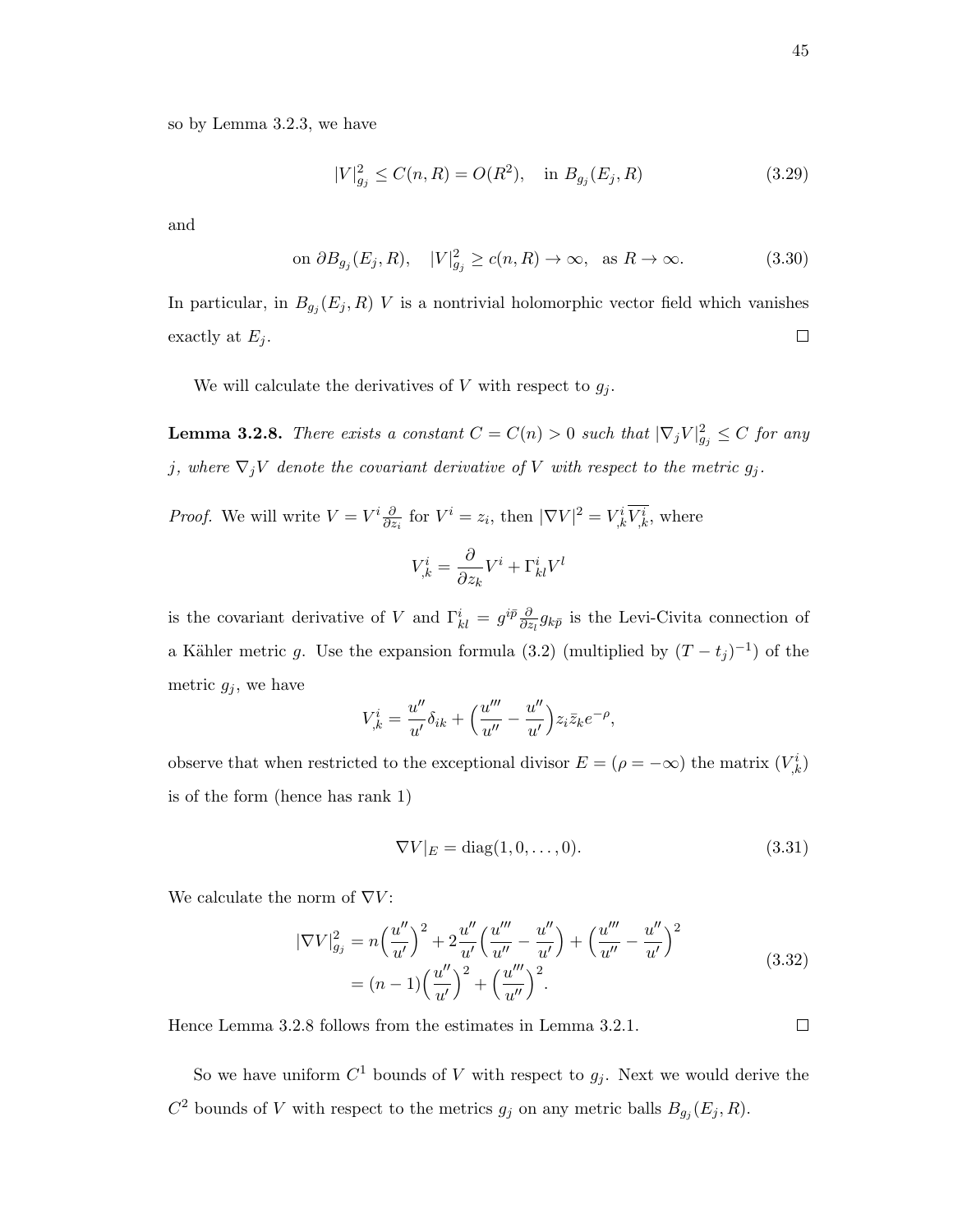**Lemma 3.2.9.** For any  $R > 0$ , there is a constant  $C(n, R) > 0$  such that for j large enough we have

$$
\sup_{B_{g_j}(E_j,R)} \left( |\nabla \nabla V|^2_{\omega_j} + |\bar{\nabla} \nabla V|^2_{\omega_j} \right) \le C(n,R),
$$

*i.e.*, the  $C^2$  bounds of V with respect to the Kähler metrics  $\omega_j$  hold uniformly on any metric ball  $B_{g_j}(E_j, R)$ .

To prove Lemma 3.2.9, we need the following Bochner type identity.

**Lemma 3.2.10.** We have the Bochner type identity: for a Kähler metric  $\omega$ ,

$$
\Delta_{\omega}|\nabla V|^{2} = |\nabla \nabla V|_{\omega}^{2} + |\bar{\nabla} \nabla V|_{\omega}^{2} + R_{l\bar{m}}V_{,m}^{i}\overline{V_{,l}^{i}} - R_{m\bar{i}}V_{,l}^{m}\overline{V_{,l}^{i}} - 2Re\Big(R_{\bar{i}m\bar{k}l}V_{,k}^{m}\overline{V_{,l}^{i}} + R_{m\bar{i},l}V^{m}\overline{V_{,l}^{i}}\Big).
$$
\n(3.33)

Proof. This is a direct calculation.

$$
\Delta |\nabla V|^2 = (V_i^i \overline{V_{,l}^i})_{k\overline{k}}
$$
  
=  $V_{lk\overline{k}}^i \overline{V_{,l}^i} + V_{,lk}^i \overline{V_{,lk}^i} + V_{,l\overline{k}}^i \overline{V_{,l\overline{k}}^i} + V_{,l\overline{k}}^i \overline{V_{,l\overline{k}}^i}.$  (3.34)

By changing the indices, we have

$$
V_{,lk\bar{k}}^{i} = V_{,l\bar{k}k}^{i} + V_{,m}^{i} R_{l\bar{m}k\bar{k}} - V_{,l}^{m} R_{m\bar{k}k}^{i}
$$
  
= 
$$
V_{,l\bar{k}k}^{i} + V_{,m}^{i} R_{l\bar{m}} - V_{,l}^{m} R_{m}^{i},
$$
 (3.35)

and

$$
V_{,l\bar{k}k}^{i} = \left(V_{,\bar{k}l}^{i} - V^{m}R_{m\bar{k}l}^{i}\right)_{k} = -V_{,k}^{m}R_{m\bar{k}l}^{i} - V^{m}R_{m,l}^{i},\tag{3.36}
$$

where we use the fact that  $V$  is a holomorphic holomorphic vector field and the second Bianchi identity. Combining the formulas (3.34), (3.35) and (3.36), we can see (3.33).

 $\Box$ 

**Lemma 3.2.11.** On the balls  $B_{g_j}(E_j, R) \subset X_j$ , there exists a constant  $C(n, R) > 0$ such that

$$
\Delta_{\omega_j} |\nabla V|_{\omega_j}^2 \le C(n, R), \quad \forall j >> 1.
$$

*Proof.* From  $(3.1.1)$  and  $(3.32)$  we have

$$
\Delta_{\omega_j} |\nabla V|^2 = (n-1)(T-t_j) \frac{(|\nabla V|^2)'}{u'} + \frac{T-t_j}{u''} (|\nabla V|^2)'' , \qquad (3.37)
$$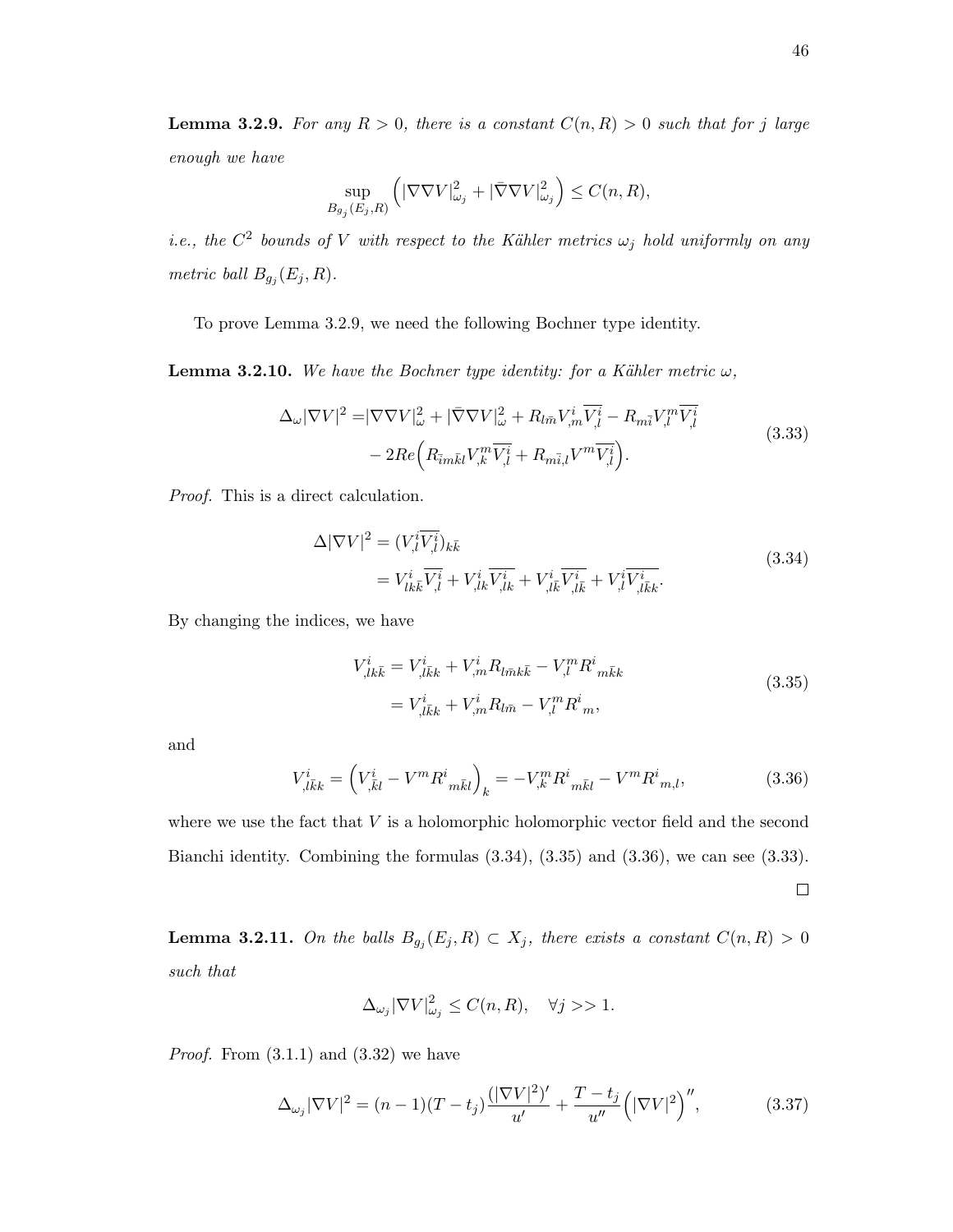where as before  $u' = \frac{\partial}{\partial \rho} u(\rho, t_j)$ , etc. Our goal is to show that both terms on RHS of (3.37) are uniformly bounded on the balls  $B_{g_j}(E_j, R)$ . To begin with, we need to estimate  $u^{(4)}$ .

**Claim:** There is a uniform constant  $C = C(n) > 0$  such that

$$
|u^{(4)}| \le C \frac{(u'')^2}{T-t} + \frac{(u''')^2}{u''}.
$$

Proof of the Claim. By the formula of scalar curvature (see [75]), we have

$$
R(\omega(t)) = -\frac{u^{(4)}}{(u'')^2} + \frac{(u''')^2}{(u'')^3} - 2(n-1)\frac{u'''}{u'u''} - (n-1)(n-2)\frac{u''}{(u')^2} + \frac{n(n-1)}{u'}.
$$
 (3.38)

And by Type I condition we have  $|R| \leq \frac{C}{T-t}$ . Combining with Lemma 3.2.1, it is easy to see the bound on  $|u^{(4)}|$ .  $\Box$ 

The first term on RHS of (3.37) is equal to

$$
\frac{(n-1)(T-t_j)}{u'}\left(2(n-1)\frac{u''}{u'}\frac{u'''u' - (u'')^2}{(u')^2} + 2\frac{u'''}{u''}\frac{u^{(4)}u'' - (u''')^2}{(u'')^2}\right) \n= \frac{2(n-1)^2(T-t_j)}{u'}\frac{u'''}{u'}\cdot\frac{u'''u' - (u'')^2}{(u')^2} + \frac{2(n-1)(T-t_j)}{u'}\frac{u'''}{u''}\cdot\frac{u^{(4)}u'' - (u''')^2}{(u'')^2},
$$

by examining the terms above using Lemma 3.2.1 and Claim we see that the first term on RHS of (3.37) is uniformly bounded above by  $C = C(n) > 0$ .

The second term in RHS of (3.37) is a little complicated, after some calculations and replacing the  $u^{(4)}$  by the scalar curvature (3.38), we have the second term in RHS of (3.37) is equal to

$$
4(n-1)(n-3)\frac{T-t_j}{u''}\left(\frac{((u''')^2+u''u^{(4)})u'-u'''(u'')^2}{(u')^3}\right)-6(n-1)\frac{T-t_j}{u''}\left(\frac{u''}{u'}\right)^2\frac{u'''u'-(u'')^2}{(u')^2}
$$

$$
-\frac{T-t_j}{u''}\left(2R'u'''+2Ru^{(4)}\right)-2(n-1)\frac{T-t_j}{u''}\left(\frac{2u'u''u''u^{(4)}-(u''')^2(u'u''+(u'')^2)}{(u'u'')^2}\right)
$$

$$
+2n(n-1)\frac{T-t_j}{u''}\frac{u^{(4)}u'-u''''u''}{(u')^2}.
$$
(3.39)

We look the third term in  $(3.39)$ . By the Type I condition and Shi's derivative estimate along Ricci flow, we know  $|\nabla R(\omega(t_j))| \leq \frac{C}{(T-t_j)^{3/2}}$ , and also we know  $|\nabla R|^2 = \frac{(R')^2}{u''},$ hence √

$$
|R'| \leq C \frac{\sqrt{u''}}{(T-t_j)^{3/2}},
$$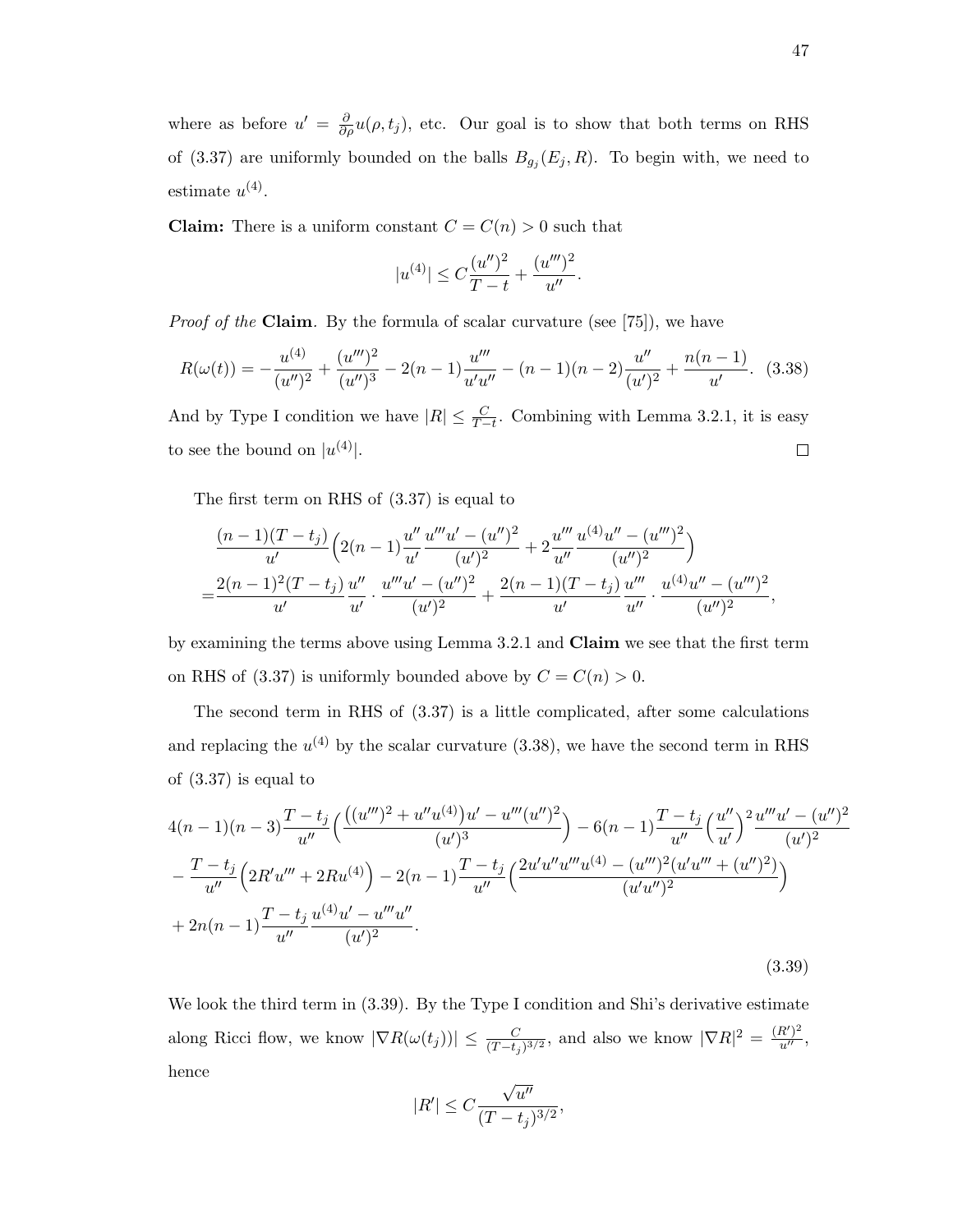so we have

$$
\left| -\frac{T-t_j}{u''} \left( 2R'u''' + 2Ru^{(4)} \right) \right| \leq C \frac{T-t_j}{u''} \left( \frac{\sqrt{u''}}{(T-t_j)^{3/2}} |u'''| + \frac{(u'')^2}{(T-t_j)^2} + \frac{1}{T-t_j} \frac{(u''')^2}{u''} \right) \leq C(n, R),
$$

by the Lemmas 3.2.1, 3.2.3 and the Claim.

The other terms in (3.39) can be estimated similarly using the lemmas above, and we can see they are all uniformly bounded. Hence we finish the proof of Lemma 3.2.11.  $\Box$ 

*Proof of Lemma 3.2.9.* Combining with the Bochner identity  $(3.33)$ , Type I condition and Shi's derivative estimates, i.e.,  $|Rm(g_j)|_{g_j}$ ,  $|\nabla Rm(g_j)|_{g_j} \leq C$ , and Lemma 3.2.11, we can get the bound on  $|\nabla \nabla V|_{\omega_j}^2 + |\bar{\nabla} \nabla V|_{\omega_j}^2$ .

**Proposition 3.2.1.** There exists a nontrivial holomorphic vector field  $V_{\infty}$  as the subsequential limit of V along the Cheeger-Gromov convergence, such that  $V_{\infty}$  is tangential to the fibers of  $F_{\infty}: X_{\infty} \to \mathbb{C}\mathbb{P}^{n-1}$  and  $Im(V_{\infty})$  is a Killing vector field on the fibers.

*Proof.* Along the Cheeger-Gromov convergence (3.7), by the (locally) uniform  $C^0, C^1, C^2$ bound of the holomorphic vector fields  $V_j = V$  with respect to the metrics  $\omega_j$ , up to a subsequence,  $V_j$  converge in  $C^{1,\alpha}$  norm (in the Cheeger-Gromov sense) to a vector field  $V_{\infty}$  on  $X_{\infty}$ , which is holomorphic with respect to the complex structure  $J_{\infty}$ . The holomorphic vector field  $V_{\infty}$  satisfies similar  $C^0, C^1, C^2$  bounds as  $V_j$ , when restricted on the balls  $B_{g_{\infty}}(p_{\infty}, R)$ .

To see  $V_{\infty}$  is nontrivial, there exists a sequence of points  $x_j \in \partial B_{g_j}(E_j, R)$  converging to an  $x_{\infty} \in X_{\infty}$ , by (3.30), we see that  $|V_{\infty}|(x_{\infty}) \ge c(n, R) > 0$ , hence  $V_{\infty}$  is nontrivial.

On the other hand, the vector fields  $V_j$  vanish identically on the exceptional divisors  $E_j$  in  $B_{g_j}(E_j, R)$ , and by taking limits,  $V_{\infty}$  also has zero points, e.g.  $V_{\infty}(p_{\infty}) = 0$ . Hence the zero set of  $V_{\infty}$  is a nonempty analytic set, since  $V_{\infty}$  is a holomorphic vector field, and we denote this zero set by  $E_{\infty}$ . It's clear that if a sequence of points  $x_j \in E_j$ converges to  $x_{\infty} \in X_{\infty}$ , then  $x_{\infty} \in \tilde{E}_{\infty}$ .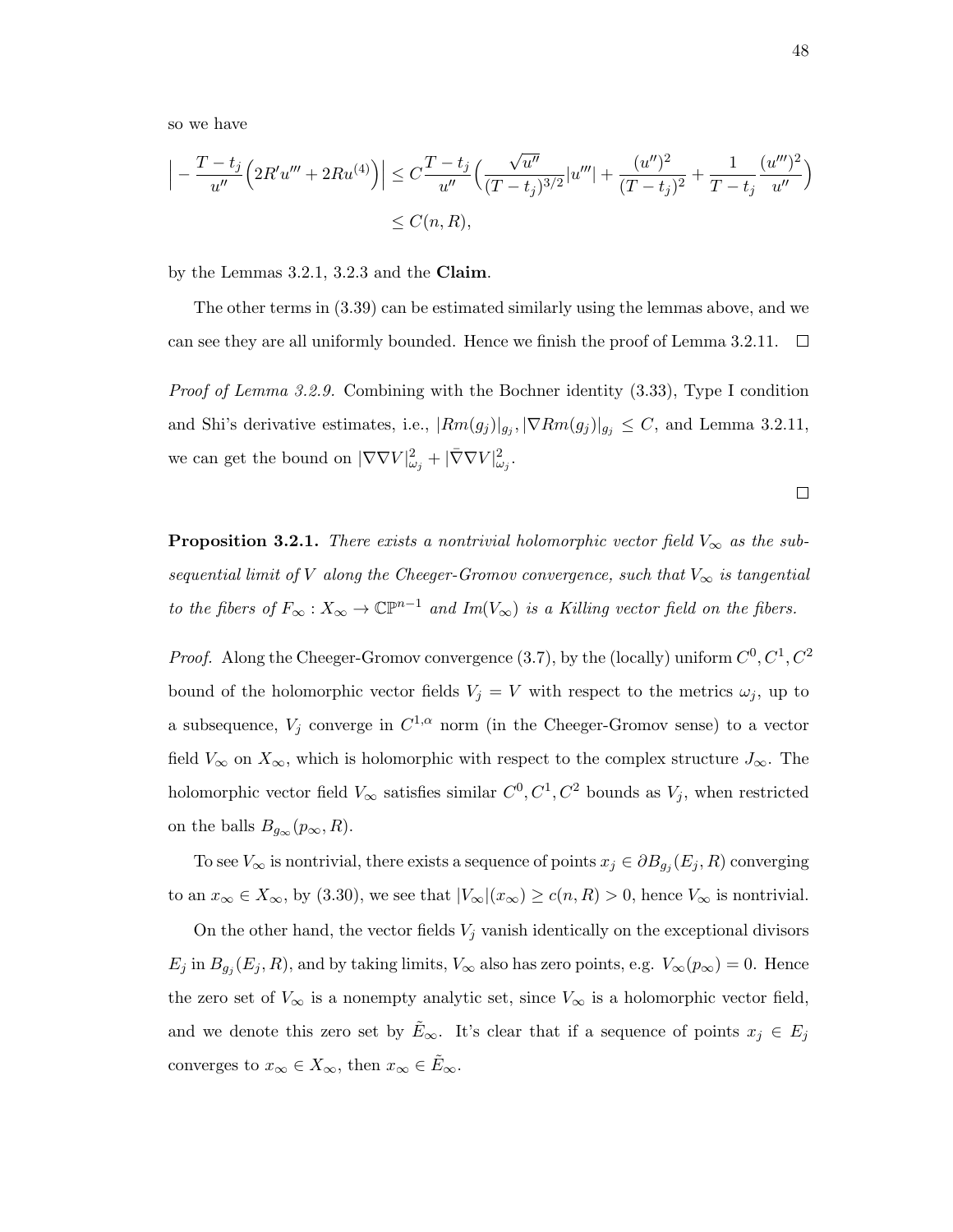Since  $V_j$  is tangential to the fibers of  $F_j : X_j \to \mathbb{C}\mathbb{P}^{n-1}$ ,  $dF_j(V_j) = 0$ , from the  $C^{1,\alpha}$  convergence of  $F_j, V_j$ , the limit vector field  $V_\infty$  satisfies  $dF_\infty(V_\infty) = 0$ , i.e.,  $V_\infty$  is tangential to the fibers of  $F_{\infty}: X_{\infty} \to \mathbb{CP}^{n-1}$ .

Choose a fiber  $F^{-1}_{\infty}(y)$  of  $F_{\infty}$  (here  $y \in \mathbb{CP}^{n-1}$ ). There exists a sequence of points  $x_j \in F_j^{-1}(y) \cap E_j$  which converge up to a subsequence to  $x_{\infty} \in X_{\infty} \cap F_{\infty}^{-1}(y)$ , such that  $V_{\infty}(x_{\infty}) = 0$ . On the other hand, for any other point  $x'_{\infty} \in F_{\infty}^{-1}(y)$ , we may assume  $d_{\infty}(x_{\infty}, x'_{\infty}) = R > 0$  and there exists a subsequence of  $x'_{j} \in X_{j} \cap F_{j}^{-1}(y)$  with  $d_{g_j}(x_j, x'_j) > R/2 > 0$  which converges to  $x'_\infty$ , then by (3.30), we see  $|V_\infty|_{g_\infty}(x'_\infty) \ge$  $c(n, R) > 0$ . We remark that (3.32) implies at this zero point  $|\nabla V_{\infty}|_{\infty}^2 = 1$ .

Thus on each fiber  $F_{\infty}^{-1}(y)$   $(y \in \mathbb{CP}^{n-1})$ ,  $V_{\infty}$  is a holomorphic vector field with simple single zero point. (3.27) implies that for  $V_{\infty}$ , Im( $V_{\infty}$ ) is a Killing vector field of  $g_{\infty}$ . Since Im( $V_{\infty}$ ) is tangential to the fiber, it follows that on the fiber  $F_{\infty}^{-1}(y)$ , with respect to the restriction metric  $g_{\infty}$  of  $g_{\infty}$  on  $F_{\infty}^{-1}(y)$ , the vector field  $\text{Im}(V_{\infty})$  is also  $\Box$ Killing.

**Corollary 3.2.1.** The fibers of  $F_{\infty}: X_{\infty} \to \mathbb{CP}^{n-1}$  are either biholomorphic to  $\mathbb C$  or the disk  $D \subset \mathbb{C}$ .

*Proof.* Fix any fiber  $F_{\infty}^{-1}(y)$  of  $F_{\infty}$ , which is a complete noncompact Riemann surface. From the proof of Proposition 3.2.1, we know the vector field  $\text{Im}(V_{\infty})$  is Killing in  $F^{-1}_{\infty}(y)$  and has a single zero point in  $F^{-1}_{\infty}(y)$ , from Lemma 1 in [24], we conclude that topologically  $F_{\infty}^{-1}(y)$  is  $\mathbb{R}^2$ , which in particular is simply connected. By Riemann uniformization theorem for Riemann surfaces,  $F^{-1}_{\infty}(y)$  is either  $\mathbb C$  or the holomorphic disk  $D \subset \mathbb{C}$ .  $\Box$ 

#### 3.3 U(n)-actions on Limiting space  $X_{\infty}$

#### **3.3.1** Define  $U(n)$ -actions

We first define a metric on the compact Lie group  $U(n)$  by

$$
d_0(\sigma_1, \sigma_2) := \max\{d_E(\sigma_1(x), \sigma_2(x)) | \text{ for all } x \in S^{2n-1} \subset \mathbb{C}^n\}
$$
 (3.40)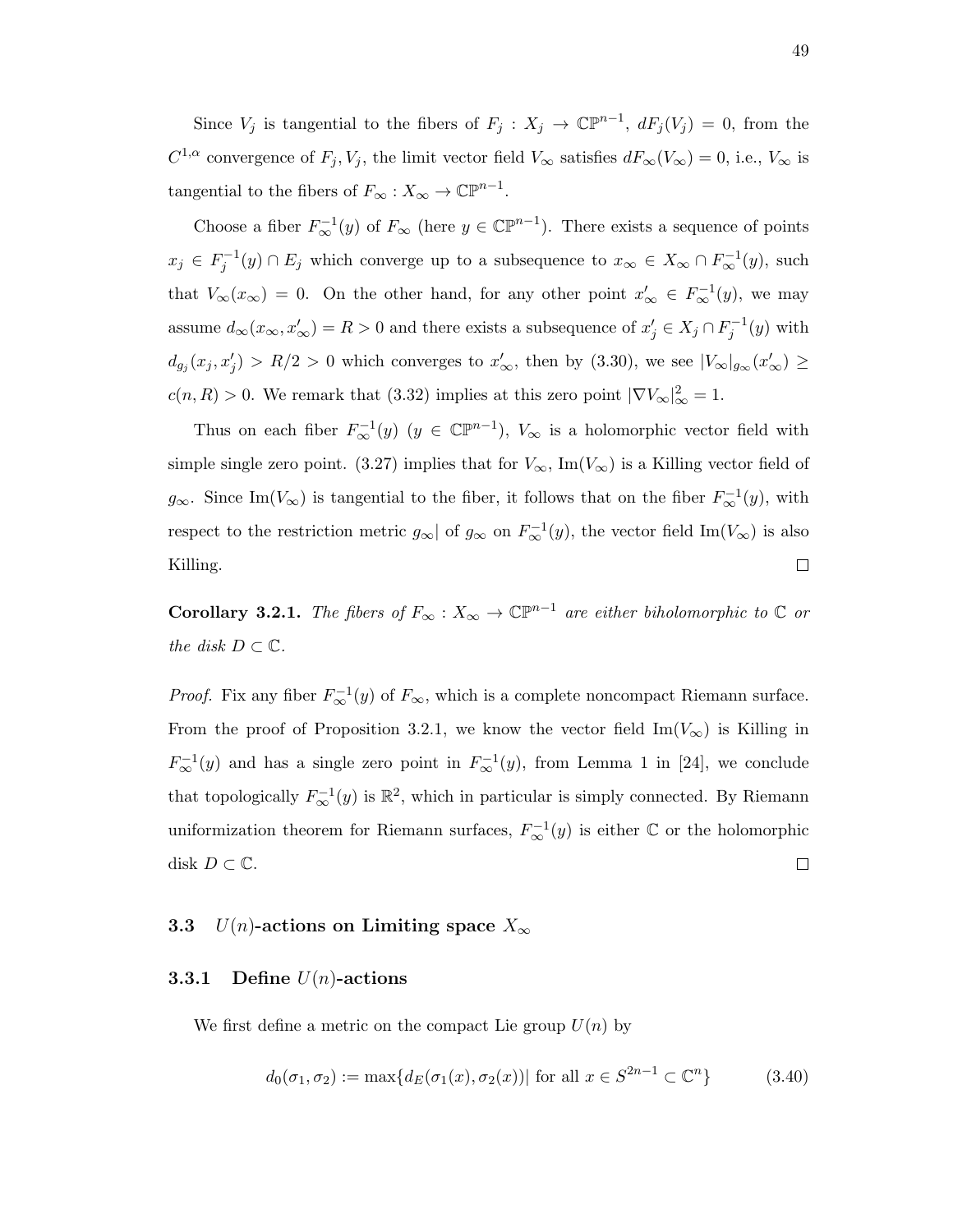where  $d_E$  is the Euclidean distance on  $\mathbb{C}^n$  and  $\sigma_1, \sigma_2 \in U(n)$  act in the standard way on  $S^{2n-1} \subset \mathbb{C}^n$ . We remark that the metrics on the compact group  $U(n)$  are all equivalent, so any other metrics on  $U(n)$  will do.

**Lemma 3.3.1.**  $d_0$  defines a metric on the compact group  $U(n)$ .

*Proof.* We only need to prove that  $d_0$  satisfies the triangle inequality, since the  $U(n)$ action on  $S^{2n-1}$  is effective. For any  $\sigma_1, \sigma_2, \sigma_3 \in U(n)$ , any  $\epsilon > 0$ , there exists an  $x_{\epsilon} \in S^{2n-1}$  such that  $d_0(\sigma_1, \sigma_2) \leq d_E(\sigma_1(x_{\epsilon}), \sigma_2(x_{\epsilon})) + \epsilon$ , then

$$
d_0(\sigma_1, \sigma_2) \leq d_E(\sigma_1(x_\epsilon), \sigma_3(x_\epsilon)) + d_E(\sigma_2(x_\epsilon), \sigma_3(x_\epsilon)) + \epsilon \leq d_0(\sigma_1, \sigma_3) + d_0(\sigma_2, \sigma_3) + \epsilon,
$$

then letting  $\epsilon \to 0$  we can get the triangle inequality.

For each  $\sigma \in U(n)$ , we consider the map  $\chi_{j,\sigma}$  defined by

$$
\chi_{j,\sigma}: (X_j, g_j, J_j) \to (X_j, g_j, J_j),\tag{3.41}
$$

by  $\chi_{j,\sigma}(x) = \sigma(x)$ . Recall  $\sigma$  acts isometrically and holomorphically on  $(X_j, g_j, J_j)$ ,  $\chi_{j,\sigma}$ is also a holomorphic isometry. Hence the energy density of  $\chi_{j,\sigma}$ ,  $|\nabla_j \chi_{j,\sigma}|_{g_j}^2 = n$ , where  $\nabla_j$  is the connection induced from  $g_j$  and  $\chi^*_{j,\sigma} g_j$ . Since  $\chi_{j,\sigma}$  is holomorphic, hence also a harmonic map. For notation convenience we denote  $F = \chi_{j,\sigma}$ , then by Bochner formula,

$$
0 = \Delta_j |\nabla_j F|^2 = |\nabla \nabla_j F|^2 + \text{Ric}_{g_j}(\nabla_j F, \overline{\nabla_j F}) - R(F^* g_j)_{\beta \bar{\gamma} \delta}^{\alpha} \overline{F_{,i}^{\alpha}} F_{,k}^{\delta} F_{,k}^{\beta} F_{,k}^{\gamma}, \tag{3.42}
$$

where  $\Delta_j = \Delta_{g_j}$  and  $R(F^*g_j)_{\beta \bar{\gamma} \delta}^{\alpha}$  denotes the sectional curvature of the pulled-back metric  $F^*g_j$ , which is uniformly bounded by the Type I condition, so is the Ricci curvature of  $g_j$ . Hence by (3.42) and the bound  $|\nabla_j F|^2 = n$ , we see that  $|\nabla \nabla_j F|^2 \leq C$ by a uniform constant  $C = C(n)$ . Therefore, we get the uniform  $C<sup>2</sup>$  bound of the maps  $\chi_{j,\sigma}$ , independent of  $j, \sigma$ .

Since  $\chi_{j,\sigma}$  is an isometry and maps  $E_j$  to itself, which has fixed diameter  $D_n$  under the metrics  $g_j$ , we have for any  $R > 0$ , the image of  $B_{g_j}(p_j, R)$  under  $\chi_{j, \sigma}$  is contained in  $B_{g_j}(p_j, R+D_n)$ . Therefore, the maps  $\chi_{j,\sigma}$  are locally uniformly bounded, and satisfy uniform  $C^1, C^2$  bounds, so along the Cheeger-Gromov convergence (3.7), up to a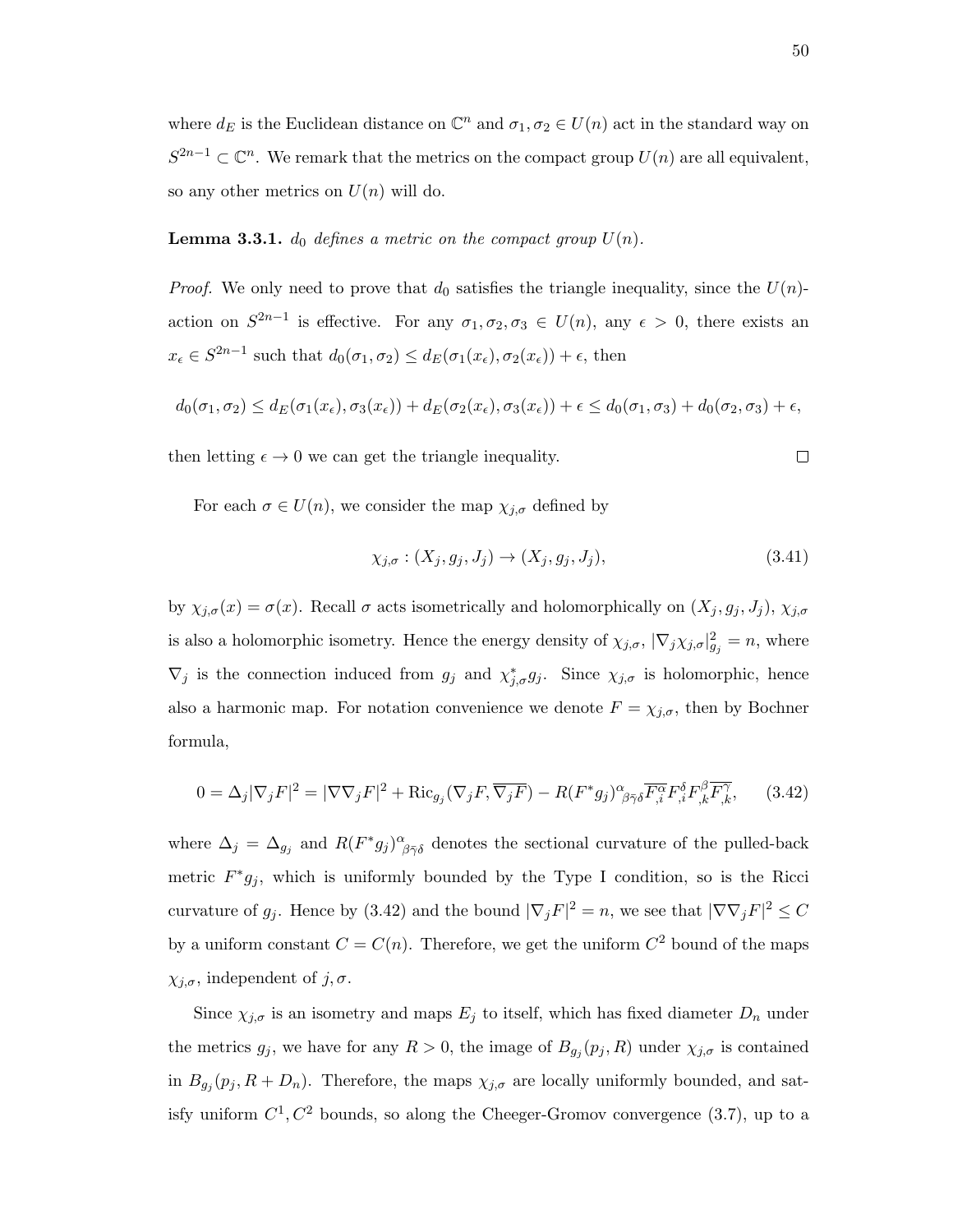subsequence of  $j$ ,  $\chi_{j,\sigma}$  converge to a limit map

$$
\chi_{\infty,\sigma}: (X_{\infty}, g_{\infty}, J_{\infty}) \to (X_{\infty}, g_{\infty}, J_{\infty}),
$$

which preserves the metric  $g_{\infty}$  and complex structure  $J_{\infty}$ , hence an isometry and holomorphic map. The map  $\chi_{\infty,\sigma}$  is defined through a subsequence of  $\chi_{j,\sigma}$ , for different  $\sigma$ , the subsequence might be different. Our next lemma will show that there exists a subsequence of j, such that for all  $\sigma \in U(n)$ ,  $\chi_{j,\sigma}$  converge to limit maps  $\chi_{\infty,\sigma}$ .

**Lemma 3.3.2.** For any  $R > 0$ , there exists a  $C(n, R) > 0$  such that for j large enough, we have

$$
d_{g_j}(\sigma_1(x), \sigma_2(x)) \le C(n, R) d_0(\sigma_1, \sigma_2), \quad \forall \sigma_1, \sigma_2 \in U(n)
$$

and  $x \in B_{g_j}(E_j, R) \subset (X_j, g_j, J_j)$ , where  $d_0$  is the metric on  $U(n)$  defined in (3.40)

*Proof.* By the expansion formula of  $g_j = \frac{1}{T-t_j} g(t_j)$  in (3.2), and Lemma 3.2.3 we have on  $B_{g_j}(E_j, R) \backslash E_j \subset \mathbb{C}^n \backslash \{0\}$ , (we identify  $B_{g_j}(E_j, R) \backslash E_j$  as a punctured ball in  $\mathbb{C}^n \backslash \{0\}$ )

$$
g_j = \frac{u'}{T - t_j} \left( \frac{\delta_{ik}}{|z|^2} - \frac{\overline{z}_i z_k}{|z|^4} \right) dz_i \wedge d\overline{z}_k + \frac{u''}{T - t_j} \frac{\overline{z}_i z_k}{|z|^4} dz_i \wedge d\overline{z}_k
$$
  

$$
\leq \frac{C(n, R)}{|z|^2} \omega_E,
$$
 (3.43)

and  $\omega_E$  is the Euclidean metric on  $\mathbb{C}^n$ , so for any  $x \in B_{g_j}(E_j, R) \backslash E_j \subset \mathbb{C}^n \backslash \{0\}$ , and  $\sigma_1, \sigma_2 \in U(n)$ ,  $\sigma_1(x), \sigma_2(x)$  remain in  $B_{g_j}(E_j, R) \setminus E_j \subset \mathbb{C}^n \setminus \{0\}$  and the Euclidean norm  $|\sigma_1(x)| = |\sigma_2(x)| = |x|$ . Choose a curve  $\gamma \subset S_{|x|}^{2n-1}$  $\vert x \vert^{2n-1}$ , the Euclidean sphere in  $\mathbb{C}^n\setminus\{0\}$  with radius  $|x|$ , connecting  $\sigma_1(x)$  and  $\sigma_2(x)$  and the Euclidean length  $L_E(\gamma) \leq$  $2d_E(\sigma_1(x), \sigma_2(x))$ . Hence by the estimate (3.43), we have

$$
d_{g_j}(\sigma_1(x), \sigma_2(x)) \le d_{g_j}(\gamma)
$$
  
\n
$$
\le \frac{C(n, R)}{|x|} L_E(\gamma)
$$
  
\n
$$
\le \frac{2C(n, R)}{|x|} d_E(\sigma_1(x), \sigma_2(x))
$$
  
\n
$$
= 2C(n, R) d_E(\sigma_1(\frac{x}{|x|}), \sigma_2(\frac{x}{|x|}))
$$
  
\n
$$
\le 2C(n, R) d_0(\sigma_1, \sigma_2).
$$
\n(3.44)

By continuity, (3.44) also holds for  $x \in E_j$ .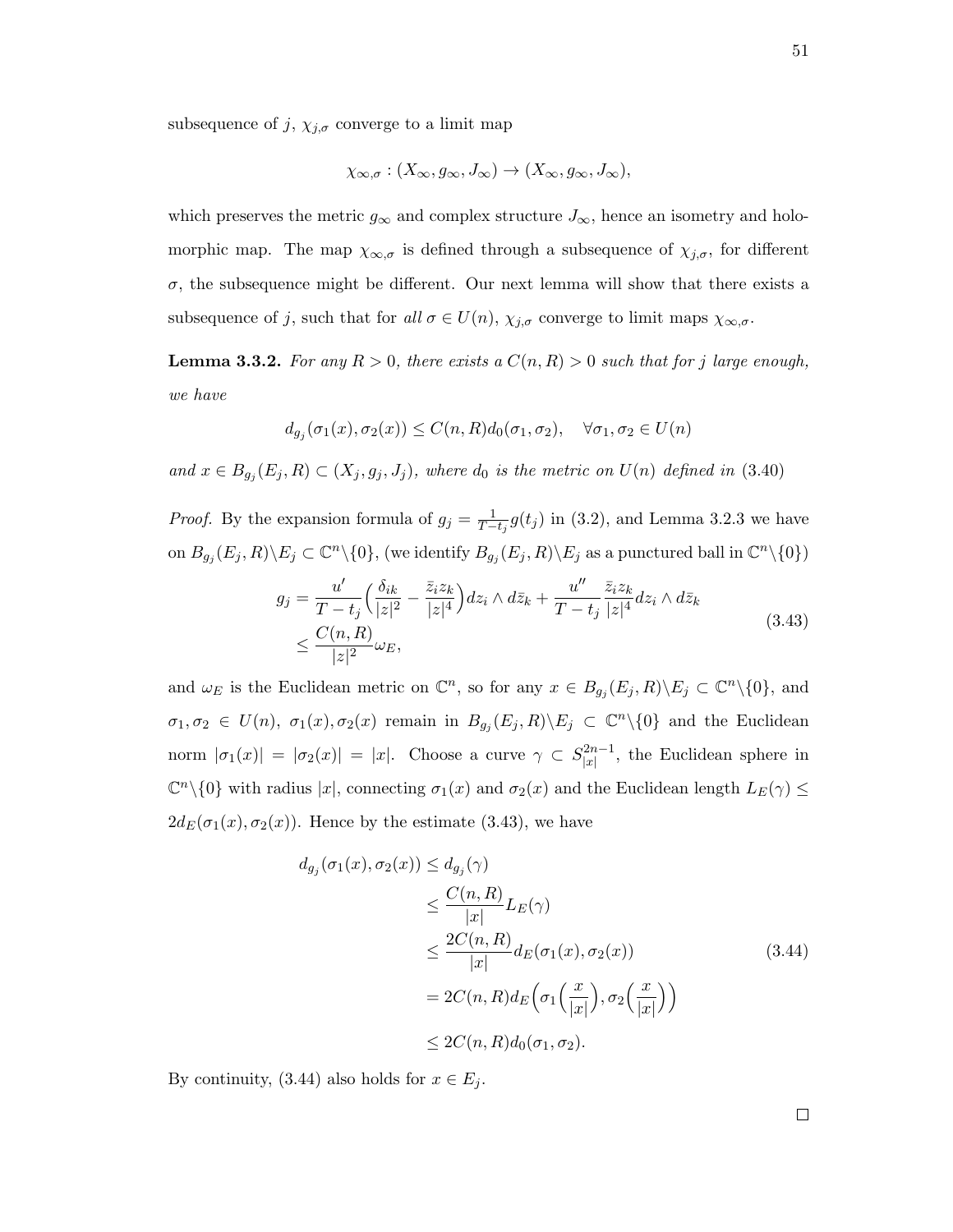If we define maps

$$
\chi_j : (X_j, g_j, J_j) \times (U(n), d_0) \to (X_j, g_j, J_j)
$$
\n(3.45)

by  $\chi_j(x, \sigma) = \chi_{j,\sigma}(x)$ , which are holomorphic in x and satisfy

$$
d_{g_j}(\chi_j(x,\sigma),\chi_j(y,\sigma)) = d_{g_j}(x,y), \quad \forall x, y \in X_j, \sigma \in U(n),
$$

and by Lemma 4.2.2 we also have

$$
d_{g_j}(\chi_j(x,\sigma_1),\chi_j(x,\sigma_2)) \leq C(n,R)d_0(\sigma_1,\sigma_2), \quad \forall x \in B_{g_j}(E_j,R), \sigma_1, \sigma_2 \in U(n).
$$

Hence for any  $x, y \in B_{g_j}(E_j, R)$  and  $\sigma_1, \sigma_2 \in U(n)$ 

$$
d_{g_j}(\chi_j(x, \sigma_1), \chi_j(y, \sigma_2)) \le d_{g_j}(\chi_j(x, \sigma_1), \chi_j(y, \sigma_1)) + d_{g_j}(\chi_j(y, \sigma_1), \chi_j(y, \sigma_2))
$$
  
 
$$
\le d_{g_j}(x, y) + C(n, R) d_0(\sigma_1, \sigma_2)
$$
 (3.46)

which implies the maps  $\chi_j$  defined in (3.45) are locally uniformly bounded and locally equi-continuous with respect to the given product metrics. Moreover the maps  $\chi_j(\cdot, \sigma)$ satisfy uniform  $C^1, C^2$  bounds for any  $\sigma \in U(n)$ , hence by Arzela-Ascoli theorem, up to a subsequence of  $j, \chi_j$  converge to a map

$$
\chi_{\infty} : (X_{\infty}, g_{\infty}, J_{\infty}) \times (U(n), d_0) \to (X_{\infty}, g_{\infty}, J_{\infty}), \tag{3.47}
$$

and for each  $\sigma \in U(n)$ , the map

$$
\chi_{\infty}(\cdot, \sigma) : (X_{\infty}, g_{\infty}, J_{\infty}) \to (X_{\infty}, g_{\infty}, J_{\infty})
$$

is an isometry and  $J_{\infty}$ -holomorphic.

**Lemma 3.3.3.** The map  $\chi_{\infty}$  defined in (3.47) satisfies

$$
\chi_{\infty}(x,\sigma_1\sigma_2) = \chi_{\infty}(\chi_{\infty}(x,\sigma_2),\sigma_1), \quad \forall x \in X_{\infty}, \sigma_1, \sigma_2 \in U(n). \tag{3.48}
$$

*Proof.* For any  $x \in X_\infty$  and  $\sigma_1, \sigma_2 \in U(n)$ , choose a sequence of  $x_j \in X_j$  converging to  $x_{\infty}$ . For each j from the definition we have

$$
\chi_j(x_j, \sigma_1 \sigma_2) = \chi_{j, \sigma_1 \sigma_2}(x_j) = \sigma_1 \sigma_2(x_j) = \sigma_1(\sigma_2(x))
$$

$$
= \chi_j(\sigma_2(x_j), \sigma_1) = \chi_j(\chi_j(x_j, \sigma_2), \sigma_1),
$$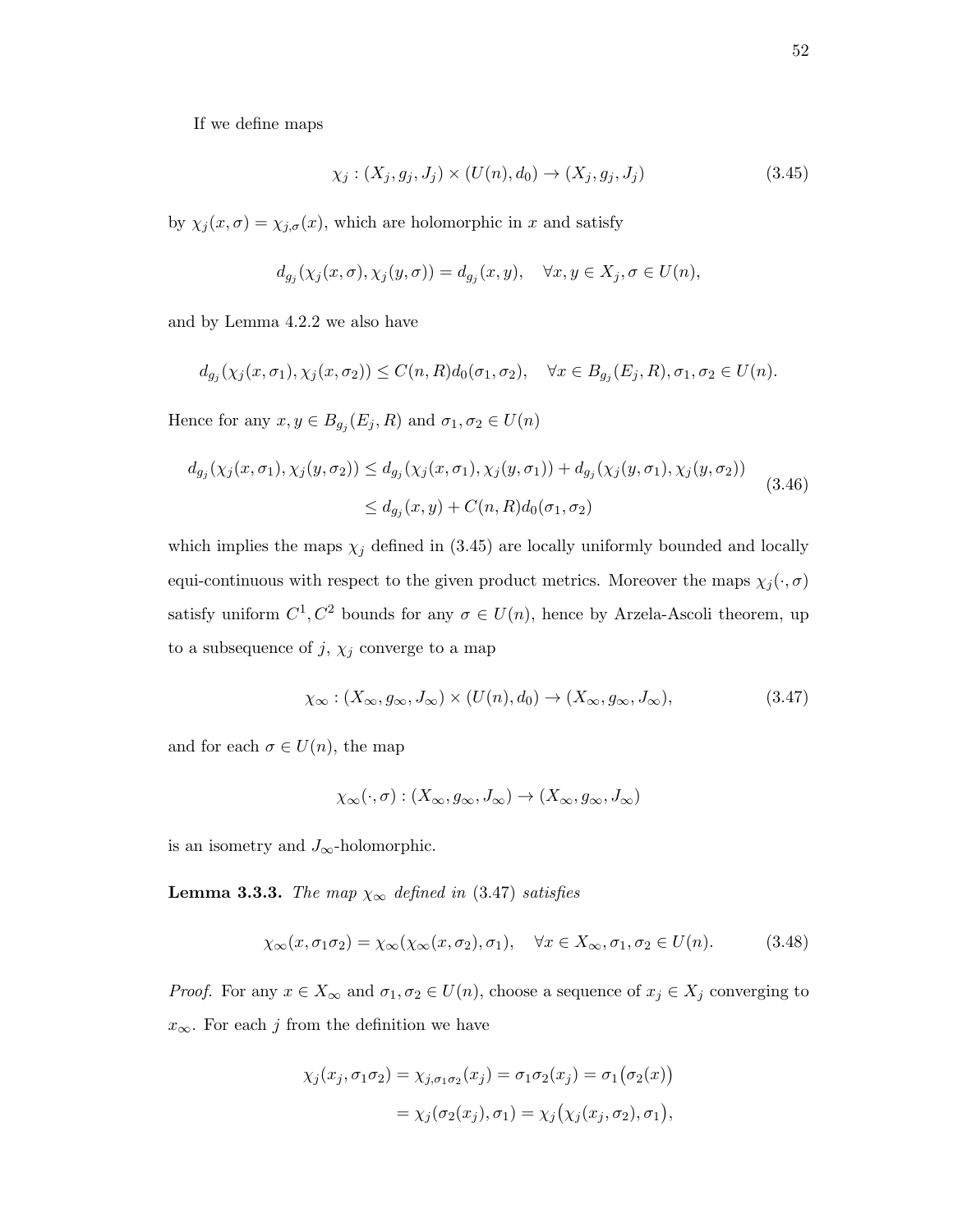taking  $j \to \infty$  and by the definition of  $\chi_{\infty}$  we have

$$
\chi_{\infty}(x,\sigma_1\sigma_2)=\chi_{\infty}(\chi_{\infty}(x,\sigma_2),\sigma_1).
$$

**Remark 3.3.1.** If we define the "action" of  $\sigma \in U(n)$  on  $X_{\infty}, \sigma : X_{\infty} \to X_{\infty}$  by  $\sigma \cdot x =$  $\chi_{\infty}(x,\sigma)$ , then Lemma 3.3.3 means that for any  $\sigma_1, \sigma_2 \in U(n)$ ,  $(\sigma_1 \sigma_2) \cdot x = \sigma_1 \cdot (\sigma_2 \cdot x)$ , for any  $x \in X_{\infty}$ .

It is clear that the identity element  $e \in U(n)$  satisfies  $\chi_{\infty}(x, e) = x$ , i.e.,  $e \cdot x = x$ for any  $x \in X_{\infty}$ . Hence the  $U(n)$ -action on  $X_{\infty}$  defined above is a group action.

#### 3.3.2  $U(n)$ -action and fiber map  $F_{\infty}$

Recall in Section 3.2.2, we define a holomorphic map  $F_{\infty}: X_{\infty} \to \mathbb{CP}^{n-1}$ , as the limit map of  $F_j: X_j \to \mathbb{C}\mathbb{P}^{n-1}$ . It is clear that  $F_j$  is  $U(n)$ -equivariant with respect to the  $U(n)$ -action on  $X_j = \mathbb{CP}^n \# \overline{\mathbb{CP}^n}$  and the standard action on  $\mathbb{CP}^{n-1}$ , i.e.

$$
F_j(\sigma \cdot x_j) = \sigma \cdot F_j(x_j), \quad \forall x_j \in X_j \quad \forall \sigma \in U(n).
$$

Now for any  $x \in X_{\infty}$ , there is a sequence  $x_j \in X_j$  converging to x, taking  $j \to \infty$  and by the smooth convergence of  $F_j$  to  $F_{\infty}$ , we have

$$
F_{\infty}(\sigma \cdot x) = \sigma \cdot F_{\infty}(x),
$$

i.e.  $F_{\infty}$  is  $U(n)$ -equivariant. Hence for any  $y \in \mathbb{C}P^{n-1}$ ,  $\sigma \in U(n)$  maps the fiber  $F_{\infty}^{-1}(y)$ to  $F^{-1}_{\infty}(\sigma \cdot y)$ .

**Lemma 3.3.4.** The restriction of  $\sigma : X_{\infty} \to X_{\infty}$  to the fiber  $F_{\infty}^{-1}(y)$ 

$$
\sigma|_{F_{\infty}^{-1}(y)}: F_{\infty}^{-1}(y) \to F_{\infty}^{-1}(\sigma \cdot y)
$$

is a biholomorphic map.

Proof. This follows from the fact that

$$
\sigma \sigma^{-1} = e = id : F_{\infty}^{-1}(\sigma \cdot y) \to F_{\infty}^{-1}(\sigma \cdot y),
$$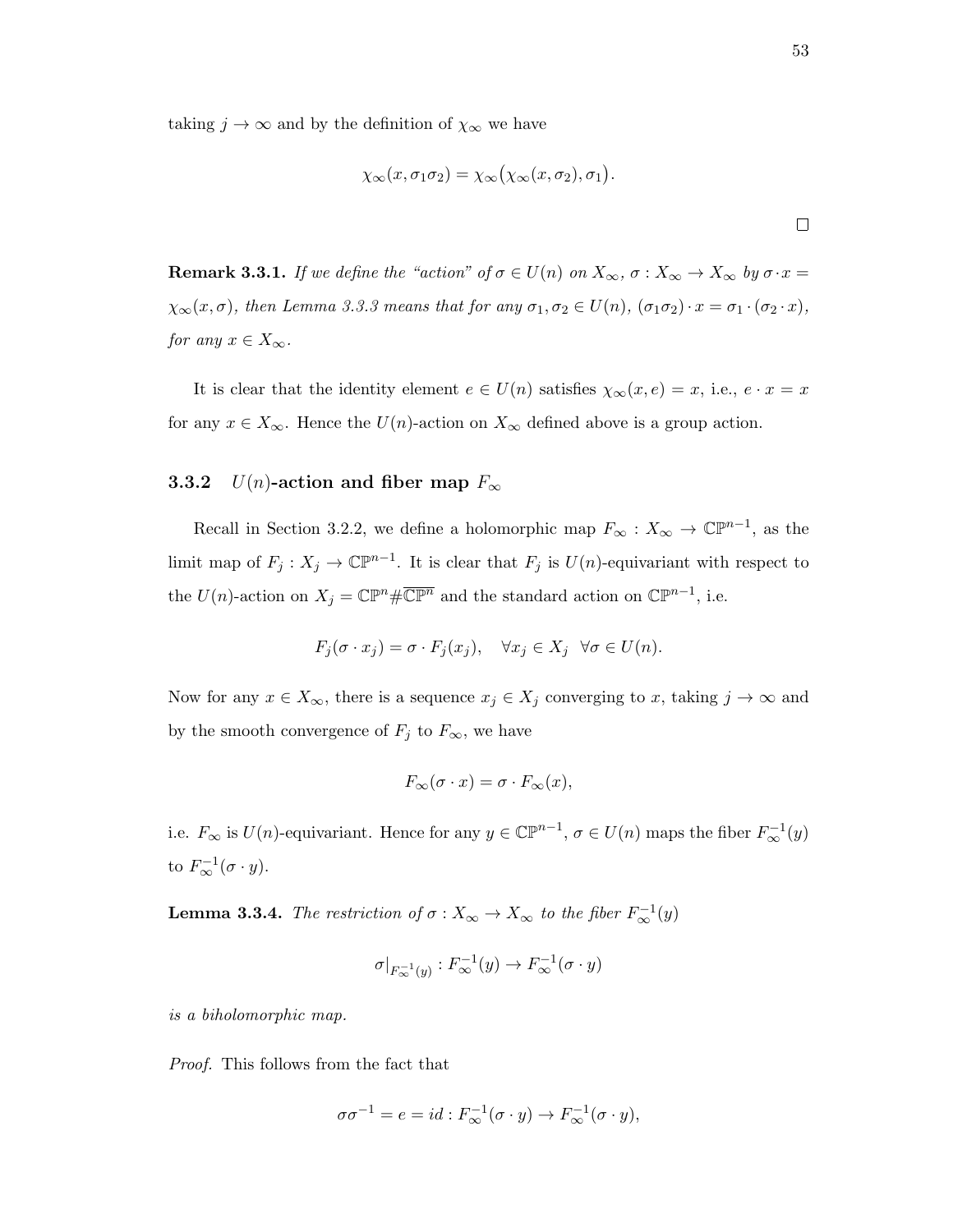and

$$
\sigma^{-1}\sigma = e = id : F_\infty^{-1}(y) \to F_\infty^{-1}(y).
$$

And both  $\sigma$  and  $\sigma^{-1}$  are holomorphic maps.

**Corollary 3.3.1.** The fibers of  $f_{\infty}: X_{\infty} \to \mathbb{CP}^{n-1}$  are all biholomorphic to each other.

This follows from the previous lemma and the fact that  $U(n)$  action on  $\mathbb{CP}^{n-1}$  is transitive.

Fix  $p = [1:0:\cdots:0] \in \mathbb{CP}^{n-1}$ , and denote the fiber  $F_{\infty}^{-1}(p) = F_p$ . We know from the Corollary 3.3.1 all fibers of  $F_{\infty}$  are isomorphic. It is hoped that  $F_{\infty}$  is in fact a fiber bundle over  $\mathbb{CP}^{n-1}$  with fiber  $F_p$ .

**Proposition 3.3.1.** The map  $F_{\infty}: X_{\infty} \to \mathbb{CP}^{n-1}$  is a fiber bundle with fibers isomorphic to  $F_p$ .

*Proof.* The compact group  $SU(n)$ -action on  $X_{\infty}$  induces an action of the complexified group  $SL(n, \mathbb{C})$  of  $SU(n)$ , which is defined through the infinitesimal action: for any  $\xi$  + √  $\overline{-1}\eta\in\mathfrak{su}(n)\oplus$  $\sqrt{-1}\mathfrak{su}(n) = \mathfrak{sl}(n,\mathbb{C}),$  we define  $\exp(\xi + \sqrt{n})$  $\overline{-1}\eta$ )· $x = \exp(\xi) \exp(J_{\infty}\eta) \cdot x$ , where  $J_{\infty}$  is the complex structure on  $X_{\infty}$ .

Define a map

$$
\pi: SL(n,\mathbb{C}) \times F_p \to X_{\infty}, \quad (\sigma, x) \mapsto \sigma \cdot x.
$$

This is indeed a *surjective* map by the property of group actions. If  $\pi(\sigma_1, x_1) = \pi(\sigma_2, x_2)$ for some  $\sigma_1, \sigma_2 \in SL(n, \mathbb{C})$  and  $x_1, x_2 \in F_p$ . Then  $\sigma_1 \cdot x_1 = \sigma_2 \cdot x_2$ , and  $\sigma_1 \cdot p =$  $\sigma_1 \cdot f_{\infty}(x_1) = f_{\infty}(\sigma_1 \cdot x_1) = f_{\infty}(\sigma_2 \cdot x_2) = \sigma_2 \cdot p$ , therefore,  $\sigma_1^{-1} \circ \sigma_2 \in \text{isotropic subgroup}$ B of  $SL(n,\mathbb{C})$  acting on  $\mathbb{CP}^{n-1}$ , which is given by the matrices of the form

$$
\sigma_1^{-1} \circ \sigma_2 = \begin{pmatrix} a & * \\ \mathbf{0} & A \end{pmatrix}
$$

where  $a \in \mathbb{C}^*$  and  $A \in GL(n-1,\mathbb{C})$  such that  $a \det A = 1$  and  $*$  denotes a vector in  $\mathbb{C}^{n-1}$ . Hence we have  $x_1 =$  $\sqrt{ }$  $\mathcal{L}$ a ∗  $\mathbf{0}$  A  $\setminus$  $\cdot x_2$ .

We define an equivalence relation on  $SL(n, \mathbb{C}) \times F_p$  as

$$
(\sigma_1, x_1) \sim (\sigma_2, x_2)
$$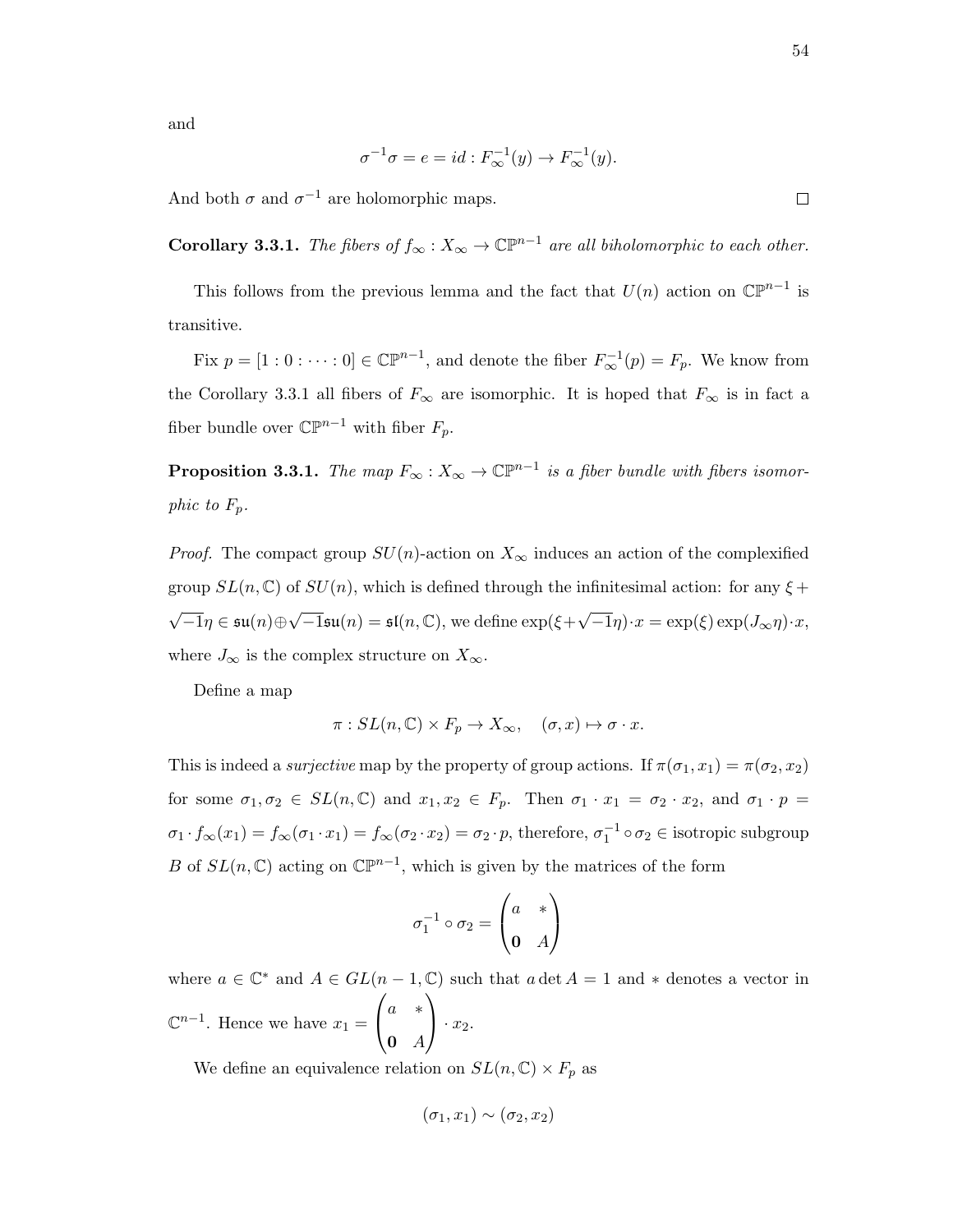if there exists a matrix 
$$
\begin{pmatrix} a & * \\ \mathbf{0} & A \end{pmatrix} \in B
$$
 such that  $\sigma_2 = \sigma_1 \circ \begin{pmatrix} a & * \\ \mathbf{0} & A \end{pmatrix}$  and  $x_2 = \begin{pmatrix} a & * \\ \mathbf{0} & A \end{pmatrix}^{-1}$ .

x<sub>1</sub>. Then we can see that if  $(\sigma_1, x_1) \sim (\sigma_2, x_2)$ , then  $\pi(\sigma_1, x_1) = \pi(\sigma_2, x_2)$ . Hence the quotient map

$$
\bar{\pi}: SL(n,\mathbb{C}) \times F_p/\sim \to X_{\infty}
$$

is bijective and also a biholomorphic map, since each action  $\sigma \in SL(n,\mathbb{C})$  on  $X_{\infty}$  is holomorphic and  $SL(n, \mathbb{C})$  is a complex manifold.

Claim:  $SL(n, \mathbb{C}) \times F_p/\sim$  is a fiber bundle over  $\mathbb{CP}^{n-1}$  with fibers isomorphic to  $F_p$ . *Proof of the claim:* Define the projection map  $pr : SL(n, \mathbb{C}) \times F_p/\sim \rightarrow SL(n, \mathbb{C})/B \cong$  $\mathbb{CP}^{n-1}$ , by  $pr(\sigma, x) = Q(\sigma)$ , where  $Q : SL(n, \mathbb{C}) \to SL(n, \mathbb{C})/B$  is the quotient map. pr is clearly well-defined and we want to show  $pr$  is locally trivial. The principal  $B$ -bundle Q is locally trivial, so around any point in  $\mathbb{CP}^{n-1} \cong SL(n,\mathbb{C})/B$ , there is an open set U such that  $Q^{-1}(U) \cong U \times B$ , i.e. there is a local trivialization  $\varphi: Q^{-1}(U) \to U \times B$ , and we will denote  $\varphi = (\varphi_1, \varphi_2)$ . By the definition of quotient map Q, it is clear that  $\varphi_1(\sigma \mathbf{b}) = \varphi_1(\sigma)$  for any  $\sigma \in Q^{-1}(U)$  and  $\mathbf{b} \in B$ . Thus we can define a local section  $s: U \to Q^{-1}(U)$  of Q by  $s(y) = \varphi^{-1}(y, e)$  with  $e \in B$  being the identity matrix.

Define a map  $\tilde{\varphi}: pr^{-1}(U) = Q^{-1}(U) \times F_p / \sim \to U \times F_p$  by

$$
\tilde{\varphi}(\sigma, x) = (\varphi_1(\sigma), s(\varphi_1(\sigma))^{-1} \cdot \sigma \cdot x)
$$

which by the property of  $\varphi_1$  is clearly well-defined. We want to show  $\tilde{\varphi}$  is bijective.  $\tilde{\varphi}$  is clearly surjective. To see that it is also injective, suppose  $\tilde{\varphi}(\sigma_1, x_1) = \tilde{\varphi}(\sigma_2, x_2)$ , then  $\varphi_1(\sigma_1) = \varphi_1(\sigma_2)$ , so there exists a matrix  $\mathbf{b} \in B$  such that  $\sigma_2 = \sigma_1 \mathbf{b}$ . Since  $s(\varphi_1(\sigma_1))^{-1} : F_{\sigma_1 \cdot p} \to F_p$  is an isomorphism, we must have  $\sigma_1 \cdot x_1 = \sigma_2 \cdot x_2$ , and this implies  $x_2 = \mathbf{b}^{-1} \cdot x_1$ , and hence  $(\sigma_1, x_1) \sim (\sigma_2, x_2)$ , and the map  $\tilde{\varphi}$  is injective. In the definition of  $\tilde{\varphi}$ , all maps are holomorphic hence  $\tilde{\varphi}$  is also holomorphic, and  $\tilde{\varphi}$  provides the local trivialization of  $SL(n,\mathbb{C}) \times F_p/\sim$  over  $\mathbb{CP}^{n-1}$ .  $\Box$ 

Fix the point  $p = [1 : 0 : \cdots : 0] \in \mathbb{C}\mathbb{P}^{n-1}$ , it is well-known that the isotropic subgroup  $U_p$  at p of the  $U(n)$ -action on  $\mathbb{CP}^{n-1}$  is isomorphic to  $U(1) \times U(n-1)$  and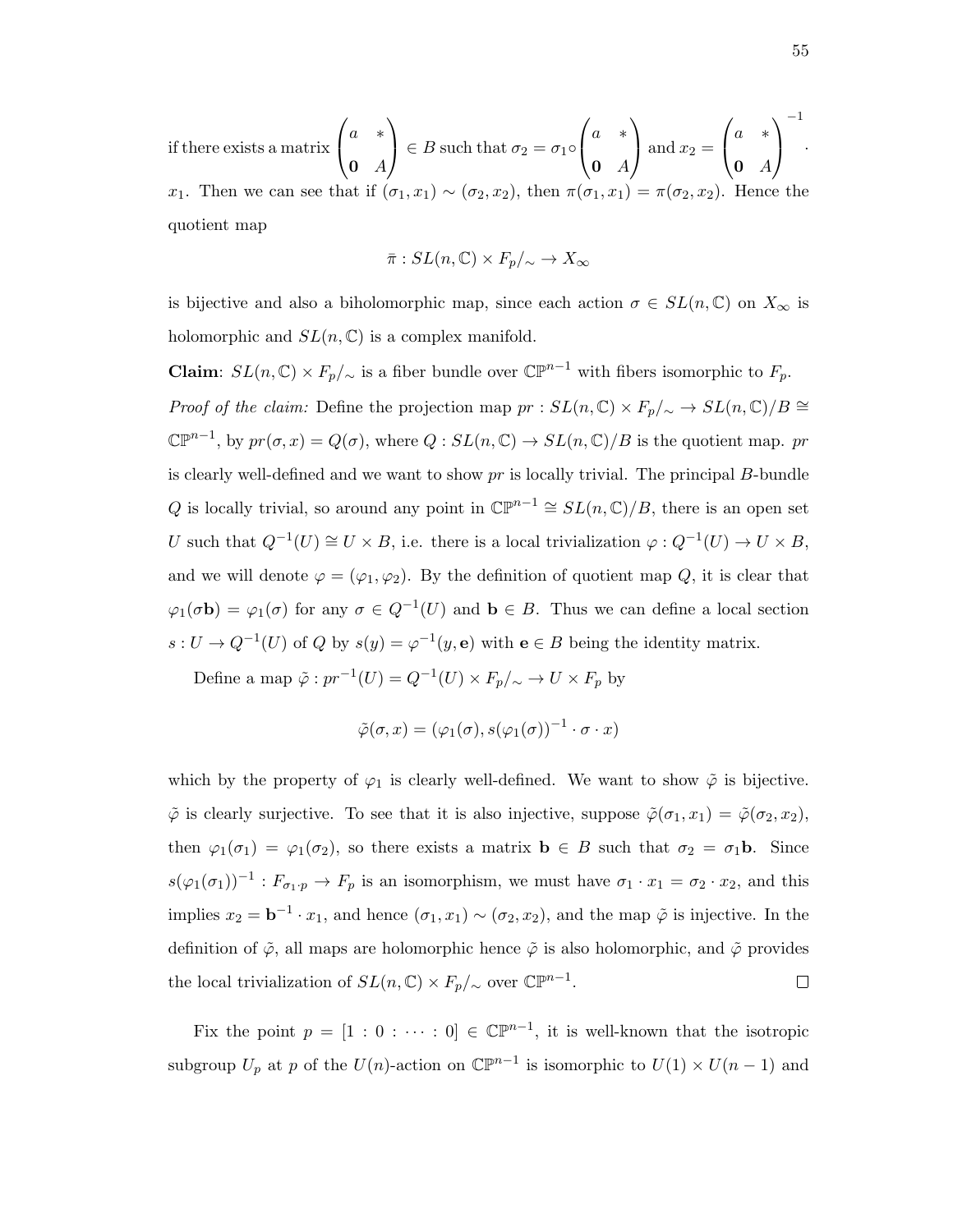given by the the matrices of the form

$$
\begin{pmatrix} e^{i\theta} & 0 \\ 0 & A \end{pmatrix}
$$
, for some  $A \in U(n-1)$ ,  $e^{i\theta} \in U(1)$ .

Each  $\sigma \in U_p$  induces an isomorphism of the fiber  $F_p$ , which is either  $\mathbb C$  or the unit disk  $D \subset \mathbb{C}$ .

**Lemma 3.3.5.** There exists an  $x_0 \in F_p$  such that for any  $\sigma \in U_p$ ,  $\sigma \cdot x_0 = x_0$ . Moreover, if  $\sigma \in U_p$  fixes all  $x \in F_p$ , then  $\sigma \in \{1\} \times U(n-1)$ , i.e.,  $\sigma$  is of the form

$$
\begin{pmatrix} 1 & 0 \\ 0 & A \end{pmatrix}, \quad \text{for some } A \in U(n-1).
$$

*Proof.* It is clear that  $\sigma \in U_p$  also induces an isomorphism of the fibers  $F_j^{-1}(p)$ . For each j, there exists an  $x_j \in F_j^{-1}(p) \cap E_j$  which is fixed by all  $\sigma \in U_p$ . Let  $x_0$  be a limit point of  $x_j$ , then  $x_0 \in F^{-1}_{\infty}(p) = F_p$  is the fixed point of all  $\sigma \in U_p$ .

Suppose there exists a  $\sigma \in U_p$  such that  $\sigma \cdot x = x$  for all  $x \in F_p$ . Fix a large  $R > 0$ and then for any  $x_j \in F_j^{-1}(p) \cap B_{g_j}(E_j, R)$ ,  $d_{g_j}(\sigma \cdot x_j, x_j) \leq \epsilon_j \to 0$  as  $j \to \infty$ , since  $d_{g_j}(\sigma \cdot x_j, x_j) \to d_{g_\infty}(\sigma \cdot x_\infty, x_\infty) = 0$ , for some  $x_\infty \in F_p$ . On  $\partial B_{g_j}(E_j, R)$ , by Lemma 3.2.3 and the expansion formula of  $g_j$  in (3.43) there exists a constant  $c(n, R) > 0$  such that

$$
g_j \ge c(n, R) \frac{\omega_E}{|z|^2}.\tag{3.49}
$$

For any  $x_j \in F_j^{-1}(p) \cap \partial B_{g_j}(E_j, R)$ , the minimal geodesic (with respect to  $g_j$ )  $\gamma_j$ connecting  $x_j$  and  $\sigma \cdot x_j$  must be contained in the annulus  $B_{g_j}(E_j, R + \epsilon_j) \setminus B_{g_j}(E_j, R - \epsilon_j)$  $\epsilon_j$ )  $\subset \mathbb{C}^n\setminus\{0\}$ , where the estimate (3.49) still holds with some different  $c(n,R) > 0$ , therefore we have

$$
\epsilon_j \ge d_{g_j}(\sigma \cdot x_j, x_j) = L_{g_j}(\gamma_j)
$$
  
\n
$$
\ge c(n, R) d_{\frac{\omega_E}{|z|^2}}(\gamma_j)
$$
  
\n
$$
\ge c(n, R) d_{g_{S^{2n-1}}} \left( \sigma(\frac{x_j}{|x_j|}), \frac{x_j}{|x_j|} \right),
$$
\n(3.50)

where  $g_{S^{2n-1}}$  is the standard metric on the unit sphere  $S^{2n-1} \subset \mathbb{C}^n \cong \mathbb{R}^{2n}$  and we use the fact that the metric

$$
\frac{\omega_E}{|z|^2} = (d \log |z|)^2 + g_{S^{2n-1}},
$$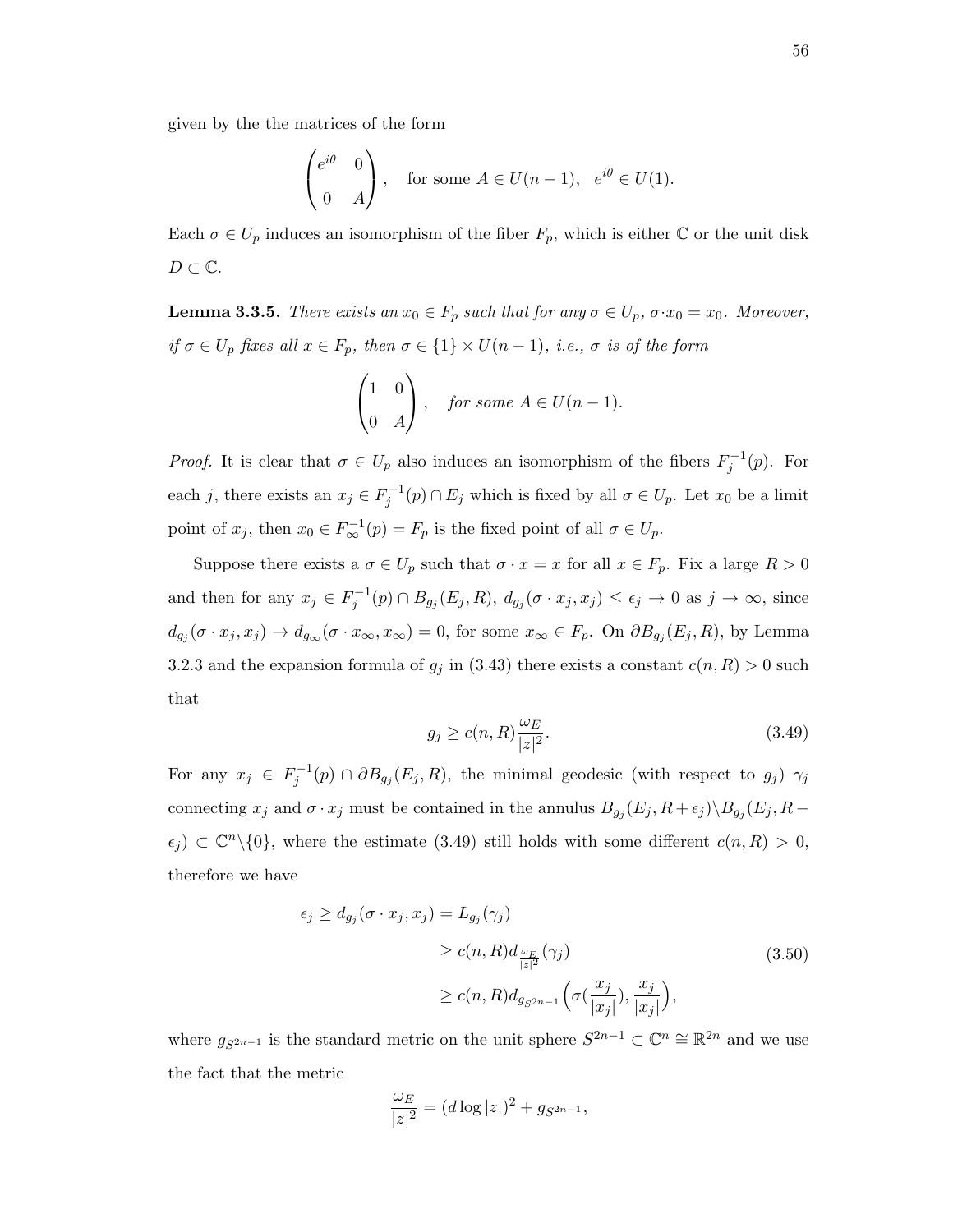is a product metric, so the distance of  $x_j$  and  $\sigma \cdot x_j \in \mathbb{C}^n \setminus \{0\}$  with respect to  $\frac{\omega_E}{|z|^2}$ is equal to  $d_{g_{S^{2n-1}}}(\sigma(\frac{x_j}{|x_j|})$ ), since the Euclidean norms  $|x_j| = |\sigma \cdot x_j|$ . Suppose  $\frac{x_j}{|x_j|}$ ),  $\frac{x_j}{|x_j|}$  $|x_j|$  $\sqrt{ }$  $\setminus$  $e^{i\theta}$  0  $\sigma \in U_p \subset U(n)$  is given by for some  $A \in U(n-1)$ , and it acts on the  $\overline{1}$  $0 \quad A$ big circle  $F_j^{-1}(p) \cap S^{2n-1}$  by rotation by angle  $\theta$ . Then (3.50) means that for any  $x \in F_j^{-1}(p) \cap S^{2n-1}, d_{g_{S^{2n-1}}}(\sigma \cdot x, x)$  is arbitrarily small, hence equals to zero, so the  $\sqrt{ }$  $\setminus$ 1 0  $\Box$ rotation angle  $\theta = 0$ , and  $\sigma \in U_p$  is of the form for some  $A \in U(n-1)$ .  $\mathcal{L}$  $0 \quad A$ 

**Remark 3.3.2.** Noting that the automorphism groups of D and  $\mathbb C$  are given by

$$
Aut(D) = \left\{ f_{a,\theta} | f_{a,\theta}(\zeta) = e^{i\theta} \frac{\zeta - a}{1 - \bar{a}\zeta}, \quad \theta \in S^1, \ a \in D \right\}
$$

$$
Aut(\mathbb{C}) = \left\{ a\zeta + b | a, b \in \mathbb{C}, \ a \neq 0 \right\},
$$

respectively. The action of each nonidentity  $\sigma \in U_p$  on  $F_p$  is of one of the above, hence has one and only one fixed point in  $F_p$ .

We know the line bundles of  $\mathbb{CP}^{n-1}$  are given by  $\mathcal{O}_{\mathbb{CP}^{n-1}}(k)$  for some  $k \in \mathbb{Z}$ . And each  $F_p$  can be embedded in a complex line  $\mathbb C$  with the fixed point  $x_0$  identified as  $0 \in \mathbb C$ hence the fiber bundle  $F_{\infty}: X_{\infty} \to \mathbb{C}\mathbb{P}^{n-1}$  can be embedded into some line bundle  $\mathcal{O}_{\mathbb{C}\mathbb{P}^{n-1}}(k)$ , so that  $X_{\infty}$  is either the line bundle  $\mathcal{O}_{\mathbb{C}\mathbb{P}^{n-1}}(k)$  or the disk subbundle of  $\mathcal{O}_{\mathbb{C}\mathbb{P}^{n-1}}(k).$ 

Lemma 3.3.6. We have  $k = -1$ .

*Proof.* We have known from Theorem 3.1.1 (1) (see also [75]) that  $X_{\infty}$  is *diffeomorphic* to  $\widetilde{\mathbb{C}^n}$ , so k must be negative and odd. On the other hand, if  $k \neq -1$ , then the  $U_p$  actions on the fiber of  $\mathcal{O}_{\mathbb{C}\mathbb{P}^{n-1}}(k)$  over  $p \in \mathbb{C}\mathbb{P}^{n-1}$  are not "effective" in the sense that a matrix of the form  $\sqrt{ }$  $\overline{1}$  $e^{2\pi i/k}$  0  $0 \quad A$  $\setminus$ inducing the identity action on the fiber of  $\mathcal{O}_{\mathbb{CP}^{n-1}}(k)$  over  $p \in \mathbb{C}\mathbb{P}^{n-1}$ , and inducing the identity action on  $F_p$ . This contradicts Lemma 3.3.5.

**Corollary 3.3.2.**  $X_{\infty}$  is either the holomorphic line bundle  $\mathcal{O}_{\mathbb{CP}^{n-1}}(-1)$  or the holomorphic disk bundle of  $\mathcal{O}_{\mathbb{CP}^{n-1}}(-1)$ .

,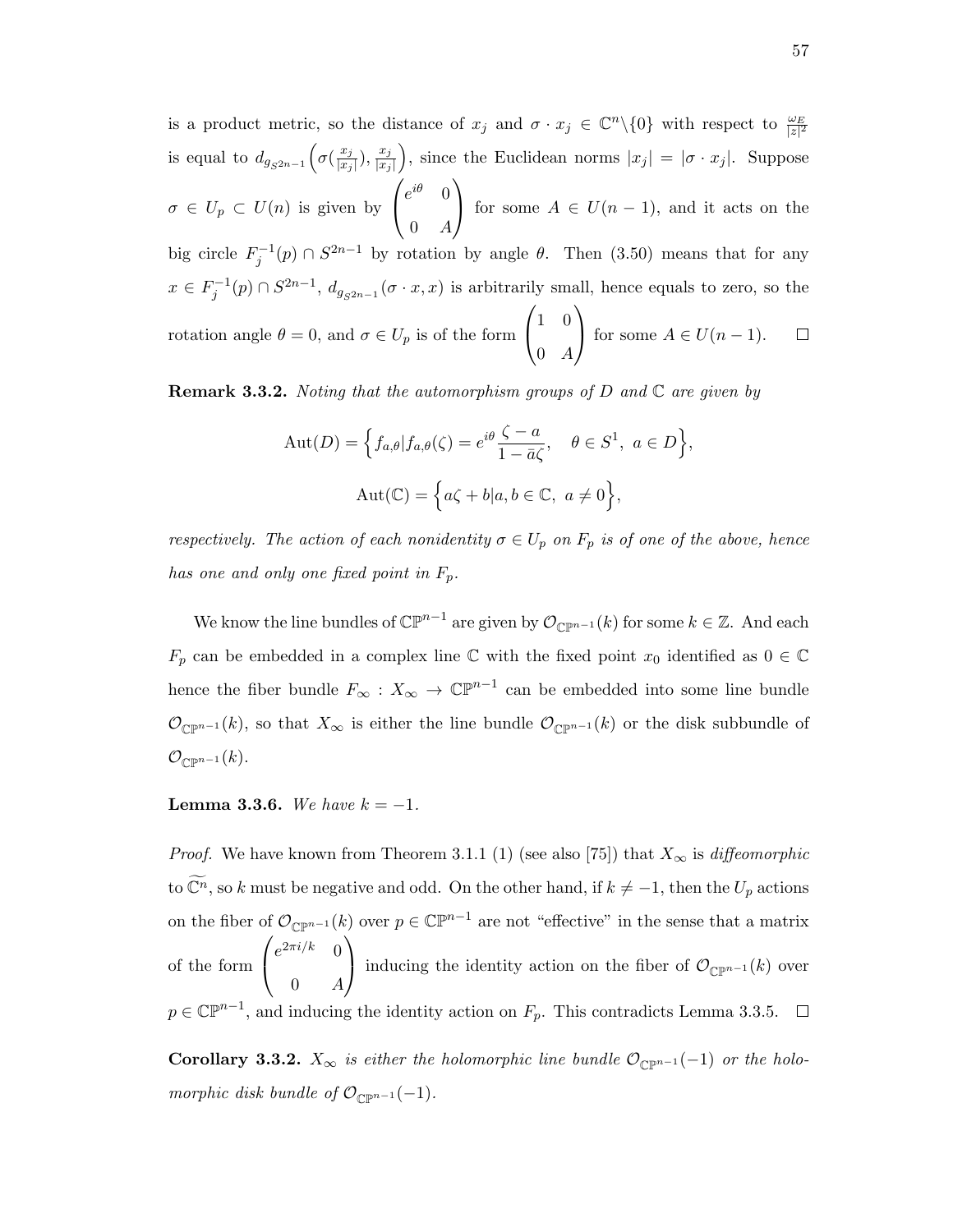#### 3.4 Proof of Theorem 1.2.1

We first show that the limit metric  $g_{\infty}$  on  $X_{\infty} \subset \mathcal{O}_{\mathbb{CP}^{n-1}}(-1)$  is rotationally symmetry with respect to the natural coordinates of  $\mathbb{C}^n \setminus \{0\} = \mathcal{O}_{\mathbb{C}\mathbb{P}^{n-1}}(-1) \setminus E_{\infty}$ .

**Lemma 3.4.1.** There exists a smooth function  $U_{\infty}$  on  $X_{\infty}$ , such that

$$
g_{\infty} = (n-1)F_{\infty}^* \omega_{FS} + i\partial \bar{\partial} U_{\infty},
$$

where  $F_{\infty}: X_{\infty} \to \mathbb{CP}^{n-1}$  is the map constructed in Section 3.2, and  $\omega_{FS}$  is the Fubini-Study metric on  $\mathbb{CP}^{n-1}$ .

*Proof.* Let  $R > 0$  be large number, on  $B_{g_j}(E_j, R)$ , the metrics

$$
g_j = i\partial\bar{\partial}\left(\frac{u(t_j,\rho)}{T-t_j}\right) = (n-1)F_j^*\omega_{FS} + i\partial\bar{\partial}\left(\frac{u(t_j,\rho)}{T-t_j} - (n-1)\rho\right).
$$
 (3.51)

By the Calabi symmetry condition, the Kähler potentials  $u(t, \rho) = (n-1)(T-t)\rho +$  $U_0(t, e^{\rho})$  near  $\rho = -\infty$ , and we can normalize for each  $t \in [0, T)$ ,  $U_0(t, 0) = 0$ , hence the smooth functions  $\left(\frac{u(t_j,\rho)}{T-t}\right)$  $\frac{u(t_j,\rho)}{T-t_j}-(n-1)\rho\Big)|_{E_j}=\left(\frac{u(t_j,\rho)}{T-t_j}\right)$  $\frac{\mu(t_j,\rho)}{T-t_j} - (n-1)\rho\Big)|_{\rho=-\infty} = 0$  for any  $j \geq 1$ . Set  $U_j = \frac{u(t_j,\rho)}{T-t_j}$  $\frac{I(t_j,\rho)}{T-t_j} - (n-1)\rho$ . The gradient of  $U_j$  with respect to  $g_j$  is

$$
|\nabla U_j|_{g_j}^2 = (T - t_j) \frac{(U'_j)^2}{u''(t_j, \rho)}
$$
  
=  $(T - t_j) \frac{\left(\frac{u'(\rho, t_j)}{T - t_j} - (n - 1)\right)^2}{u''(t_j, \rho)}$   
 $\leq \frac{(u'(t_j, \rho) - (n - 1)(T - t_j))}{T - t_j} \frac{u'(\rho, t_j) - a_{t_j}}{u''(t_j, \rho)}$   
 $\leq C(n, R)$  on  $B_{g_j}(E_j, R)$ 

for j large enough, where in the last inequality we use Lemmas 3.2.1 and 3.2.3. Hence  $||U_j||_{C^0(B_{g_j}(E_j,R))} \leq C(n,R)$  for some  $C(n,R) > 0$ . Moreover, the Laplacian of  $U_j$ 

$$
\Delta_{g_j} U_j = n - (n-1)tr_{\omega_j} f_j^* \omega_{FS} = n - (n-1) \frac{(n-1)(T - t_j)}{u'(t_j, \rho)}
$$

satisfies  $\Delta_{g_j}U_j|_{E_j} = 1$  and

$$
|\nabla \Delta_j U_j|_{g_j}^2 = C(n) \frac{(T - t_j)^3 u''(t_j)}{(u'(t_j))^4} \le C(n),
$$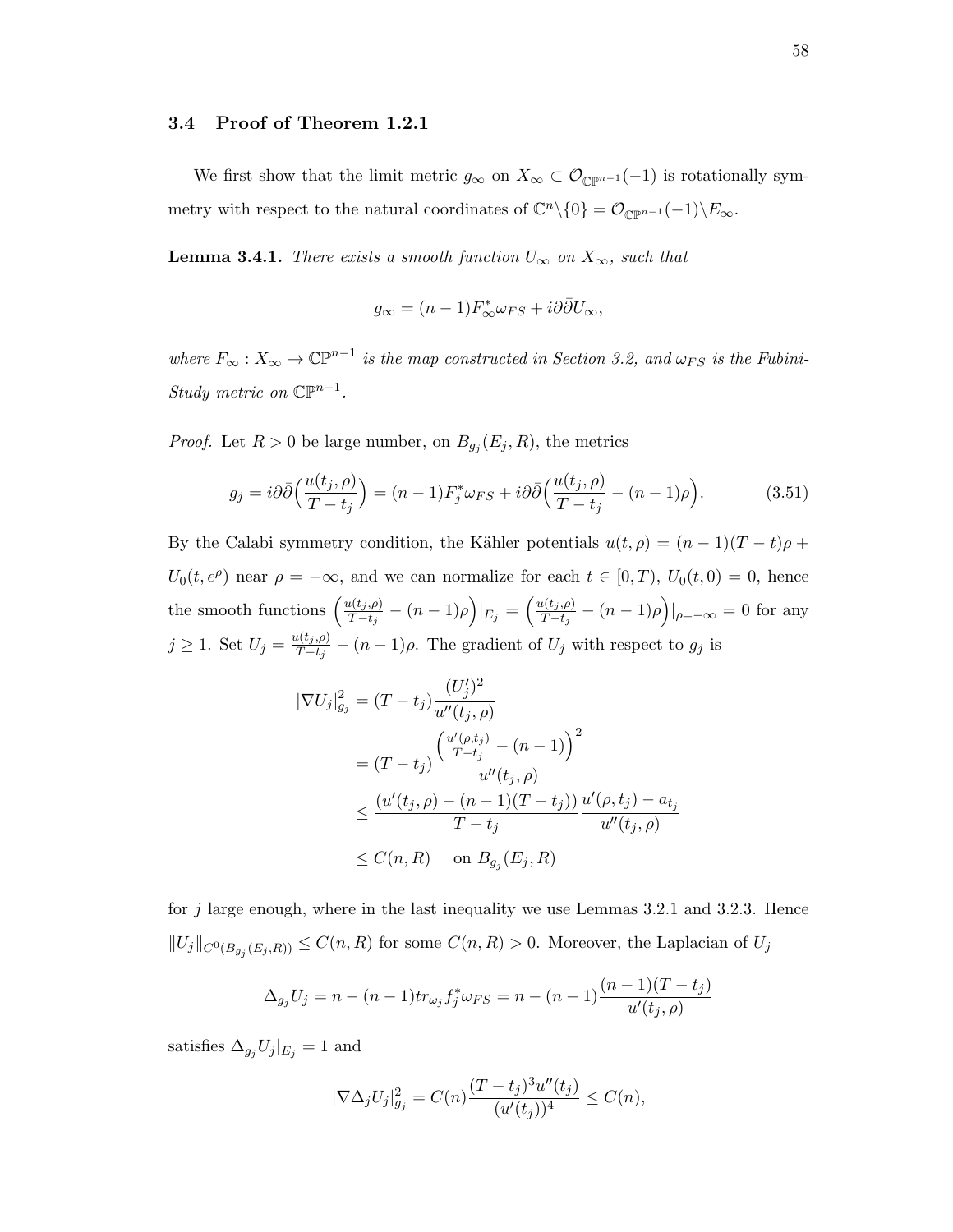$$
\|\Delta_j U_j\|_{C^1(g_j, B_{g_j}(E_j, R))} \le C(n, R).
$$

Hence by elliptic estimate

$$
||U_j||_{C^{2,\alpha}(g_j, B_{g_j}(E_j, R/2))} \leq C(n, R).
$$

Therefore the functions  $U_j$  are locally uniformly bounded in  $C^{2,\alpha}$  norm on any compact subset  $B_{g_j}(E_j, R)$  of  $X_j$ . Taking a subsequence and using a diagonal argument,  $U_j$ converge (in the Cheeger-Gromov sense) locally uniformly in  $C^{2,\alpha}$  topology to some  $C^{2,\alpha}$  function  $U_{\infty}$  on  $X_{\infty}$ , therefore from (3.51),  $C_{loc}^{1,\alpha}$  convergence of the holomorphic maps  $F_j$  to  $F_\infty$  and smooth convergence of complex structures, the metrics  $g_j$  converge in  $C^{\alpha}$  norm to

$$
g_{\infty} = (n-1)F_{\infty}^* \omega_{FS} + i\partial \bar{\partial} U_{\infty}.
$$
 (3.52)

Since  $g_{\infty}$  and  $F_{\infty}^* \omega_{FS}$  are both smooth,  $U_{\infty}$  is also a smooth function on  $X_{\infty}$ .  $\Box$ 

Take the natural coordinates of  $\mathcal{O}_{\mathbb{CP}^{n-1}}(-1) \cong \widetilde{\mathbb{C}^n}$ ,  $\mathbb{C}^n$  blown up at the origin,  $\zeta = z_1(\neq 0), w_2 = z_2/z_1, \ldots, w_n = z_n/z_1$ , where  $z_1, \ldots, z_n$  are the natural coordinates on  $\mathbb{C}^n$ , and  $\zeta$  is the coordinate of fibers and  $w_2, \ldots, w_n$  are coordinates of  $\mathbb{CP}^{n-1}$ . Set  $\rho = \log |z|^2 = \log (|\zeta|^2 (1+|w|^2)),$  our goal in this subsection is to show

**Lemma 3.4.2.** The function  $U_{\infty}$  constructed in (3.52) can be modified to depend only on  $\rho$ . That is,  $U_{\infty}(\zeta, w) = \tilde{U}_{\infty}(|\zeta|^2(1+|w|^2))$  for some single-variable function  $\tilde{U}_{\infty}(\cdot)$ :  $\mathbb{R} \to \mathbb{R}$ . Hence  $U_{\infty}$  is rotationally symmetric on  $\mathbb{C}^n \backslash \{0\}$ .

*Proof.* By construction the limit metric  $g_{\infty}$  is invariant under the  $U(n)$ -action defined in section 3.3, so we have

$$
\sigma^* g_{\infty} = g_{\infty}, \quad \forall \sigma \in U(n).
$$

By  $(3.52)$  we have

$$
\sigma^*(i\partial\bar\partial U_\infty)=i\partial\bar\partial\sigma^*U_\infty=i\partial\bar\partial U_\infty,\quad \forall \sigma\in U(n).
$$

By averaging the function  $U_{\infty}$  over the compact group  $U(n)$  using the Harr measure, we may assume  $\sigma^* U_\infty = U_\infty$  for all  $\sigma \in U(n)$ . Since we identify the unique fixed point of

so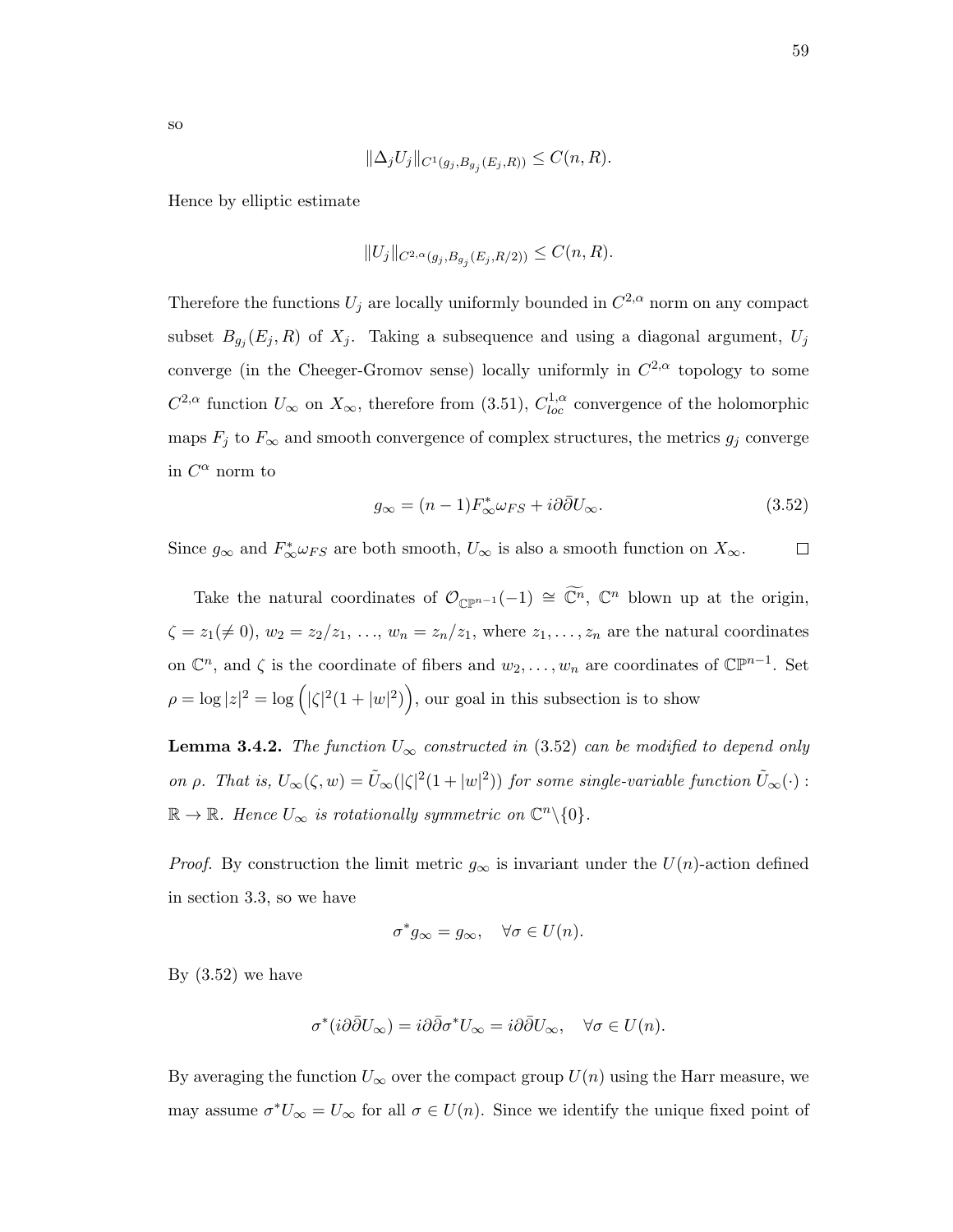the  $U_p$  action in the fiber  $F_p$  with the origin in  $\mathbb{C}$ , the zero section (denoted by  $E_{\infty}$  which is locally given by  $\zeta = 0$ ) of the line bundle  $\mathcal{O}_{\mathbb{CP}^{n-1}}(-1)$  coincide with the fixed point of the  $U(n)$ -actions in each fiber of  $F_{\infty}: X_{\infty} \to \mathbb{CP}^{n-1}$ . And  $U_{\infty}|_{E_{\infty}} = 0$ . Since  $U(n)$ action is transitive on  $\mathbb{CP}^{n-1}$ , for any  $w = (\zeta, w_2, \dots w_n) \in X_\infty$ , there is some  $\sigma_w \in U(n)$ mapping w to  $(\zeta', 0, \ldots, 0) \in X_\infty$  for some  $\zeta' \in \mathbb{C}$  satisfying  $|\zeta'|^2 = |\zeta|^2 (1 + |w|^2)$ . So (writing  $Z = (w_2, \ldots, w_n)$ )

$$
U_{\infty}(\zeta, \bar{\zeta}, Z, \bar{Z}) = U_{\infty}(\sigma_w \cdot (\zeta, Z)) = U_{\infty}(\zeta', \bar{\zeta}', 0, 0). \tag{3.53}
$$

On the other hand, for  $p = (0, \ldots, 0) \in \mathbb{C} \mathbb{P}^{n-1}$ , the isotopy group  $U_p \subset U(n)$  at p preserves the fiber  $F^{-1}_{\infty}(p)$ , which is either  $D \subset \mathbb{C}$  or  $\mathbb{C}$ . The subgroup  $U_p$  fixes the point  $(\zeta = 0, 0, \ldots, 0) \in E_{\infty}$ , which can be viewed as the origin in the fiber  $F_{\infty}^{-1}(p)$ . Noting that the automorphism groups of  $D$  and  $\mathbb C$  are given by

$$
\text{Aut}(D) = \left\{ f_{a,\theta} | f_{a,\theta}(\zeta) = e^{i\theta} \frac{\zeta - a}{1 - \bar{a}\zeta}, \quad \theta \in S^1, \ a \in D \right\},\
$$

$$
\text{Aut}(\mathbb{C}) = \left\{ a\zeta + b | a, b \in \mathbb{C}, \ a \neq 0 \right\},\
$$

respectively. We see from both cases that the  $U_p$  action on the fiber  $F_\infty^{-1}(p)$  is given by  $\sigma_{\theta}(\zeta) = e^{i\theta} \zeta$  for  $\theta \in S^1$ , which means that the  $U_p$  action on the fiber is the rotation action of  $S^1$  on  $\mathbb{C}$ . The property that  $U_{\infty}$  is invariant under the  $U_p$  action implies that

$$
U_\infty(\zeta',\bar\zeta',0,0)=U_\infty(|\zeta'|,|\zeta'|,0,0),\quad \forall \zeta'\in\mathbb{C},
$$

combining with (3.53), we see for any  $(\zeta, w_2, \ldots, w_n) \in X_\infty$ 

$$
U_{\infty}(\zeta, w_2, \dots, w_n) = \tilde{U}_{\infty}(|\zeta|^2(1+|w|^2))
$$

for some single variable function  $\tilde{U}_{\infty}$ .

#### 3.4.1 Proof of Theorem 1.2.1

So far we have shown that  $X_{\infty} \subset \mathcal{O}_{\mathbb{CP}^{n-1}}(-1)$  is a fiber bundle with fibers either disk D or the line  $\mathbb C$  and the metric  $g_{\infty}$  is rotationally symmetric on  $\mathbb C^n \backslash \{0\} \cap (X_{\infty} \backslash E_{\infty})$ . We know (Theorem 3.1.1, or [75]) that the metric  $g_{\infty}$  is a *complete* gradient Kähler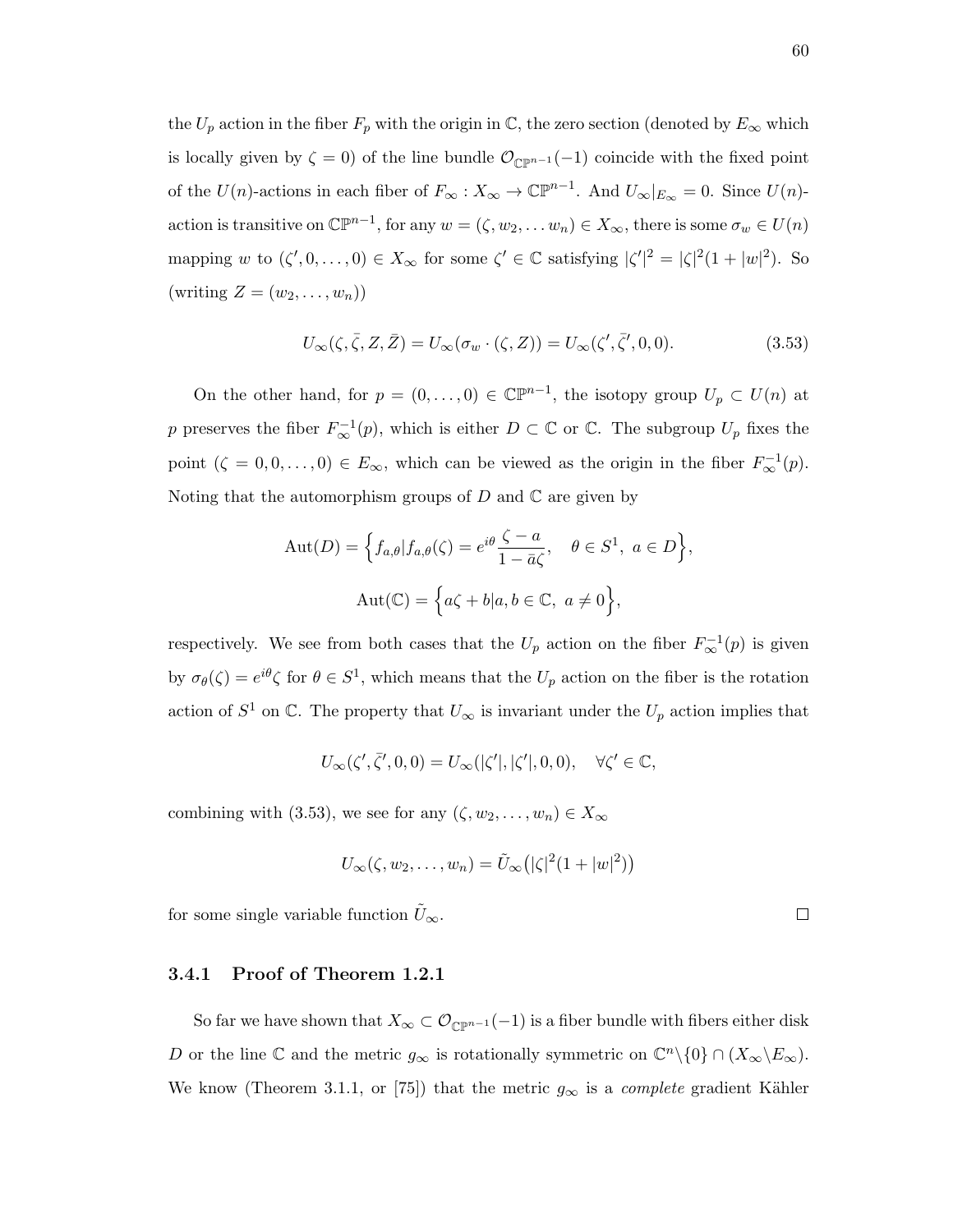Ricci soliton, i.e., for some  $f_{\infty} \in C^{\infty}(X_{\infty})$  with  $\nabla_{g_{\infty}} f_{\infty}$  a holomorphic vector field, such that

$$
Ric(g_{\infty}) + i\partial\bar{\partial}f_{\infty} = g_{\infty}, \qquad \nabla \nabla f_{\infty} = 0 \tag{3.54}
$$

Without loss of generality, we can choose  $f_{\infty}$  such that it's invariant under the U(n)-action and rotationally symmetric on  $\mathbb{C}^n\setminus\{0\}$ , since both  $g_{\infty}$  and  $\text{Ric}(g_{\infty})$  are invariant under  $U(n)$ -action.  $X_{\infty}\backslash E_{\infty}$  can be identified with either a punctured ball  $B^* \subset \mathbb{C}^n \setminus \{0\}$ , or  $\mathbb{C}^n \setminus \{0\}$ , on which the metric  $g_{\infty}$  can be written as  $g_{\infty} = i \partial \bar{\partial} u_{\infty}$ satisfying the Calabi symmetry condition near  $z = 0 \in \mathbb{C}^n$ , i.e.,

$$
u_{\infty} = u_{\infty}(\rho) = (n-1)\rho + U_0(e^{\rho}), \quad \text{near } \rho = -\infty
$$

for some smooth  $U_0: (-\epsilon, \epsilon) \to \mathbb{R}$  such that  $U'_0(0) > 0$ ,  $U''_0(0) > 0$ , where  $\rho = \log |z|^2$ , and  $u'_{\infty}, u''_{\infty} > 0$ . Then the equation (3.54) is equivalent to the following equation on  $X_{\infty}\backslash E_{\infty}$ 

$$
u_{\infty}^{(4)} - 2\frac{(u_{\infty}''')^{2}}{u_{\infty}''} + nu_{\infty}''' - (n-1)\frac{(u_{\infty}'')^{3}}{(u_{\infty}')^{2}} - (u_{\infty}'''u_{\infty}' - (u_{\infty}'')^{2}) = 0,
$$

where  $u'_{\infty} = \frac{d}{d\rho} u_{\infty}$ . Denote  $\phi = u'_{\infty}$ , then by some calculation reduction we see that the above equation is equivalent to

$$
(\log \phi')' + (n-1)(\log \phi)' - \mu \phi' + \phi - n = 0, \quad \text{for some } \mu \in \mathbb{R}.\tag{3.55}
$$

#### Lemma 3.4.3.  $\mu \neq 0$ .

Proof. If  $\mu = 0$ , then for  $Q := \log \det g_{\infty} + u_{\infty} = -n\rho + (n-1)\log \phi + \log(\phi') + u_{\infty}$ , we have  $Q' = 0$ , and this implies the metric  $g_{\infty}$  is KE with  $\text{Ric}(g_{\infty}) = g_{\infty}$ . Myers' theorem from Riemannian geometry implies the diameter of  $(X_{\infty}, g_{\infty})$  is bounded, however, from previous arguments we know the diameter of  $(X_{\infty}, g_{\infty})$  is infinity, hence a contradiction. Thus  $\mu \neq 0$ .  $\Box$ 

As in [36], since  $\phi' = u''_{\infty} > 0$ , we may write  $\phi' = F(\phi)$  for some smooth function F on  $\mathbb{R}^+$ , in terms of which (3.55) can be written as

$$
F' + \left(\frac{n-1}{\phi} - \mu\right)F - (n - \phi) = 0,\tag{3.56}
$$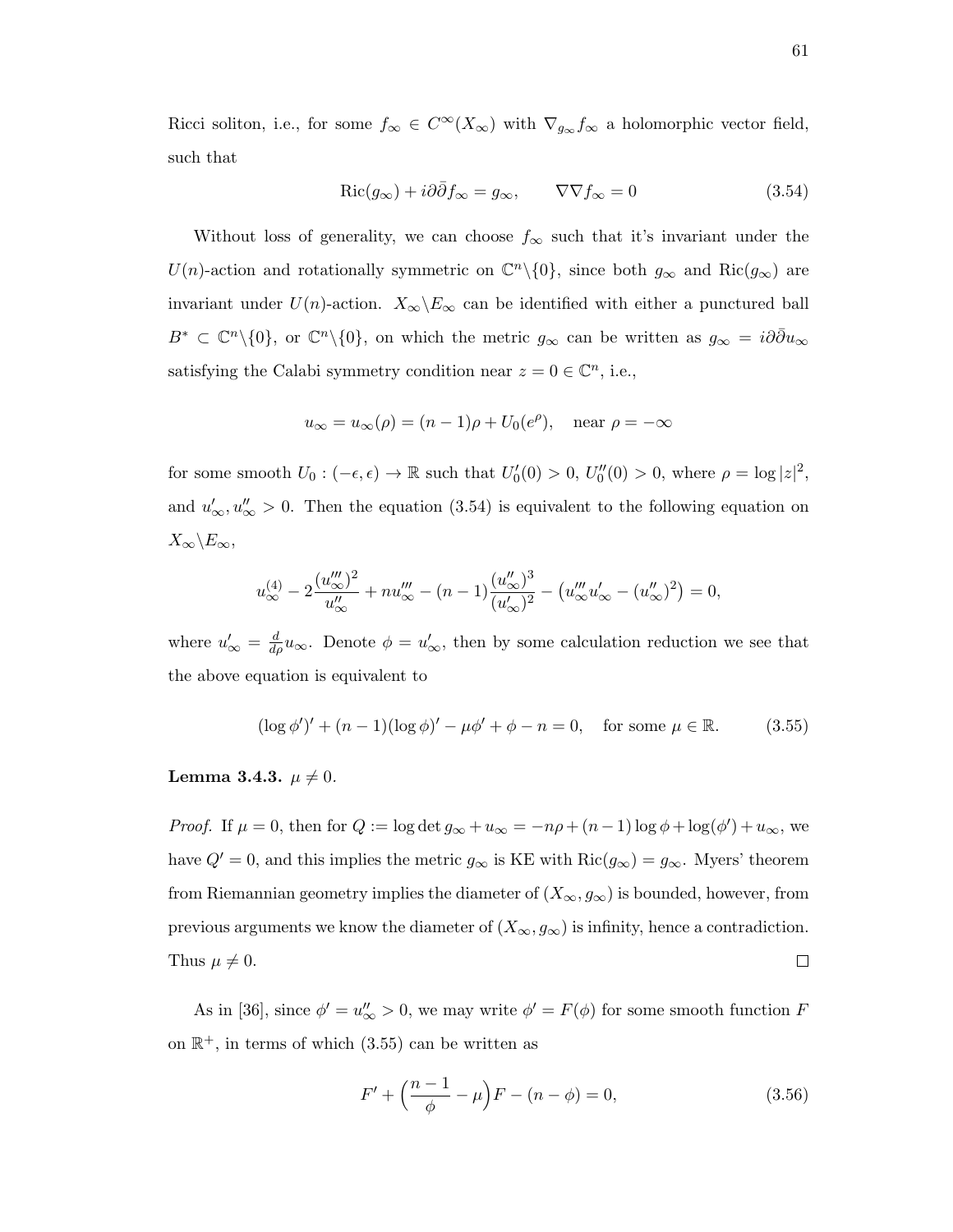and one can solve this first order ODE

$$
\phi' = F(\phi) = \frac{\nu e^{\mu \phi}}{\phi^{n-1}} + \frac{\phi}{\mu} - \frac{\mu - 1}{\mu^{n+1}} \sum_{j=0}^{n-1} \frac{n!}{j!} \mu^j \phi^{j+1-n},
$$
\n(3.57)

for some constant  $\nu \in \mathbb{R}$ .

At any zero point  $\phi_0$  of  $F(\phi)$ , by (3.56), we know  $F(\phi_0)' = n - \phi_0$ , and by the intermediate value theorem this implies that  $F(\phi)$  has at most two positive zeros 0 <  $a \leq b$  satisfying  $0 < a \leq n \leq b$ . By the Calabi symmetry, we have

$$
\lim_{\rho \to -\infty} \phi(\rho) = n - 1, \quad \lim_{\rho \to -\infty} \phi'(\rho) = 0,
$$

hence  $0 = \lim_{\rho \to -\infty} \phi' = \lim_{\rho \to -\infty} F(\phi) = F(n-1)$ , and  $a = n-1$  is a zero of F. Plugging  $a = n - 1$  into (3.57) we get

$$
\frac{\nu e^{\mu a}}{a^{n-1}} + \frac{a}{\mu} - \frac{\mu - 1}{\mu^{n+1}} \sum_{j=0}^{n-1} \frac{n!}{j!} \mu^j a^{j+1-n} = 0
$$
 (3.58)

**Proposition 3.4.1.** We must have  $\mu > 0$  and  $\nu = 0$ .

*Proof.* Suppose  $\mu < 0$ , then for large  $\phi > 0$ , the leading term on the RHS of (3.57) is  $\phi/\mu$ , hence the solution to (3.57) exists for all  $\rho \in (-\infty, \infty)$ , and  $\phi(\rho)$  is uniformly bounded for  $\rho \in \mathbb{R}$ , we have

$$
\lim_{\rho \to \infty} \phi(\rho) = b, \quad \lim_{\rho \to \infty} \phi'(\rho) = 0, \text{ for some } b > 0.
$$

So we have  $a \leq \phi \leq b$ . However, the volume of  $(X_{\infty}, g_{\infty})$  is given by

$$
Vol(X_{\infty}, g_{\infty}) = C(n) \int_{-\infty}^{\infty} (\phi)^{n-1} \phi' d\rho = C(n) \Big( (\lim_{\rho \to \infty} \phi(\rho))^n - a^n \Big),
$$

and we know  $Vol(X_{\infty}, g_{\infty})$  is unbounded, hence  $\lim_{\rho\to\infty}\phi(\rho)$  is not bounded, and we get a contradiction.

Suppose  $\nu < 0$ , then for large  $\phi$ ,  $F(\phi)$  is dominated by  $\nu \phi^{1-n} e^{\mu \phi} < 0$ , and this implies  $F(\phi)$  has another zero  $b > a$ , which contradicts the unboundedness of the volume of  $(X_{\infty}, g_{\infty})$  as before. If  $\nu > 0$ , F is controlled by the term  $\nu \phi^{1-n} e^{\mu \phi} > 0$ when  $\phi$  is large enough, so there is no second zero b of F, and  $F > 0$  on  $\phi \in (a, \infty)$ ,  $\phi(\rho) \to \infty$  as  $\rho$  converges to a maximal value  $\rho_0 < \infty$ .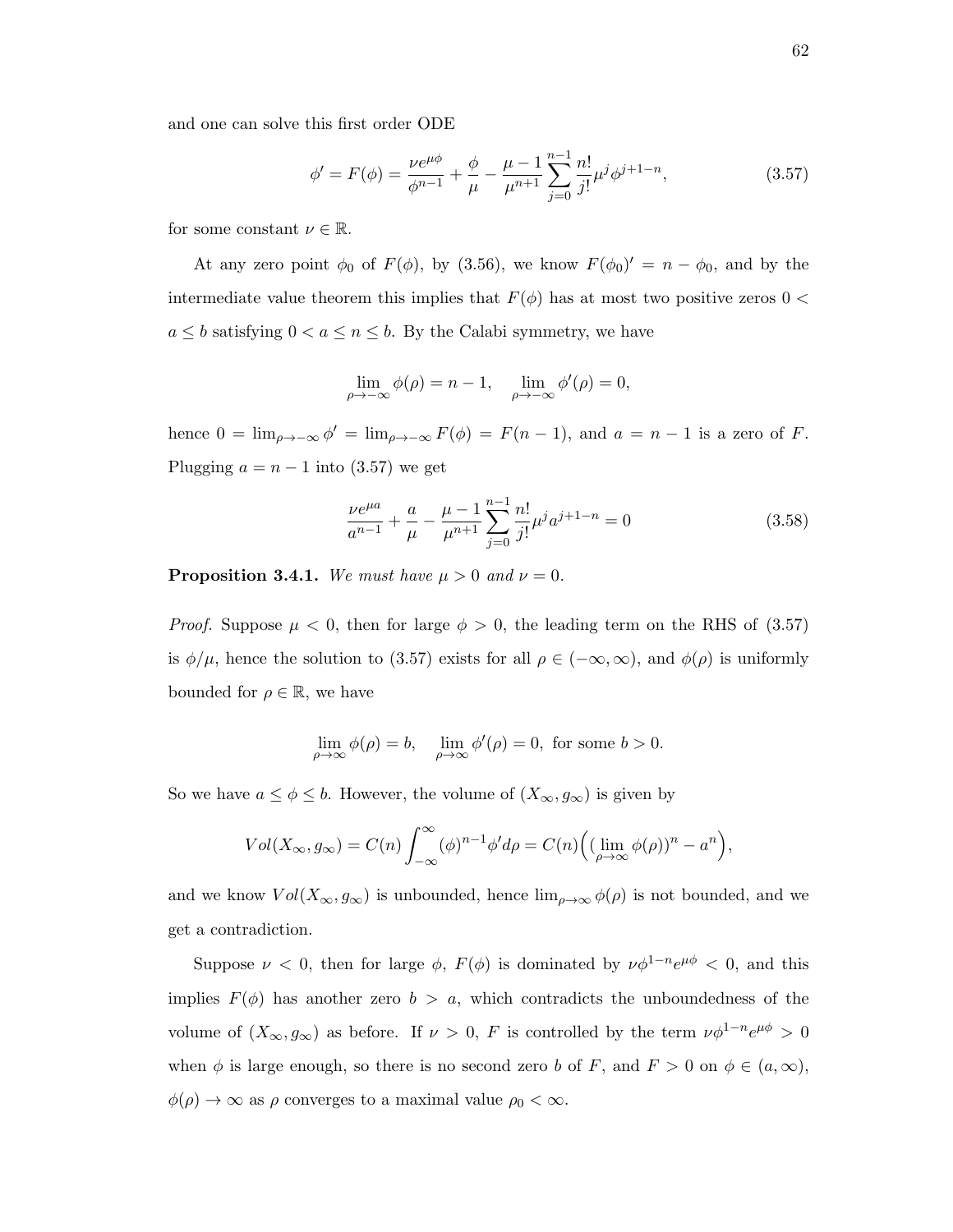For  $\phi$  large enough, we have  $\phi' \ge ce^{\mu\phi}$  for some small constant  $c = c(\nu) > 0$ , integrating over  $[\rho, \rho_0)$ , we have

$$
e^{\mu\phi(\rho)} \leq \frac{1}{c\mu(\rho_0 - \rho)},
$$

and hence for  $\phi$  large

$$
u''_{\infty} = \phi' \le \frac{2\nu}{a^{n-1}} \frac{1}{c\mu(\rho_0 - \rho)},
$$

then the integral

$$
\int_0^{\rho_0} \sqrt{u''_{\infty}} d\rho \le C \int_0^{\rho_0} \frac{1}{\sqrt{\rho_0 - \rho}} d\rho < \infty
$$

contradicting the completeness of the metric  $g_{\infty}$  on  $X_{\infty}$ .

Hence from (3.57) we know that the solution  $\phi$  exists for all  $\rho \in (-\infty, \infty)$  since the leading term on RHS is the linear  $\phi/\mu$  when  $\phi$  is large and this implies  $X_{\infty}$  is the line bundle  $\mathcal{O}_{\mathbb{CP}^{n-1}}(-1)$ , and from (3.58) we have

$$
\frac{a}{\mu}-\frac{\mu-1}{\mu^{n+1}}\sum_{j=0}^{n-1}\frac{n!}{j!}\mu^ja^{j+1-n}=0,
$$

which must have a positive root  $\mu = \mu(n)$  for the given  $a = n - 1$  by the intermediate value theorem, and for this root  $\mu$ , the solution  $\phi$  to (3.57) defines a complete Kähler Ricci soliton, which must be one of the FIK solutions constructed in [36].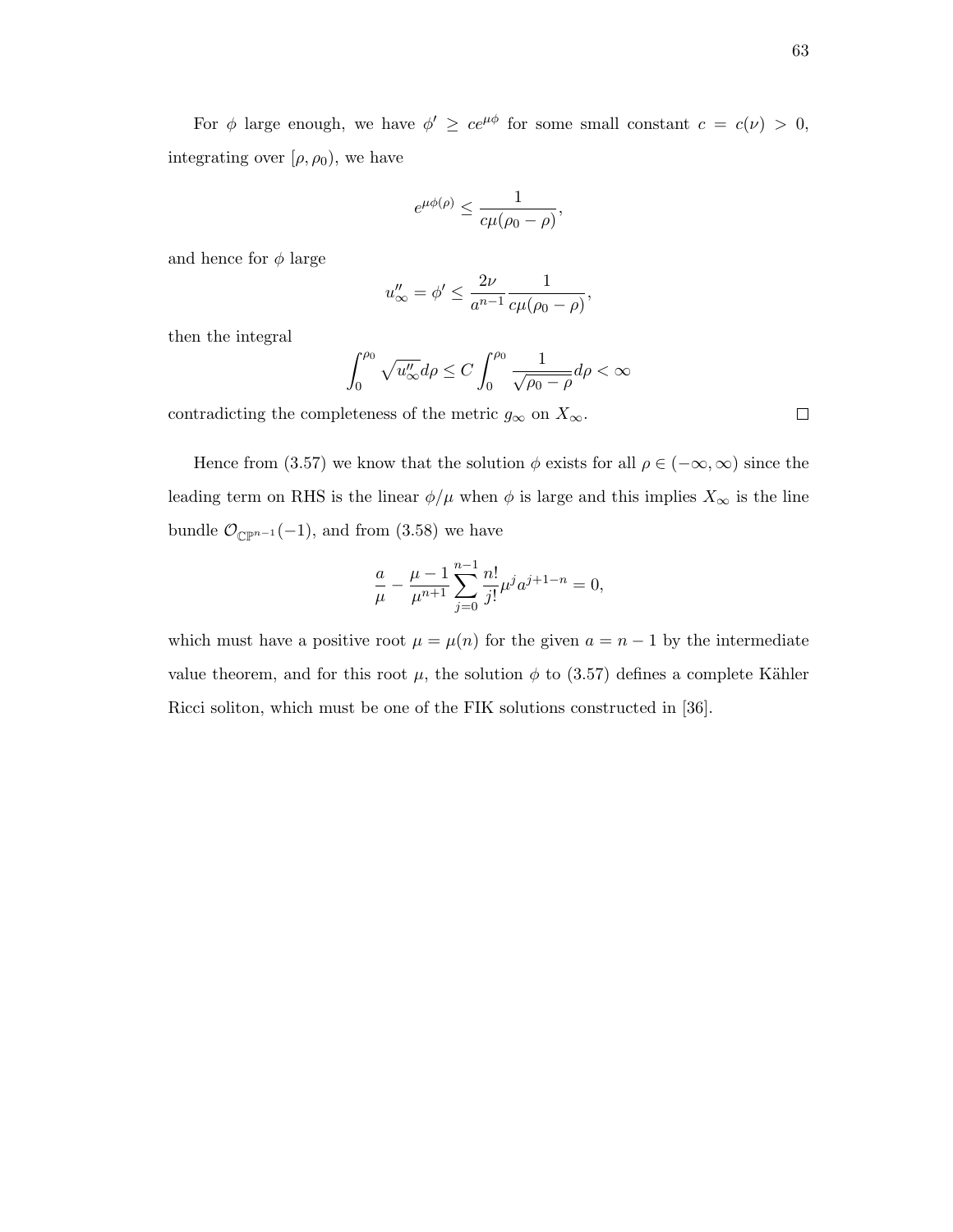### Chapter 4

## Kähler Ricci flow on projective manifolds

In this chapter we will prove Theorems 1.2.2 and 1.2.3.

As in section 1.2.2, let  $X$  be a projective *n*-dimensional manifold, with the canonical bundle  $K_X$  big and nef. We consider the Kähler-Ricci flow

$$
\frac{\partial \omega}{\partial t} = -\text{Ric}(\omega) - \omega, \quad \omega(0) = \omega_0,\tag{4.1}
$$

where  $\omega_0$  is a Kähler metric on X. It's well-known that the equation (4.1) is equivalent to the following complex Monge-Ampere equation

$$
\begin{cases}\n\frac{\partial \varphi}{\partial t} = \log \frac{(\chi + e^{-t}(\omega_0 - \chi) + i\partial \bar{\partial} \varphi)^n}{\Omega} - \varphi \\
\varphi(0) = 0,\n\end{cases}
$$
\n(4.2)

where  $\Omega$  is a smooth volume form,  $\chi = i\partial\bar{\partial}\log\Omega \in c_1(K_X) = -c_1(X)$ , and  $\omega(t) =$  $\chi + e^{-t}(\omega_0 - \chi) + i\partial\bar{\partial}\varphi.$ 

Throughout this chapter, the constants  $C$  may be different from lines to lines, but they are all uniform. We also use  $g$  as the associated Riemannian metric of a Kähler form  $\omega$ , for example the metric space  $(X, \omega(t))$  means the space  $(X, g(t))$ .

#### 4.1 Identify the regular sets

Since  $K_X$  is big and nef, by Kodaira lemma, there exists an effective divisor  $D \subset X$ , such that  $K_X - \varepsilon D$  is ample, hence there exists a hermitian metric on  $[D]$  such that

$$
\chi - \varepsilon \text{Ric}(h_D) > 0.
$$

Let's recall a few known estimates of the flow, (see [68, 104] or [76, 77] without assuming that  $K_X$  is semi-ample)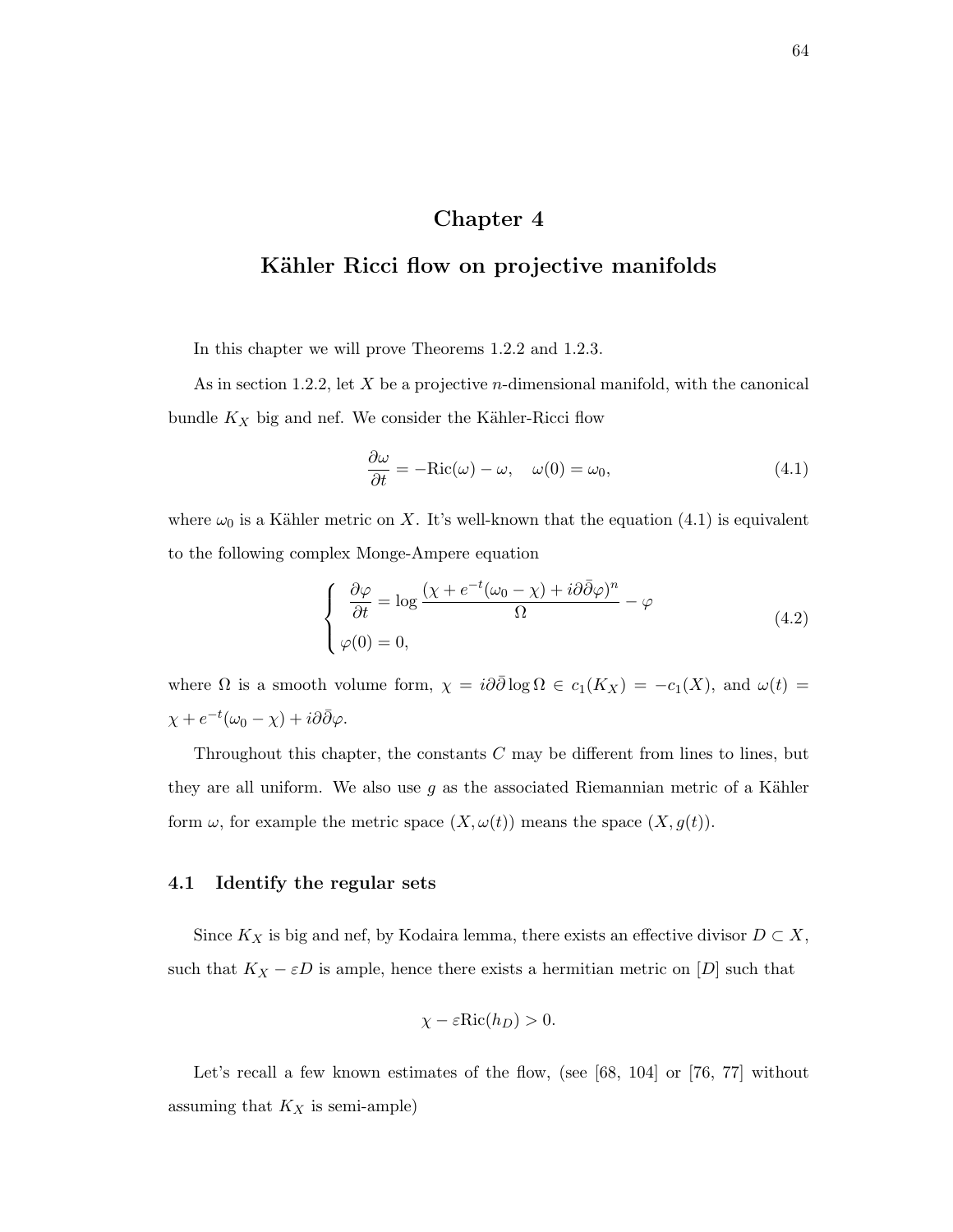**Lemma 4.1.1.** (i) There is a constant  $C > 0$  such that for any  $t \geq 0$ ,

$$
\sup_{X} \varphi(t) \le C, \quad \sup_{X} \dot{\varphi}(t) = \sup_{X} \frac{\partial}{\partial t} \varphi \le C.
$$

(ii) For any  $\delta \in (0,1)$ , there is a constant  $C_{\delta} > 0$  such that

$$
\varphi \ge \delta \log |\sigma_D|_{h_D}^2 - C_\delta,
$$

where  $\sigma_D$  is a holomorphic section of the line bundle  $[D]$  associated to the divisor D.

(iii) Along the Kähler Ricci flow, there exist constants  $C > 0, \lambda > 0$  such that

$$
\mathrm{tr}_{\omega_0}\omega(t) \le C|\sigma_D|_{h_D}^{-2\lambda}
$$

(iv) For any compact subset  $K \subset X \backslash D$ , any  $\ell \in \mathbb{Z}^+$ , there exists a constant  $C_{\ell,K} > 0$ such that

$$
\|\varphi\|_{C^{\ell}(K)} \leq C_{\ell,K}.
$$

Hence we can conclude that

$$
\omega(t) \xrightarrow{C^{\infty}_{loc}(X \setminus D)} \omega_{\infty},
$$

for some smooth Kähler metric  $\omega_{\infty}$  on  $X\backslash D$ . On the other hand, it can be shown that  $\dot{\varphi}(t) \to 0$  on any  $K \subset X \backslash D$  as  $t \to \infty,$  hence  $\omega_{\infty}$  satisfies the equation

$$
\omega_{\infty}^{n} = (\chi + i\partial\bar{\partial}\varphi_{\infty})^{n} = e^{\varphi_{\infty}}\Omega, \text{ on } X \backslash D,
$$

and  $\omega_{\infty}$  is a Kähler-Einstein metric on  $X\backslash D$ , i.e.,

$$
Ric(\omega_{\infty})=-\omega_{\infty}.
$$

**Proposition 4.1.1.** [77] For any holomorphic section  $\sigma \in H^0(X, mK_X)$ , there is a constant  $C = C(\sigma)$  such that for any  $t \geq 0$ , we have

$$
\sup_X |\sigma|_{h_t^m}^2 \le C, \qquad \sup_X |\nabla_t \sigma|_{h_t^m}^2 \le C
$$

where  $h_t = \frac{1}{\omega(t)^n}$  is the hermtian metric on  $K_X$  induced by the Kähler metric  $\omega(t)$  and  $\nabla_t$  is the covariant derivative with respect to  $h_t^m$ .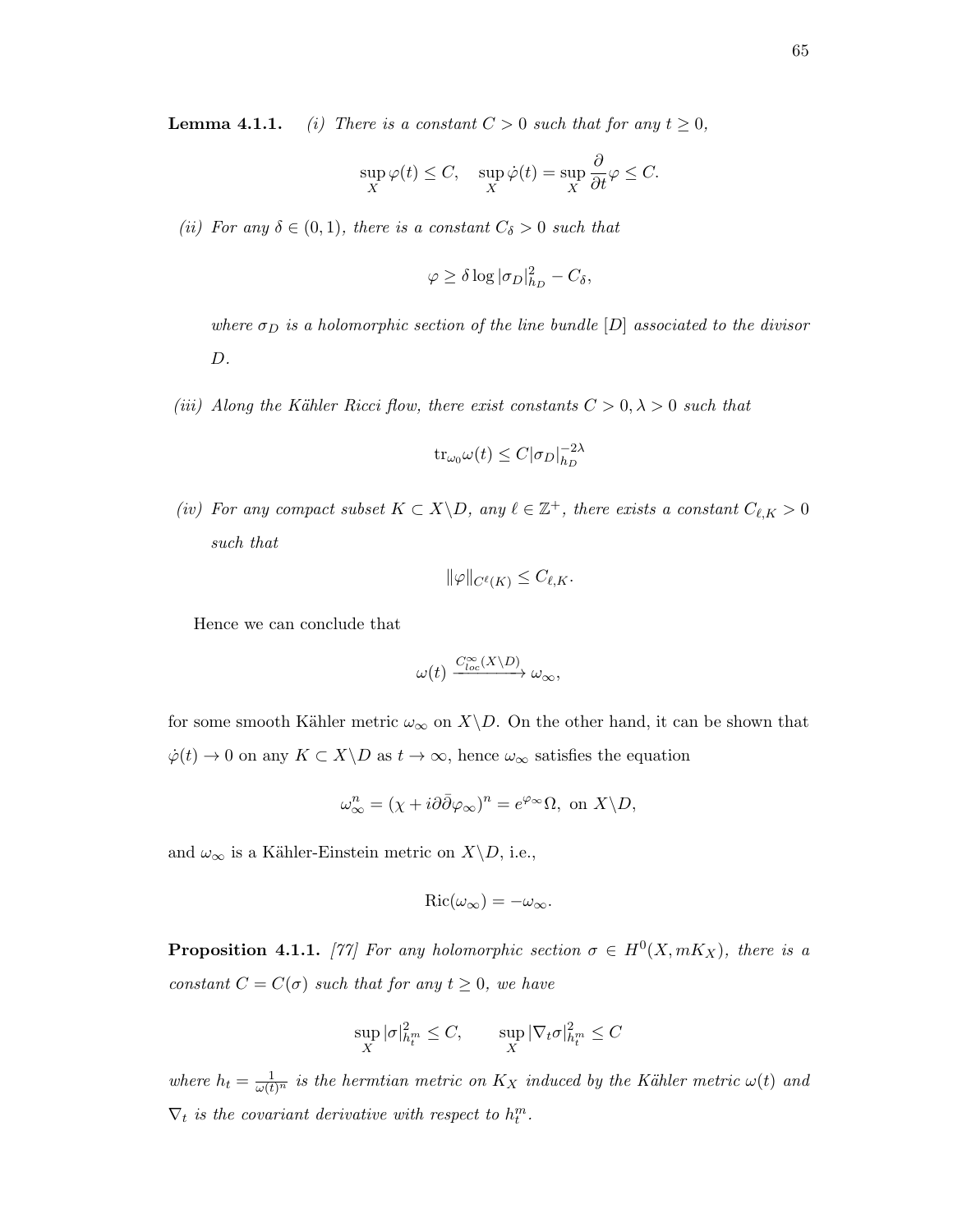Letting  $t \to \infty$ , we have  $h_t \to h_\infty = h_{KE} = h_\chi e^{-\varphi_\infty}$  on  $X \backslash D$  (here  $h_\chi = \frac{1}{\Omega}$ )  $\frac{1}{\Omega}$ ), and

$$
\sup_{X \backslash D} |\sigma|_{h_{\infty}^{\infty}}^2 \le C, \quad \sup_{X \backslash D} |\nabla_{\infty} \sigma|_{h_{\infty}^{\infty}}^2 \le C. \tag{4.3}
$$

**Definition 4.1.1.** We define a set  $\mathcal{R}_X \subset X$  to be the points  $p \in X$  such that the  $\mu$ -jets at p are generated by global sections of  $mK_X$  for some  $m \in \mathbb{Z}^+$ , for any  $\mu \in \mathbb{N}^n$  with  $|\mu| \leq 2$ .

**Proposition 4.1.2** ([77]).  $\mathcal{R}_X$  is an open dense set of X and on  $\mathcal{R}_X$  we have locally smooth convergence of  $\omega(t)$  to  $\omega_{\infty}$ .

By the smooth convergence of  $\omega(t)$  on  $X\backslash D$ , we can choose a point  $p \in X\backslash D$  and a small  $r_0 > 0$  such that (we write the associated Riemannian metric of  $\omega(t)$  as  $g(t)$ )

$$
B_{g(t)}(p,r_0) \subset \subset X \backslash D, \qquad Vol_{g(t)}(B_{g(t)}(p,r_0)) \ge v_0, \quad \forall t \ge 0
$$

for some  $v_0 > 0$ . For any sequence  $t_i \to \infty$ ,  $(X, g(t_i), p)$  is a sequence of almost Kähler-Einstein manifolds (see the Appendix), in the sense of Tian-Wang  $([95])$ . By the structure theorem in Tian-Wang ([95]), we have

$$
(X, g(t_i), p) \xrightarrow{d_{GH}} (X_{\infty}, d_{\infty}, p_{\infty}).
$$
\n(4.4)

Moreover,  $X_{\infty}$  has a regular-singular decomposition,  $X_{\infty} = \mathcal{R} \cup \mathcal{S}$ ; the singular  $\mathcal{S}$  is closed and of Hausdroff dimension  $\leq 2n-4$ ; the regular set R is an open smooth Kähler manifold, and  $d_{\infty}|_{\mathcal{R}}$  is induced by some smooth Kähler-Einstein metric  $g'_{\infty}$ , i.e. on  $\mathcal{R}$ ,  $\operatorname{Ric}(g'_{\infty}) = -g'_{\infty}.$ 

We define a subset  $\mathcal{S}_X \subset X_\infty$  to be a set consisting of the points  $q \in X_\infty$  such that there exist a sequence of points  $q_k \in X \backslash \mathcal{R}_X$  such that  $q_k \to q$  along the Gromov-Hausdroff convergence.

By a theorem of Rong-Zhang (see Theorem 4.1 in [72]), there exists a surjective map

$$
\overline{(\mathcal{R}_X,g_\infty)}\to (X_\infty,d_\infty),
$$

where  $(\overline{R_X}, g_\infty)$  denotes the metric completion of the metric space  $(\mathcal{R}_X, g_\infty)$ , and a homeomorphism  $(\mathcal{R}_X, g_\infty) \to (X_\infty \backslash \mathcal{S}_X, d_\infty)$  which is a local isometry.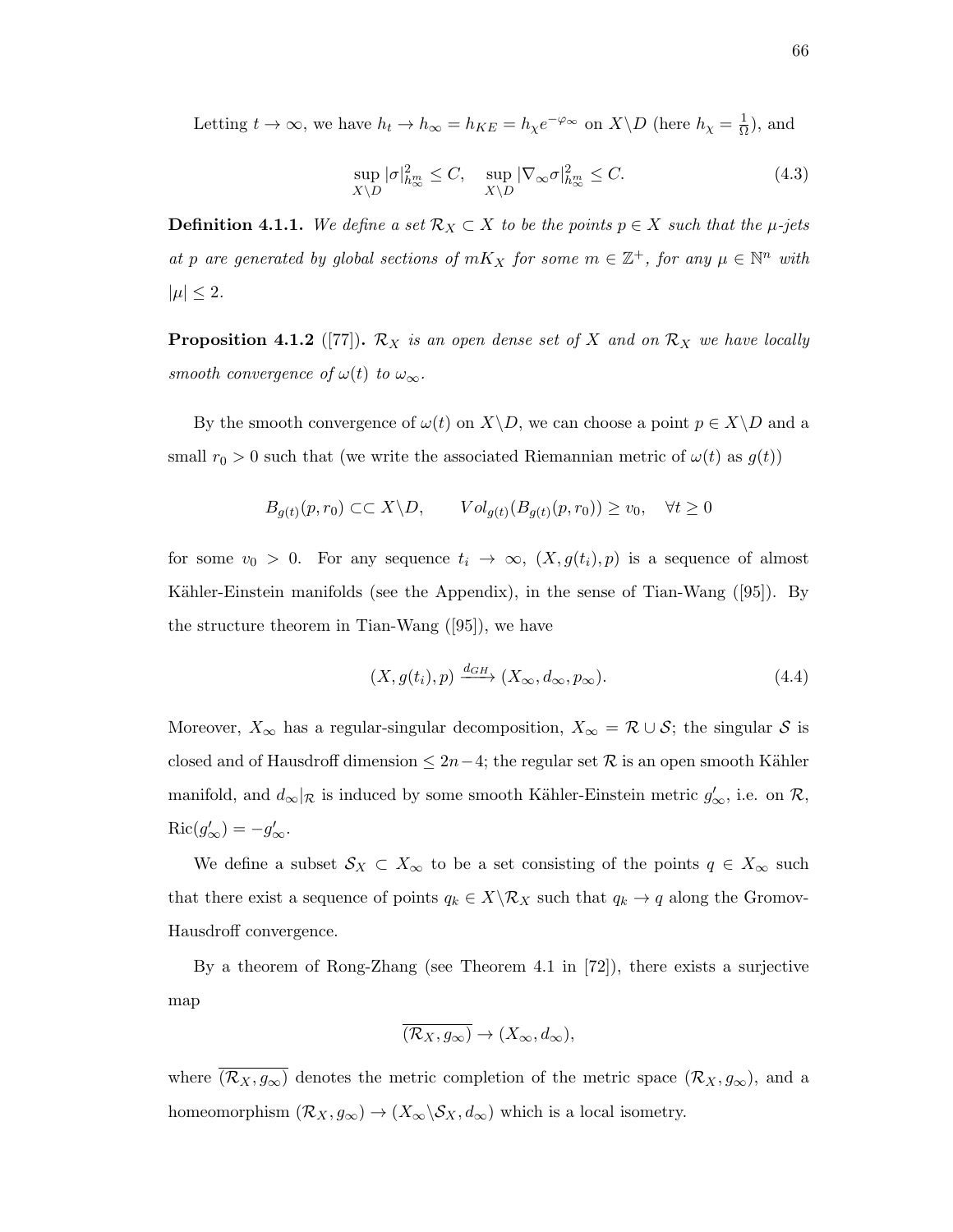It's not hard to see that  $\mathcal{S}_X$  is closed in  $X_\infty$  and any tangent cone at  $q \notin \mathcal{S}_X$  is  $\mathbb{R}^{2n}$ , hence  $X_{\infty} \backslash \mathcal{S}_X \subset \mathcal{R}$ , i.e.,  $\mathcal{S} \subset \mathcal{S}_X$ .

Proposition 4.1.3. We have

 $S_X \subset S$ 

hence  $S = S_X$ .

*Proof.* Suppose not, there exists  $q \in S_X \cap \mathcal{R}$ , then there exist  $q_k \in (X \setminus \mathcal{R}_X, g(t_k))$ converging to q along the Gromov-Hausdroff convergence  $(4.4)$ . Since  $\mathcal R$  is open and tangent cones at points in R is the Euclidean space  $\mathbb{R}^{2n}$ , for any small  $\delta > 0$ , there exists a sufficiently small  $r_0 > 0$  such that

$$
B_{d_{\infty}}(q,3r_0) \subset\subset \mathcal{R}, \qquad Vol_{g'_{\infty}}(B_{d_{\infty}}(q,3r_0)) > (1 - \delta/2) Vol_{g_E}(B(0,3r_0)),
$$

where  $g_E$  is the standard Euclidean metric on  $\mathbb{R}^{2n}$  and  $B(0, 3r_0)$  is the Euclidean ball. Since Ricci curvatures are bounded below, by volume continuity for the Gromov-Hausdorff convergence  $([26])$  we have for k large enough,

$$
Vol_{g(t_k)}(B_{g(t_k)}(q_k, 3r_0)) > (1 - \delta)Vol_{g_E}(B(0, 3r_0)).
$$

By assumption that the Ricci curvature is uniformly bounded below along the Kähler Ricci flow, hence Perelman's pseudo-locality ([64, 95]) implies that if  $\delta$  is small enough, there exists a small but uniform constant  $\varepsilon_0 > 0$  such that

$$
\sup_{B_{g(t_k)}(q_k,2r_0)} |Rm(g(t_k+\varepsilon_0))| \leq \frac{2}{\varepsilon_0}.
$$

Moreover, by Theorem 4.2 in [95],

$$
(B_{g(t_k)}(q_k, 2r_0), g(t_k + \varepsilon_0), q_k) \xrightarrow{d_{GH}} (B_{d_{\infty}}(q, 2r_0), d_{\infty}, q). \tag{4.5}
$$

By Shi's derivative estimate, we have

$$
\sup_{B_{g(t_k)}(q_k,3r_0/2)} |\nabla^l Rm(t_k+\varepsilon_0)| \le C(\varepsilon_0,l),
$$

for any  $l \in \mathbb{N}$  and some constant  $C(\varepsilon_0, l)$ . Thus we have smooth convergence of  $g(t_k + \varepsilon_0)$ to a Kähler metric  $\tilde{g}_{\infty}$  on  $(B_{d_{\infty}}(q, r_0), J_{\infty})$  along the Gromov-Hausdorff convergence (4.5), where  $J_{\infty}$  is the limit complex structure.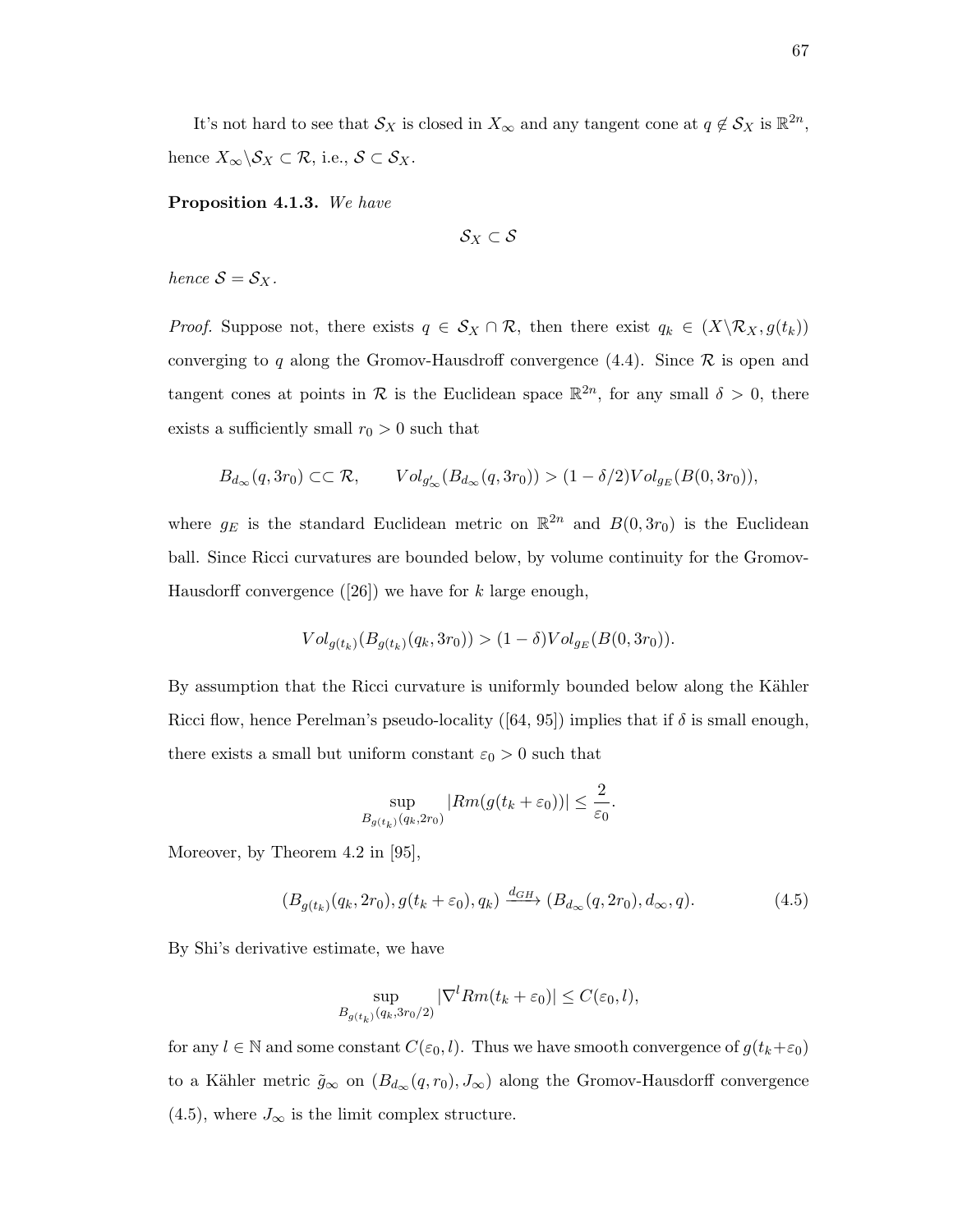Without loss of generality we can assume the injectivity radii of  $g(t_k + \varepsilon_0)$  at  $q_k$  are bounded below by  $r_0$  ([19]), since the Riemann curvatures and volumes of  $B_{g(t_k)}(q_k, r_0)$ are uniformly bounded. For  $k$  large enough, there exists (see Proposition 2.4.1) a local holomorphic coordinates system  $\{z_{\alpha}^{(k)}\}_{\alpha=1}^n$  on the ball  $(B_{g(t_k)}(q_k,r_0), g(t_k+\varepsilon_0))$ such that  $|z^{(k)}|^2 = \sum_{\alpha=1}^n |z^{(k)}_\alpha|^2 \leq r_0^2$ ,  $|z^{(k)}|^2(q_k) = 0$  and under these coordinates  $g_{\alpha \bar \beta}=g_{t_k + \varepsilon_0}(\nabla z_{\alpha}^{(k)}, \bar \nabla z_{\beta}^{(k)}$  $\binom{\kappa}{\beta}$  satisfies

$$
\frac{1}{C}\delta_{\alpha\beta} \le g_{\alpha\bar{\beta}} \le C\delta_{\alpha\beta}, \quad \|g_{\alpha\bar{\beta}}\|_{C^{1,\gamma}} \le C, \quad \text{for some } \gamma \in (0,1).
$$

This implies that the Euclidean metric under these coordinates

$$
\sum_{\alpha=1}^{n} \sqrt{-1} dz_{\alpha}^{(k)} \wedge d\bar{z}_{\alpha}^{(k)} \tag{4.6}
$$

is uniformly equivalent to  $g(t_k + \varepsilon_0)$  on the ball  $B_{g(t_k)}(q_k, r_0)$ .

Recall that along Kähler-Ricci flow

$$
Ric(\omega(t)) = -\chi - i\partial\bar{\partial}(\varphi + \dot{\varphi}).
$$

Take a cut-off function  $\eta$  on R such that  $\eta(x) = 1$  for  $x \in (-\infty, 1/2)$  and vanishes for  $x \in [1,\infty)$ . Choose a function

$$
\Phi_k = (|\mu| + 1 + n)\eta \left(\frac{|z^{(k)}|^2}{r_0^2/2}\right) \log |z^{(k)}|^2 + \varphi(t_k + \varepsilon_0) + \dot{\varphi}(t_k + \varepsilon_0).
$$

Note that  $\Phi_k$  is a globally defined function on X (with a log-pole at  $q_k$ ) when k is large enough.

Since the metrics (4.6) and  $g(t_k + \varepsilon_0)$  are uniformly equivalent for k large enough on the support of  $i\partial\bar{\partial}\Big((n+1+|\mu|)\eta\Big)^{\frac{1}{2}(k)}\Big|_n^2$  $r_0^2/2$  $\log |z^{(k)}|^2$ , we see that there is a uniform constant  $\Lambda$  independent of  $k$  such that

$$
i\partial\bar{\partial}\Big((n+1+|\mu|)\eta\Big(\frac{|z^{(k)}|^2}{r_0^2/2}\Big)\log|z^{(k)}|^2\Big)\geq -\Lambda\omega(t_k+\varepsilon_0).
$$

We will fix an integer  $m \geq 10\Lambda$ .

Define a (singular) hermitian metric on  $K_X$  by

$$
h_k = h_\chi e^{-\frac{\varphi(t_k + \varepsilon_0)}{2} - \frac{\epsilon}{m} \log |\sigma_D|_{h_D}^2},
$$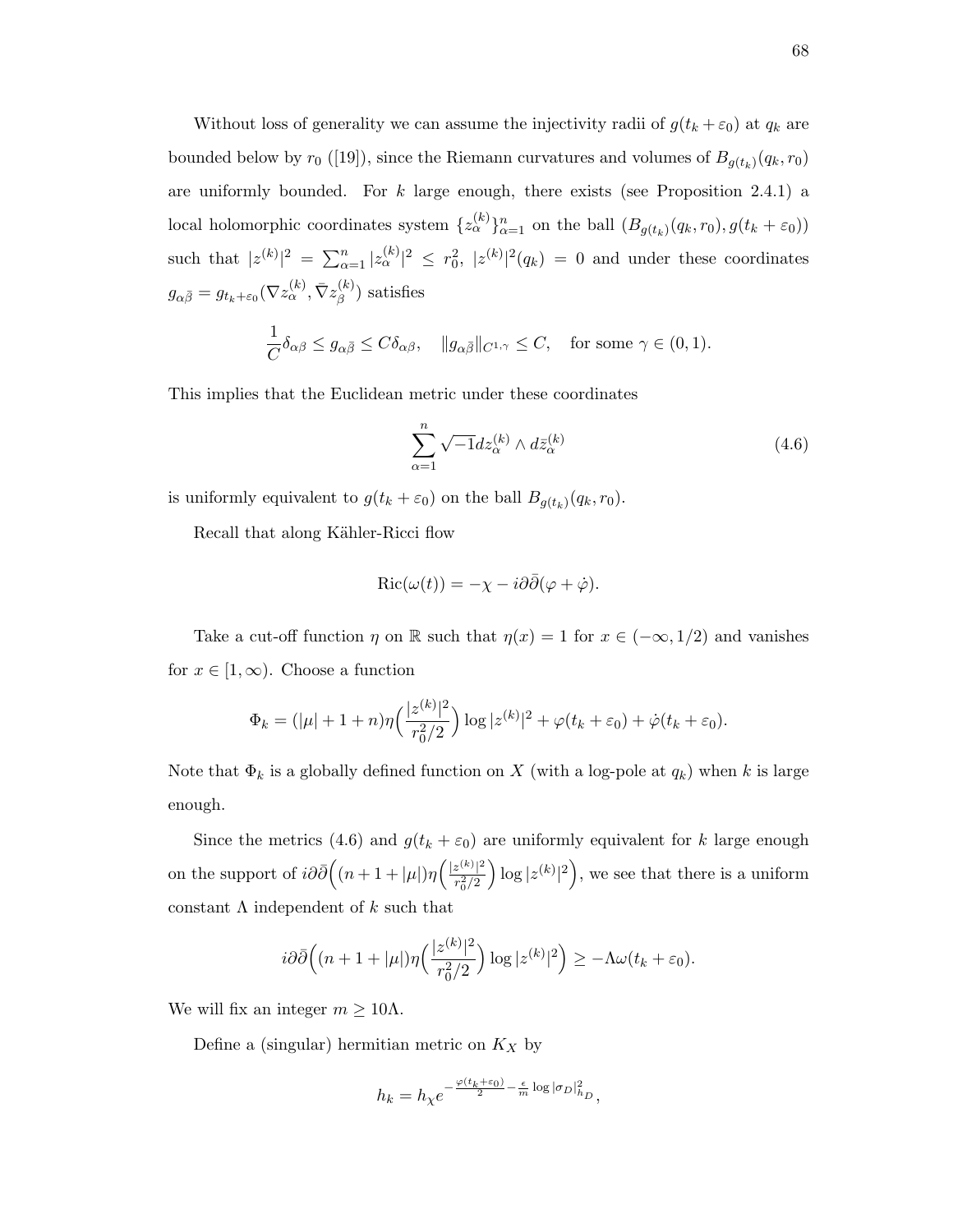for some small  $\epsilon > 0$ . Then we have for k large enough (we denote below  $\omega_k = \omega(t_k + \varepsilon_0)$ , and  $[D]$  the current of integration over the divisor  $D$ .)

$$
\operatorname{Ric}(h_k^m) + \operatorname{Ric}(\omega_k) + i\partial\bar{\partial}\Phi_k = m\chi + \frac{1}{2}i\partial\bar{\partial}\varphi - \epsilon \operatorname{Ric}(h_D) + \epsilon[D] - \chi
$$
  
+ 
$$
+ i\partial\bar{\partial}\Big((n+1+|\mu|)\eta\Big(\frac{|z^{(k)}|^2}{r_0^2/2}\Big) \log|z^{(k)}|^2\Big)
$$
  
= 
$$
\frac{m}{2}\omega_k + \frac{m\chi}{2} - \epsilon \operatorname{Ric}(h_D) - \frac{m}{2}e^{-t_k - \epsilon_0}(\omega_0 - \chi)
$$
  
+ 
$$
\epsilon[D] + i\partial\bar{\partial}\Big((n+1+|\mu|)\eta\Big(\frac{|z^{(k)}|^2}{r_0^2/2}\Big) \log|z^{(k)}|^2\Big)
$$
  

$$
\geq \frac{m}{4}\omega_k,
$$

in the current sense, for k large enough. The above inequality follows since  $\frac{m}{2}\chi$  –  $\epsilon$ Ric $(h_D)$  is a fixed Kähler metric, which is greater than  $\frac{m}{2}e^{-t_k-\epsilon_0}(\omega_0-\chi)$  for k large enough.

Define an  $mK_X$ -valued  $(0, 1)$  form

$$
\eta_{k,\mu} = \bar{\partial} \Big( \eta \Big( \frac{|z^{(k)}|^2}{r_0^2/2} \Big) (z^{(k)})^{\mu} \Big),
$$

where

$$
(z^{(k)})^{\mu} = \prod_{\alpha=1}^{n} (z_{\alpha}^{(k)})^{\mu_{\alpha}}, \quad \mu = (\mu_1, \dots, \mu_n) \in \mathbb{N}^n.
$$

It's not hard to see (noting that the pole order along  $D$  is  $\leq \epsilon)$ 

$$
\int_X |\eta_{k,\mu}|_{h_k^m}^2 e^{-\Phi_k} \omega_k^n < \infty.
$$

Then we can apply the Hormander's  $L^2$  estimate (see Theorem 2.1.2 with  $L = mK_X$ ) to solve the following  $\bar{\partial}\text{-equation}$ 

$$
\bar{\partial}u_{k,\mu} = \eta_{k,\mu},
$$

with  $u_{k,\mu}$  a smooth section of  $mK_X$  satisfying

$$
\int_X |u_{k,\mu}|_{h_k^m} e^{-\Phi_k} \omega_k^n \le \frac{4}{m} \int_X |\eta_{k,\mu}|_{h_k^m}^2 e^{-\Phi_k} \omega_k^n < \infty.
$$

By checking the pole order of  $e^{-\Phi_k}$  at  $q_k$  we can see that  $u_{k,\mu}$  vanishes at  $q_k$  up to order  $|\mu|$ , and hence

$$
\sigma_{k,\mu} := u_{k,\mu} - \eta \Big( \frac{|z^{(k)}|^2}{r_0^2/2} \Big) (z^{(k)})^{\mu}
$$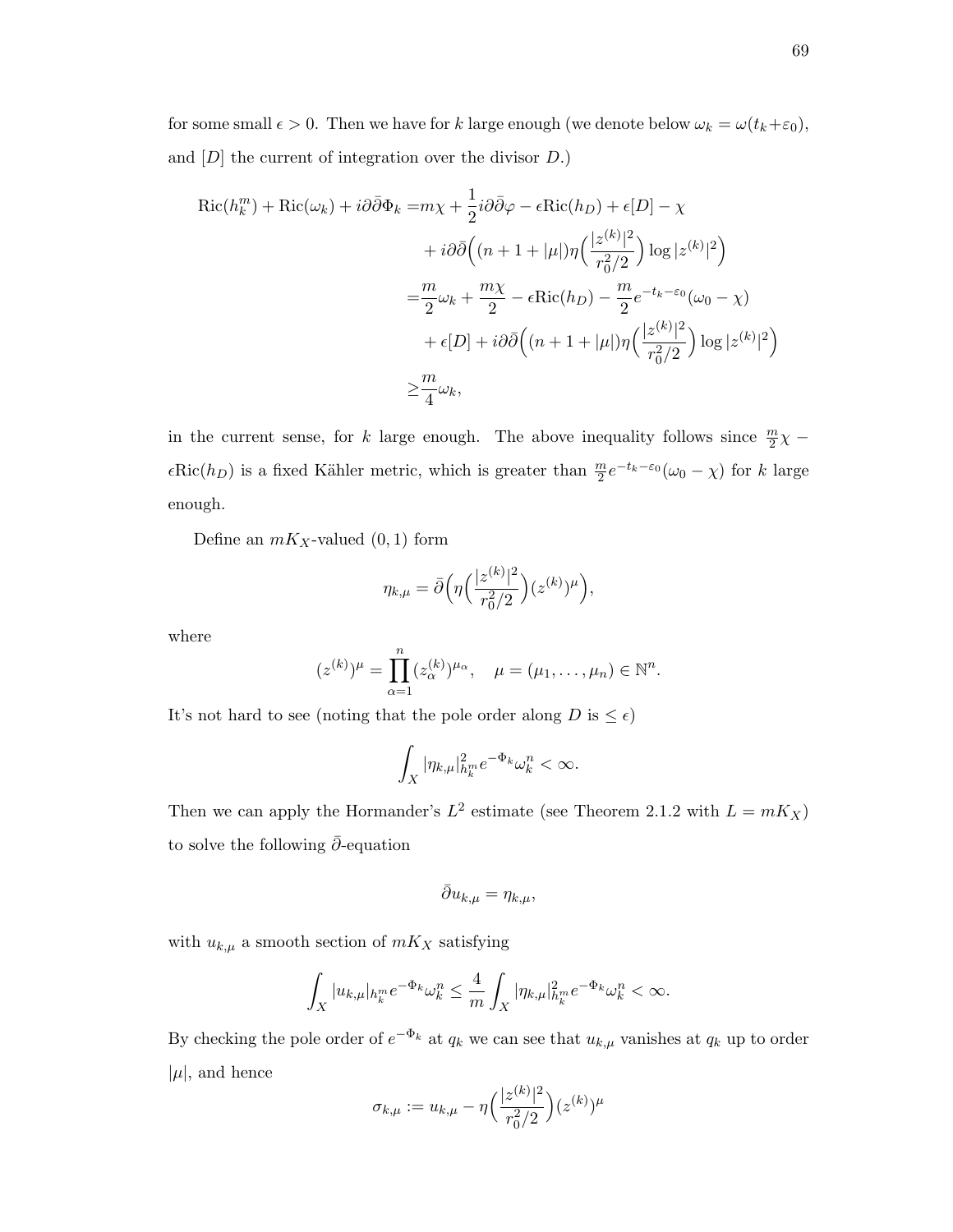is a nontrivial global holomorphic section of  $mK_X$ . Hence we see the global sections of  $mK_X$  generates the  $\mu$ -jets at  $q_k$  for k large enough. This gives the contradiction. Hence  $\mathcal{S}_X \subset \mathcal{S}.$  $\Box$ 

Thus we have a local isometry homeomorphism

$$
(\mathcal{R}_X, g_\infty) \to (X_\infty \backslash \mathcal{S}_X, d_\infty) = (\mathcal{R}, d_\infty).
$$

Hence we can identify  $\mathcal{R}_X$  and  $\mathcal{R}_Y$ , and  $d_{\infty}|\mathcal{R}_X$  is induced by the Kähler-Einstein metric  $g_{\infty}|_{\mathcal{R}_X}.$ 

### 4.2 Estimates near the singular set

Throughout this section, we fix an effective divisor  $D \subset X$  such that

$$
K_X - \varepsilon[D] > 0
$$

for sufficiently small  $\varepsilon > 0$ . By the previous section, we see  $X\backslash D \subset \mathcal{R}_X$ . Choose a log-resolution of  $(X, D)$ ,

$$
\pi_1: Z \to X
$$

such that  $\pi_1^{-1}(D)$  is a smooth divisor with simple normal crossings. Fix a point O in a smooth component of  $\pi_1^{-1}(D)$  and blow up Z at the point O, we get a map

$$
\pi_2: \tilde{X} \to Z,
$$

for some smooth projective manifold  $\tilde{X}$ . Denote  $\pi = \pi_1 \circ \pi_2 : \tilde{X} \to X$ .

By Adjunction formula, we have

$$
K_{\tilde{X}} = \pi^* K_X + (n-1)E + F,
$$
  $F = \sum_k a_k F_k,$ 

where E is the exceptional locus of the blow up  $\pi_2$ , and  $F_k$  is a prime divisor in the exceptional locus of  $\pi$ . We also note that  $a_k > 0$  for any k.

Since  $\tilde{\chi} = \pi^* \chi \in \pi^* K_X$  is big and nef, Kodaira's lemma implies there exists an effective divisor  $\tilde{D}$  whose support coincide with the exceptional locus  $E, F$  and

$$
\tilde{\chi} - \varepsilon[\tilde{D}]
$$
 is Kähler,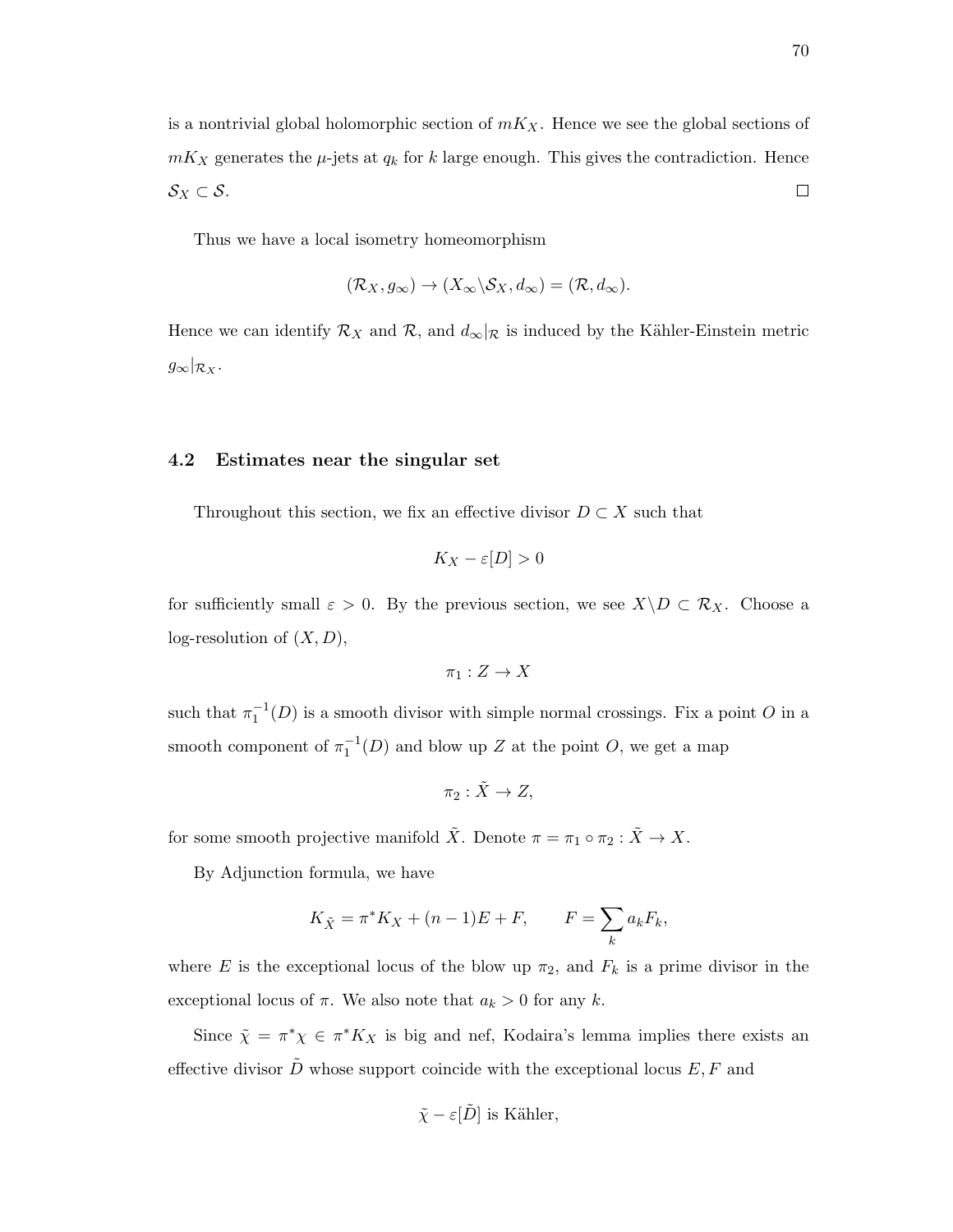hence there exists a hermitian metric  $h_{\tilde{D}}$  on the line bundle associated to D such that

$$
\tilde{\chi} - \varepsilon \textnormal{Ric}(h_{\tilde{D}}) > 0.
$$

We write  $\tilde{D} = \tilde{D}' + \tilde{D}''$ , where supp $D'' = E$ , and  $E \not\subset \tilde{D}'$ . Let  $\sigma_E$ ,  $\sigma_F$ ,  $\sigma_{\tilde{D}}$  be the defining section of  $E, F$  and  $\tilde{D}$ , respectively. Here these sections are multi-valued holomorphic sections which become global after taking some power. There also exist hermtian metrics  $h_E$ ,  $h_F$ , and  $h_{\tilde{D}}$  such that

$$
\pi^*\Omega = |\sigma_E|_{h_E}^{2(n-1)} |\sigma_F|_{h_F}^2 \tilde{\Omega},
$$

for some smooth volume form  $\tilde{\Omega}$  on  $\tilde{X}$ .

We fix a Kähler metric  $\tilde{\omega}$  on  $\tilde{X}$ . The Kähler Ricci flow on X is pulled back to  $\tilde{X}$  by the map  $\pi$ , and it safeties the equation

$$
\frac{\partial}{\partial t}\pi^*\varphi = \log \frac{(\tilde{\chi} + e^{-t}(\pi^*\omega_0 - \tilde{\chi}) + i\partial\bar{\partial}\pi^*\varphi)^n}{|\sigma_E|_{h_E}^{2(n-1)}|\sigma_F|_{h_F}^2\tilde{\Omega}} - \pi^*\varphi,
$$
\n(4.7)

with the initial  $\pi^*\varphi(0) = 0$ . By the previous estimates, we see that  $\pi^*\varphi$  satisfies the estimates

$$
\delta \log |\sigma_{\tilde{D}}|_{h_{\tilde{D}}}^2 - C_{\delta} \le \pi^* \varphi(t) \le C, \forall t \ge 0 \text{ and } \forall \delta \in (0, 1).
$$

We will consider a family of perturbed parabolic Monge-Ampere equations for  $\epsilon \in \mathbb{C}$  $(0, 1)$ 

$$
\begin{cases}\n\frac{\partial}{\partial t}\tilde{\varphi}_{\epsilon} = \log \frac{(\tilde{\chi} + e^{-t}(\pi^* \omega_0 - \tilde{\chi}) + \epsilon \tilde{\omega} + i\partial \bar{\partial} \pi^* \varphi)^n}{(|\sigma_E|_{h_E}^{2(n-1)} + \epsilon)(|\sigma_F|_{h_F}^2 + \epsilon)\tilde{\Omega}} - \tilde{\varphi}_{\epsilon}, \\
\tilde{\varphi}_{\epsilon}(0) = 0\n\end{cases} (4.8)
$$

where  $\tilde{\varphi}_{\epsilon}(t) \in PSH(\tilde{X}, \tilde{\chi} + e^{-t}(\pi^*\omega_0 - \tilde{\chi}) + \epsilon \tilde{\omega}).$  The equation (4.8) has long time existence [98], and we will show that solutions to (4.8) converge to that of (4.7) in some sense.

It's easy to check that the Kähler metrics  $\tilde{\omega}_{\epsilon} = \tilde{\chi} + e^{-t}(\pi^*\omega_0 - \tilde{\chi}) + \epsilon \tilde{\omega} + i\partial \bar{\partial} \tilde{\varphi}_{\epsilon}$ satisfies the following evolution equation

$$
\frac{\partial}{\partial t}\tilde{\omega}_{\epsilon} = -\text{Ric}(\tilde{\omega}_{\epsilon}) - \tilde{\omega}_{\epsilon} + \tilde{\chi} + \epsilon \tilde{\omega} - i\partial\bar{\partial}\log\left((|\sigma_E|_{h_E}^{2(n-1)} + \epsilon)(|\sigma_F|_{h_F}^2 + \epsilon)\tilde{\Omega}\right).
$$
(4.9)

By direct calculations, for any smooth nonnegative function  $f$ , we have

$$
i\partial\bar{\partial}\log(\epsilon+f) = \frac{i\partial\bar{\partial}f}{\epsilon+f} - \frac{\partial f \wedge \bar{\partial}f}{(f+\epsilon)^2}
$$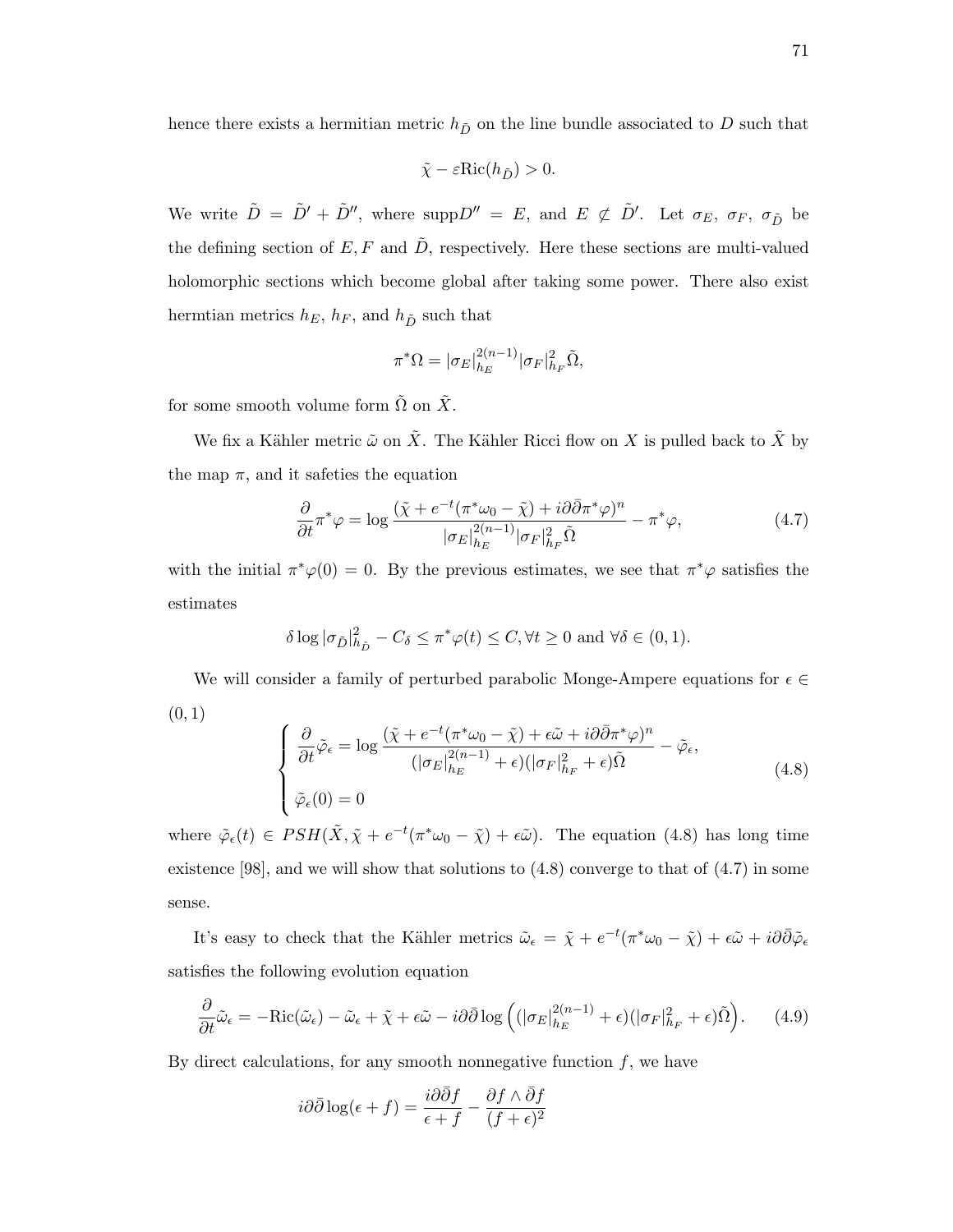$$
= \frac{f}{f+\epsilon} i\partial\bar{\partial}\log f + \frac{\epsilon}{f(f+\epsilon)^2} \partial f \wedge \bar{\partial}f
$$

$$
\geq \frac{f}{f+\epsilon} i\partial\bar{\partial}\log f,
$$

in the smooth sense on  $\tilde{X}\backslash\{f=0\}$  and globally as currents. So

$$
i\partial\bar{\partial}\log\left((|\sigma_E|_{h_E}^{2(n-1)}+\epsilon)(|\sigma_F|_{h_F}^2+\epsilon)\tilde{\Omega}\right)
$$
  
\n
$$
\geq -\frac{(n-1)|\sigma_E|_{h_E}^{2(n-1)}}{|\sigma_E|_{h_E}^{2(n-1)}+\epsilon}\text{Ric}(h_E) - \frac{|\sigma_F|_{h_F}^2}{|\sigma_F|_{h_F}^2+\epsilon}\text{Ric}(h_F) - \text{Ric}(\tilde{\Omega})
$$
  
\n
$$
\geq -C\tilde{\omega},
$$

for some uniform constant C independent of  $\epsilon$ . Thus away from  $\text{supp}\tilde{D} = \text{supp}E \cup$  $\mathrm{supp} F$ , we have

$$
\frac{\partial}{\partial t}\tilde{\omega}_{\epsilon} \le -\text{Ric}(\tilde{\omega}_{\epsilon}) - \tilde{\omega}_{\epsilon} + C\tilde{\omega}.\tag{4.10}
$$

**Lemma 4.2.1.** Let  $\tilde{\varphi}_{\epsilon}$  be the solution to (4.8), then there exists a constant  $C > 0$  such that for any  $t \geq 0$ ,  $\epsilon \in (0,1)$ , we have

$$
\sup_{\tilde{X}} \tilde{\varphi}_{\epsilon}(t,\cdot) \leq C, \qquad \sup_{\tilde{X}} \frac{\partial \tilde{\varphi}_{\epsilon}}{\partial t}(t,\cdot) \leq C.
$$

Proof. Let

$$
V_{\epsilon} = \int_{\tilde{X}} (|\sigma_E|_{h_E}^{2(n-1)} + \epsilon)(|\sigma_F|_{h_F}^2 + \epsilon)\tilde{\Omega}
$$

be the volume with respect to the volume form  $(|\sigma_E|_{h_E}^{2(n-1)})$  $_{h_E}^{2(n-1)} + \epsilon$ )( $|\sigma_F|_{h_F}^2 + \epsilon$ ) $\tilde{\Omega}$ . We see that

$$
V_1 \ge V_{\epsilon} \ge V_0 = \int_X \Omega,
$$

hence  $V_{\epsilon}$  is uniformly bounded. We consider (for simplicity we denote  $\tilde{\Omega}_{\epsilon} = (|\sigma_E|_{h_E}^{2(n-1)})$  $\frac{2(n-1)}{h_E} +$  $\epsilon)(|\sigma_F|^2_{h_F}+\epsilon)\tilde\Omega)$ 

$$
\frac{\partial}{\partial t} \Big( \frac{1}{V_{\epsilon}} \int_{\tilde{X}} \tilde{\varphi}_{\epsilon} \tilde{\Omega}_{\epsilon} \Big) \n= \frac{1}{V_{\epsilon}} \int_{\tilde{X}} \log \frac{(\tilde{\chi} + e^{-t} (\pi^* \omega_0 - \tilde{\chi}) + \epsilon \tilde{\omega} + i \partial \bar{\partial} \tilde{\varphi}_{\epsilon})^n}{(|\sigma_E|_{h_E}^{2(n-1)} + \epsilon)(|\sigma_F|_{h_F}^2 + \epsilon) \tilde{\Omega}} \tilde{\Omega}_{\epsilon} - \frac{1}{V_{\epsilon}} \int_{\tilde{X}} \tilde{\varphi}_{\epsilon} \tilde{\Omega}_{\epsilon} \n\leq \log \Big( \int_{\tilde{X}} (\tilde{\chi} + e^{-t} (\pi^* \omega_0 - \tilde{\chi}) + \epsilon \tilde{\omega} + i \partial \bar{\partial} \tilde{\varphi}_{\epsilon})^n \Big) - \frac{1}{V_{\epsilon}} \int_{\tilde{X}} \tilde{\varphi}_{\epsilon} \tilde{\Omega}_{\epsilon} \n\leq C - \frac{1}{V_{\epsilon}} \int_{\tilde{X}} \tilde{\varphi}_{\epsilon} \tilde{\Omega}_{\epsilon},
$$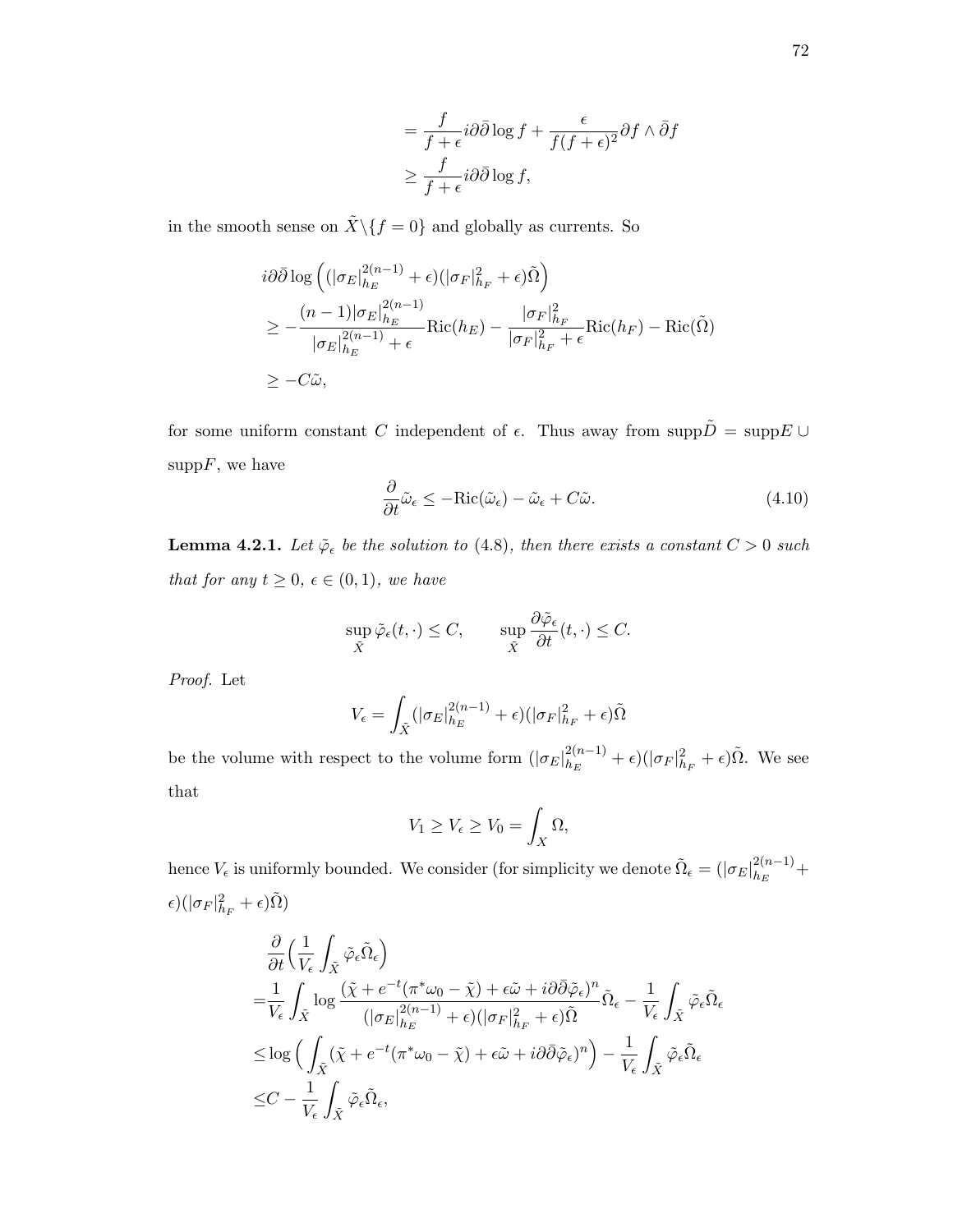where for the first inequality we use Jensen's inequality. From the above we see that

$$
\frac{1}{V_\epsilon}\int_{\tilde{X}}\tilde{\varphi}_\epsilon\tilde{\Omega}_\epsilon\leq C.
$$

Since  $\tilde{\varphi}_{\epsilon} \in PSH(\tilde{X}, \tilde{\chi} + e^{-t}(\pi^*\omega_0 - \tilde{\chi}) + \epsilon \tilde{\omega})$ , the mean value inequality implies the uniform upper bound of  $\tilde{\varphi}_{\epsilon}$ 

$$
\sup_{\tilde{X}} \tilde{\varphi}_{\epsilon}(t) \leq C.
$$

Direct calculations show that (we will denote  $\dot{\tilde{\varphi}}_{\epsilon} = \frac{\partial}{\partial t} \tilde{\varphi}_{\epsilon}$ )

$$
\frac{\partial}{\partial t}\dot{\tilde{\varphi}}_{\epsilon} = \Delta_{\tilde{\omega}_{\epsilon}}\dot{\tilde{\varphi}}_{\epsilon} - tr_{\tilde{\omega}_{\epsilon}}e^{-t}(\pi^*\omega_0 - \tilde{\chi}) - \dot{\tilde{\varphi}}_{\epsilon}
$$

$$
= \Delta_{\tilde{\omega}_{\epsilon}}\dot{\tilde{\varphi}}_{\epsilon} - n + tr_{\tilde{\omega}_{\epsilon}}\tilde{\chi} + \epsilon tr_{\tilde{\omega}_{\epsilon}}\tilde{\omega} + \Delta_{\tilde{\omega}_{\epsilon}}\tilde{\varphi}_{\epsilon} - \dot{\tilde{\varphi}}_{\epsilon}.
$$

Hence

$$
\left(\frac{\partial}{\partial t} - \Delta_{\tilde{\omega}_{\epsilon}}\right) \left( (e^t - 1)\dot{\tilde{\varphi}}_{\epsilon} - \tilde{\varphi}_{\epsilon} \right) = -tr_{\tilde{\omega}_{\epsilon}} \pi^* \omega_0 + n - \epsilon tr_{\tilde{\omega}_{\epsilon}} \tilde{\omega} \le n, \tag{4.11}
$$

then maximum principle implies

$$
\dot{\tilde{\varphi}}_{\epsilon}(t) \le \frac{\tilde{\varphi}_{\epsilon} + nt}{e^t - 1} \le C, \quad \forall t > 0.
$$
\n(4.12)

 $\Box$ 

**Lemma 4.2.2.** For any  $\delta \in (0,1)$ , there is a constant  $C = C_{\delta}$  such that for any  $t \geq 0$ , we have

$$
\tilde{\varphi}_{\epsilon}(t) \ge \delta \log |\sigma_{\tilde{D}}|_{h_{\tilde{D}}}^2 - C_{\delta}.
$$

*Proof.* We will apply the maximum principle. For any small  $\delta > 0$  such that

$$
\tilde{\chi} - \delta \text{Ric}(h_{\tilde{D}}) > 0,
$$

where we may also assume  $|\sigma_{\tilde{D}}|^2_{h_{\tilde{D}}} \leq 1$  by rescaling the metric  $h_{\tilde{D}}$ . We consider the function  $H := \tilde{\varphi}_{\epsilon} - \delta \log |\sigma_{\tilde{D}}|_{h_{\tilde{D}}}^2$ . On  $\tilde{X} \backslash \tilde{D}$ , H satisfies the equation

$$
\frac{\partial H}{\partial t} = \log \frac{(\tilde{\chi} + e^{-t} (\pi^* \omega_0 - \tilde{\chi}) + \epsilon \tilde{\omega} - \delta \text{Ric}(h_{\tilde{D}}) + i \partial \bar{\partial} H)^n}{(|\sigma_E|^{2(n-1)_{h_E}} + \epsilon)(|\sigma_F|_{h_F}^2 + \epsilon) \tilde{\Omega}} - H - \delta \log |\sigma_{\tilde{D}}|_{h_{\tilde{D}}}^2.
$$
(4.13)

By choosing  $\delta$  even smaller, we may obtain  $\omega'_{\epsilon} := \tilde{\chi} - \delta \text{Ric}(h_{\tilde{D}}) + e^{-t}(\pi^* \omega_0 - \tilde{\chi}) + \epsilon \tilde{\omega}$ is a Kähler metric on  $\tilde{X}$  for all  $t \geq 0$ , and these metrics are uniformly equivalent to  $\tilde{\omega}$ , i.e., there exists  $C_0 > 0$  such that

$$
C_0^{-1}\tilde{\omega}_{\epsilon} \le \omega_{\epsilon}' \le C_0\tilde{\omega}.
$$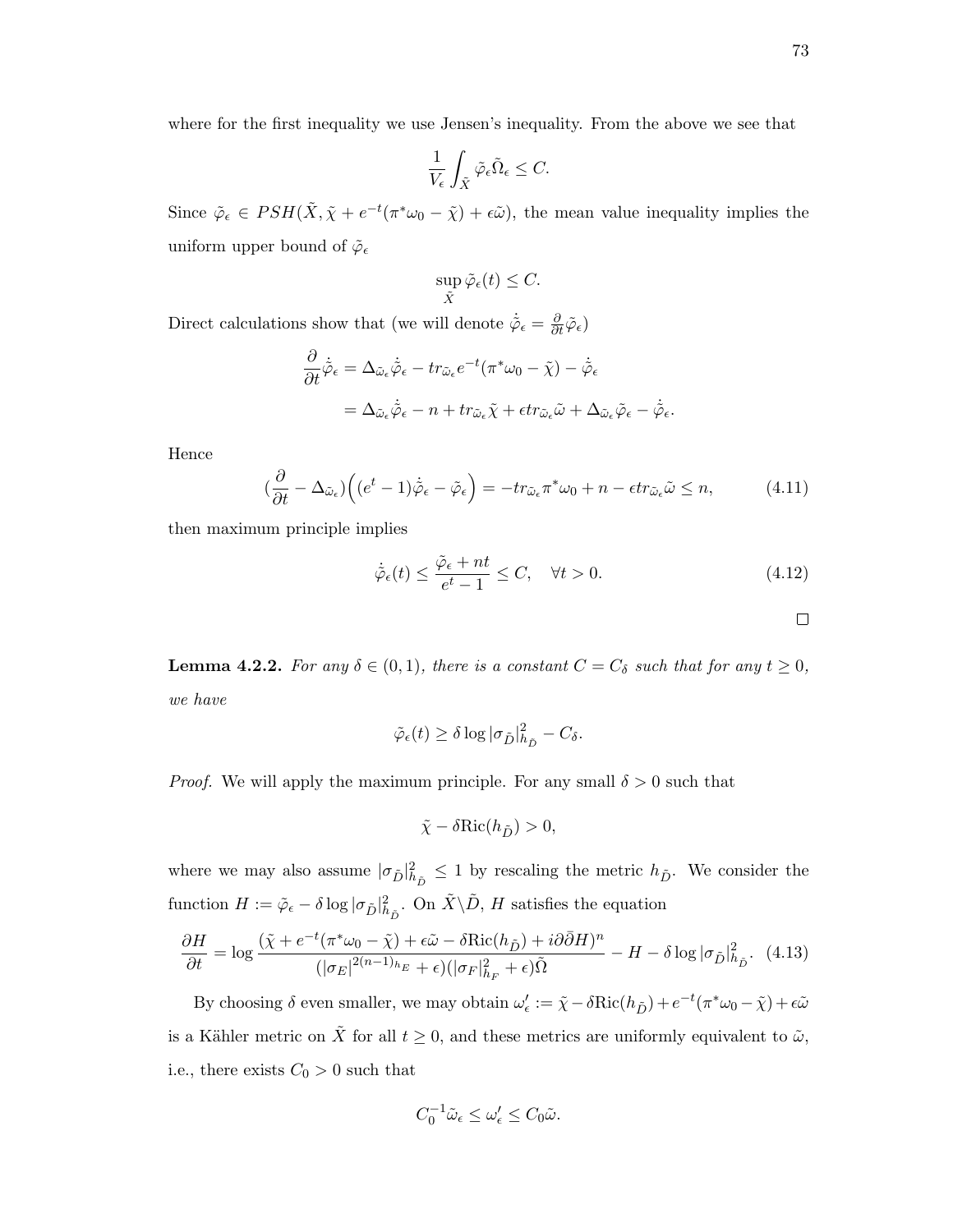Consider the Monge-Ampere equations

$$
(\tilde{\chi} - \delta \text{Ric}(h_{\tilde{D}}) + e^{-t}(\pi^* \omega_0 - \tilde{\chi}) + \epsilon \tilde{\omega} + i\partial \bar{\partial} \psi_{\epsilon})^n = e^{\psi_{\epsilon}}(|\sigma_E|_{h_E}^{2(n-1)} + \epsilon)(|\sigma_F|_{h_F}^2 + \epsilon)\tilde{\Omega}, \tag{4.14}
$$

where  $\psi_{\epsilon} \in PSH(\tilde{X}, \omega'_{\epsilon})$ . By the Aubin-Yau theorem, (4.14) admits a unique smooth solution  $\psi_{\epsilon}$  for any  $\epsilon \in (0,1)$  and  $t \geq 0$ . It can be seen that

$$
\frac{1}{V_{\epsilon}}\int_{\tilde{X}}e^{\psi_{\epsilon}}\tilde{\Omega}_{\epsilon}\leq \frac{1}{V_{\epsilon}}\int_{\tilde{X}}(\omega_{\epsilon}')^n\leq C.
$$

Hence mean value inequality implies  $\sup_{\tilde{X}} \psi_{\epsilon} \leq C$ . Then by [35], we have  $\inf_{\tilde{X}} \psi_{\epsilon} \geq -C$ , hence

$$
\|\psi_{\epsilon}\|_{L^{\infty}} \leq C,
$$

for some C independent of  $\epsilon \in (0,1)$  and  $t \geq 0$ .

Denote  $\omega'_{\epsilon}(t) = \omega'_{\epsilon} + i\partial\bar{\partial}\psi_{\epsilon}$ . Taking derivative with respective to t on both sides of (4.14), we get

$$
\Delta_{\omega'_{\epsilon}(t)} \dot{\psi}_{\epsilon} - tr_{\omega'_{\epsilon}(t)} e^{-t} (\pi^* \omega_0 - \tilde{\chi}) = \dot{\psi}_{\epsilon}.
$$
\n(4.15)

$$
\Delta_{\omega_{\epsilon}'(t)} \psi_{\epsilon} = n - tr_{\omega_{\epsilon}'(t)} \Big( \tilde{\chi} - \delta \text{Ric}(h_{\tilde{D}}) + e^{-t} (\pi^* \omega_0 - \tilde{\chi}) + \epsilon \tilde{\omega} \Big),
$$

Hence

$$
\Delta_{\omega_{\epsilon}'(t)}(\dot{\psi}_{\epsilon} - \psi_{\epsilon}) = \dot{\psi}_{\epsilon} - n + tr_{\omega_{\epsilon}'(t)}(\tilde{\chi} - \delta \text{Ric}(h_{\tilde{D}}) + 2e^{-t}(\pi^* \omega_0 - \tilde{\chi}) + \epsilon \tilde{\omega})
$$

Noting that  $\tilde{\chi} - \delta \text{Ric}(h_{\tilde{D}}) + 2e^{-t}(\pi^* \omega_0 - \tilde{\chi}) + \epsilon \tilde{\omega} > 0$  is  $\delta$  is chosen appropriately, hence at the maximum point of  $\dot{\psi}_{\epsilon} - \psi_{\epsilon}$ , we have  $\dot{\psi}_{\epsilon} \leq n$ , thus

$$
\dot{\psi}_{\epsilon}\leq C+n\leq C.
$$

Let  $G = H - \psi_{\epsilon} = \tilde{\varphi}_{\epsilon} - \delta \log |\sigma_{\tilde{D}}|_{h_{\tilde{D}}}^2 - \psi_{\epsilon}$ . On  $\tilde{X} \backslash \tilde{D}$  it satisfies the equation

$$
\frac{\partial G}{\partial t} = \log \frac{(\tilde{\chi} - \delta \text{Ric}(h_{\tilde{D}}) + e^{-t}(\pi^* \omega_0 - \tilde{\chi}) + \epsilon \tilde{\omega} + i\partial \bar{\partial}\psi_{\epsilon} + i\partial \bar{\partial}G)^n}{(\tilde{\chi} - \delta \text{Ric}(h_{\tilde{D}}) + e^{-t}(\pi^* \omega_0 - \tilde{\chi}) + \epsilon \tilde{\omega} + i\partial \bar{\partial}\psi_{\epsilon})^n} - G - \delta \log |\sigma_{\tilde{D}}|_{h_{\tilde{D}}}^2 - \dot{\psi}_{\epsilon}.
$$
\n(4.16)

The minimum of G cannot be at D for any  $t \geq 0$ , since it tends to  $+\infty$  when approaching D For any  $T > 0$ , suppose  $(p_0, t_0) \in \tilde{X} \backslash \tilde{D} \times [0, T]$  is the minimum point of G, then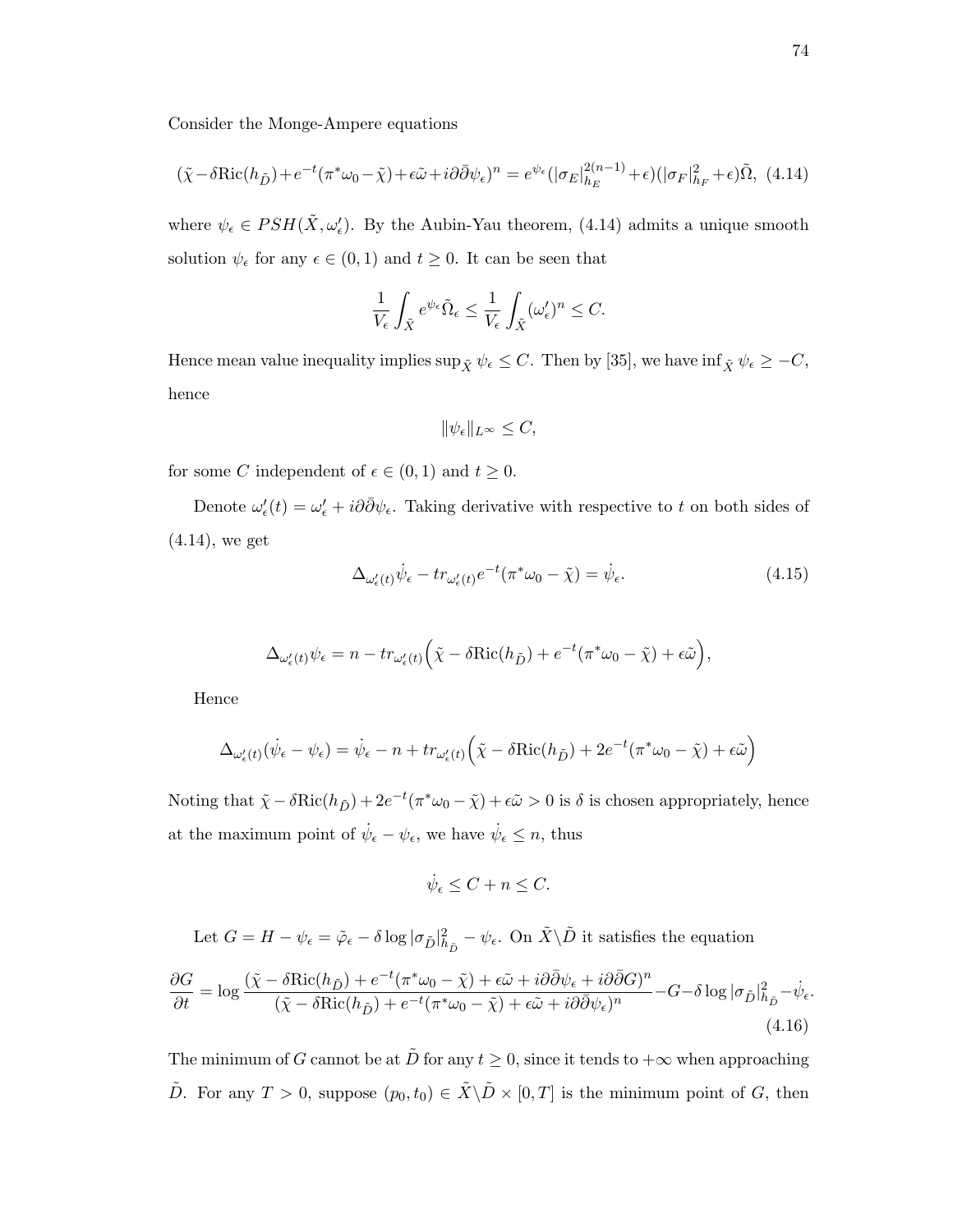we have at this point  $\frac{\partial G}{\partial t} \leq 0$  and  $i\partial\bar{\partial}G \geq 0$ , hence maximum principle implies at this point

$$
G \geq -\delta \log |\sigma_{\tilde{D}}|_{h_{\tilde{D}}}^2 - \dot{\psi}_{\epsilon} \geq -C_{\delta},
$$

combining with  $L^{\infty}$  bound of  $\psi_{\epsilon}$ , we have

$$
\tilde{\varphi}_{\epsilon} \ge \delta \log |\sigma_{\tilde{D}}|_{h_{\tilde{D}}}^2 - C_{\delta}.
$$

 $\Box$ 

**Lemma 4.2.3.** There exist two constants  $C > 0, \lambda > 0$  such that for all  $t \ge 0$ ,

$$
\tilde{\omega}_{\epsilon} \le C |\sigma_{\tilde{D}}|_{h_{\tilde{D}}}^{-2\lambda} \tilde{\omega}.
$$
\n(4.17)

*Proof.* By the classical  $C^2$  estimate for Monge-Ampere equations, there is a constant  $C_1$  depending on the lower bound of bisectional curvature of  $\tilde{\omega}$ , such that

$$
\Delta_{\tilde{\omega}_{\epsilon}} \log tr_{\tilde{\omega}} \tilde{\omega}_{\epsilon} \ge -C_1 tr_{\tilde{\omega}_{\epsilon}} \tilde{\omega} - C_1 - \frac{tr_{\tilde{\omega}} \text{Ric}(\tilde{\omega}_{\epsilon})}{tr_{\tilde{\omega}} \tilde{\omega}_{\epsilon}}.
$$
\n(4.18)

By the inequality (4.10), we have on  $\tilde{X}\backslash \tilde{D}$ 

$$
\frac{\partial}{\partial t} \log tr_{\tilde{\omega}} \tilde{\omega}_{\epsilon} = \frac{tr_{\tilde{\omega}} \frac{\partial}{\partial t} \tilde{\omega}_{\epsilon}}{tr_{\tilde{\omega}} \tilde{\omega}_{\epsilon}} \le \frac{-tr_{\tilde{\omega}} \text{Ric}(\tilde{\omega}_{\epsilon})}{tr_{\tilde{\omega}} \tilde{\omega}_{\epsilon}} - 1 + \frac{C}{tr_{\tilde{\omega}} \tilde{\omega}_{\epsilon}}.
$$
(4.19)

So we have on  $\tilde{X}\backslash \tilde{D},$ 

$$
\begin{split} &\frac{\partial}{\partial t} - \Delta_{\tilde{\omega}_{\epsilon}}) \Big( \log tr_{\tilde{\omega}} \tilde{\omega}_{\epsilon} - A \tilde{\varphi}_{\epsilon} + A \delta \log |\sigma_{\tilde{D}}|_{h_{\tilde{D}}}^{2} \Big) \\ \leq & \frac{C}{tr_{\tilde{\omega}} \tilde{\omega}_{\epsilon}} + C tr_{\tilde{\omega}_{\epsilon}} \tilde{\omega} - A \log \frac{\tilde{\omega}_{\epsilon}^{n}}{\tilde{\Omega}_{\epsilon}} + A \tilde{\varphi}_{\epsilon} + C \\ & - A tr_{\tilde{\omega}_{\epsilon}} (\tilde{\chi} - \delta \text{Ric}(h_{\tilde{D}}) + e^{-t} (\pi^{*} \omega_{0} - \tilde{\chi}) + \epsilon \tilde{\omega}) \\ \leq & \frac{C}{tr_{\tilde{\omega}} \tilde{\omega}_{\epsilon}} - 2 tr_{\tilde{\omega}_{\epsilon}} \tilde{\omega} - A \log \frac{\tilde{\omega}_{\epsilon}^{n}}{\tilde{\omega}^{n}} - A \log \frac{\tilde{\omega}^{n}}{\tilde{\Omega}_{\epsilon}} + C \\ \leq & \frac{C}{tr_{\tilde{\omega}} \tilde{\omega}_{\epsilon}} - tr_{\tilde{\omega}_{\epsilon}} \tilde{\omega} + C, \end{split}
$$

if we choose A sufficiently large and  $\delta$  suitably small, and in the last inequality we use the facts that

$$
\log \frac{\tilde{\omega}^n}{\tilde{\Omega}_\epsilon} \leq C,
$$

and

$$
-tr_{\tilde{\omega}_{\epsilon}}\tilde{\omega}-A\log\frac{\tilde{\omega}_{\epsilon}^n}{\tilde{\omega}^n}\leq -tr_{\tilde{\omega}_{\epsilon}}\tilde{\omega}+An\log tr_{\tilde{\omega}_{\epsilon}}\tilde{\omega}\leq C,
$$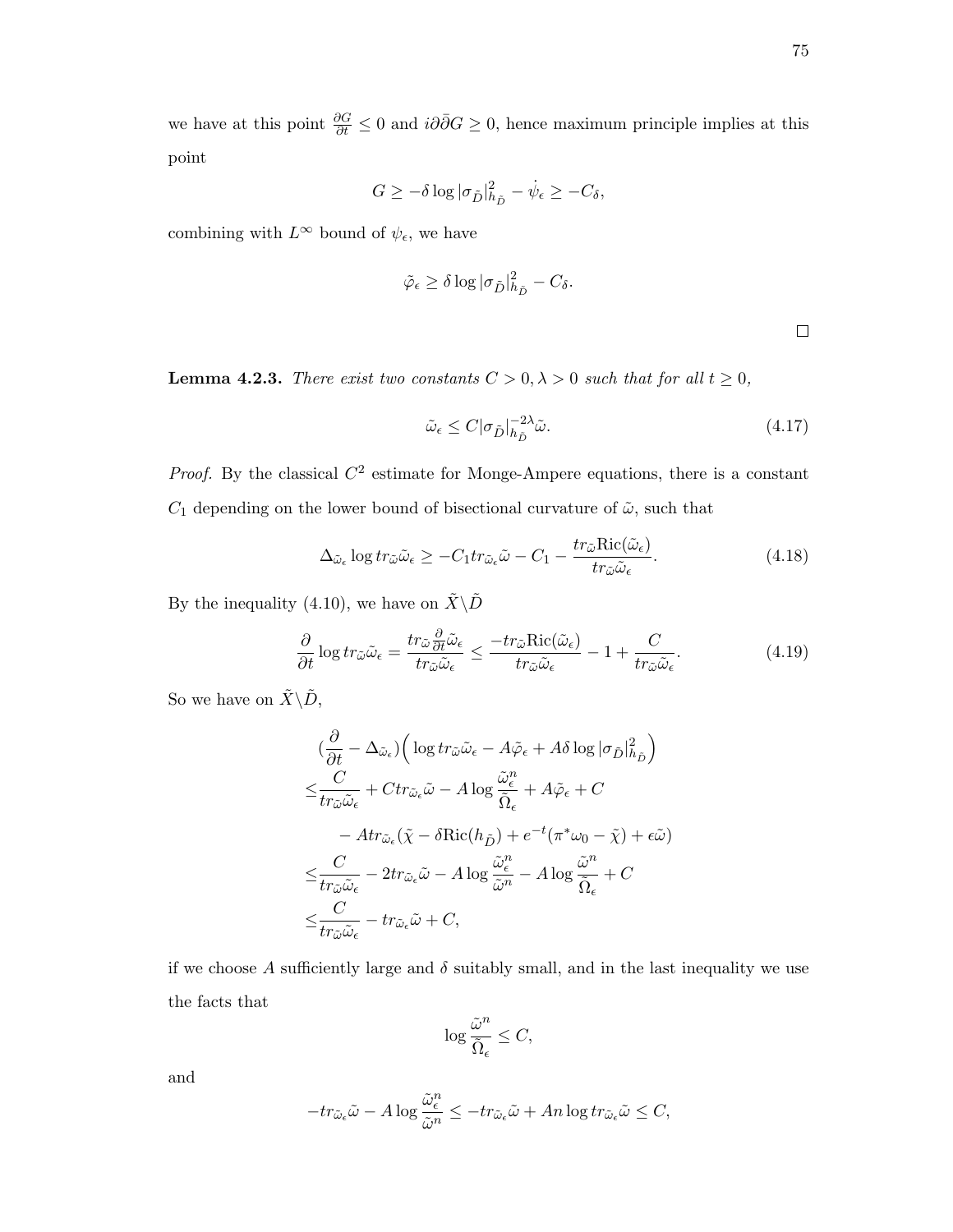since the function  $x(\in \mathbb{R}^+) \mapsto -x + An \log x$  is bounded above.

Using the inequality

$$
tr_{\tilde{\omega}}\tilde{\omega}_{\epsilon} \le (tr_{\tilde{\omega}_{\epsilon}}\tilde{\omega})^{n-1} \frac{\tilde{\omega}^n}{\tilde{\omega}_{\epsilon}^n} \le (tr_{\tilde{\omega}_{\epsilon}}\tilde{\omega})^{n-1} e^{\tilde{\varphi}_{\epsilon} + \dot{\tilde{\varphi}}_{\epsilon}} \frac{\tilde{\Omega}_{\epsilon}}{\tilde{\omega}^n} \le C (tr_{\tilde{\omega}_{\epsilon}}\tilde{\omega})^{n-1}.
$$

The maximum of  $\log tr_{\tilde{\omega}}\tilde{\omega}_{\epsilon} - A\tilde{\varphi}_{\epsilon} + A\delta \log |\sigma_{\tilde{D}}|^2_{h_{\tilde{D}}}$  cannot be at  $\tilde{D}$ , then maximum principle implies that at the maximum of  $\log tr_{\tilde{\omega}}\tilde{\omega}_{\epsilon} - A\tilde{\varphi}_{\epsilon} + A\delta \log |\sigma_{\tilde{D}}|_{h_{\tilde{D}}}^2$ , we have

$$
0 \leq \frac{C}{tr_{\tilde{\omega}}\tilde{\omega}_{\epsilon}} - C(tr_{\tilde{\omega}}\tilde{\omega}_{\epsilon})^{\frac{1}{n-1}} + C,
$$

that is, at the maximum point,

$$
tr_{\tilde{\omega}}\tilde{\omega}_{\epsilon} \leq C.
$$

Thus we get the desired estimate.

By standard Schauder estimate ([68]) for parabolic equations, we have

**Lemma 4.2.4.** For any integer  $\ell \in \mathbb{Z}_+$ , on any compact subset  $K \subset \subset \tilde{X} \setminus \tilde{D}$ , there is a constant  $C_{\ell,K}$  such that for any  $t \geq 0$ 

$$
\|\tilde{\varphi}_{\epsilon}\|_{C^{\ell}(K)} \leq C_{\ell,K}.
$$

From Lemma 4.2.4, we see that  $\tilde{\varphi}_{\epsilon}(t)$  converge to a smooth function  $\varphi_{\infty}$  on  $\tilde{X}\backslash\tilde{D}$ as  $t \to \infty$  and  $\epsilon \to 0$ , which satisfies the estimates

$$
\delta \log |\sigma_{\tilde{D}}|_{h_{\tilde{D}}}^2 - C_{\delta} \leq \varphi_{\infty} \leq C, \text{ on } \tilde{X} \backslash \tilde{D}, \text{ for any } \delta \in (0, 1)
$$
  

$$
\tilde{\omega}_{\infty} := \tilde{\chi} + i\partial \bar{\partial} \varphi_{\infty} \leq C |\sigma_{\tilde{D}}|_{h_{\tilde{D}}}^{-2\lambda}.
$$

Moreover, from (4.12) we see that

$$
\frac{\partial}{\partial t}(\tilde{\varphi}_{\epsilon} + Ce^{-t/2}) \le 0.
$$

Hence on any compact subset  $K \subset \tilde{X} \backslash \tilde{D}$ , the function  $\tilde{\varphi}_{\epsilon}(t) + Ce^{-t/2}$  decreases to a function  $\varphi_{\infty,\epsilon}$  as  $t \to \infty$ . Hence  $\dot{\tilde{\varphi}}_{\epsilon}(t)|_K$  approaches zero as  $t \to \infty$  and  $\epsilon \to 0$ . Thus the metric  $\tilde{\omega}_{\infty}$  satisfies the equation

$$
\tilde{\omega}^n_{\infty} = (\tilde{\chi} + i\partial\bar{\partial}\varphi_{\infty})^n = e^{\varphi_{\infty}} |\sigma_E|_{h_E}^{2(n-1)} |\sigma_F|_{h_F}^2 \tilde{\Omega}, \text{ on } \tilde{X} \backslash \tilde{D}.
$$

 $\Box$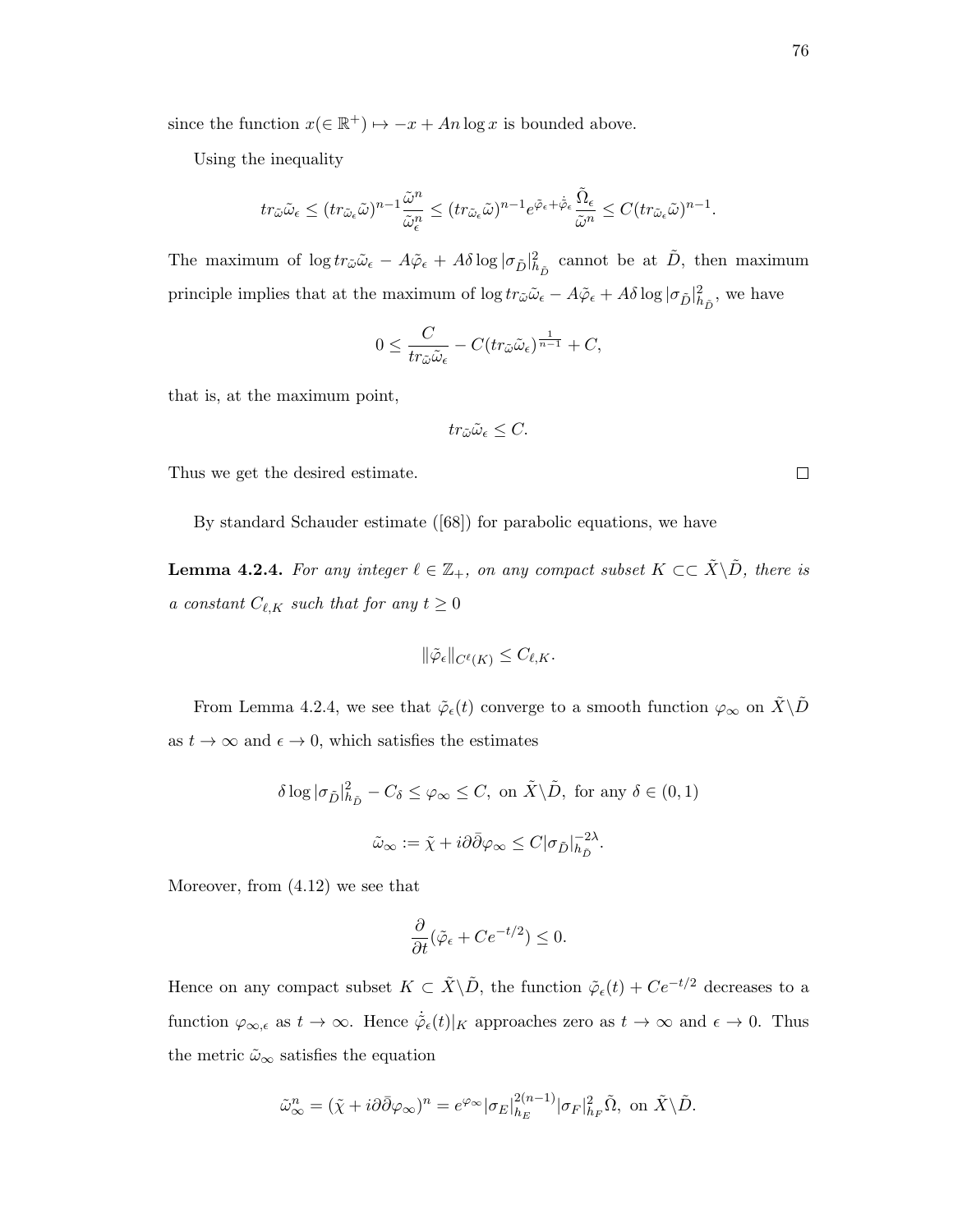Let  $\epsilon \to 0$ ,  $\tilde{\varphi}_{\epsilon}(t)$  tends to a function  $\tilde{\varphi}_0(t) \in PSH(\tilde{X}, \tilde{\chi} + e^{-t}(\pi^*\omega_0 - \tilde{\chi})) \cap C^{\infty}(\tilde{X} \backslash \tilde{D})$ in  $C^{\infty}_{loc}(\tilde X\backslash\tilde D\times[0,\infty))$ -topology, which satisfies the degenerate parabolic Monge-Ampere equation

$$
\begin{cases}\n\frac{\partial \tilde{\varphi}_0}{\partial t} = \log \frac{(\tilde{\chi} + e^{-t} (\pi^* \omega_0 - \tilde{\chi}) + i \partial \bar{\partial} \tilde{\varphi}_0)^n}{|\sigma_E|_{h_E}^{2(n-1)} |\sigma_F|_{h_F}^2 \tilde{\Omega}} - \tilde{\varphi}_0, \\
\tilde{\varphi}_0(0) = 0\n\end{cases}
$$
\n(4.20)

with the estimates

$$
\delta \log |\sigma_{\tilde{D}}|_{h_{\tilde{D}}}^2 - C_{\delta} \le \tilde{\varphi}_0 \le C, \text{ on } \tilde{X} \backslash \tilde{D}, \forall \delta \in (0, 1), \tag{4.21}
$$

$$
\tilde{\omega}_0(t) := \tilde{\chi} + e^{-t} (\pi^* \omega_0 - \tilde{\chi}) + i \partial \bar{\partial} \tilde{\varphi}_0 \le C |\sigma_{\tilde{D}}|_{h_{\tilde{D}}}^{-2\lambda}, \text{ on } \tilde{X} \backslash \tilde{D}.
$$
 (4.22)

When the solutions  $\tilde{\varphi}_0$  to (4.20) are in  $PSH(\tilde{X}, \tilde{\chi} + e^{-t}(\pi^*\omega_0 - \tilde{\chi})) \cap L^{\infty}(\tilde{X})$ , the uniqueness of such solutions has been proved in [80]. In the following, we will adapt their method to prove the uniqueness when solutions satisfy (4.21), instead of global  $L^∞$ -bound.

**Proposition 4.2.1.** Let  $\varphi' \in PSH(\tilde{X}, \tilde{\chi} + e^{-t}(\pi^*\omega_0 - \tilde{\chi})) \cap C^{\infty}(\tilde{X} \backslash \tilde{D} \times [0, \infty))$  be a solution to the equation  $(4.20)$  with the estimate  $(4.21)$ , then

$$
\varphi'=\tilde{\varphi}_0.
$$

Proof. We consider the following perturbed equation

$$
\begin{cases} \frac{\partial}{\partial t} \varphi_{\epsilon,\gamma} = \log \frac{(\tilde{\chi} + e^{-t} (\pi^* \omega_0 - \tilde{\chi}) + \epsilon \tilde{\omega} + i \partial \bar{\partial} \varphi_{\epsilon,\gamma})^n}{(|\sigma_E|_{h_E}^{2(n-1)} + \gamma)(|\sigma_F|_{h_F}^2 + \gamma) \tilde{\Omega}} - \varphi_{\epsilon,\gamma} \\ \varphi_{\epsilon,\gamma}(0) = 0, \end{cases}
$$

for any  $\epsilon \in (0, 1), \gamma \in (0, 1)$ . By similar arguments as in Lemmas 4.2.1, 4.2.2, 4.2.3, we can get the following estimates for  $\varphi_{\epsilon,\gamma}$ ,

$$
\sup_{\tilde{X}} \varphi_{\epsilon,\gamma} \leq C, \quad \sup_{\tilde{X}} \dot{\varphi}_{\epsilon,\gamma} \leq C. \tag{4.23}
$$

For any  $\delta \in (0,1)$ , there is a constant  $C_{\delta}$  such that

$$
\varphi_{\epsilon,\gamma} \ge \delta \log |\sigma_{\tilde{D}}|_{h_{\tilde{D}}}^2 - C_{\delta}.\tag{4.24}
$$

$$
\omega_{\epsilon,\gamma}(t) := \tilde{\chi} + e^{-t}(\pi^* \omega_0 - \tilde{\chi}) + \epsilon \tilde{\omega} + i\partial \bar{\partial} \varphi_{\epsilon,\gamma} \le C |\sigma_{\tilde{D}}|_{h_{\tilde{D}}}^{-2\lambda} \tilde{\omega}.
$$
 (4.25)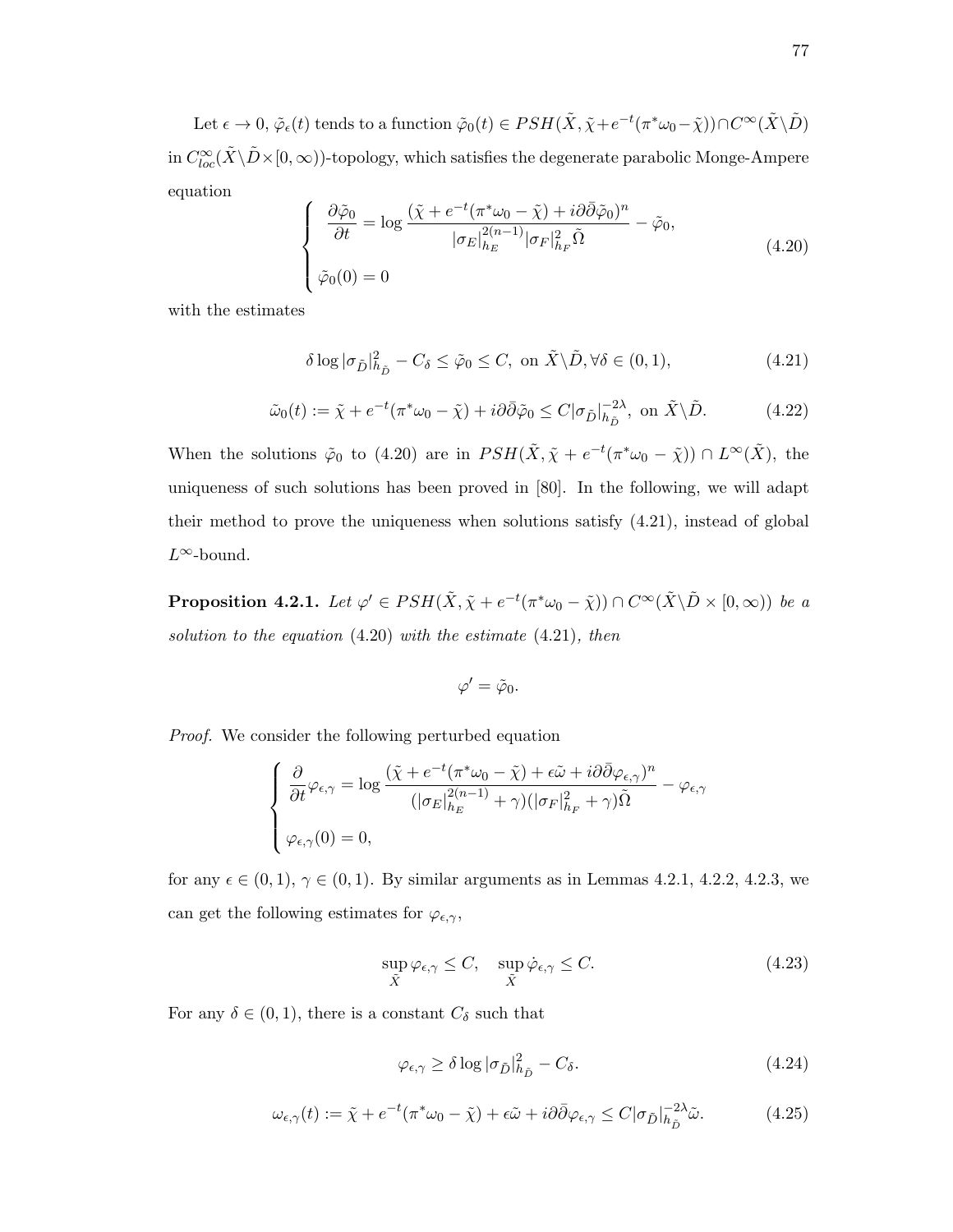$$
\|\varphi_{\epsilon,\gamma}\|_{C^{\ell}(K)} \le C_{\ell,K}, \text{ for any compact } K \subset\subset \tilde{X}\backslash \tilde{D}.
$$
 (4.26)

Moreover, by maximum principle, we have the following monotonicity properties

$$
\varphi_{\epsilon,\gamma_1} \geq \varphi_{\epsilon,\gamma_2}
$$
, for any  $\gamma_1 \leq \gamma_2, \forall \epsilon \in (0,1)$ ;  
 $\varphi_{\epsilon_1,\gamma} \leq \varphi_{\epsilon_2,\gamma}$ , for any  $\epsilon_1 \leq \epsilon_2, \forall \gamma \in (0,1)$ .

We can define a function

$$
\varphi_\epsilon := (\lim_{\gamma \to 0} \varphi_{\epsilon,\gamma})^*,
$$

where  $f^*(z) = \lim_{r \to 0} \sup_{w \in B(z,r) \setminus \{z\}} f(w)$  is the upper regularization of a function. Then  $\varphi_{\epsilon}$  satisfies the equation

$$
\begin{cases} \n\frac{\partial}{\partial t} \varphi_{\epsilon} = \log \frac{(\tilde{\chi} + e^{-t} (\pi^* \omega_0 - \tilde{\chi}) + \epsilon \tilde{\omega} + i \partial \bar{\partial} \varphi_{\epsilon})^n}{|\sigma_E|_{h_E}^{2(n-1)} |\sigma_F|_{h_F}^2 \tilde{\Omega}} - \varphi_{\epsilon}, \text{ on } \tilde{X} \setminus \tilde{D} \\ \n\varphi_{\epsilon}(0) = 0, \n\end{cases}
$$

And we have the monotonicity

$$
\varphi_{\epsilon_1}\leq \varphi_{\epsilon_2}, \text{ for any } \epsilon_1\leq \epsilon_2, \text{ on } \tilde{X}\backslash \tilde{D}.
$$

So we can define  $\varphi_0 := \lim_{\epsilon \to 0} \varphi_{\epsilon}$ , which satisfies the equation

$$
\begin{cases}\n\frac{\partial}{\partial t}\varphi_0 = \log \frac{(\tilde{\chi} + e^{-t}(\pi^* \omega_0 - \tilde{\chi}) + i\partial \bar{\partial}\varphi_0)^n}{|\sigma_E|_{h_E}^{2(n-1)}|\sigma_F|_{h_F}^2 \tilde{\Omega}} - \varphi_0, \text{ on } \tilde{X}\backslash \tilde{D} \\
\varphi_0(0) = 0, \n\end{cases}
$$
\n(4.27)

The estimates  $(4.23)$ ,  $(4.24)$ ,  $(4.25)$  and  $(4.26)$  implies that

$$
\varphi_\epsilon \xrightarrow{C^\infty(K)} \varphi_0, \text{ as } \epsilon \to 0,
$$

for any compact  $K \subset \subset \tilde{X}\backslash \tilde{D}$ , and  $\varphi_0$  satisfies similar estimates as in (4.23), (4.24), (4.25) and (4.26).

For any  $\varphi'$  as in Proposition 4.2.1, define a function

$$
\psi := \varphi_{\epsilon} - \varphi' - \varepsilon_0 \epsilon \log |\sigma_{\tilde{D}}|_{h_{\tilde{D}}}^2
$$

on  $\tilde{X}\backslash\tilde{D}$ , where  $\varepsilon_0$  is a small number such that  $\tilde{\omega} - \varepsilon_0\mathrm{Ric}(h_{\tilde{D}}) > 0$ . For any  $\epsilon$ ,

$$
\psi \ge \delta \log |\sigma_{\tilde{D}}|_{h_{\tilde{D}}}^2 - C_{\delta} - C - \varepsilon_0 \epsilon \log |\sigma_{\tilde{D}}|_{h_{\tilde{D}}}^2 \to +\infty,
$$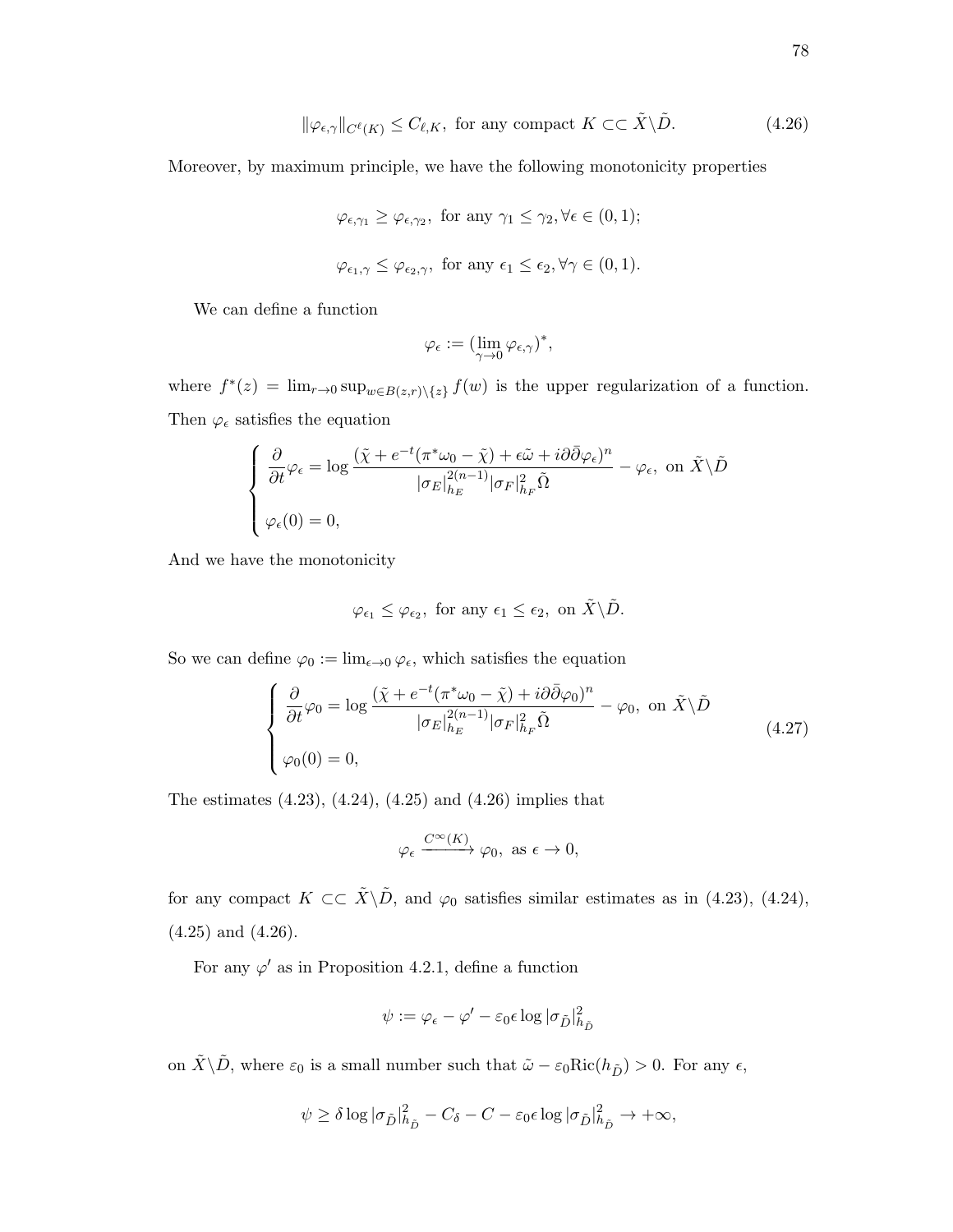as the point approaching  $\tilde{D}$ , if  $\delta$  is small enough, say,  $\delta \leq \varepsilon_0 \epsilon/2$ . Hence the minimum of  $\psi(\cdot,t)$  can only be at  $\tilde{X}\backslash\tilde{D}$ . And on  $\tilde{X}\backslash\tilde{D}$ ,  $\psi$  satisfies the equation

$$
\frac{\partial \psi}{\partial t} = \log \frac{(\tilde{\chi} + e^{-t}(\pi^* \omega_0 - \tilde{\chi}) + i\partial \bar{\partial} \varphi' + \epsilon(\tilde{\omega} - \omega_0 \text{Ric}(h_{\tilde{D}})) + i\partial \bar{\partial} \psi)^n}{(\tilde{\chi} + e^{-t}(\pi^* \omega_0 - \tilde{\chi}) + i\partial \bar{\partial} \varphi')^n} - \psi - \varepsilon_0 \epsilon \log |\sigma_{\tilde{D}}|_{h_{\tilde{D}}}^2.
$$

Maximum principle argument implies that  $\psi_{\min} = \inf_{\tilde{X}\setminus \tilde{D}} \psi(\cdot, t) \geq 0$ . (Recall we assume  $|\sigma_{\tilde{D}}|_{h_{\tilde{D}}}^2 \leq 1$ .) Hence

$$
\varphi_{\epsilon} \ge \varphi' + \varepsilon_0 \epsilon \log |\sigma_{\tilde{D}}|_{h_{\tilde{D}}}^2, \text{ on } \tilde{X} \backslash \tilde{D}.
$$

On any compact  $K \subset \subset \tilde{X} \backslash \tilde{D}$ , letting  $\epsilon \to 0$ , we get

$$
\varphi_0 \ge \varphi', \text{ on } K,
$$

then let  $K \to \tilde{X} \backslash \tilde{D}$ , we see that

$$
\varphi_0 \ge \varphi'.\tag{4.28}
$$

To show the uniqueness, we only need to show  $\varphi_0 \leq \varphi'$ , and this will be done by another perturbed equation, as Song-Tian do in [80].

$$
\begin{cases} \frac{\partial}{\partial t} \varphi_{\epsilon,\gamma}^{(r)} = \log \frac{(\tilde{\chi} + e^{-t}((1-r)\pi^* \omega_0 - \tilde{\chi}) + \epsilon \tilde{\omega} + i\partial \bar{\partial} \varphi_{\epsilon,\gamma})^n}{(|\sigma_E|_{h_E}^{2(n-1)} + \gamma)(|\sigma_F|_{h_F}^2 + \gamma)\tilde{\Omega}} - \varphi_{\epsilon,\gamma}^{(r)} \\ \varphi_{\epsilon,\gamma}^{(r)}(0) = 0, \end{cases}
$$

It's not hard to see that  $\varphi_{\epsilon,\gamma}^{(r)} \to \varphi_{\epsilon,\gamma}$  as  $r \to 0$ . Denote  $\hat{\omega} = \tilde{\chi} + e^{-t}((1-r)\pi^*\omega_0 - \tilde{\chi}) +$  $\epsilon \tilde{\omega} + i \partial \bar{\partial} \varphi_{\epsilon,\gamma}$ .

**Lemma 4.2.5.** For some constant  $C > 0$ , we have

$$
\sup_{\tilde{X}}\varphi_{\epsilon,\gamma}^{(r)}\leq C,\quad C\log|\sigma_{\tilde{D}}|_{h_{\tilde{D}}}^2-C\leq \frac{\partial}{\partial r}\varphi_{\epsilon,\gamma}^{(r)}\leq 0
$$

*Proof.* The upper bound of  $\varphi_{\epsilon,\gamma}^{(r)}$  follows similarly as the proof in Lemma 4.2.1.

$$
\frac{\partial}{\partial t} \left( \frac{\partial \varphi_{\epsilon,\gamma}^{(r)}}{\partial r} \right) = \Delta_{\hat{\omega}} \frac{\partial \varphi_{\epsilon,\gamma}^{(r)}}{\partial r} - e^{-t} tr_{\hat{\omega}} \pi^* \omega_0 - \frac{\partial \varphi_{\epsilon,\gamma}^{(r)}}{\partial r} \leq \Delta_{\hat{\omega}} \frac{\partial \varphi_{\epsilon,\gamma}^{(r)}}{\partial r} - \frac{\partial \varphi_{\epsilon,\gamma}^{(r)}}{\partial r}.
$$

Maximum principle argument implies  $\frac{\partial \varphi_{\epsilon,\gamma}^{(r)}}{\partial r} \leq 0$ .

Let  $H := \frac{\partial \varphi_{\epsilon,\gamma}^{(r)}}{\partial r} + A \varphi_{\epsilon,\gamma}^{(r)} - A \varepsilon_0 \log |\sigma_{\tilde{D}}|_{h_{\tilde{D}}}^2$ , where  $\varepsilon_0 > 0$  is a small number such that

$$
\tilde{\chi} + e^{-t}((1-r)\pi^*\omega_0 - \tilde{\chi}) + \epsilon\tilde{\omega} - \epsilon_0 \text{Ric}(h_{\tilde{D}}) \ge c_0\tilde{\omega},
$$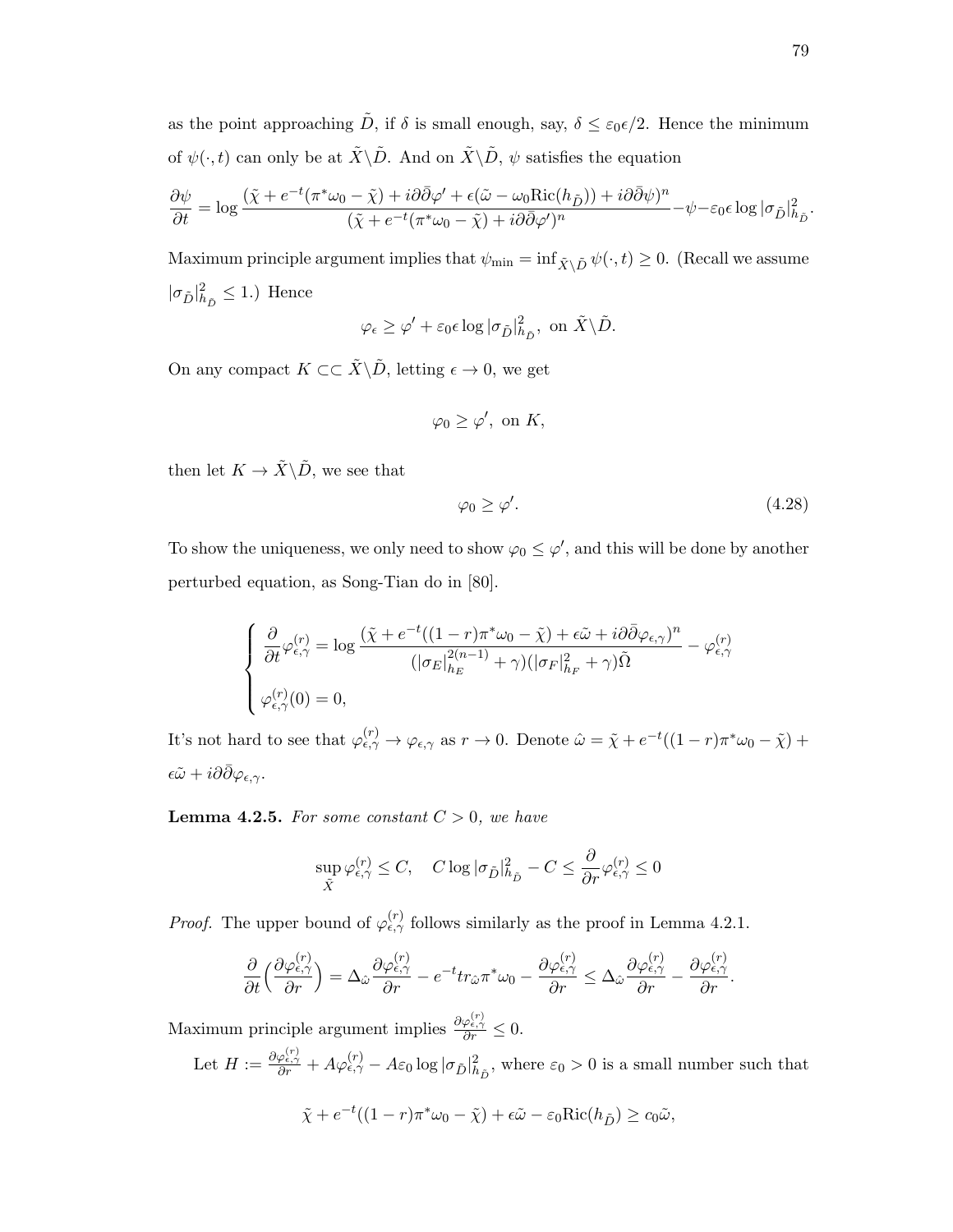for all  $t \geq 0$  and  $c_0 > 0$  is a uniform constant.

On  $\tilde{X}\backslash\tilde{D}$ , if we choose A sufficiently large, we have

$$
(\frac{\partial}{\partial t} - \Delta_{\hat{\omega}})H = -e^{-t}tr_{\hat{\omega}}\pi^*\omega_0 - \frac{\partial\varphi_{\epsilon,\gamma}^{(r)}}{\partial r} + A\log\frac{\hat{\omega}^n}{\tilde{\Omega}_{\gamma}} - A\varphi_{\epsilon,\gamma}^{(r)} - An
$$

$$
+ Art_{\hat{\omega}}(\tilde{\chi} + e^{-t}((1-r)\pi^*\omega_0 - \tilde{\chi}) + \epsilon\tilde{\omega} - \epsilon_0 \text{Ric}(h_{\tilde{D}}))
$$

$$
\geq -H - A\epsilon_0 \log |\sigma_{\tilde{D}}|_{h_{\tilde{D}}}^2 - C
$$

$$
\geq -H - C.
$$

Since the minimum of H cannot occur at  $\tilde{D}$ , maximum principle argument implies that  $H \geq -C$ , combing with the uniform upper bound of  $\varphi_{\epsilon,\gamma}^{(r)}$ , we conclude that

$$
\frac{\partial}{\partial r}\varphi_{\epsilon,\gamma}^{(r)} \ge C \log |\sigma_{\tilde{D}}|_{h_{\tilde{D}}}^2 - C.
$$

Let

$$
\varphi_\epsilon^{(r)} := (\lim_{\gamma \to 0} \varphi_{\epsilon,\gamma}^{(r)})^*,
$$

then it satisfies the equation

$$
\begin{cases} \frac{\partial}{\partial t} \varphi_{\epsilon}^{(r)} = \log \frac{(\tilde{\chi} + e^{-t}((1-r)\pi^* \omega_0 - \tilde{\chi}) + \epsilon \tilde{\omega} + i\partial \bar{\partial} \varphi_{\epsilon}^{(r)})}{|\sigma_E|_{h_E}^{2(n-1)}|\sigma_F|_{h_F}^2 \tilde{\Omega}} - \varphi_{\epsilon}^{(r)}, \text{ on } \tilde{X} \backslash \tilde{D} \\ \varphi_{\epsilon}^{(r)}(0) = 0. \end{cases}
$$

We have the monotonicity  $\varphi_{\epsilon_1}^{(r)} \leq \varphi_{\epsilon_2}^{(r)}$  for any  $\epsilon_1 \leq \epsilon_2$ . Define

$$
\varphi^{(r)} = \lim_{\epsilon \to 0} \varphi_{\epsilon}^{(r)}.
$$

From Lemma 4.2.5 it's not hard to see that

$$
|\varphi^{(r_1)} - \varphi^{(r_2)}| \le C(1 - \log |\sigma_{\tilde{D}}|_{h_{\tilde{D}}}^2)|r_1 - r_2|, \text{ on } \tilde{X}\backslash \tilde{D},
$$

hence on any compact subset  $K \subset \subset \tilde{X} \backslash \tilde{D}$ ,  $\varphi^{(r)} \to \varphi_0$  in the  $C^{\infty}$  sense as  $r \to 0$ , where  $\varphi_0$  is the solution constructed in (4.27).

Now we are ready to finish the proof of Proposition 4.2.1. Define  $G := \varphi' - \varphi^{(r)}$  $e^{-t}r\varepsilon_0\log|\sigma_{\tilde{D}}|^2_{h_{\tilde{D}}}$ . By the assumption on  $\varphi',$  for any fixed  $t\geq 0, r\in(0,1)$ 

$$
G \ge \delta \log |\sigma_{\tilde{D}}|_{h_{\tilde{D}}}^2 - C_{\delta} - C - e^{-t} r \varepsilon_0 \log |\sigma_{\tilde{D}}|_{h_{\tilde{D}}}^2 \to +\infty,
$$

 $\Box$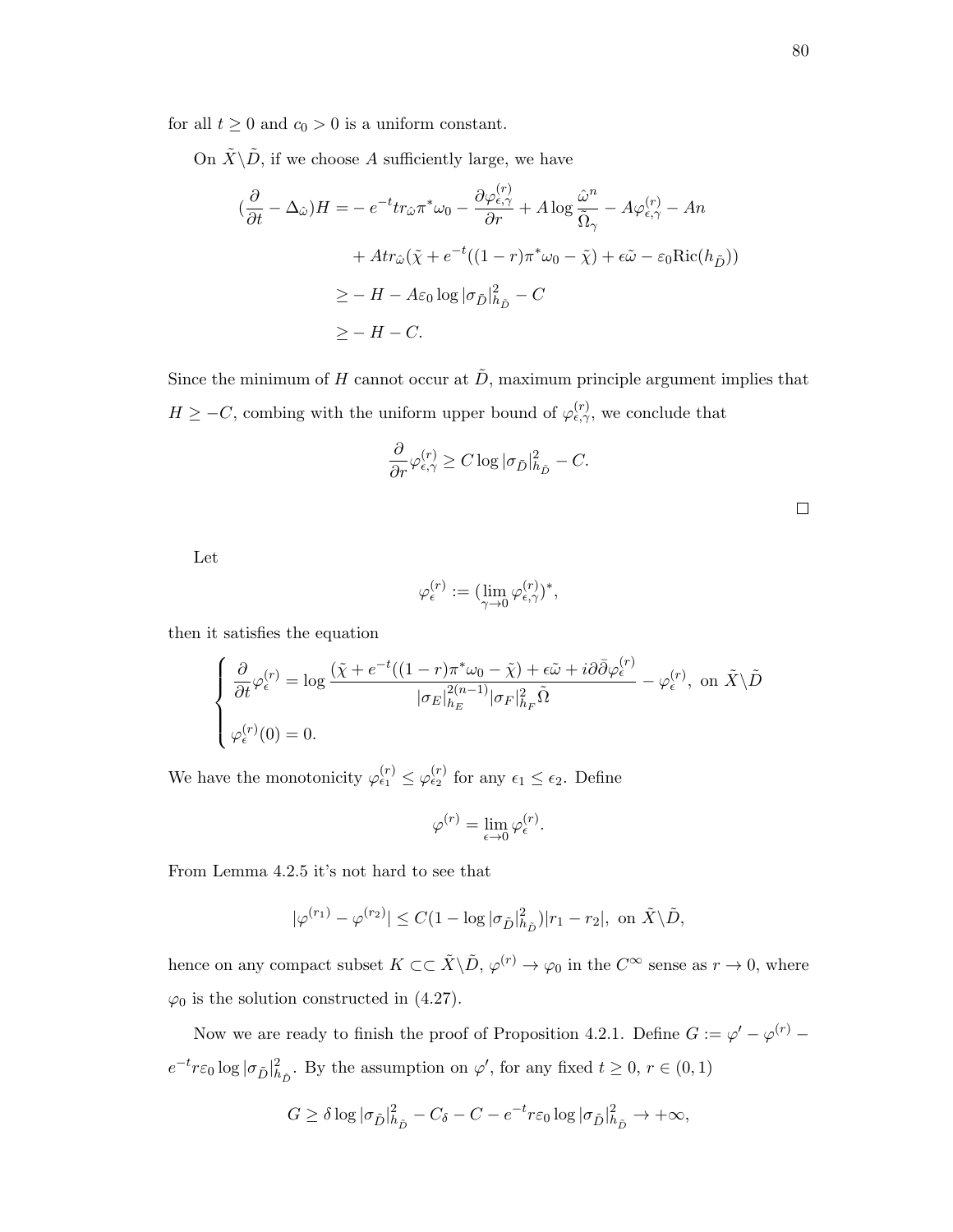as approaching  $\tilde{D}$ , if  $\delta$  is smaller than  $e^{-t}r\varepsilon_0$ , hence the minimum of G cannot be at  $\tilde{D}$ . On the other hand, on  $\tilde{X}\backslash\tilde{D}$ , we have

$$
\frac{\partial}{\partial t}G = \log \frac{(\tilde{\chi} + e^{-t}((1-r)\pi^* \omega_0 - \tilde{\chi}) + i\partial \bar{\partial} \varphi^{(r)} + re^{-t}(\pi^* \omega_0 - \varepsilon_0 \text{Ric}(h_{\tilde{D}})) + i\partial \bar{\partial} G)^n}{(\tilde{\chi} + e^{-t}((1-r)\pi^* \omega_0 - \tilde{\chi}) + i\partial \bar{\partial} \varphi^{(r)})^n}
$$
  
\n
$$
\geq \log \frac{(\tilde{\chi} + e^{-t}((1-r)\pi^* \omega_0 - \tilde{\chi}) + i\partial \bar{\partial} \varphi^{(r)} + i\partial \bar{\partial} G)^n}{(\tilde{\chi} + e^{-t}((1-r)\pi^* \omega_0 - \tilde{\chi}) + i\partial \bar{\partial} \varphi^{(r)})^n} - G,
$$

by maximum principle, we have  $G \geq 0$ , i.e.,

$$
\varphi' \ge \varphi^{(r)} + e^{-t} r \varepsilon_0 \log |\sigma_{\tilde{D}}|_{h_{\tilde{D}}}^2.
$$

On any compact subset  $K \subset \subset \tilde{X} \backslash \tilde{D}$ , letting  $r \to 0$ , we get

$$
\varphi' \ge \varphi_0, \quad \text{ on } K.
$$

Then let  $K \to \tilde{X} \backslash \tilde{D}$ , we see that  $\varphi' \geq \varphi_0$  on  $\tilde{X} \backslash \tilde{D}$ , combing with (4.28), we show that  $\varphi' = \varphi_0$ . Hence we finish the proof of uniqueness of solutions.

 $\Box$ 

From the uniqueness of solutions to (4.20) and estimates of  $\pi^*\varphi$ , we see that

$$
\tilde{\omega}_{\epsilon}(t) \xrightarrow{C_{loc}^{\infty}(\tilde{X}\backslash\tilde{D})} \pi^* \omega(t), \text{ as } \epsilon \to 0,
$$
\n(4.29)

where  $\omega(t)$  is the solution to the Kähler Ricci flow (4.1) on X.

We will come back to equation  $(4.8)$ .

Let  $O \in B_O \subset Z$  be a small Euclidean ball,  $\tilde{B}_O = \pi_2^{-1}(B_O) \subset \tilde{X}$ . The divisors  $\tilde{D}'$ and  $\pi^{-1}(D) - E$  (the proper transform of D) lie in the zero set of of a local holomorphic function w in  $\tilde{B}_O$ . By Lemma 4.2.3, we have

## Lemma 4.2.6.

$$
\tilde{\omega}_{\epsilon}(t) \le \frac{C}{|w|^{2\lambda}} \tilde{\omega}, \quad on \ \partial \tilde{B}_O.
$$

Let  $\hat{\omega} := \pi_2^* \omega_{Eucl}$ , where  $\omega_{Eucl}$  is the Euclidean metric on  $B_O$ , then local calculation shows that (see [84, 76])

$$
C_0^{-1}\hat{\omega} \le \tilde{\omega} \le \frac{C_0}{|\sigma_E|_{h_E}^2}\hat{\omega}, \quad \text{in } \tilde{B}_O,\tag{4.30}
$$

and

$$
\tilde{\chi} - \varepsilon_0 \text{Ric}(h_E) > 0, \quad \text{ in } \tilde{B}_O.
$$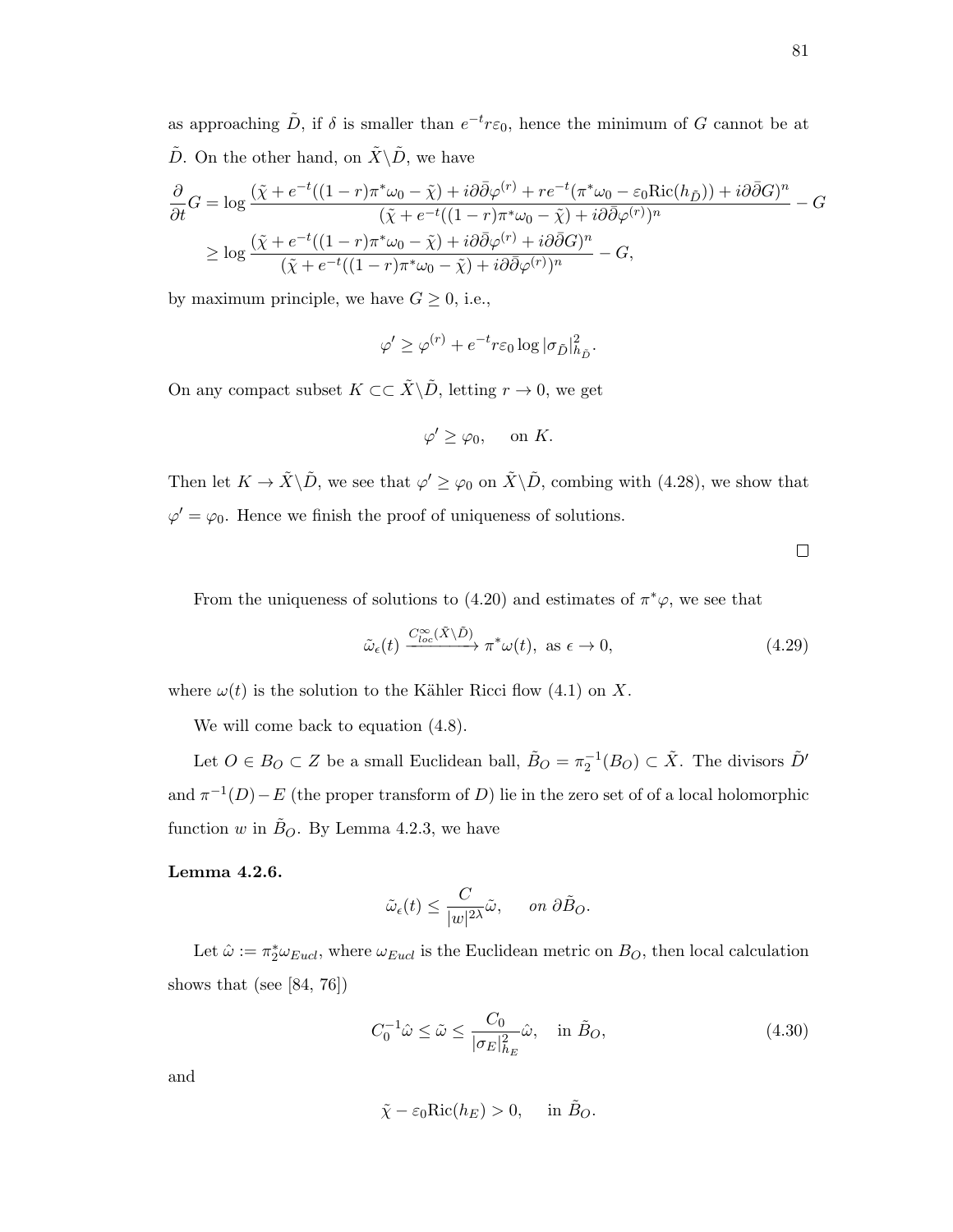**Proposition 4.2.2.** There exist a small  $\delta \in (0,1)$  and  $\lambda > 0$  such that for any  $t \geq$  $0, \epsilon > 0$ , we have

$$
\tilde{\omega}_{\epsilon}(t) \le \frac{C}{|\sigma_E|_{h_E}^{2(1-\delta)}|w|^{2\lambda}} \tilde{\omega}, \quad in \ \tilde{B}_O. \tag{4.31}
$$

*Proof.* We will do the calculation in  $\tilde{B}_O \backslash E \cup \{w = 0\}$ . Since  $\hat{\omega}$  has flat curvature in  $\tilde{B}_O\backslash E\cup\{w=0\},$  we have

$$
\Delta_{\tilde{\omega}_{\epsilon}(t)} \log tr_{\hat{\omega}} \tilde{\omega}_{\epsilon}(t) \geq -\frac{tr_{\hat{\omega}} \text{Ric}(\tilde{\omega}_{\epsilon}(t))}{tr_{\hat{\omega}} \tilde{\omega}_{\epsilon}(t)},
$$

and by (4.10)

$$
\frac{\partial}{\partial t} \log tr_{\hat{\omega}} \tilde{\omega}_{\epsilon}(t) \leq \frac{tr_{\hat{\omega}}(-\text{Ric}(\tilde{\omega}_{\epsilon}(t)) - \tilde{\omega}_{\epsilon}(t) + C\tilde{\omega})}{tr_{\hat{\omega}} \tilde{\omega}_{\epsilon}(t)}.
$$

So

$$
\left(\frac{\partial}{\partial t} - \Delta_{\tilde{\omega}_{\epsilon}(t)}\right) \log tr_{\hat{\omega}} \tilde{\omega}_{\epsilon}(t) \leq -1 + C \frac{tr_{\hat{\omega}} \tilde{\omega}}{tr_{\hat{\omega}} \tilde{\omega}_{\epsilon}(t)} \leq \frac{C}{|\sigma_E|_{h_E}^2 tr_{\hat{\omega}} \tilde{\omega}_{\epsilon}(t)},
$$

where we have used  $(4.30)$ .

So we have  $(r \text{ is a sufficiently small number})$ 

$$
(\frac{\partial}{\partial t}-\Delta_{\tilde{\omega}_{\epsilon}(t)})\log(|\sigma_E|_{h_E}^{2(1+r)}|w|^{2\lambda}tr_{\hat{\omega}}\tilde{\omega}_{\epsilon}(t))\leq \frac{C}{|\sigma_E|_{h_E}^2tr_{\hat{\omega}}\tilde{\omega}_{\epsilon}(t)}+(1+r)tr_{\tilde{\omega}_{\epsilon}(t)}\mathrm{Ric}(h_E).
$$

$$
\begin{split}\n&\quad\left(\frac{\partial}{\partial t} - \Delta_{\tilde{\omega}_{\epsilon}(t)}\right) \left(\log|\sigma_{E}|_{h_{E}}^{2(1+r)}|w|^{2\lambda}tr_{\hat{\omega}}\tilde{\omega}_{\epsilon}(t) - A\tilde{\varphi}_{\epsilon}\right) \\
&\leq C - A \log \frac{\tilde{\omega}_{\epsilon}(t)^{n}}{\tilde{\omega}^{n}} + \frac{C}{|\sigma_{E}|_{h_{E}}^{2}tr_{\hat{\omega}}\tilde{\omega}_{\epsilon}(t)} + (1+r)\text{Ric}(h_{E}) \\
&- Atr_{\tilde{\omega}_{\epsilon}(t)}\tilde{\chi} - Ae^{-t}tr_{\tilde{\omega}_{\epsilon}(t)}(\pi^{*}\omega_{0} - \tilde{\chi}) - Aetr_{\tilde{\omega}_{\epsilon}(t)}\tilde{\omega} \\
&\leq C - tr_{\tilde{\omega}_{\epsilon}(t)}\tilde{\omega} + \frac{C}{|\sigma_{E}|_{h_{E}}^{2}tr_{\hat{\omega}}\tilde{\omega}_{\epsilon}(t)},\n\end{split}
$$

if A is sufficiently large, and in the last inequality we have used the fact that  $\tilde{\chi}-\varepsilon\textnormal{Ric}(h_E)$ is a Kähler metric on  $\tilde B_O$  when  $\varepsilon$  is small.

On the other hand, similar calculation shows that

$$
(\frac{\partial}{\partial t} - \Delta_{\tilde{\omega}_{\epsilon}(t)}) \log tr_{\tilde{\omega}} \tilde{\omega}_{\epsilon}(t) \leq C_1 tr_{\tilde{\omega}_{\epsilon}(t)} \tilde{\omega} + C_1 + \frac{C_1}{tr_{\tilde{\omega}} \tilde{\omega}_{\epsilon}(t)},
$$

where  $C_1$  depends on the lower bound of the bisectional curvature of  $\tilde{\omega}$ .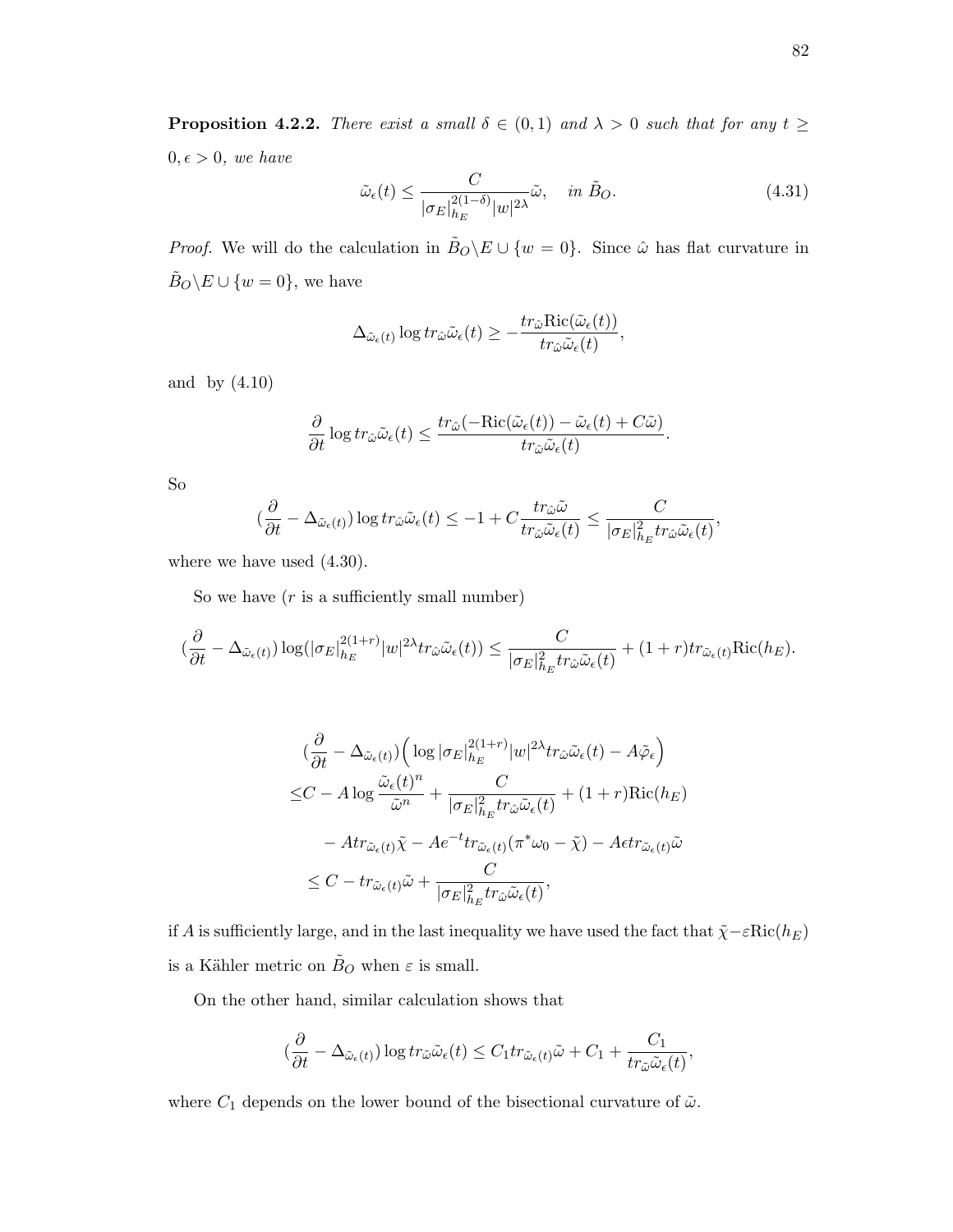Define

$$
G = \log |\sigma_E|_{h_E}^{2(1+r)} |w|^{2\lambda} tr_{\hat{\omega}} \tilde{\omega}_{\epsilon}(t) - A\tilde{\varphi}_{\epsilon} + \frac{1}{2C_1} \log |w|^{2\lambda + 2} tr_{\tilde{\omega}} \tilde{\omega}_{\epsilon}(t),
$$

by the calculations above, we have

$$
\begin{aligned} (\frac{\partial}{\partial t}-\Delta_{\tilde{\omega}_{\epsilon}(t)})G\leq &C-\frac{1}{2}tr_{\tilde{\omega}_{\epsilon}(t)}\tilde{\omega}+\frac{C}{|\sigma_E|^2_{h_E}tr_{\hat{\omega}}\tilde{\omega}_{\epsilon}(t)}+\frac{1}{tr_{\tilde{\omega}}\tilde{\omega}_{\epsilon}(t)}\\ \leq &C_2-\frac{1}{2}tr_{\tilde{\omega}_{\epsilon}(t)}\tilde{\omega}+\frac{C}{|\sigma_E|^2_{h_E}tr_{\hat{\omega}}\tilde{\omega}_{\epsilon}(t)}, \end{aligned}
$$

where in the last inequality we use  $(4.30)$ .

For any small positive  $r, |\sigma_E|_{h_F}^{2(1+r)}$  $\frac{2(1+r)}{h_E}|w|^{2\lambda}tr_{\hat{\omega}}\tilde{\omega}_{\epsilon}(t)$  tends to 0 as approaching E and  $\{w = 0\}$ , so for any  $t \geq 0$ , G cannot obtain its maximum at  $\tilde{B}_O \cap E \cap \{w = 0\}$ . Moreover, we know

$$
\tilde{\varphi}_{\epsilon} \ge \delta \log |w| - C_{\delta}, \text{ on } \partial \tilde{B}_O,
$$

for any small  $\delta > 0$ . Hence by Lemma 4.2.6, we have

$$
\sup_{\partial \tilde{B}_O} G \leq C.
$$

For any  $T > 0$ , assume  $(p_0, t_0) \in \overline{B_O} \backslash E \cup \{w = 0\} \times [0, T]$  is the maximum point of G. If  $p_0 \in \partial \tilde{B}_O$ , then we are done. Otherwise, we have at this maximum point

$$
|\sigma_E|^2_{h_E} tr_{\hat{\omega}} \tilde{\omega}_{\epsilon}(t) \big( tr_{\tilde{\omega}_{\epsilon}(t)} \tilde{\omega} - 2C_2 \big) \leq C.
$$

By the inequality

$$
tr_{\tilde{\omega}}\tilde{\omega}_{\epsilon}(t)\leq \frac{\tilde{\omega}_{\epsilon}(t)^n}{\tilde{\omega}^n}(tr_{\tilde{\omega}_{\epsilon}(t)}\tilde{\omega})^{n-1}=(tr_{\tilde{\omega}_{\epsilon}(t)}\tilde{\omega})^{n-1}e^{\tilde{\varphi}_{\epsilon}+\dot{\tilde{\varphi}}_{\epsilon}}\frac{\tilde{\Omega}_{\epsilon}}{\tilde{\omega}^n}\leq C_3(tr_{\tilde{\omega}_{\epsilon}(t)}\tilde{\omega})^{n-1}.
$$

So

$$
|\sigma_E|^2_{h_E} tr_{\hat{\omega}} \tilde{\omega}_{\epsilon}(t) \big( (tr_{\tilde{\omega}} \tilde{\omega}_{\epsilon}(t))^{1/(n-1)} - C_4 \big) \le C, \quad \text{at } (p_0, t_0).
$$

If  $tr_{\tilde{\omega}}\tilde{\omega}_{\epsilon}(t)(p_0, t_0) \leq 2^{n-1}C_4^{n-1}$ , then  $|\sigma_E|^2_{h_E} tr_{\tilde{\omega}}\tilde{\omega}_{\epsilon}(t)(p_0, t_0) \leq 2^{n-1}CC_4^{n-1}$ . Noting that in  $\tilde{B}_O$ ,

$$
\tilde{\varphi}_{\epsilon} \ge \delta \log |\sigma_E|_{h_E}^2 + \delta \log |w|^2 - C_{\delta},
$$

hence G is bounded above by a uniform constant, if we choose  $\delta$  small enough in the above inequality.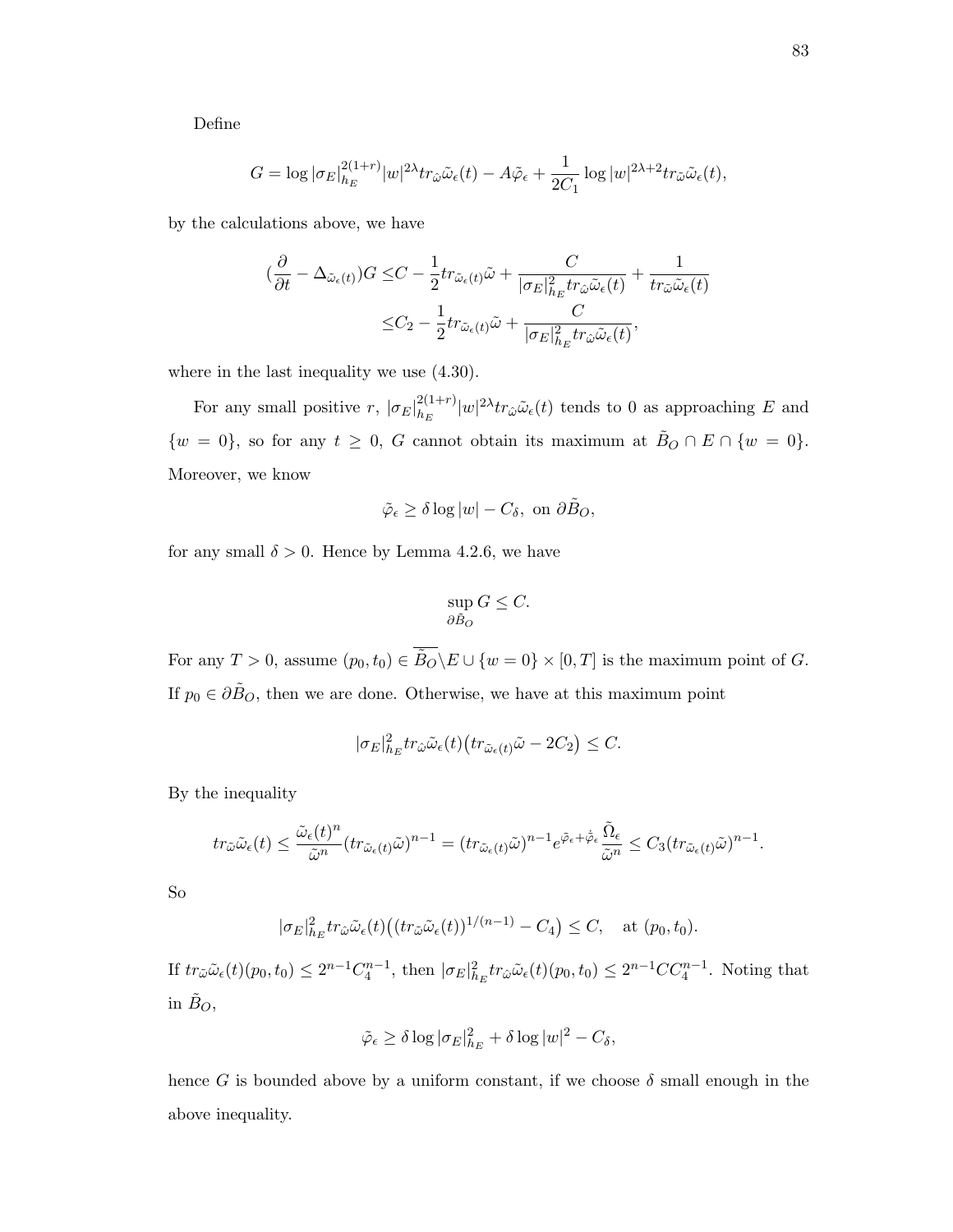If  $tr_{\tilde{\omega}}\tilde{\omega}_{\epsilon}(t)(p_0, t_0) \geq 2^{n-1}C_4^{n-1}$ , then we have

$$
|\sigma_E|^2_{h_E} tr_{\hat{\omega}} \tilde{\omega}_{\epsilon}(t)(p_0, t_0) \leq C.
$$

Then for  $\delta$  small enough,

$$
G(p_0, t_0) \le r \log |\sigma_E|_{h_E}^2 - \delta \log |\sigma_E|_{h_E}^2 - \delta \log |w|^2 + (\lambda + 1) \log |w|^2 + C \le C.
$$

In sum, in all cases, we have  $\sup_{\tilde{B}_O\times[0,T]}G\leq C.$  Then

$$
\log\left(|\sigma_E|_{h_E}^{2(1+r)}tr_{\hat{\omega}}\tilde{\omega}_{\epsilon}(t)|w|^{2\lambda+(2+2\lambda)(2C_1)^{-1}}(tr_{\tilde{\omega}}\tilde{\omega}_{\epsilon}(t))^{(2C_1)^{-1}}\right)\leq \tilde{\varphi}_{\epsilon}+C\leq C,
$$

noting that  $tr_{\hat{\omega}}\tilde{\omega}_{\epsilon}(t) \geq C_0^{-1} tr_{\tilde{\omega}}\tilde{\omega}_{\epsilon}(t)$ , we have

$$
\left(tr_{\tilde{\omega}}\tilde{\omega}_{\epsilon}(t)\right)^{1+(2C_1)^{-1}} \leq \frac{C}{|\sigma_E|_{h_E}^{2(1+r)}|w|^{2\Lambda}}.
$$

If we choose r sufficiently small, say,  $r \leq (10C_1)^{-1}$ , then  $\frac{1+r}{1+(2C_1)^{-1}} = 1-\delta$  for some  $\delta \in (0,1)$ , and hence

$$
tr_{\tilde{\omega}}\tilde{\omega}_{\epsilon}(t) \le \frac{C}{|\sigma_E|_{h_E}^{2(1-\delta)}|w|^{2\Lambda}}, \quad \text{in } \tilde{B}_O \backslash E \cup \{w=0\}.
$$

**Corollary 4.2.1.** By letting  $\epsilon \to 0$  in (4.31) and the convergence (4.29), we have for any  $t \geq 0$ 

$$
\pi^* \omega(t) \le \frac{C}{|\sigma_E|_{h_E}^{2(1-\delta)} |w|^{2\lambda}} \tilde{\omega}, \ \ in \ \tilde{B}_O \setminus (E \cup \{w = 0\}). \tag{4.32}
$$

Letting  $t \to \infty$ , we have

$$
\pi^*\omega_{\infty} \le \frac{C}{|\sigma_E|_{h_E}^{2(1-\delta)}|w|^{2\lambda}}\tilde{\omega}, \ \ in \ \tilde{B}_O\backslash (E\cup\{w=0\}).
$$

**Lemma 4.2.7.** For any  $q \in D \subset X$ , there exists a smooth curve  $\gamma(s) := [0,1] \to X$ such that

- (1)  $\gamma([0,1)) \subset X \backslash D$ , and  $\gamma(1) = q$ ;
- (2)  $\gamma$  is transversal to D;
- (3) for any  $\varepsilon > 0$ , there exists an  $s_0 > 0$ , such that for all  $s \in [s_0, 1)$

$$
d_{g(t)}(q, \gamma(s)) \le \varepsilon, \quad \forall t \ge 0.
$$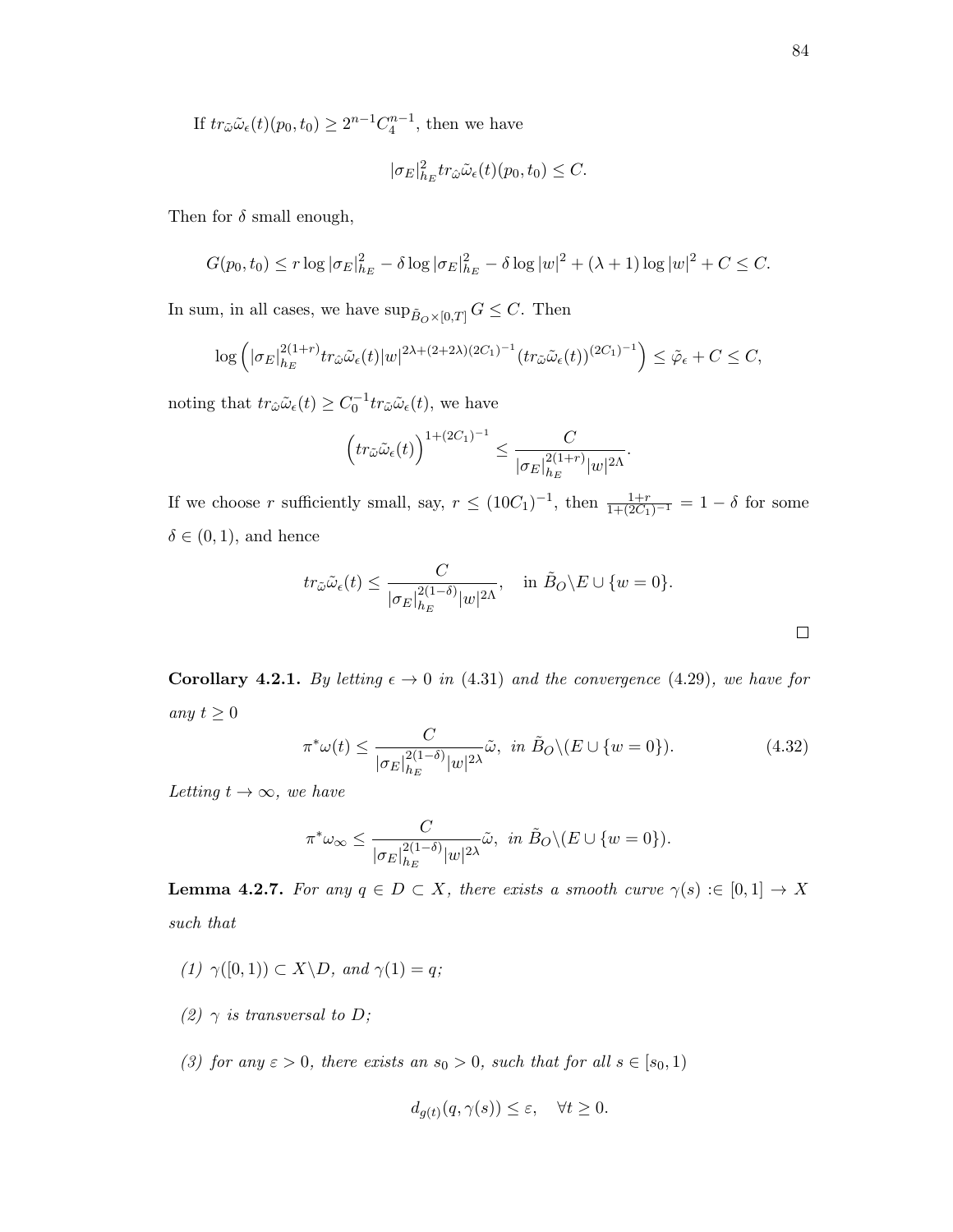*Proof.* We take the resolution  $\pi_1 : Z \to X$  and choose a point O in a smooth component of  $\pi_1^{-1}(D)$  with  $\pi_1(O) = q$ , and blow up  $O, \pi_2 : \tilde{X} \to Z$ , and  $\pi = \pi_1 \circ \pi_2 : \tilde{X} \to X$ . We choose an appropriate smooth path  $\tilde{\gamma}([0,1)) \subset \tilde{B}_O \backslash E \cup \{w = 0\}$  which keeps away from  $\{w=0\}$  and  $\tilde{\gamma}(1) \subset E$ . Then  $\gamma = \pi(\tilde{\gamma})$  is the desired path, and last item follows from the uniform estimate (4.32).  $\Box$ 

Corollary 4.2.2. For a fixed  $p \in X \backslash D$ , any  $q \in D$ , there exists a constant  $C = C_q$ such that for any  $t \geq 0$ 

$$
d_{g(t)}(p,q) \le C_q.
$$

Hence along the convergent sequence  $(X, g(t_i), p) \xrightarrow{d_{GH}} (X_\infty, d_\infty, p_\infty)$ ,  $q \in (X, g(t_i))$ converges (up to a subsequence) to some  $q_{\infty} \in X_{\infty}$  in the Gromov-Hausdorff sense.

Since we aim to give a purely analytic proof of our main results, without using of Kawamata's base point free theorem, we need the local freeness of some power of the canonical line bundle  $K_X$  as proved in [77], for completeness we give a sketched proof. **Proposition 4.2.3.** [77] For any  $q \in D$ , there exists  $\sigma \in H^0(X, mK_X)$  for some  $m \in \mathbb{Z}_+$  such that

$$
\sigma(q)\neq 0.
$$

*Proof.* By Corollary 4.2.2, we can take  $q_{\infty}$  as the limit point of q. By [77], there exists  $a \sigma \in H^0(X, mK_X)$  such that

$$
|\sigma|^2_{h_{KE}^m}(q_{\infty}) > 1,
$$

where  $|\sigma|^2_{h_{KE}^m}$  is a Lipschitz continuous function on  $X_{\infty}$ .

By Lemma 4.2.7, there exists a sequence of points  ${q_k} \subset \mathcal{R}_X$  which transversely tend to q and

$$
d_{g(t_i)}(q, q_k) \le k^{-1}, \quad \forall i.
$$

We may assume  $q_k \in \mathcal{R}_X$  converge to the same point  $q_k \in \mathcal{R} = \mathcal{R}_X$ . Hence

$$
d_{\infty}(q_{\infty}, q_k) = \lim_{i \to \infty} d_{g(t_i)}(q, q_k) \leq k^{-1}.
$$

By the continuity of  $|\sigma|^2_{h_{KE}^m}$ , for k large enough,

$$
e^{-m\varphi_{KE}} |\sigma|^2_{h_X^m}(q_k) = |\sigma|^2_{h_{KE}^m}(q_k) \ge \frac{1}{2},
$$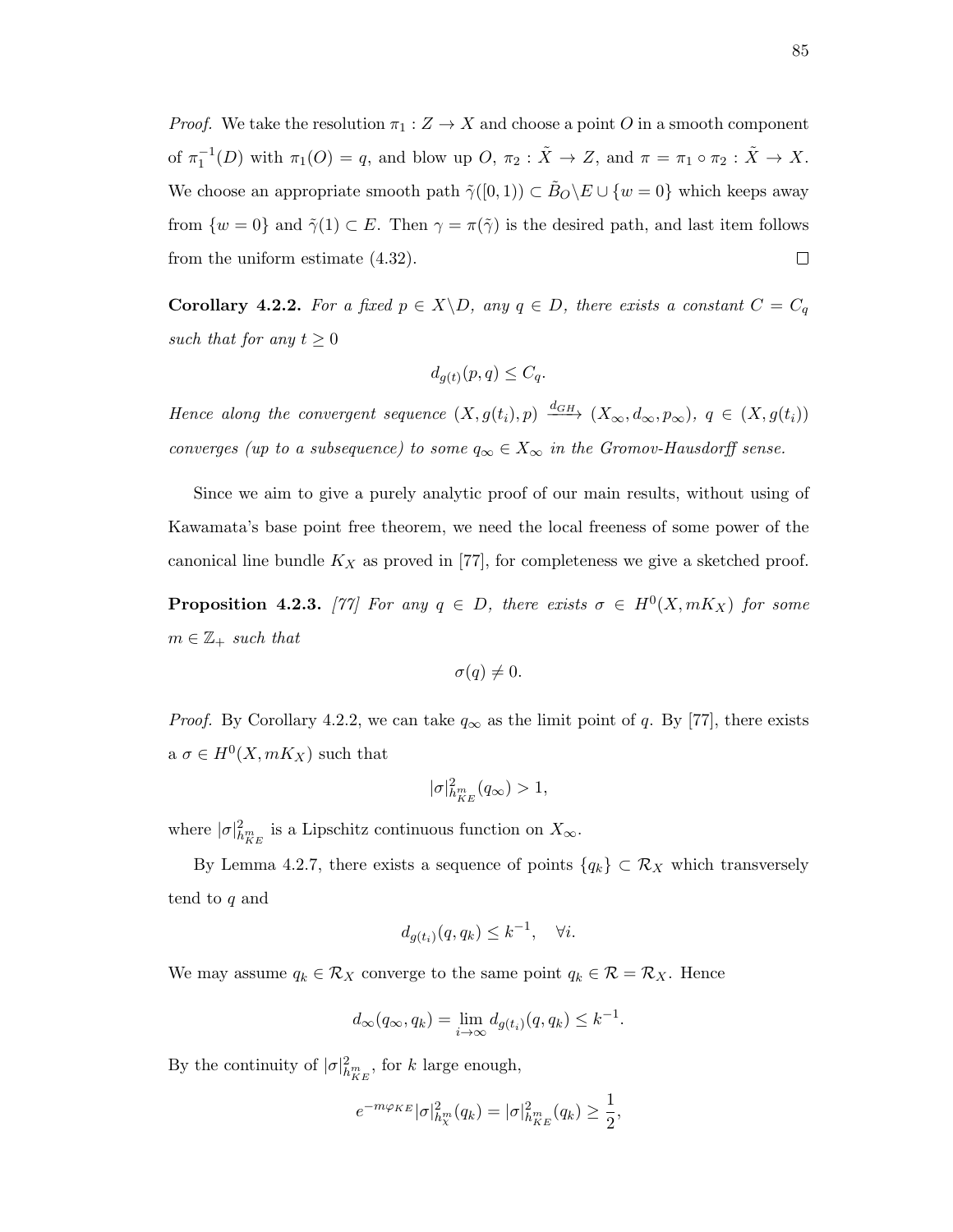i.e.

$$
\varphi_{KE}(q_k) \le C + C \log |\sigma|_{h_{\chi}^m}^2(q_k).
$$

On the other hand, for any  $\delta \in (0,1)$ , we have

$$
\delta \log |\sigma_D|_{h_D}^2(q_k) - C_{\delta} \leq \varphi_{KE}(q_k),
$$

hence

$$
|\sigma_D|_{h_D}^{2\delta}(q_k) \le C |\sigma|_{h_{\chi}^m}^2(q_k).
$$

Since  $q_k$  approaches D transversely, and  $\delta$  is any arbitrarily small number, we see that  $\Box$  $\sigma$  cannot vanish at q. Thus complete the proof.

By a compactness argument and the previous proposition, we have:

**Proposition 4.2.4.** There exists an integer  $m \in \mathbb{Z}_+$  such that for any  $q \in X$ , there exists a holomorphic section  $\sigma \in H^0(X, mK_X)$  such that  $\sigma(q) \neq 0$ , i.e.,  $mK_X$  is base point free. Thus a basis  $\{\sigma_0, \ldots, \sigma_{N_m}\}\,$  of  $H^0(X, mK_X)$  gives a morphism

$$
\Phi_m: X \to X_{can} \subset \mathbb{CP}^{N_m},
$$

where  $X_{can}$  is the image of X under  $\Phi_m$ .

**Remark 4.2.1.** Proposition 4.2.4 is well-known from Kawamata's base point free theorem. It follows from algebraic geometry [54] that when  $mK_X$  is base point free the maps  $\Phi_m$  stabilize when m is sufficiently large, i.e.,  $\Phi_m$  is independent of m when m is large enough and we will denote this map by Φ.

For the given basis  $\{\sigma_0, \ldots, \sigma_N\}$  of  $H^0(X, mK_X)$ , we have

$$
\sum_{i=0}^{N} |\sigma_i|_{h_t^m}^2 = \sum_{i=0}^{N} |\sigma_i|_{h_x^m}^2 e^{-\varphi - \varphi} \ge c_0 \sum_{i=0}^{N} |\sigma_i|_{h_x^m} \ge c_1 > 0.
$$

Moreover, by Proposition 4.1.1, we know

$$
\sup_{X}\sum_{i=1}^{N}|\sigma_{i}|_{h_{t}^{m}}^{2} \leq C, \quad \sup_{X}|\nabla_{\omega(t)}\sigma_{i}|_{h_{t}^{m}}^{2} \leq C, \forall i, \quad \forall t \geq 0,
$$

thus the map

$$
\Phi_i: (X, \omega(t_i)) \to (X_{can}, \omega_{FS}), \quad x \mapsto [\sigma_0(x) : \ldots : \sigma_N(x)] \in \mathbb{CP}^N
$$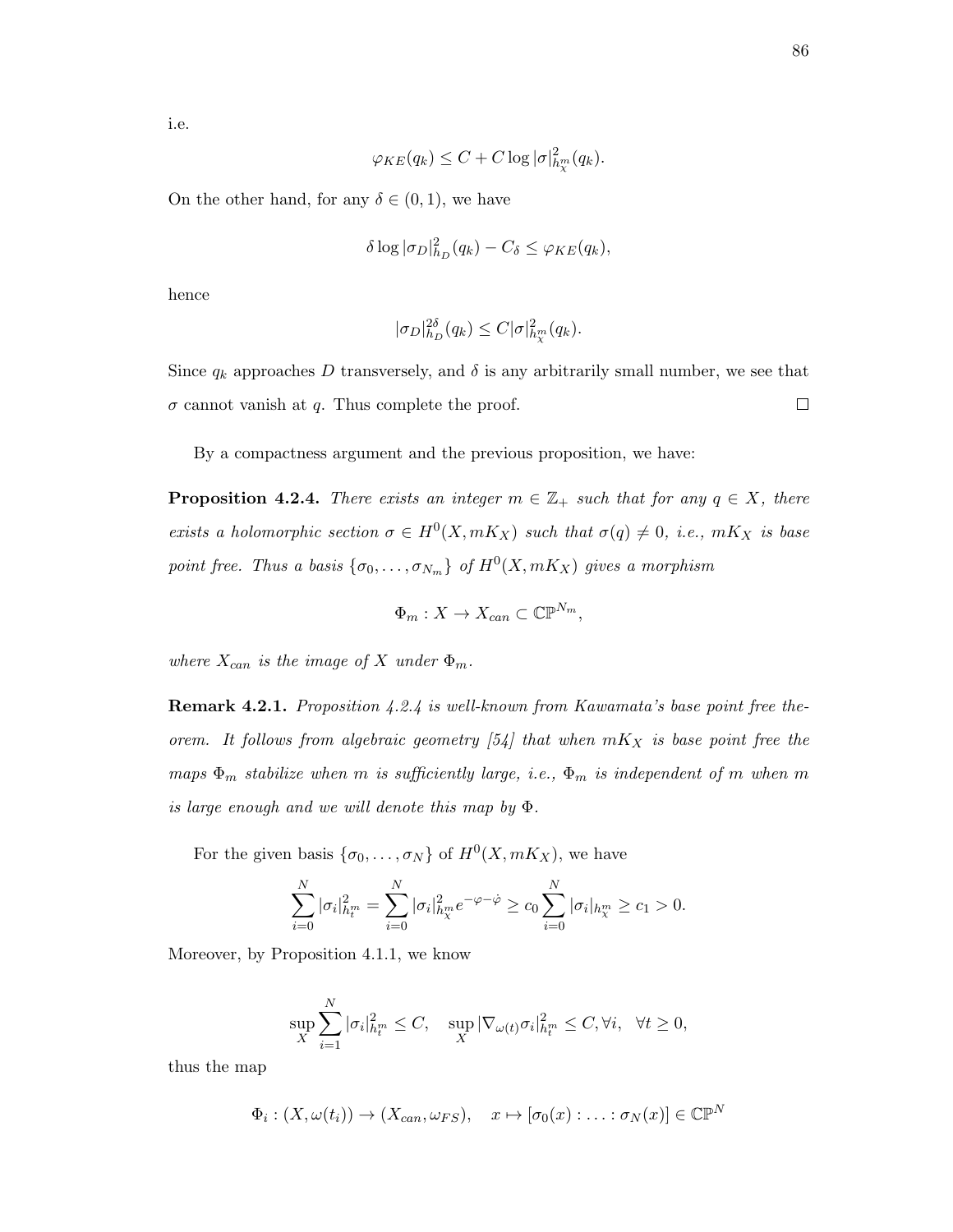has uniformly bounded derivatives (see e.g. [34]). Since the target space  $(X_{can}, \omega_{FS})$ is compact, by Arzela-Ascoli theorem, the map extends to the Gromov-Hausdorff limit space

$$
\Phi_{\infty} : (X_{\infty}, d_{\infty}) \to (X_{can}, \omega_{FS}),
$$

which is Lipschitz continuous.

Under our assumption that the Ricci curvature is uniformly bounded below, Tian-Wang's theory  $(95)$  on the structure of limit of almost Kähler Einstein manifolds implies that the singular set is closed and of Hausdorff codimension at least 4, which also implies that any tangent cone in the limit space is good (see [34]), in the sense that there exists a tangent cone  $C(Y)$ , such that for any  $\eta > 0$  there exists a cut-off function  $\beta$  which is 1 on a small neighborhood of the singular set  $S_Y \subset Y$ , and vanishes outside the *η*-neighborhood of  $S_Y$ , and  $\|\nabla \beta\|_{L^2(Y)} \leq \eta$ , then following Donaldson-Sun's idea ([34]) on partial  $C^0$  estimates (see also [94]), by similar arguments as in [76], for any two distinct points  $p, q \in X_{\infty}$ , one can construct two holomorphic sections  $\sigma_1, \sigma_2 \in H^0(X_\infty, mK_{X_\infty})$  which separate  $p, q$ , hence we have

**Proposition 4.2.5** ([76]).  $\Phi_{\infty}$  is injective.

#### 4.3 Proof of Theorems 1.2.2 and 1.2.3

Proof of Theorem 1.2.2. To prove Theorem 1.2.2, we will argue by contradiction. Following the ideas in [77], we need the following lemma:

**Lemma 4.3.1.** Suppose diam $(X, g(t_i)) \to \infty$ , then we have diam $(X_{\infty}, d_{\infty}) = \infty$ ,

- (1)  $\Phi_{\infty} : (X_{\infty}, d_{\infty}) \to (X_{can}, \omega_{FS})$  is not surjective;
- (2) For  $p \in X_{can} \setminus \Phi_\infty(X_\infty)$  and any sequence of points  $q_j \in X_\infty$  with  $d_{\omega_{FS}}(\Phi_\infty(q_j), p) \to$ 0 as  $j \to \infty$ , we have

$$
d_{\infty}(p_{\infty}, q_j) \to \infty.
$$

*Proof.* (1) Suppose  $\Phi_{\infty}$  is surjective. Since  $\text{diam}(X_{\infty}, d_{\infty}) = \infty$ , there exists a sequence of points  $q_j \in \mathcal{R} \subset X_\infty$  with  $d_\infty(p_\infty, q_j) \to \infty$ .  $(X_{can}, \omega_{FS})$  is a compact metric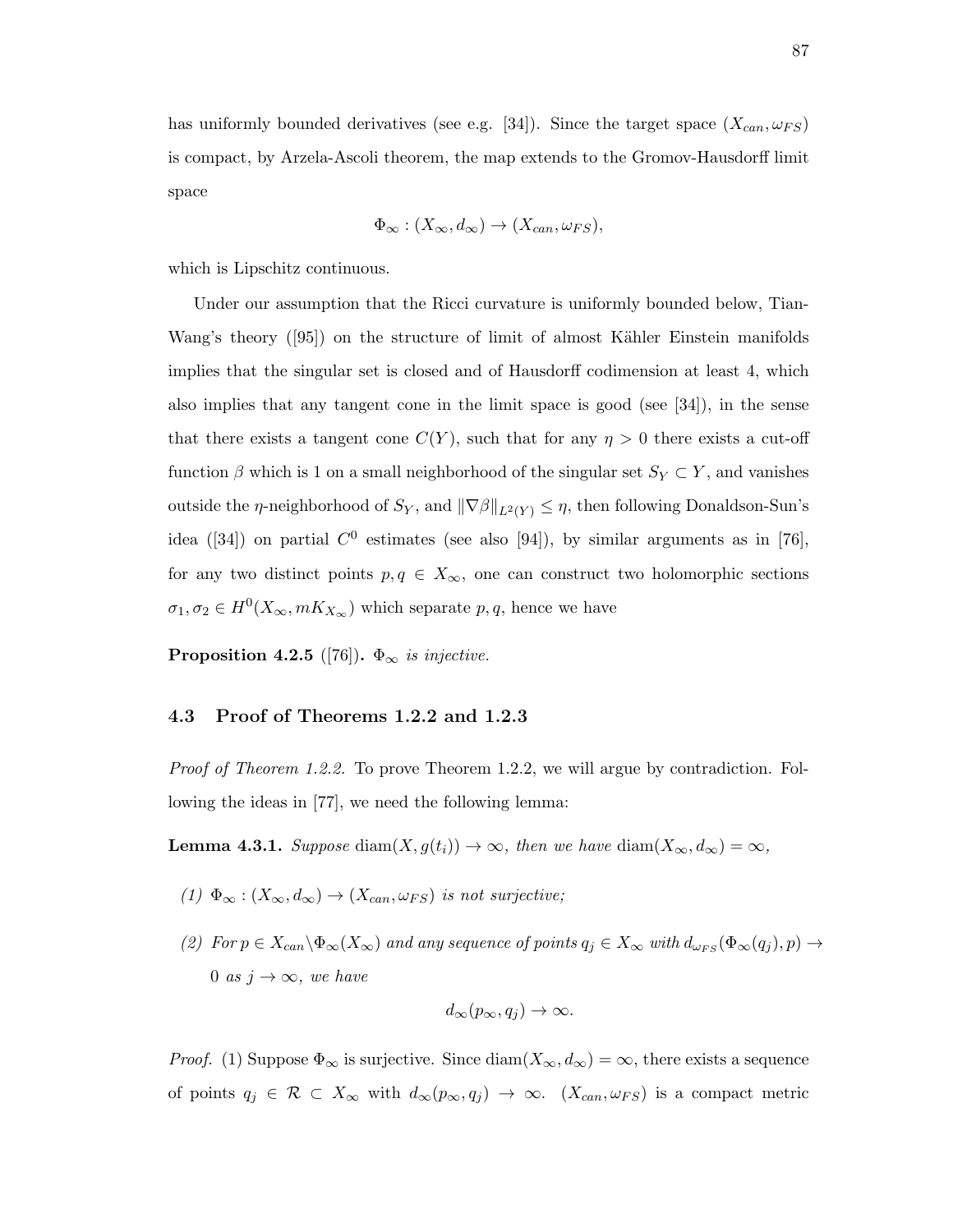space, hence there exists a convergent subsequence of  $\{\Phi_{\infty}(q_j)\}\$  which converge to some  $q'_{\infty} \in X_{can}$  with respect to the metric  $\omega_{FS}$ . Then there is a point  $q_{\infty} \in X_{\infty}$  such that  $\Phi_{\infty}(q_{\infty}) = q'_{\infty}$ . We claim that the ball  $B_{d_{\infty}}(q_{\infty}, 1)$  contains all but finitely many  $q_j$ 's. Assuming this claim, we get that the distance of  $q_j$  and  $p_\infty$  is bounded by  $d_\infty(p_\infty, q_\infty)+1$ contradicting the choice of  $q_j$  which converge to  $\infty$  under  $d_{\infty}$  as  $j \to \infty$ . To see the claim, suppose not, there exists a subsequence  $q_{j_l} \subset \{q_j\}$  such that  $d_{\infty}(x_{j_l}, q_{j_l}) \geq 1$ , where  $x_j$  is a sequence of points contained in R which converge to  $q_\infty$  under the metric  $d_{\infty}$ . Since  $\Phi_{\infty}(q_{j_l})$  and  $\Phi_{\infty}(x_{j_l})$  are both in  $X_{can}^{reg}$  which is connected and these points both converge to  $q'_\infty$ , so we can choose a curve  $\gamma_{j_l} \subset X^{reg}_{can}$  whose length under  $\omega_{FS}$  tend to 0 as  $j_l \to \infty$ . Then  $\Phi_{\infty}^{-1}(\gamma_{j_l}) \subset \mathcal{R} \subset X_{\infty}$  is a connected curve connecting  $x_{j_l}$  and  $q_{j_l}$ which has  $d_{\infty}$ -length greater than 1, so we can take a point  $y_{j_l} \in \Phi_{\infty}^{-1}(\gamma_{j_l})$  such that  $1/2 \leq d_{\infty}(x_{j_l}, y_{j_l}) \leq 1$ . Then by compactness we may assume that up to a subsequence  $y_{j_l}$  converge to a point  $y_\infty \in X_\infty$  which satisfies  $1/2 \leq d_\infty(q_\infty, y_\infty) \leq 1$ . It's not hard to see by triangle inequality that  $d_{\omega_{FS}}(\Phi_\infty(y_{j_l}), q'_\infty) \to 0$ , hence  $d_{\omega_{FS}}(\Phi_\infty(y_\infty), q'_\infty) = 0$ and  $\Phi_{\infty}(y_{\infty}) = q'_{\infty}$ , and this contradicts the property that  $\Phi_{\infty}$  is injective. Hence we prove the claim.

(2) Suppose  $d_{\infty}(p_{\infty}, q_j) \leq A$  for some constant  $A > 0$ . By compactness we can assume a subsequence of  $q_j$  converges to a point  $q_{\infty}$ , with  $d_{\infty}(p_{\infty}, q_{\infty}) \leq A$ .

Then we have  $d_{\omega_{FS}}(p, \Phi_{\infty}(q_j)) \to d_{\omega_{FS}}(p, \Phi_{\infty}(q_{\infty})) = 0$  as  $j \to \infty$ , thus  $p = \Phi_{\infty}(q_{\infty})$ and this contradicts the choice of p.  $\Box$ 

Since  $\Phi_{\infty}$  is not surjective, there exists a  $q' \in X_{can}\backslash \Phi_{\infty}(X_{\infty})$ . Consider a point  $q \in D \subset X$  with  $\Phi(q) = q'$ , for a sequence of points  $\{q_j\} \subset \mathcal{R}_X = \mathcal{R}$  in the path constructed in Lemma 4.2.7 with  $q_j \to q$ , i.e.  $d_{\omega_{FS}}(q', \Phi_\infty(q_j)) \to 0$ , we have

$$
\sup_j d_\infty(p_\infty, q_j) < \infty.
$$

This contradicts item (2) in Lemma 4.3.1. Hence the diameter of  $(X, g(t_i))$  is uniformly bounded. And we finish the proof of Theorem 1.2.2  $\Box$ 

*Proof of Corollary 1.2.1.* We will show  $\Phi_{\infty}: X_{\infty} \to X_{can}$  is surjective. Suppose not, there is  $p \notin \Phi_{\infty}(X_{\infty})$ . Since  $\Phi_{\infty}(\mathcal{R})$  is dense in  $X_{can}$ , there exists a sequence of points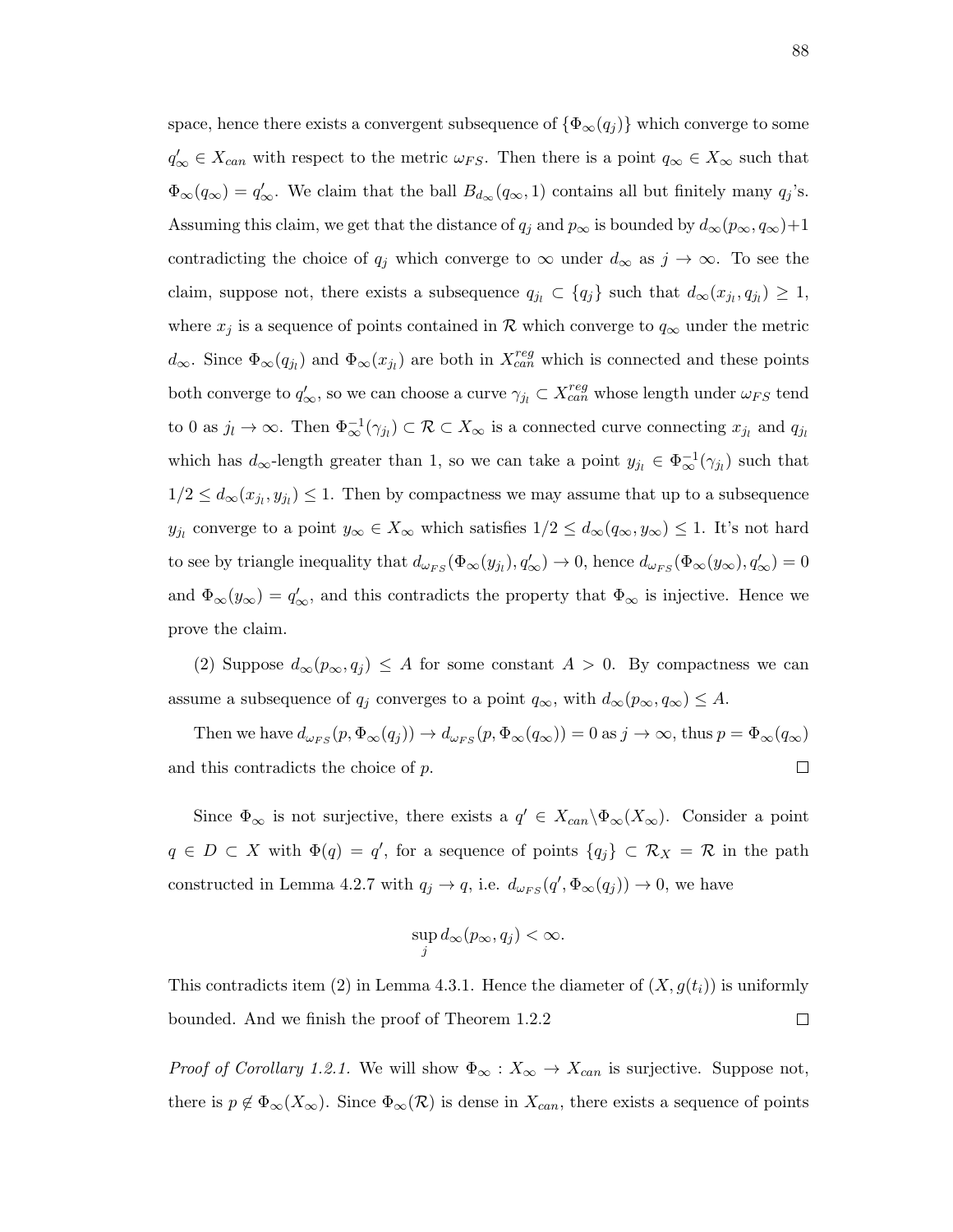$q_j \in \mathcal{R}$  such that  $d_{\omega_{FS}}(p, \Phi_\infty(q_j)) \to 0$  as  $j \to \infty$ . We have shown  $\text{diam}(X_\infty, d_\infty)$  is bounded, hence  $q_j$  would converge to some point  $q_\infty \in X_\infty$  under  $d_\infty$ . Hence

$$
d_{\omega_{FS}}(p, \Phi_{\infty}(q_{\infty})) = \lim_{j \to \infty} d_{\omega_{FS}}(p, \Phi_{\infty}(q_j)) = 0,
$$

and we conclude that  $p = \Phi_{\infty}(q_{\infty})$ , and thus a contradiction. Hence  $\Phi_{\infty}$  is surjective. Combining with Song's result that  $\Phi_{\infty}$  is also injective, we see that  $\Phi_{\infty}$  is a Lipschitz continuous homeomorphism of  $(X_{\infty}, d_{\infty})$  and  $X_{can}$ , since  $(X_{\infty}, d_{\infty})$  is a compact space. Moreover,  $\Phi_{\infty}|\mathcal{R} : (\mathcal{R}, d_{\infty}) \to (\mathcal{R}_X, g_{\infty})$  is an isometry so  $\Phi_{\infty}$  induces an isometry between  $(X_{\infty}, d_{\infty})$  and  $\overline{(\mathcal{R}_X, g_{\infty})} = (X_{can}, g_{\infty})$ . Hence the Gromov-Hausdroff limit of the Kähler Ricci flow  $(4.1)$  is the canonical model of X, with the limit metric of the flow, under the assumption of Ricci curvature lower bound along the flow.  $\Box$ 

*Proof of Theorem 1.2.3.* Suppose the flow (4.1) is of Type III, i.e.  $|Rm|(g(t))$  is uniformly bounded, by Shi's derivative estimates all derivatives of  $Rm$  are bounded. Fix a point  $p \in X \backslash D$ , for any sequence  $t_i \to \infty$ , by the smooth convergence of  $\omega(t_i)$  on  $X\ D$  (Lemma 4.1.1), the volumes of unit balls  $B_{g(t_i)}(p,1) \subset (X, g(t_i), p)$  are bounded below by a uniform positive constant, the limit space  $(X_{\infty}, d_{\infty}, p_{\infty})$  is smooth. Hence  $X_{\infty} = \mathcal{R}$  and  $\mathcal{S} = \mathcal{S}_X = \emptyset$ . Then  $\mathcal{R}_X = X$ , otherwise, if there exists  $q \in X \backslash \mathcal{R}_X$ , then by Corollary 4.2.2 we have  $d_{g(t_i)}(p,q) \leq C_q$  for any  $t_i$  and a uniform constant  $C_q$ depending only on q, hence q must converge to some point  $q_{\infty} \in X_{\infty}$  along the Gromov-Hausdorff convergence, by the definition of  $\mathcal{S}_X$ ,  $q \in \mathcal{S}_X \neq \emptyset$ , thus a contradiction. So we have  $X$  is a compact Kähler manifold admitting a smooth Kähler Einstein metric  $\omega_{KE}$  with  $\text{Ric}(\omega_{KE}) = -\omega_{KE}$ , hence  $K_X$  is ample.  $\Box$ 

## Appendix

In this appendix, we will show that along the Kähler-Ricci flow  $(4.1)$ , assume Ricci curvature is uniformly bounded below for all  $t \geq 0$ , then for any sequence  $t_i \to \infty$ ,  $(X, \omega(t_i), p)$  is a sequence of almost Kähler-Einstein manifolds in the sense of Tian-Wang ([95]), where  $p \in X \backslash D$  is a fixed point. Recall a sequence of Kähler manifolds  $(X_i, \omega_i, p_i)$  is called almost Kähler Einstein if the following conditions are satisfied.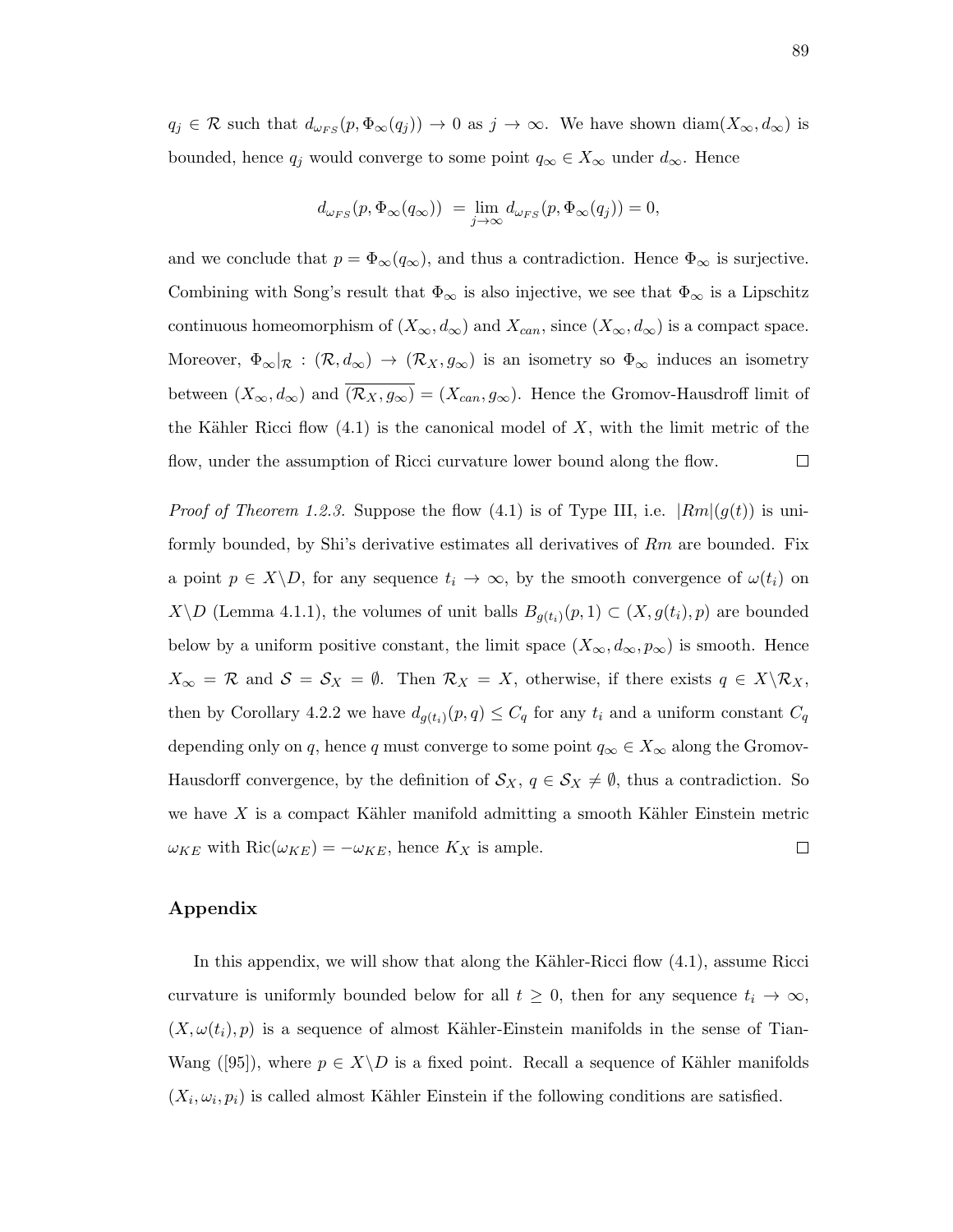- (1) Ric $(\omega_i) \geq -\omega_i$
- (2)  $Vol_{\omega_i}(B(p_i, r_0)) \ge v_0 > 0$ , for two fixed constants  $r_0 > 0$  and  $v_0$ .
- (3) The flow  $\frac{\partial}{\partial t}\omega = -Ric(\omega) + \lambda_i\omega$  has a solution  $\omega(t)$  with  $\omega(0) = \omega_i$  on  $X_i \times [0,1],$ where  $\lambda_i \in [-1, 1]$  is a constant. Moreover,  $\int_0^1 \int_{X_i} |R(\omega(t)) - n \lambda_i| \omega(t)^n dt \to 0$  as  $i \to \infty$ .

We may assume  $\text{Ric}(\omega(t)) \geq -K$  for a constant  $K > 0$  (we may assume  $K \geq 1$ ) and any  $t \geq 0$ . Let  $\tilde{\omega}_i = K\omega(t_i)$ , then  $\text{Ric}(\tilde{\omega}_i) \geq -1$ . Since  $(X, \omega(t_i))$  is non-collapsed at the point  $p \in X \backslash D$  due to the smooth convergence, we have  $(X, \tilde{\omega}_i)$  is also non-collapsed at p, i.e., there exists  $v_0 > 0$  such that  $Vol_{\tilde{\omega}_i}(B_{\tilde{\omega}_i}(p,r_0)) \ge v_0$  for some small  $r_0 > 0$ .

 $\tilde{\omega}_i(t) := K\omega(t_i + K^{-1}t)$  with  $t \in [0,1]$  satisfies the (normalized) Kähler Ricci flow equation

$$
\frac{\partial}{\partial t}\tilde{\omega}_i(t) = -\text{Ric}(\tilde{\omega}_i(t)) - K^{-1}\tilde{\omega}_i(t),
$$

with the initial  $\tilde{\omega}_i(0) = \tilde{\omega}_i$ . From the evolution equation for the scalar curvature  $R(\omega(t))$  $(\omega(t)$  is the solution to  $(4.1)$ )

$$
\frac{\partial}{\partial t}R = \Delta_{\omega(t)}R + |\text{Ric}|^2 + R,
$$

by maximum principle, at the minimum point of  $R(\omega(t))$  for each t,  $R_{\min} = \min_X R(\omega(t)),$ we have

$$
\frac{d}{dt}R_{\min}(t) \geq |\text{Ric}|^2 + R_{\min}(t) \geq \frac{R_{\min}(t)^2}{n} + R_{\min}(t).
$$

Standard comparison theorem of ODE implies that

$$
R_{\min}(t) \ge -n - \frac{R_{\min}(0)n + n^2}{R_{\min}(0)e^t - R_{\min}(0) - n} \ge -n - O(e^{-t}).
$$

Hence for  $t \in [0,1]$ , we have

$$
R(\tilde{\omega}_i(t)) = K^{-1}R(\omega(t_i + K^{-1}t)) \ge -K^{-1}n - O(e^{-t_i}).
$$

Then

$$
\int_0^1 \int_X |R(\tilde{\omega}_i(t)) + K^{-1}n|\tilde{\omega}_i(t)^n dt
$$
  
\n
$$
\leq \int_0^1 \int_X \left( (R(\tilde{\omega}_i(t)) + K^{-1}n) + O(e^{-t_i}) \right) \tilde{\omega}_i(t)^n dt
$$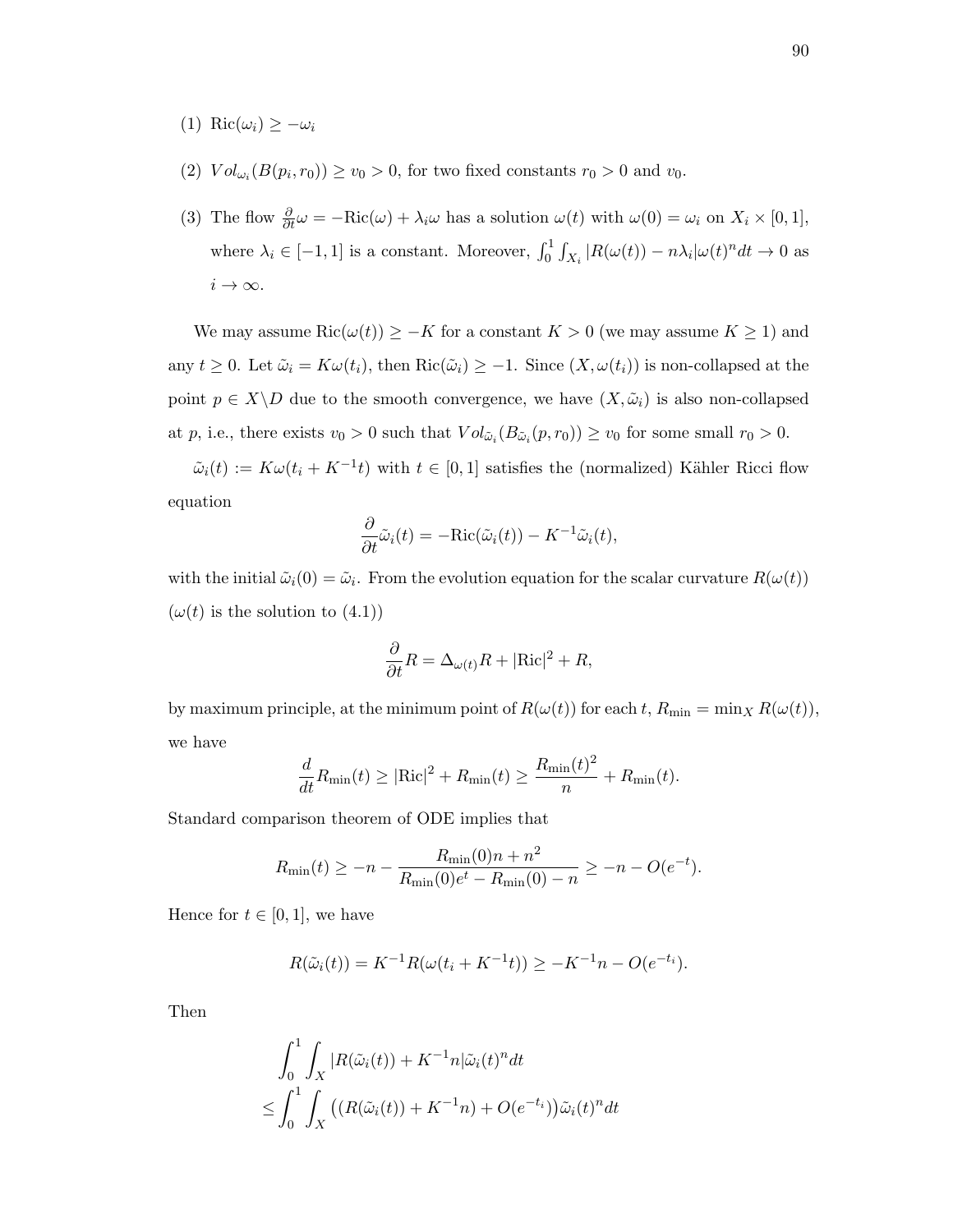$$
= \int_0^1 \int_X n(\text{Ric}(\tilde{\omega}_i(t)) + K^{-1}\tilde{\omega}_i(t)) \wedge \tilde{\omega}_i(t)^{n-1} dt + O(e^{-t_i})
$$
  
\n
$$
= \int_0^1 \int_X n(e^{-t_i - K^{-1}t}(\omega_0 - \chi) - i\partial \bar{\partial}\dot{\varphi}) \wedge \tilde{\omega}_i(t)^{n-1} dt + O(e^{-t_i})
$$
  
\n
$$
= \int_0^1 \int_X n e^{-t_i - K^{-1}t}(\omega_0 - \chi) \wedge \tilde{\omega}_i(t)^{n-1} dt + O(e^{-t_i})
$$
  
\n
$$
\leq O(e^{-t_i}) \to 0, \text{ as } t_i \to \infty.
$$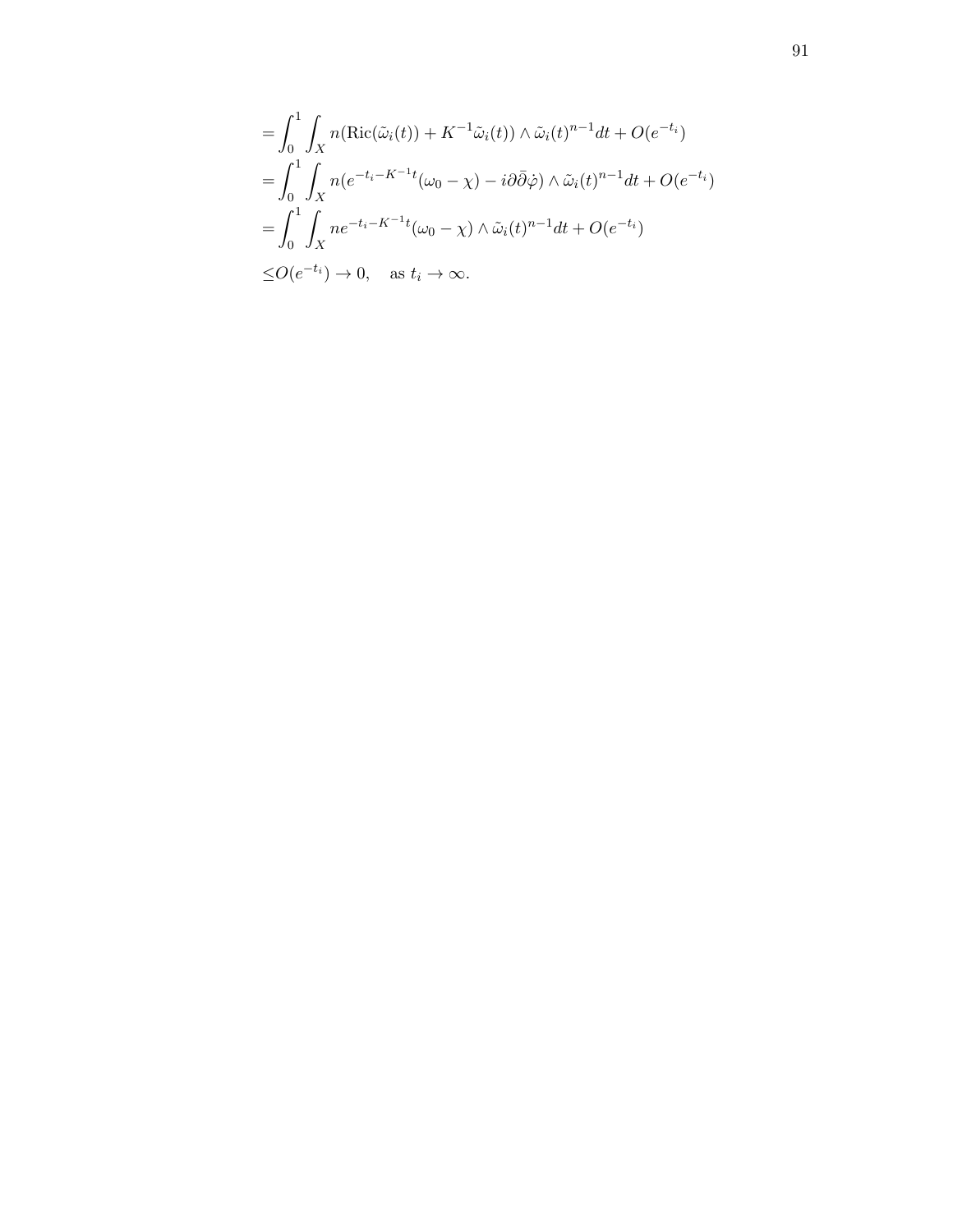# Chapter 5

# Canonical conical Kähler metrics on toric manifolds

In this chapter, we will give proof of Theorems 1.2.4, 1.2.5 and 1.2.6 (see also the joint work [29] with Ved Datar, Jian Song and Xiaowei Wang).

# 5.1 Toric conical Kähler metrics

In this section, we introduce the conical Kähler metrics on a smooth projective toric variety X following [82]. Recall in section 2.3.1, the metric (on the open dense  $(\mathbb{C}^*)^n$ )  $\omega = i\partial\bar{\partial}\varphi$  defines a smooth toric Kähler metric on X if and only if  $\varphi$  satisfies the Guillemin boundary condition (2.7).

Now we extend the Guillemin boundary condition to conical toric Kähler metrics on  $X_P$ , as a generalization of orbifold Kähler metrics. On each coordinate chart determined by the pair  $(p, \{v_{p,i}\}_{i=1}^n)$  associated to a vertex of P, we let  $z = (z_1, ..., z_n)$  be the coordinates on  $\mathbb{C}^n$ . The closure of  $\{z_i = 0\} \subset X$  gives rise to a smooth toric divisor of  $X_P$ . Let D be a toric divisor of  $X_P$  and suppose D restricted to this coordinate chart is given by

$$
\sum_{i=1}^n a_i \{z_i = 0\}.
$$

For any function  $f(z)$  invariant under the  $(S^1)^n$ -action, we can lift it to a function

$$
\tilde{f}(w) = f(z)
$$

by letting

$$
|w_i| = |z_i|^{\beta_i}, \ w = (w_1, ..., w_n) \in \mathbb{C}^n,
$$

and clearly  $\tilde{f}(w)$  is also  $(S^1)^n$ -invariant.  $w \in \mathbb{C}^n$  can be regarded a  $\beta$ -covering of  $z \in \mathbb{C}^n$ .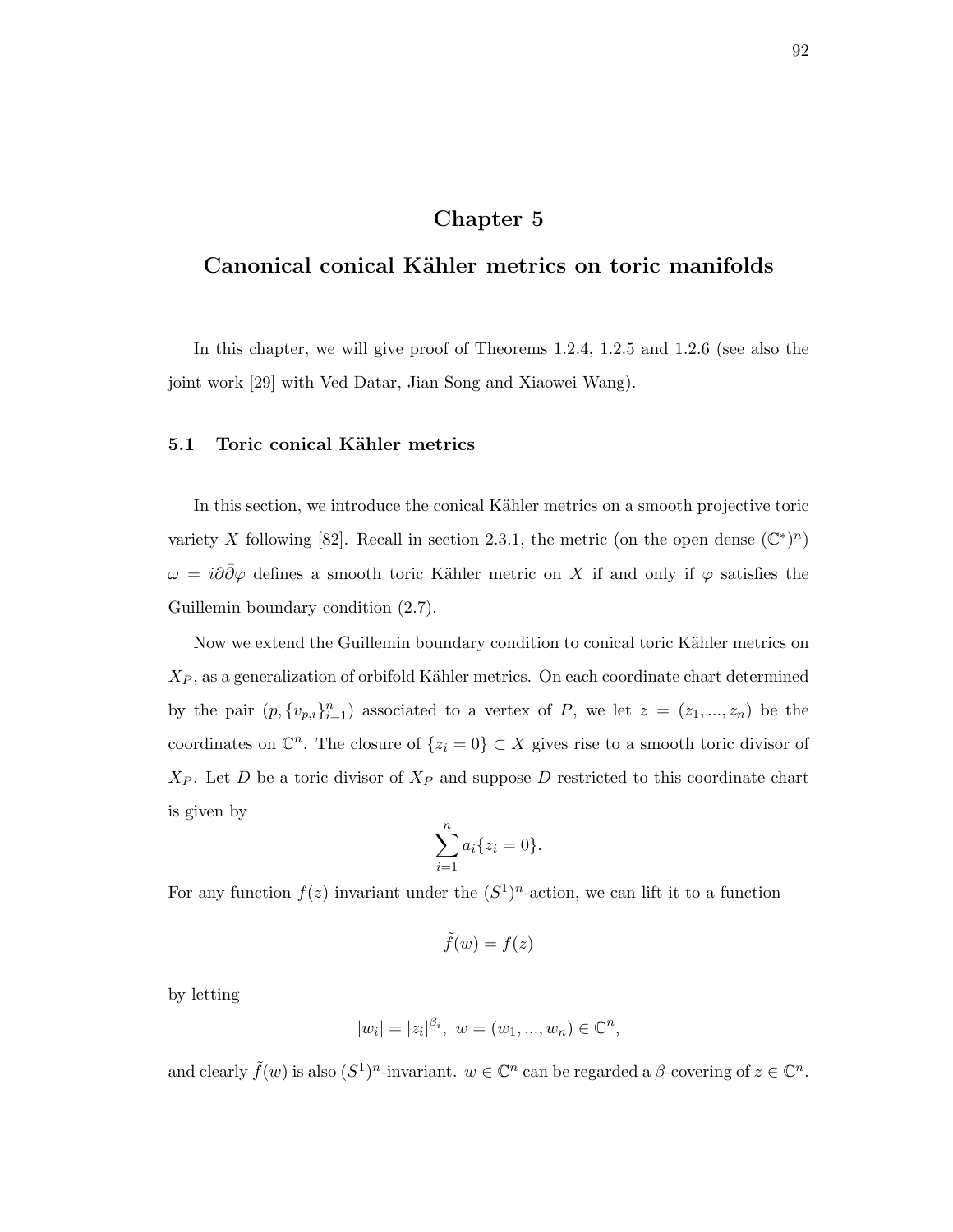Now we introduce consider the  $(S^1)^n$ -invariant function space for  $k \in \mathbb{Z}_+$  and  $\gamma \in [0,1]$ 

$$
C_{\beta,p}^{k,\gamma} = \{ f(z) = f(|z_1|, ..., |z_n|) \mid \tilde{f}(w) \in C^{k,\gamma}(\mathbb{C}^n) \}.
$$

This in turn defines the weighted function space

$$
C_{\beta}^{k,\gamma}(X_P), \beta = (\beta_1, ..., \beta_N) \in (\mathbb{R}_+)^N
$$

whose restriction on each chart belongs to  $C^{k,\gamma}_{\beta}$  with respect to the weight  $\beta$  and  $\beta_j$ corresponding to the divisor  $D_j$  induced by  $l_j(x) = 0$ .

**Definition 5.1.1.** A Kähler current  $\omega \in c_1(L)$  is said to be a smooth  $\beta$ -conical metric if for each vertex  $p$  of the polytope  $P$  determined by  $L$ ,

$$
\omega|_{U_p} = i\partial\bar{\partial}\varphi_p
$$

for some  $\varphi_p \in C^{\infty}_{\beta,p}$ . Such a metric naturally has a cone angle of  $2\pi\beta_j$  along the divisor  $D_i$ .

The local lifting  $\tilde{\varphi}(w)$  is a smooth plurisubharmonic function on the lifting space  $w \in$  $\mathbb{C}^n$ . We have the following conical extension of the Guillemin condition for toric Kähler metrics.

**Proposition 5.1.1.** Let  $\varphi$  be a toric potential on  $(\mathbb{C}^*)^n$ , u it's Legendre transform and P the image of  $\mathbb{R}^n$  under  $\nabla\varphi$ . Then  $\omega = i\partial\bar{\partial}\varphi$  extends to a global smooth  $\beta$ -conical metric on  $X_P$  if and only if

$$
u(x) = \sum_{j=1}^{N} \beta_j^{-1} l_j(x) \log l_j(x) + f(x)
$$
\n(5.1)

for some  $f \in C^{\infty}(\overline{P})$  and  $0 < \beta_j \leq 1$ . Moreover, the angle along the divisor corresponding to  $l_j$  is precisely  $2\pi\beta_j$ .

The main advantage of dealing with conical metrics on toric manifolds is that one has all the curvature bounds.

**Lemma 5.1.1** (  $[82]$ ). Let g be a smooth toric conical metric on a toric manifold X. Let D be a toric divisor consist of all toric prime divisors and let Rm denote the full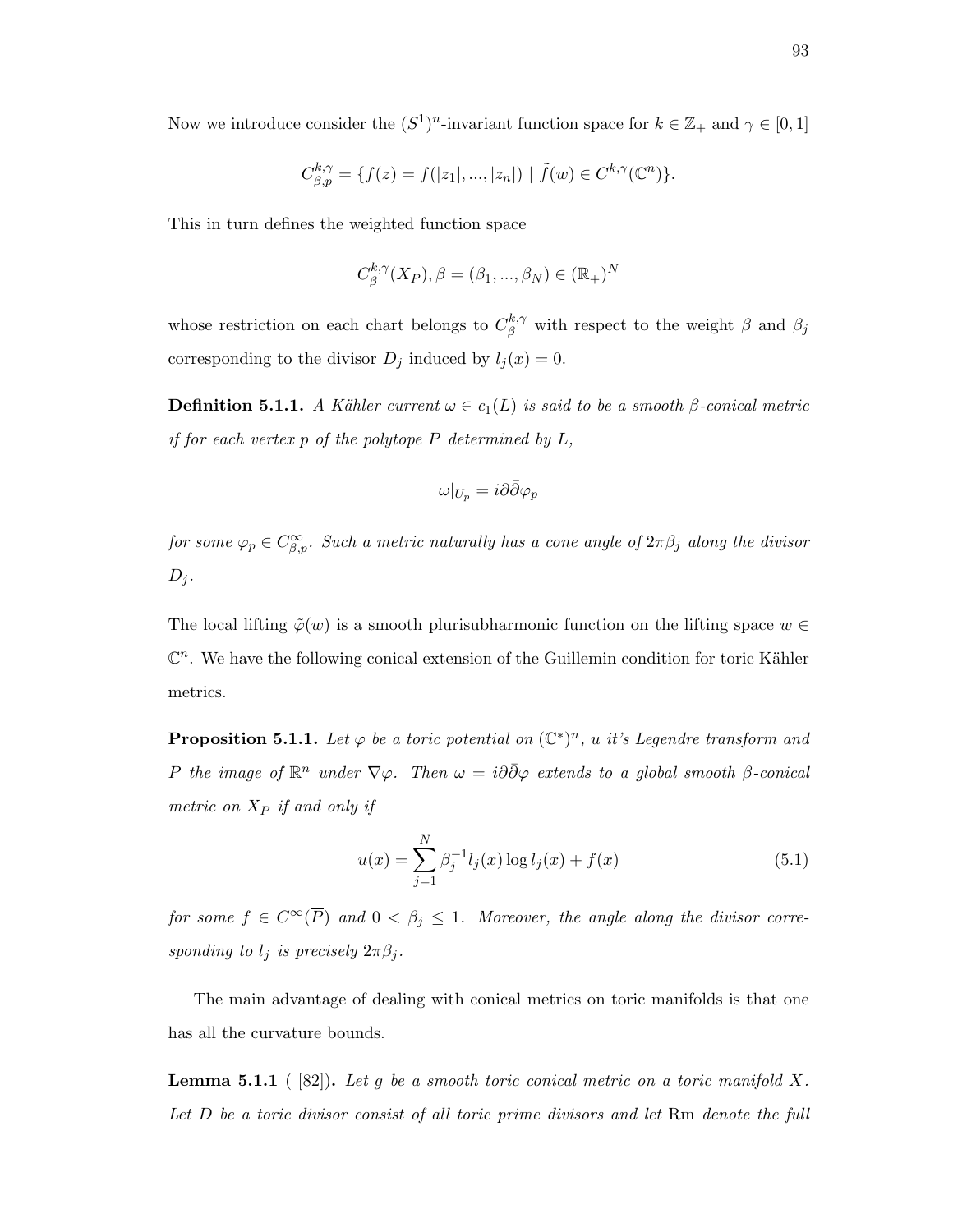curvature tensor of g. Then for any  $k \geq 0$  there exists a constant  $C_k$  such that for all  $p \in X \backslash D$ ,

$$
|\nabla_g^k \text{Rm}|_g^2(p) \le C_k. \tag{5.2}
$$

## 5.1.1 Comparison theorems for conical Kähler-Einstein metrics

Next, consider a conical Kähler-Einstein metric (not necessarily toric)  $\omega$  on X such that

$$
Ric(\omega) = \alpha \omega + [D],
$$

where  $D$  like before, is a simple normal crossing k.l.t divisor. Then it is shown in [28] that the regular set  $X \setminus D$  is convex. As a consequence some classical comparison theorems such as Bishop-Gromov volume comparison and Myers' diameter bound extend to this singular setting. Before stating the theorems, we remark that since  $D$  simple normal crossing and k.l.t,  $X \setminus D$  is of full measure in X, and hence volumes of sets can be calculated simply by integrating  $\omega^n/n!$  over the intersection with  $X \setminus D$ .

**Theorem 5.1.1** (Relative Volume Comparison). Let  $(X, D, \omega)$  as above, and d be the induced distance by  $\omega$ . For any point  $p \in X \setminus D$ , let  $V(p,r) = Vol_{\omega}(B(p,r))$ . Also, let  $M^m_\alpha$  denote the simply-connected m-dimensional space form of constant curvature  $\alpha$ , and  $V_{\alpha}(r)$  the volume of geodesic ball in  $M_{\alpha}^{m}$  with radius r. Then if A is any star-convex set centered at p,

$$
\frac{V(B(p, r_2 \cap A)) - V(B(p, r_2) \cap A)}{V_k(r_2) - V_k(r_1)} \le \frac{V(\partial B(p, r_1))}{V_k(\partial B_{r_1}^{\alpha})},
$$

for any  $r_1 \leq r_2$ .

**Theorem 5.1.2** (Myers Theorem). With  $(X, \omega, D)$  as above, if  $\alpha > 0$ , then

$$
diam(X, \omega) \le \pi \sqrt{\frac{2n-1}{\alpha}}.
$$

Next we prove a lemma due to Gromov [41] which will be the main technical tool in proving Gromov-Hausdorff convergence in the final section.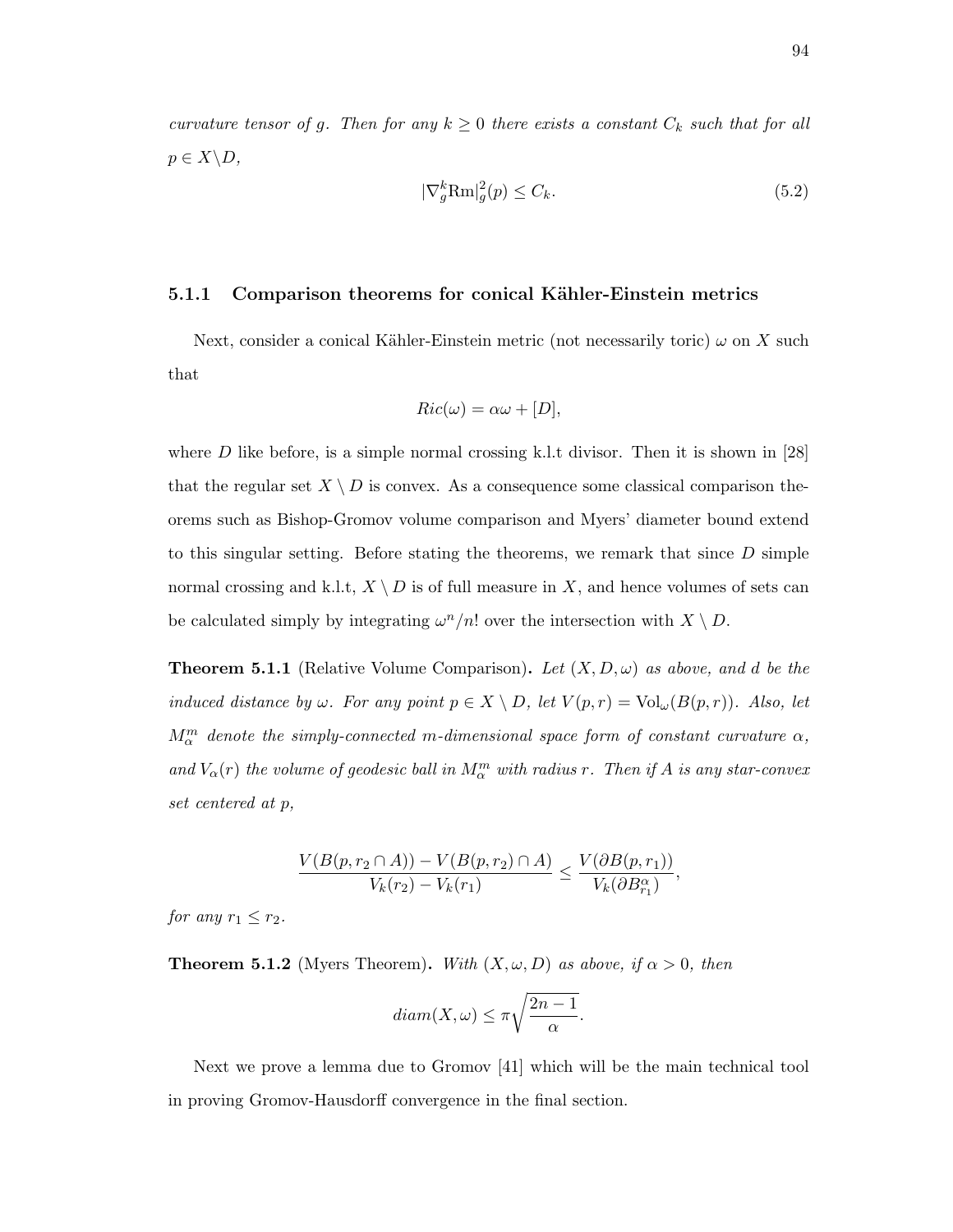**Lemma 5.1.2.** Let  $(X, D, \omega)$  as above, and  $\alpha > 0$ . Let E be a small tubular neighborhood of D. Let  $\varepsilon > 0$  and  $p_1$ ,  $p_2$  be two points in  $X \backslash E$  such that  $B(p_i, \varepsilon) \cap E = \emptyset$  $(i = 1, 2)$ . If for any point  $p \in B(p_2, \varepsilon)$ , there is a minimal geodesic connecting  $p_1$  and p and intersecting with  $\partial E$ , then there exists a constant  $c = c(n, \varepsilon, \alpha)$  such that

$$
Vol(\partial E) \ge c Vol(B(p_2, \varepsilon)).
$$

*Proof.* We proceed the proof following Gromov [41]. For any  $p \in B(p_2, \varepsilon)$ , let  $\gamma_p$  be a minimal geodesic connecting  $p_1$  and  $p$ , by assumption,  $\gamma_p \cap \partial E \neq \emptyset$ , denoted by  $\tilde{p} \in \gamma \cap \partial E$  (if there are more than one intersection points, we take the one closest to p). Set  $d_1(\gamma_p) := d(p_1, \tilde{p})$  and  $d_2(\gamma_p) := d(p, \tilde{p})$ . Then clearly,  $\varepsilon < d_i(\gamma_p) \leq \Lambda$ ,  $i = 1, 2$ , and here  $\Lambda$  is the diameter of  $(X, \omega)$ , which is bounded above by  $\pi \sqrt{2n-1/\alpha}$ . Applying the relative volume comparison theorem, we have

$$
\frac{\text{Vol}(B(p_2,\varepsilon))}{\text{Vol}(\partial E)} \le \sup_{\gamma} \frac{V_k(d_1(\gamma) + d_2(\gamma)) - V_k(d_1(\gamma))}{V_k(\partial B_k(d_1(\gamma)))} \le \frac{V_k(D) - V_k(\varepsilon)}{V_k(\partial B_k(\varepsilon))} =: c(n,\varepsilon,\alpha).
$$

## 5.2 Toric Kähler-Ricci solitons with conical singularities

In this section, we will prove Theorem 1.2.4 and Theorem 1.2.5. The key ingredient is to prove a family version of  $C^0$  estimates in [105] which will help us prove Theorem 1.2.6 for a possibly degenerate family of toric manifolds.

### 5.2.1 Setting up the continuity method

For the rest of this section,  $X$  will be a toric manifold with a fixed polarization by an ample line bundle L. We borrow notation from the last section and section 2.3. In particular, recall that the polytope given by L is fixed to be

$$
P = \{ x \in \mathbb{R}^n \mid l_j(x) = v_j \cdot x + \lambda_j > 0 \}.
$$

Also, we once and for all fix a reference metric in  $c_1(L)$  by setting  $\hat{\omega} = i\partial\partial\hat{\varphi}$  on  $(\mathbb{C}^*)^n$  where,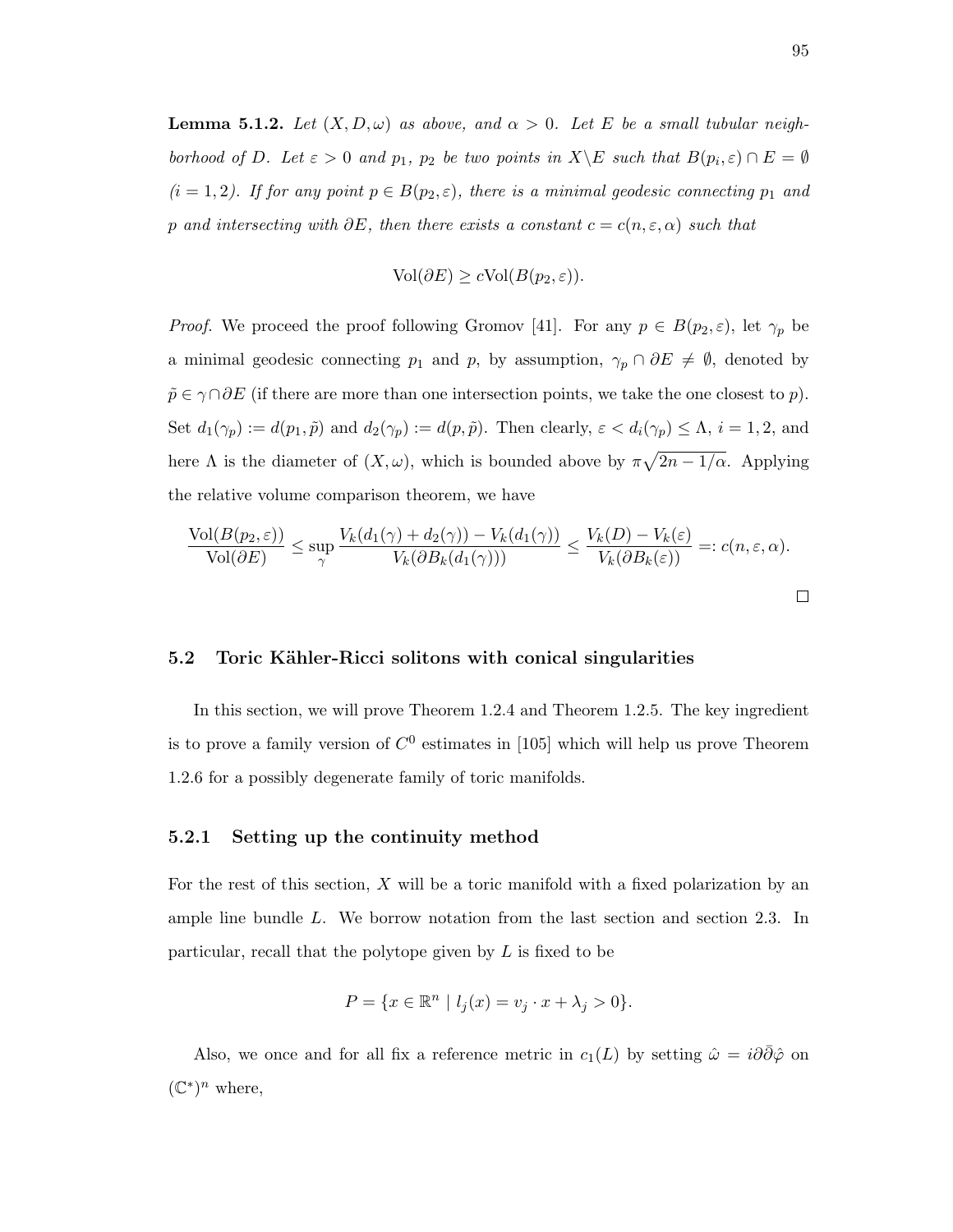$$
\hat{u}(x) = \sum_{j=1}^{N} \frac{l_j(x) \log(l_j(x))}{\beta_j} \tag{5.3}
$$

and  $\hat{\varphi}$  is the Legendre transform of  $\hat{u}$ . Then, by the discussion in the last section,  $\hat{\omega}$  is a global toric smooth conical metric with angles  $2\pi\beta_j$  along the divisor  $D_j$ .

Our aim in this section is to solve the following conical soliton equation

$$
Ric(\omega) = \alpha\omega + \mathcal{L}_{\xi}\omega + [D],
$$
\n<sup>(\*)</sup>

where  $\alpha > 0$ ,  $\omega$  is a smooth toric conical Kähler metric,  $\xi$  is a holomorphic toric vector field on  $X$  and  $D$  is an effective toric R-divisor. This is a generalization of Wang-Zhu [105] in the case of smooth Fano manifolds. We will prove our estimates in the framework of [105] combined with some techniques of [32]. On the open part  $(\mathbb{C}^*)^n$ , we can write  $\omega = i\partial\bar{\partial}\varphi$ . ξ being holomorphic then implies that  $\mathcal{L}_{\xi}\omega = \partial\bar{\partial}\xi(\varphi)$ . Since  $\xi$  is also toric, it is generated by the standard vector fields  $\{z_i\partial/\partial z_i\}$ . Consequently, there exists a vector  $\vec{c} \in \mathbb{R}^n$  such that

$$
\xi(\varphi) = \sum_{i=1}^{n} c_i \frac{\partial \varphi}{\partial \rho_i}.
$$

Since on the open part one does not see the divisor, the soliton equation can be rewritten as a real Monge-Ampere equation

$$
\det(\nabla^2 \varphi) = e^{-\alpha \varphi - c \cdot \nabla \varphi + \alpha \tau \cdot \rho} \tag{5.4}
$$

for some  $\tau \in \mathbb{R}^n$ . Here the linear part shows up when one gets rid of the  $\partial\bar{\partial}$  and in some sense corresponds to the divisor and controls the blow up of the metric as is seen below.

**Lemma 5.2.1.** If there exists a solution of (5.4) then  $\tau$  and the vector  $\vec{c}$  must satisfy

$$
\tau = \frac{\int_{P} x e^{cx} dx}{\int_{P} e^{cx} dx}.
$$
\n(5.5)

Moreover, the divisor  $D$  in  $(*)$  is given by

$$
D = \sum_j (1 - \alpha l_j(\tau)) D_j
$$

and so the cone angle along each  $D_j$  is  $2\pi\beta_j$  where  $\beta_j = \alpha l_j(\tau)$ .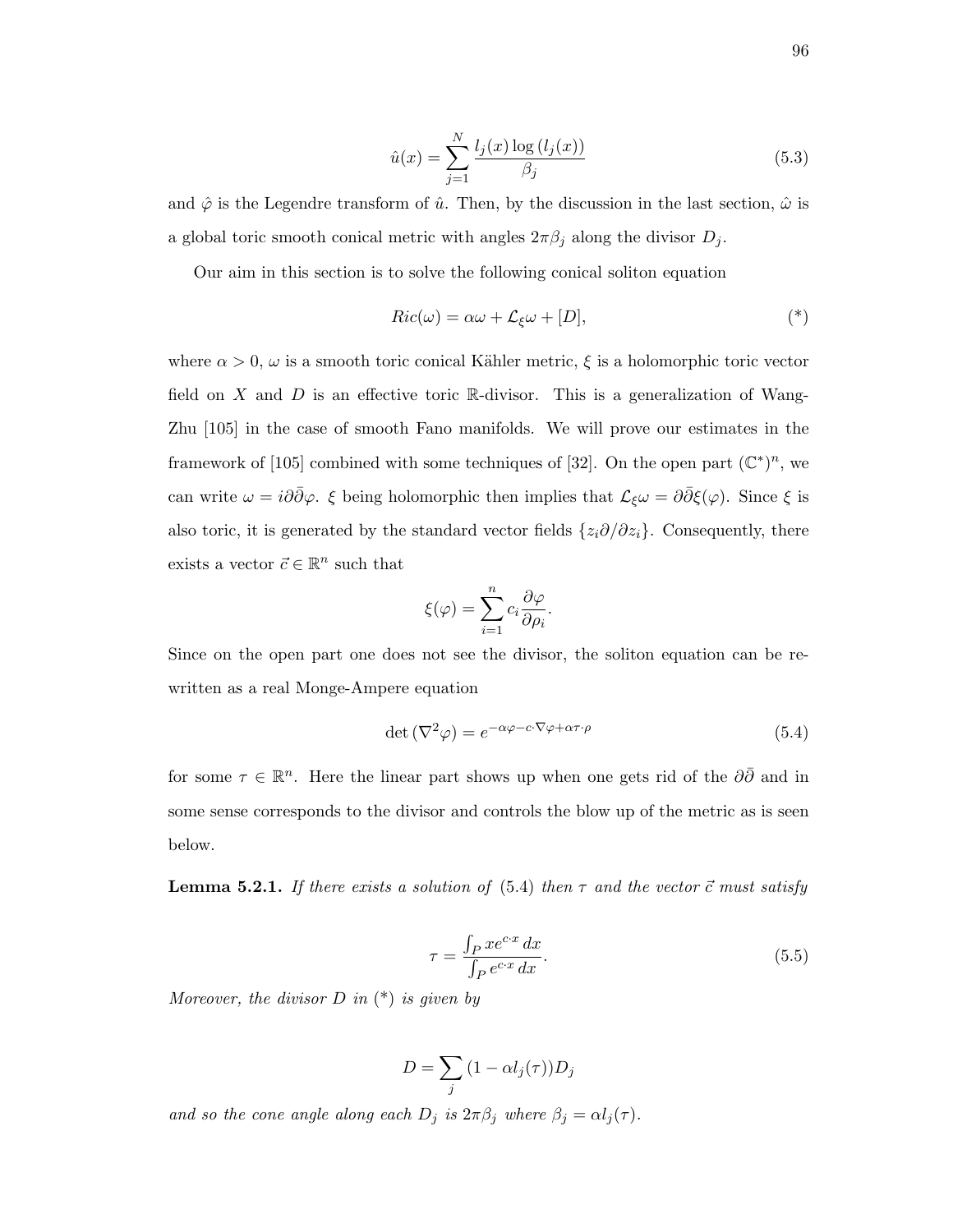*Proof.* Since det  $(\nabla^2 \varphi) \to 0$  as  $|\rho| \to \infty$ , for  $\alpha > 0$ ,

$$
0 = \int_{\mathbb{R}^n} \nabla (e^{-\alpha \varphi + \alpha \tau \cdot \rho}) d\rho
$$
  
=  $\alpha \tau \int_P e^{cx} dx - \alpha \int_P x e^{cx} dx.$ 

To compute the cone angles we consider the asymptotics at infinity. First, the equation for the symplectic potential u, the Legendre transform of  $\varphi$ , is given by

$$
\det(\nabla^2 u) = e^{-\alpha u + \alpha(x-\tau)\cdot \nabla u - c \cdot x}.\tag{5.6}
$$

By the conic Gullemein boundary conditions (see Proposition 5.1.1),

$$
u = \hat{u} + f(x) = \sum_{j=1}^{N} \frac{l_j(x) \log (l_j(x))}{\beta_j} + f(x)
$$

for some  $f \in C^{\infty}(\overline{P})$ . By direct computation it can be seen that

$$
\det(\nabla^2 u) = \frac{G(x)}{l_1(x) \dots l_N(x)}
$$

for some non vanishing  $G \in C^{\infty}(\overline{P})$ . On the other hand, once again using the formula for u, the order of  $l_j$  on the right hand side of equation (5.6) can be seen to be  $\alpha l_j(\tau)/\beta_j$ . Comparing the orders of  $l_j(x)$  on both sides of the equation we conclude that  $\beta_j =$  $\alpha l_i(\tau)$ .  $\Box$ 

Hence D is effective if and only if  $1 - \alpha l_j(\tau) > 0$  for all j and in this case Lemma 5.2.1 implies that  $\tau \in P$ . Conversely, we have the following lemma due to Wang-Zhu  $([105])$  and Donaldson  $([32])$ :

**Lemma 5.2.2.** For each  $\tau \in P$ , there exists a unique vector  $\vec{c} \in \mathbb{R}^n$  satisfying

$$
\tau = \frac{\int_P x e^{cx} dx}{\int_P e^{cx} dx}.
$$
\n(5.7)

*Proof.* By translating the polytope by  $\tau$ , we can assume without loss of generality that  $\tau = 0$ . Consider the function

$$
F(\vec{c}) = \int_P e^{cx} dx.
$$

Clearly this function is strictly convex as can be seen by differentiating it twice. It is also proper. This follows from 0 being an interior point. Hence the function has a unique minimum  $\vec{c}$ . But then  $\nabla F(\vec{c}) = 0$  which is precisely what we need.  $\Box$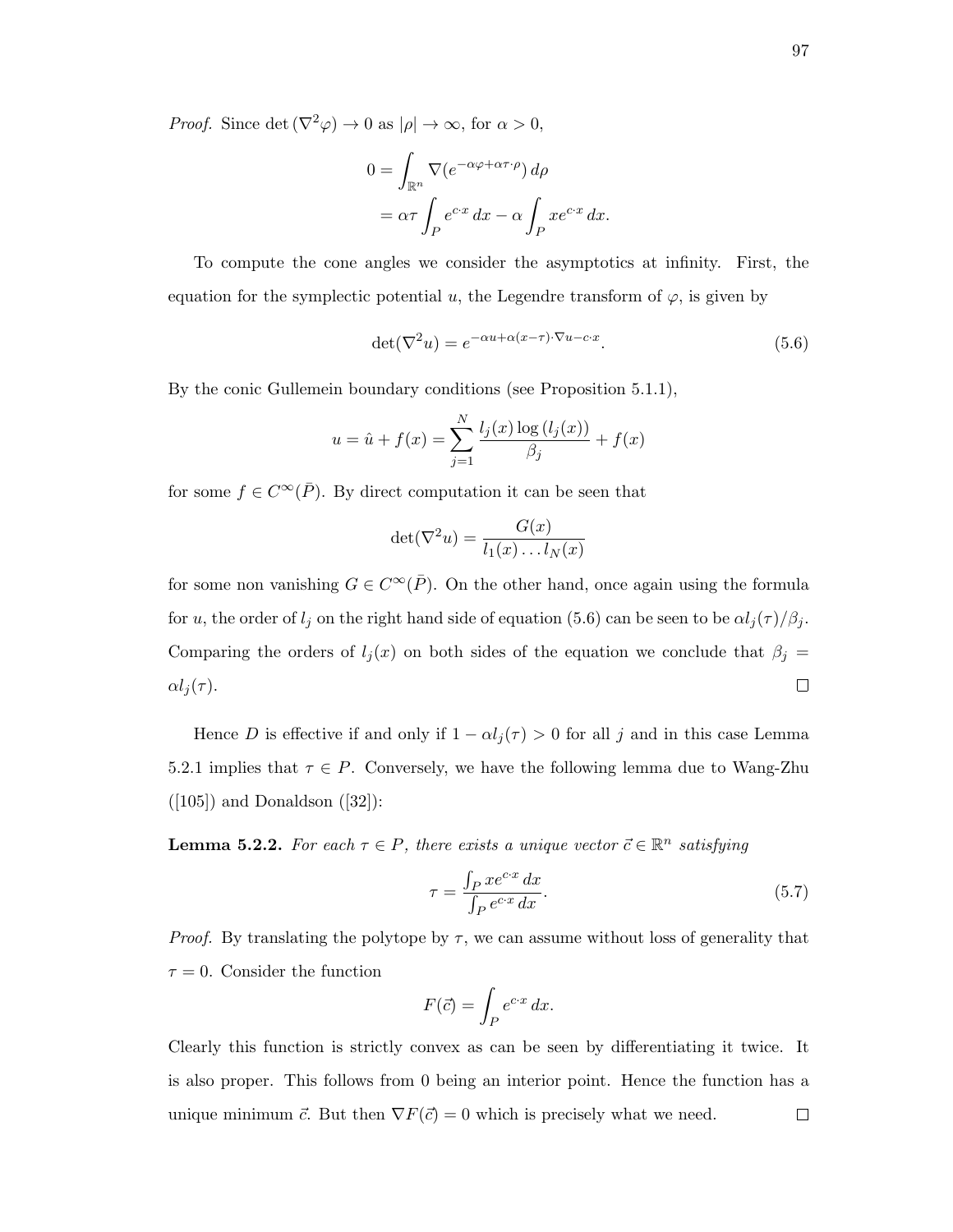By the Cartan formula, for any Kähler metric  $\omega$ ,  $\mathcal{L}_{\xi}\omega = di_{\xi}\omega$ . Since  $\xi$  is holomorphic, clearly  $\bar{\partial} i_{\xi}\omega = 0$ . Now, all toric manifolds are simply connected i.e  $H^{0,1}(X,\mathbb{C}) = 0$ . So there exists a potential function  $\theta_{\xi}$  such that  $\xi = \nabla \theta_{\xi}$ . Of course the function also depends on the metric. The Lie derivative is now given by

$$
\mathcal{L}_{\xi}\omega = i\partial\bar{\partial}\theta_{\xi}.\tag{5.8}
$$

From now on, we fix  $\tau \in P$  with  $1-\alpha l_j(\tau) > 0$  for all j and  $\xi$  is the unique holomorphic vector field determined by  $\tau$  as in Lemma 5.2.1.

For the continuity method, we need to set up the Monge-Ampere equation. For that we need an analogue of the  $\partial \bar{\partial}$ -lemma in this conical setting. We also set  $\beta(\alpha)$  =  $(\alpha l_1(\tau), \ldots, \alpha l_N(\tau))$ . By lifting the smooth conical Kähler metric  $\hat{\omega}$  to each uniformization covering, we can obtain the following lemma.

**Lemma 5.2.3.** There exists a unique (up to constants) function  $h \in C^{\infty}_{\beta(\alpha)}(X)$  satisfying

$$
Ric(\hat{\omega}) - \alpha \hat{\omega} - [D] - \mathcal{L}_{\xi} \hat{\omega} = i \partial \bar{\partial} h.
$$
\n(5.9)

We now write the Monge-Ampere equation for the conical soliton. Set  $\omega = \hat{\omega} +$  $\sqrt{-1}\partial\bar{\partial}\psi$ . Then the equation for the conical soliton is

$$
\begin{cases}\n(\hat{\omega} + \sqrt{-1}\partial\bar{\partial}\psi)^n = e^{-\alpha\psi - \xi(\psi) + h}\hat{\omega}^n \\
\hat{\omega} + \sqrt{-1}\partial\bar{\partial}\psi > 0 \\
\psi \in C_{\beta(\alpha)}^{\infty}(X),\n\end{cases} \tag{**}
$$

where  $h$  is from the above lemma.

To solve this equation, like usual, we introduce a parameter  $s \in [0, \alpha]$  and look at the following family of equations.

$$
\begin{cases}\n(\hat{\omega} + \sqrt{-1}\partial\bar{\partial}\psi_s)^n = e^{-s\psi_s - \xi(\psi_s) + h}\hat{\omega}^n \\
\hat{\omega} + \sqrt{-1}\partial\bar{\partial}\psi_s > 0 \\
\psi_s \in C_{\beta(\alpha)}^{\infty}(X)\n\end{cases} \tag{**}_s
$$

or equivalently

$$
Ric(\omega_s) = s\omega_s + (\alpha - s)\hat{\omega} + \mathcal{L}_{\xi}\omega_s + D. \tag{**}_s
$$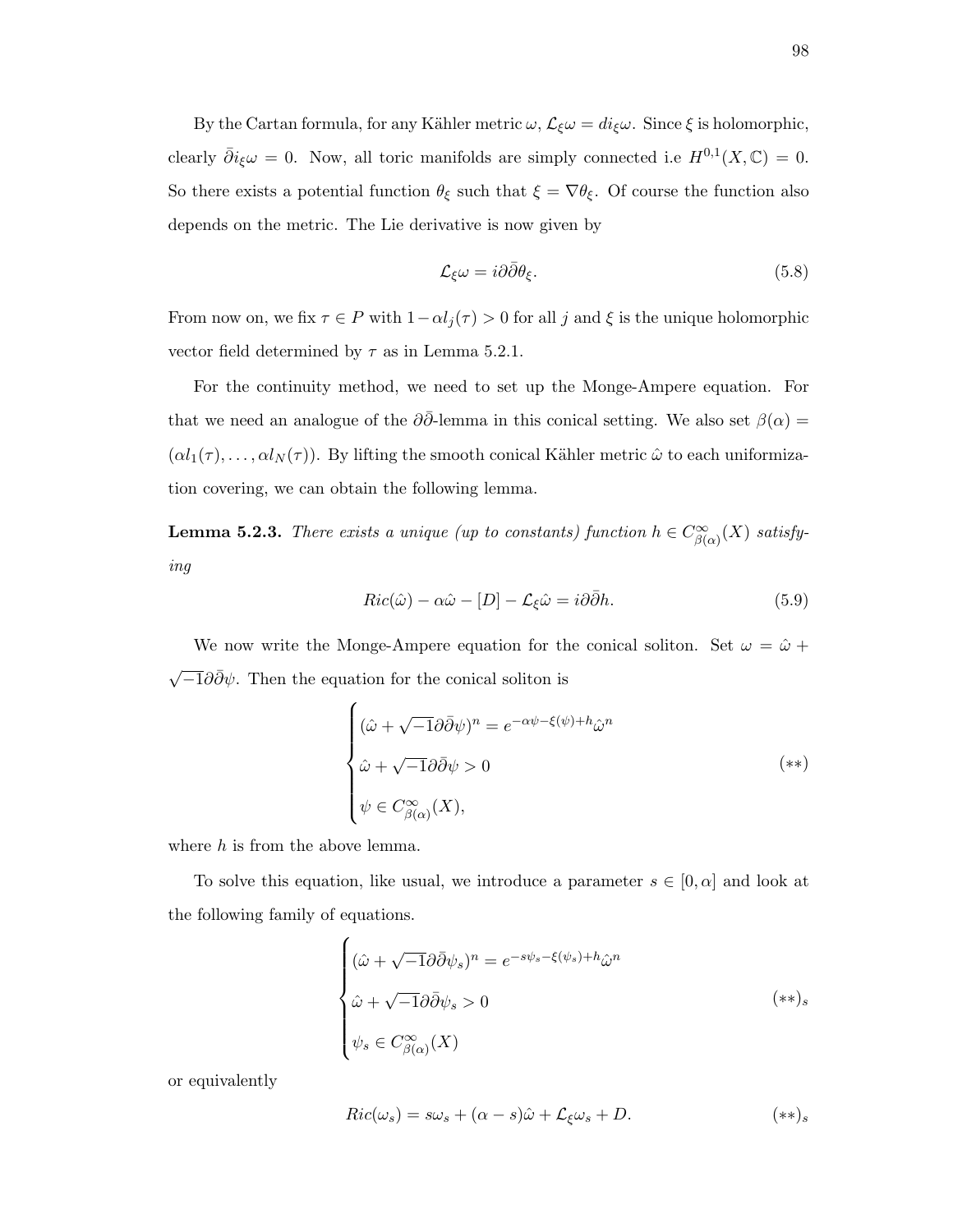The corresponding linearized operator is given by

$$
L_s(\psi) = L(\psi) + s\psi = \Delta\psi + \xi(\psi) + s\psi.
$$

Recall that we are only looking at the space of functions invariant under the toric action. One can define an inner product by

$$
(\psi_1, \psi_2) = \int_X \psi_1 \bar{\psi}_2 e^{\theta_\xi} \omega^n
$$

and denote the corresponding Hilbert space of square integrable functions by  $L^2(e^{\theta_{\xi}})$ . Then L restricted to  $C^{\infty}_{\beta}(X)$  is self adjoint and hence can be thought of as an operator from  $L^2(e^{\theta_{\xi}})$  to itself. Also, by virtue of being self adjoint, L only has real eigenvalues. The linear theory for the spaces  $C^{k,\gamma}_{\beta}$  $\int_{\beta}^{\kappa,\gamma}(X)$  is summarized below.

**Lemma 5.2.4.** Let  $\omega$  be a  $\beta$ -conical metric,  $\Delta$  be the corresponding Laplacian and the linear operator L be defined as above. Then

- (1) For  $k \geq 2$ ,  $\Delta: C^{k,\gamma}_{\beta}$  $\iota_{\beta}^{k,\gamma}(X) \to C_{\beta}^{k-2,\gamma}$  $\int_{\beta}^{k-2,\gamma}(X)$  is an invertible operator, modulo constants
- (2) The Fredholm alternative holds for L.
- (3) All nonzero eigenvalues of  $-L$  are positive. Moreover, if  $Ric(\omega) > t\omega + \mathcal{L}_{\xi}\omega$  and  $-L\psi = \lambda \psi$ , then  $\lambda > t$ .

The lemma that follows is essentially an observation of Zhu [112], adapted to the conical setting and is required in all the subsequent estimates. The proof in the toric case is in fact much easier.

**Lemma 5.2.5.** There exists a uniform constant C depending only on  $\hat{\omega}$  and  $\xi$  such that, for any function  $\psi \in C^{\infty}_{\beta}(X) \cap PSH(X, \hat{\omega})$ 

$$
|\xi(\psi)| \leq C.
$$

*Proof.* Locally on  $(\mathbb{C}^*)^n$ ,  $\hat{\omega} = \partial \bar{\partial} \hat{\varphi}$  and for any  $\varphi = \hat{\varphi} + \psi$ , since  $\psi$  is globally bounded and plurisubharmonic, it is easy to see that  $\nabla \varphi(\mathbb{R}^n) = \nabla \hat{\varphi}(\mathbb{R}^n) = P$  and  $\partial \bar{\partial} \varphi$  extends to a global Kähler metric. So there exists a uniform constant  $C$  such that

$$
|\nabla \psi| \le C.
$$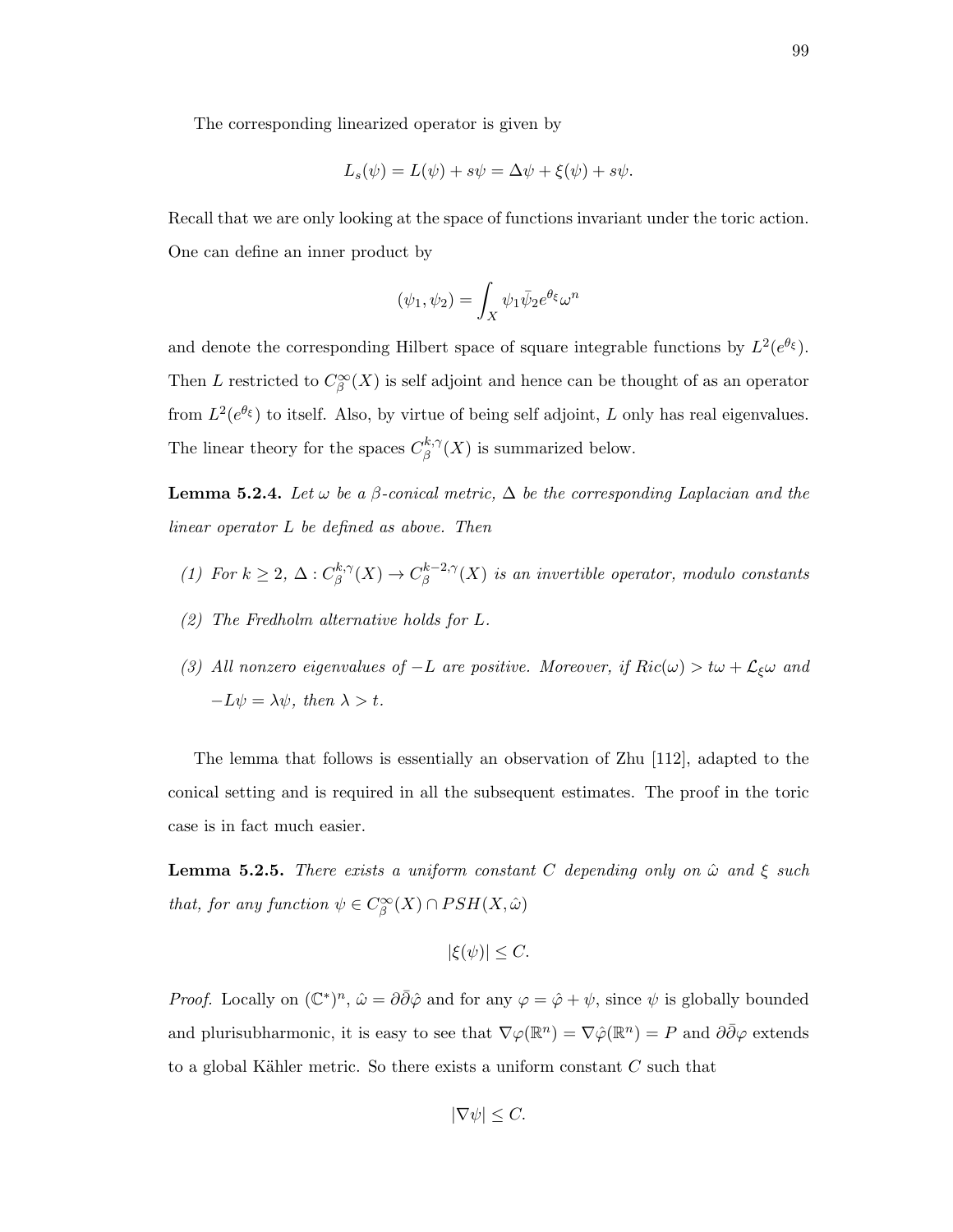But then, since  $\xi$  is given by

$$
\xi = \sum_{i=1}^{n} c_i z_i \frac{\partial}{\partial z_i},
$$

we have that

$$
\xi(\psi) = c \cdot \nabla \psi.
$$

This gives us the required bound.

 $\Box$ 

The following proposition shows that there exists a solution to equation  $(**)$ <sub>s</sub> at  $s = 0$ 

**Proposition 5.2.1.** For any  $h \in C^{\infty}_{\beta(\alpha)}(X)$  there exists a unique function  $\psi \in C^{\infty}_{\beta(\alpha)}(X)$ satisfying

$$
\begin{cases} (\hat{\omega} + \sqrt{-1}\partial\bar{\partial}\psi)^n = e^{h-\xi(\psi)}\hat{\omega}^n \\ \sup \psi = 0 \\ \omega = \hat{\omega} + \sqrt{-1}\partial\bar{\partial}\psi > 0. \end{cases}
$$

Proof. We proceed by the continuity method. Consider the family of equations

$$
\begin{cases}\n(\hat{\omega} + \sqrt{-1}\partial\bar{\partial}\psi_s)^n = e^{sh - \xi(\psi_s)}\hat{\omega}^n \\
\sup \psi_s = 0 \\
\omega = \hat{\omega} + \sqrt{-1}\partial\bar{\partial}\psi_s > 0\n\end{cases}
$$
\n(5.10)

and set  $S = \{s \in [0, 1] \mid \text{equation (5.10) has a solution } \psi_s \in C_{\beta G}^{3, \gamma}$  $\beta_{\beta(\alpha)}^{(3,\gamma)}(X)$  at s. The set S is clearly nonempty, since  $0 \in S$ . In what follows we suppress the index s for convinience.

*Openness.* This follows straight from part(a) of Lemma 5.2.4 and the implicit function theorem on the space  $C^{\infty}_{\beta(\alpha)}(X)$ , since the linearized operator is just L.

 $C<sup>0</sup>$  estimates. By Lemma 5.2.5, the right hand side of the equation is uniformly bounded in s and hence in particular there exists a uniform  $L^p$  bound for any  $p > 1$ . Now, Kolodziej's results and their generalizations [53, 35, 109] give a uniform  $C^0$  bound.

Second order estimates. Consider the quantity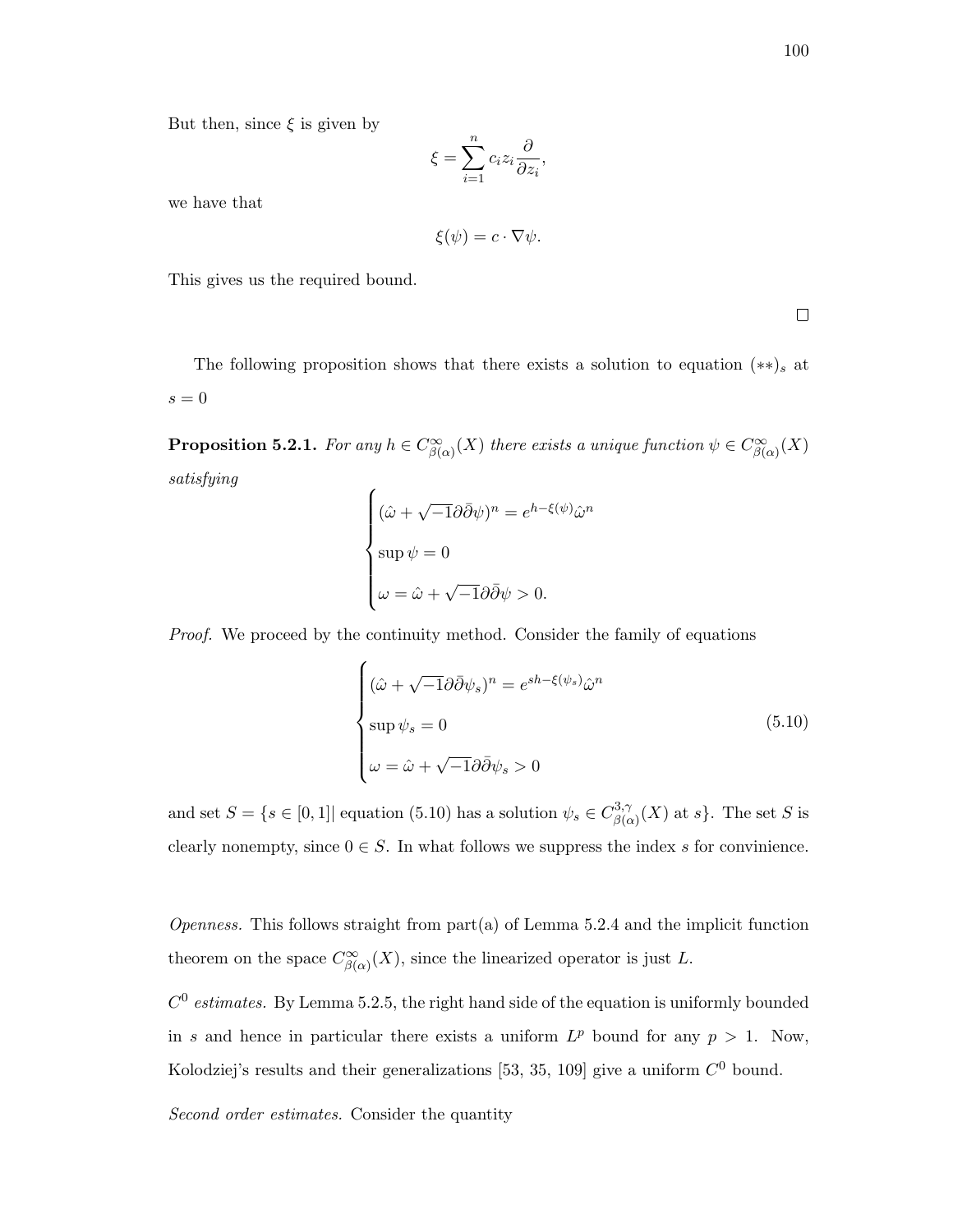$$
H_s = \log tr_{\hat{\omega}} \omega_s - A \psi,
$$

where A is some large number to be chosen later. Since both  $\hat{\omega}$  and  $\omega_s$  have poles of same order, the quantity is bounded. Let  $\sup_X H_s = H_s(q)$ . We lift all the local calculations to the  $(S^1)^n$  invariant  $\beta$ - covering space. The second order estimates easily follow from [107] and [99].

 $C<sup>3</sup>$  and higher order estimates. Calabi's method for third order estimates can again be carried out by lifting the calculations to the  $\beta$ -cover. The reader should refer to [68] for the simplified computations. Higher order derivatives can be obtained by a standard bootstrapping argument. Closedness now follows from Ascoli-Arzela. Hence  $1 \in S$ .

 $\Box$ 

#### 5.2.2 Estimates and proofs of Theorems 1.2.4 and 1.2.5

For later applications, we need to get the precise dependence of the  $C^0$  estimate on the polytope. So we introduce some notation. Recall that

$$
P = \{ x \in \mathbb{R}^n \mid l_j(x) = v_j \cdot x + \lambda_j > 0 \}.
$$

We let  $\nu$  and  $\sigma$  be two constants such that

$$
\nu^{-1} < Vol(P) < \nu,
$$
\n
$$
(\sigma)^{-1} < diam(P) < \sigma.
$$

On  $(\mathbb{C}^*)^n$  we write  $\hat{\omega} = i\partial\bar{\partial}\hat{\varphi}$  and  $\omega_s = i\partial\bar{\partial}\varphi_s$ . Using the standard logarithmic coordinates like before one can rewrite equation  $(**)$ <sub>s</sub> as a real Monge-Ampere on  $\mathbb{R}^n$ 

$$
\begin{cases}\n\det(\nabla^2 \varphi_s) = e^{-s(\varphi_s - \tau \cdot \rho) - (\alpha - s)(\hat{\varphi} - \tau \cdot \rho) - c \cdot \nabla \varphi_s}, \\
u_s = \mathcal{L} \varphi_s = \sum_{j=1}^N (\beta_j)^{-1} l_j(x) \log l_j(x) + f(x), \qquad f \in C^\infty(\overline{P}) \\
\nabla^2 \varphi_s > 0.\n\end{cases} (5.11)
$$

**Proposition 5.2.2.** For any  $s_0 \in (0, \alpha)$  there exists a constant  $C = C(n, s_0, \nu, \sigma, \Lambda, \sup_{i \in I} |l_j|)$ such that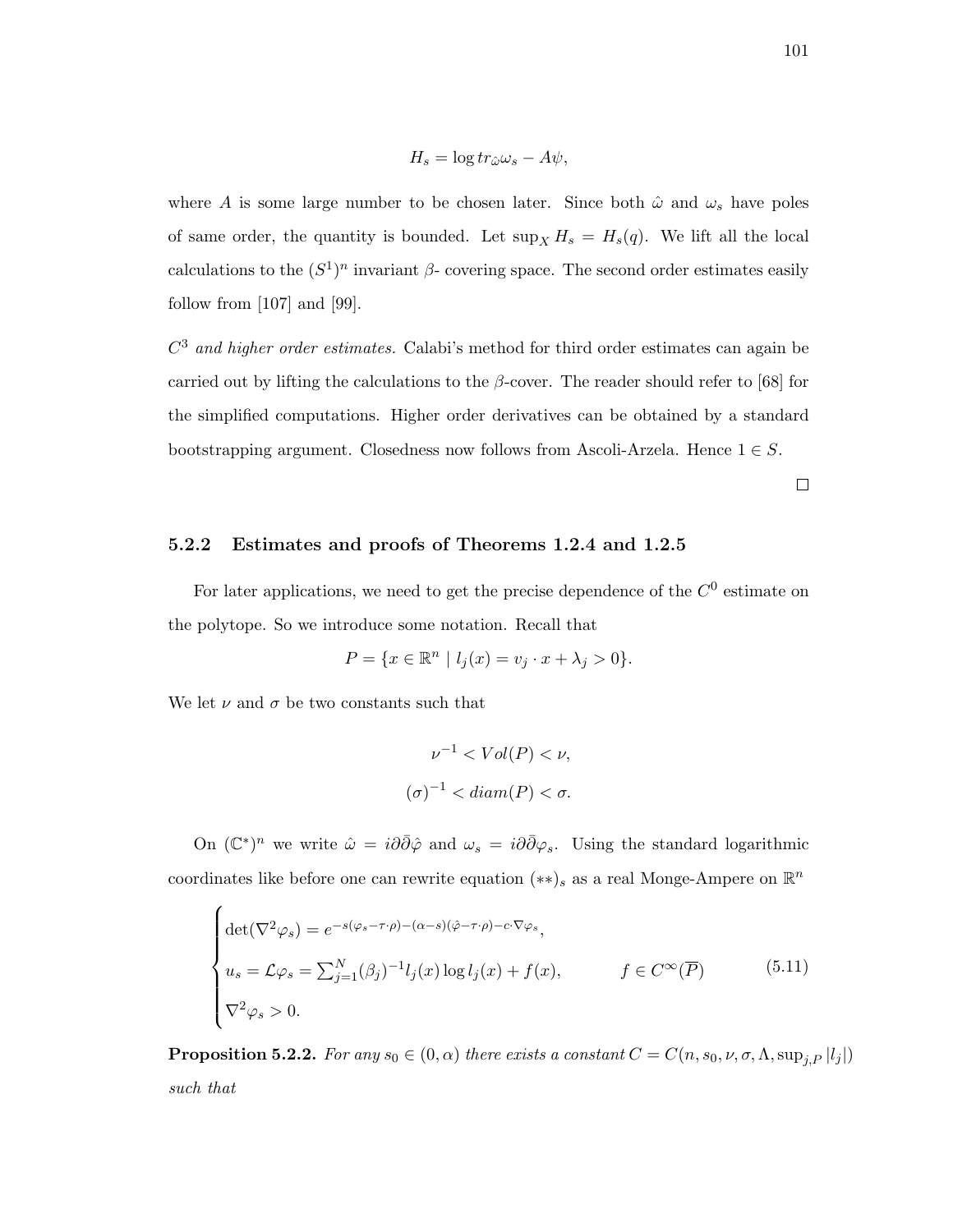$$
|\varphi_s - \hat{\varphi}| \leq C
$$

for all  $s \in [s_0, \alpha)$ . Here  $\Lambda$  is the constant from Lemma 5.2.7 below.

We use the arguments in [105] with inputs and simplifications from [32], most notably the last step which helps us avoid the Harnack inequality. We first need two technical lemmas.

**Lemma 5.2.6.** Suppose  $v \geq 0$  is a strictly convex function on  $\mathbb{R}^n$  such that  $v(0) = 0$ and  $\det(\nabla^2 v) \geq \lambda$  on  $v \leq 1$ . Then there exists  $C > 0$  such that

$$
Vol(v \le 1) \le C\lambda^{-1/2}.\tag{5.12}
$$

The proof is a standard barrier function argument and so we skip it.

**Lemma 5.2.7.** If  $\hat{\varphi}$  is the Legendre transform of  $\hat{u}$  and we define the function

$$
g_j(\rho) = \log(l_j(\nabla \hat{\varphi}(\rho))). \tag{5.13}
$$

Then, there exists a constant  $\Lambda$  such that

$$
\sup_{\mathbb{R}^n} |\nabla g_j| \le \Lambda. \tag{5.14}
$$

Here,  $\Lambda$  depends only on  $\beta_j$ , N, n and the normal vectors  $v_j$ .

The proof of this lemma is by a long but direct computation, so we omit it and refer to our paper [29].

Proof of Proposition 5.2.2 There are several steps following [105] and [32] combined with Lemma 5.2.7. Let  $\phi_s = \varphi_s - \tau \cdot \rho$ ,  $\hat{\phi} = \hat{\varphi} - \tau \cdot \rho$  and define

$$
w_s = s\phi_s + (\alpha - s)\hat{\phi}.\tag{5.15}
$$

Set

$$
m_s:=\inf\nolimits_{\mathbb{R}^n}w_s=w_s(\rho_s)
$$

**Step 1.** We claim that there exist  $C, \zeta > 0$  independent of s such that for all  $s \in [s_0, \alpha]$ ,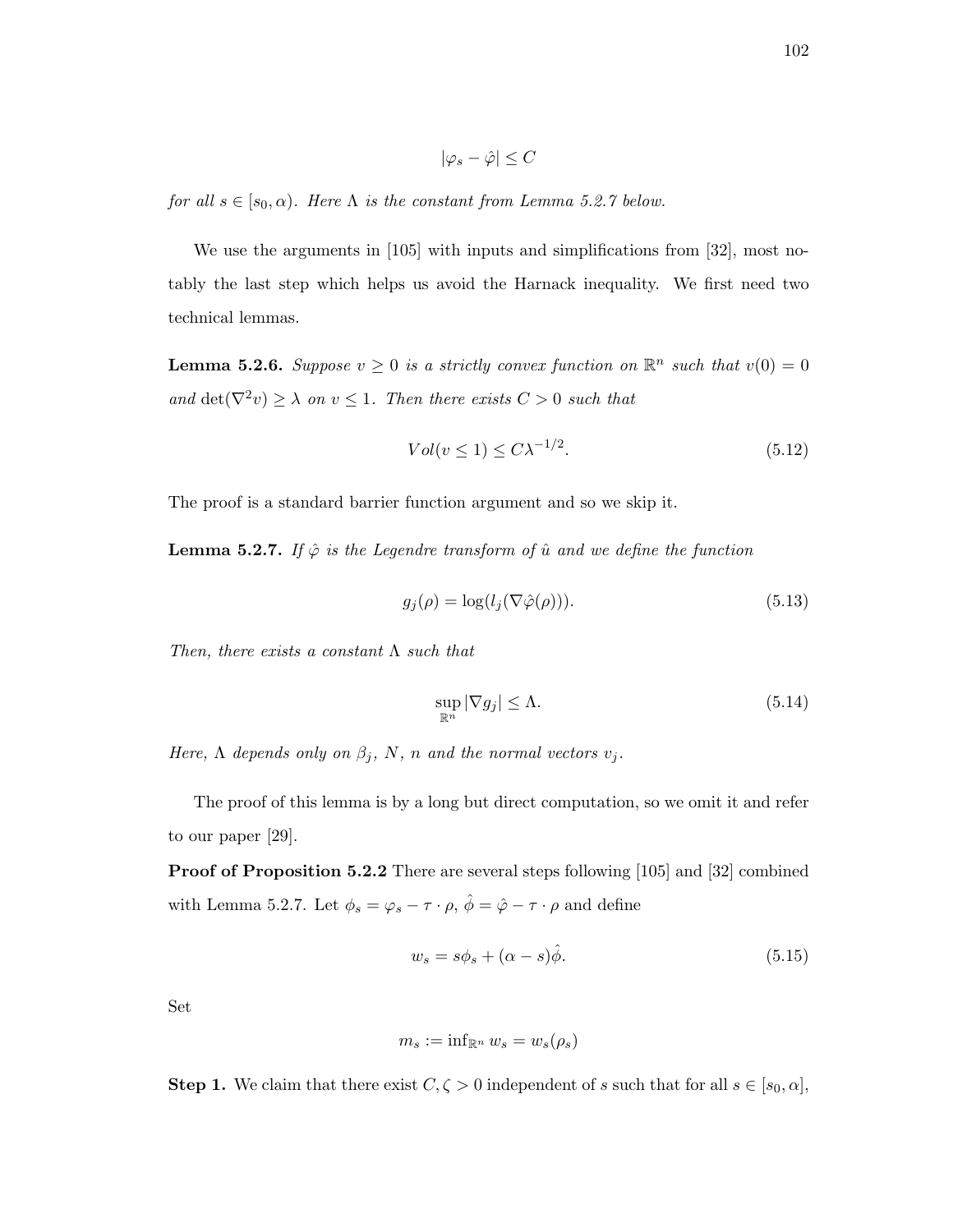$$
(a) |m_s| \le C \tag{5.16}
$$

$$
(b) \ w_s \ge \zeta |\rho - \rho_s| - C. \tag{5.17}
$$

It follows from the definition of  $w_s$  that  $\det(\nabla^2 w_s) \geq s^n \det(\nabla^2 \phi_s) \geq s_0^n \det(\nabla^2 \phi_s)$ . Set  $K = \{m_s \le w_s \le m_s + 1\}, K_\mu = \{m_s \le w_s \le m_s + \mu\}$  and  $V_\mu = Vol(K_\mu)$ . From the equation,  $\det(\nabla^2 \phi_s) = e^{-w_s - c \cdot \nabla \varphi_s}$  and so on K,

$$
det(\nabla^2 w_s) \ge s_0^n det(\nabla^2 \phi_s)
$$
  
=  $s_0^n e^{-w_s - c \cdot \nabla \phi_s}$   

$$
\ge C e^{-m_s},
$$

where C only depends on  $s_0$  and  $\sigma$  which is an upper bound for  $|\nabla \varphi_s|$ . So, Lemma 5.2.6 applied to  $v = w_s - m_s$  implies that  $Vol(K) \leq Ce^{m_s/2}$ . But  $K_\mu \subseteq \mu K$ , where by  $\mu$ K, we mean dilation with center  $\rho_s$ . So we have the volume estimate

$$
V_{\mu} \leq C\mu^{n}e^{m_{s}/2}.
$$

Now,

$$
\nu^{-1} \le Vol(X) = \int_{\mathbb{R}^n} \det(\nabla^2 \phi_s) d\rho
$$

$$
= \int_{\mathbb{R}^n} e^{-w_s - c \cdot \nabla \varphi_s} d\rho
$$

$$
\le Ce^{-m_s} \int_0^\infty e^{-\mu} V_\mu d\mu
$$

$$
\le Ce^{-m_s/2}
$$

and so  $m_s \leq C(n, s_0, \nu, \sigma)$ . For the lower bound, notice that  $\nabla w_s(\mathbb{R}^n) = P - \tau$  and so  $|\nabla w_s| \leq 2\sigma$ . This implies that K contains a ball of radius  $1/2\sigma$ . But the volume of K is bounded above by  $Ce^{m_s/2}$  and so we immediately have a lower bound for  $m_s$ . Hence (a) is proved with  $C = C(n, s_0, \nu, \sigma)$ .

Suppose now there exists a point  $\rho \in K$  such that  $|\rho - \rho_s| = R$ . Because  $B =$  $B(\rho_s, 1/(2\sigma)) \subseteq K$ , by convexity, the entire cone  $\kappa$  with vertex at  $\rho$  and base as B lies inside K. So,  $Vol(K) \geq CR$ , where C depends only on dimension and  $\sigma$ . But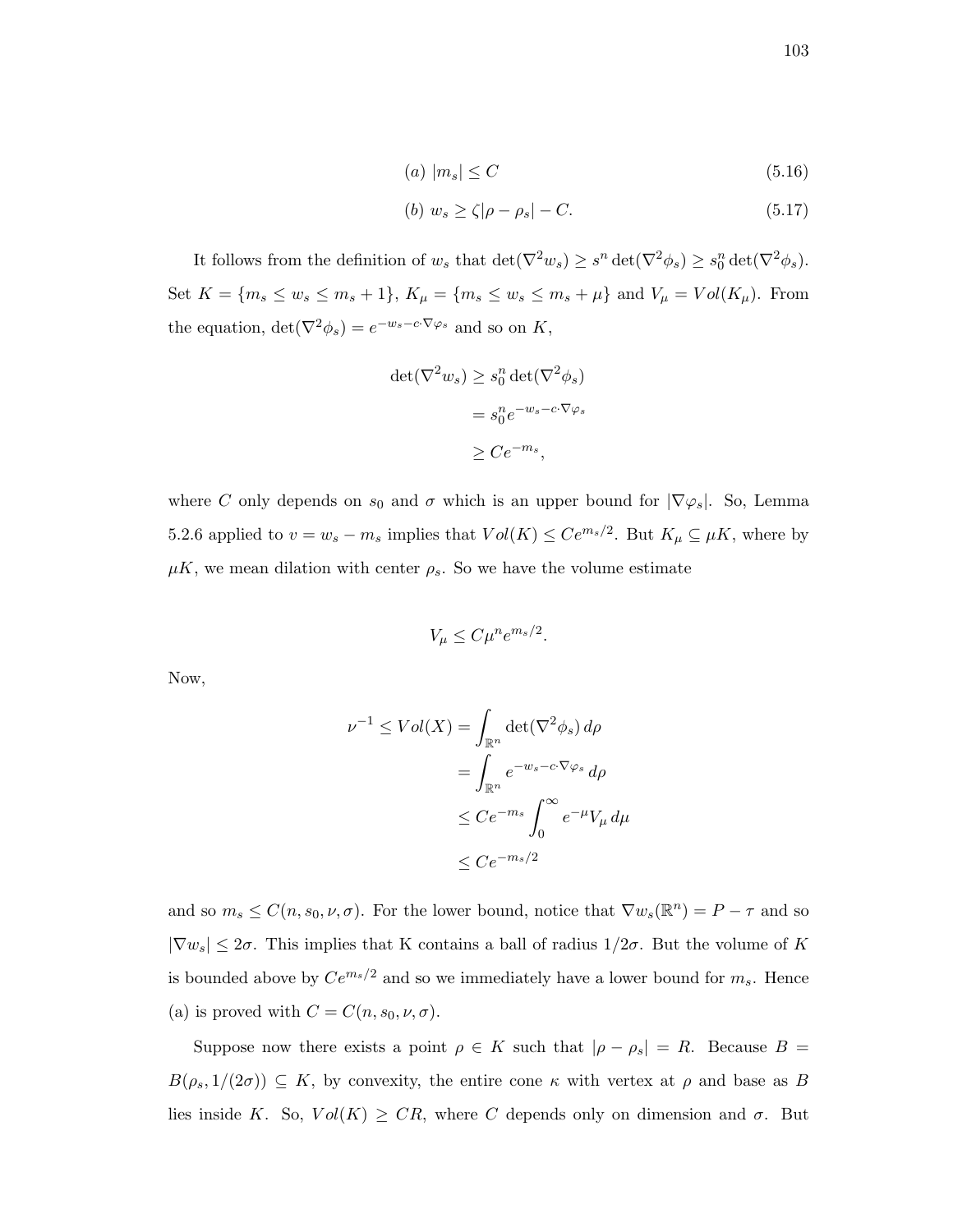$Vol(K) \leq Ce^{m_s/2}$  and so is less than some fixed constant C by part (a). Hence R is uniformly bounded. That is, there exists a uniform R such that  $K \subseteq B(\rho_s, R)$ . But then, convexity implies that  $K_{\mu} \subseteq B(\rho_s, \mu R)$ . From this and the lower bound on  $m_s$ , it easily follows that

$$
w_s \ge \frac{1}{R} |\rho - \rho_s| - C.
$$

This proves (b) with  $\zeta = 1/R$ .

**Step 2.** We now claim that, there exists uniform constant  $C$  such that

$$
|\rho_s| \le C. \tag{5.18}
$$

We first observe,

$$
0 = \int_{\mathbb{R}^n} \nabla(e^{-w_s}) = -\int_{\mathbb{R}^n} \left[ s(\nabla \varphi_s - \tau) + (\alpha - s)(\nabla \hat{\varphi} - \tau) \right] e^{-w_s} d\rho
$$
  
= 
$$
-\int_{\mathbb{R}^n} (\alpha - s)(\nabla \hat{\varphi} - \tau) e^{-w_s},
$$

where we use the change of coordinates  $x = \nabla \varphi_s(\rho)$  along with the equation  $e^{-w_s}$  $\det(\nabla^2 \varphi_s)e^{c\cdot\nabla \varphi_s}$  and the fact that  $\vec{c}$  and  $\tau$  are compatible to conclude that the first term is zero. This computation gives us the crucial identity

$$
\int_{\mathbb{R}^n} (\nabla \hat{\varphi} - \tau) e^{-w_s} d\rho = 0,
$$

or equivalently,

$$
\frac{1}{\tilde{V}_s} \int_{\mathbb{R}^n} (\nabla \hat{\varphi}) e^{-w_s} d\rho = \tau,
$$
\n(5.19)

where  $\tilde{V}_s$  is the weighted volume given by

$$
\tilde{V}_s = \int_{\mathbb{R}^n} e^{-w_s} d\rho.
$$

Note that when the Futaki invariant vanishes, this is precisely the identity in the paper of Wang and Zhu since in that case  $\tau$  is the barycenter which is zero.

Suppose the claim is false i.e for all  $M > 0$  there exists a pair  $(s, \rho_s)$  with  $|\rho_s| > M$ . Applying  $l_j$  to both sides of the identity (5.19),

$$
\frac{1}{\tilde{V}_s} \int_{\mathbb{R}^n} l_j(\nabla \hat{\varphi}) e^{-w_s} d\rho = l_j(\tau) > \delta
$$
\n(5.20)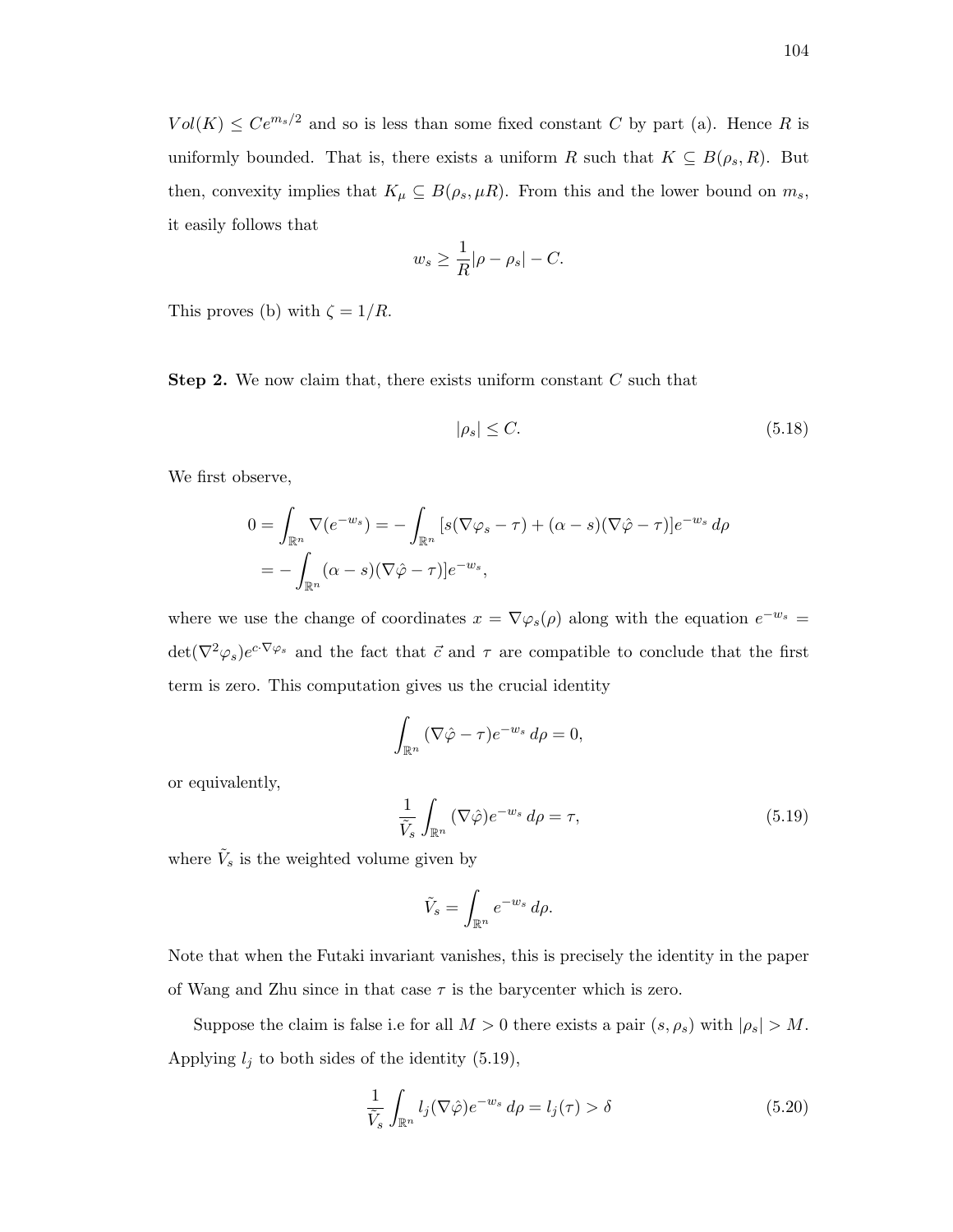for some j and some  $\delta > 0$ . Fix an  $\epsilon > 0$ . From the estimates in the previous step there exists an  $R_{\epsilon} >> 1$  such that

$$
\int_{\mathbb{R}^n \setminus B(\rho_s, R_\epsilon)} e^{-w_s} \, d\rho \le \epsilon. \tag{5.21}
$$

Recall that as  $\rho$  goes to infinity, the image under  $\nabla \hat{\varphi}$  goes to the boundary of P. So, by hypothesis, on can choose a big  $M >> 1$  such that  $|\rho_s| > M$  and  $\log (l_j(\nabla \hat{\varphi}(\rho_s))) < -M$ for some s and some face  $l_j$ . By the gradient estimate in Lemma 5.2.7 there exists a constant  $\Lambda$  (which does not depend on s) such that on  $B = B(\rho_s, R_{\epsilon})$ 

$$
\log\left(l_j(\nabla\hat{\varphi}(\rho))\right) < -M + \Lambda R_{\epsilon} < \frac{-M}{2} < \log\epsilon \tag{5.22}
$$

for  $M$  sufficiently big. So combining 5.21 and 5.22 we estimate the integral in 5.20,

$$
\frac{1}{\tilde{V}} \int_{\mathbb{R}^n} l_j(\nabla \hat{\varphi}) e^{-w_s} = \frac{1}{\tilde{V}} \int_B l_j(\nabla \hat{\varphi}) e^{-w_s} + \frac{1}{\tilde{V}} \int_{\mathbb{R}^n \setminus B} l_j(\nabla \hat{\varphi}) e^{-w_s}
$$
  

$$
\leq \epsilon + C\epsilon,
$$

where  $C$  only depends on an upper bound for the image of  $P$  under  $l_j$  and a lower bound for the total volume of X. Now choose  $\epsilon$  small enough so that  $\epsilon + C\epsilon < \delta/2$ . But then, this contradicts (5.20), completing Step 2.

Step 3. We first observe the elementary identity from convex analysis

$$
\sup_{\mathbb{R}^n} |\varphi_s - \hat{\varphi}| = \sup_P |u_s - \hat{u}|.
$$
\n(5.23)

So, to complete the proof, one only needs to control the  $C^0$  norm of  $u_s$  since from the definition it is easy to see that the bound for  $\hat{u}$  only depends on  $\beta_j$  and an upper bound on  $l_j$ . From  $(5.17)$  and  $(5.18)$ ,

$$
w_s(\rho) \ge \zeta |\rho| - C. \tag{5.24}
$$

Let  $u_s$  be the Legendre transform of  $\varphi_s$ , then for any  $p > n$ ,

$$
\int_P |\nabla u_s|^p dx = \int_{\mathbb{R}^n} |\rho|^p e^{-w_s - c \cdot \nabla \varphi_s} d\rho
$$
  
\n
$$
\leq C \int_{\mathbb{R}^n} |\rho|^p e^{-\zeta |\rho|} d\rho
$$
  
\n
$$
\leq C(p).
$$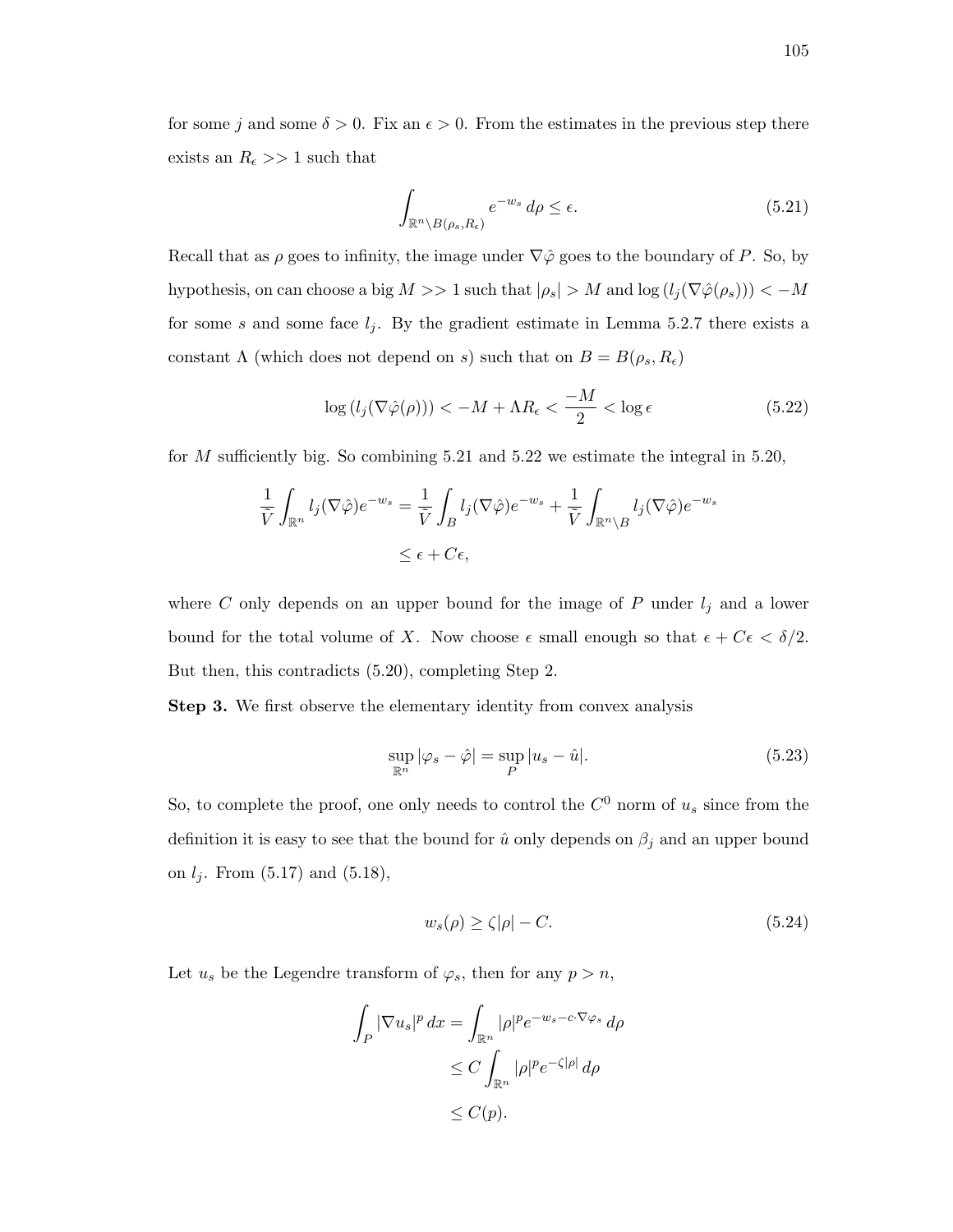By Morrey's inequality  $osc_{\bar{P}}u_s < C$  for some C independent of s. Now, if we set  $x_s = \nabla \varphi_s(\rho_s)$ , then,

$$
u_s(x_s) = \rho_s \cdot x_s - \varphi_s(\rho_s).
$$

The first term is clearly bounded from Step-2. Moreover by Step-1,  $w_s(\rho_s)$  is bounded. Since  $\rho_s$  stays bounded, there is a uniform bound on  $\hat{\varphi}(\rho_s)$ , which in turn gives a uniform bound on  $\varphi_s(\rho_s)$ . This shows that  $|u_s(x_s)|$  is uniformly bounded. Hence the oscillation bound implies

$$
|u_s|_{C^0(P)} \leq C.
$$

This completes the proof of the proposition.

We are now in a position to prove Theorems 1.2.4 and 1.2.5.

Proof of Theorem 1.2.4. We divide our proof into three steps:

**Step 1.** We first characterize the invariant  $\mathcal{S}(X, L)$  in terms of the polytope data as follows - The polytope for the linear system  $|-K_X - \alpha L|$  can be taken to be  $P^{\alpha} = \{x \in \mathbb{R}^n \mid l_j^{\alpha} = v_j \cdot x + 1 - \alpha \lambda_j\}.$  For any  $\alpha > 0$  and any j,

$$
\tau \in P \text{ with } 1 - \alpha l_j(\tau) \ge 0
$$

$$
\Leftrightarrow 0 \le 1 - \alpha l_j(\tau) \le 1
$$

$$
\Leftrightarrow 0 \le v_j \cdot (-\alpha \tau) + 1 - \alpha \lambda_j \le 1
$$

$$
\Leftrightarrow 0 \le l_j^{\alpha}(-\alpha \tau) \le 1.
$$

But then divisor  $D = \sum l_j^{\alpha}(-\alpha \tau)D_j$  is an effective divisor in  $|-K_X - \alpha L|$  with coefficients less than 1.

**Step 2.** We next outline a proof of the existence of solutions to the soliton equation. Let  $S = \{s \in [0, \alpha] | \exists \text{ a solution } \psi \in C_{\beta G}^{3, \gamma}$  $\beta_{\beta(\alpha)}^{(3, \gamma)}$  to eqn.  $(**)_s$  }. By proposition 5.2.1,  $0 \in S$ and hence  $S$  is nonempty. We now need to show that  $S$  is both open and closed. *Openness*- The linearized operator for equation  $(**)_s$  is  $L_s = \Delta_s + \xi + sI$ . Since  $[D] \geq 0$ ,  $Ric(\omega_s) > s\omega_s + \mathcal{L}_\xi\omega_s$ . By lemma 5.2.4 all eigenvalues of  $-L_s$  are strictly positive and hence the Fredholm alternative implies that  $L_s$  is invertible. Implicit function theorem then implies that  $S$  is open.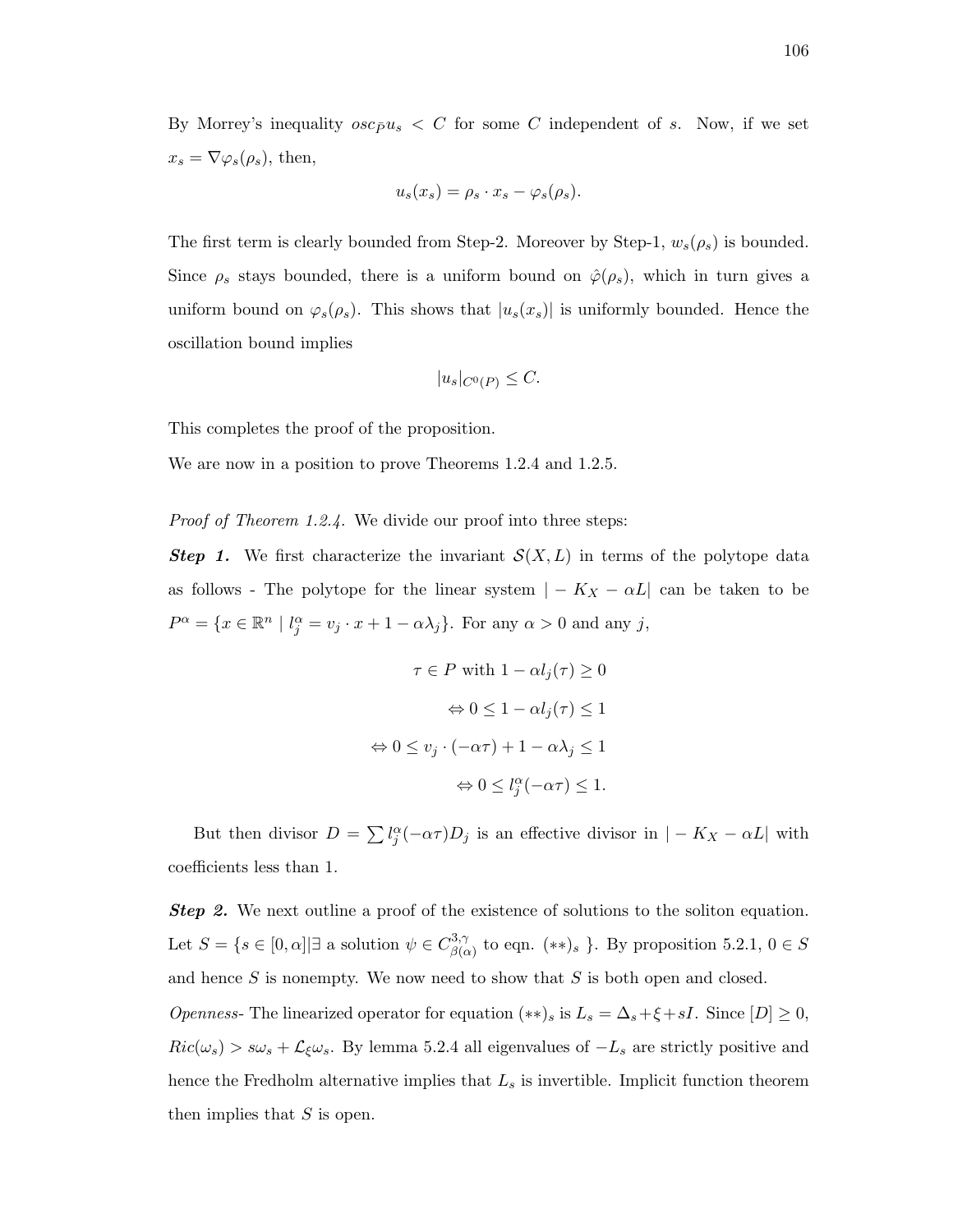$C^0$  estimates- Since there is a solution at  $s = 0$  by openness there exists an  $s_0$  such that there is a solution on  $[0, s_0]$ . With this choice of  $s_0$ , by proposition 5.2.2 there exists a constant C independent of s such that

$$
|\psi_s| = |\varphi_s - \hat{\varphi}| \leq C.
$$

 $C<sup>2</sup>$  and higher order estimates - Once the uniform bound is obtained, the argument for the second and higher order estimates is the same as that in the proof of proposition 5.2.1. Hence the upshot is that S is nonempty, open and closed. Hence  $S = [0, \alpha]$  and in particular  $\alpha \in S$ . This completes the proof of the second part of the theorem.

**Step 3.** Finally, to complete the proof of Theorem 1.2.4, we now prove that  $\mathcal{R}_{BE}(X, L) =$  $S(X, L)$ . From the existence part of the theorem, it is easy to see that  $\mathcal{R}_{BE}(X, L) \geq$  $\mathcal{S}(X, L)$ . In order to prove the reverse inequality, let  $\alpha \in (0, \mathcal{R}_{BE})$ . Then by definition, there exist smooth toric β-conical metrics  $\omega = i\partial\bar{\partial}\varphi$  and  $\eta = i\partial\bar{\partial}\psi$ , and a holomorphic vector field  $\xi$  vector  $\tau \in \mathbb{R}^n$ , such that

$$
Ric(\omega) = \alpha\omega + \mathcal{L}_{\xi}\omega + \eta + [D]
$$

for some smooth conical Kähler metric  $\eta$  and some effective divisor D. Note that the volume form can be expressed as

$$
\omega^n = \frac{\Omega}{\prod_{j=1}^N |s_j|_{h_j}^{2(1-\beta_j)}}
$$

for some global volume form  $\Omega$  with log  $\Omega$  bounded. From this, it is clear that the divisor is given by

$$
D = \sum_{j=1}^{N} (1 - \beta_j) D_j
$$

and consequently one can take the polytope for  $\eta$  to be

$$
P^{\eta} = \{ x \in \mathbb{R}^n | l_j^{\eta} = v_j \cdot x + \beta_j - \alpha \lambda_j > 0 \; j = 1, ..., N \}.
$$

Locally on  $(\mathbb{C}^*)^n$ ,  $\omega = i\partial\bar{\partial}\varphi$  and  $\eta = i\partial\bar{\partial}\psi$ , and the corresponding real Monge-Ampere equation reads

$$
\det \nabla^2 \varphi = e^{-\alpha \varphi - \psi - c \cdot \nabla \varphi - \tau \cdot \rho}
$$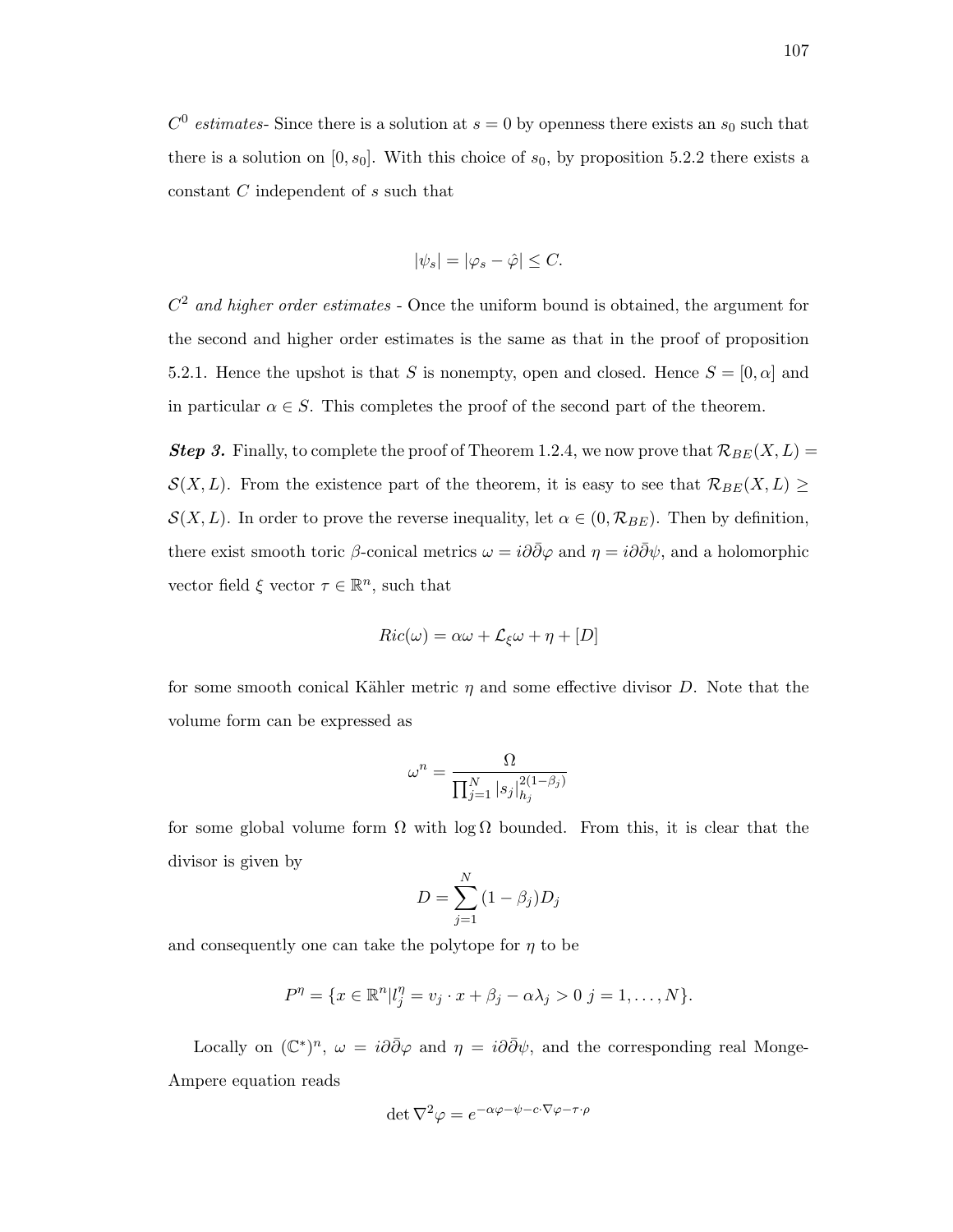for some  $\tau \in \mathbb{R}^n$ . As before, we take  $\varphi$  so that  $\nabla \varphi(\mathbb{R}^n) = P$ . Furthermore we normalize  $\psi$  so that  $\nabla \psi(\mathbb{R}^n) = P^{\eta}$ . With this normalization, we claim that  $\tau = 0$ .

Since  $\nabla\varphi$  is bounded, it suffices to prove that

$$
|\log \det \nabla^2 \varphi + \alpha \varphi + \psi| \tag{5.25}
$$

is bounded. Let  $\overline{\varphi} = \alpha \varphi + \psi$  be the potential for the smooth  $\beta$ -conical metric  $\overline{\omega} = \alpha \omega + \eta$ . Then  $\bar{\omega}^n/\omega^n$  is a global bounded function. This is because both the metrics have the same poles at the divisors. Consequently it is enough to show that

$$
|\log \det \nabla^2 \overline{\varphi} + \overline{\varphi}|
$$

is bounded. But, as in the proof of Lemma 5.2.1,

$$
|\log \det \nabla^2 \overline{\varphi} + \overline{\varphi}| \le |\sum_{j=1}^N \left(1 + \frac{x \cdot v_j}{\beta_j}\right) \log \overline{l}_j| + C
$$
  

$$
\le |\sum_{j=1}^N \left(1 - \frac{\overline{l}_j(0)}{\beta_j}\right) \log \overline{l}_j| + C
$$
  

$$
\le C,
$$

where  $\bar{l}_j(x) = v_j \cdot x + \beta_j$  and we used the fact that  $\bar{l}_j \log \bar{l}_j$  is a bounded function in the second line. Note that the polytope for  $\overline{\varphi}$  is given precisely by the intersection of  $\overline{l}_j > 0$ for  $j = 1, \ldots, N$ . This completes the proof of  $(5.25)$  and hence proves the claim that  $\tau = 0$ . But then using the integration by parts trick from the proof of Lemma 5.2.1

$$
0 = \int_{\mathbb{R}^n} \nabla (e^{-\alpha \varphi - \psi}) d\rho = -\alpha \int_P x e^{cx} dx - \int_P \nabla \psi e^{cx} dx.
$$

So, if we set

$$
\bar{\tau} = \frac{\int_P x e^{c \cdot x} dx}{\int_P e^{c \cdot x} dx} = \frac{-\int_P \nabla \psi e^{c \cdot x} dx}{\alpha \int_P e^{c \cdot x} dx}.
$$

Obviously,  $\bar{\tau}\in P$  and applying  $l_j$  , we have

$$
1 - \alpha l_j(\bar{\tau}) = \frac{\int_P (1 + v_j \cdot \nabla \psi - \alpha \lambda_j) e^{c \cdot x} dx}{\int_P e^{c \cdot x} dx} \ge 1 - \beta_j \ge 0.
$$

where we used the definition of  $P^{\eta}$  for the first inequality and  $D \geq 0$  for the second inequality. Hence  $\alpha < \mathcal{S}(X.L)$  and this completes the proof of the theorem.  $\Box$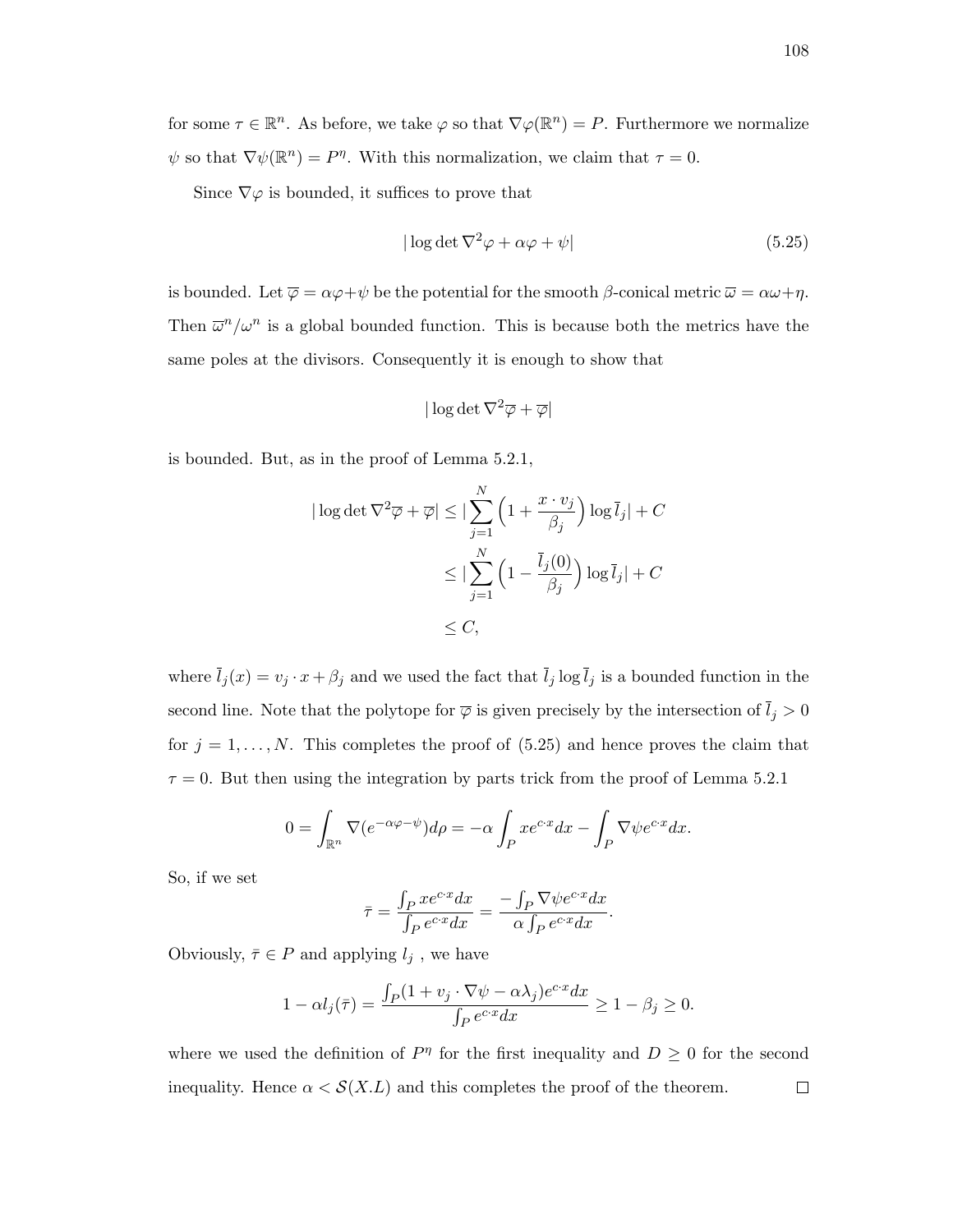Proof of Theorem 1.2.5. This theorem follows directly from Theorem 1.2.4 by taking  $\tau = P_C$ . For uniqueness we refer to results of Berndtsson [8]. The only slightly subtle point is the existence of conical Kähler-Einstein metrics for  $\alpha = \mathcal{R}(X.L)$ . This follows from the fact that barycenter always stays in the interior of the polytope and hence Proposition 5.2.2 also holds for this choice of  $\alpha$  (Contrast this, for instance, with the case when  $\alpha = \mathcal{S}(X, L)$  as discussed in Example ?? below). All the higher order estimates then follow from the  $C^0$  bound exactly as in the proof above.  $\Box$ 

#### 5.2.3 Relation to the K-stability

Let  $(X, D)$  be a smooth log Fano manifold, that is X is smooth and  $D = \sum (1 - \beta_i)D_i$ is a *simple normal crossing* (snc) divisor with  $D_i$ 's being smooth prime divisors. Let  $\hat{\omega}$ be a conical Kähler form on X with cone angle  $\beta_i$  along  $D_i$ . Let  $h_i$  be smooth Hermitian metric for the line bundle  $\mathcal{O}_X(D_i)$  and  $\Omega$  be a smooth volume form on X, then locally near a point  $x \in X$  we have

$$
\hat{\omega}^n|_x = \frac{\Omega}{\prod_{i=1}^{r_x} |s_{D_i}|_{h_i}^{2(1-\beta_i)}} \text{ and } Ric(\hat{\omega}) - [D] = Ric(\Omega) - c_1([D], h)
$$
(5.26)

where  $c_1([D], h)$  is the *smooth* Chern form for the R-line bundle  $\mathcal{O}_X(D)$  with respect to the smooth metric  $h = \prod_i h_i^{1-\beta_i}$ . In [33] and [57], log Donaldson-Futaki invariant was defined as follows

#### Definition 5.2.1.

$$
\text{DF}(X, D; L)(\xi) = -\int_{X \setminus \text{Supp}(D)} \hat{\theta}_{\xi} \{\text{Ric}(\hat{\omega}) - [D] - \mu \hat{\omega} \} \frac{\hat{\omega}^{n-1}}{(n-1)!} \tag{5.27}
$$

where  $\mu := \frac{(-K_X - D) \cdot L^{n-1}}{L^n}$ , Supp $(D)$  is the support of the divisor D,  $\xi$  is a holomorphic vector field on X tangent to D and the function  $\hat{\theta}_{\xi}$  is determined via  $d\hat{\theta}_{\xi} := i_{\xi}\hat{\omega}$  which is unique up to a constant.

In particular, when X is toric then for any  $\lambda = (\lambda_1, \dots, \lambda_n) \in \mathbb{R}^n$ , we may define the corresponding vector field  $\xi = \sum_i \lambda_i z_i \frac{\partial}{\partial z_i}$  $\frac{\partial}{\partial z_i}$  then we may regard DF(X, D; L) as a linear functional on  $\mathbb{R}^n$ , which can be identified as a vector via the Euclidean inner product  $\langle \cdot, \cdot \rangle_{\mathbb{R}^n}$ . With these understood, we have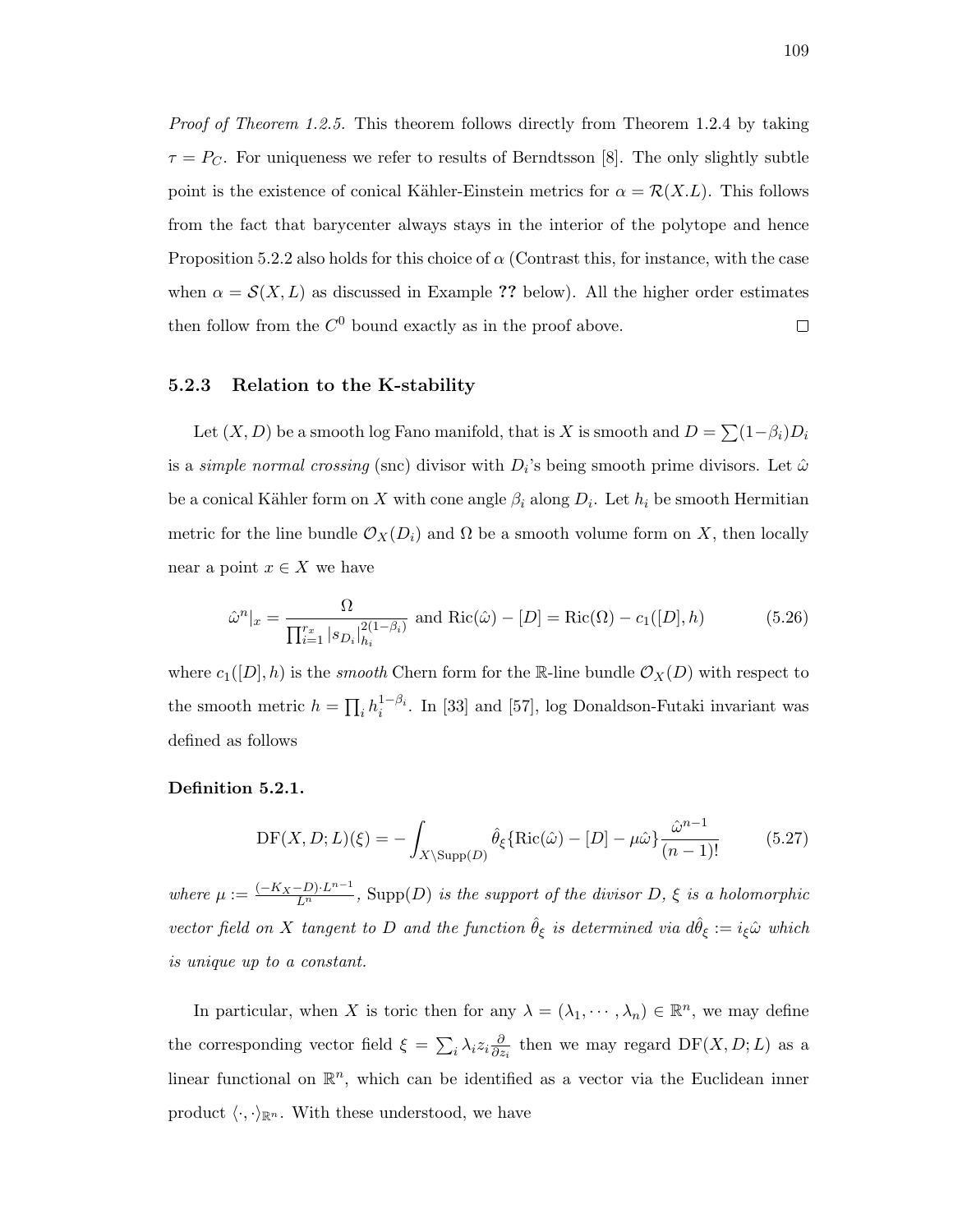**Lemma 5.2.8.** Let  $\tau \in P_{-K_X-\alpha L} \subset \mathbb{R}^n$  and  $D_{\tau}$  be the corresponding divisor in the linear system  $|-K_X - \alpha L|$ . Suppose  $\lambda = (\lambda_1, \dots, \lambda_n) \in \mathbb{R}^n$  and  $\xi = \sum_{i=1}^n \lambda_i z_i \frac{\partial}{\partial z_i}$  $\frac{\partial}{\partial z_i}$  on a toric pair  $(X, D<sub>\tau</sub>)$ 

$$
DF(X, D_{\tau}; L) = -V(P)(\alpha P_C + \tau) \in \mathbb{R}^n.
$$
\n(5.28)

In particular,  $DF(X, D_{\tau}; L) = 0$  if and only if  $\tau = -\alpha P_C$ .

*Proof.* Since  $\hat{\omega}$  is a conical Kähler form, there is a  $\hat{h} \in L^{\infty}(X)$  satisfying  $\text{Ric}(\hat{\omega}) - [D] \mu_1 \hat{\omega} = i \partial \bar{\partial} \hat{h}$ . By definition 5.2.1, we have

$$
DF(X, D; L)(\xi) = -\int_{X \setminus \text{Supp}(D)} \hat{\theta}_{\xi} \{\text{Ric}(\hat{\omega}) - [D] - \mu_1 \hat{\omega} \} \frac{\hat{\omega}^{n-1}}{(n-1)!} = \int_{X} \xi \hat{h} \frac{\hat{\omega}^{n}}{n!}
$$

$$
= \int_{\mathbb{R}^n} \sum_{i=1}^{n} \lambda_i \frac{\partial}{\partial \rho_i} (-\log \det \nabla^2 \varphi - \alpha \varphi - \tau \cdot \rho) \det \nabla^2 \varphi d\rho
$$

$$
= \left\langle -\alpha \int_{P} x dx - \tau \int_{P} dx, \lambda \right\rangle_{\mathbb{R}^n}
$$

$$
= \left\langle -V(P)(\alpha P_C + \tau), \lambda \right\rangle_{\mathbb{R}^n}
$$

Notice that for the second identity, we need to subtract the linear growth term  $\tau \cdot \rho$  in order to keep  $h$  bounded.  $\Box$ 

This combined with the work of Berman [7], we may reformulate Theorem 1.2.5 as follows

**Theorem 5.2.1** (Theorem 1.2.5). Let X be an n-dimensional projective toric manifold polarized by an ample line bundle  $L$ . Then there exists a conical Kähler-Einstein metric with cone angle along a effective toric divisor  $D \in |-K_X - \alpha L|$  if and only if the log pair  $(X, D)$  is log K-polystable.

**Remark 5.2.1.** This can be viewed as toric version of generalizing the work of [21, 22, 23] to the log Fano pair  $(X, D)$  with simple normal crossing divisors.

# 5.3 Connectedness of the space of toric conical Kähler-Einstein metrics

We will prove Theorem 1.2.6 in this section.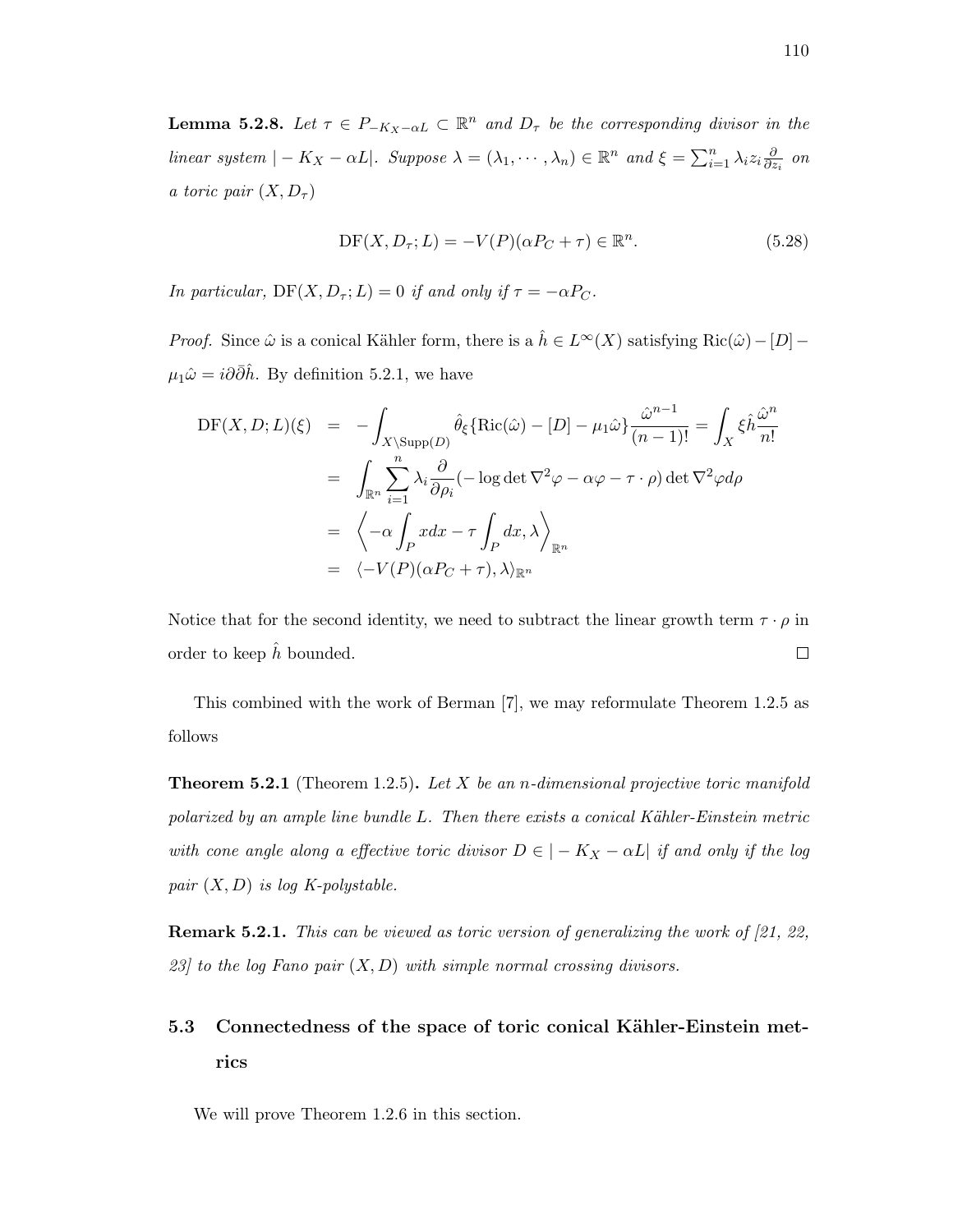#### 5.3.1 Reducing the proof of Theorem 1.2.6 to the case of one blow-up

Let us fix a toric manifold Y with an ample toric line bundle  $\mathcal L$  and corresponding polytope P. Let X be the blow-up of Y along a k-dimensional smooth toric variety V with  $\pi: X \to Y$  as the blow-down map. Set  $L_t = \pi^* \mathcal{L} + tA$  for some ample toric line bundle A on X and for  $t \in [0,1]$ . Recalling the definition of the invariant R, we make the following simple observation

**Lemma 5.3.1.** Let  $(X_t, L_t)$  be a family of toric manifolds with ample R-line bundles  $L_t$  for  $t \in (0,1]$ . Then as long as the corresponding polytopes  $P_t$  stay bounded, we have

$$
\inf_{t} \mathcal{R}(X_t, L_t) > 0. \tag{5.29}
$$

Proof. By Theorem 1.2.4

$$
\mathcal{R}(X, L) = \sup \{ \alpha | 1 - \alpha l_j(P_C) > 0, \ j = 1, \dots, N \}
$$
\n
$$
= \inf_j \{ \frac{1}{l_j(P_C)} \},
$$

which stays bounded away from zero if the polytopes stay bounded.

For  $t \in [0, t_0]$  we can now choose a continuous path  $\alpha_t$  such that

$$
0 < \alpha_t < \min\left(R(X, L_t), R(Y, \mathcal{L})\right)
$$

and let  $\omega_t$  be the unique toric conical Kähler-Einstein metrics in  $c_1(L_t) \cap \mathcal{K}_c(X)$  with Einstein constant  $\alpha_t$ . We also let  $\omega_Y \in c_1(\mathcal{L}) \cap \mathcal{K}_c(Y)$  be the the toric conical Kähler-Einstein metric on Y with Einstein constant  $\alpha_0$ . Denoting the corresponding Riemannian metrics by  $g_t$  and  $g_y$ , we have the following proposition.

**Proposition 5.3.1.**  $(X, g_t)$  is a continuous path in the Gromov-Hausdorff topology and

$$
(X, g_t) \xrightarrow{t \to 0} (Y, g_Y).
$$

By restricting  $\alpha_t$  to be less than  $R(X, L_t)$  we ensure that  $g_t$  are geodesically convex, thus facilitating the application of tools from comparison geometry. In particular, we

 $\Box$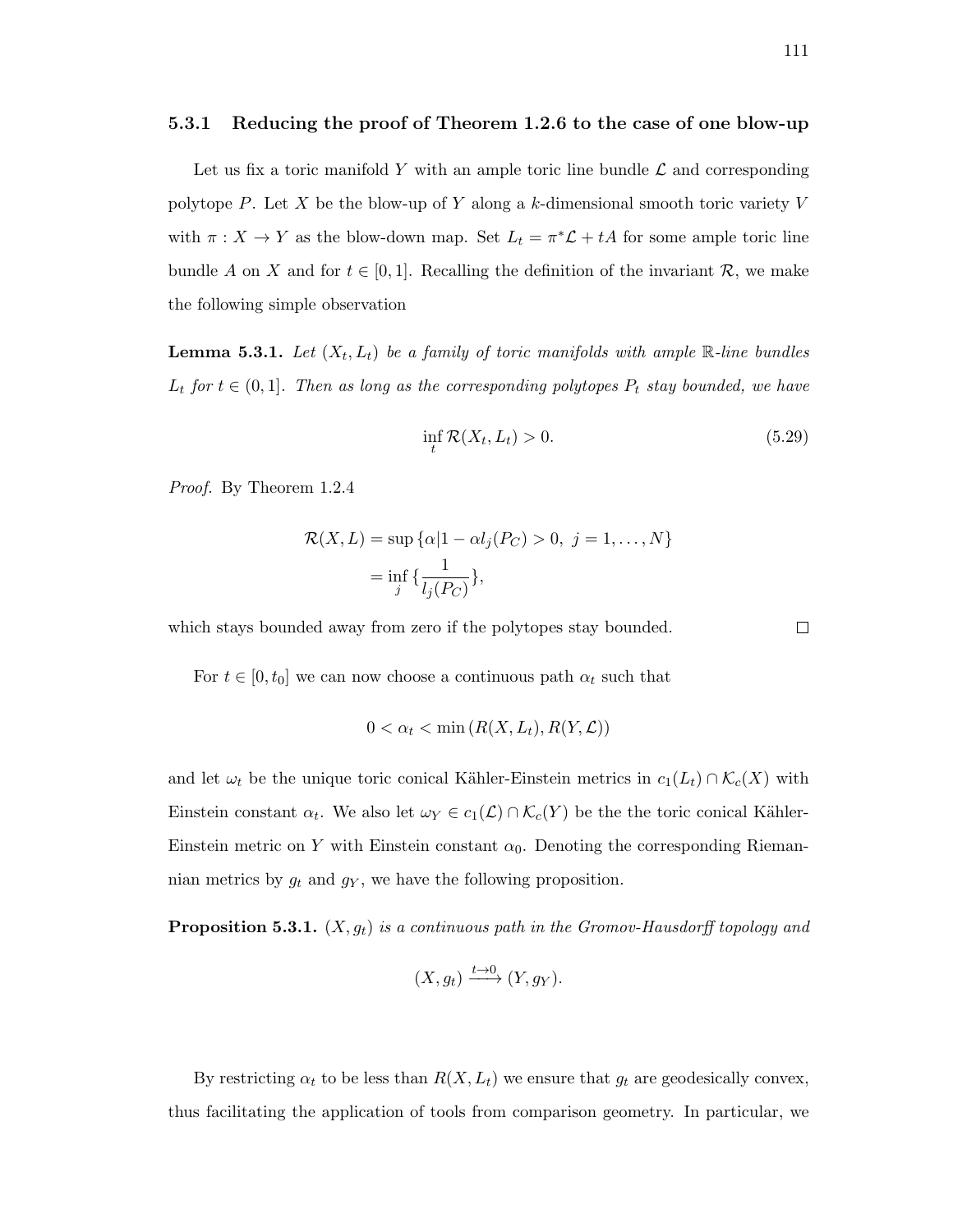will make use of lemma 5.1.2. Taking the above proposition for granted, we now prove Theorem 1.2.6

**Proof of Theorem 1.2.6.** We fix  $(X_j, \omega_j)$  for  $j = 0, 1$  as in the statement of the theorem and we let  $L_j$  be the Kähler class of  $\omega_j$  and  $\alpha_j \langle R(X, L_j), \rangle$  and we call  $(L_j, \omega_j, \alpha_j)$  compatible triples on  $X_j$ . By the factorization theorem 2.3.1, there exist a sequence  $0 = t_0 < t_1 < \ldots < t_k = 1$  and pairs  $(X_{t_i}, f_{t_i})$  such that

$$
X = X_0 \xrightarrow{f_{t_1}} X_{t_1} \xrightarrow{f_{t_2}} \cdots \xrightarrow{f_{t_i}} X_{t_i} \xrightarrow{f_{t_{i+1}}} \cdots \xrightarrow{f_{t_k}} X_{t_k} = X_1.
$$

We start from the left and construct the family of metrics inductively. Suppose we are at stage  $t_i$  i.e we have already constructed  $(X_{t_i}, L_{t_i}, \alpha_{t_i}, \omega_{t_i})$ . Then there are two cases **Case-1** -  $f_{t_{i+1}}$  is a blow-down map.

On  $X_{t_{i+1}}$ , we take an arbitrary choice of compatible triples  $(L_{t_{i+1}}, \alpha_{t_{i+1}}, \omega_{t_{i+1}})$ . Then we connect this to  $(X_{t_i}, L_{t_i}, \alpha_{t_i}, \omega_{t_i})$  in two steps. Fix a  $\mu \in (t_i, t_{i+1})$  and ample line bundle A on  $X_{t_i}$ .

*Step-1* For  $t \in [\mu, t_{i+1}]$ , set

$$
X_t = X_{t_i}
$$
  
\n
$$
L_t = f_{t_{i+1}}^* L_{t_{i+1}} + (t_{i+1} - t)A
$$
  
\n
$$
\alpha_t < \min(R(X_t, L_t), R(X_{t_{i+1}}, L_{t_{i+1}}))
$$

where we choose  $\alpha_t$  to be continuous. We now let  $\omega_t$  be the  $\alpha_t$  - conical Kähler-Eisntein metric in  $L_t$ . Then by Proposition 5.3.1,  $(X_t, \omega_t)$  is continuous for  $t \in [\mu, t_{i+1})$  and converges to  $(X_{t_{i+1}}, \omega_{t_{i+1}})$  in the Gromov-Hausdorff topology.

Step-2 - For  $t \in [t_i, \mu]$  set

$$
X_t = X_{t_i}
$$
  
\n
$$
L_t = \frac{\mu - t}{\mu - t_i} L_{t_i} + \frac{t - t_i}{\mu - t_i} L_{\mu}
$$
  
\n
$$
\alpha_t < R(X_t, L_t)
$$

Again, let  $\omega_t$  be the corresponding  $\alpha_t$  - conical Kähler-Einstein metrics. Since in this case,  $L_t$  is uniformly Kähler all the estimates of Proposition 5.3.1 go through and we in fact get that  $(X_{t_i}, \omega_t)$  is continuous in t in the smooth topology on  $X_{t_i}$ .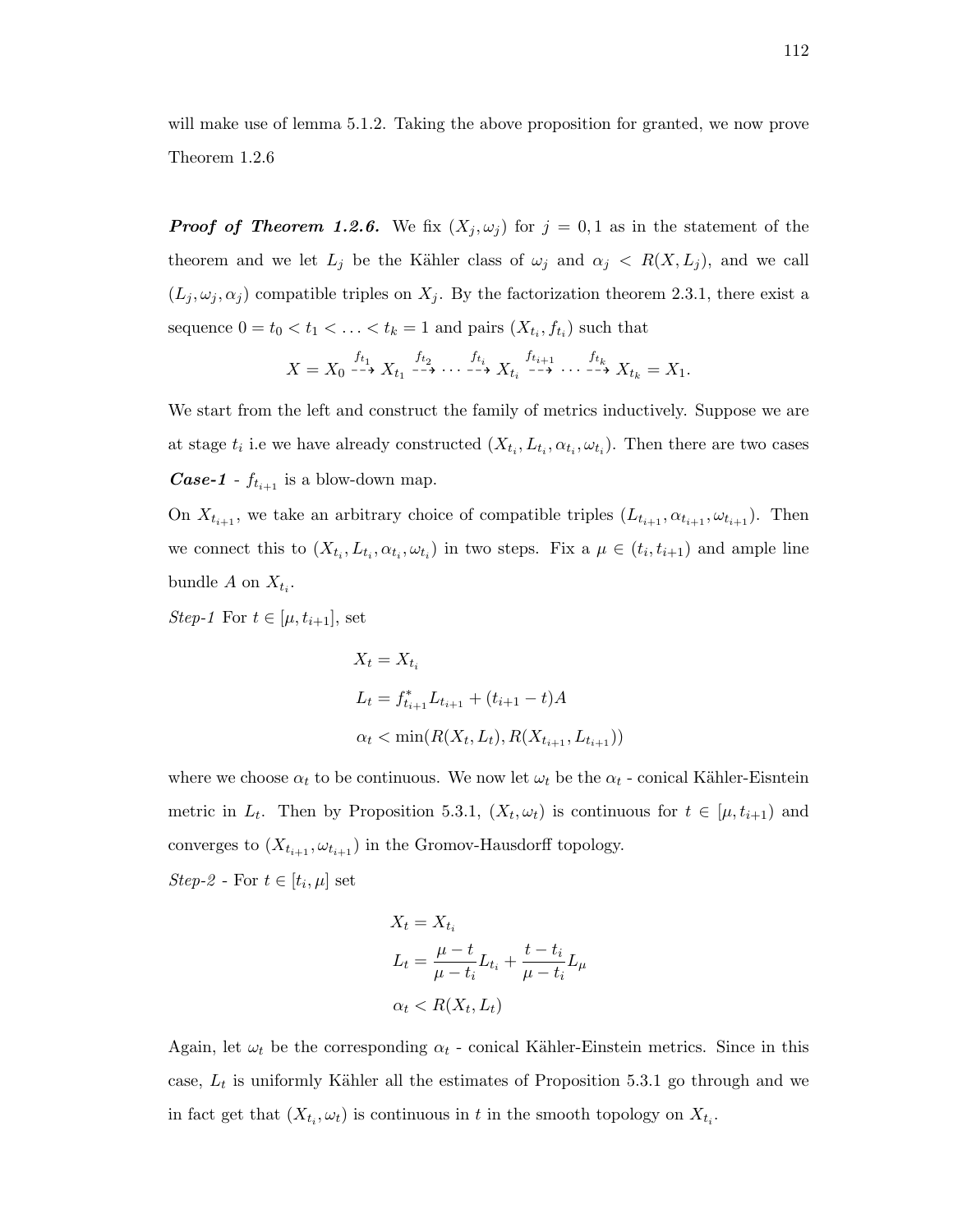The smoothness of  $g_t$  on the complex torus  $(\mathbb{C}^*)^n$  follows if we take  $\alpha_t$  to be a smooth path in  $t$ .

### 5.3.2 Uniform estimates and proof of proposition 5.3.1

In this section we prove Proposition 5.3.1, thereby completing the proof of Theorem 1.2.6. Throughout the section we fix an  $\alpha > 0$ , such that  $\alpha \in (0, \min(R(X, L_t), R(Y, \mathcal{L})))$ .

Without loss of generality, we can assume that the polytope  $P$  that induces the toric manifold Y is given by  $(N-1)$  defining functions  $l_j(x) = v_j \cdot x + \lambda_j \geq 0, j = 1, \ldots, N-1$ . Let  $P^A$  be the poytope corresponding to the ample line bundle A on X with N defining functions  $l_j^A(x) = v_j \cdot x + \lambda_j^A$  for  $j = 1, ..., N$ . The blow-up process corresponds to the  $(n-1)$ –dimensional face given by  $l_N$  contracting to a k-dimensional face given by the intersection of  $(n - k)$  co-dimension one faces, say  $l_1, \ldots, l_{n-k}$ . We denote the divisor corresponding to  $l_j$  on X by  $D_j$  with defining section  $s_j$ , while on Y we denote the divisor corresponding to  $l_j$  by  $\tilde{D}_j$  and the corresponding section by  $\tilde{s}_j$ . Then it follows from the definition of blow-ups that

$$
\begin{cases}\n\pi^* \tilde{D}_j = D_j + D_N, & j = 1, ..., n - k, \\
\pi^* \tilde{D}_j = D_j, & j = n - k + 1, ..., N - 1,\n\end{cases}
$$
\n(5.30)

where as before  $D_j$  denotes the divisor corresponding to  $l_j$  and  $\pi^*$  is the total transform. Using this fact, one can explicitly write down the polytope  $P<sup>t</sup>$  for  $L<sub>t</sub>$  by defining

$$
\begin{cases}\n l_j^t(x) = v_j \cdot x + \lambda_j + t \lambda_j^A, & j = 1, \dots, N - 1, \\
 l_N^t(x) = v_N \cdot x + (\sum_{j=1}^{n-k} \lambda_j) + t \lambda_N^A,\n\end{cases}
$$

where  $v_N = \sum_{j=1}^{n-k} v_j$ .

We denote the barycenters of the evolving polytopes by  $P_C^t$  and the corresponding angles by  $\beta_j^t = \alpha l_j^t(P_C^t)$ . We then set  $l_j^0, P_C^0$  and  $\beta_j^0$  to be the limit of the respective quantities as  $t$  goes to zero. We first prove an important identity that will be very useful,

 $\Box$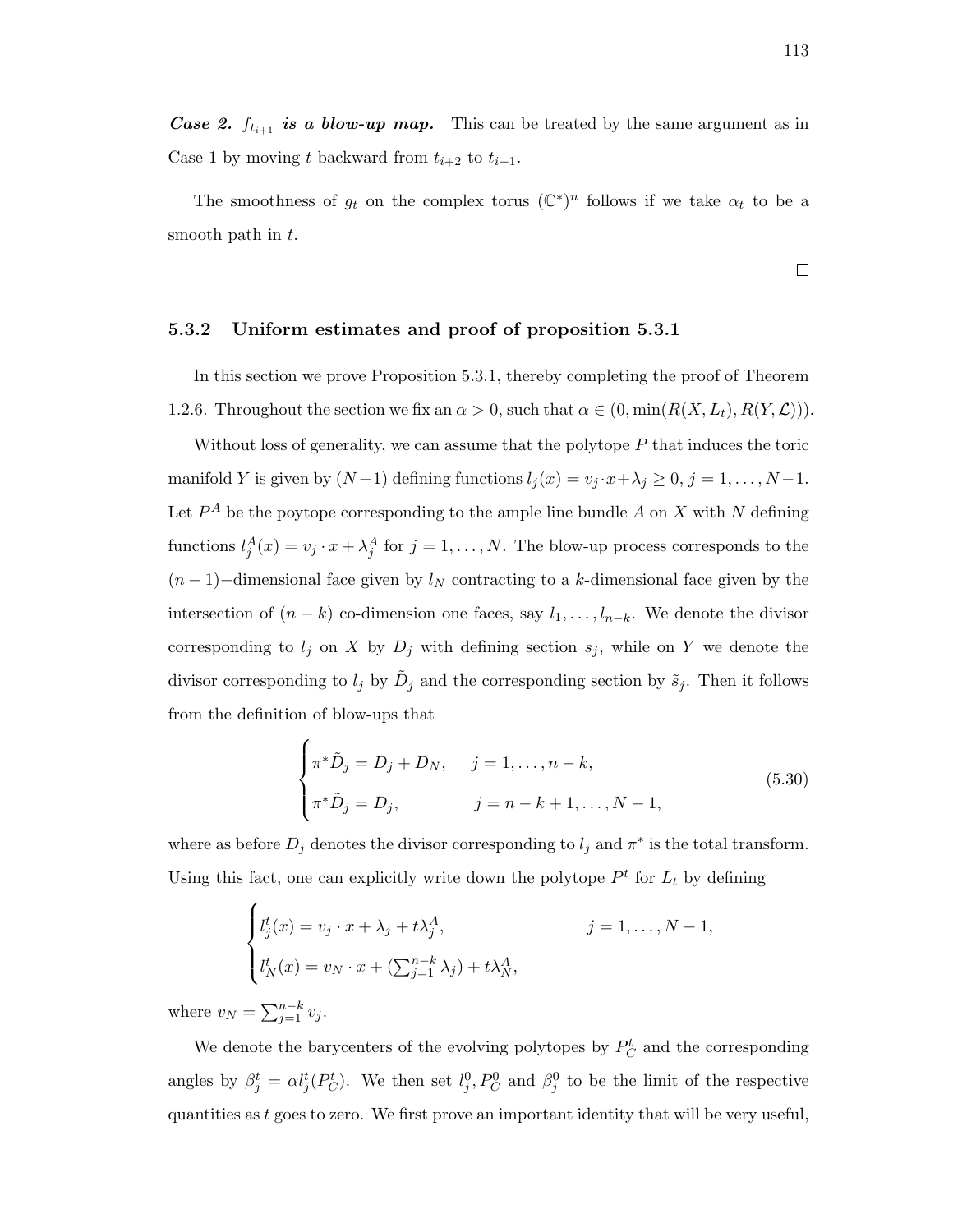among other things, in proving that the limiting Monge-Ampere equation descends to the Einstein equation on Y.

#### Lemma 5.3.2.

$$
(1 - \beta_N^0) - \sum_{j=1}^{n-k} (1 - \beta_j^0) = -(n - k - 1). \tag{5.31}
$$

*Proof.* Since  $D_N$  is obtained by blowing up the intersection of  $D_1, \ldots, D_{n-k}$ , it is well known that

$$
v_N = \sum_{j=1}^{n-k} v_j.
$$

Now at  $t = 0$ , there are  $(n - k + 1)$  affine linear functions  $l_1, \ldots, l_{n-k}$  and  $l_N$  vanishing on a  $k$ - dimensional face (see the figure given below). So they must be linearly related i.e there exist real numbers  $a_j$  so that

$$
l_N^0 = \sum_{j=1}^{n-k} a_j l_j^0
$$

.

But then, since  $v_j$ 's are linearly independent, the two equations together force the  $a_j$ 's to be one i.e

$$
l_N^0 = \sum_{j=1}^{n-k} l_j^0.
$$

The lemma now follows.

**Example.** Let  $X = \mathbb{P}^2 \# \overline{\mathbb{P}^2}$  and  $Y = \mathbb{P}^2$ . On Y we take L to be the anti-canonical bundle and the corresponding  $P \subset \mathbb{R}^2$  to be defined by  $\{x+1 \geq 0, y+1 \geq 0, 1-\}$  $x - y \geq 0$ . One can view X as a projective bundle over  $\mathbb{P}^1$  with a zero section  $D_0$  and a section  $D_{\infty}$  at infinity. We take A to be  $2[D_{\infty}] - [D_0]$ , with the polytope  $P^A$  given by  $\{x \geq 0, y \geq 0, 2 - x - y \geq 0, -1 + x + y \geq 0\}$ . It follows from the Nakai criteria that A is ample. Then the polytope for  $L_t$  is given by the inequalities  ${x + 1 \ge 0, y + 1 \ge 0, 1 + 2t - x - y \ge 0, 2 - t + x + y \ge 0}.$  Computing the  $\beta_j^0$  for this example we see that  $\beta_1^0 = 1, \beta_2^0 = 1, \beta_3^0 = 1, \beta_4^0 = 2$ . One can now easily verify Lemma 5.3.2 for this simple example.

Now let  $\omega_t$  and  $\omega_Y$  be the unique toric conical Kähler-Einstein metrics with Einstein constant  $\alpha$  on X and Y in the class  $c_1(L_t)$  and  $c_1(\mathcal{L})$  respectively. In section 5.2, we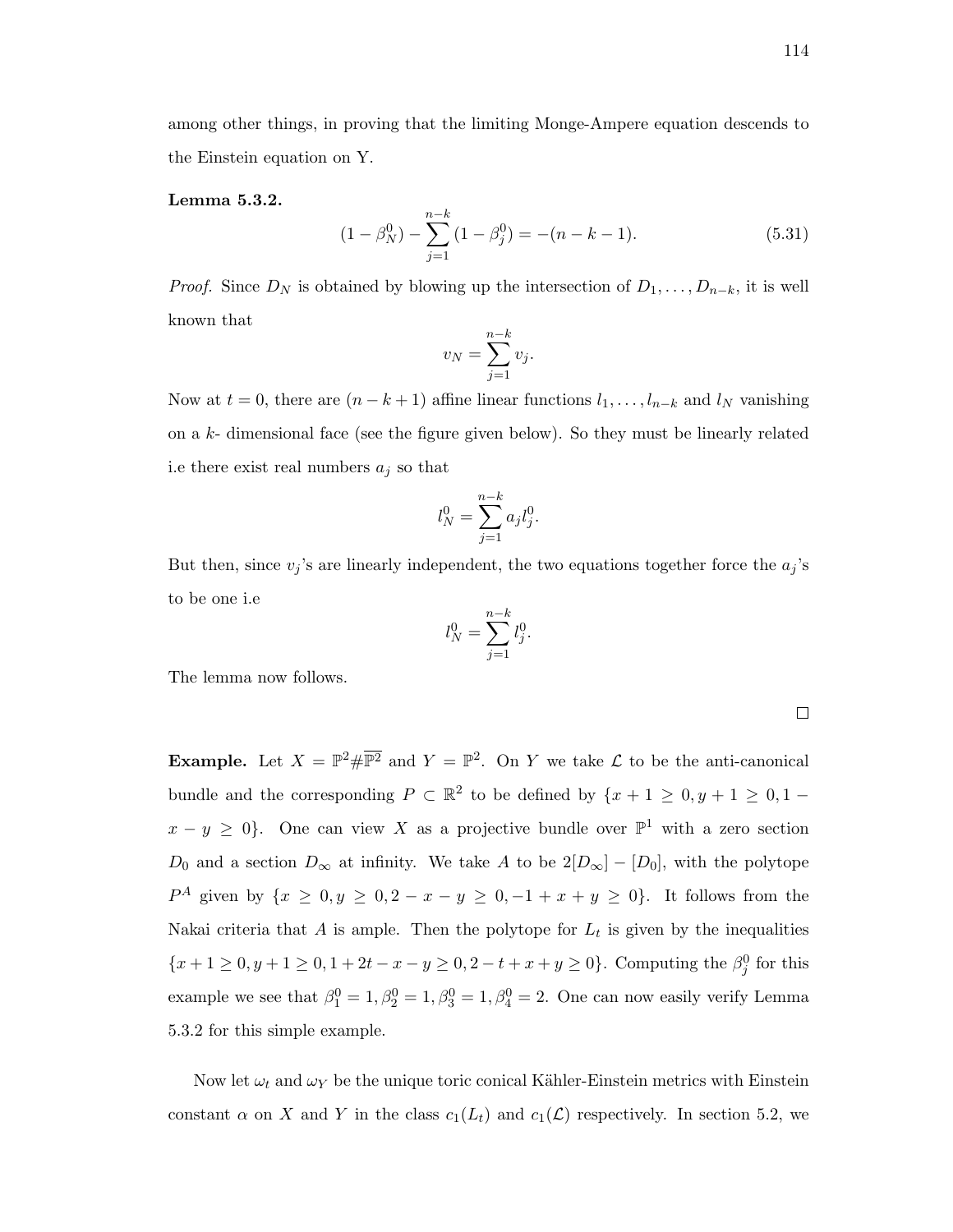worked with conical reference metrics coming from the symplectic potential. However, for dealing with convergence issues as the Kähler class degenerates, it is more convenient to work with smooth reference forms. So we pick a Kähler form  $\tilde{\omega}_Y \in c_1(\mathcal{L})$  and a Kähler form  $\chi \in c_1(A)$ . More explicitly, by taking the embedding of Y into a big projective space via the sections coming from the lattice points of P, we can set  $\tilde{\omega}_Y$  to be the pull-back of the Fubini-Study metric. One can make a similar choice for  $\chi$ . We then set  $\tilde{\omega}_t = \pi^* \tilde{\omega}_Y + t \chi$ . Clearly, there exist locally bounded functions  $\psi_t$  such that  $\omega_t = \tilde{\omega}_t +$  $\sqrt{-1}\partial\bar{\partial}\psi_t$ . We similarly have a potential  $\psi_Y$  for  $\omega_Y$ .

**Lemma 5.3.3.** There exists a uniform constant  $C$  independent of  $t$  such that

$$
\sup_{X} \psi_t - \inf_{X} \psi_t \le C. \tag{5.32}
$$

*Proof.* We fix a volume form on X say  $\Omega = \chi^n$ . Recall from section 3, that  $\omega_t$  is given locally on  $(\mathbb{C}^*)^n$  by  $\omega_t = i\partial\bar{\partial}\varphi_t$ , where  $\varphi_t$  is a function only of  $\rho \in \mathbb{R}^n$  and satisfies the real Monge-Ampere

$$
\det(\nabla^2 \varphi_t) = e^{-\alpha(\varphi_t - P_C^t \cdot \rho)} = e^{-w_t}
$$

The volume for  $\omega_t^n$  is given by

$$
\omega_t^n = (\det \nabla^2 \varphi_t) d\rho_1 \wedge \ldots \wedge \rho_n \wedge d\theta_1 \ldots \wedge d\theta_n
$$

All the estimates in the proof of Proposition 5.2.2 remain uniform under small perturbations of the polytope. In particular, the estimate (5.24) holds with constants  $\zeta$  and C independent of t. That is

$$
\det(\nabla^2 \varphi_t) < Ce^{-\zeta|\rho|}.
$$

Similarly on  $(\mathbb{C}^*)^n$ ,  $\chi = i\partial\bar{\partial}\phi$ . Since  $\chi$  is the pull back of the Fubini-Study metric, one can take

$$
\phi = \log \big( \sum_{\nu \in P^A \cap \mathbb{Z}^n} e^{\nu \cdot \rho} \big).
$$

By an elementary calculation, there exist constant  $B_1, B_2, B_3, B_4$  depending only on  $P^A$  such that

$$
B_3 e^{-B_1|\rho|} < \det(\nabla^2 \phi) < B_4 e^{-B_2|\rho|}.
$$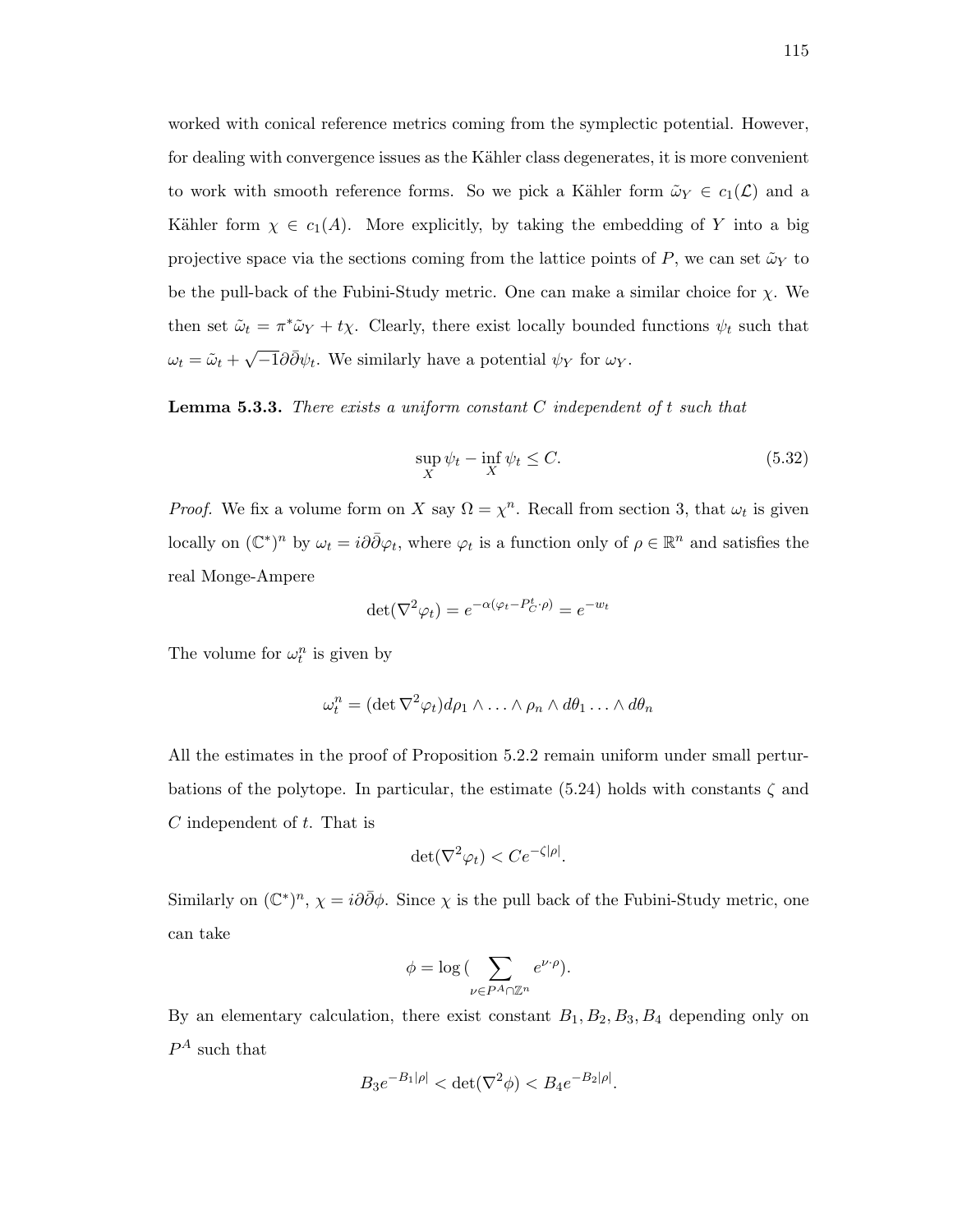Now, consider the trivial identity

$$
(\tilde{\omega}_t + i\partial\bar{\partial}\psi_t)^n = \omega_t^n = \frac{\omega_t^n}{\Omega}\Omega.
$$
\n(5.33)

We claim that  $\omega_t^n/\Omega$  is in  $L^{1+\epsilon}(X,\Omega)$  for some  $\epsilon > 0$ . This is because

$$
\int_{X} \left(\frac{\omega_t^n}{\Omega}\right)^{1+\epsilon} \Omega = \int_{(S^1)^n} \int_{\mathbb{R}^n} \left(\frac{\det(\nabla^2 \varphi_t)}{\det(\nabla^2 \phi)}\right)^{1+\epsilon} \det(\nabla^2 \phi) d\rho d\theta
$$
\n
$$
\leq C \int_{\mathbb{R}^n} \left(\frac{e^{-\zeta|\rho|}}{e^{-B_1|\rho|}}\right)^{\epsilon} e^{-B_2|\rho|} d\rho
$$
\n
$$
\leq C \int_{\mathbb{R}^n} e^{-(B_2 + \epsilon(B_1 - \zeta)) |\rho|} d\rho
$$
\n
$$
\leq C
$$

if  $\epsilon$  is small enough. Then in view of (5.33), since we have a uniform  $L^{1+\epsilon}(X,\Omega)$  bound on  $\omega_t^n/\Omega$ , applying [53, 35, 109] we directly obtain a uniform bound on the oscillation of  $\psi_t$ .

 $\Box$ 

We now spend some time in deriving a complex Monge-Ampere equation satisfied by  $\psi_t$ . Let  $\Omega$  and  $\Omega_Y$  be two fixed volume forms on X and Y respectively and let  $\xi_Y$ ,  $\xi_A$  be metrics on  $\mathcal L$  and A such that  $\omega_Y = -i\partial\bar\partial \log \xi_Y$  and  $\chi = -i\partial\bar\partial \log \xi_A$ . One can also view  $\Omega$  and  $\Omega_Y$  as metrics on  $-K_X$  and  $-K_Y$ . We recall the adjunction formula

$$
K_X = \pi^* K_Y + (n - k - 1)[D_N].
$$

By the  $\partial \bar{\partial}$ -lemma there exists a metric  $h_N$  on  $[D_N]$  such that

$$
\Omega = \frac{\pi^* \Omega_Y}{|s_N|_{h_N}^{2(n-k-1)}}.
$$
\n(5.34)

Next, since  $-K_Y = \alpha \mathcal{L} + \tilde{D}$ , one can choose smooth hermitian metrics  $\tilde{h}_1, \ldots, \tilde{h}_{N-1}$  on  $\tilde{D}_1, \ldots, \tilde{D}_{N-1}$  such that

$$
\prod_{j=1}^{N-1} \tilde{h}_j^{(1-\beta_j^Y)} = \pi^* \left( \frac{\Omega_Y}{(\xi_Y)^\alpha} \right). \tag{5.35}
$$

Using 5.30, we then define smooth metrics on  $D_j$  for  $j < N$  by setting

$$
\begin{cases}\nh_j = \pi^* \tilde{h}_j / h_N & j = 1, ..., n - k \\
h_j = \pi^* \tilde{h}_j & j = n - k + 1, ..., N - 1.\n\end{cases}
$$
\n(5.36)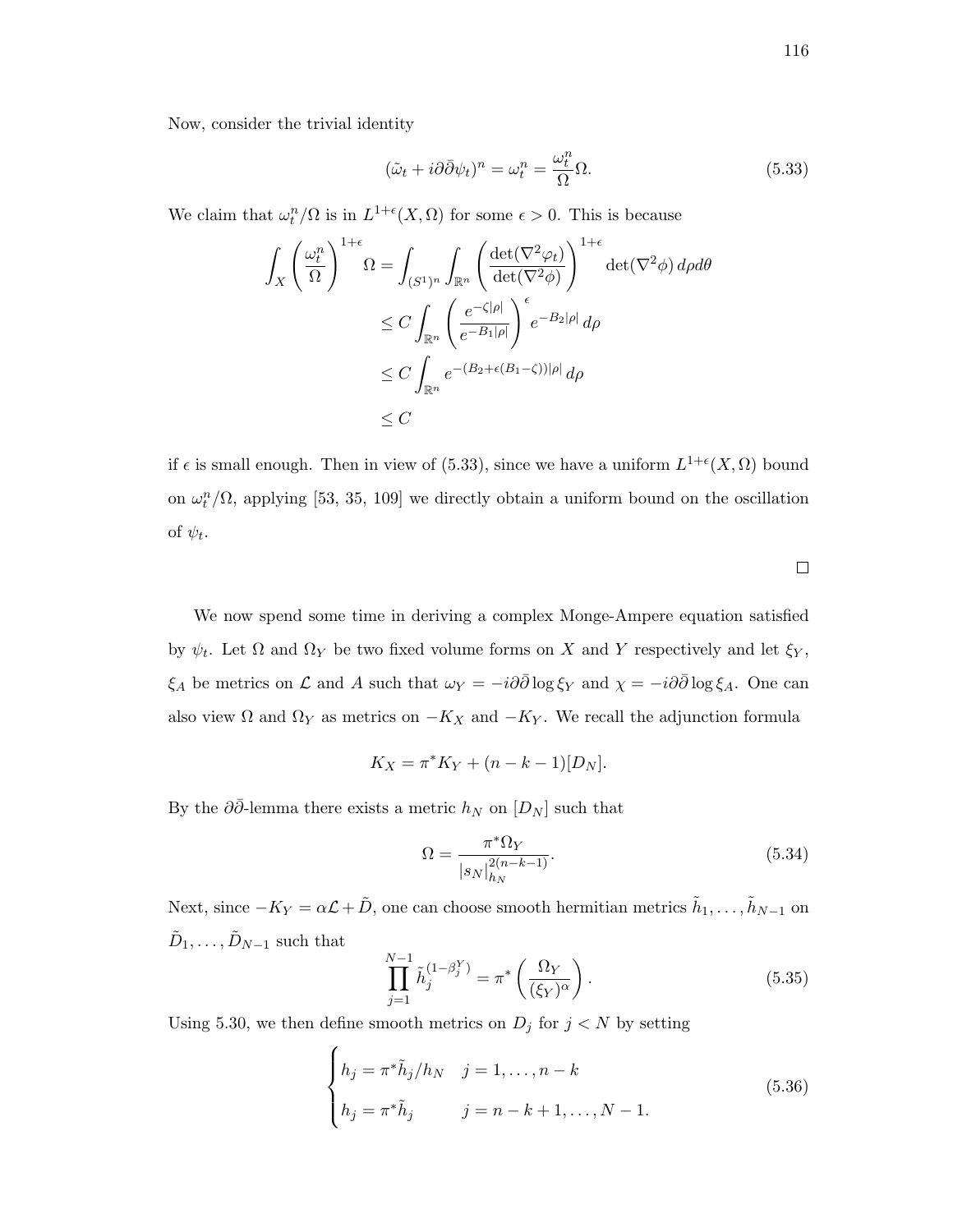$$
h_N(t) = \left(\frac{\Omega \xi_A^{-t\alpha} \pi^*(\xi_Y^{-\alpha})}{\prod_{j=1}^{N-1} h_j^{(1-\beta_j^t)}}\right)^{\frac{1}{1-\beta_N^t}}.\tag{5.37}
$$

We claim

Lemma 5.3.4. At all points of  $X$ ,

$$
\lim_{t \to 0} \frac{h_N(t)}{h_N} = 1.
$$
\n(5.38)

*Proof.* If we consider  $\Omega$  as a metric on  $-K_X$  and  $\pi^*\Omega_Y$  as a pull back metric on  $-\pi^*K_Y$ , then by equation (5.34),  $\Omega = \pi^* \Omega_Y h_N^{-(n-k-1)}$  $\frac{-(n-\kappa-1)}{N}$ .

$$
\lim_{t \to 0} \frac{h_N(t)}{h_N} = \left( \frac{\Omega \pi^*(\xi_Y)^{-\alpha}}{h_N^{(1-\beta_N^0)} \prod_{j=1}^{N-1} h_j^{(1-\beta_j^0)}} \right)^{\frac{1}{1-\beta_N^0}}
$$
\n
$$
= \left( \frac{\pi^*(\Omega_Y \xi_Y^{-\alpha}) h_N^{-(n-k-1)}}{h_N^{(1-\beta_N^0)} \prod_{j=1}^{N-1} h_j^{(1-\beta_j^0)}} \right)^{\frac{1}{1-\beta_N^0}}
$$
\n
$$
= \left( \frac{\pi^*(\Omega_Y \xi_Y^{-\alpha})}{\prod_{j=1}^{N-1} \pi^* \tilde{h}_j^{(1-\beta_j^Y)}} \right)^{\frac{1}{1-\beta_N^0}}
$$
\n
$$
= 1,
$$

where we used lemma 5.3.2, equation (5.36) in line three and equation (5.35) in line four.

 $\Box$ 

By applying logarithm and taking  $\partial \bar{\partial}$  we see that  $h_1, \ldots, h_{N-1}$  and  $h_N(t)$  satisfy

$$
-\partial\bar{\partial}\log\Omega = \alpha\tilde{\omega}_t - \sum_{j=1}^{N-1} (1-\beta_j^t)\partial\bar{\partial}\log h_j - (1-\beta_N^t)\partial\bar{\partial}\log h_N(t).
$$

The purpose of the above constructions is that  $\psi_t$  and  $\psi_Y$  now satisfy, possibly after modification by some constant, the following Monge-Ampere equations

$$
(\tilde{\omega}_t + i\partial\bar{\partial}\psi_t)^n = \frac{e^{-\alpha\psi_t}\Omega}{|s_N|_{h_N(t)}^{2(1-\beta_N^t)}\prod_{j=1}^{N-1}|s_j|_{h_j}^{2(1-\beta_j^t)}},\tag{*}
$$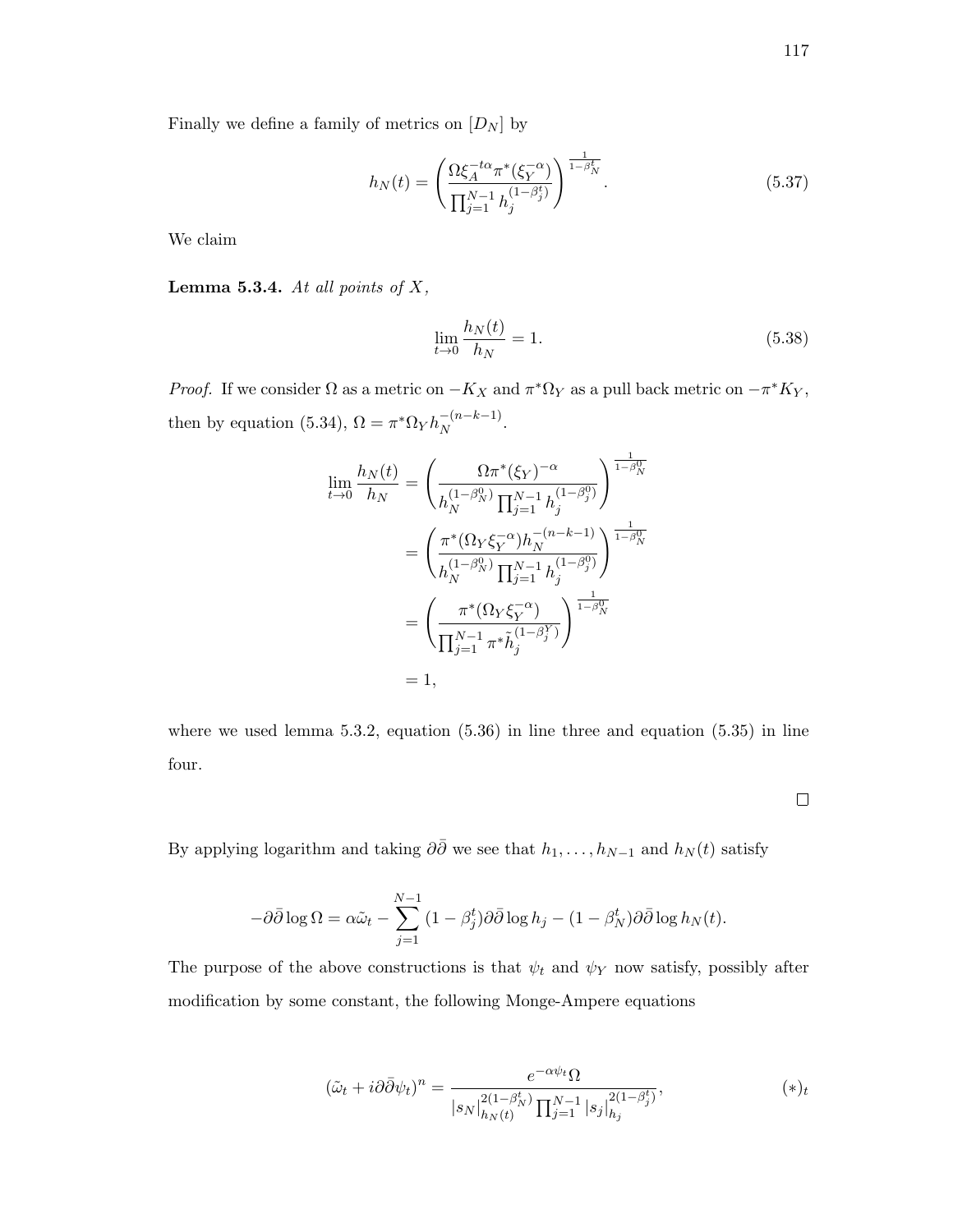$$
(\tilde{\omega}_Y + i\partial \bar{\partial} \psi_Y)^n = \frac{e^{-\alpha \psi_Y} \Omega_Y}{\prod_{j=1}^{N-1} |\tilde{s}_j|_{\tilde{h}_j}^{2(1-\beta_j^Y)}}.
$$
\n
$$
(*)_Y
$$

We remark that since modification by a constant doesn't change the oscillation, the estimate of lemma 5.32 holds for this modified  $\psi_t$ . Immediately, we have the following corollary from Lemma 5.3.3 because the total volume of  $(X, \omega_t)$  is  $[L_t]^n$  and is uniformly bounded .

**Corollary 5.3.1.** There exists a unique constant  $C > 0$  such that for all  $t \in (0,1]$ ,

$$
||\psi_t||_{L^{\infty}(X)} \le C. \tag{5.39}
$$

We next prove uniform estimates away from D on all derivatives of  $\psi_t$ 

**Proposition 5.3.2.** For all  $l \geq 0$  and  $K \subset\subset X\backslash D$ , there exist constants  $C_{K,l}$  independent of t such that

$$
||\psi_t||_{C^l(K)} < C_{K,l}.\tag{5.40}
$$

Here the norm is with respect to some fixed reference metric.

*Proof.* Since the usual arguments for  $C^{2,\gamma}$  estimates, using the theory of Evans, Kryllov and Safanov, are local in nature they can be used in the present context. Hence, to prove the proposition, we only need uniform  $C^2$  estimates.

We follow the argument in [79] using Tsuji's trick [104]. By Kodaira's lemma,  $L_{\epsilon} = \pi^* \tilde{\omega}_y - \epsilon [D_N] > 0$  for small  $\epsilon > 0$ . So, we pick a new smooth hermitian metric  $\xi_N$ on  $[D_N]$  such that  $\eta = \pi^* \tilde{\omega}_Y + \epsilon \partial \bar{\partial} \log \xi_N > 0$  and consider

$$
Q_t = \log \left( |s_N|_{\xi_N}^{2(1+A\epsilon)} \prod_{j=1}^{N-1} |s_j|_{h_j}^2 tr_\eta \omega_t \right) - A \psi_t
$$

for some big constant  $A$  to be chosen later. We note that  $Q$  goes to negative infinity near D. This is because the order of poles of  $\omega_t$  near each  $D_j$  is  $2(1 - \beta_j^t)$  which is strictly less than two. So for each t, the maximum is attained in  $X\backslash D$ . Following Yau, we compute  $\Delta_t Q_t$  where  $\Delta_t$  is the Laplacian with respect to  $\omega_t$ . Since on  $X\backslash D$ ,  $Ric(\omega_t) = \alpha \omega_t$ , standard calculations show that there exists a constant C depending only on the dimension and curvature of  $\eta$  such that

$$
\Delta_t Q_t \geq -Ctr_{\omega_t} \eta + (1 + A\epsilon)\Delta_t \log \xi_N + \sum_{j=1}^{N-1} \Delta_t \log h_j + A tr_{\omega_t} \tilde{\omega}_t - C.
$$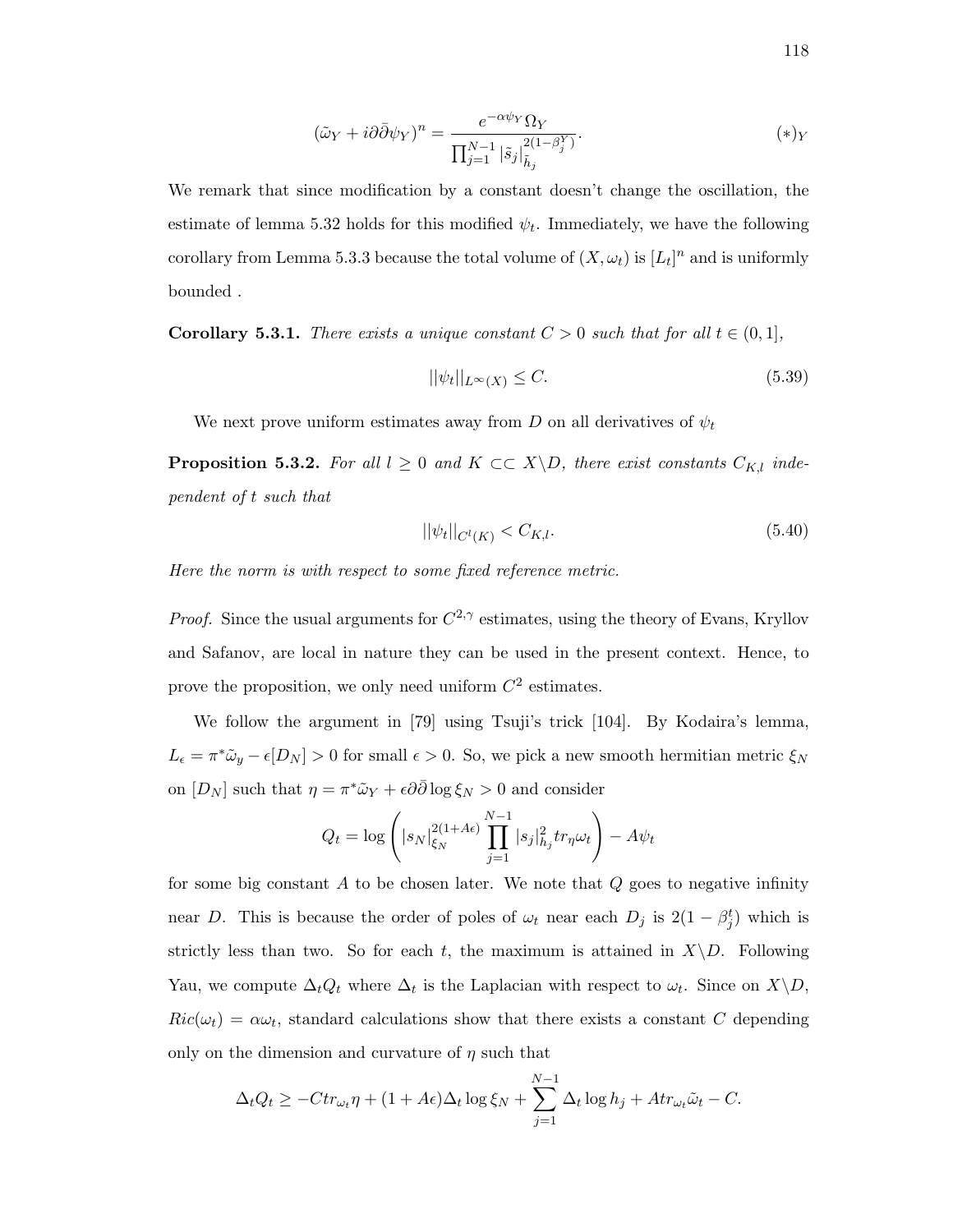$$
\Delta_t \log \xi_N > -C'tr_{\omega_t}\eta,
$$
  

$$
\Delta_t \log h_j > -C'tr_{\omega_t}\eta.
$$

Combining this with the above estimate

$$
\Delta_t Q_t \ge -Ctr_{\omega_t} \eta + Ar_{\omega_t}(\tilde{\omega}_t + \epsilon \partial \bar{\partial} \log \xi_N) - C
$$
  
=  $-Ctr_{\omega_t} \eta + Ar_{\omega_t}(\eta + t\chi) - C$   
>  $tr_{\omega_t} \eta - C$ ,

where we choose  $A = C + 1$ . So, at the maximum point of  $Q_t$ ,  $tr_{\omega_t} \eta(p_t) < C$ . Now, standard arguments show

$$
\left( |s_N|_{\xi_N}^{2(1+A\epsilon)} \prod_{j=1}^{N-1} |s_j|_{h_j}^2 \right) \! tr_{\eta} \omega_t \, \! < C e^{\sup \psi_t - \inf \psi_t} \left( |s_N|_{\xi_N}^{2(1+A\epsilon)} \prod_{j=1}^{N-1} |s_j|_{h_j}^2 \frac{\omega_t^n}{\eta^n} \right) \! (p_t).
$$

Using the equation and the oscillation bound on  $\psi_t$  and the fact that  $\beta_j^t < 1$ ,

$$
tr_{\eta}\omega_t < \frac{C}{\left(|s_N|_{\xi_N}^{2(1+A\epsilon)}\prod_{j=1}^{N-1}|s_j|_{h_j}^2\right)}.
$$

Hence, we have uniform second order estimates away from  $D$  and this completes the proof of the proposition.

 $\Box$ 

With the above uniform local estimates and the uniqueness of  $\omega_Y$ , we have the following local uniform convergence away from the divisors.

**Proposition 5.3.3.** For any compact subset  $K \subset\subset X \setminus D$ , we have the following uniform convergence

$$
\omega_t \xrightarrow{C^\infty(K)} \omega_Y.
$$

Using Moser iteration, one can in fact show that  $\psi_t$  converges to  $\pi^* \psi_Y$  globally in  $L^{\infty}$ . We now have to prove the global convergence, in Gromov-Hausdorf topology, of  $(X, \omega_t)$  to  $(Y, \omega_Y)$ .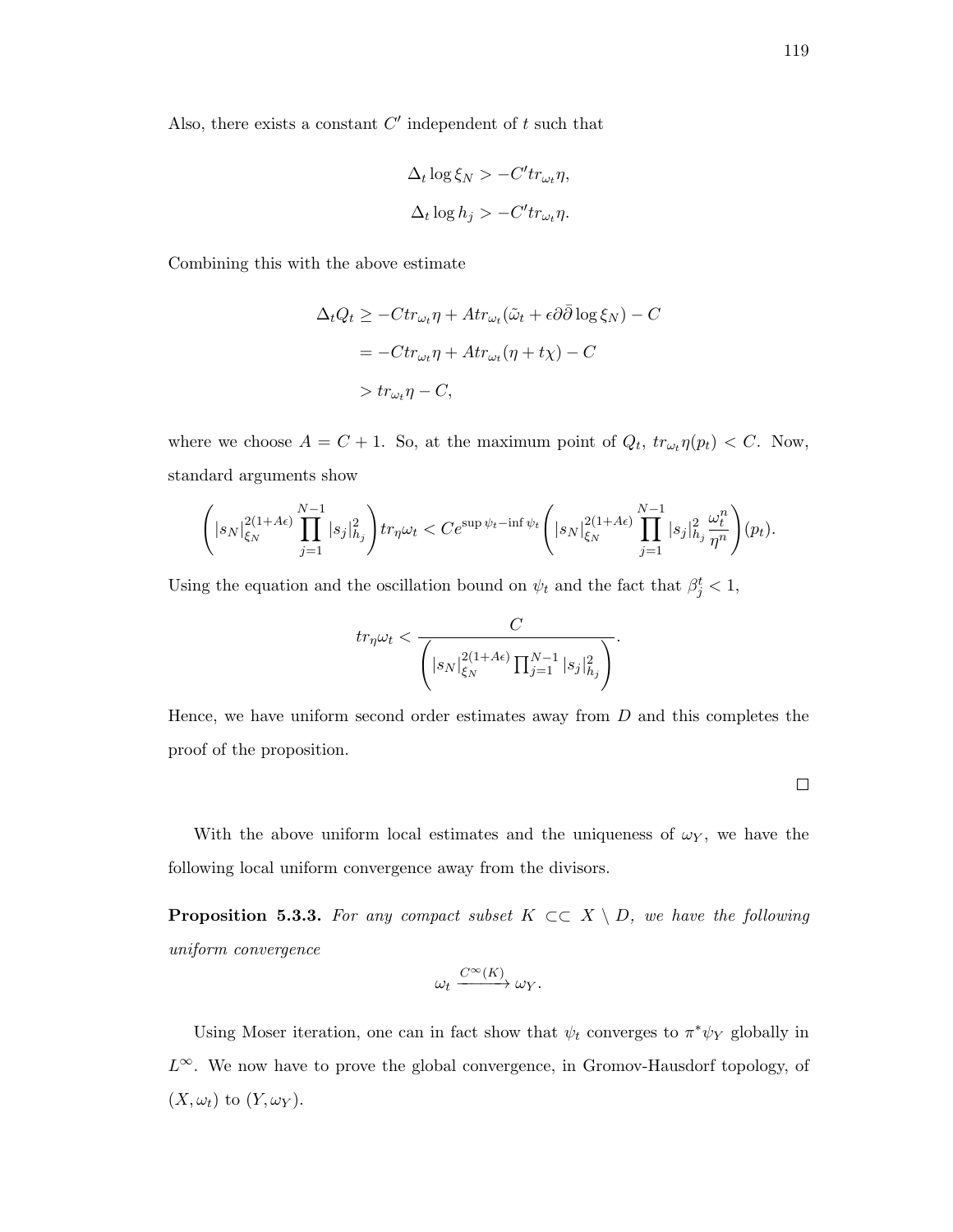**Proof of Proposition 5.3.1.** We let  $t \to 0$ . Fix an  $\epsilon > 0$ . Let E be a tubular neighborhood of  $D \subset Y$  such that  $A = Y \setminus E$  is  $\epsilon$ -dense in Y with respect to the metric  $g<sub>Y</sub>$ . Note, that since X and Y are bi-holomorphic away from D, A can be identified as a subset of X. We also pick E close enough to D so that  $Vol_{g_Y}(E) < \epsilon^{4n}$  and we set  $\tilde{E} = \pi^*(E)$ . Finally, we denote the distances with respect to  $g_t$  and  $g_Y$ , by  $d_t$  and  $d_Y$ respectively.

**Claim 1.** For t small enough,  $A = Y \setminus E = X \setminus \tilde{E}$  is  $\epsilon$  - dense in  $(X, g_t)$ .

*Proof.* If not, then there exists a sequence  $t_k \to 0$  and points  $x_k \in \tilde{E}$  such that  $B_{g_{t_k}}(x_k, \epsilon) \subset \tilde{E}$ . Using volume comparison, uniform diameter bounds and the fact that the volumes converge, for small  $t_k$ 

$$
\kappa \epsilon^{2n} < \operatorname{Vol}_{g_k}(B_{g_k}(x_k, \epsilon)) < \operatorname{Vol}_{g_k}(\tilde{E}) < 2\operatorname{Vol}_{g_Y}(E) < 2\epsilon^{4n}
$$

for some constant  $\kappa$  if k is sufficiently large. But if  $\epsilon$  is small enough, this is a contradiction.

**Claim 2.** There exists a  $t(\epsilon)$  such that for all  $0 < t < t(\epsilon)$  and for all  $p, q \in A$ ,

$$
d_t(p,q) < d_Y(p,q) + \epsilon.
$$

*Proof.* By the geodesic convexity of  $Y \ D$ , one can choose a small tubular neighborhood,  $T \subset E$  of D in Y such that any two points in A can be connected by a  $g_Y$  - minimal geodesic in  $Y \backslash T$ . Set  $\tilde{T} = \pi^{-1}(T)$ . Let  $\gamma$  be a  $g_Y$  - minimal geodesic connecting p and q lying in  $Y \backslash T$ . Since the metrics converge uniformly on compact sets of  $X \backslash \tilde{E}$ , for t sufficiently small,

$$
d_t(p,q) < \mathcal{L}_t(\gamma) < \mathcal{L}_Y(\gamma) + \epsilon = d_Y(p,q) + \epsilon,
$$

where  $\mathcal L$  denotes the length functional.

**Claim 3.** There exists a  $t(\epsilon)$  such that for all  $0 < t < t(\epsilon)$  and for all  $p, q \in A$ ,

$$
d_t(p,q) > d_Y(p,q) - \epsilon.
$$

Proof. The proof of this claim relies on the generalization of Gromov's lemma to the conical setting (Lemma 5.1.2). We can a tubular neighborhood  $T$  of  $D$  contained in  $E$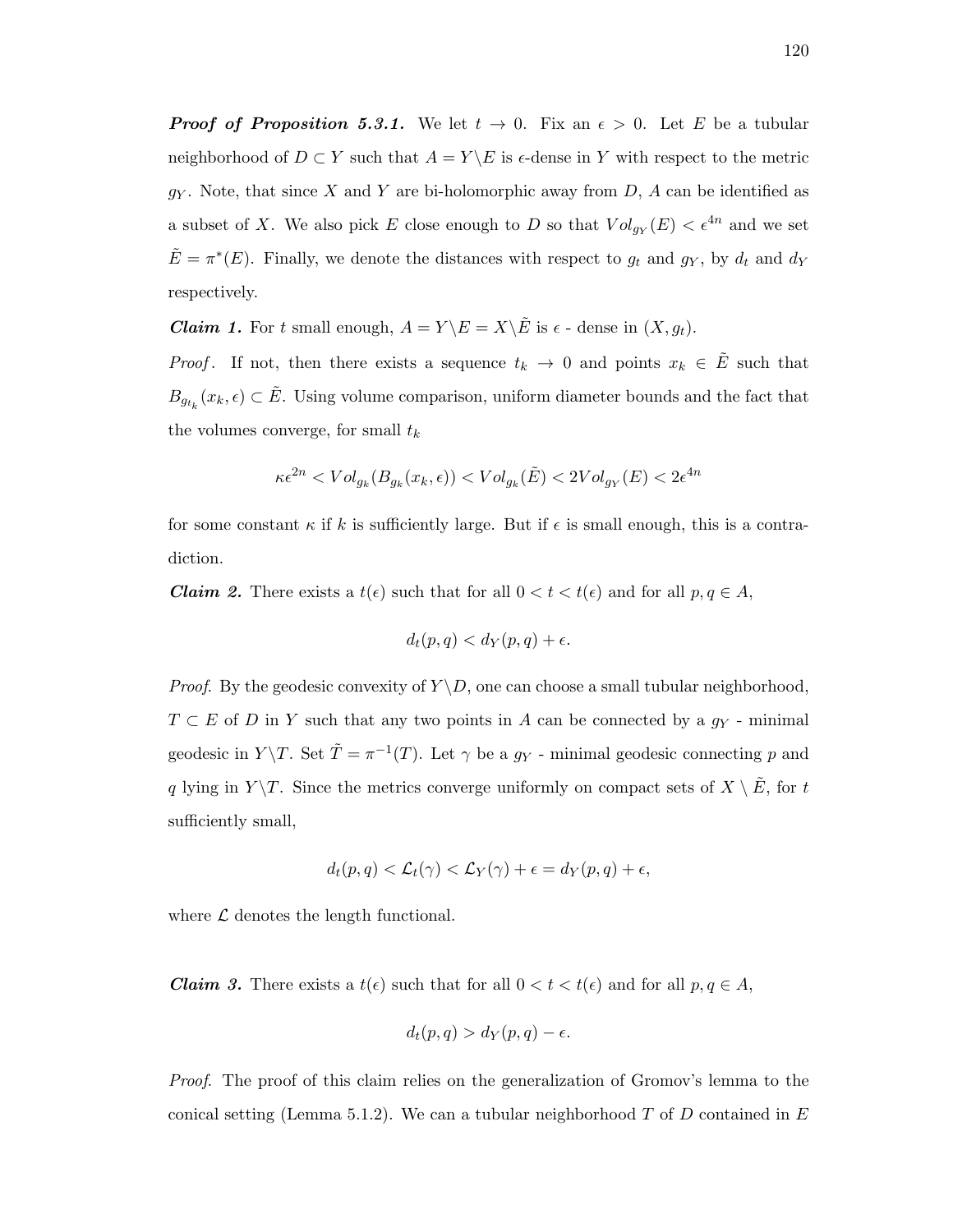with smooth boundary,  $\epsilon_1 = \epsilon_1(A) \leq \epsilon$ , and a sufficiently small  $\delta > 0$  to be fixed later, such that for all  $q \in A$ ,

$$
B_{g_Y}(q, \epsilon_1/2) \subset Y \backslash T
$$

$$
Vol_{g_Y}(\partial T) < \delta/2
$$

and set  $\tilde{T} = \pi^*(T)$ . D being of real co-dimension two, one can choose  $\delta$  to be as small as needed. Since away from  $D$  the metric converges uniformly, we can assume that  $Vol_{g_t}(\partial T) < \delta$  by choosing  $t < t(\delta)$  sufficiently small. Furthermore, since  $d_{g_Y}(q, \partial T) > \epsilon_1/2$ , once again by the uniform convergence of the metric on  $X\backslash\tilde{T}$ , for small  $t, d_{g_t}(q, \partial \tilde{T}) > \epsilon_1/4$ , i.e.,  $B_{g_t}(q, \epsilon_1/4) \subset X \backslash \tilde{T}$ .

We claim that there exists at least one minimal  $g_t$ -geodesic from p to a point in  $B_{g_t}(q, \epsilon_1/4)$  that lies entirely in  $X\backslash\tilde{T}$ . If not, then by Gromov's lemma there exists a constant c uniform in t (but depending on  $\epsilon_1$ ) such that

$$
\kappa \epsilon_1^{2n} < Vol_{g_t}(B_{g_t}(q, \epsilon_1/4)) < cVol_{g_t}(\partial \tilde{T}) < c\delta.
$$

By choosing  $\delta$  such that  $c\delta < \kappa \epsilon_1/2$  to start off with, we get a contradiction.

So there exists at least one  $g_t$  - minimal geodesic  $\gamma_t$  connecting p to a point  $\tilde{q}_t \in$  $B_{g_t}(q, \epsilon_1/4)$ . By compactness, there exists a  $\tilde{q} \in B_{g_Y}(q, \epsilon_1/2)$  such that  $\tilde{q}_t \to \tilde{q}$  and moreover the geodesics  $\gamma_t$  converge to a curve, denoted by  $\gamma$ , joining p to  $\tilde{q}$ .

$$
d_{g_t}(p,q) > \mathcal{L}_{g_t}(\gamma_t) - \epsilon_1/4
$$
  
> 
$$
\mathcal{L}_{g_Y}(\gamma) - \epsilon_1/2
$$
  
> 
$$
d_{g_Y}(p,\tilde{q}) - \epsilon_1/2
$$
  
> 
$$
d_{g_Y}(p,q) - \epsilon_1
$$
  
> 
$$
d_{g_Y}(p,q) - \epsilon
$$

and this proves Claim 3.

Now we complete the proof of the proposition. For sufficiently small  $t$ ,

$$
d_{GH}((X, d_t), (Y, d_Y))
$$
  

$$
\leq d_{GH}((X, d_t), (A, d_t)) + d_{GH}((A, d_t), (A, d_Y)) + d_{GH}((A, d_Y), (Y, d_Y))
$$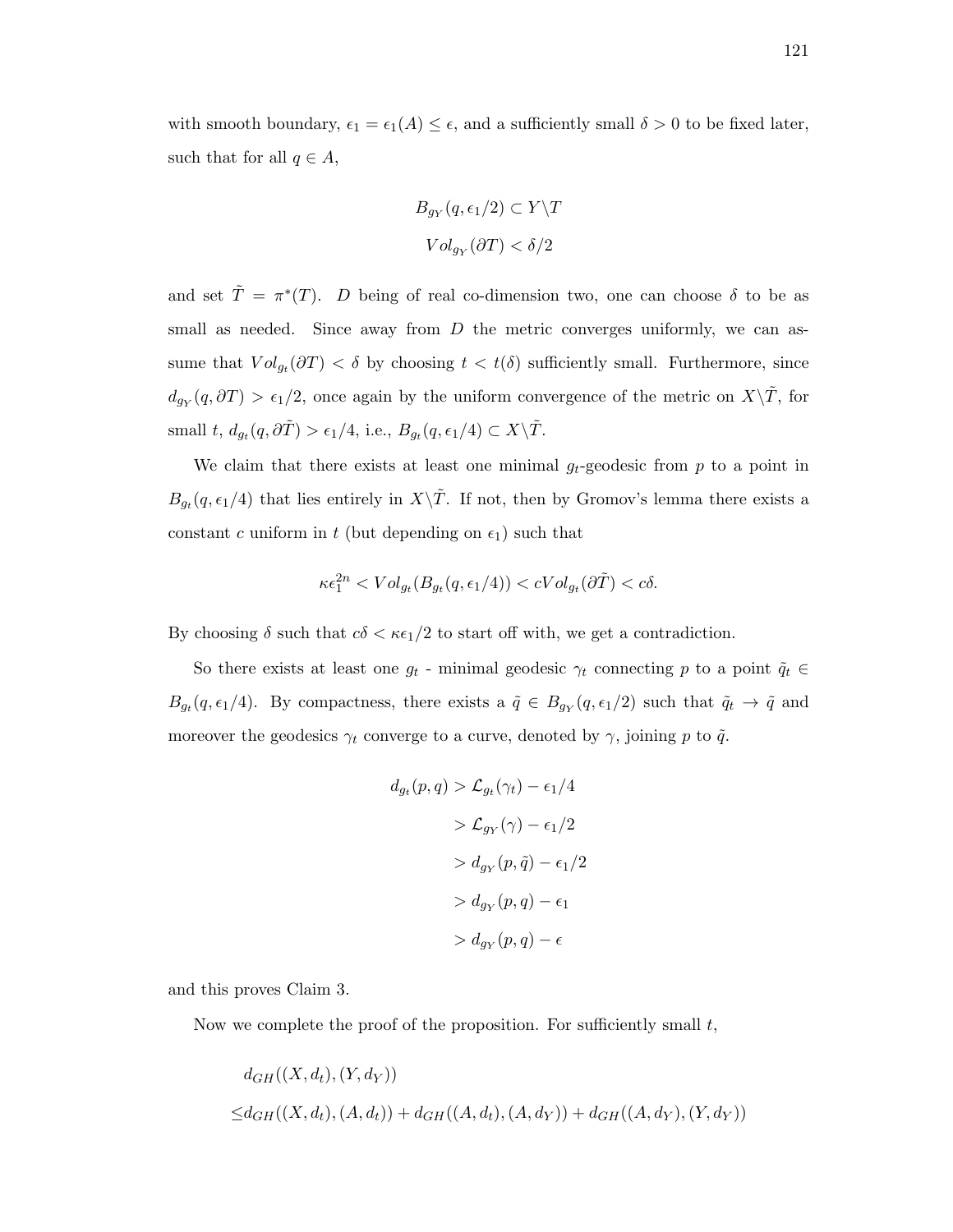where we use Claim 1 to bound the first term, Claim 2 and Claim 3 to bound the second term, while the last term is bound by  $\epsilon$  from the choice of A. Now, letting  $\epsilon$  go to zero, we see that  $(X, g_t)$  converges in Gromov-Hausdorff distance to  $(Y, g_Y)$ .  $\Box$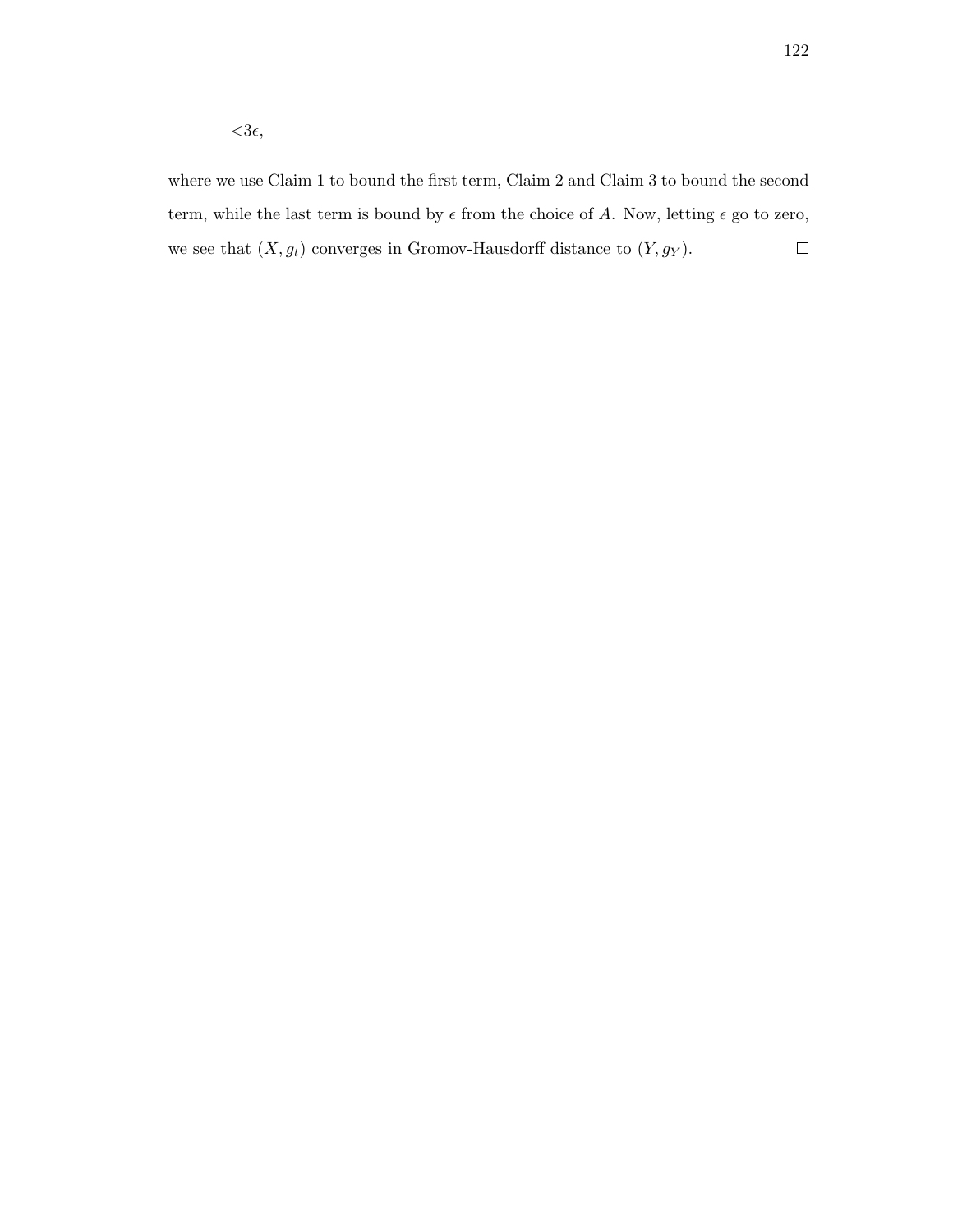## References

- [1] Abramovich, D., Karu, K., Matsuhi, K. and Wlodarczyk, J. Torification and factorization of birational maps, Jour. of AMS, Vol. 15, no. 3 (2002) 531–572
- [2] Abreu, M. Kähler metrics on toric orbifolds, J. Differential Geom. 58 (2001), no. 1, 151–187
- [3] Aubin, T. Equations du type Monge-Ampère sur les variétés kählériennes compactes, Bull. Sci. Math. (2) 102 (1978), no. 1, 63 - 95.
- [4] Bakry, D. and Emery, M. *Diffusions hypercontractives*, Séminaire de probabilités, XIX, 1983/84, volume 1123 of Lecture Notes in Math., pages 177–06. Springer, Berlin, 1985
- [5] Bando, S. and Mabuchi, T. Uniqueness of Einstein Kähler metrics modulo connected group actions, Adv. Stud. in Pure Math. **10** (1987), 11–40
- [6] Berman, R. and Berndtsson, B. Real Monge-Ampére equations and Kähler-Ricci Solitons on toric log-Fano varieties, arXiv:1207.6128
- [7] Berman, R. K-polystability of Q-Fano varieties admitting Kähler-Einstein metrics arXiv:1205.6214
- [8] Berndtsson, B. A Brunn-Minkowski type inequality for Fano manifolds and the Bando-Mabuchi uniqueness theorem, arXiv:1303.4975
- [9] Brendle, S. Ricci flat Kähler metrics with edge singularities,  $arXiv:1103.5454$
- [10] Borzellino, J. Orbifold of maximum diameter, Indiana Univ. Math. J. 42 (1993), 37–53
- [11] Calabi, E., *Extremal Kähler metrics*, in Seminar on Differential Geometry, pp. 259-290, Ann. of Math. Stud., 102, Princeton Univ. Press, Princeton, N.J., 1982
- [12] Campana, F., Guenacia, H. and Paun, M. Metrics with cone singularities along normal crossing divisors and holomorphic tensor fields,  $\alpha$ Xiv:1104.4879
- [13] Cao, H., Deformation of K¨ahler metrics to K¨ahler-Einstein metrics on compact Kähler manifolds, Invent. Math. 81  $(1985)$ , no. 2, 359-372
- [14] Cao, H., *Existence of gradient Kähler-Ricci solitons*, Elliptic and parabolic methods in geometry (Minneapolis, MN, 1994), 1-16, A K Peters, Wellesley, MA, 1996.
- [15] Cheeger, J. and Colding, T.H. On the structure of space with Ricci curvature bounded below I, J. Differential. Geom. 46 (1997), 406-480.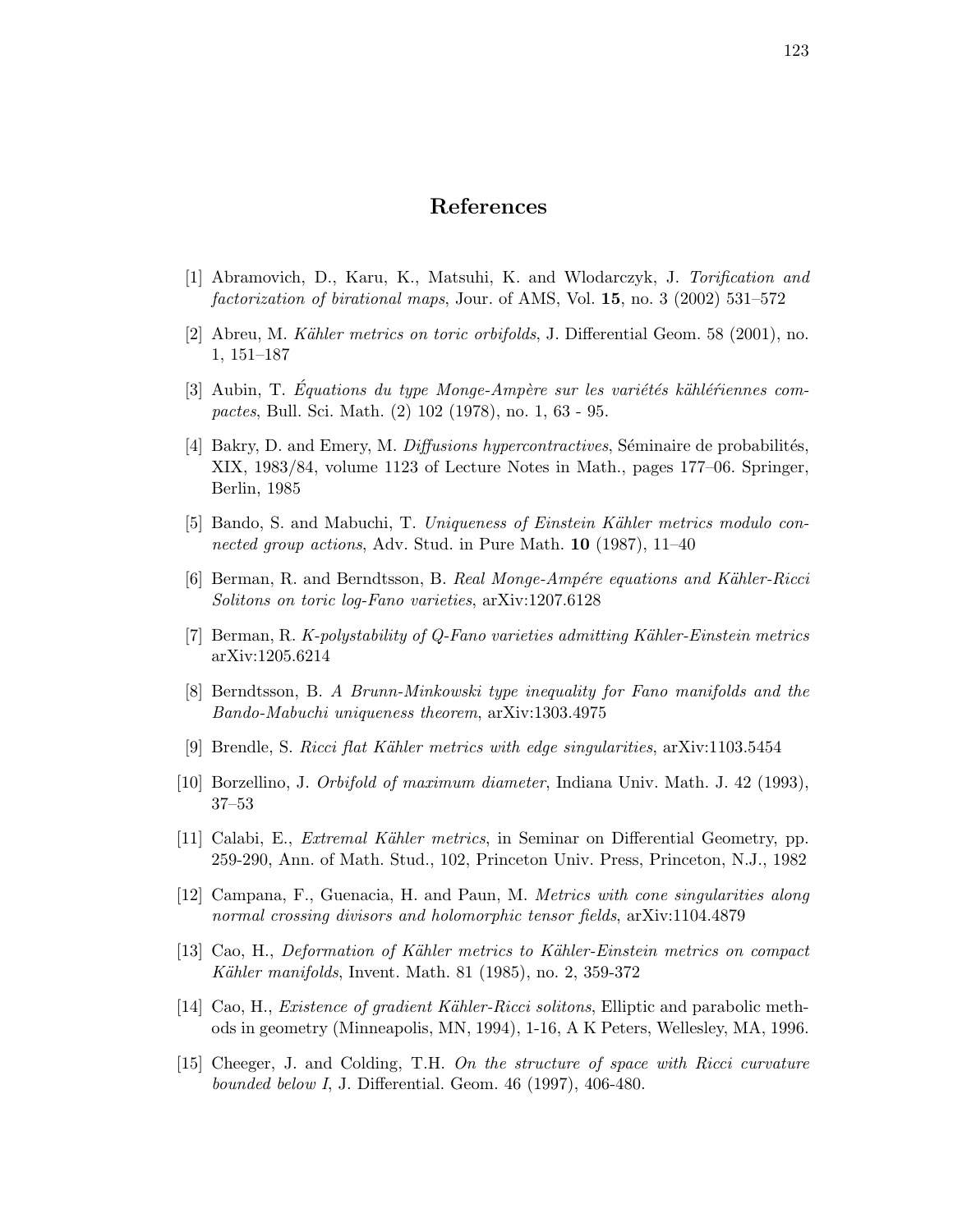- [16] Cheeger, J., Colding, T.H. and Tian, G. On the singularities of spaces with bounded Ricci curvature, Geom. Funct. Anal. Vol.12 (2002), 873 - 914.
- [17] Cheeger, J. and Ebin, D., Comparison theorems in Riemannian geometry. Vol. 365. American Mathematical Soc., 1975.
- [18] Cheeger, J.,and Naber, A., Regularity of Einstein manifolds and the codimension 4 conjecture. arXiv preprint arXiv:1406.6534 (2014).
- [19] Cheeger, J., Gromov, M., and Taylor, M., Finite propagation speed, kernel estimates for functions of the Laplace operator, and the geometry of complete Riemannian manifolds, J. Differential Geom. Volume 17, Number 1 (1982), 15 - 53.
- [20] Chen, X., Donaldson, S. and Sun, S. Kähler-Einstein metrics and stability, arXiv:1210.7494
- [21] Chen, X., Donaldson, S. and Sun, S. Kähler-Einstein metrics on Fano manifolds, I: approximation of metrics with cone singularities, arXiv:1211.4566
- [22] Chen, X., Donaldson, S.K. and Sun, S. Kähler-Einstein metrics on Fano manifolds, II: limits with cone angle less than  $2\pi$ , arXiv:1212.4714
- [23] Chen, X., Donaldson, S. and Sun, S. Kähler-Einstein metrics on Fano manifolds, III: limits as cone angle approaches  $2\pi$  and completion of the main proof, arXiv:1302.0282
- [24] Chen, X., Lu, P., and Tian, G., A note on uniformization of Riemann surfaces by Ricci flow. Proc. of the A.M.S. (2006): 3391-3393.
- [25] Chen, X., and Wang, B., *Space of Ricci flows (II).* arXiv:1405.6797 (2014).
- [26] Colding, Tobias H. Ricci curvature and volume convergence. Ann. of math. (1997): 477-501.
- [27] Colding, T., and Naber, A., *Sharp Hölder continuity of tangent cones for spaces* with a lower Ricci curvature bound and applications. Annals of Mathematics 176.2 (2012): 1173-1229.
- [28] Datar, V.V. On convexity of the regular set of conical Kähler-Einstein metrics, arXiv:1403.6219
- $[29]$  Datar, V.V., Guo, B., Song, J. and Wang, X., Connecting toric conical Kähler-Einstein manifolds, arXiv:1308.6781
- [30] Demailly, J.P. Singular hermitian metrics on positive line bundles, Proceedings of the Bayreuth conference Complex algebraic varieties, April 2-6, 1990, edited by K. Hulek, T. Peternell, M. Schneider, F. Schreyer, Lecture Notes in Math. 1507 Springer-Verlag (1992).
- [31] Donaldson, S.K. Extremal metrics on toric surfaces: a continuity method, J. Differential Geom. 79 (2008), no. 3, 389–432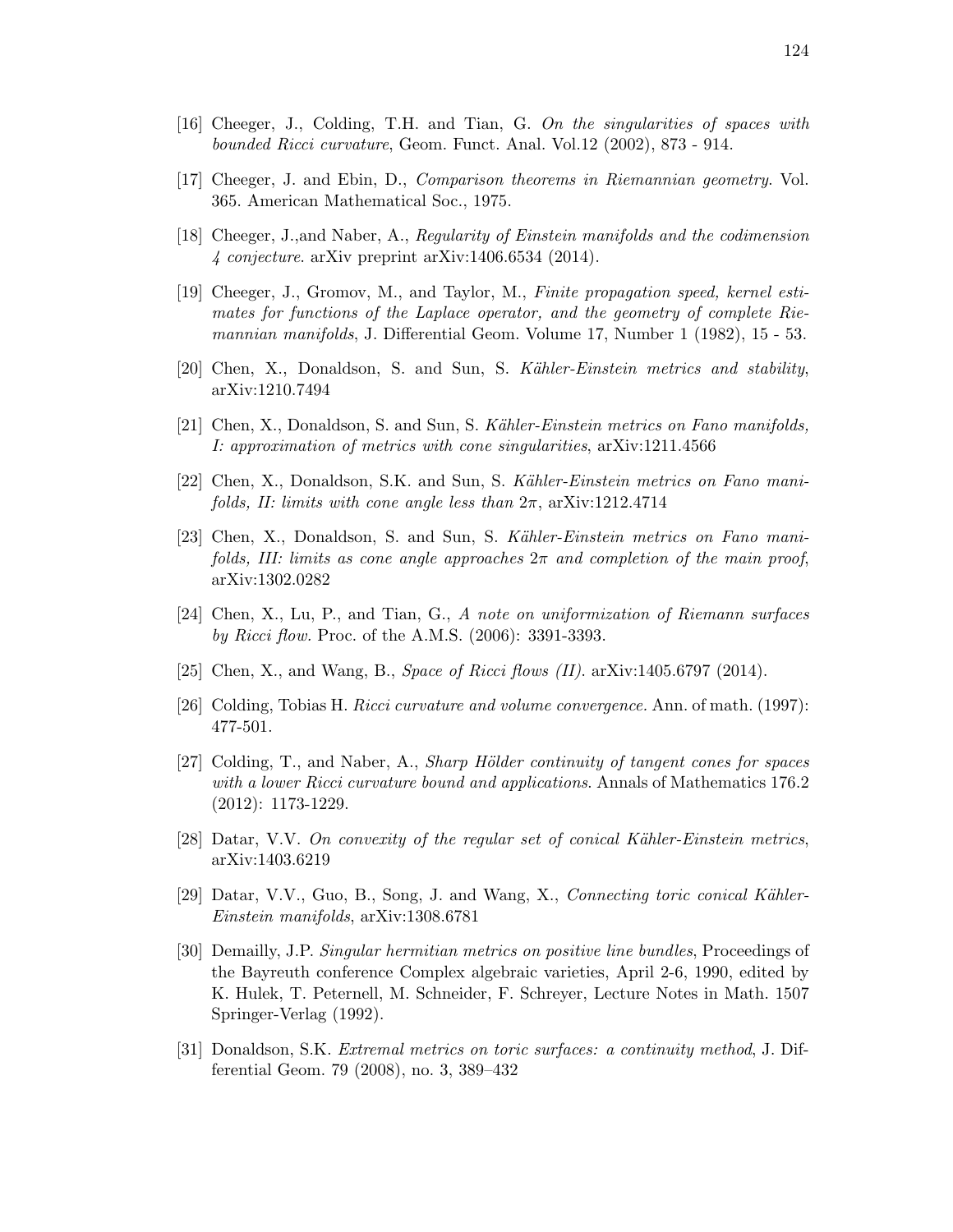- [33] Donaldson, S.K. Kähler metrics with cone singularities along a divisor, Essays in mathematics and its applications, 49–79, Springer, Heidelberg, 2012
- [34] Donaldson, S. and Sun, S. Gromov-Hausdorff limits of Kähler manifolds and algebraic geometry, arXiv:1206.2609.
- [35] Eyssidieux, P., Guedj, V. and Zeriahi, A Singular Kähler-Einstein metrics, J. Amer. Math. Soc. 22 (2009), 607-639
- [36] Feldman, M., Ilmanen, T. and Knopf, D., Rotationally symmetric shrinking and expanding gra- dient Kähler-Ricci solitons, J. Differential Geom.  $65$  (2003), no. 2, 169 - 209
- [37] Fong, T., On the collapsing rate of the Kähler-Ricci flow with finite-time singu $larity$ , arXiv:1112.5987
- [38] Fulton, W. Introduction to toric varieties, Princeton University Press, 1993.
- [39] Fong, T., On the Collapsing Rate of the Kähler?Ricci Flow with Finite-Time Singularity. J. Geom. Ana. (2011): 1-10.
- [40] Griffiths, P., and Harris, J., Principles of algebraic geometry. John Wiley & Sons, 2014.
- [41] Gromov, M. Metric structures for Riemannian and non-Riemannian spaces, Progress in Mathematics, 152. Birkhuser Boston, Inc., Boston, MA, 1999. xx+585 pp.
- [42] Guenacia, H. and Paun, M. Conic singularities metrics with prescribed Ricci curvature: the case of general cone angles along normal crossing divisors, arXiv:1307.6375
- [43] Guillemin, V. Kähler structures on toric varieties, J. Differential Geom. 40 (1994), no. 2, 285–309
- $[44]$  Guo, B., On the Kähler Ricci flow on projective manifolds of general type, arXiv:1501.04239 (2015).
- [45] Guo, B., and Song, J., Some type I solutions of Ricci flow with rotational symmetry  $(II)$ , preprint.
- [46] Hamilton,R., Three manifolds with positive Ricci curvature, J. Differential Geom.17 (1982), no.2, 255 - 306.
- [47] Hamilton, R. Four-manifolds with positive curvature operator, J. Differential Geom. 24.2 (1986): 153-179.
- [48] Himander, L.  $L^2$  estimates and existence theorems for the  $\bar{\partial}$  operator, Acta Math. 113.1 (1965): 89-152.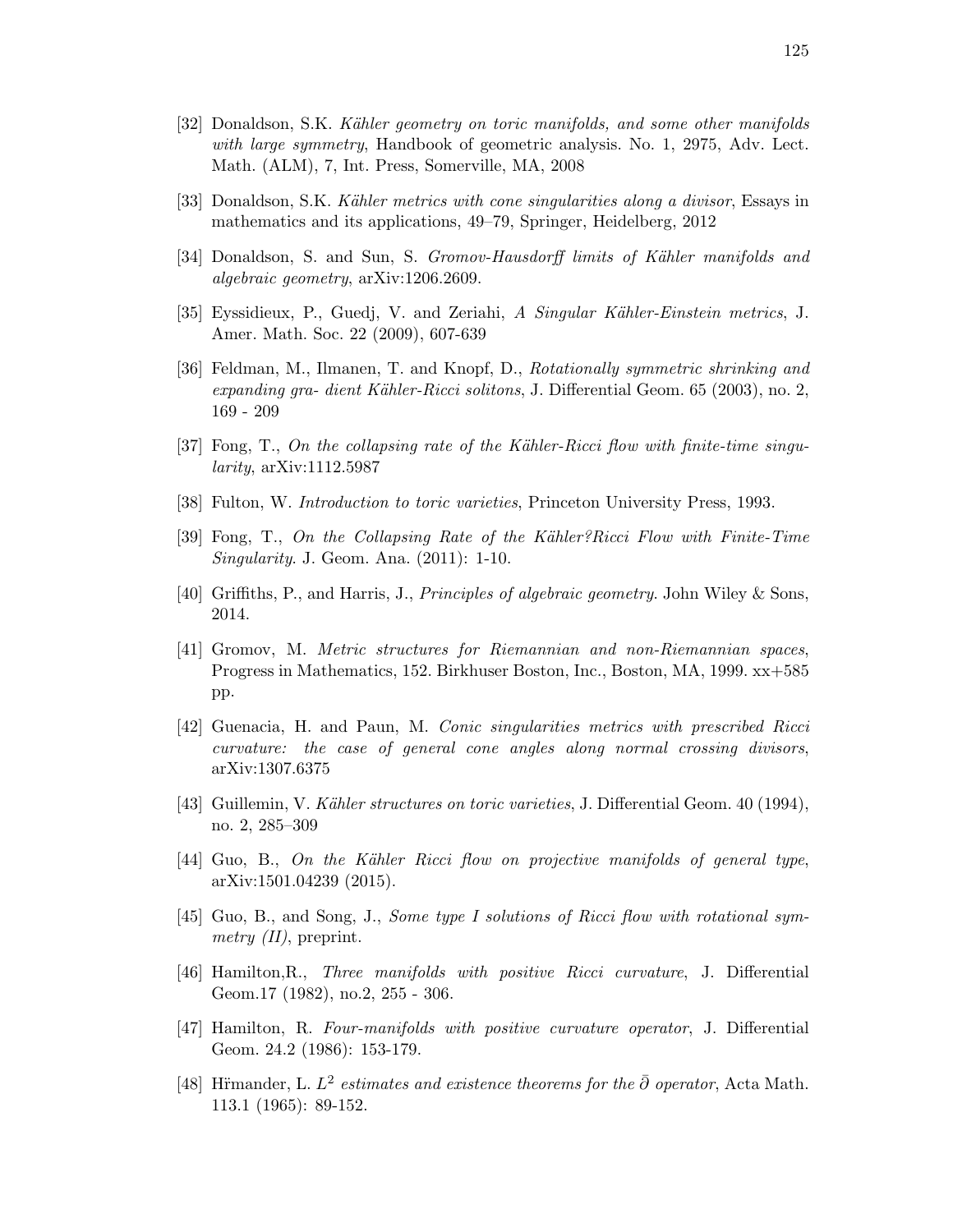- [50] Kawamata, Y., Pluricanonical systems on minimal algebraic varieties, Invent. math. 1985, Volume 79, Issue 3, pp 567 - 588.
- [51] Koiso, N. On rotationally symmetric Hamilton's equation for Kähler-Einstein metrics, Recent topics in differential and analytic geometry, 327-337, Adv. Stud. Pure Math., 18-I, Academic Press, Boston, MA, 1990
- [52] Kollár, J. and Mori, S. *Birational Geometry of Algebraic Varieties*, Cambridge University Press, 1998
- [53] Kolodziej, S. The complex Monge-Ampère equation, Acta Math. 180 (1998), no. 1, 69-17.
- [54] Lazarafeld, J., Positivity in algebraic geometry. I. Classical setting: line bundles and linear series, A Series of Modern Surveys in Mathematics, 48. Springer-Verlag, Berlin, 2004. xviii+387 pp.
- [55] Legendre, E. Toric Kähler-Einstein metrics and convex compact polytopes, arXiv:1112.3239
- [56] Li, C. Greatest lower bounds on Ricci curvature for toric Fano manifolds Adv. Math. 226 (2011), no. 6, 4921–4932.
- [57] Li, C. Remarks on logarithmic K-stability arXiv:1104.0428.
- [58] Li, C. Yau-Tian-Donaldson correspondence for K-semistable Fano manifolds, arXiv:1302.6681
- [59] Li, C. and Sun, S. Conic Kähler-Einstein metric revisited, arXiv:1207.5011
- [60] Luo, F. and Tian, G. Liouville equation and spherical convex polytopes, Proc. Amer. Math. Soc. 116 (1992), 1119–1129
- [61] Mabuchi, T. K-energy maps integrating Futaki invariants, Tôhoku Math. Journ. 38 (1986), 575–593
- [62] Mckernan, J. Mori dream spaces, Jpn. J. Math. 5 (2010), no. 1, 127–151
- [63] McOwen, R.C. Point singularities and conformal metrics on Riemann surfaces, Proc. Amer. Math. Soc. 103 (1988), 222–224
- [64] Perelman, G., The entropy formula for the Ricci flow and its geometric applications, arXiv:0211159 (2002).
- [65] Perelman, G., Ricci flow with surgery on three-manifolds, arXiv:0303109 (2003).
- [66] Perelman, G., Finite extinction time for the solutions to the Ricci flow on certain three-manifolds,  $arXiv:0307245$  (2003).
- [67] Phong, D.H. and Sturm, J., On stability and the convergence of the Kähler-Ricci flow, J. Differential Geom. 72 (2006), no. 1, 149 - 168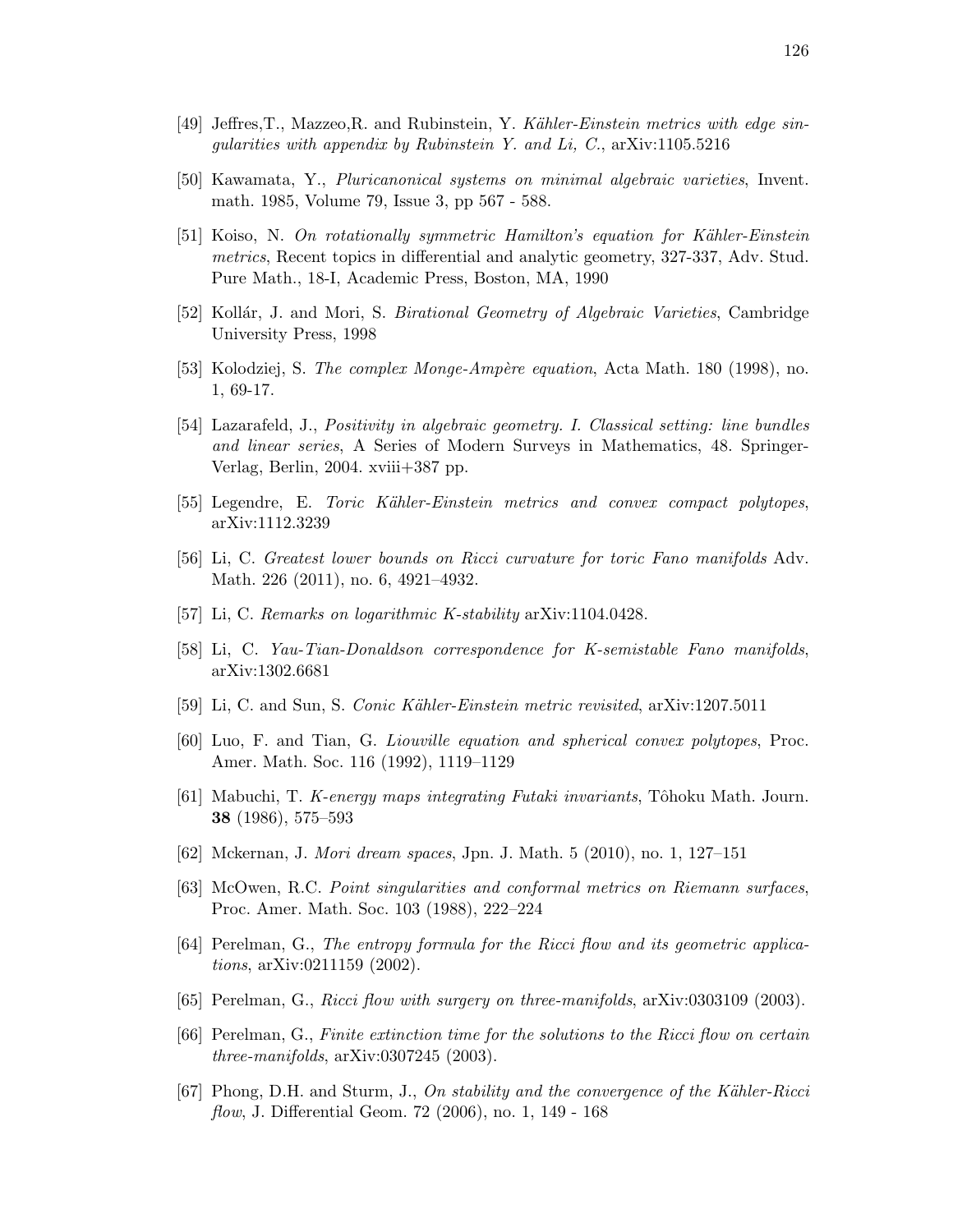- [68] Phong, D. H., Sesum, N. and Sturm, J. Multiplier ideal sheaves and the Kähler-Ricci flow, Comm. Anal. Geom. 15 (2007), no. 3, 613 - 632
- [69] Phong, D.H., Sturm, J., Song, J. and Weinkove, B., The Kähler-Ricci flow with positive bisectional curvature, Invent. Math. 173 (2008), no. 3, 651-665
- [70] Phong, D.H., Sturm, J., Song, J. and Weinkove, B., The Kähler-Ricci flow and the  $\partial$  operator on vector fields, J. Differential Geom. 81 (2009), no. 3, 631-647
- [71] Phong, D. H., Song, J., Sturm, J. and Weinkove, B. On the convergence of the modified Kähler-Ricci flow and solitons Comment. Math. Helv. 86 (2011), no. 1, 91–112
- [72] Rong, X. and Zhang, Y. Continuity of Extremal Transitions and Flops for Calabi-Yau Manifolds, J. Differential Geom. 82 (2011), no. 2, 233-269.
- [73] Sesum, N., and Tian, G., Bounding scalar curvature and diameter along the Kähler Ricci flow (after Perelman). Journal of the Institute of Mathematics of Jussieu 7.03 (2008): 575-587.
- [74] Siu, Y.-T., and Yau, S.-T. Complete Kähler manifolds with nonpositive curvature of faster than quadratic decay. Annals of Math. (1977): 225-264.
- [75] Song, J., Some type I solutions of Ricci flow with rotational symmetry. I.M.R.N. (2014): rnu134.
- [76] Song, J., Riemannian geometry of Kähler-Einstein currents, preprint arXiv:1404.0445.
- [77] Song, J., Riemannian geometry of Kähler-Einstein currents II, an analytic proof of Kawamata's base point free theorem, arXiv:1409.8374.
- [78] Song, J., and Tian, G., The Kähler Ricci flow on surfaces of positive Kodaira dimension. Invent. math. 170.3 (2007): 609-653.
- [79] Song, J. and Tian, G., *Canonical measures and Kähler-Ricci flow*, J. Amer. Math. Soc. 25 (2012), 303-353.
- [80] Song, J. and Tian, G., The Kähler-Ricci flow through singularities, arXiv:0909.4898.
- [81] Song, J. and Tian, G., Bounding scalar curvature for global solutions of the Kähler-Ricci flow,  $arXiv:1111.5681$ .
- [82] Song, J. and Wang, X. The greatest Ricci lower bound, conical Einstein metrics and the Chern number inequality arXiv:1207.4839.
- [83] Song, J. and Weinkove, B., The Kähler-Ricci flow on Hirzebruch surfaces, J. Reine Angew. Math. 659 (2011), 141-168.
- [84] Song, J. and Weinkove, B., Contracting exceptional divisors by the Kähler-Ricci flow, Duke Math. J. 162 (2013), no. 2, 367-415.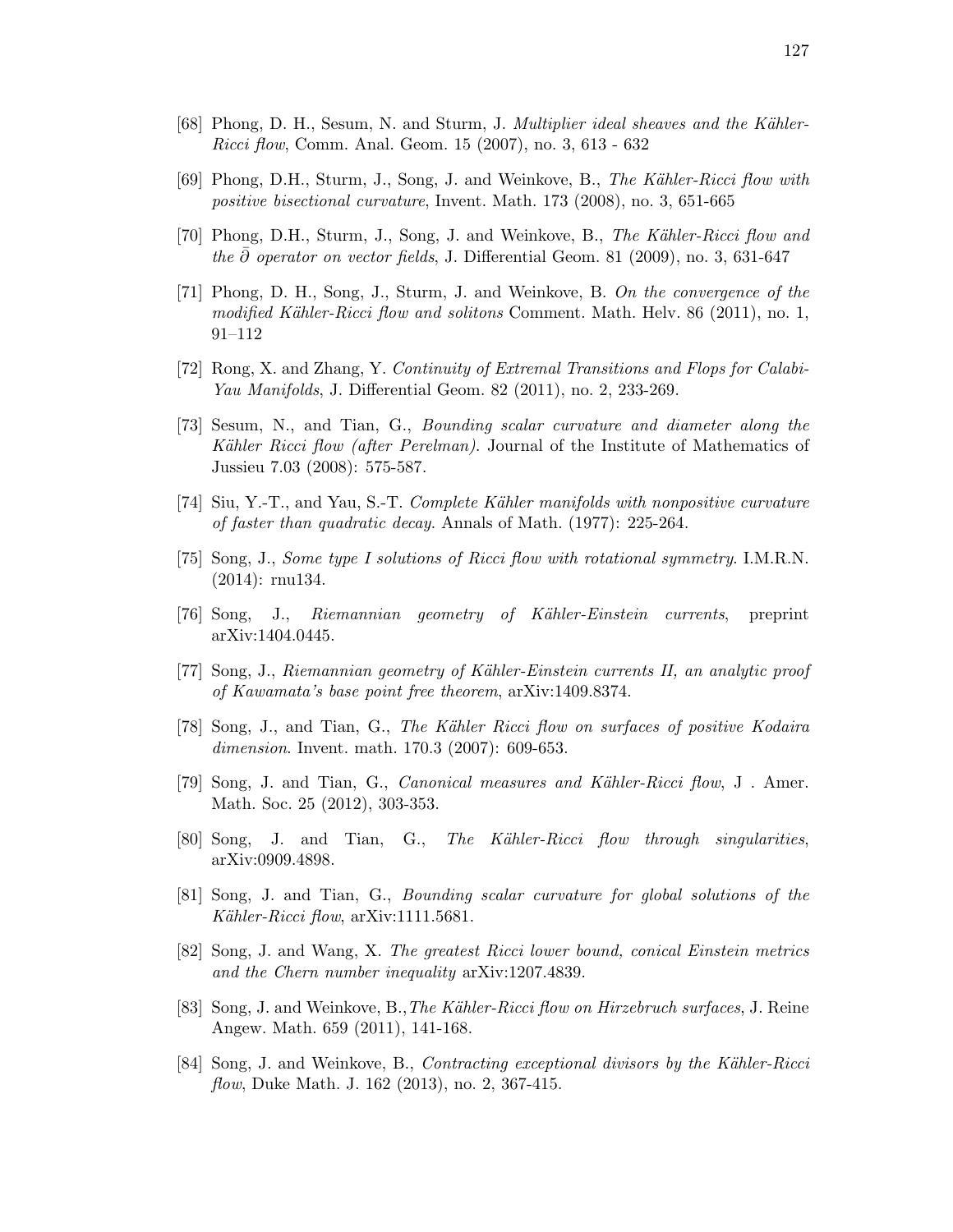- [86] Szekelyhidi, G. Greatest lower bounds on the Ricci curvature of Fano manifolds, Compositio Math. 147 (2011), 319–331
- [87] Szekelyhidi, G. A remark on conical K¨ahler-Einstein metrics, arXiv:1211.2725
- [88] Tian, G. On Kähler-Einstein metrics on certain Kähler manifolds with  $c_1(M) > 0$ , Invent. Math. 89 (1987), 225–246
- [89] Tian, G. On stability of the tangent bundles of Fano varieties, Internat. J. Math. 3 (1992), no. 3, 401–413
- [90] Tian, G. Kähler-Einstein metrics on algebraic manifolds. Transcendental methods in algebraic geometry, 143185, Lecture Notes in Math., 1646, Springer, Berlin, 1996
- [91] Tian, G. Kähler-Einstein metrics with positive scalar curvature, Invent. Math. 137 (1997), 1–37
- [92] Tian, G. K-stability and Kähler-Einstein metrics, arXiv:1211.4669
- [93] Tian, G. and Yau, S.T., *Existence of Kähler-Einstein metrics on complete Kähler* manifolds and their applications to algebraic geometry, Mathematical aspects of string theory (San Diego, Calif., 1986), 574628, Adv. Ser. Math. Phys., 1, World Sci. Publishing, Singapore, 1987
- [94] Tian, G., Partial C<sup>0</sup>-estimate for Kähler-Einstein metrics, Commun. Math. Stat. 1 (2013), no. 2, 105-113.
- [95] Tian, G. and Wang, B., On the structure of almost Einstein manifolds, arXiv:1202.2912.
- [96] Tian, G. and Yau, S.-T., Complete Kähler manifolds with zero Ricci curvature. I J. Amer. Math. Soc. 3 (1990), 579-609.
- [97] Tian, G. and Zhang, Z., Regularity of Kähler-Ricci flows on Fano manifolds, arXiv:1310.5897.
- [98] Tian, G. and Zhang, Z., On the Kähler-Ricci flow on projective manifolds of general type, Chinese Ann. Math. Ser. B 27 (2006), no. 2, 179-192.
- [99] Tian, G. and Zhu, X. Uniqueness of Kähler-Ricci solitons, Acta Math. 184 (2000), no. 2, 271–305
- [100] Tian, Gang, and Zhu, X., Convergence of Kähler-Ricci flow. J. of the Amer. Matt. Soc. (2007): 675-699.
- [101] Tosatti, V. Adiabatic limits of Ricci-flat Kähler metrics, J. Differential Geom. 84 (2010), no. 2, 427-453.
- [102] Tosatti, V. and Zhang, Y., Infinite time singularities of the Kähler-Ricci flow, arXiv:1408.6320.